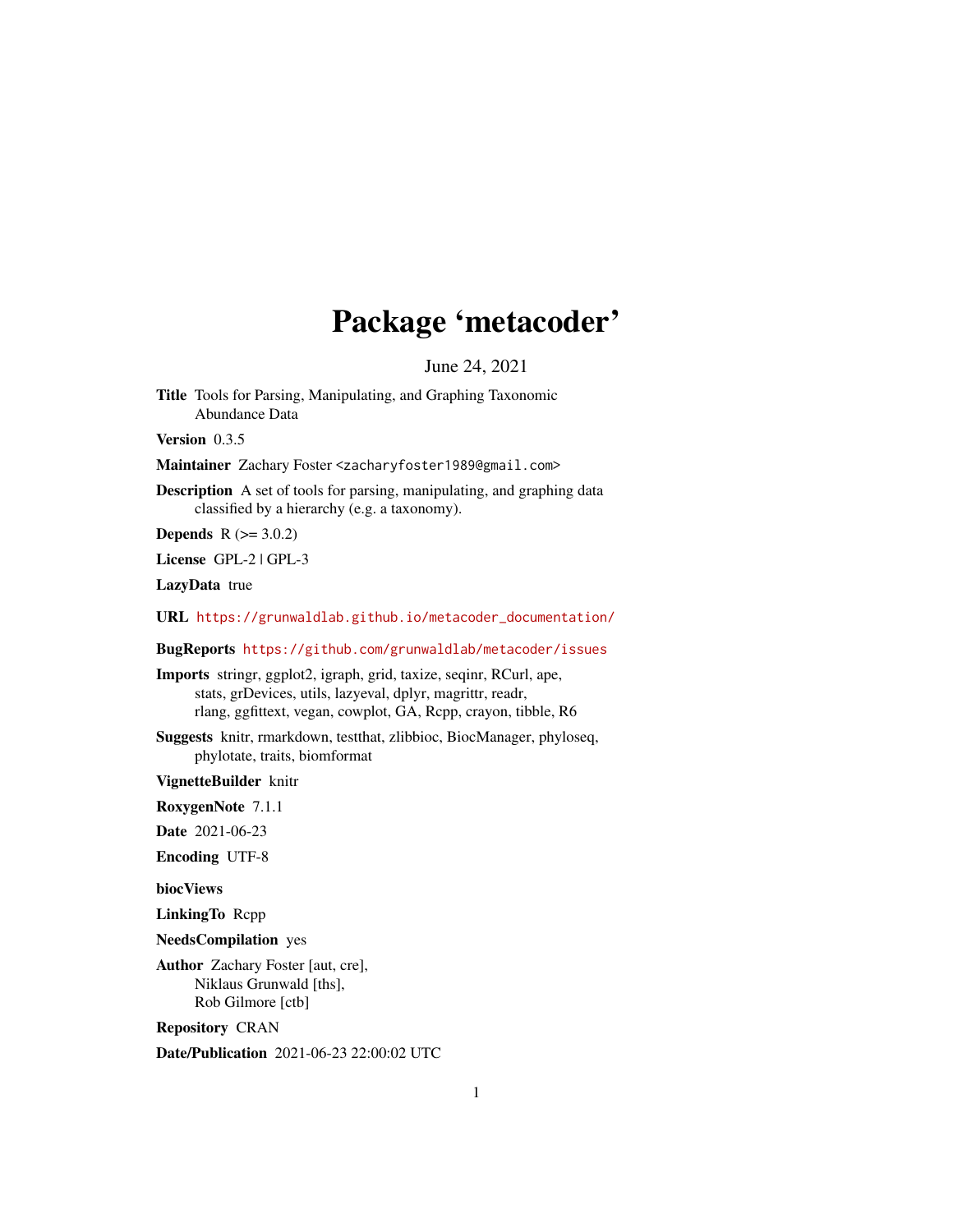# R topics documented:

|                                                                                                             | $\overline{4}$ |
|-------------------------------------------------------------------------------------------------------------|----------------|
|                                                                                                             | 8              |
|                                                                                                             | 9              |
|                                                                                                             | 9              |
|                                                                                                             | 10             |
|                                                                                                             | 11             |
|                                                                                                             | 13             |
|                                                                                                             | 14             |
|                                                                                                             | 16             |
|                                                                                                             | 18             |
|                                                                                                             | 20             |
|                                                                                                             | 22             |
|                                                                                                             | 24             |
|                                                                                                             | 26             |
|                                                                                                             | 28             |
| $compare\_groups \dots \dots \dots \dots \dots \dots \dots \dots \dots \dots \dots \dots \dots \dots \dots$ | 29             |
|                                                                                                             | 31             |
|                                                                                                             |                |
|                                                                                                             |                |
|                                                                                                             | 34             |
|                                                                                                             | 35             |
|                                                                                                             | 38             |
|                                                                                                             | 38             |
|                                                                                                             | 39             |
|                                                                                                             | 39             |
|                                                                                                             | 40             |
|                                                                                                             | 40             |
|                                                                                                             | 42             |
|                                                                                                             | 43             |
|                                                                                                             | 45             |
|                                                                                                             | 48             |
|                                                                                                             | 49             |
|                                                                                                             | 49             |
|                                                                                                             | 50             |
|                                                                                                             | 59             |
|                                                                                                             | 61             |
|                                                                                                             | 61             |
|                                                                                                             | 63             |
| hmp_otus                                                                                                    | 63             |
| hmp_samples                                                                                                 | 64             |
| id classifications                                                                                          | 64             |
|                                                                                                             | 65             |
|                                                                                                             | 66             |
| is branch                                                                                                   | 67             |
|                                                                                                             | 68             |
|                                                                                                             |                |
|                                                                                                             | 68             |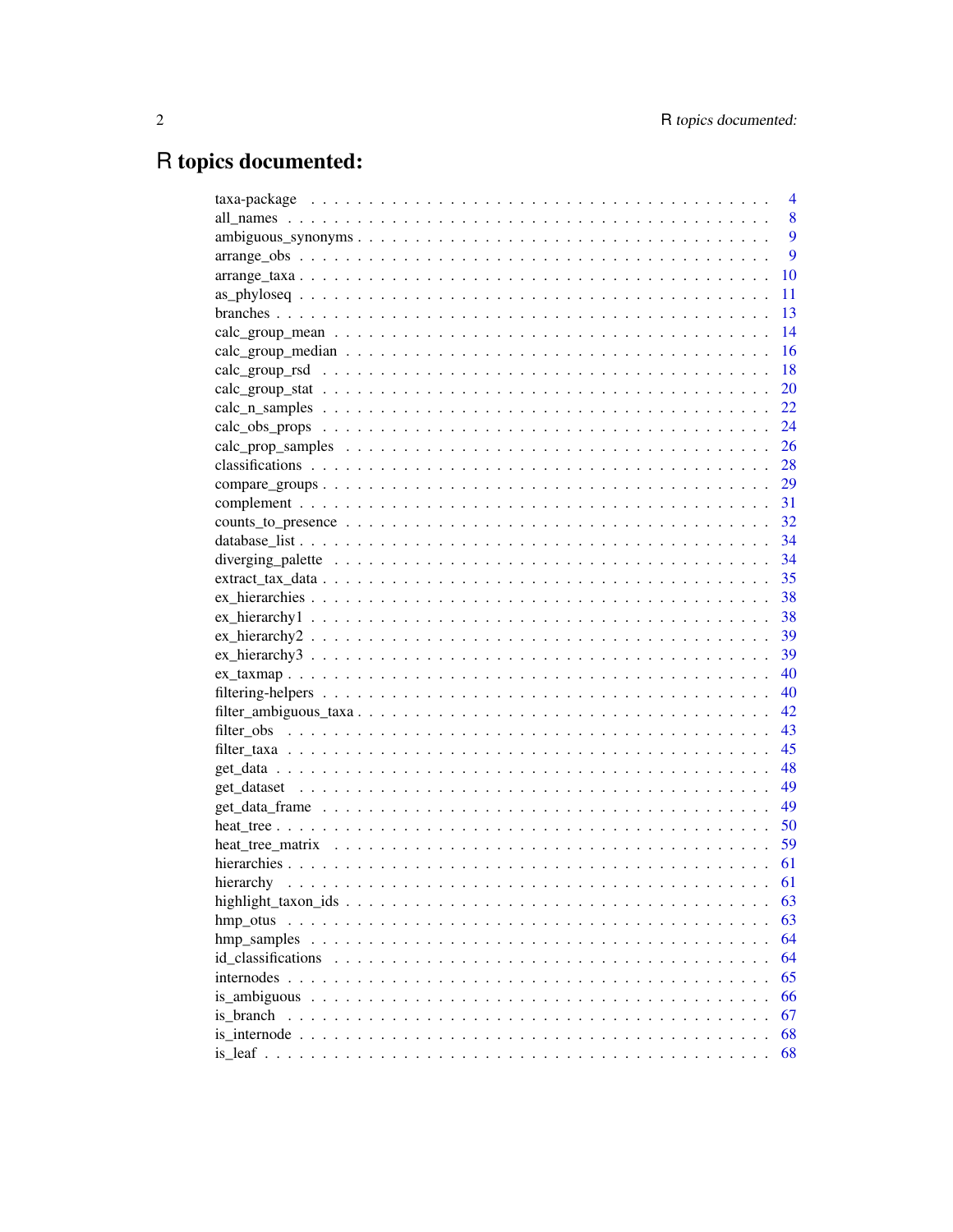|              | 69  |
|--------------|-----|
|              | 70  |
|              | 71  |
|              | 72  |
|              | 73  |
|              | -74 |
|              | 77  |
|              |     |
|              | 79  |
|              |     |
|              |     |
|              |     |
|              |     |
|              |     |
|              |     |
|              | 87  |
|              | 88  |
|              | 89  |
|              | 89  |
|              | 90  |
|              | 91  |
|              | 92  |
|              | 93  |
|              | 94  |
|              | 95  |
|              | 96  |
|              | 97  |
|              |     |
|              |     |
|              |     |
|              |     |
|              |     |
|              |     |
|              |     |
|              |     |
|              |     |
|              |     |
| primersearch |     |
|              |     |
|              |     |
|              |     |
|              |     |
|              |     |
|              |     |
|              |     |
|              |     |
|              |     |
|              |     |
|              |     |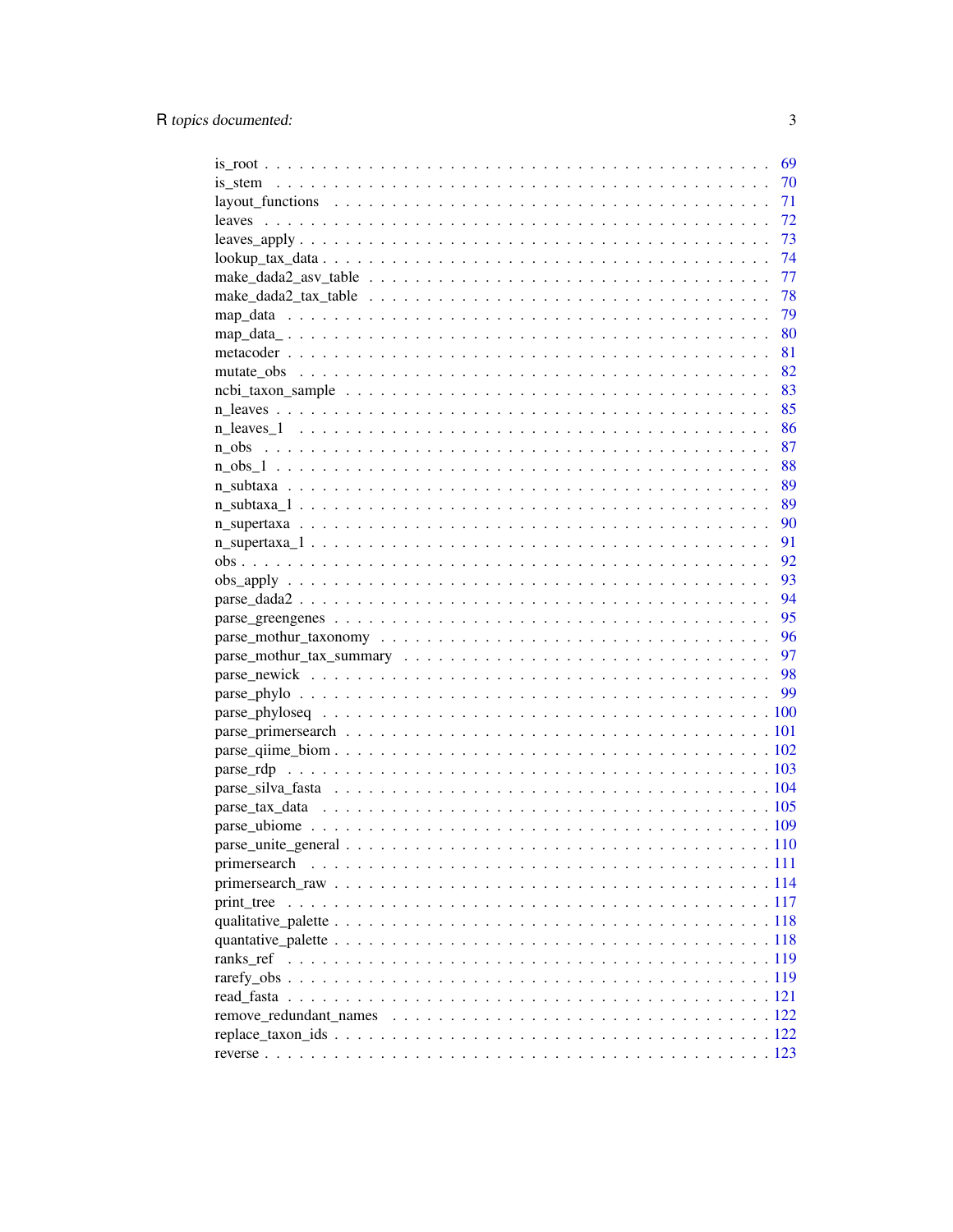<span id="page-3-0"></span>

taxa-package *taxa*

### Description

The 'taxa' package is intended to: \* Provide a set of classes to store taxonomic data and any userspecific data associated with it \* Provide functions to convert commonly used formats to these classes \* Provide a common foundation for other packages to build on to enable an ecosystem of compatible packages dealing with taxonomic data. \* Provide generally useful functionality, such as filtering and mapping functions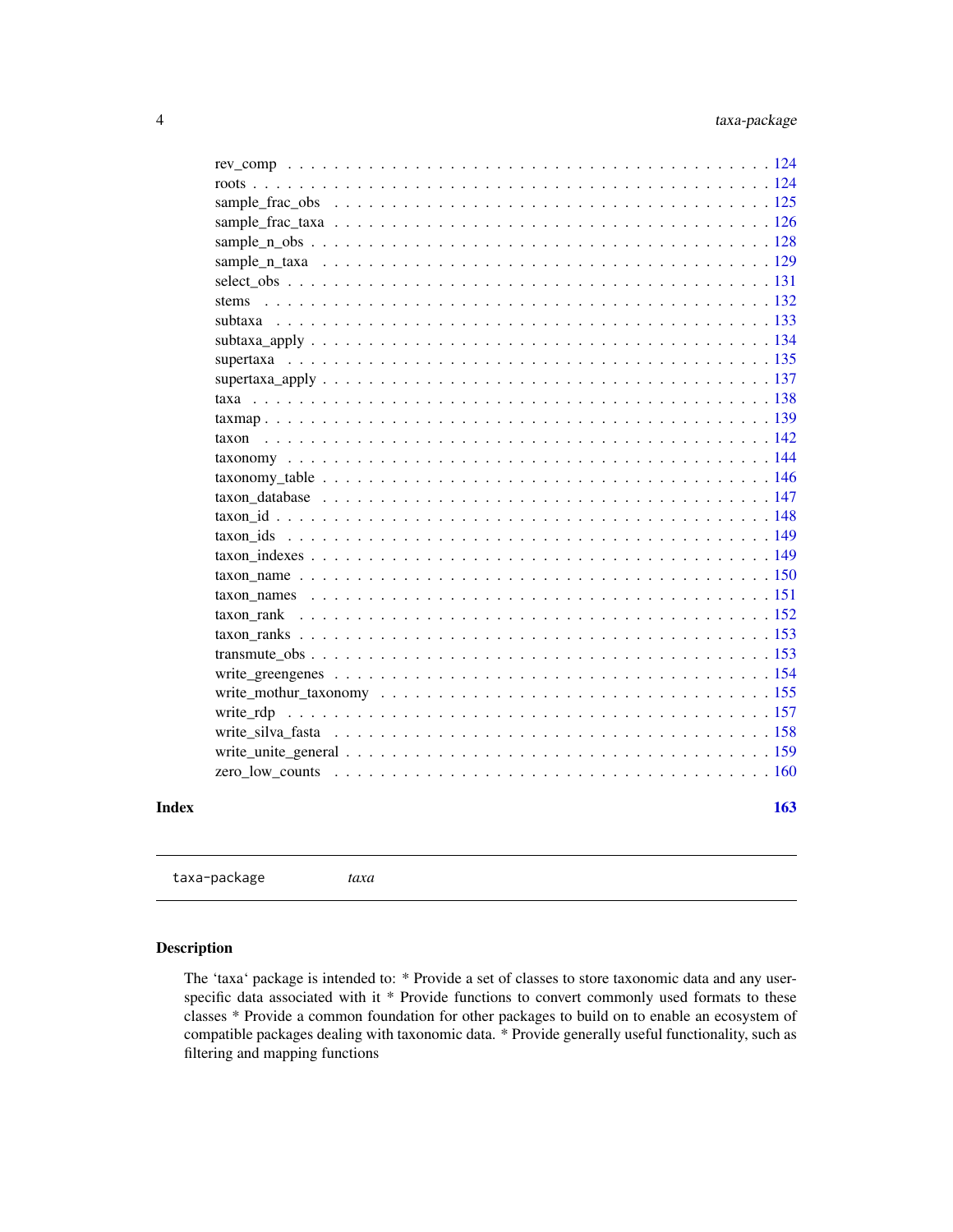### taxa-package 5

#### Main classes

These are the classes users would typically interact with:

\* [taxon]: A class used to define a single taxon. Many other classes in the 'taxa" package include one or more objects of this class. \* : Stores one or more [taxon] objects. This is just a thin wrapper for a list of [taxon] objects. \* [hierarchy]: A class containing an ordered list of [taxon] objects that represent a hierarchical classification. \* [hierarchies]: A list of taxonomic classifications. This is just a thin wrapper for a list of [hierarchy] objects. \* [taxonomy]: A taxonomy composed of [taxon] objects organized in a tree structure. This differs from the [hierarchies] class in how the [taxon] objects are stored. Unlike a [hierarchies] object, each unique taxon is stored only once and the relationships between taxa are stored in an edgelist. \* [taxmap]: A class designed to store a taxonomy and associated user-defined data. This class builds on the [taxonomy] class. User defined data can be stored in the list 'obj\$data', where 'obj' is a taxmap object. Any number of user-defined lists, vectors, or tables mapped to taxa can be manipulated in a cohesive way such that relationships between taxa and data are preserved.

#### Minor classes

These classes are mostly components for the larger classes above and would not typically be used on their own.

\* [taxon\_database]: Used to store information about taxonomy databases. \* [taxon\_id]: Used to store taxon IDs, either arbitrary or from a particular taxonomy database. \* [taxon\_name]: Used to store taxon names, either arbitrary or from a particular taxonomy database. \* [taxon\_rank]: Used to store taxon ranks (e.g. species, family), either arbitrary or from a particular taxonomy database.

#### Major manipulation functions

These are some of the more important functions used to filter data in classes that store multiple taxa, like [hierarchies], [taxmap], and [taxonomy].

\* [filter\_taxa]: Filter taxa in a [taxonomy] or [taxmap] object with a series of conditions. Relationships between remaining taxa and user-defined data are preserved (There are many options controlling this). \* [filter\_obs]: Filter user-defined data [taxmap] object with a series of conditions. Relationships between remaining taxa and user-defined data are preserved (There are many options controlling this);  $*$  [sample\_n\_taxa]: Randomly sample taxa. Has same abilities as [filter\_taxa].  $*$ [sample n obs]: Randomly sample observations. Has same abilities as [filter obs]. \* [mutate obs]: Add datasets or columns to datasets in the 'data' list of [taxmap] objects. \* [pick]: Pick out specific taxa, while others are dropped in [hierarchy] and [hierarchies] objects. \* [pop]: Pop out taxa (drop them) in [hierarchy] and [hierarchies] objects. \* [span]: Select a range of taxa, either by two names, or relational operators in [hierarchy] and [hierarchies] objects.

#### Mapping functions

There are lots of functions for getting information for each taxon.

\* [subtaxa]: Return data for the subtaxa of each taxon in an [taxonomy] or [taxmap] object. \* [supertaxa]: Return data for the supertaxa of each taxon in an [taxonomy] or [taxmap] object. \* [roots]: Return data for the roots of each taxon in an [taxonomy] or [taxmap] object. \* [leaves]: Return data for the leaves of each taxon in an [taxonomy] or [taxmap] object. \* [obs]: Return user-specific data for each taxon and all of its subtaxa in an [taxonomy] or [taxmap] object.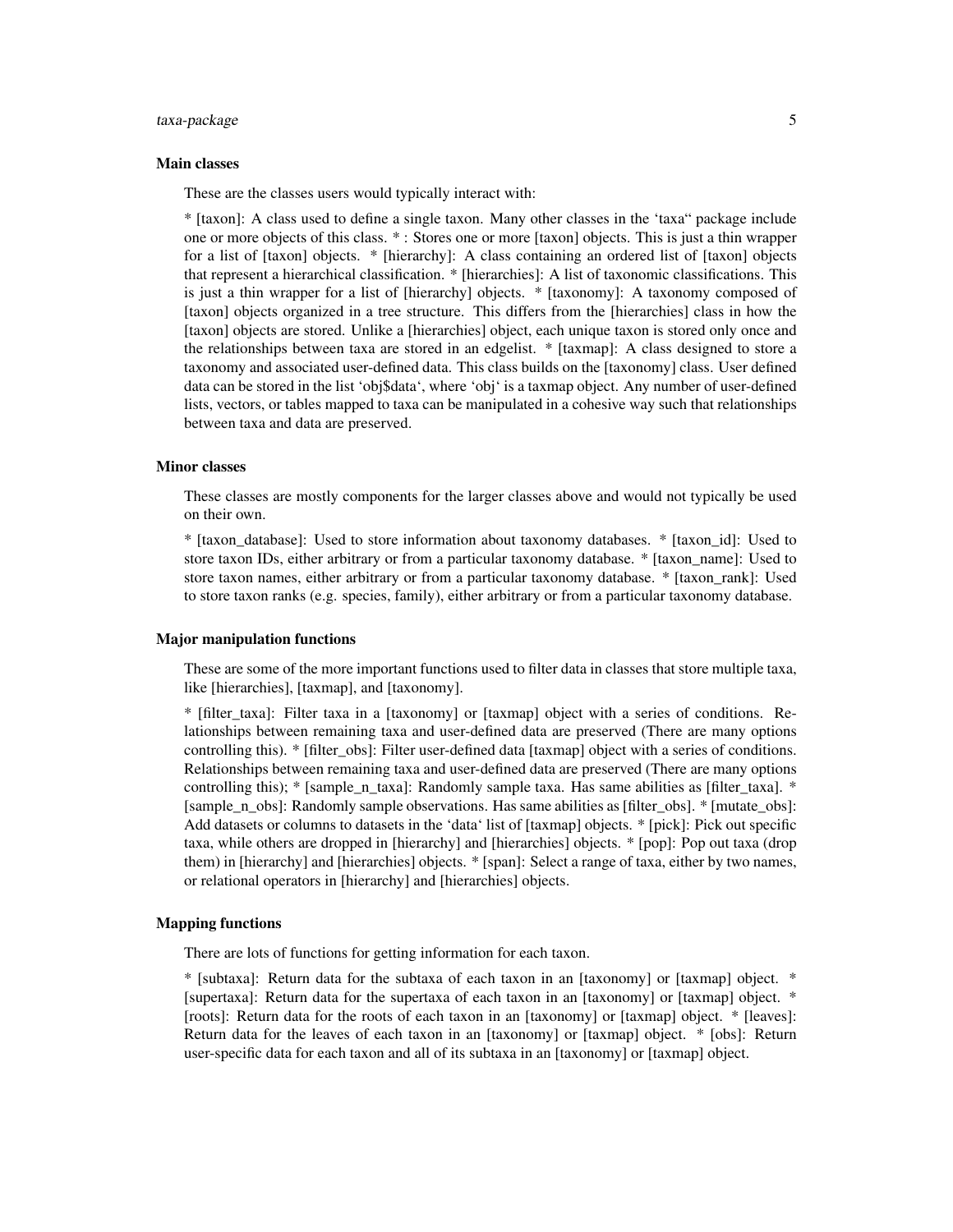#### The kind of classes used

Note, this is mostly of interest to developers and advanced users.

The classes in the 'taxa' package are mostly [R6](https://adv-r.hadley.nz/r6.html) classes ([R6Class]). A few of the simpler ones ( and [hierarchies]) are [S3](https://adv-r.hadley.nz/s3.html) instead. R6 classes are different than most R objects because they are [mutable](https://en.wikipedia.org/wiki/Immutable\_object) (e.g. A function can change its input without returning it). In this, they are more similar to class systems in [object-oriented](https://en.wikipedia.org/wiki/Object-oriented\_programming) languages like python. As in other object-oriented class systems, functions are thought to "belong" to classes (i.e. the data), rather than functions existing independently of the data. For example, the function 'print' in R exists apart from what it is printing, although it will change how it prints based on what the class of the data is that is passed to it. In fact, a user can make a custom print method for their own class by defining a function called 'print.myclassname'. In contrast, the functions that operate on R6 functions are "packaged" with the data they operate on. For example, a print method of an object for an R6 class might be called like 'my\_data\$print()' instead of 'print(my\_data)'.

#### The two ways to call functions

Note, you will need to read the previous section to fully understand this one.

Since the R6 function syntax (e.g. 'my\_data\$print()') might be confusing to many R users, all functions in 'taxa' also have S3 versions. For example, the [filter\_taxa()] function can be called on a [taxmap] object called 'my\_obj' like 'my\_obj\$filter\_taxa(...)' (the R6 syntax) or 'filter\_taxa(my\_obj, ...)' (the S3 syntax). For some functions, these two way of calling the function can have different effect. For functions that do not returned a modified version of the input (e.g. [subtaxa()]), the two ways have identical behavior. However, functions like [filter\_taxa()], that modify their inputs, actually change the object passed to them as the first argument as well as returning that object. For example,

'my\_obj <- filter\_taxa(my\_obj, ...)'

and

'my\_obj\$filter\_taxa(...)'

and

'new\_obj <- my\_obj\$filter\_taxa(...)'

all replace 'my\_obj' with the filtered result, but

'new\_obj <- filter\_taxa(my\_obj, ...)'

will not modify 'my\_obj'.

#### Non-standard evaluation

This is a rather advanced topic.

Like packages such as 'ggplot2' and [dplyr], the 'taxa' package uses non-standard evaluation to allow code to be more readable and shorter. In effect, there are variables that only "exist" inside a function call and depend on what is passed to that function as the first parameter (usually a class object). For example, in the 'dpylr' function [filter()], column names can be used as if they were independent variables. See '?dpylr::filter' for examples of this. The 'taxa' package builds on this idea.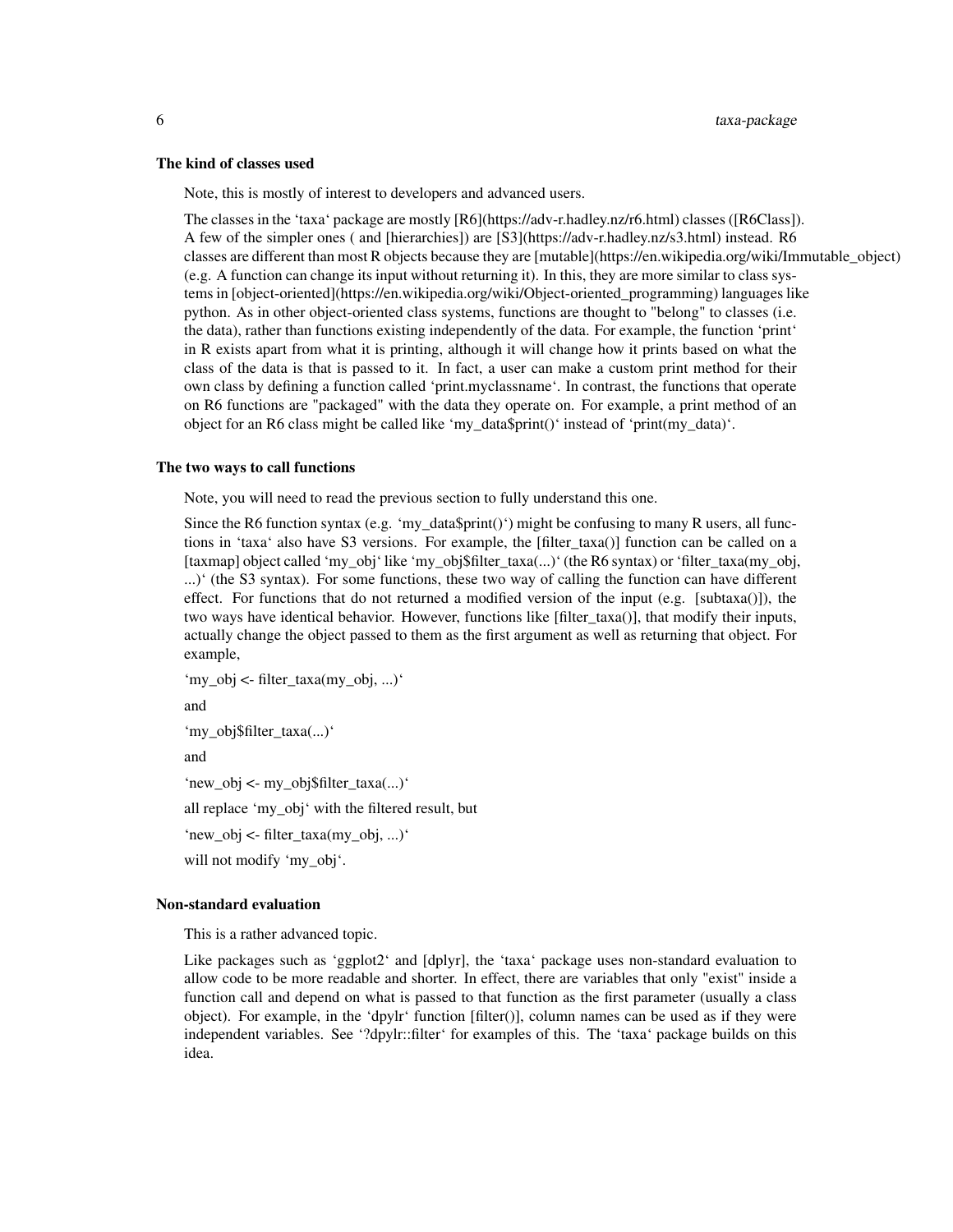### taxa-package 7

For many functions that work on [taxonomy] or [taxmap] objects (e.g. [filter\_taxa]), some functions that return per-taxon information (e.g. [taxon names()]) can be referred to by just the name of the function. When one of these functions are referred to by name, the function is run on the relevant object and its value replaces the function name. For example,

'new\_obj <- filter\_taxa(my\_obj, taxon\_names == "Bacteria")'

is identical to:

'new\_obj <- filter\_taxa(my\_obj, taxon\_names(my\_obj) == "Bacteria")'

which is identical to:

'new\_obj <- filter\_taxa(my\_obj, my\_obj\$taxon\_names() == "Bacteria")'

which is identical to:

'my\_names <- taxon\_names(my\_obj)'

'new\_obj <- filter\_taxa(my\_obj, my\_names == "Bacteria")'

For 'taxmap' objects, you can also use names of user defined lists, vectors, and the names of columns in user-defined tables that are stored in the 'obj\$data' list. See [filter\_taxa()] for examples. You can even add your own functions that are called by name by adding them to the 'obj\$funcs' list. For any object with functions that use non-standard evaluation, you can see what values can be used with [all\_names()] like 'all\_names(obj)'.

#### Dependencies and inspiration

Various elements of the 'taxa' package were inspired by the [dplyr] and [taxize] packages. This package started as parts of the 'metacoder' and 'binomen' packages. There are also many dependencies that make 'taxa' possible.

#### Feedback and contributions

Find a problem? Have a suggestion? Have a question? Please submit an issue at our [GitHub repository](https://github.com/ropensci/taxa):

[https://github.com/ropensci/taxa/issues](https://github.com/ropensci/taxa/issues)

A GitHub account is free and easy to set up. We welcome feedback! If you don't want to use GitHub for some reason, feel free to email us. We do prefer posting to github since it allows others that might have the same issue to see our conversation. It also helps us keep track of what problems we need to address.

Want to contribute code or make a change to the code? Great, thank you! Please [fork](https://help.github.com/articles/forka-repo/) our GitHub repository and submit a [pull request](https://help.github.com/articles/aboutpull-requests/).

#### For more information

Checkout the vignette ('browseVignettes("taxa")') for detailed introduction and examples.

#### Author(s)

Scott Chamberlain <myrmecocystus+r@gmail.com>

Zachary Foster <zacharyfoster1989@gmail.com>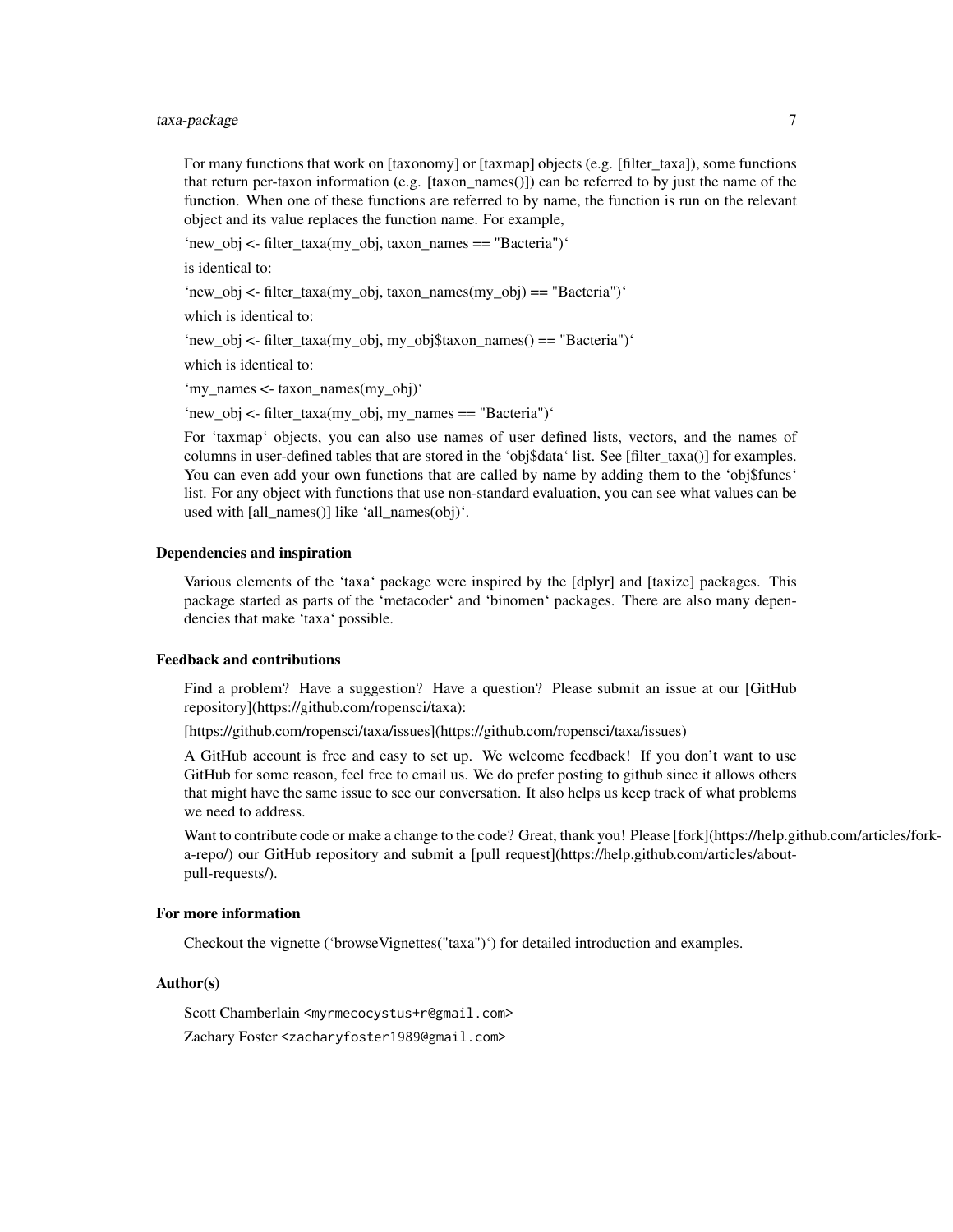#### Description

Return the names of data that can be used with functions in the taxa package that use [non-standard evaluation](http://adv-r.had.co.nz/Computing-on-the-language.html) (NSE), like [filter\_taxa()].

```
obj$all_names(tables = TRUE, funcs = TRUE,
 others = TRUE, warn = FALSE)
all_names(obj, tables = TRUE, funcs = TRUE,
 others = TRUE, warn = FALSE)
```
### Arguments

| obj           | ([taxonomy()] or [taxmap()]) The object containing taxon information to be<br>queried.                                                                      |
|---------------|-------------------------------------------------------------------------------------------------------------------------------------------------------------|
| tables        | This option only applies to [taxmap()] objects. If 'TRUE', include the names of<br>columns of tables in 'obj\$data'                                         |
| funcs         | This option only applies to [taxmap()] objects. If 'TRUE', include the names of<br>user-definable functions in 'obj\$funcs'.                                |
| others        | This option only applies to [taxmap()] objects. If 'TRUE', include the names of<br>data in 'obj\$data' besides tables.                                      |
| builtin_funcs | This option only applies to [taxmap()] objects. If 'TRUE', include functions like<br>[n_supertaxa()] that provide information for each taxon.               |
| warn          | option only applies to [taxmap()] objects. If 'TRUE', warn if there are duplicate<br>names. Duplicate names make it unclear what data is being referred to. |

#### Value

'character'

#### See Also

Other NSE helpers: [data\\_used](#page-0-0), [get\\_data\(](#page-47-1)), [names\\_used](#page-0-0)

```
# Get the names of all data accesible by non-standard evaluation
all_names(ex_taxmap)
```

```
# Dont include the names of automatically included functions.
all_names(ex_taxmap, builtin_funcs = FALSE)
```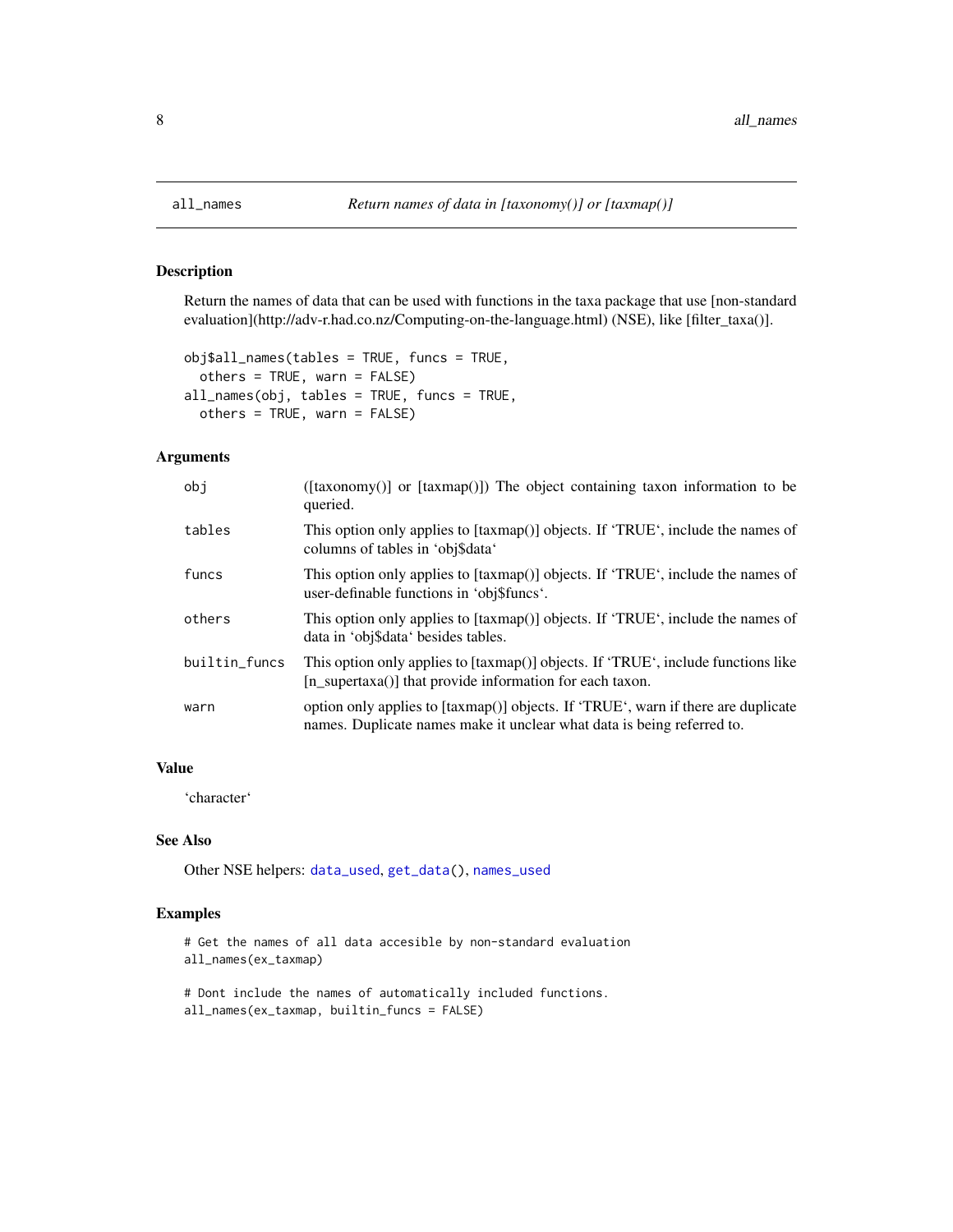### <span id="page-8-0"></span>Description

This function stores the regex patterns for ambiguous taxa.

#### Usage

```
ambiguous_synonyms(
  unknown = TRUE,uncultured = TRUE,
  regex = TRUE,case_variations = FALSE
)
```
#### Arguments

| unknown         | If TRUE, include names that suggest they are placeholders for unknown taxa (e.g.<br>"unknown $\ldots$ "). |
|-----------------|-----------------------------------------------------------------------------------------------------------|
| uncultured      | If TRUE, include names that suggest they are assigned to uncultured organisms<br>(e.g. "uncultured ").    |
| regex           | If TRUE, includes regex syntax to make matching things like spaces more robust.                           |
| case_variations |                                                                                                           |
|                 | If TRUE, include variations of letter case.                                                               |

<span id="page-8-1"></span>arrange\_obs *Sort user data in [taxmap()] objects*

#### Description

Sort rows of tables or the elements of lists/vectors in the 'obj\$data' list in [taxmap()] objects. Any variable name that appears in [all\_names()] can be used as if it was a vector on its own. See [dplyr::arrange()] for the inspiration for this function and more information. Calling the function using the 'obj\$arrange\_obs(...)' style edits "obj" in place, unlike most R functions. However, calling the function using the 'arrange\_obs(obj, ...)' imitates R's traditional copy-on-modify semantics, so "obj" would not be changed; instead a changed version would be returned, like most R functions.

```
obj$arrange_obs(data, ...)
arrange_obs(obj, data, ...)
```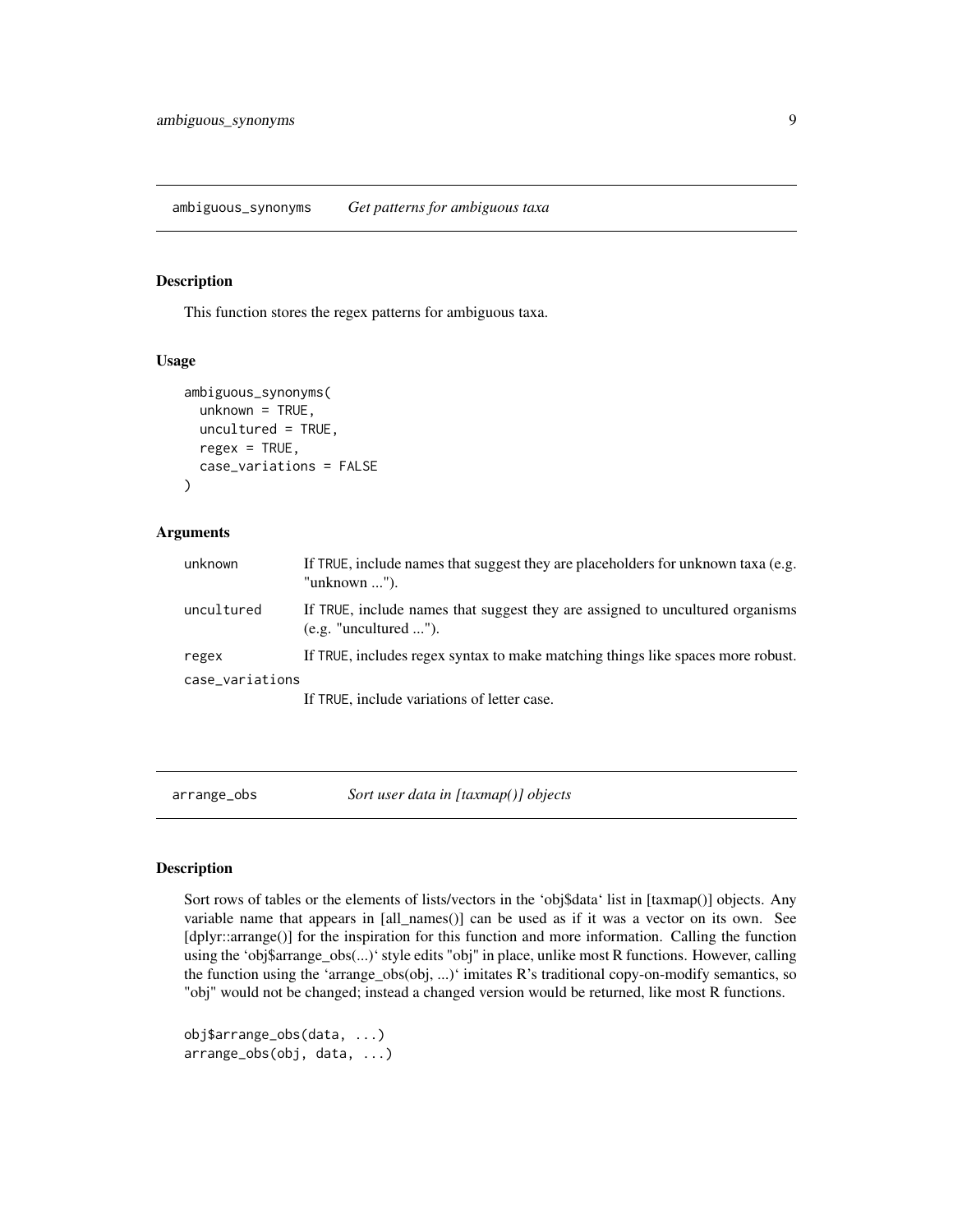#### <span id="page-9-0"></span>Arguments

| obj      | An object of type $[taxmap$                                                                                                                                                        |
|----------|------------------------------------------------------------------------------------------------------------------------------------------------------------------------------------|
| data     | Dataset names, indexes, or a logical vector that indicates which datasets in<br>'obj\$data' to sort If multiple datasets are sorted at once, then they must be the<br>same length. |
| $\ddots$ | One or more expressions (e.g. column names) to sort on.                                                                                                                            |
| target   | DEPRECIATED. use "data" instead.                                                                                                                                                   |

#### Value

An object of type [taxmap()]

#### See Also

```
Other taxmap manipulation functions: arrange_taxa(), filter_obs(), filter_taxa(), mutate_obs(),
sample_frac_obs(), sample_frac_taxa(), sample_n_obs(), sample_n_taxa(), select_obs(),
transmute_obs()
```
### Examples

```
# Sort in ascending order
arrange_obs(ex_taxmap, "info", n_legs)
arrange_obs(ex_taxmap, "foods", name)
# Sort in decending order
arrange_obs(ex_taxmap, "info", desc(n_legs))
# Sort multiple datasets at once
arrange_obs(ex_taxmap, c("info", "phylopic_ids", "foods"), n_legs)
```
<span id="page-9-1"></span>arrange\_taxa *Sort the edge list of [taxmap()] objects*

### **Description**

Sort the edge list and taxon list in [taxonomy()] or [taxmap()] objects. See [dplyr::arrange()] for the inspiration for this function and more information. Calling the function using the 'obj\$arrange\_taxa(...)' style edits "obj" in place, unlike most R functions. However, calling the function using the 'arrange\_taxa(obj, ...)' imitates R's traditional copy-on-modify semantics, so "obj" would not be changed; instead a changed version would be returned, like most R functions.

```
obj$arrange_taxa(...)
arrange_taxa(obj, ...)
```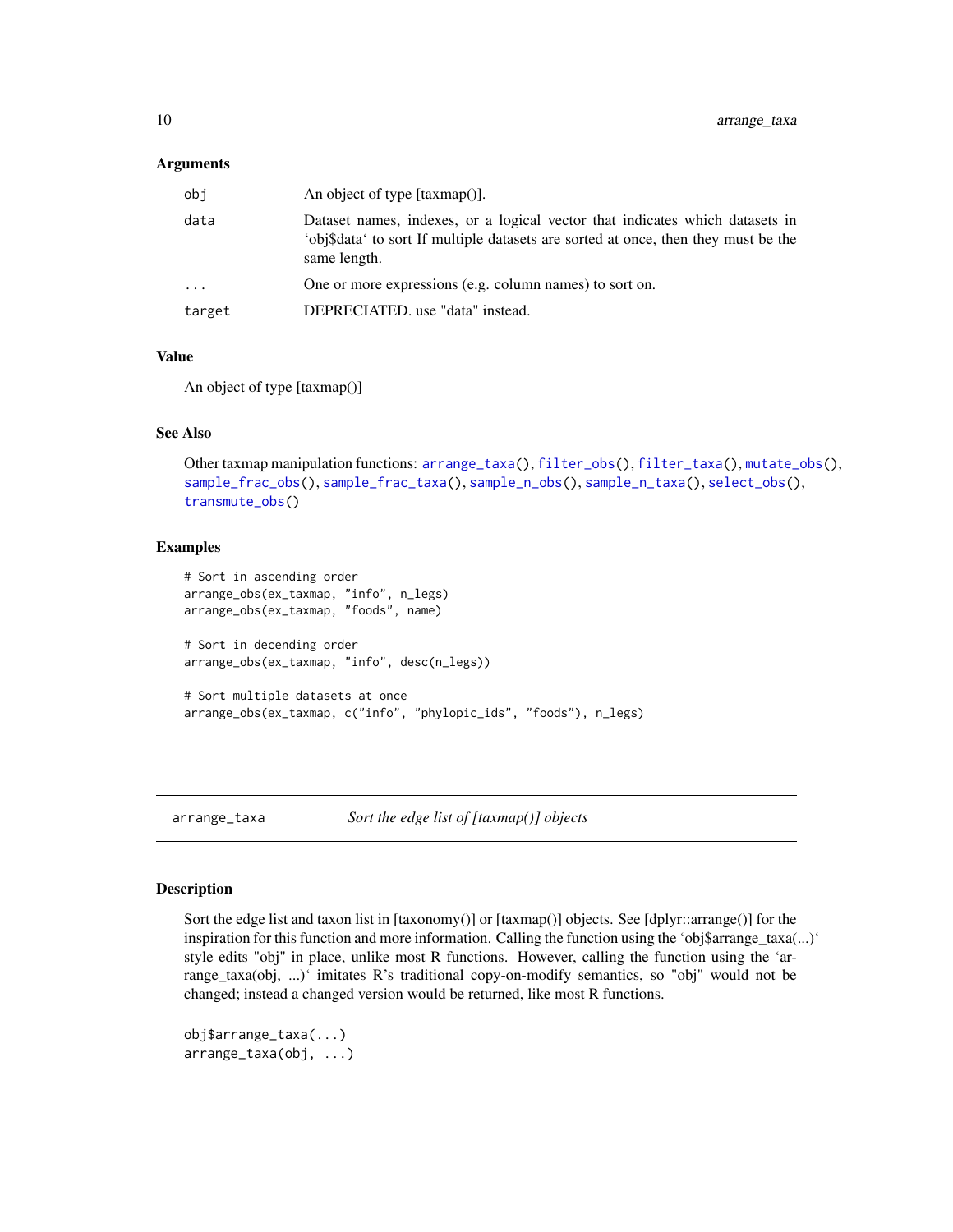### <span id="page-10-0"></span>as\_phyloseq 11

#### Arguments

| obi                     | $\lceil$ (taxonomy() or $\lceil$ (taxmap() $\rceil$                         |
|-------------------------|-----------------------------------------------------------------------------|
| $\cdot$ $\cdot$ $\cdot$ | One or more expressions (e.g. column names) to sort on. Any variable name   |
|                         | that appears in [all names()] can be used as if it was a vector on its own. |

#### Value

An object of type [taxonomy()] or [taxmap()]

#### See Also

```
Other taxmap manipulation functions: arrange_obs(), filter_obs(), filter_taxa(), mutate_obs(),
sample_frac_obs(), sample_frac_taxa(), sample_n_obs(), sample_n_taxa(), select_obs(),
transmute_obs()
```
### Examples

# Sort taxa in ascending order arrange\_taxa(ex\_taxmap, taxon\_names)

# Sort taxa in decending order arrange\_taxa(ex\_taxmap, desc(taxon\_names))

# Sort using an expression. List genera first. arrange\_taxa(ex\_taxmap, taxon\_ranks != "genus")

as\_phyloseq *Convert taxmap to phyloseq*

### Description

Convert a taxmap object to a phyloseq object.

### Usage

```
as_phyloseq(
 obj,
  otu_table = NULL,
 otu_id_col = "otu_id",
  sample_data = NULL,
  sample_id_col = "sample_id",
 phy_tree = NULL
\mathcal{E}
```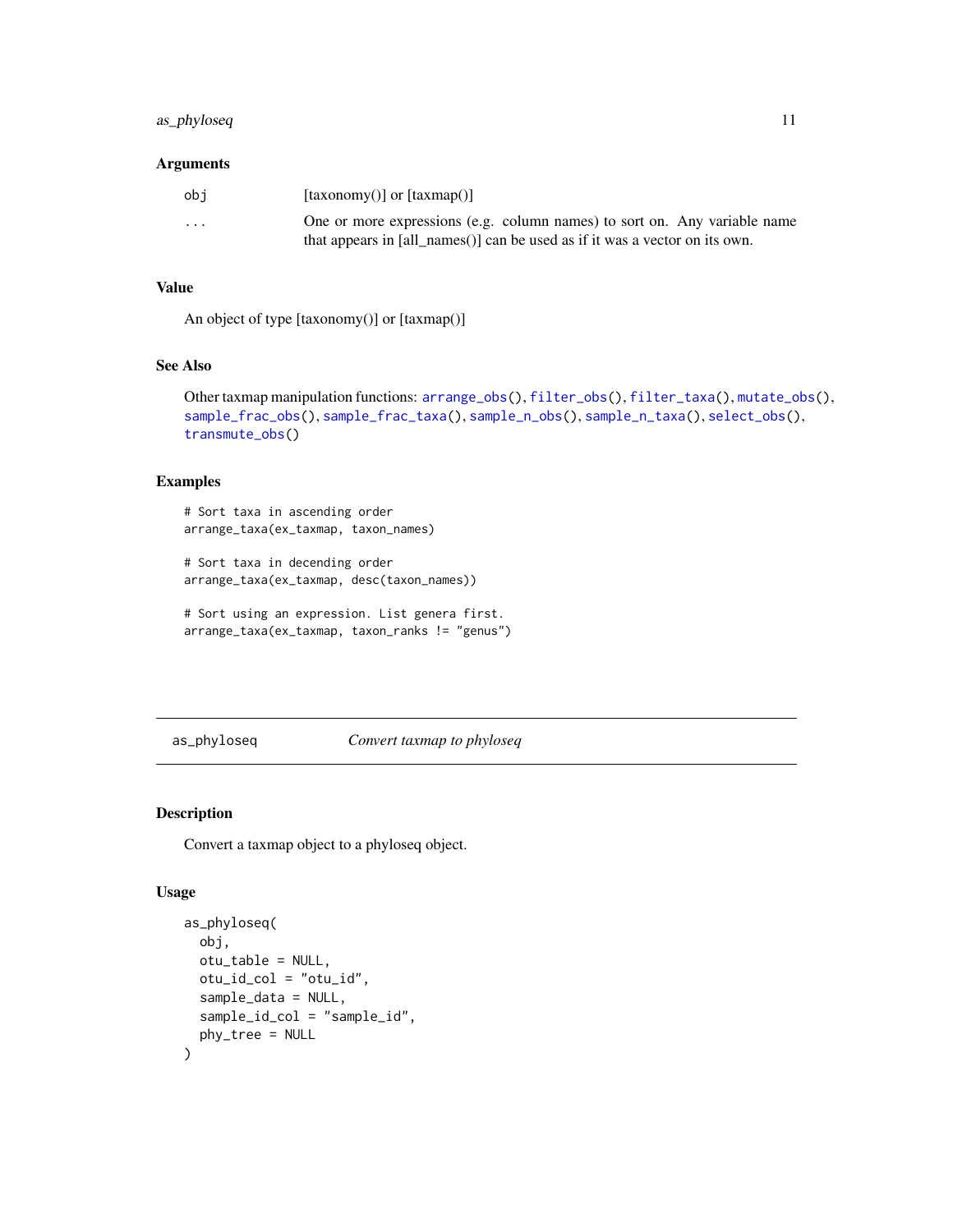### Arguments

| obj           | The taxmap object.                                                                                                           |
|---------------|------------------------------------------------------------------------------------------------------------------------------|
| otu_table     | The table in 'obj\$data' with OTU counts. Must be one of the following:                                                      |
|               | NULL Look for a table named "otu_table" in 'obj\$data' with taxon IDs, OTU<br>IDs, and OTU counts. If it exists, use it.     |
|               | character The name of the table stored in 'obj\$data' with taxon IDs, OTU<br>ID <sub>s</sub> , and OTU counts                |
|               | data. frame A table with taxon IDs, OTU IDs, and OTU counts                                                                  |
|               | FALSE Do not include an OTU table, even if "otu_table" exists in 'obj\$data'                                                 |
| otu_id_col    | The name of the column storing OTU IDs in the otu table.                                                                     |
| sample_data   | A table containing sample data with sample IDs matching column names in the<br>OTU table. Must be one of the following:      |
|               | NULL Look for a table named "sample_data" in 'obj\$data'. If it exists, use it.                                              |
|               | character The name of the table stored in 'obj\$data' with sample IDs                                                        |
|               | data. frame A table with sample IDs                                                                                          |
|               | FALSE Do not include a sample data table, even if "sample_data" exists in 'obj\$data'                                        |
| sample_id_col | The name of the column storing sample IDs in the sample data table.                                                          |
| phy_tree      | A phylogenetic tree of class phylo from the ape package with tip labels match-<br>ing OTU ids. Must be one of the following: |
|               | NULL Look for a tree named "phy_tree" in 'obj\$data' with tip labels matching<br>OTU ids. If it exists, use it.              |
|               | character The name of the tree stored in 'obj\$data' with tip labels matching<br>OTU ids.                                    |
|               | phylo A tree with tip labels matching OTU ids.                                                                               |
|               | FALSE Do not include a tree, even if "phy_tree" exists in 'obj\$data'                                                        |

### Examples

```
## Not run:
# Install phyloseq to get example data
# source('http://bioconductor.org/biocLite.R')
# biocLite('phyloseq')
# Parse example dataset
library(phyloseq)
data(GlobalPatterns)
x <- parse_phyloseq(GlobalPatterns)
# Convert back to a phylseq object
as_phyloseq(x)
```
## End(Not run)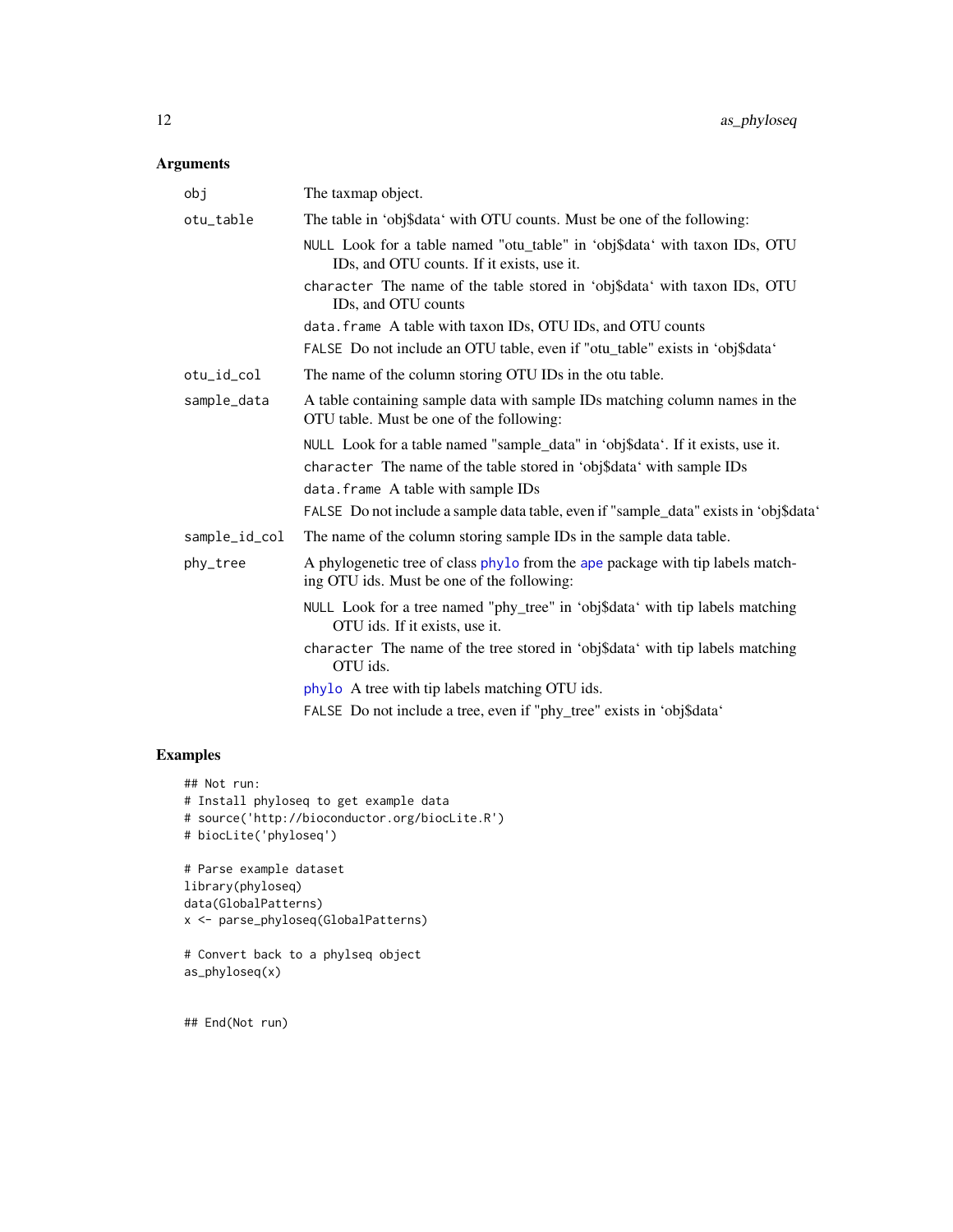<span id="page-12-0"></span>

#### Description

Return the "branch" taxa for a [taxonomy()] or [taxmap()] object. A branch is anything that is not a root, stem, or leaf. Its the interior of the tree after the first split starting from the roots. Can also be used to get the branches of a subset of taxa.

```
obj$branches(subset = NULL, value = "taxon_indexes")
branches(obj, subset = NULL, value = "taxon_indexes")
```
#### Arguments

| obi    | The [taxonomy()] or [taxmap()] object containing taxon information to be queried.                                                                                                                                                                                                                                                                                                                                 |
|--------|-------------------------------------------------------------------------------------------------------------------------------------------------------------------------------------------------------------------------------------------------------------------------------------------------------------------------------------------------------------------------------------------------------------------|
| subset | Taxon IDs, TRUE/FALSE vector, or taxon indexes used to subset the tree prior<br>to determining branches. Default: All taxa in 'obj' will be used. Any variable<br>name that appears in [all_names()] can be used as if it was a vector on its own.<br>Note that branches are determined after the filtering, so a given taxon might be<br>a branch on the unfiltered tree, but not a branch on the filtered tree. |
| value  | What data to return. This is usually the name of column in a table in 'obj\$data'.<br>Any result of $\lceil \text{all\_names}(\cdot) \rceil$ can be used, but it usually only makes sense to use<br>data that corresponds to taxa 1:1, such as $[taxon\_ranks()]$ . By default, taxon<br>indexes are returned.                                                                                                    |

### Value

'character'

### See Also

Other taxonomy indexing functions: [internodes\(](#page-64-1)), [leaves\(](#page-71-1)), [roots\(](#page-123-1)), [stems\(](#page-131-1)), [subtaxa\(](#page-132-1)), [supertaxa\(](#page-134-1))

```
# Return indexes of branch taxa
branches(ex_taxmap)
# Return indexes for a subset of taxa
branches(ex_taxmap, subset = 2:17)
branches(ex_taxmap, subset = n_obs > 1)
# Return something besides taxon indexes
```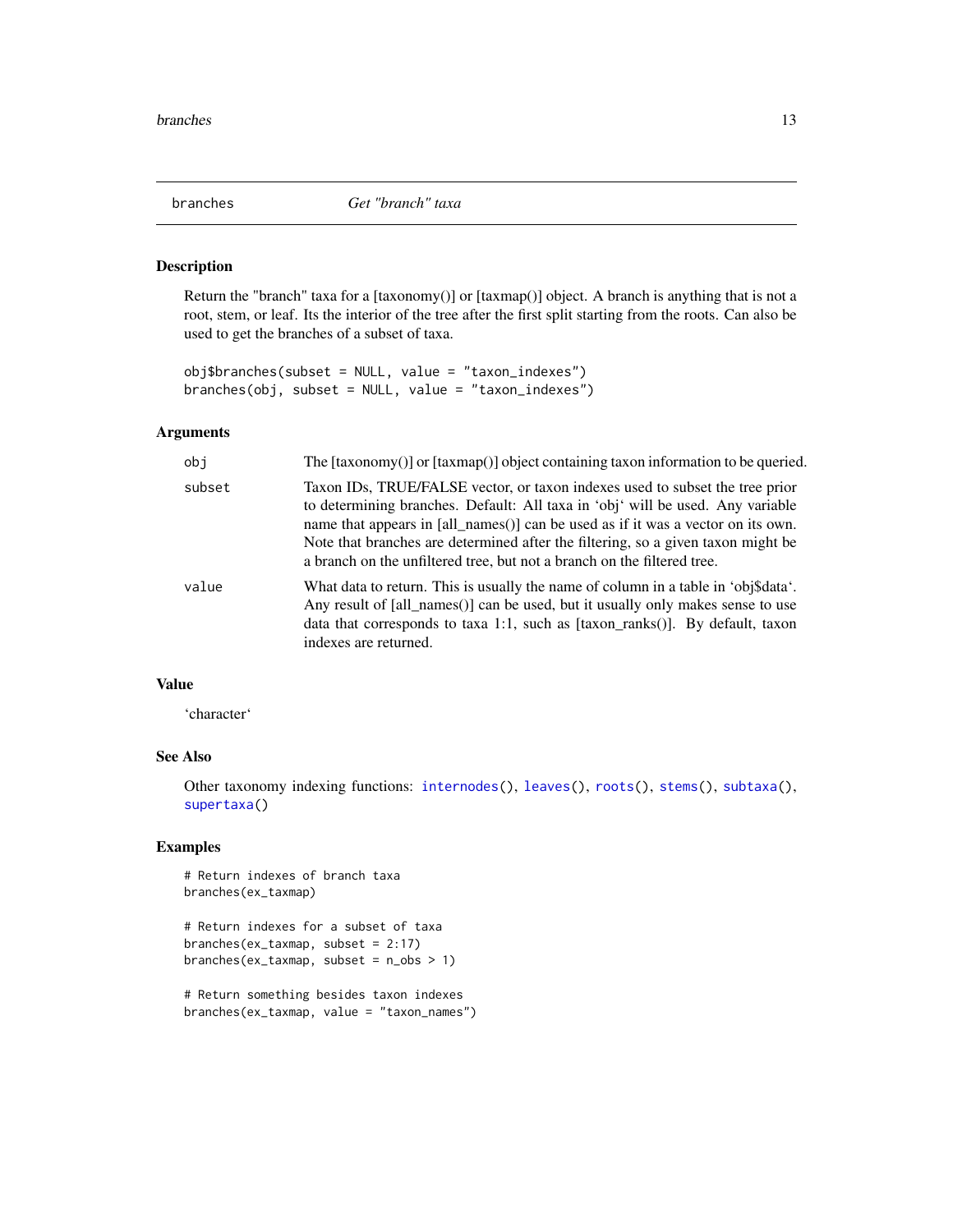### Description

For a given table in a [taxmap](#page-138-1) object, split columns by a grouping factor and return row means in a table.

### Usage

```
calc_group_mean(
  obj,
  data,
  groups,
  cols = NULL,
  other_cols = FALSE,
  out_names = NULL,
  dataset = NULL
)
```

| obj        | A taxmap object                                                                                                                                                                                                                                                              |
|------------|------------------------------------------------------------------------------------------------------------------------------------------------------------------------------------------------------------------------------------------------------------------------------|
| data       | The name of a table in obj\$data.                                                                                                                                                                                                                                            |
| groups     | Group multiple columns per treatment/group. This should be a vector of group<br>IDs (e.g. character, integer) the same length as cols that defines which samples<br>go in which group. When used, there will be one column in the output for each<br>unique value in groups. |
| cols       | The columns in data to use. By default, all numeric columns are used. Takes<br>one of the following inputs:                                                                                                                                                                  |
|            | <b>TRUE/FALSE:</b> All/No columns will used.                                                                                                                                                                                                                                 |
|            | <b>Character vector:</b> The names of columns to use                                                                                                                                                                                                                         |
|            | <b>Numeric vector:</b> The indexes of columns to use                                                                                                                                                                                                                         |
|            | Vector of TRUE/FALSE of length equal to the number of columns: Use the<br>columns corresponding to TRUE values.                                                                                                                                                              |
| other cols | Preserve in the output non-target columns present in the input data. New columns<br>will always be on the end. The "taxon_id" column will be preserved in the front.<br>Takes one of the following inputs:                                                                   |
|            | <b>NULL:</b> No columns will be added back, not even the taxon id column.                                                                                                                                                                                                    |
|            | <b>TRUE/FALSE:</b> All/None of the non-target columns will be preserved.                                                                                                                                                                                                     |
|            | <b>Character vector:</b> The names of columns to preserve                                                                                                                                                                                                                    |
|            | <b>Numeric vector:</b> The indexes of columns to preserve                                                                                                                                                                                                                    |
|            | Vector of TRUE/FALSE of length equal to the number of columns: Preserve                                                                                                                                                                                                      |
|            | the columns corresponding to TRUE values.                                                                                                                                                                                                                                    |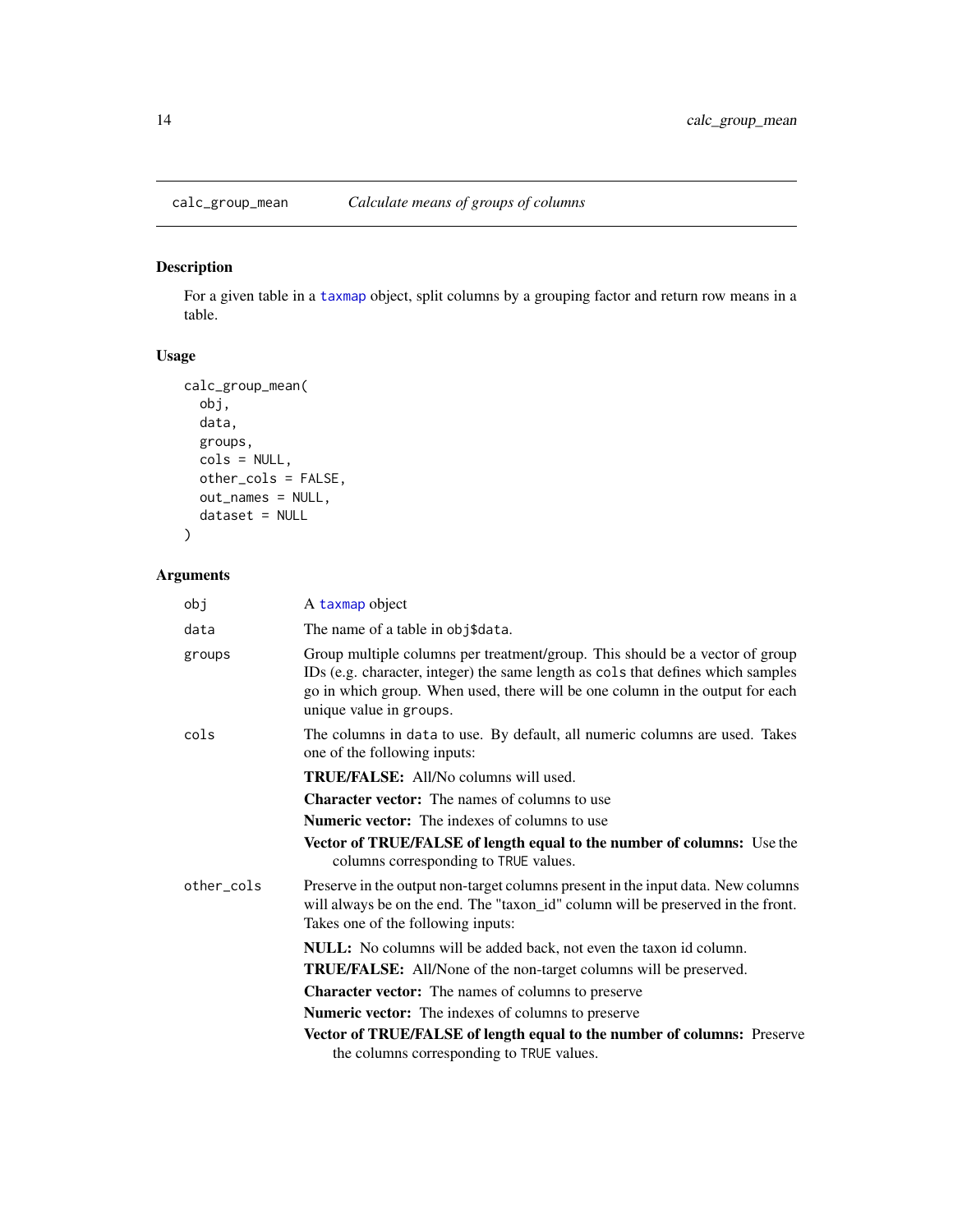### calc\_group\_mean 15

| out names | The names of count columns in the output. Must be the same length and order |
|-----------|-----------------------------------------------------------------------------|
|           | as cols (or unique (groups), if groups is used).                            |
| dataset   | DEPRECIATED. use "data" instead.                                            |

### Value

A tibble

### See Also

```
Other calculations: calc_group_median(), calc_group_rsd(), calc_group_stat(), calc_n_samples(),
calc_obs_props(), calc_prop_samples(), calc_taxon_abund(), compare_groups(), counts_to_presence(),
rarefy_obs(), zero_low_counts()
```
#### Examples

```
## Not run:
# Parse data for examples
x = parse_tax_data(hmp_otus, class_cols = "lineage", class_sep = ";",
                   class_key = c(tax_rank = "taxon_rank", tax_name = "taxon_name"),
                   class_regex = "^(.+)__(.+)$")
# Calculate the means for each group
calc_group_mean(x, "tax_data", hmp_samples$sex)
# Use only some columns
calc_group_mean(x, "tax_data", hmp_samples$sex[4:20],
                cols = hmp_samples$sample_id[4:20])
# Including all other columns in ouput
calc_group_mean(x, "tax_data", groups = hmp_samples$sex,
               other_cols = TRUE)
# Inlcuding specific columns in output
calc_group_mean(x, "tax_data", groups = hmp_samples$sex,
                other_cols = 2)
calc_group_mean(x, "tax_data", groups = hmp_samples$sex,
                other_cols = "otu_id")
# Rename output columns
calc_group_mean(x, "tax_data", groups = hmp_samples$sex,
               out_names = c("Women", "Men"))
```
## End(Not run)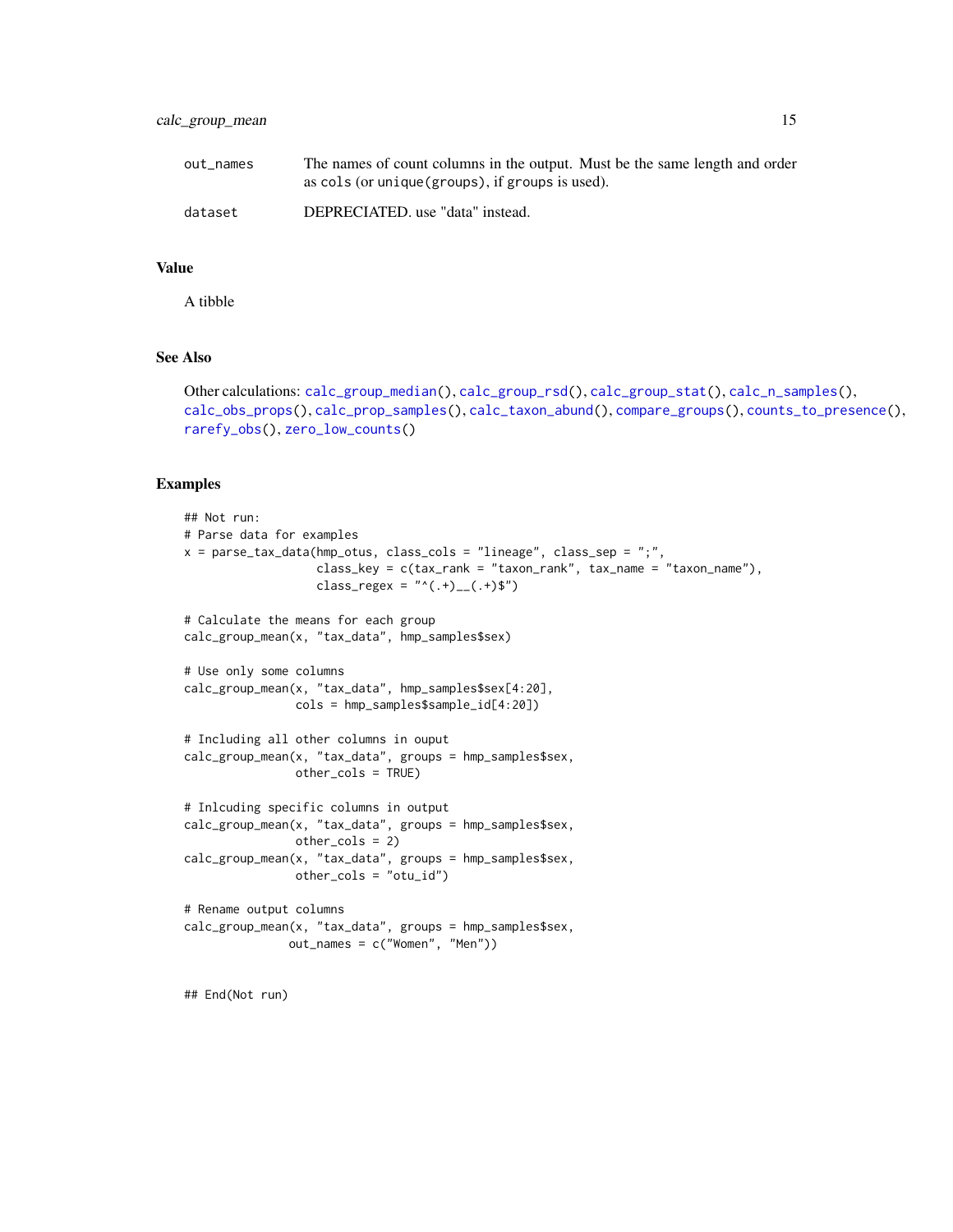<span id="page-15-1"></span><span id="page-15-0"></span>calc\_group\_median *Calculate medians of groups of columns*

### Description

For a given table in a [taxmap](#page-138-1) object, split columns by a grouping factor and return row medians in a table.

### Usage

```
calc_group_median(
 obj,
 data,
 groups,
 cols = NULL,other_cols = FALSE,
 out_names = NULL,
 dataset = NULL
)
```

| obj        | A taxmap object                                                                                                                                                                                                                                                              |
|------------|------------------------------------------------------------------------------------------------------------------------------------------------------------------------------------------------------------------------------------------------------------------------------|
| data       | The name of a table in obj\$data.                                                                                                                                                                                                                                            |
| groups     | Group multiple columns per treatment/group. This should be a vector of group<br>IDs (e.g. character, integer) the same length as cols that defines which samples<br>go in which group. When used, there will be one column in the output for each<br>unique value in groups. |
| cols       | The columns in data to use. By default, all numeric columns are used. Takes<br>one of the following inputs:                                                                                                                                                                  |
|            | <b>TRUE/FALSE:</b> All/No columns will used.                                                                                                                                                                                                                                 |
|            | <b>Character vector:</b> The names of columns to use                                                                                                                                                                                                                         |
|            | <b>Numeric vector:</b> The indexes of columns to use                                                                                                                                                                                                                         |
|            | Vector of TRUE/FALSE of length equal to the number of columns: Use the<br>columns corresponding to TRUE values.                                                                                                                                                              |
| other cols | Preserve in the output non-target columns present in the input data. New columns<br>will always be on the end. The "taxon_id" column will be preserved in the front.<br>Takes one of the following inputs:                                                                   |
|            | <b>NULL:</b> No columns will be added back, not even the taxon id column.                                                                                                                                                                                                    |
|            | <b>TRUE/FALSE:</b> All/None of the non-target columns will be preserved.                                                                                                                                                                                                     |
|            | <b>Character vector:</b> The names of columns to preserve                                                                                                                                                                                                                    |
|            | <b>Numeric vector:</b> The indexes of columns to preserve                                                                                                                                                                                                                    |
|            | Vector of TRUE/FALSE of length equal to the number of columns: Preserve<br>the columns corresponding to TRUE values.                                                                                                                                                         |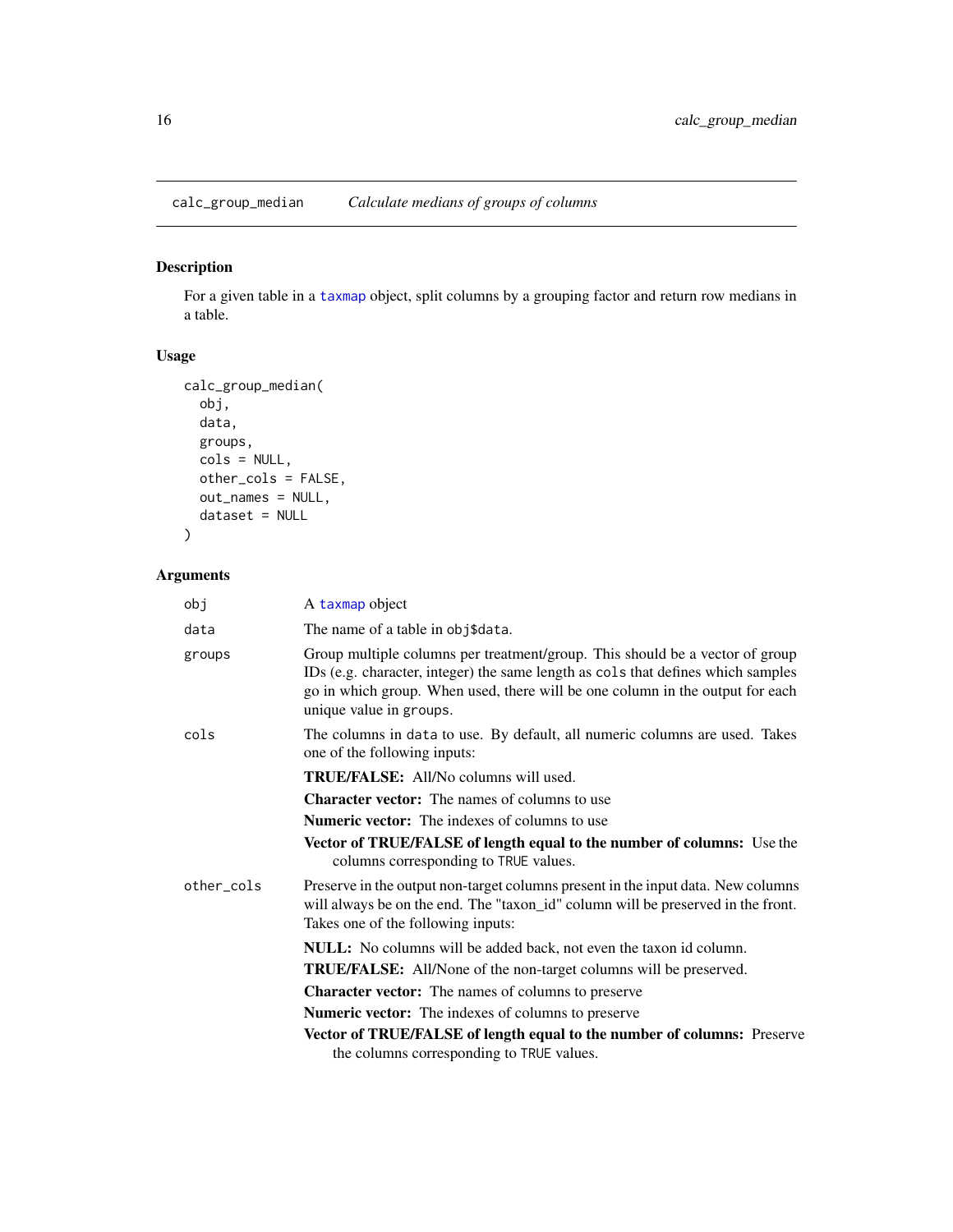| out names | The names of count columns in the output. Must be the same length and order |
|-----------|-----------------------------------------------------------------------------|
|           | as cols (or unique (groups), if groups is used).                            |
| dataset   | DEPRECIATED. use "data" instead.                                            |

A tibble

### See Also

```
Other calculations: calc_group_mean(), calc_group_rsd(), calc_group_stat(), calc_n_samples(),
calc_obs_props(), calc_prop_samples(), calc_taxon_abund(), compare_groups(), counts_to_presence(),
rarefy_obs(), zero_low_counts()
```
#### Examples

```
## Not run:
# Parse data for examples
x = parse_tax_data(hmp_otus, class_cols = "lineage", class_sep = ";",
                   class_key = c(tax_rank = "taxon_rank", tax_name = "taxon_name"),
                   class_regex = "^(.+)__(.+)$")
# Calculate the medians for each group
calc_group_median(x, "tax_data", hmp_samples$sex)
# Use only some columns
calc_group_median(x, "tax_data", hmp_samples$sex[4:20],
                 cols = hmp_samples$sample_id[4:20])
# Including all other columns in ouput
calc_group_median(x, "tax_data", groups = hmp_samples$sex,
                 other_cols = TRUE)
# Inlcuding specific columns in output
calc_group_median(x, "tax_data", groups = hmp_samples$sex,
                  other_cols = 2)
calc_group_median(x, "tax_data", groups = hmp_samples$sex,
                  other_cols = "otu_id")
# Rename output columns
calc_group_median(x, "tax_data", groups = hmp_samples$sex,
                  out_names = c("Women", "Men"))
```
## End(Not run)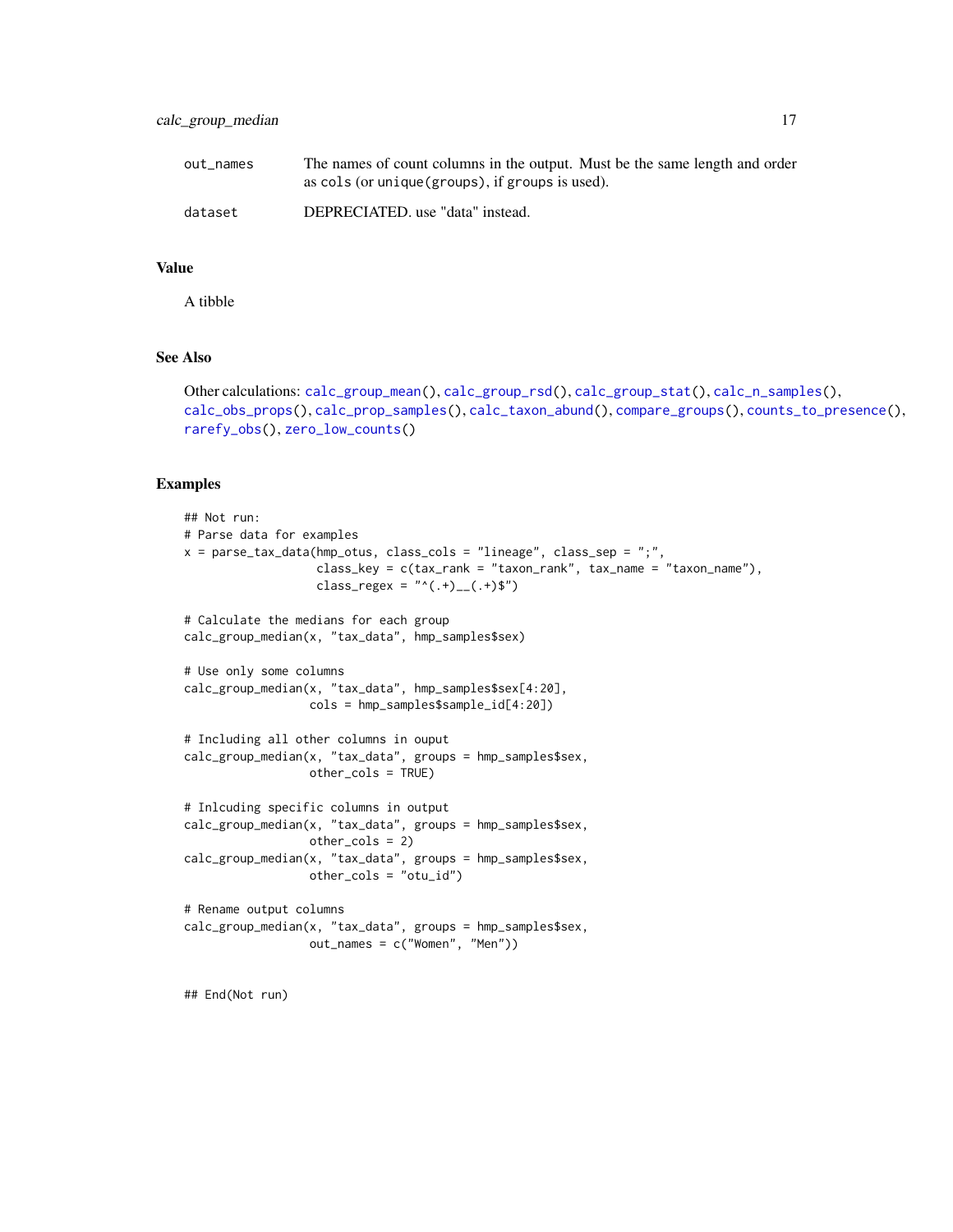### Description

For a given table in a [taxmap](#page-138-1) object, split columns by a grouping factor and return the relative standard deviation for each row in a table. The relative standard deviation is the standard deviation divided by the mean of a set of numbers. It is useful for comparing the variation when magnitude of sets of number are very different.

### Usage

```
calc_group_rsd(
  obj,
  data,
  groups,
 cols = NULL,other_cols = FALSE,
  out_names = NULL,
  dataset = NULL
)
```

| obj        | A taxmap object                                                                                                                                                                                                                                                              |
|------------|------------------------------------------------------------------------------------------------------------------------------------------------------------------------------------------------------------------------------------------------------------------------------|
| data       | The name of a table in obj\$data.                                                                                                                                                                                                                                            |
| groups     | Group multiple columns per treatment/group. This should be a vector of group<br>IDs (e.g. character, integer) the same length as cols that defines which samples<br>go in which group. When used, there will be one column in the output for each<br>unique value in groups. |
| cols       | The columns in data to use. By default, all numeric columns are used. Takes<br>one of the following inputs:                                                                                                                                                                  |
|            | <b>TRUE/FALSE:</b> All/No columns will used.                                                                                                                                                                                                                                 |
|            | <b>Character vector:</b> The names of columns to use                                                                                                                                                                                                                         |
|            | <b>Numeric vector:</b> The indexes of columns to use                                                                                                                                                                                                                         |
|            | <b>Vector of TRUE/FALSE of length equal to the number of columns:</b> Use the<br>columns corresponding to TRUE values.                                                                                                                                                       |
| other_cols | Preserve in the output non-target columns present in the input data. New columns<br>will always be on the end. The "taxon_id" column will be preserved in the front.<br>Takes one of the following inputs:                                                                   |
|            | NULL: No columns will be added back, not even the taxon id column.                                                                                                                                                                                                           |
|            | TRUE/FALSE: All/None of the non-target columns will be preserved.                                                                                                                                                                                                            |
|            | <b>Character vector:</b> The names of columns to preserve                                                                                                                                                                                                                    |
|            | <b>Numeric vector:</b> The indexes of columns to preserve                                                                                                                                                                                                                    |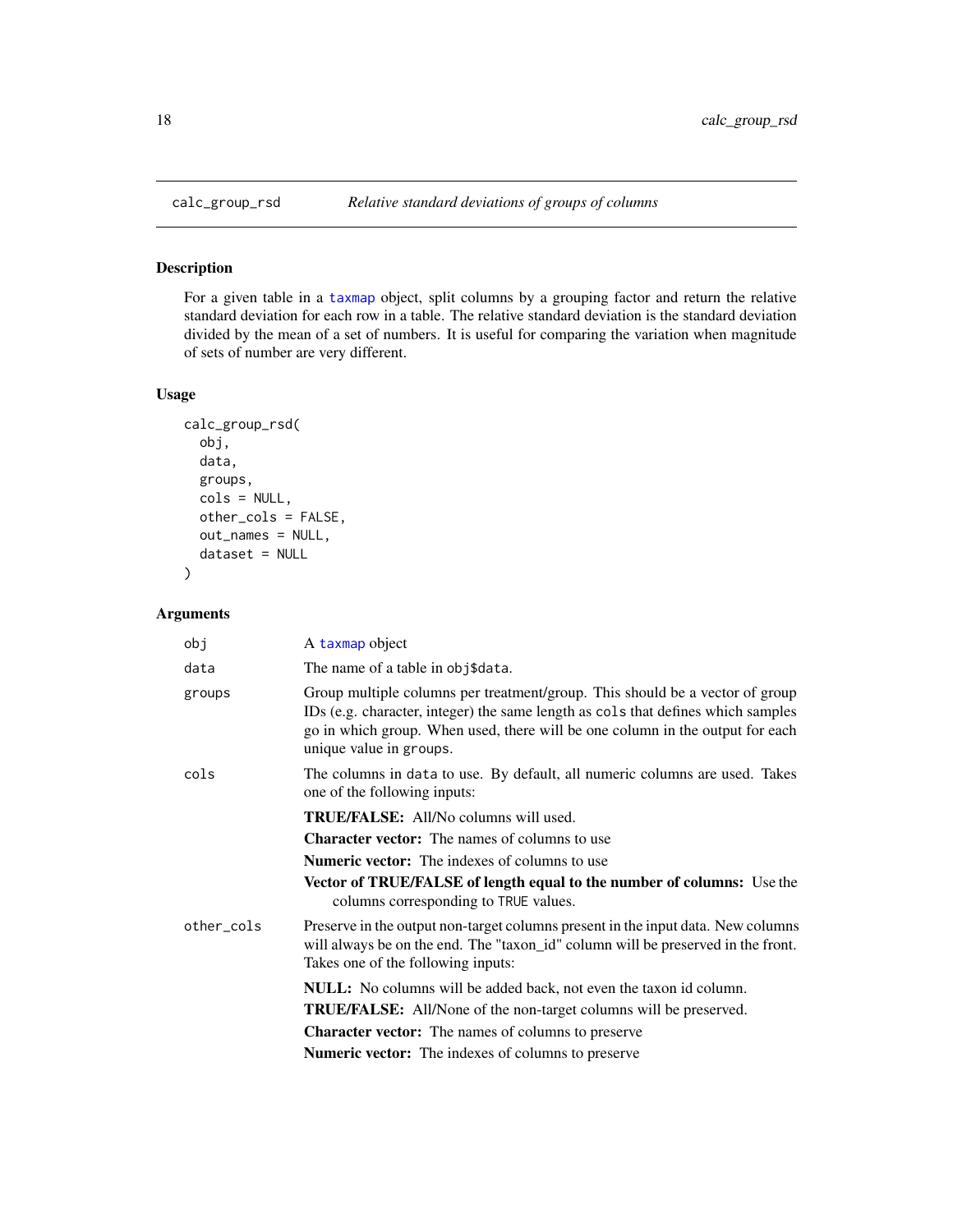|           | <b>Vector of TRUE/FALSE of length equal to the number of columns:</b> Preserve<br>the columns corresponding to TRUE values.     |
|-----------|---------------------------------------------------------------------------------------------------------------------------------|
| out_names | The names of count columns in the output. Must be the same length and order<br>as cols (or unique (groups), if groups is used). |
| dataset   | DEPRECIATED. use "data" instead.                                                                                                |

A tibble

### See Also

```
Other calculations: calc_group_mean(), calc_group_median(), calc_group_stat(), calc_n_samples(),
calc_obs_props(), calc_prop_samples(), calc_taxon_abund(), compare_groups(), counts_to_presence(),
rarefy_obs(), zero_low_counts()
```

```
## Not run:
# Parse data for examples
x = parse\_tax\_data(hmp\_otus, class\_cols = "lineage", class_sep = ";"class_key = c(tax_rank = "taxon_rank", tax_name = "taxon_name"),
                   class_regex = "^(.+)__(.+)$")
# Calculate the RSD for each group
calc_group_rsd(x, "tax_data", hmp_samples$sex)
# Use only some columns
calc_group_rsd(x, "tax_data", hmp_samples$sex[4:20],
                cols = hmp_samples$sample_id[4:20])
# Including all other columns in ouput
calc_group_rsd(x, "tax_data", groups = hmp_samples$sex,
                other_cols = TRUE)
# Inlcuding specific columns in output
calc_group_rsd(x, "tax_data", groups = hmp_samples$sex,
                other_cols = 2)
calc_group_rsd(x, "tax_data", groups = hmp_samples$sex,
                other_cols = "otu_id")
# Rename output columns
calc_group_rsd(x, "tax_data", groups = hmp_samples$sex,
               out_names = c("Women", "Men"))
```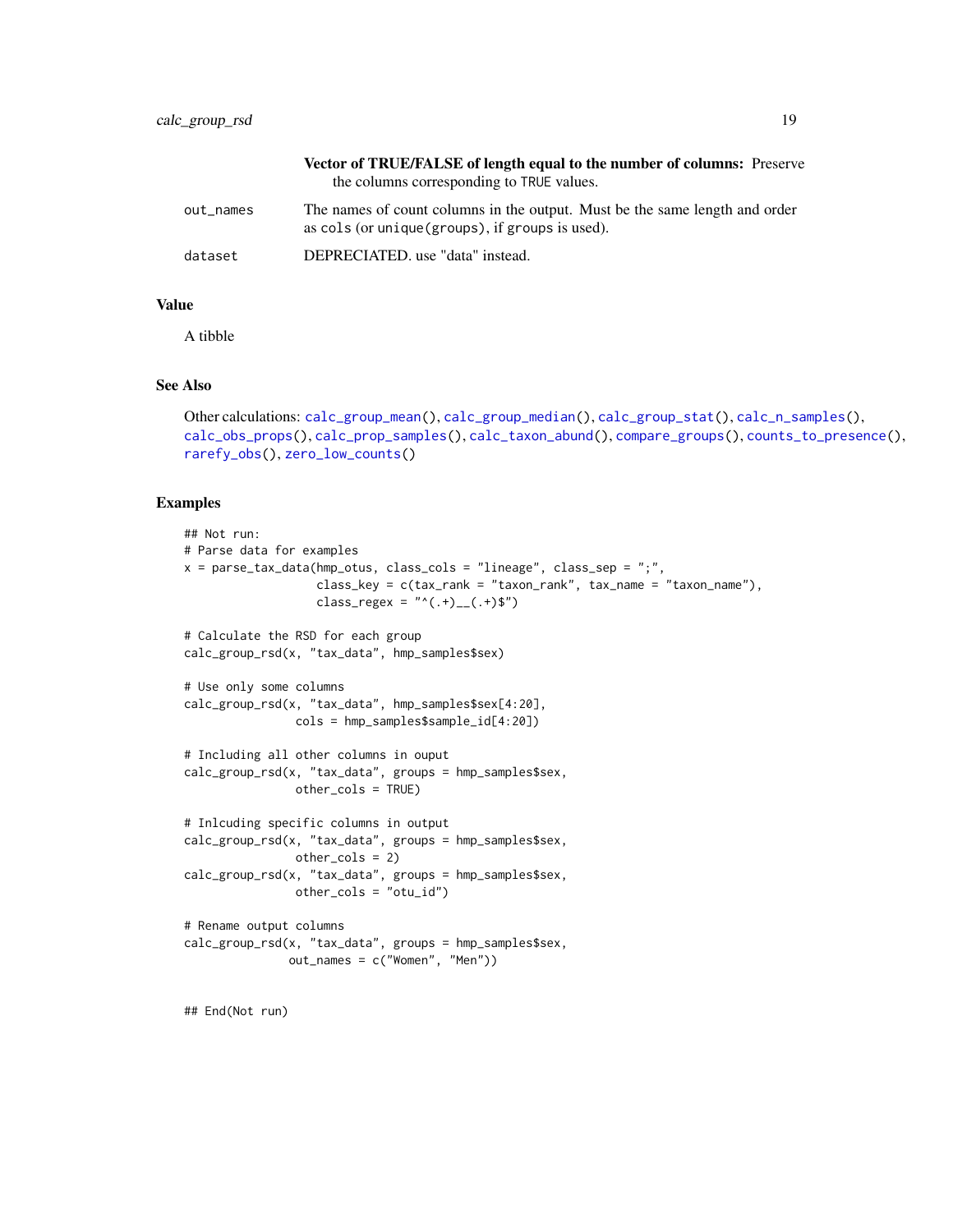<span id="page-19-1"></span><span id="page-19-0"></span>

### Description

For a given table in a [taxmap](#page-138-1) object, apply a function to rows in groups of columns. The result of the function is used to create new columns. This is equivalent to splitting columns of a table by a factor and using apply on each group.

### Usage

```
calc_group_stat(
  obj,
  data,
  func,
  groups = NULL,
  cols = NULL,other_cols = FALSE,
  out_names = NULL,
  dataset = NULL
)
```

| obj        | A taxmap object                                                                                                                                                                                                                                                              |
|------------|------------------------------------------------------------------------------------------------------------------------------------------------------------------------------------------------------------------------------------------------------------------------------|
| data       | The name of a table in obj\$data.                                                                                                                                                                                                                                            |
| func       | The function to apply. It should take a vector and return a single value. For<br>example, max or mean could be used.                                                                                                                                                         |
| groups     | Group multiple columns per treatment/group. This should be a vector of group<br>IDs (e.g. character, integer) the same length as cols that defines which samples<br>go in which group. When used, there will be one column in the output for each<br>unique value in groups. |
| cols       | The columns in data to use. By default, all numeric columns are used. Takes<br>one of the following inputs:                                                                                                                                                                  |
|            | <b>TRUE/FALSE:</b> All/No columns will used.                                                                                                                                                                                                                                 |
|            | <b>Character vector:</b> The names of columns to use                                                                                                                                                                                                                         |
|            | <b>Numeric vector:</b> The indexes of columns to use                                                                                                                                                                                                                         |
|            | Vector of TRUE/FALSE of length equal to the number of columns: Use the<br>columns corresponding to TRUE values.                                                                                                                                                              |
| other_cols | Preserve in the output non-target columns present in the input data. New columns<br>will always be on the end. The "taxon_id" column will be preserved in the front.<br>Takes one of the following inputs:                                                                   |
|            | <b>NULL:</b> No columns will be added back, not even the taxon id column.                                                                                                                                                                                                    |
|            | <b>TRUE/FALSE:</b> All/None of the non-target columns will be preserved.                                                                                                                                                                                                     |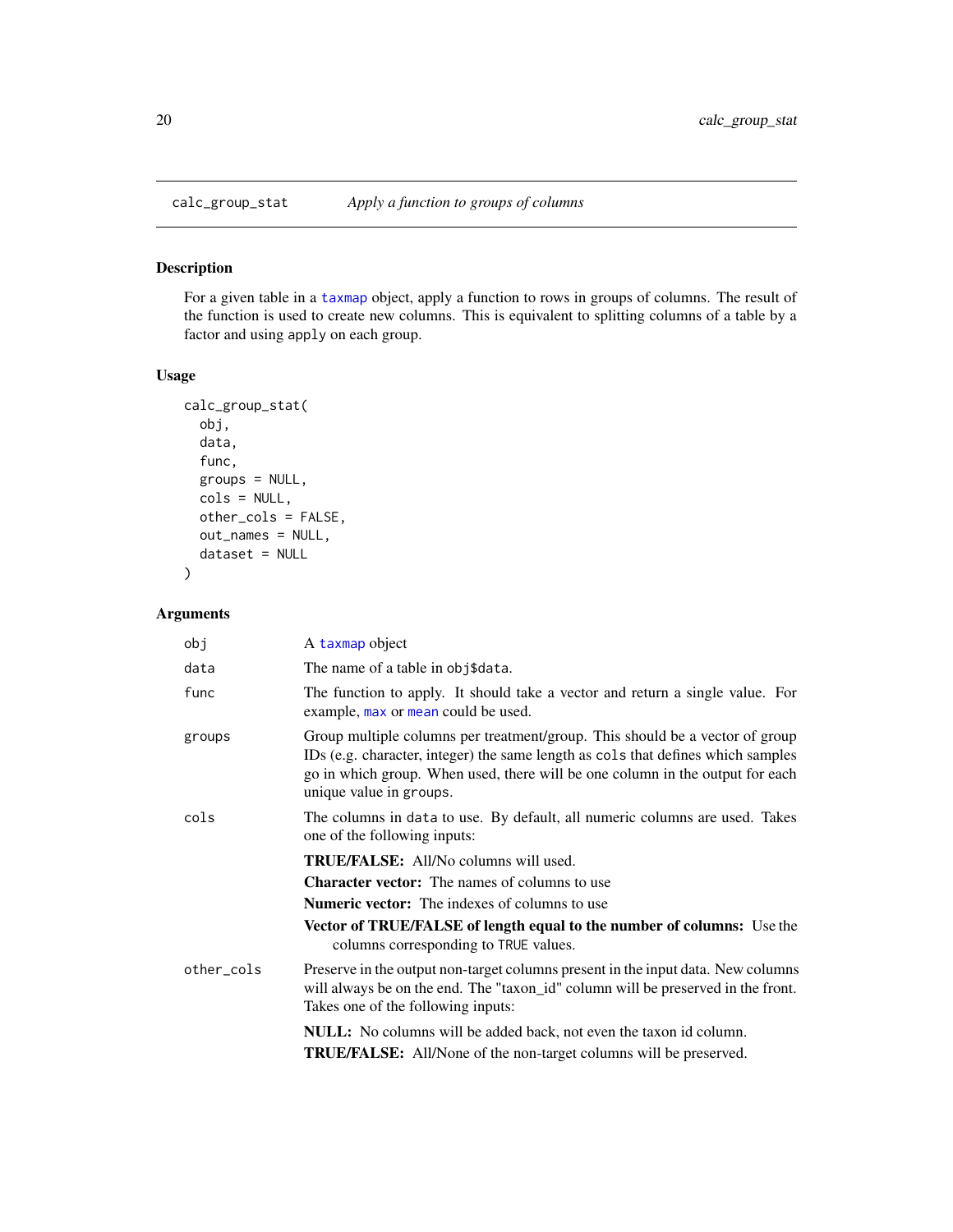|           | <b>Character vector:</b> The names of columns to preserve                                                                       |
|-----------|---------------------------------------------------------------------------------------------------------------------------------|
|           | <b>Numeric vector:</b> The indexes of columns to preserve                                                                       |
|           | <b>Vector of TRUE/FALSE of length equal to the number of columns:</b> Preserve<br>the columns corresponding to TRUE values.     |
| out_names | The names of count columns in the output. Must be the same length and order<br>as cols (or unique (groups), if groups is used). |
| dataset   | DEPRECIATED. use "data" instead.                                                                                                |

A tibble

#### See Also

```
Other calculations: calc_group_mean(), calc_group_median(), calc_group_rsd(), calc_n_samples(),
calc_obs_props(), calc_prop_samples(), calc_taxon_abund(), compare_groups(), counts_to_presence(),
rarefy_obs(), zero_low_counts()
```

```
## Not run:
# Parse data for examples
x = parse\_tax\_data(hmp\_otus, class\_cols = "lineage", class_sep = ";",class_key = c(tax_rank = "taxon_rank", tax_name = "taxon_name"),
                   class_regex = "^(.+)__(.+)$")
# Apply a function to every value without grouping
calc_group_stat(x, "tax_data", function(v) v > 3)
# Calculate the means for each group
calc_group_stat(x, "tax_data", mean, groups = hmp_samples$sex)
# Calculate the variation for each group
calc_group_stat(x, "tax_data", sd, groups = hmp_samples$body_site)
# Different ways to use only some columns
calc_group_stat(x, "tax_data", function(v) v > 3,
                cols = c("700035949", "700097855", "700100489"))
calc_group_stat(x, "tax_data", function(v) v > 3,
                \text{cols} = 4:6calc_group_stat(x, "tax_data", function(v) v > 3,
                cols = startsWith(colnames(x$data$tax_data), "70001"))
# Including all other columns in ouput
calc_group_stat(x, "tax_data", mean, groups = hmp_samples$sex,
                other_cols = TRUE)
# Inlcuding specific columns in output
calc_group_stat(x, "tax_data", mean, groups = hmp_samples$sex,
               other_cols = 2)
calc_group_stat(x, "tax_data", mean, groups = hmp_samples$sex,
```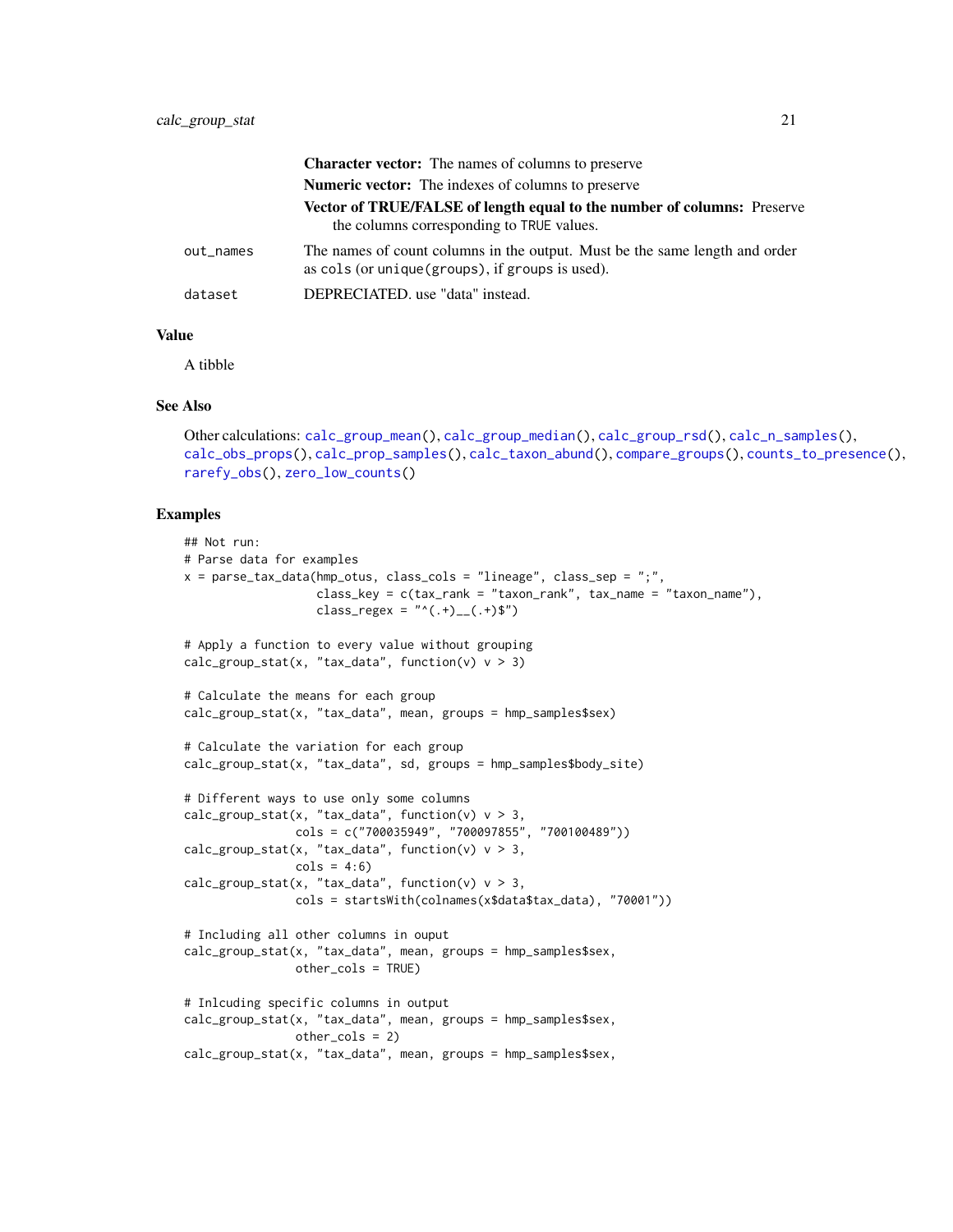```
other_cols = "otu_id")
# Rename output columns
calc_group_stat(x, "tax_data", mean, groups = hmp_samples$sex,
              out_names = c("Women", "Men"))
## End(Not run)
```
<span id="page-21-1"></span>calc\_n\_samples *Count the number of samples*

### Description

For a given table in a [taxmap](#page-138-1) object, count the number of samples (i.e. columns) with greater than a minimum value.

### Usage

```
calc_n_samples(
 obj,
  data,
 cols = NULL,
 groups = "n_samples",
 other_cols = FALSE,
 out_names = NULL,
 drop = FALSE,
 more_than = 0,
 dataset = NULL
)
```

| obj    | A taxmap object                                                                                                                                                                                                                                                              |
|--------|------------------------------------------------------------------------------------------------------------------------------------------------------------------------------------------------------------------------------------------------------------------------------|
| data   | The name of a table in obj\$data.                                                                                                                                                                                                                                            |
| cols   | The columns in data to use. By default, all numeric columns are used. Takes<br>one of the following inputs:                                                                                                                                                                  |
|        | <b>TRUE/FALSE:</b> All/No columns will used.                                                                                                                                                                                                                                 |
|        | <b>Character vector:</b> The names of columns to use                                                                                                                                                                                                                         |
|        | <b>Numeric vector:</b> The indexes of columns to use                                                                                                                                                                                                                         |
|        | <b>Vector of TRUE/FALSE of length equal to the number of columns:</b> Use the<br>columns corresponding to TRUE values.                                                                                                                                                       |
| groups | Group multiple columns per treatment/group. This should be a vector of group<br>IDs (e.g. character, integer) the same length as cols that defines which samples<br>go in which group. When used, there will be one column in the output for each<br>unique value in groups. |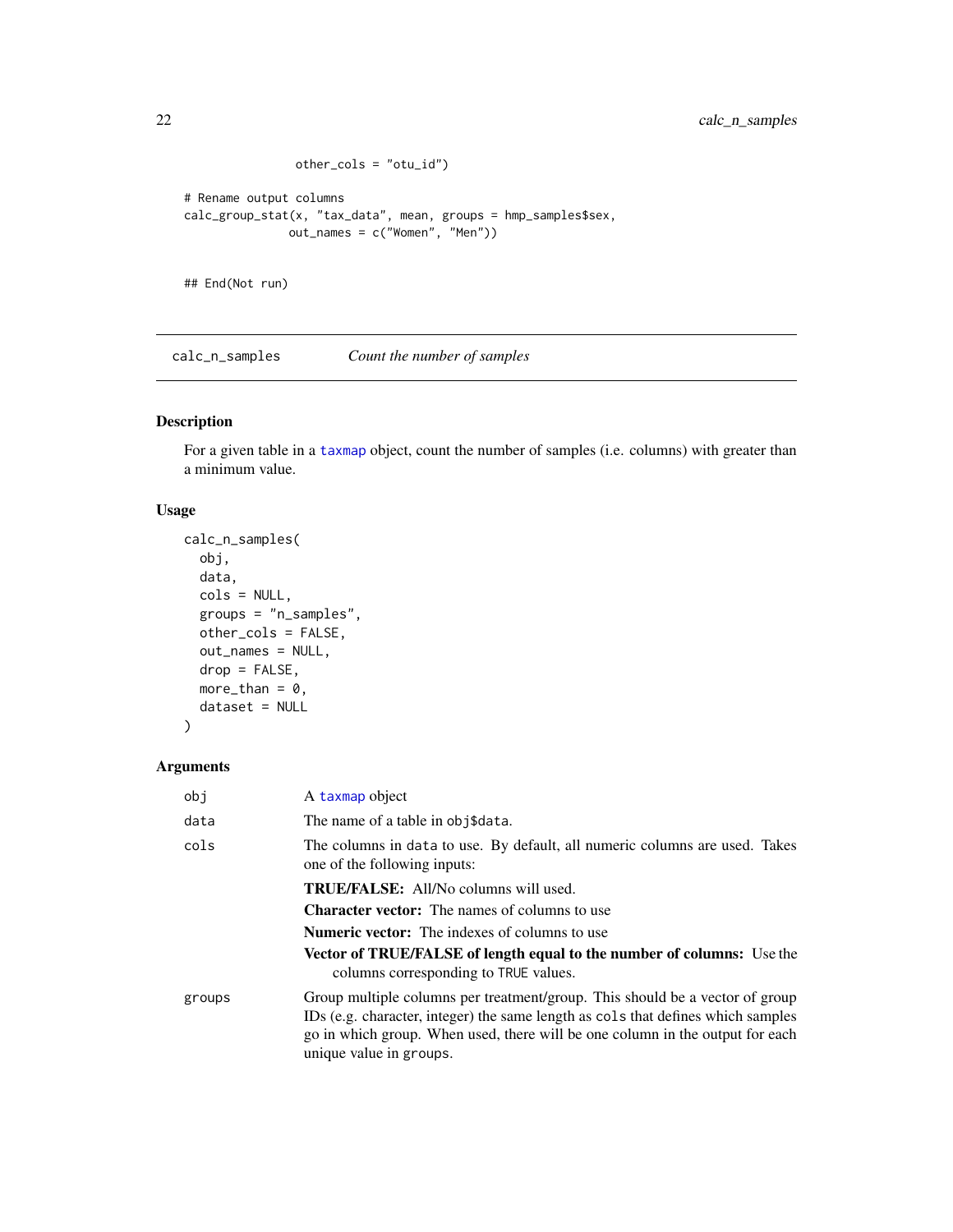| other_cols | Preserve in the output non-target columns present in the input data. New columns<br>will always be on the end. The "taxon_id" column will be preserved in the front.<br>Takes one of the following inputs: |
|------------|------------------------------------------------------------------------------------------------------------------------------------------------------------------------------------------------------------|
|            | <b>NULL:</b> No columns will be added back, not even the taxon id column.                                                                                                                                  |
|            | <b>TRUE/FALSE:</b> All/None of the non-target columns will be preserved.                                                                                                                                   |
|            | <b>Character vector:</b> The names of columns to preserve                                                                                                                                                  |
|            | <b>Numeric vector:</b> The indexes of columns to preserve                                                                                                                                                  |
|            | Vector of TRUE/FALSE of length equal to the number of columns: Preserve<br>the columns corresponding to TRUE values.                                                                                       |
| out_names  | The names of count columns in the output. Must be the same length and order<br>as cols (or unique (groups), if groups is used).                                                                            |
| drop       | If groups is not used, return a vector of the results instead of a table with one<br>column.                                                                                                               |
| more_than  | A sample must have greater than this value for it to be counted as present.                                                                                                                                |
| dataset    | DEPRECIATED, use "data" instead.                                                                                                                                                                           |

A tibble

#### See Also

Other calculations: [calc\\_group\\_mean\(](#page-13-1)), [calc\\_group\\_median\(](#page-15-1)), [calc\\_group\\_rsd\(](#page-17-1)), [calc\\_group\\_stat\(](#page-19-1)), [calc\\_obs\\_props\(](#page-23-1)), [calc\\_prop\\_samples\(](#page-25-1)), [calc\\_taxon\\_abund\(](#page-0-0)), [compare\\_groups\(](#page-28-1)), [counts\\_to\\_presence\(](#page-31-1)), [rarefy\\_obs\(](#page-118-1)), [zero\\_low\\_counts\(](#page-159-1))

```
## Not run:
# Parse data for example
x = parse\_tax\_data(hmp\_otus, class\_cols = "lineage", class_sep = ";",class_key = c(tax_rank = "taxon_rank", tax_name = "taxon_name"),
                   class_regex = "^(.+)__(.+)$")
# Count samples with at least one read
calc_n_samples(x, data = "tax_data")
# Count samples with at least 5 reads
calc_n_samples(x, data = "tax_data", more_than = 5)
# Return a vector instead of a table
calc_n_samples(x, data = "tax_data", drop = TRUE)
# Only use some columns
calc_n_samples(x, data = "tax_data", cols = hmp_samples$sample_id[1:5])
# Return a count for each treatment
calc_n_samples(x, data = "tax_data", groups = hmp_samples$body_site)
```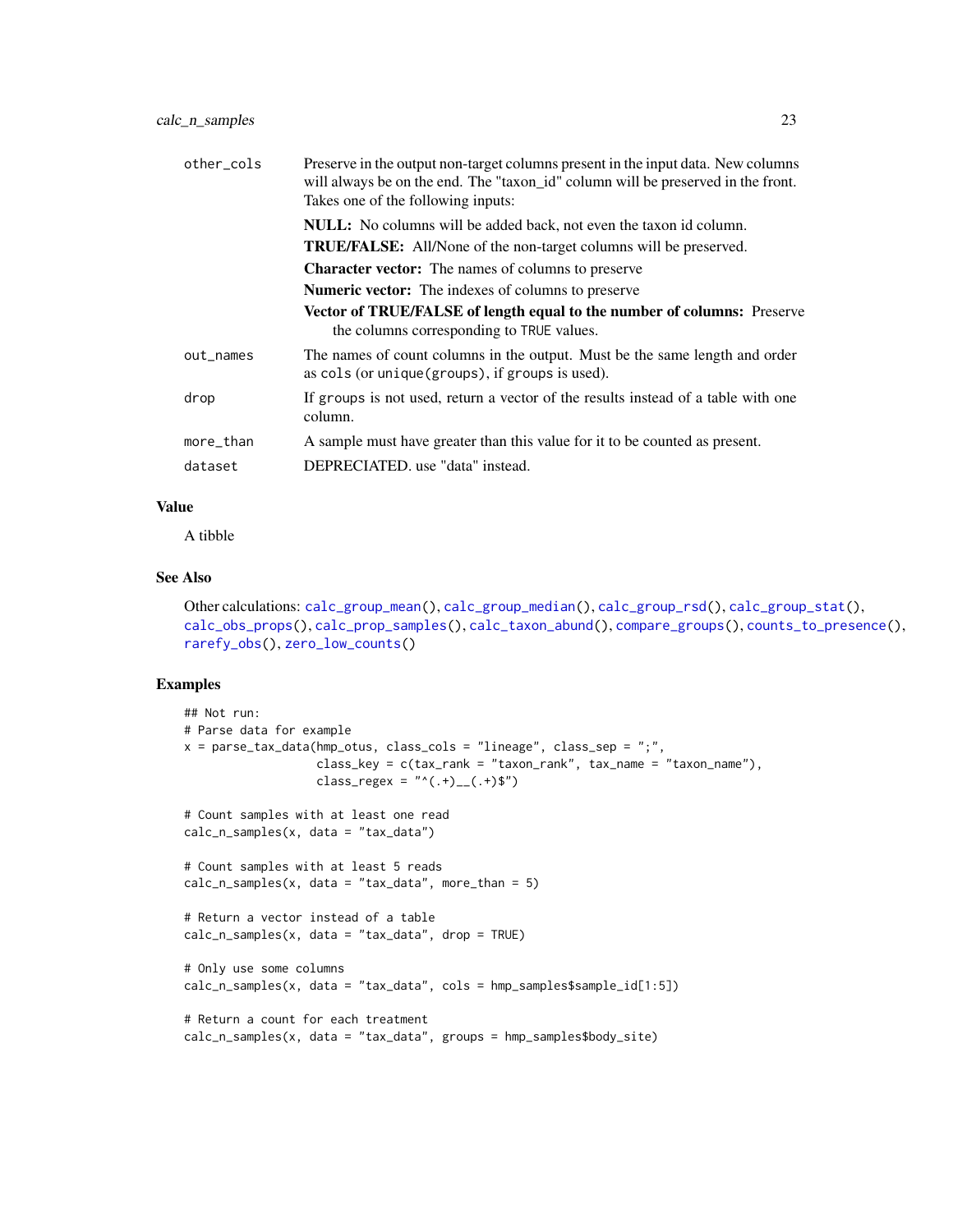```
# Rename output columns
calc_n_samples(x, data = "tax_data", groups = hmp_samples$body_site,
               out_names = c("A", "B", "C", "D", "E"))
# Preserve other columns from input
calc_n_samples(x, data = "tax_data", other_cols = TRUE)
calc_n_samples(x, data = "tax_data", other_cols = 2)
calc_n_samples(x, data = "tax_data", other_cols = "otu_id")
## End(Not run)
```
<span id="page-23-1"></span>calc\_obs\_props *Calculate proportions from observation counts*

### Description

For a given table in a [taxmap](#page-138-1) object, convert one or more columns containing counts to proportions. This is meant to be used with counts associated with observations (e.g. OTUs), as opposed to counts that have already been summed per taxon.

#### Usage

```
calc_obs_props(
  obj,
  data,
  cols = NULL,
  groups = NULL,
  other_cols = FALSE,
 out_names = NULL,
  dataset = NULL
)
```

| obj  | A taxmap object                                                                                             |
|------|-------------------------------------------------------------------------------------------------------------|
| data | The name of a table in obj\$data.                                                                           |
| cols | The columns in data to use. By default, all numeric columns are used. Takes<br>one of the following inputs: |
|      | <b>TRUE/FALSE:</b> All/No columns will used.                                                                |
|      | <b>Character vector:</b> The names of columns to use                                                        |
|      | <b>Numeric vector:</b> The indexes of columns to use                                                        |
|      | <b>Vector of TRUE/FALSE of length equal to the number of columns:</b> Use the                               |
|      | columns corresponding to TRUE values.                                                                       |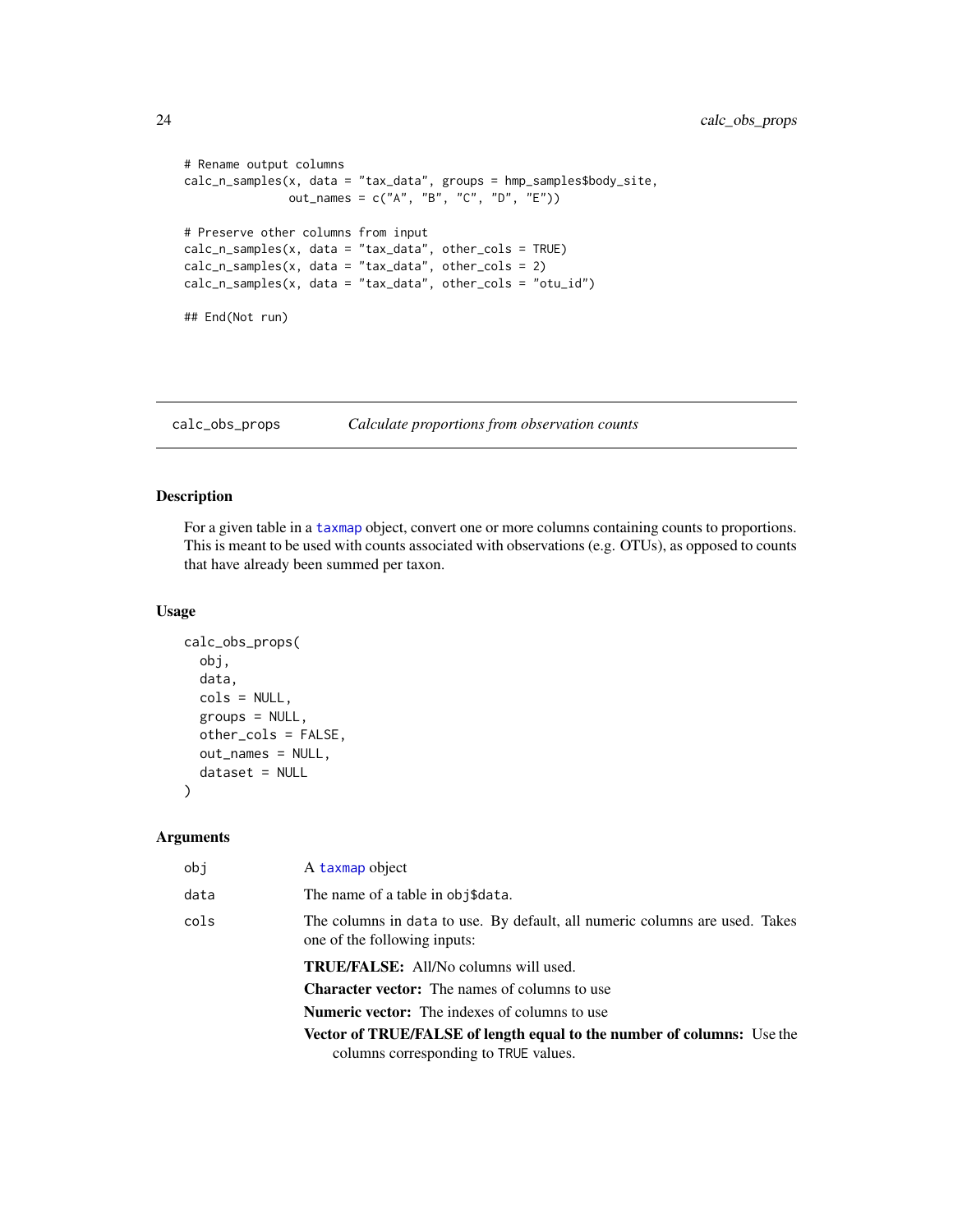| groups     | Group multiple columns per treatment/group. This should be a vector of group<br>IDs (e.g. character, integer) the same length as cols that defines which samples<br>go in which group. When used, there will be one column in the output for each<br>unique value in groups. |
|------------|------------------------------------------------------------------------------------------------------------------------------------------------------------------------------------------------------------------------------------------------------------------------------|
| other_cols | Preserve in the output non-target columns present in the input data. New columns<br>will always be on the end. The "taxon_id" column will be preserved in the front.<br>Takes one of the following inputs:                                                                   |
|            | <b>NULL:</b> No columns will be added back, not even the taxon id column.                                                                                                                                                                                                    |
|            | <b>TRUE/FALSE:</b> All/None of the non-target columns will be preserved.                                                                                                                                                                                                     |
|            | <b>Character vector:</b> The names of columns to preserve                                                                                                                                                                                                                    |
|            | <b>Numeric vector:</b> The indexes of columns to preserve                                                                                                                                                                                                                    |
|            | Vector of TRUE/FALSE of length equal to the number of columns: Preserve<br>the columns corresponding to TRUE values.                                                                                                                                                         |
| out_names  | The names of count columns in the output. Must be the same length and order<br>as cols (or unique (groups), if groups is used).                                                                                                                                              |
| dataset    | DEPRECIATED. use "data" instead.                                                                                                                                                                                                                                             |
|            |                                                                                                                                                                                                                                                                              |

A tibble

### See Also

```
Other calculations: calc_group_mean(), calc_group_median(), calc_group_rsd(), calc_group_stat(),
calc_n_samples(), calc_prop_samples(), calc_taxon_abund(), compare_groups(), counts_to_presence(),
rarefy_obs(), zero_low_counts()
```

```
## Not run:
# Parse data for examples
x = parse\_tax\_data(hmp\_otus, class\_cols = "lineage", class_sep = ",",class_key = c(tax\_rank = "taxon\_rank", tax\_name = "taxon\_name"),class_regex = "^(.+)__(.+)$")
# Calculate proportions for all numeric columns
calc_obs_props(x, "tax_data")
# Calculate proportions for a subset of columns
calc_obs_props(x, "tax_data", cols = c("700035949", "700097855", "700100489"))
calc_obs_props(x, "tax_data", cols = 4:6)
calc_obs_props(x, "tax_data", cols = startsWith(colnames(x$data$tax_data), "70001"))
# Including all other columns in ouput
calc_obs_props(x, "tax_data", other_cols = TRUE)
# Inlcuding specific columns in output
calc_obs_props(x, "tax_data", cols = c("700035949", "700097855", "700100489"),
              other\_cols = 2:3)
```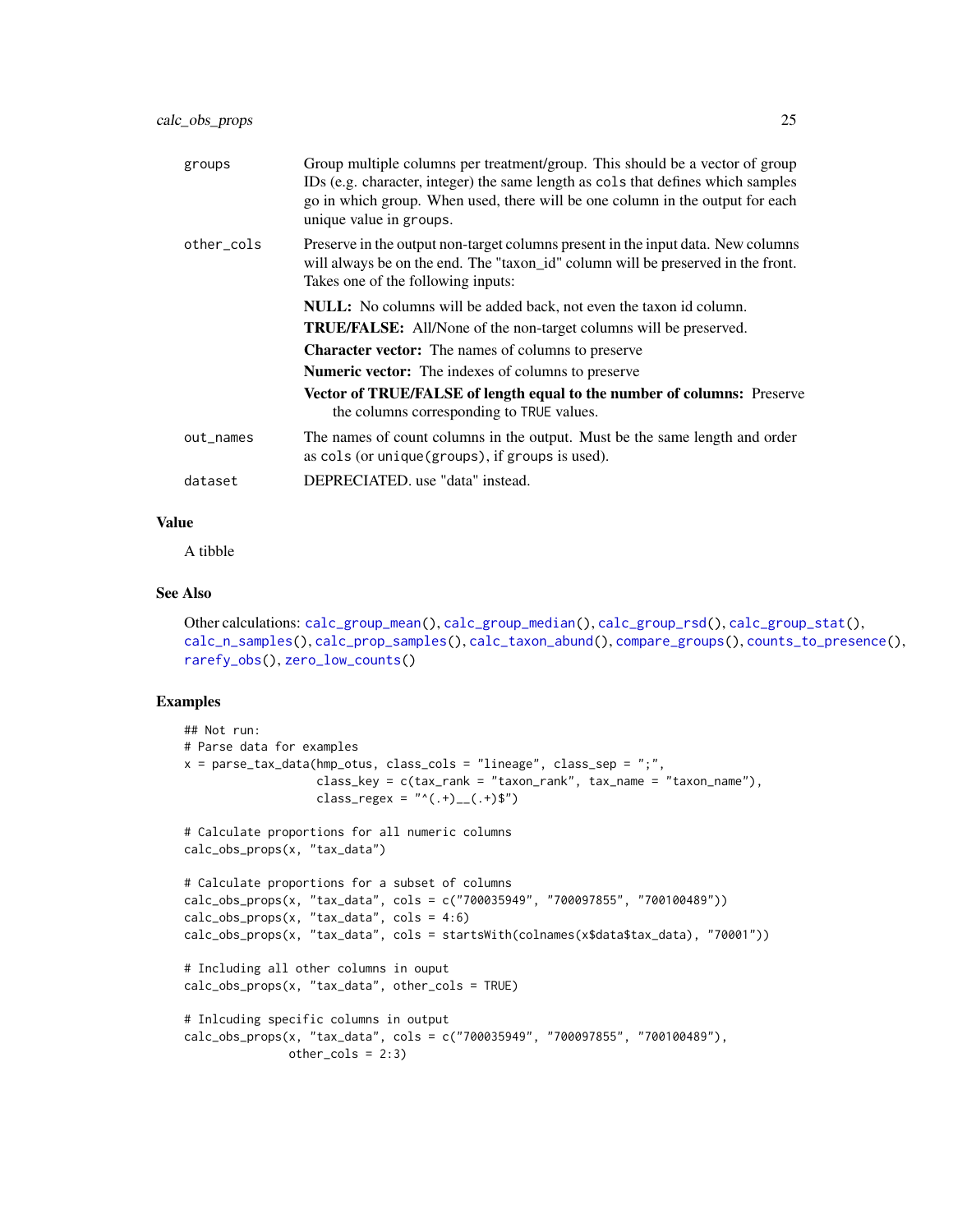```
# Rename output columns
calc_obs_props(x, "tax_data", cols = c("700035949", "700097855", "700100489"),
              out_names = c("a", "b", "c")# Get proportions for groups of samples
calc_obs_props(x, "tax_data", groups = hmp_samples$sex)
calc_obs_props(x, "tax_data", groups = hmp_samples$sex,
              out_names = c("Women", "Men"))
## End(Not run)
```
<span id="page-25-1"></span>calc\_prop\_samples *Calculate the proportion of samples*

### Description

For a given table in a [taxmap](#page-138-1) object, calculate the proportion of samples (i.e. columns) with greater than a minimum value.

#### Usage

```
calc_prop_samples(
  obj,
  data,
  cols = NULL,
  groups = "prop_samples",
 other_cols = FALSE,
 out_names = NULL,
  drop = FALSE,
 more_than = 0,
 dataset = NULL
)
```

| obj  | A taxmap object                                                                                             |
|------|-------------------------------------------------------------------------------------------------------------|
| data | The name of a table in obj\$data.                                                                           |
| cols | The columns in data to use. By default, all numeric columns are used. Takes<br>one of the following inputs: |
|      | <b>TRUE/FALSE:</b> All/No columns will used.                                                                |
|      | <b>Character vector:</b> The names of columns to use                                                        |
|      | <b>Numeric vector:</b> The indexes of columns to use                                                        |
|      | <b>Vector of TRUE/FALSE of length equal to the number of columns:</b> Use the                               |
|      | columns corresponding to TRUE values.                                                                       |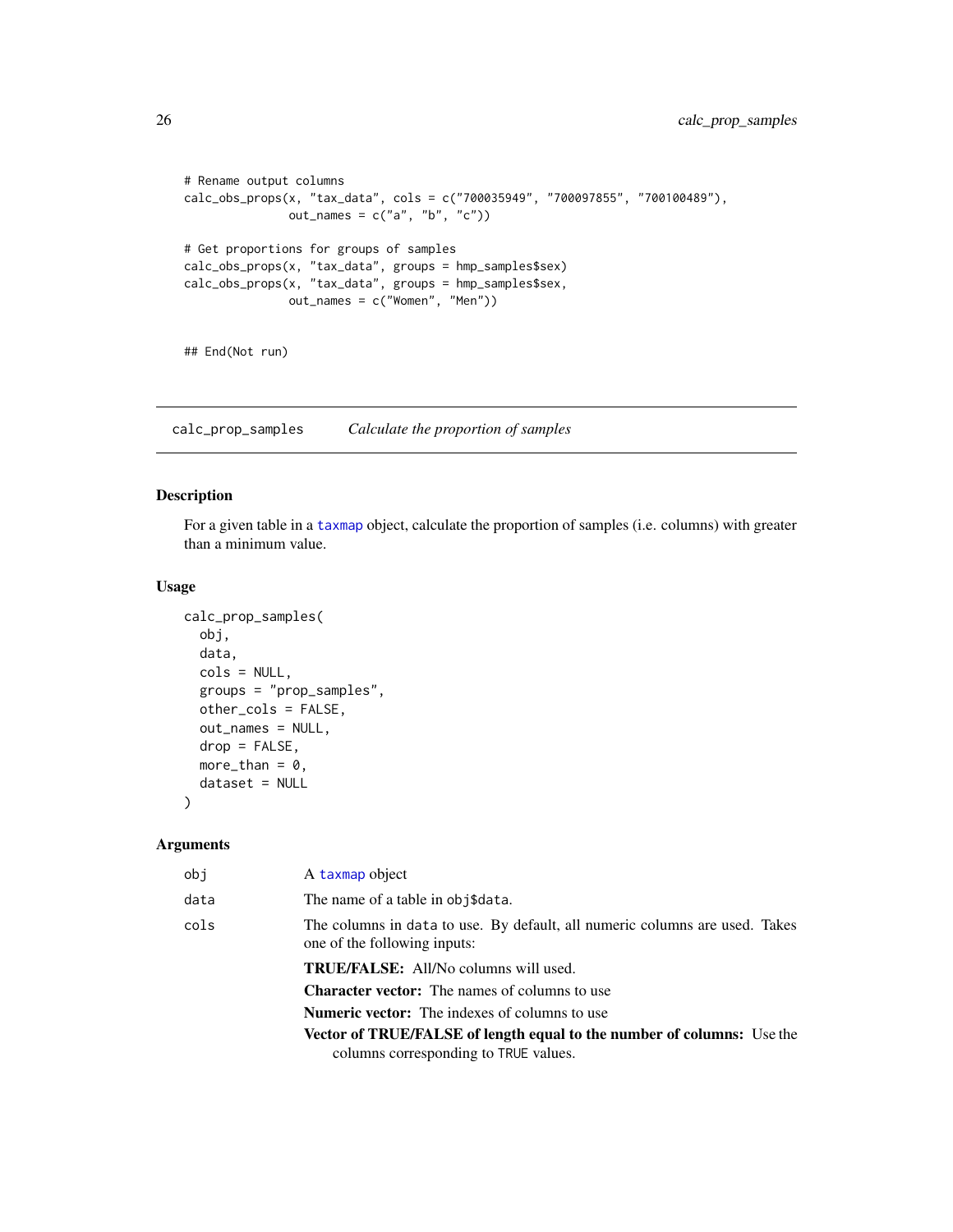| groups     | Group multiple columns per treatment/group. This should be a vector of group<br>IDs (e.g. character, integer) the same length as cols that defines which samples<br>go in which group. When used, there will be one column in the output for each<br>unique value in groups. |
|------------|------------------------------------------------------------------------------------------------------------------------------------------------------------------------------------------------------------------------------------------------------------------------------|
| other_cols | Preserve in the output non-target columns present in the input data. New columns<br>will always be on the end. The "taxon_id" column will be preserved in the front.<br>Takes one of the following inputs:                                                                   |
|            | <b>NULL:</b> No columns will be added back, not even the taxon id column.                                                                                                                                                                                                    |
|            | <b>TRUE/FALSE:</b> All/None of the non-target columns will be preserved.                                                                                                                                                                                                     |
|            | <b>Character vector:</b> The names of columns to preserve                                                                                                                                                                                                                    |
|            | <b>Numeric vector:</b> The indexes of columns to preserve                                                                                                                                                                                                                    |
|            | Vector of TRUE/FALSE of length equal to the number of columns: Preserve<br>the columns corresponding to TRUE values.                                                                                                                                                         |
| out_names  | The names of count columns in the output. Must be the same length and order<br>as cols (or unique (groups), if groups is used).                                                                                                                                              |
| drop       | If groups is not used, return a vector of the results instead of a table with one<br>column.                                                                                                                                                                                 |
| more_than  | A sample must have greater than this value for it to be counted as present.                                                                                                                                                                                                  |
| dataset    | DEPRECIATED, use "data" instead.                                                                                                                                                                                                                                             |
|            |                                                                                                                                                                                                                                                                              |

A tibble

### See Also

```
Other calculations: calc_group_mean(), calc_group_median(), calc_group_rsd(), calc_group_stat(),
calc_n_samples(), calc_obs_props(), calc_taxon_abund(), compare_groups(), counts_to_presence(),
rarefy_obs(), zero_low_counts()
```

```
## Not run:
# Parse data for example
x = parse\_tax\_data(hmp\_otus, class\_cols = "lineage", class_sep = ";"class_key = c(tax_rank = "taxon_rank", tax_name = "taxon_name"),
                   class_regex = "^(.+)__(.+)$")
# Count samples with at least one read
calc_prop_samples(x, data = "tax_data")
# Count samples with at least 5 reads
calc\_prop\_samples(x, data = "tax_data", more_than = 5)# Return a vector instead of a table
calc\_prop\_samples(x, data = "tax_data", drop = TRUE)# Only use some columns
```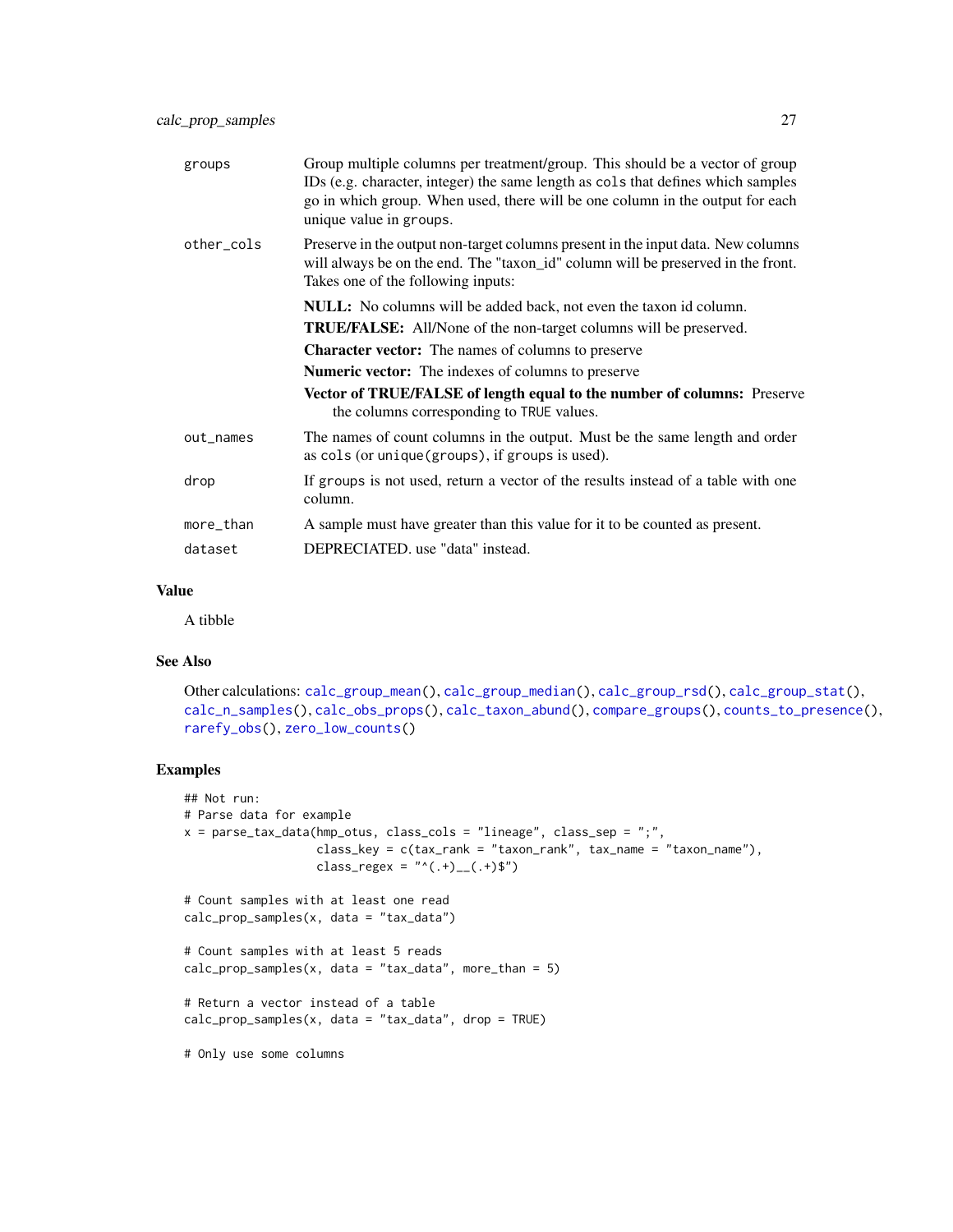```
calc_prop_samples(x, data = "tax_data", cols = hmp_samples$sample_id[1:5])
# Return a count for each treatment
calc_prop_samples(x, data = "tax_data", groups = hmp_samples$body_site)
# Rename output columns
calc\_prop\_samples(x, data = "tax_data", groups = hmp\_samples\$body_size,out_names = c("A", "B", "C", "D", "E"))
# Preserve other columns from input
calc_prop_samples(x, data = "tax_data", other_cols = TRUE)
calc_prop_samples(x, data = "tax_data", other_cols = 2)
calc\_prop\_samples(x, data = "tax_data", other\_cols = "otu_id")## End(Not run)
```
classifications *Get classifications of taxa*

#### Description

Get character vector classifications of taxa in an object of type [taxonomy()] or [taxmap()] composed of data associated with taxa. Each classification is constructed by concatenating the data of the given taxon and all of its supertaxa.

obj\$classifications(value = "taxon\_names", sep = ";") classifications(obj, value = "taxon\_names", sep = ";")

### Arguments

| obi   | $(\text{[taxonomy()]} \text{ or } \text{[taxmap()]})$                                                                                                                                                         |
|-------|---------------------------------------------------------------------------------------------------------------------------------------------------------------------------------------------------------------|
| value | What data to return. Any result of 'all names(obj)' can be used, but it usually<br>only makes sense to data that corresponds to taxa 1:1, such as [taxon ranks()].<br>By default, taxon indexes are returned. |
| sep   | ('character' of length 1) The character(s) to place between taxon $\text{IDs}$                                                                                                                                |

#### Value

'character'

### See Also

Other taxonomy data functions: [id\\_classifications\(](#page-63-1)), [is\\_branch\(](#page-66-1)), [is\\_internode\(](#page-67-1)), [is\\_leaf\(](#page-67-2)), [is\\_root\(](#page-68-1)), [is\\_stem\(](#page-69-1)), [map\\_data\\_\(](#page-79-1)), [map\\_data\(](#page-78-1)), [n\\_leaves\\_1\(](#page-85-1)), [n\\_leaves\(](#page-84-1)), [n\\_subtaxa\\_1\(](#page-88-1)), [n\\_subtaxa\(](#page-88-2)), [n\\_supertaxa\\_1\(](#page-90-1)), [n\\_supertaxa\(](#page-89-1)), [taxon\\_ids\(](#page-148-1)), [taxon\\_indexes\(](#page-148-2)), [taxon\\_names\(](#page-150-1)), [taxon\\_ranks\(](#page-152-2))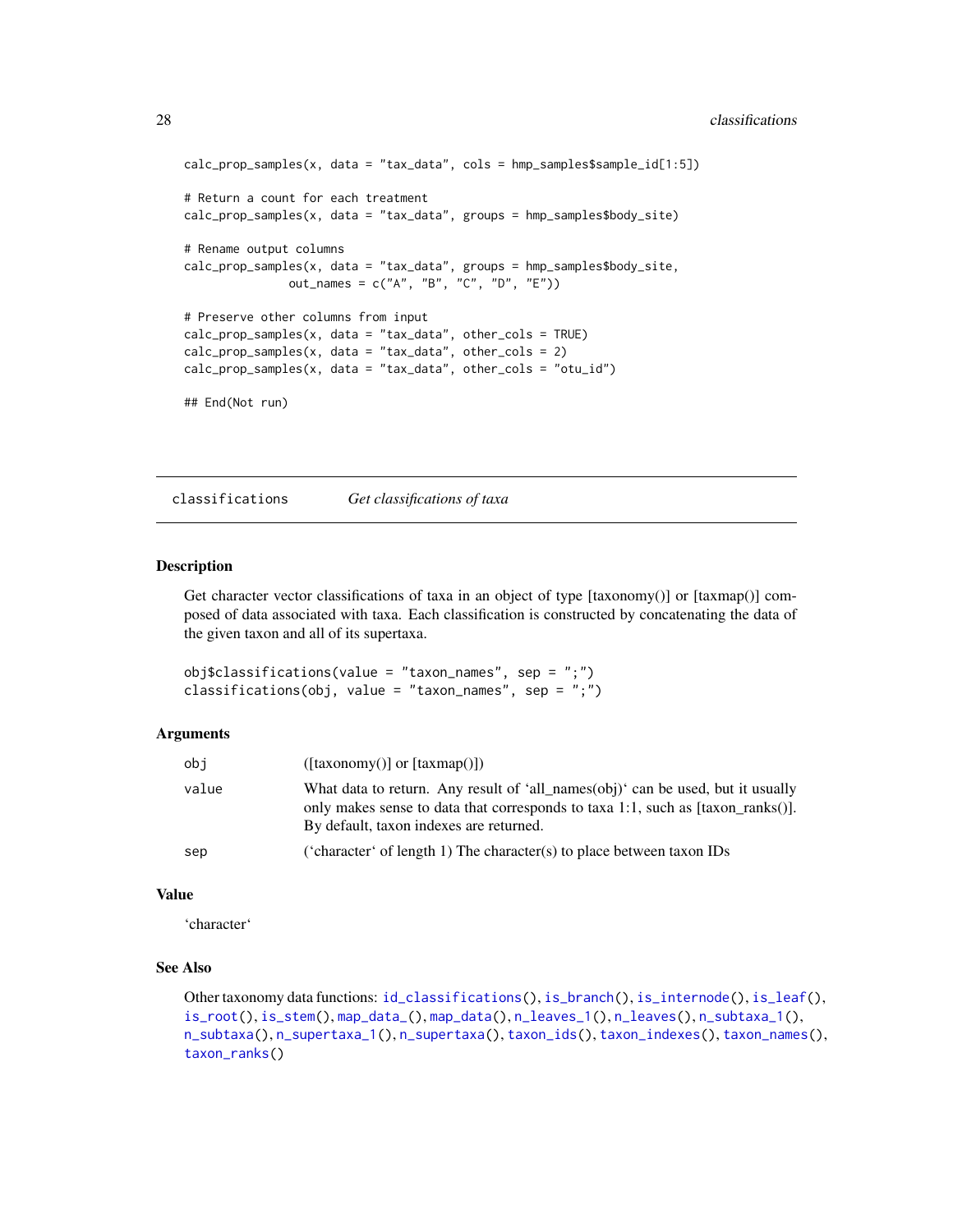### <span id="page-28-0"></span>compare\_groups 29

### Examples

```
# Defualt settings returns taxon names separated by ;
classifications(ex_taxmap)
# Other values can be returned besides taxon names
classifications(ex_taxmap, value = "taxon_ids")
# The separator can also be changed
classifications(ex_taxmap, value = "taxon_ranks", sep = "||")
```
<span id="page-28-1"></span>compare\_groups *Compare groups of samples*

### Description

Apply a function to compare data, usually abundance, from pairs of treatments/groups. By default, every pairwise combination of treatments are compared. A custom function can be supplied to perform the comparison. The plotting function [heat\\_tree\\_matrix](#page-58-1) is useful for visualizing these results.

#### Usage

```
compare_groups(
  obj,
  data,
  cols,
  groups,
  func = NULL,
  combinations = NULL,
  other_cols = FALSE,
  dataset = NULL
\mathcal{L}
```

| obj  | A taxmap object                                                                                                              |
|------|------------------------------------------------------------------------------------------------------------------------------|
| data | The name of a table in obj that contains data for each sample in columns.                                                    |
| cols | The names/indexes of columns in data to use. By default, all numeric columns<br>are used. Takes one of the following inputs: |
|      | <b>TRUE/FALSE:</b> All/No columns will used.                                                                                 |
|      | <b>Character vector:</b> The names of columns to use                                                                         |
|      | <b>Numeric vector:</b> The indexes of columns to use                                                                         |
|      | <b>Vector of TRUE/FALSE of length equal to the number of columns:</b> Use the                                                |
|      | columns corresponding to TRUE values.                                                                                        |
|      |                                                                                                                              |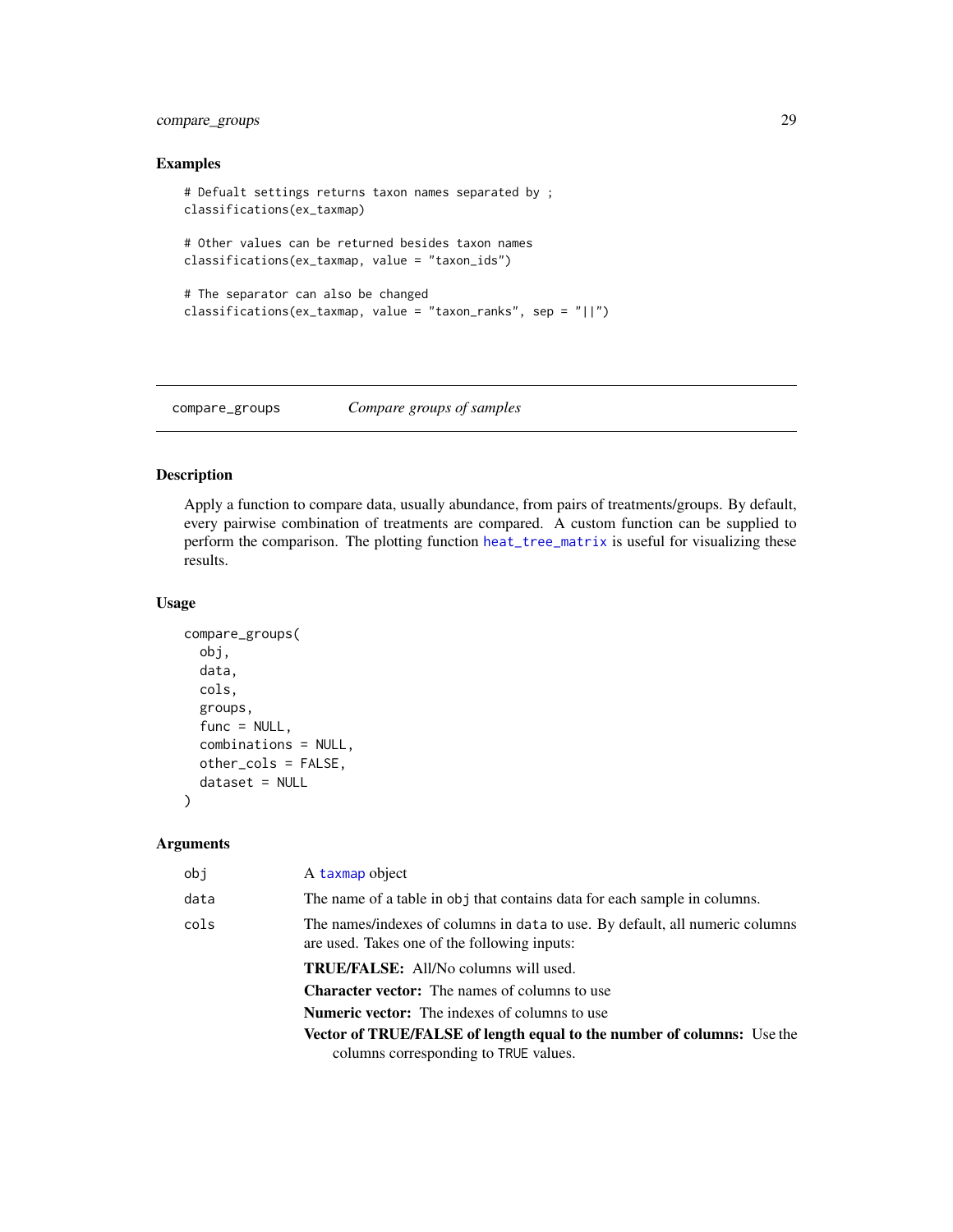| groups       | A vector defining how samples are grouped into "treatments". Must be the same<br>order and length as cols.                                                                                                                                                                                                                                                                                                                                                                                                                                                               |
|--------------|--------------------------------------------------------------------------------------------------------------------------------------------------------------------------------------------------------------------------------------------------------------------------------------------------------------------------------------------------------------------------------------------------------------------------------------------------------------------------------------------------------------------------------------------------------------------------|
| func         | The function to apply for each comparison. For each row in data, for each<br>combination of groups, this function will receive the data for each treatment,<br>passed as two vectors. Therefore the function must take at least 2 arguments<br>corresponding to the two groups compared. The function should return a vector<br>or list of results of a fixed length. If named, the names will be used in the output.<br>The names should be consistent as well. A simple example is $function(x, y)$<br>$mean(x)$ -mean(y). By default, the following function is used: |
|              | function(abund_1, abund_2) {<br>log_ratio <- log2(median(abund_1) / median(abund_2))<br>if $(is.\nnan(log\_ratio))$ {<br>$log\_ratio \leftarrow 0$<br>ł                                                                                                                                                                                                                                                                                                                                                                                                                  |
|              | $list(log2_{median\_ratio} = log\_ratio,$<br>$median\_diff = median(abund_1) - median(abund_2),$<br>$mean\_diff = mean(abund_1) - mean(abund_2),$<br>$wilcox_p_value = wilcox.test(abund_1, abund_2)\$<br>}                                                                                                                                                                                                                                                                                                                                                              |
| combinations | Which combinations of groups to use. Must be a list of vectors, each containing<br>the names of 2 groups to compare. By default, all pairwise combinations of<br>groups are compared.                                                                                                                                                                                                                                                                                                                                                                                    |
| other_cols   | If TRUE, preserve all columns not in cols in the output. If FALSE, dont keep<br>other columns. If a column names or indexes are supplied, only preserve those<br>columns.                                                                                                                                                                                                                                                                                                                                                                                                |
| dataset      | DEPRECIATED, use "data" instead.                                                                                                                                                                                                                                                                                                                                                                                                                                                                                                                                         |

A tibble

### See Also

```
Other calculations: calc_group_mean(), calc_group_median(), calc_group_rsd(), calc_group_stat(),
calc_n_samples(), calc_obs_props(), calc_prop_samples(), calc_taxon_abund(), counts_to_presence(),
rarefy_obs(), zero_low_counts()
```

```
## Not run:
# Parse data for plotting
x = parse\_tax\_data(hmp\_otus, class\_cols = "lineage", class_sep = ",",class_key = c(tax_rank = "taxon_rank", tax_name = "taxon_name"),
                   class_regex = "^(.+)__(.+)$")
# Convert counts to proportions
```

```
x$data$otu_table <- calc_obs_props(x, data = "tax_data", cols = hmp_samples$sample_id)
```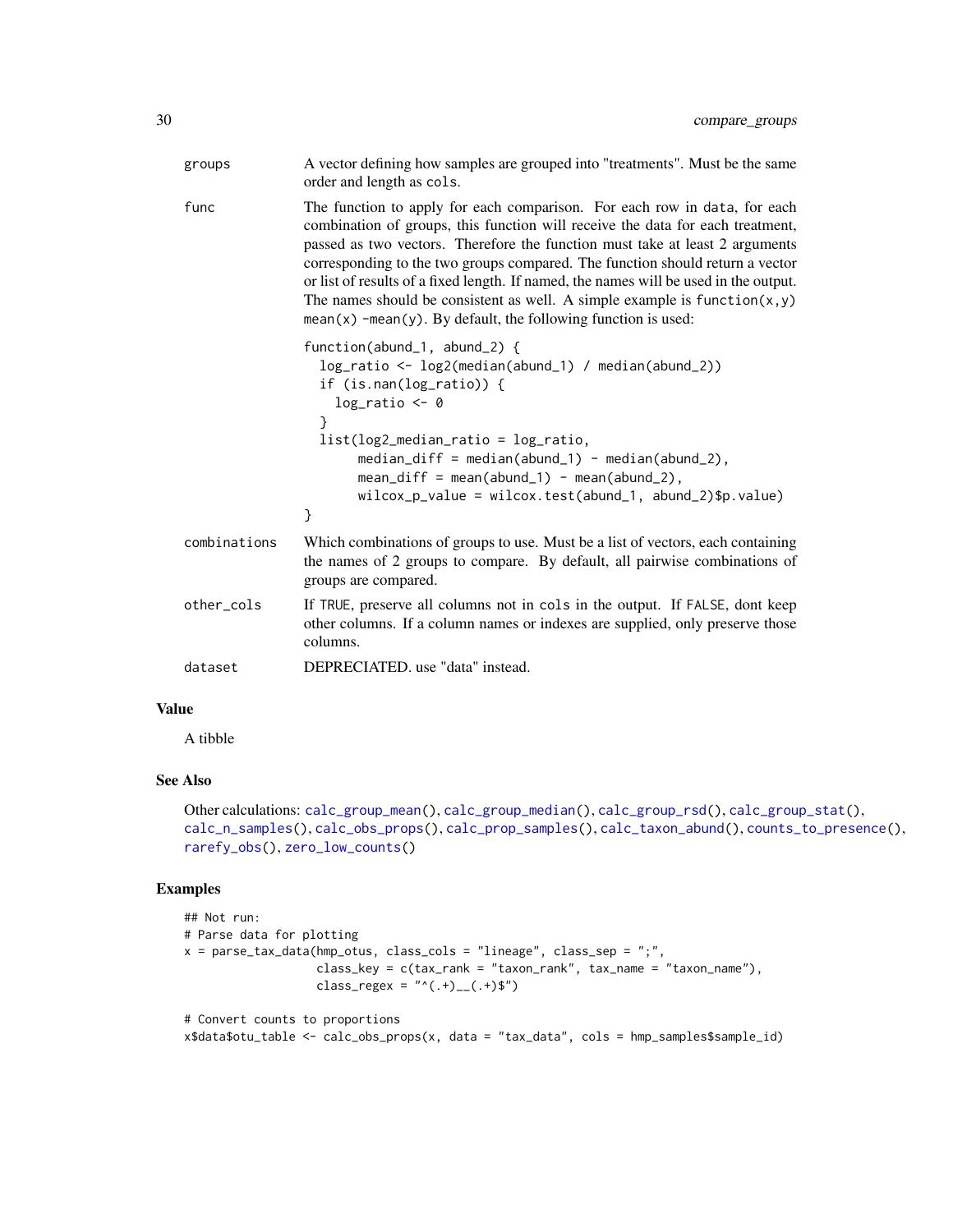```
# Get per-taxon counts
x$data$tax_table <- calc_taxon_abund(x, data = "otu_table", cols = hmp_samples$sample_id)
# Calculate difference between groups
x$data$diff_table <- compare_groups(x, data = "tax_table",
                                    cols = hmp_samples$sample_id,
                                    groups = hmp_samples$body_site)
# Plot results (might take a few minutes)
heat_tree_matrix(x,
                 data = "diff_table",
                 node_size = n_obs,
                 node_label = taxon_names,
                 node_color = log2_median_ratio,
                 node_color_range = diverging_palette(),
                 node_color_trans = "linear",
                 node\_color\_interval = c(-3, 3),edge\_color\_interval = c(-3, 3),
                 node_size_axis_label = "Number of OTUs",
                 node_color_axis_label = "Log2 ratio median proportions")
# How to get results for only some pairs of groups
compare_groups(x, data = "tax_table",
               cols = hmp_samples$sample_id,
               groups = hmp_samples$body_site,
               combinations = list(c('Nose', 'Saliva'),
                                    c('Skin', 'Throat')))
```
## End(Not run)

complement *Find complement of sequences*

#### Description

Find the complement of one or more sequences stored as a character vector. This is a wrapper for [comp](#page-0-0) for character vectors instead of lists of character vectors with one value per letter. IUPAC ambiguity code are handled and the upper/lower case is preserved.

#### Usage

complement(seqs)

#### Arguments

seqs A character vector with one element per sequence.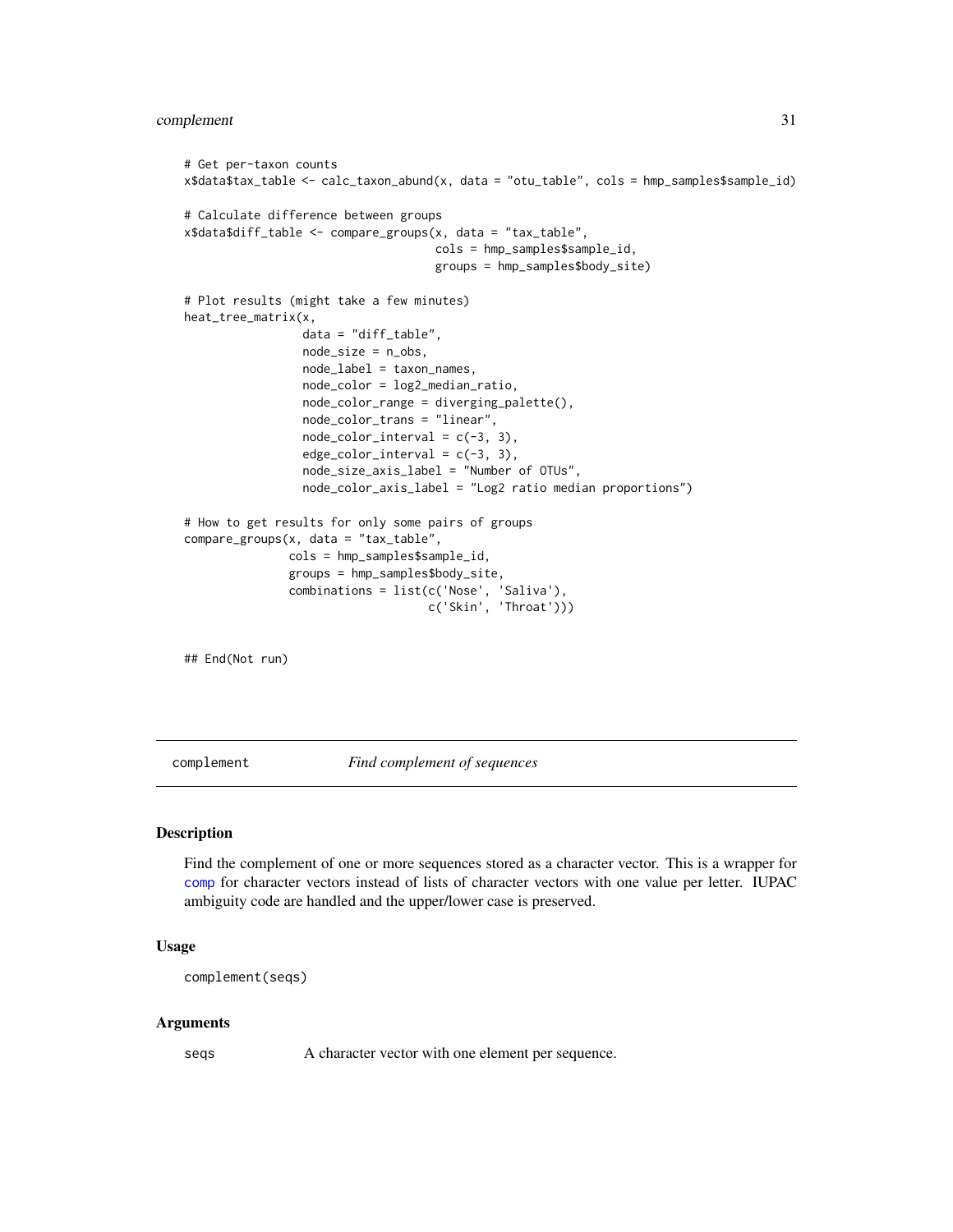### <span id="page-31-0"></span>See Also

Other sequence transformations: [rev\\_comp\(](#page-123-2)), [reverse\(](#page-122-1))

### Examples

```
complement(c("aagtgGGTGaa", "AAGTGGT"))
```
<span id="page-31-1"></span>counts\_to\_presence *Apply a function to groups of columns*

### Description

For a given table in a [taxmap](#page-138-1) object, apply a function to rows in groups of columns. The result of the function is used to create new columns. This is equivalent to splitting columns of a table by a factor and using apply on each group.

### Usage

```
counts_to_presence(
  obj,
  data,
  threshold = 0,
  groups = NULL,
  cols = NULL,
 other_cols = FALSE,
  out_names = NULL,
  dataset = NULL\mathcal{L}
```

| obj       | A taxmap object                                                                                                                                                                                                                                                              |
|-----------|------------------------------------------------------------------------------------------------------------------------------------------------------------------------------------------------------------------------------------------------------------------------------|
| data      | The name of a table in obj\$data.                                                                                                                                                                                                                                            |
| threshold | The value a number must be greater than to count as present. By, default, any-<br>thing above 0 is considered present.                                                                                                                                                       |
| groups    | Group multiple columns per treatment/group. This should be a vector of group<br>IDs (e.g. character, integer) the same length as cols that defines which samples<br>go in which group. When used, there will be one column in the output for each<br>unique value in groups. |
| cols      | The columns in data to use. By default, all numeric columns are used. Takes<br>one of the following inputs:                                                                                                                                                                  |
|           | <b>TRUE/FALSE:</b> All/No columns will used.                                                                                                                                                                                                                                 |
|           | <b>Character vector:</b> The names of columns to use                                                                                                                                                                                                                         |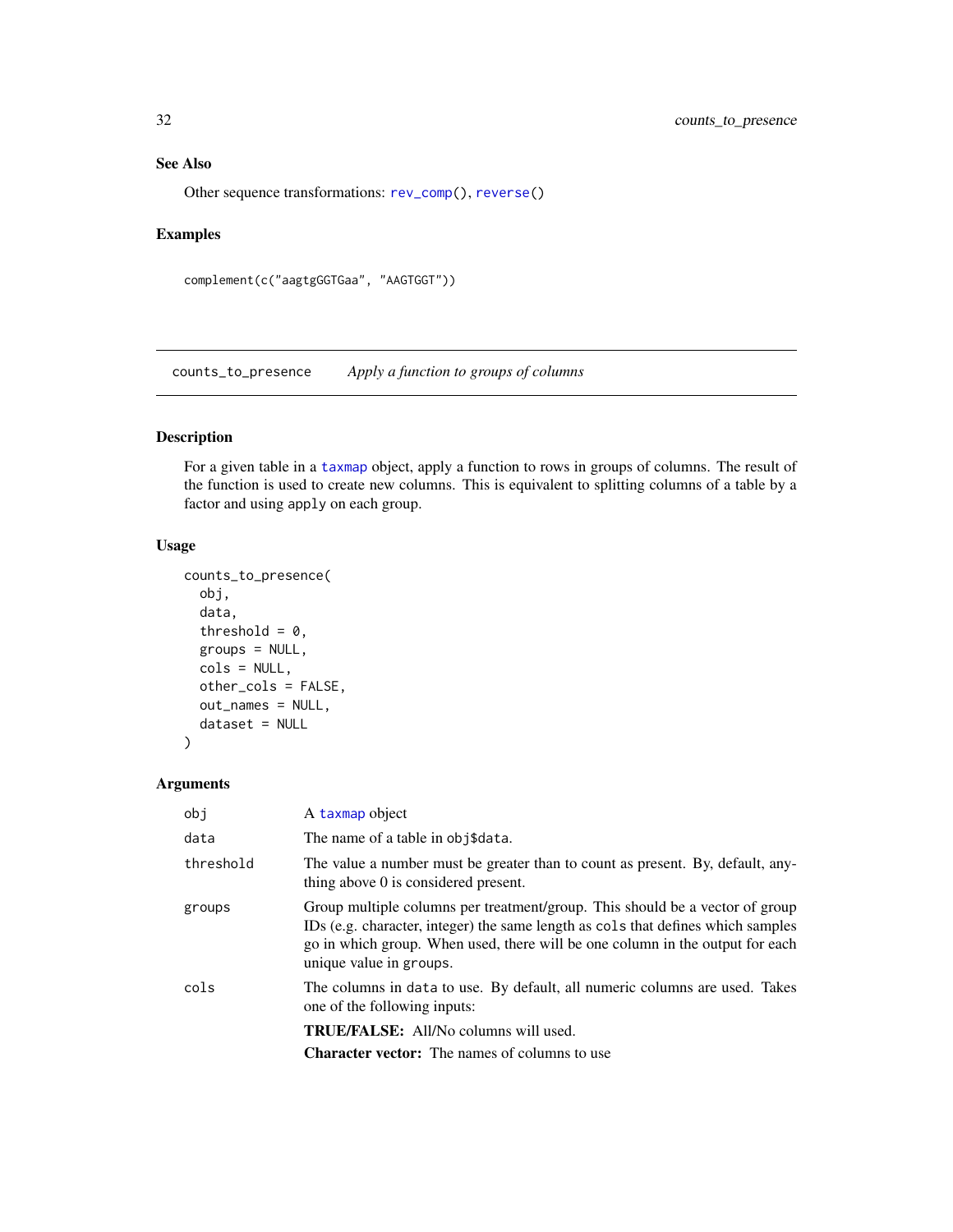|            | <b>Numeric vector:</b> The indexes of columns to use                                                                                                                                                       |
|------------|------------------------------------------------------------------------------------------------------------------------------------------------------------------------------------------------------------|
|            | <b>Vector of TRUE/FALSE of length equal to the number of columns:</b> Use the<br>columns corresponding to TRUE values.                                                                                     |
| other_cols | Preserve in the output non-target columns present in the input data. New columns<br>will always be on the end. The "taxon_id" column will be preserved in the front.<br>Takes one of the following inputs: |
|            | <b>NULL:</b> No columns will be added back, not even the taxon id column.                                                                                                                                  |
|            | <b>TRUE/FALSE:</b> All/None of the non-target columns will be preserved.                                                                                                                                   |
|            | <b>Character vector:</b> The names of columns to preserve                                                                                                                                                  |
|            | <b>Numeric vector:</b> The indexes of columns to preserve                                                                                                                                                  |
|            | <b>Vector of TRUE/FALSE of length equal to the number of columns:</b> Preserve<br>the columns corresponding to TRUE values.                                                                                |
| out_names  | The names of count columns in the output. Must be the same length and order<br>as cols (or unique (groups), if groups is used).                                                                            |
| dataset    | DEPRECIATED, use "data" instead.                                                                                                                                                                           |

A tibble

### See Also

```
Other calculations: calc_group_mean(), calc_group_median(), calc_group_rsd(), calc_group_stat(),
calc_n_samples(), calc_obs_props(), calc_prop_samples(), calc_taxon_abund(), compare_groups(),
rarefy_obs(), zero_low_counts()
```
### Examples

```
## Not run:
# Parse data for examples
x = parse\_tax\_data(hmp\_otus, class\_cols = "lineage", class_sep = ";"class_key = c(tax\_rank = "taxon\_rank", tax_name = "taxon_name"),class_regex = "^(.+)__(.+)$")
# Convert count to presence/absence
counts_to_presence(x, "tax_data")
# Check if there are any reads in each group of samples
counts_to_presence(x, "tax_data", groups = hmp_samples$body_site)
```
## End(Not run)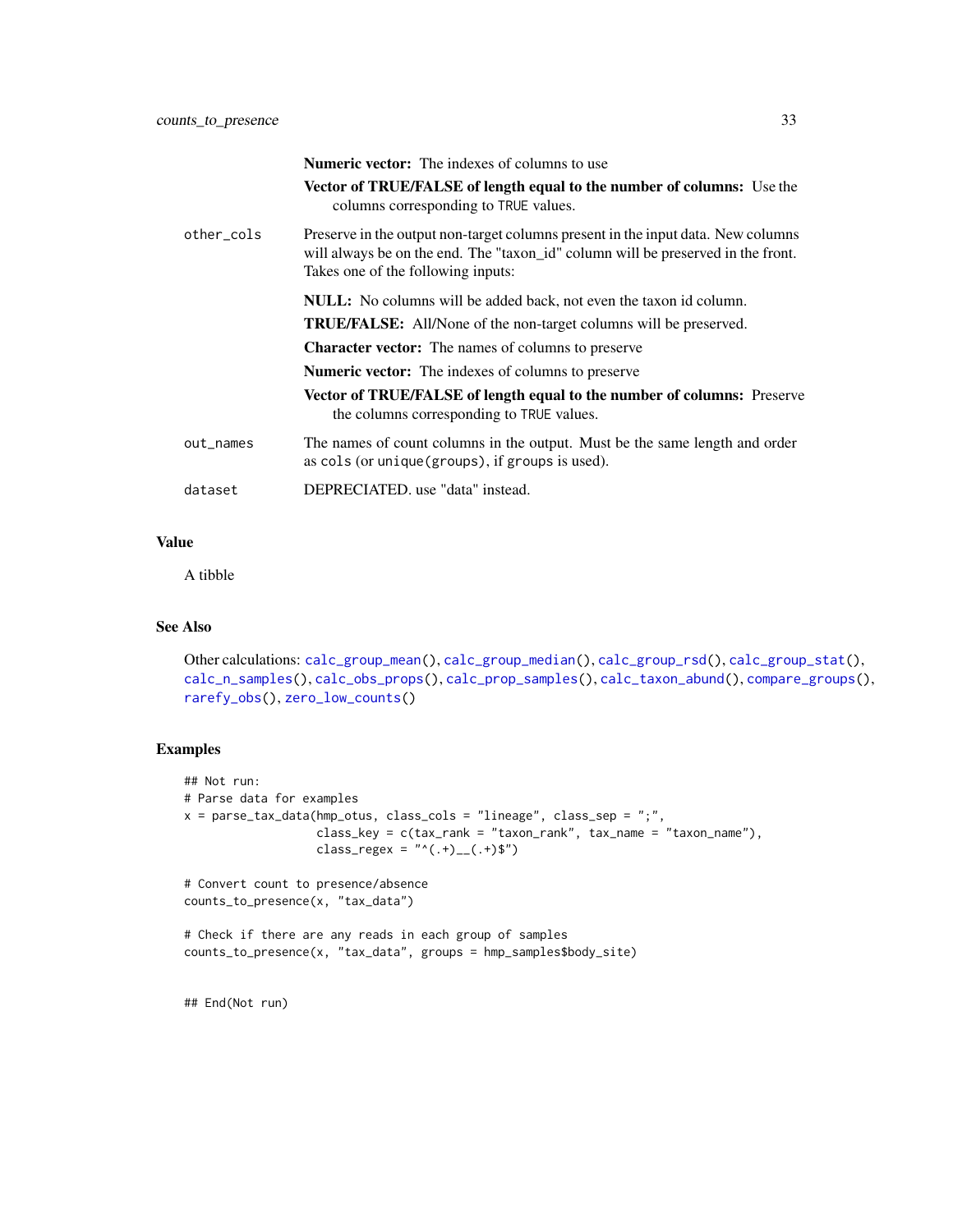<span id="page-33-0"></span>database\_list *Database list*

### Description

The list of known databases. Not currently used much, but will be when we add more check for taxon IDs and taxon ranks from particular databases.

#### Usage

database\_list

### Format

An object of class list of length 8.

### Details

List of databases with pre-filled details, where each has the format:

- url: A base URL for the database source.
- description: Description of the database source.
- id regex: identifier regex.

#### See Also

[taxon\_database]

### Examples

```
database_list
database_list$ncbi
database_list$ncbi$name
database_list$ncbi$description
database_list$ncbi$url
```
diverging\_palette *The default diverging color palette*

### Description

Returns the default color palette for diverging data

### Usage

diverging\_palette()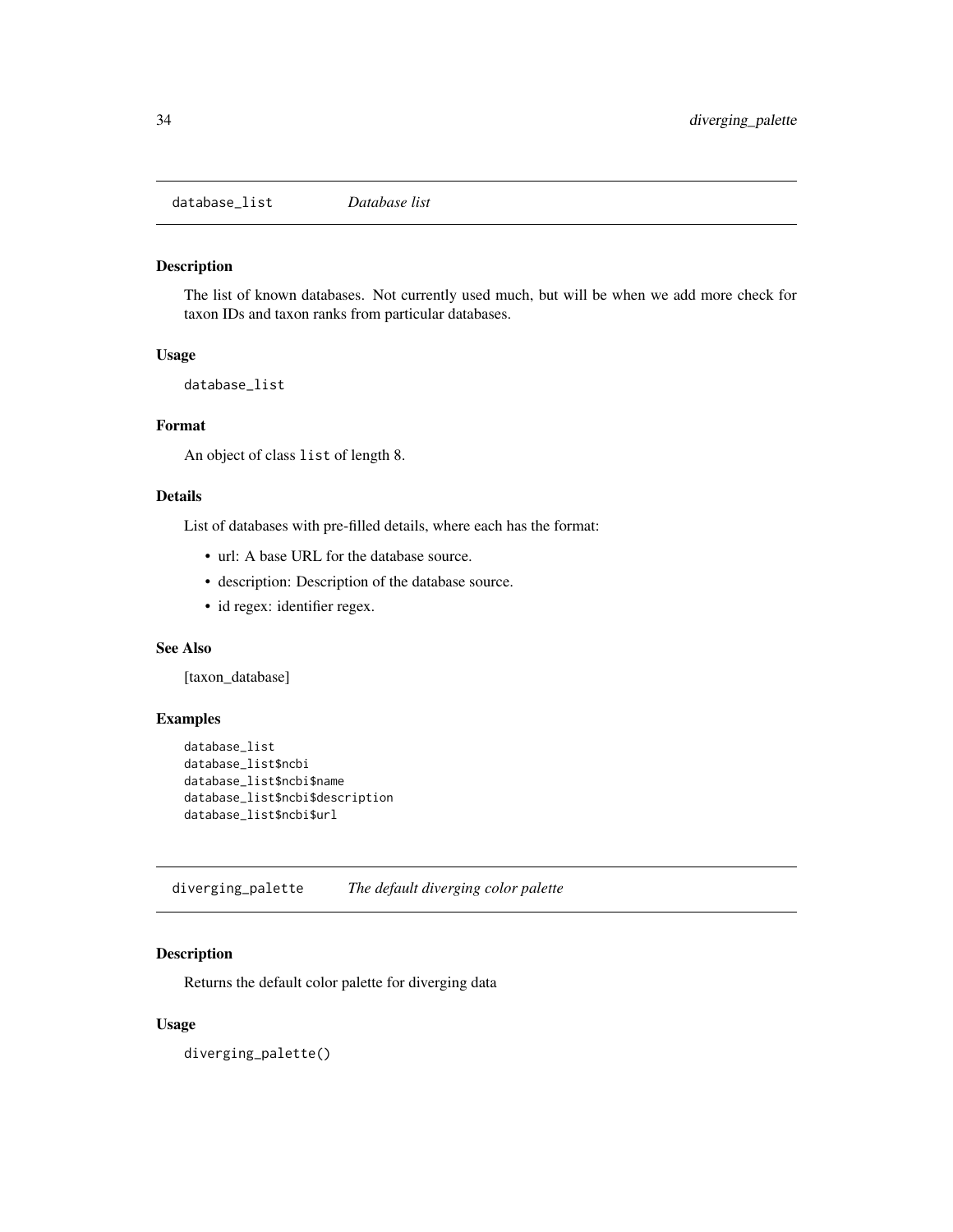<span id="page-34-0"></span>extract\_tax\_data 35

#### Value

character of hex color codes

#### Examples

diverging\_palette()

extract\_tax\_data *Extracts taxonomy info from vectors with regex*

#### Description

Convert taxonomic information in a character vector into a [taxmap()] object. The location and identity of important information in the input is specified using a [regular expression](https://en.wikipedia.org/wiki/Regular\_expression) with capture groups and a corresponding key. An object of type [taxmap()] is returned containing the specified information. See the 'key' option for accepted sources of taxonomic information.

### Usage

```
extract_tax_data(
  tax_data,
  key,
  regex,
  class_key = "taxon_name",
  class_regex = "(.*)",
  class_sep = NULL,
  sep_is_regex = FALSE,
  class_rev = FALSE,
  database = "ncbi",
  include_match = FALSE,
  include_tax_data = TRUE
)
```
#### Arguments

tax\_data A vector from which to extract taxonomy information.

key ('character') The identity of the capturing groups defined using 'regex'. The length of 'key' must be equal to the number of capturing groups specified in 'regex'. Any names added to the terms will be used as column names in the

output. Only '"info"' can be used multiple times. Each term must be one of those described below: \* 'taxon\_id': A unique numeric id for a taxon for a particular 'database' (e.g. ncbi accession number). Requires an internet connection. \* 'taxon\_name': The name of a taxon (e.g. "Mammalia" or "Homo sapiens"). Not necessarily unique, but interpretable by a particular 'database'. Requires an internet connection. \* 'fuzzy\_name': The name of a taxon, but check for misspellings first. Only use if you think there are misspellings. Using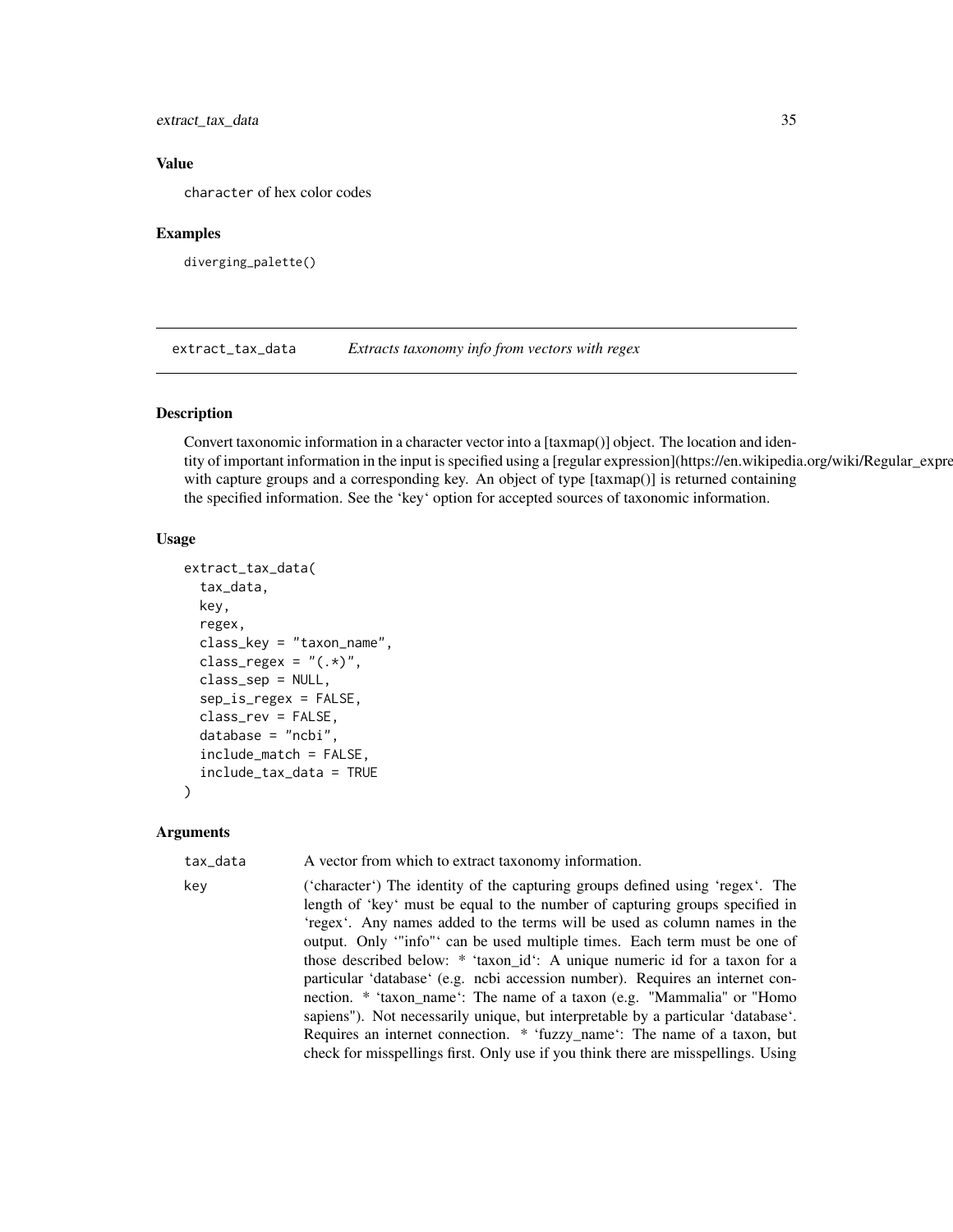'"taxon\_name"' is faster. \* 'class': A list of taxon information that constitutes the full taxonomic classification (e.g. "K\_Mammalia;P\_Carnivora;C\_Felidae"). Individual taxa are separated by the 'class\_sep' argument and the information is parsed by the 'class\_regex' and 'class\_key' arguments. \* 'seq\_id': Sequence ID for a particular database that is associated with a taxonomic classification. Currently only works with the "ncbi" database. \* 'info': Arbitrary taxon info you want included in the output. Can be used more than once.

- regex ('character' of length 1) A regular expression with capturing groups indicating the locations of relevant information. The identity of the information must be specified using the 'key' argument.
- class\_key ('character' of length 1) The identity of the capturing groups defined using 'class\_regex'. The length of 'class\_key' must be equal to the number of capturing groups specified in 'class\_regex'. Any names added to the terms will be used as column names in the output. Only '"info"' can be used multiple times. Each term must be one of those described below: \* 'taxon\_name': The name of a taxon. Not necessarily unique. \* 'taxon\_rank': The rank of the taxon. This will be used to add rank info into the output object that can be accessed by 'out\$taxon\_ranks()'. \* 'info': Arbitrary taxon info you want included in the output. Can be used more than once.
- class\_regex ('character' of length 1) A regular expression with capturing groups indicating the locations of data for each taxon in the 'class' term in the 'key' argument. The identity of the information must be specified using the 'class\_key' argument. The 'class\_sep' option can be used to split the classification into data for each taxon before matching. If 'class\_sep' is 'NULL', each match of 'class\_regex' defines a taxon in the classification.
- class\_sep ('character' of length 1) Used with the 'class' term in the 'key' argument. The character(s) used to separate individual taxa within a classification. After the string defined by the 'class' capture group in 'regex' is split by 'class\_sep', its capture groups are extracted by 'class\_regex' and defined by 'class\_key'. If 'NULL', every match of 'class\_regex' is used instead with first splitting by 'class\_sep'.
- sep\_is\_regex ('TRUE'/'FALSE') Whether or not 'class\_sep' should be used as a [regular expression](https://en.wikipedia.org/wiki/Regular\_expression).
- class\_rev ('logical' of length 1) Used with the 'class' term in the 'key' argument. If 'TRUE', the order of taxon data in a classification is reversed to be specific to broad.
- database ('character' of length 1) The name of the database that patterns given in 'parser' will apply to. Valid databases include "ncbi", "itis", "eol", "col", "tropicos", "nbn", and "none". '"none"' will cause no database to be queried; use this if you want to not use the internet. NOTE: Only "ncbi"' has been tested extensively so far.
- include\_match ('logical' of length 1) If 'TRUE', include the part of the input matched by 'regex' in the output object.

include\_tax\_data

('TRUE'/'FALSE') Whether or not to include 'tax\_data' as a dataset.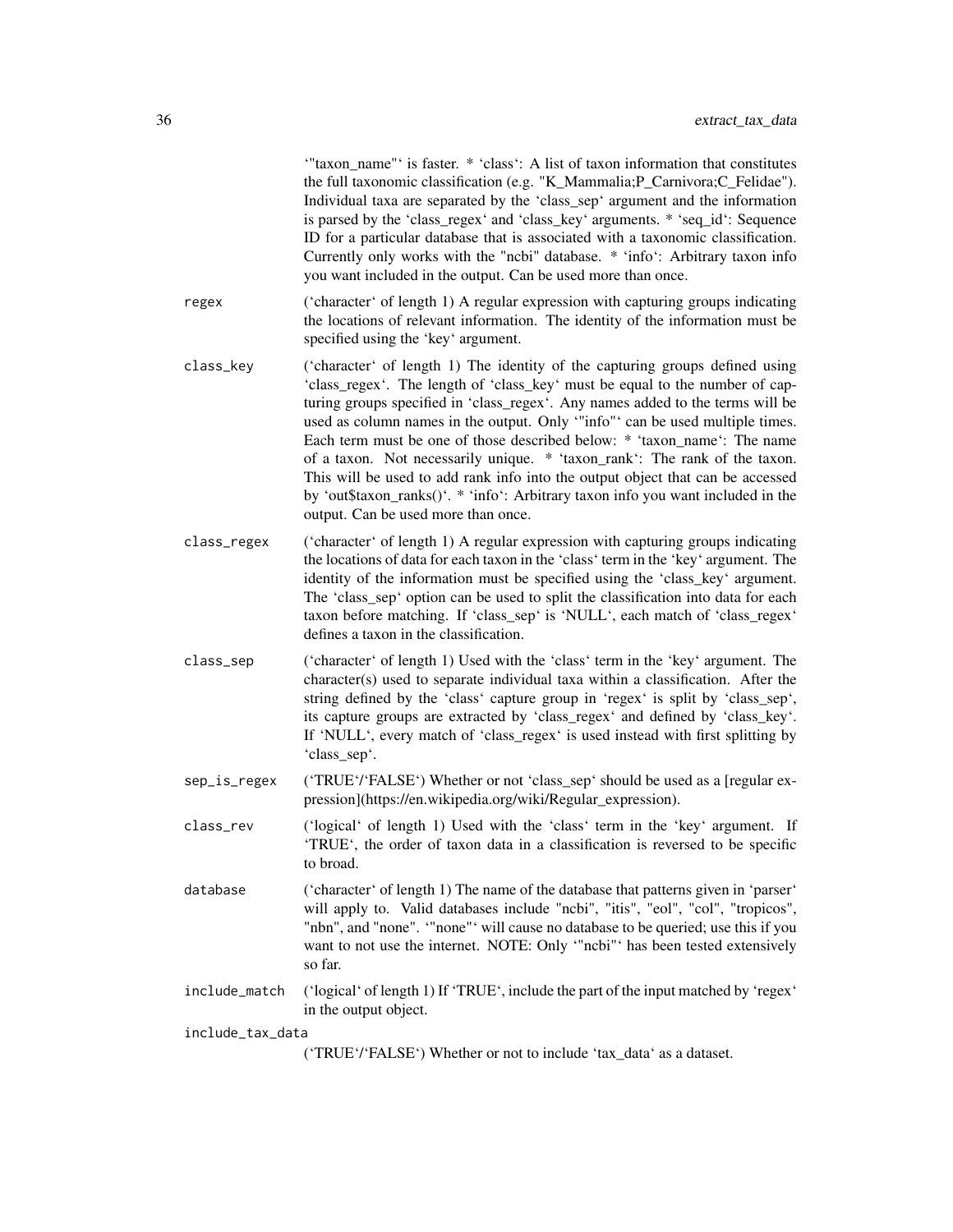#### Value

Returns an object of type [taxmap()]

#### Failed Downloads

If you have invalid inputs or a download fails for another reason, then there will be a "unknown" taxon ID as a placeholder and failed inputs will be assigned to this ID. You can remove these using [filter\_taxa()] like so: 'filter\_taxa(result, taxon\_ids != "unknown")'. Add 'drop\_obs = FALSE' if you want the input data, but want to remove the taxon.

## See Also

```
Other parsers: lookup_tax_data(), parse_dada2(), parse_edge_list(), parse_greengenes(),
parse_mothur_tax_summary(), parse_mothur_taxonomy(), parse_newick(), parse_phyloseq(),
parse_phylo(), parse_qiime_biom(), parse_rdp(), parse_silva_fasta(), parse_tax_data(),
parse_ubiome(), parse_unite_general()
```
### Examples

#### ## Not run:

```
# For demonstration purposes, the following example dataset has all the
# types of data that can be used, but any one of them alone would work.
raw_data \leq c(
">id:AB548412-tid:9689-Panthera leo-tax:K_Mammalia;P_Carnivora;C_Felidae;G_Panthera;S_leo",
">id:FJ358423-tid:9694-Panthera tigris-tax:K_Mammalia;P_Carnivora;C_Felidae;G_Panthera;S_tigris",
">id:DQ334818-tid:9643-Ursus americanus-tax:K_Mammalia;P_Carnivora;C_Felidae;G_Ursus;S_americanus"
)
# Build a taxmap object from classifications
extract_tax_data(raw_data,
                key = c(my\_seq = "info", my\_tid = "info", org = "info", tax = "class"),regex = "^*id:(.+)-tid:(.+)-(.+)-tax:(.+)$",
                 class_sep = ";", class_regex = "^(.+)_(.+)$",
                 class_key = c(my\_rank = "info", tax_name = "taxon_name"))# Build a taxmap object from taxon ids
# Note: this requires an internet connection
extract_tax_data(raw_data,
              key = c(my\_seq = "info", my\_tid = "taxon_id", org = "info", tax = "info"),regex = "^>id:(.+)-tid:(.+)-(.+)-tax:(.+)$")
# Build a taxmap object from ncbi sequence accession numbers
# Note: this requires an internet connection
extract_tax_data(raw_data,
               key = c(my\_seq = "seq_id", my\_tid = "info", org = "info", tax = "info"),regex = "^*id:(.+)-tid:(.+)-(.+)-tax:(.+)$")
# Build a taxmap object from taxon names
# Note: this requires an internet connection
```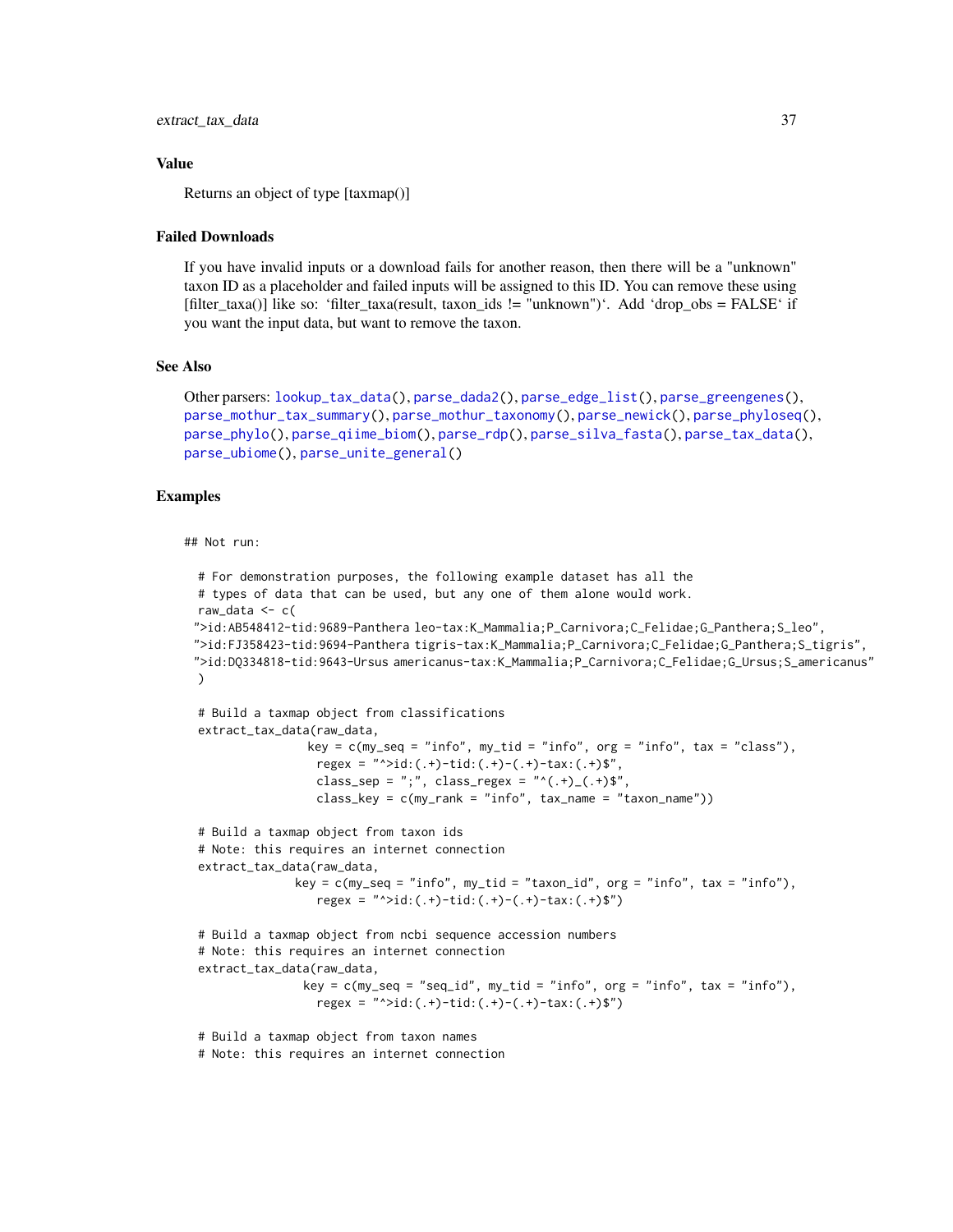38 ex\_hierarchy1

```
extract_tax_data(raw_data,
            key = c(my\_seq = "info", my\_tid = "info", org = "taxon_name", tax = "info"),regex = "^>id:(.+)-tid:(.+)-(.+)-tax:(.+)$")
```
## End(Not run)

<span id="page-37-1"></span>ex\_hierarchies *An example hierarchies object*

#### Description

An example hierarchies object built from the ground up.

#### Format

A [hierarchies()] object.

### Source

Created from the example code in the [hierarchies()] documentation.

## See Also

Other taxa-datasets: [ex\\_hierarchy1](#page-37-0), [ex\\_hierarchy2](#page-38-0), [ex\\_hierarchy3](#page-38-1), [ex\\_taxmap](#page-39-0)

<span id="page-37-0"></span>ex\_hierarchy1 *An example Hierarchy object*

# Description

An example Hierarchy object built from the ground up.

### Format

A [hierarchy()] object with

- name: Poaceae / rank: family / id: 4479
- name: Poa / rank: genus / id: 4544
- name: Poa annua / rank: species / id: 93036

Based on NCBI taxonomic classification

### Source

Created from the example code in the [hierarchy()] documentation.

## See Also

Other taxa-datasets: [ex\\_hierarchies](#page-37-1), [ex\\_hierarchy2](#page-38-0), [ex\\_hierarchy3](#page-38-1), [ex\\_taxmap](#page-39-0)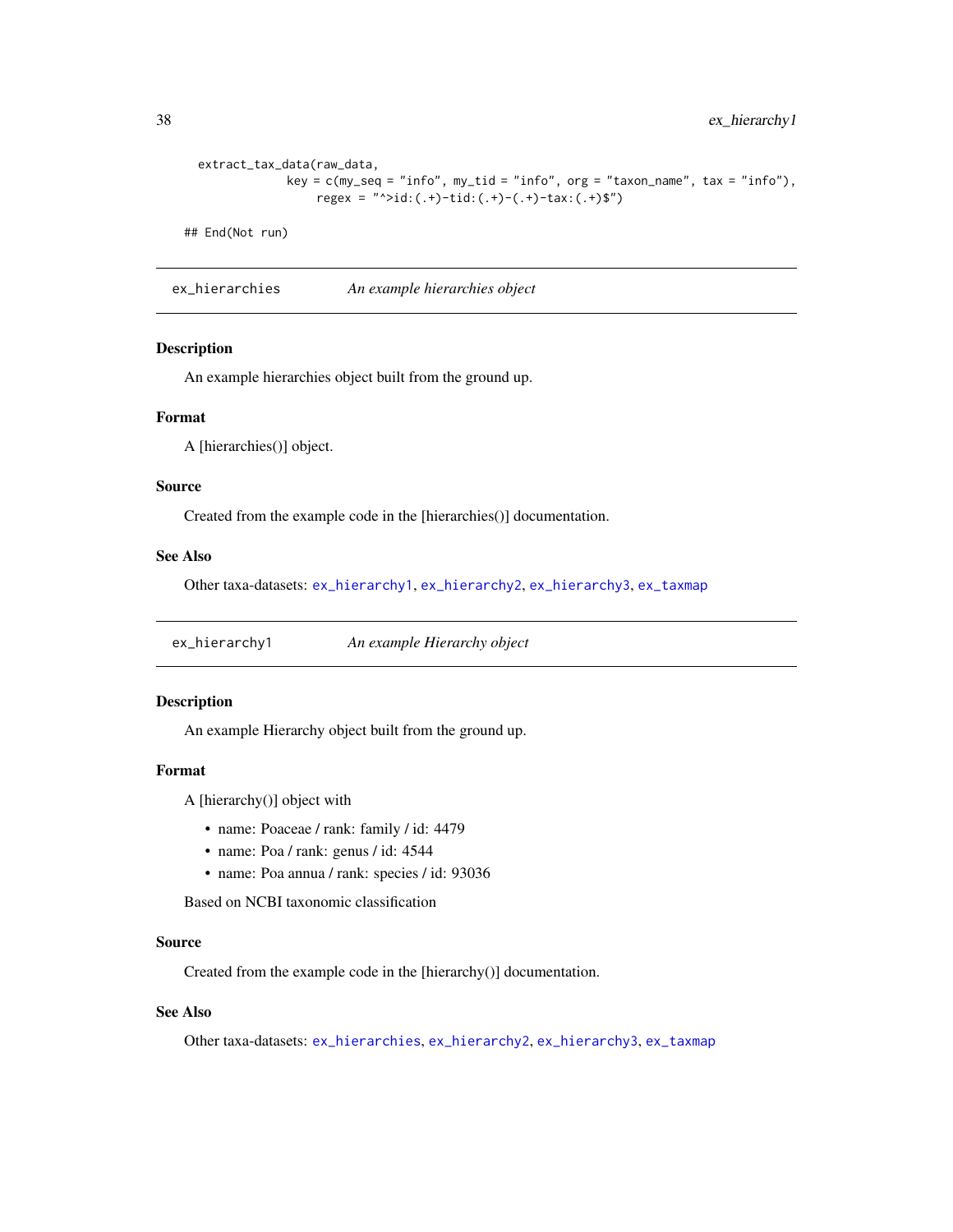<span id="page-38-0"></span>

An example Hierarchy object built from the ground up.

#### Format

A [hierarchy()] object with

- name: Felidae / rank: family / id: 9681
- name: Puma / rank: genus / id: 146712
- name: Puma concolor / rank: species / id: 9696

Based on NCBI taxonomic classification

# Source

Created from the example code in the [hierarchy()] documentation.

#### See Also

Other taxa-datasets: [ex\\_hierarchies](#page-37-1), [ex\\_hierarchy1](#page-37-0), [ex\\_hierarchy3](#page-38-1), [ex\\_taxmap](#page-39-0)

<span id="page-38-1"></span>ex\_hierarchy3 *An example Hierarchy object*

## Description

An example Hierarchy object built from the ground up.

#### Format

A [hierarchy()] object with

- name: Chordata / rank: phylum / id: 158852
- name: Vertebrata / rank: subphylum / id: 331030
- name: Teleostei / rank: class / id: 161105
- name: Salmonidae / rank: family / id: 161931
- name: Salmo / rank: genus / id: 161994
- name: Salmo salar / rank: species / id: 161996

Based on ITIS taxonomic classification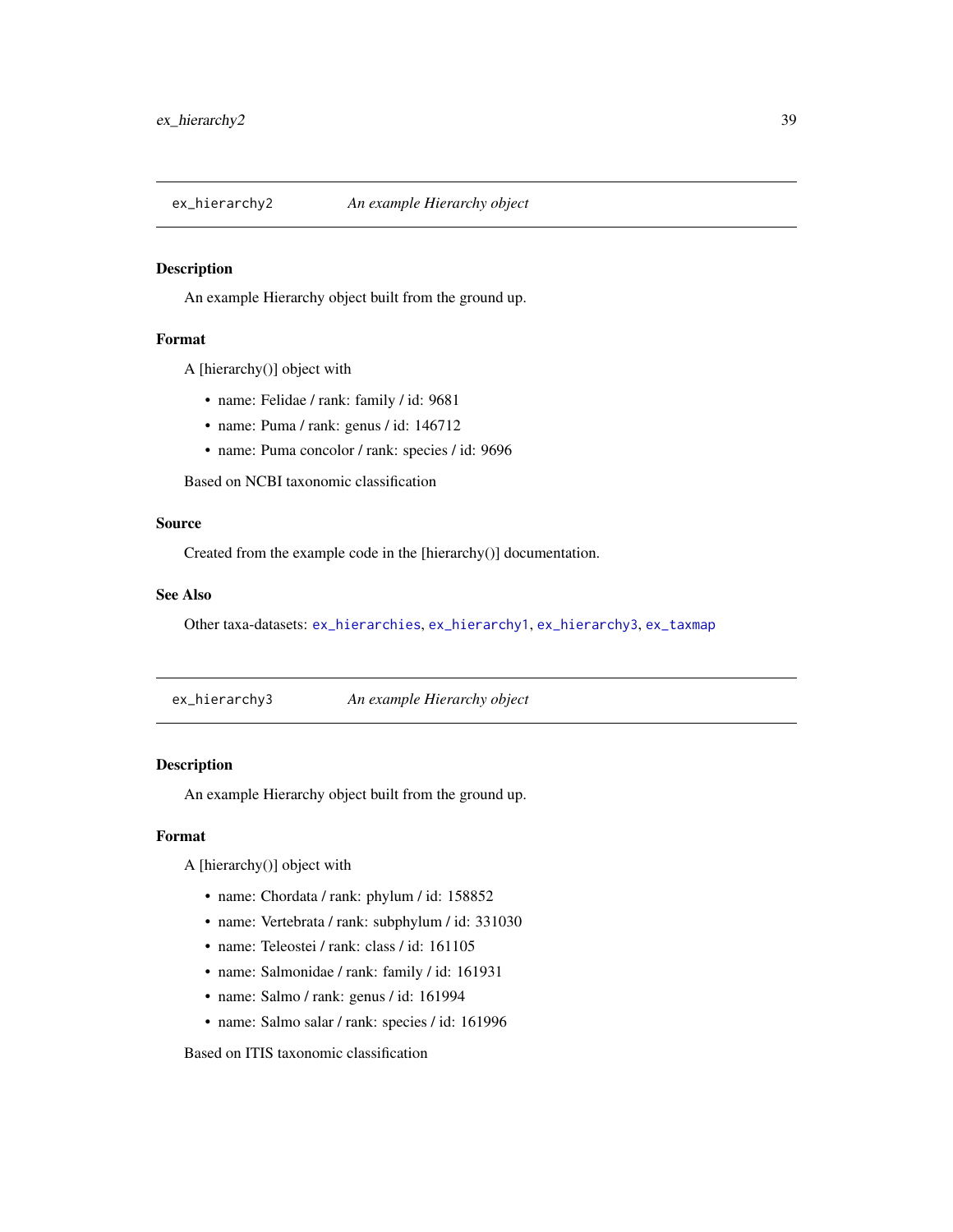#### Source

Created from the example code in the [hierarchy()] documentation.

#### See Also

Other taxa-datasets: [ex\\_hierarchies](#page-37-1), [ex\\_hierarchy1](#page-37-0), [ex\\_hierarchy2](#page-38-0), [ex\\_taxmap](#page-39-0)

<span id="page-39-0"></span>ex\_taxmap *An example taxmap object*

#### Description

An example taxmap object built from the ground up. Typically, data stored in taxmap would be parsed from an input file, but this data set is just for demonstration purposes.

### Format

A [taxmap()] object.

## Source

Created from the example code in the [taxmap()] documentation.

#### See Also

Other taxa-datasets: [ex\\_hierarchies](#page-37-1), [ex\\_hierarchy1](#page-37-0), [ex\\_hierarchy2](#page-38-0), [ex\\_hierarchy3](#page-38-1)

filtering-helpers *Taxonomic filtering helpers*

#### Description

Taxonomic filtering helpers

### Usage

```
ranks(...)
```
 $nms(...)$ 

 $ids(...)$ 

#### Arguments

... quoted rank names, taxonomic names, taxonomic ids, or any of those with supported operators (See Supported Relational Operators below)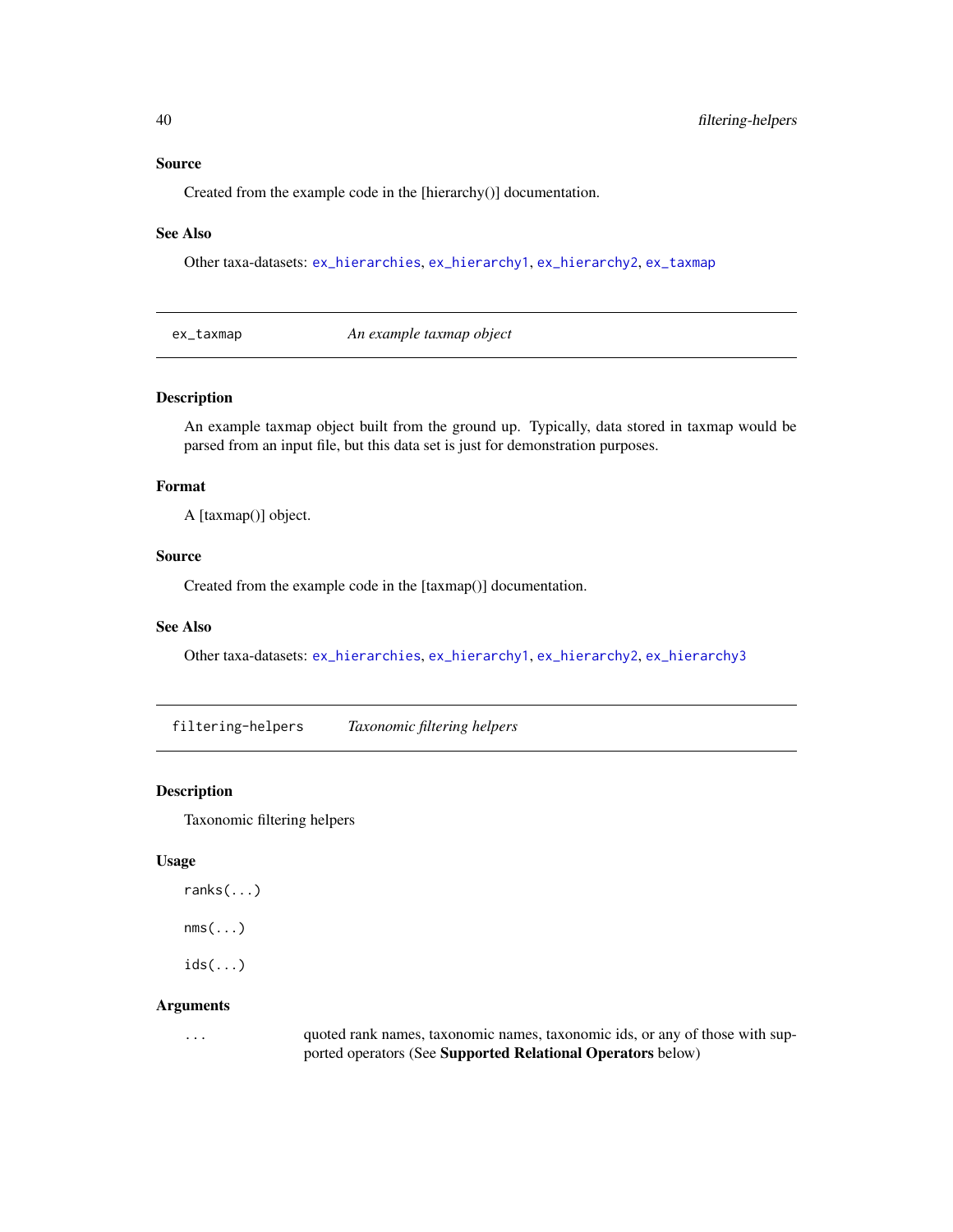#### filtering-helpers 41

#### How do these functions work?

Each function assigns some metadata so we can more easily process your query downstream. In addition, we check for whether you've used any relational operators and pull those out to make downstream processing easier

The goal of these functions is to make it easy to combine queries based on each of rank names, taxonomic names, and taxonomic ids.

These are designed to be used inside of [pop()], [pick()], [span()]. Inside of those functions, we figure out what rank names you want to filter on, then check against a reference dataset ([ranks\_ref]) to allow ordered queries like *I want all taxa between Class and Genus*. If you provide rank names, we just use those, then do the filtering you requested. If you provide taxonomic names or ids we figure out what rank names you are referring to, then we can proceed as in the previous sentence.

#### Supported Relational Operators

- '>' all items above rank of x
- ' $>=$ ' all items above rank of x, inclusive
- '<' all items below rank of x
- ' $\leq$  ' $\leq$  all items below rank of x, inclusive

### ranks

Ranks can be any character string in the set of acceptable rank names.

#### nms

'nms' is named to avoid using 'names' which would collide with the fxn [base::names()] in Base R. Can pass in any character taxonomic names.

#### ids

Ids are any alphanumeric taxonomic identifier. Some database providers use all digits, but some use a combination of digits and characters.

#### Note

NSE is not supported at the moment, but may be in the future

```
ranks("genus")
ranks("order", "genus")
ranks("> genus")
nms("Poaceae")
nms("Poaceae", "Poa")
nms("< Poaceae")
ids(4544)
```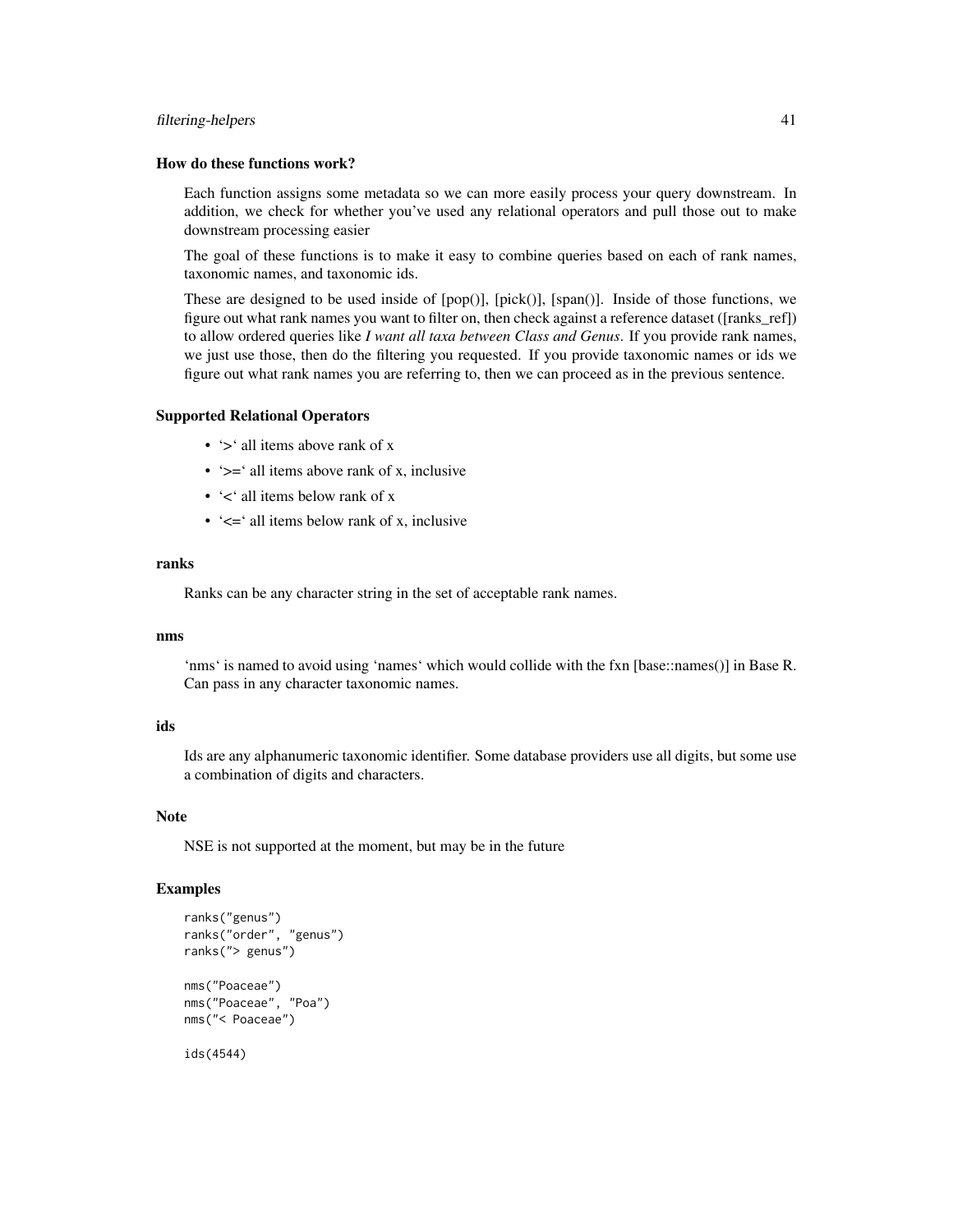```
ids(4544, 4479)
ids("< 4479")
```
filter\_ambiguous\_taxa *Filter ambiguous taxon names*

## Description

Filter out taxa with ambiguous names, such as "unknown" or "uncultured". NOTE: some parameters of this function are passed to [filter\\_taxa](#page-44-0) with the "invert" option set to TRUE. Works the same way as [filter\\_taxa](#page-44-0) for the most part.

## Usage

```
filter_ambiguous_taxa(
  obj,
  unknown = TRUE,
  uncultured = TRUE,
  name\_regex = "."ignore_case = TRUE,
  subtaxa = FALSE,drop_obs = TRUE,
  reassign_obs = TRUE,
  reassign_taxa = TRUE
\mathcal{L}
```

| obj         | A taxmap object                                                                                                                                                                                                                                                                                                                                                                                                               |
|-------------|-------------------------------------------------------------------------------------------------------------------------------------------------------------------------------------------------------------------------------------------------------------------------------------------------------------------------------------------------------------------------------------------------------------------------------|
| unknown     | If TRUE, Remove taxa with names the suggest they are placeholders for unknown<br>$taxa$ (e.g. "unknown ").                                                                                                                                                                                                                                                                                                                    |
| uncultured  | If TRUE, Remove taxa with names the suggest they are assigned to uncultured<br>organisms (e.g. "uncultured ").                                                                                                                                                                                                                                                                                                                |
| name_regex  | The regex code to match a valid character in a taxon name. For example, "[a-z]"<br>would mean taxon names can only be lower case letters.                                                                                                                                                                                                                                                                                     |
| ignore_case | If TRUE, dont consider the case of the text when determining a match.                                                                                                                                                                                                                                                                                                                                                         |
| subtaxa     | ('logical' or 'numeric' of length 1) If 'TRUE', include subtaxa of taxa passing<br>the filter. Positive numbers indicate the number of ranks below the target taxa<br>to return. '0' is equivalent to 'FALSE'. Negative numbers are equivalent to<br>'TRUE'.                                                                                                                                                                  |
| drop_obs    | ('logical') This option only applies to [taxmap()] objects. If 'FALSE', include<br>observations (i.e. user-defined data in 'obj\$data') even if the taxon they are as-<br>signed to is filtered out. Observations assigned to removed taxa will be assigned<br>to NA. This option can be either simply 'TRUE'/'FALSE', meaning that all data<br>sets will be treated the same, or a logical vector can be supplied with names |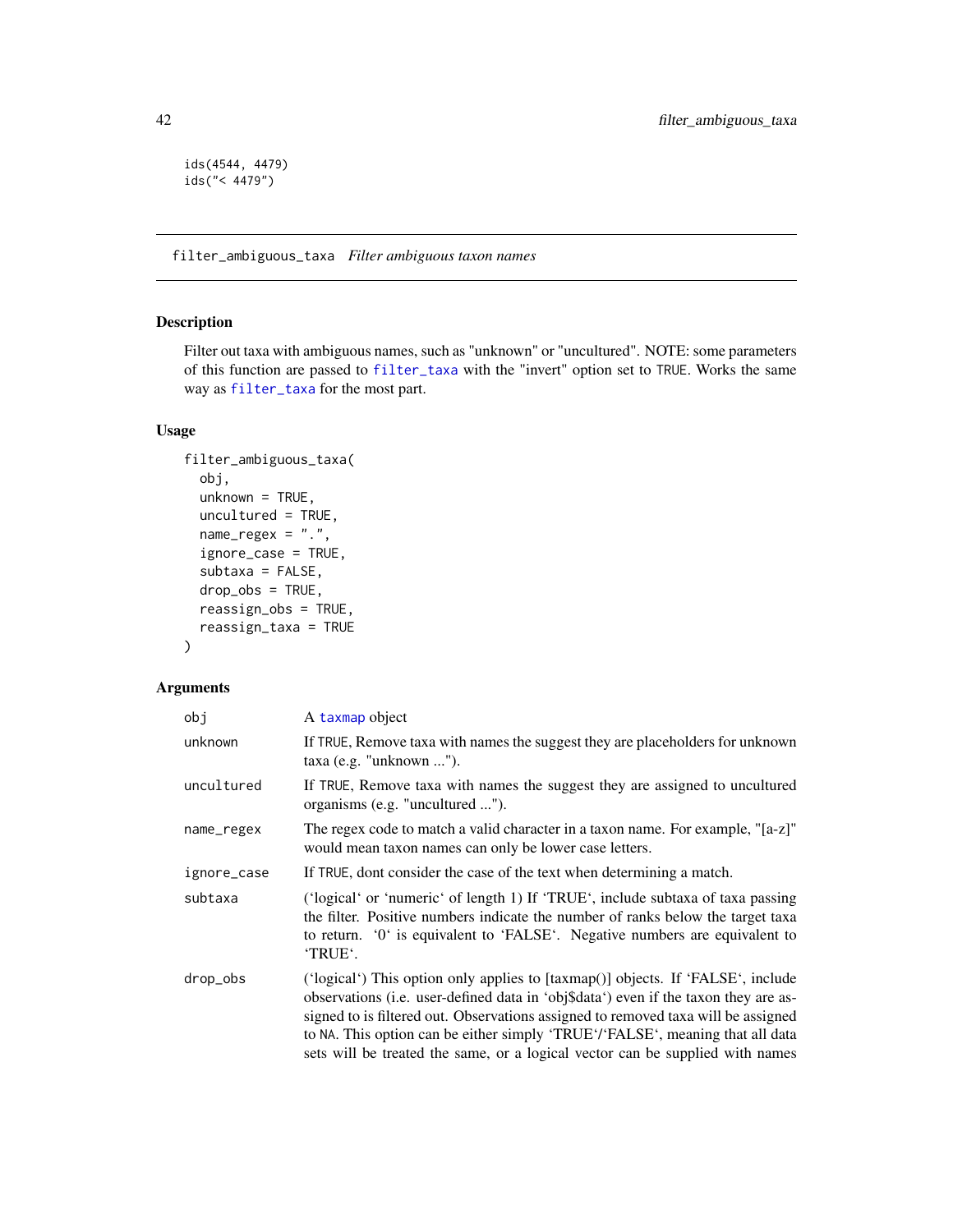|               | corresponding one or more data sets in 'obj\$data'. For example, 'c(abundance<br>$=$ FALSE, stats $=$ TRUE) <sup><math>\cdot</math></sup> would include observations whose taxon was filtered<br>out in 'obj\$data\$abundance', but not in 'obj\$data\$stats'. See the 'reassign_obs'<br>option below for further complications.                                                                                                                                                                                                                                                                                                                                                                                                           |
|---------------|--------------------------------------------------------------------------------------------------------------------------------------------------------------------------------------------------------------------------------------------------------------------------------------------------------------------------------------------------------------------------------------------------------------------------------------------------------------------------------------------------------------------------------------------------------------------------------------------------------------------------------------------------------------------------------------------------------------------------------------------|
| reassign_obs  | ('logical' of length 1) This option only applies to [taxmap()] objects. If 'TRUE',<br>observations (i.e. user-defined data in 'obj\$data') assigned to removed taxa will<br>be reassigned to the closest supertaxon that passed the filter. If there are no<br>supertaxa of such an observation that passed the filter, they will be filtered out<br>if 'drop_obs' is 'TRUE'. This option can be either simply 'TRUE'/'FALSE',<br>meaning that all data sets will be treated the same, or a logical vector can be<br>supplied with names corresponding one or more data sets in 'obj\$data'. For<br>example, 'c(abundance = TRUE, stats = FALSE)' would reassign observations<br>in 'obj\$data\$abundance', but not in 'obj\$data\$stats'. |
| reassign_taxa | ('logical' of length 1) If 'TRUE', subtaxa of removed taxa will be reassigned to<br>the closest supertaxon that passed the filter. This is useful for removing inter-<br>mediate levels of a taxonomy.                                                                                                                                                                                                                                                                                                                                                                                                                                                                                                                                     |

#### Details

If you encounter a taxon name that represents an ambiguous taxon that is not filtered out by this function, let us know and we will add it.

### Value

A [taxmap](#page-138-0) object

### Examples

```
obj <- parse_tax_data(c("Plantae;Solanaceae;Solanum;lycopersicum",
                        "Plantae;Solanaceae;Solanum;tuberosum",
                        "Plantae;Solanaceae;Solanum;unknown",
                        "Plantae;Solanaceae;Solanum;uncultured",
                        "Plantae;UNIDENTIFIED"))
```
filter\_ambiguous\_taxa(obj)

<span id="page-42-0"></span>filter\_obs *Filter observations with a list of conditions*

## Description

Filter data in a [taxmap()] object (in 'obj\$data') with a set of conditions. See [dplyr::filter()] for the inspiration for this function and more information. Calling the function using the 'obj\$filter\_obs(...)' style edits "obj" in place, unlike most R functions. However, calling the function using the 'filter\_obs(obj, ...)' imitates R's traditional copy-on-modify semantics, so "obj" would not be changed; instead a changed version would be returned, like most R functions.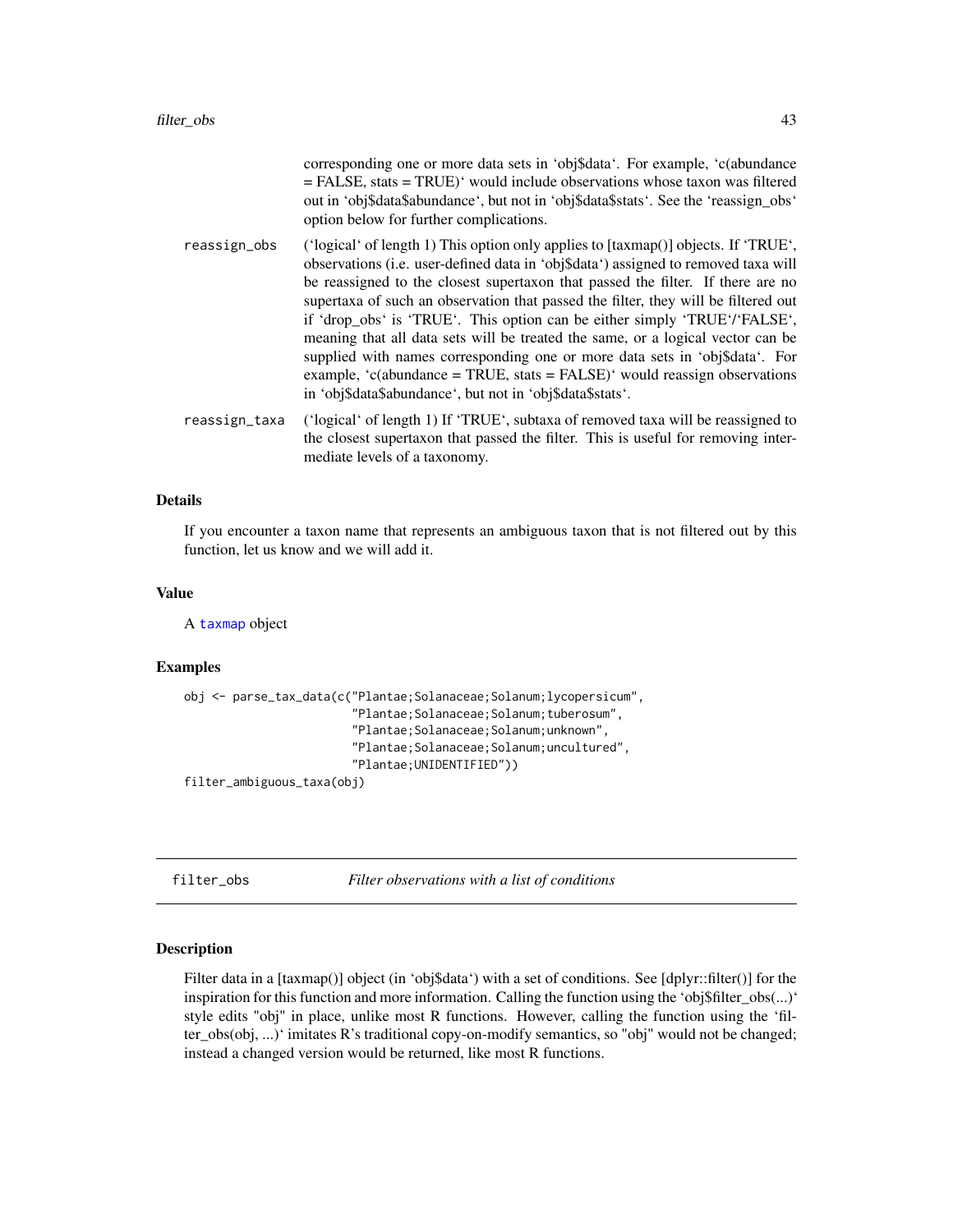```
obj$filter_obs(data, ..., drop_taxa = FALSE, drop_obs = TRUE,
              subtaxa = FALSE, supertaxa = TRUE, reassign_obs = FALSE)
filter_obs(obj, data, ..., drop_taxa = FALSE, drop_obs = TRUE,
          subtaxa = FALSE, supertaxa = TRUE, reassign_obs = FALSE)
```

| obj          | An object of type [taxmap()]                                                                                                                                                                                                                                                                                                                                                                                                                                                                                                                                                                                                                                                                   |
|--------------|------------------------------------------------------------------------------------------------------------------------------------------------------------------------------------------------------------------------------------------------------------------------------------------------------------------------------------------------------------------------------------------------------------------------------------------------------------------------------------------------------------------------------------------------------------------------------------------------------------------------------------------------------------------------------------------------|
| data         | Dataset names, indexes, or a logical vector that indicates which datasets in<br>'obj\$data' to filter. If multiple datasets are filterd at once, then they must be<br>the same length.                                                                                                                                                                                                                                                                                                                                                                                                                                                                                                         |
| .            | One or more filtering conditions. Any variable name that appears in [all_names()]<br>can be used as if it was a vector on its own. Each filtering condition can be<br>one of two things: * 'integer': One or more dataset indexes. * 'logical': A<br>'TRUE'/'FALSE' vector of length equal to the number of items in the dataset.                                                                                                                                                                                                                                                                                                                                                              |
| drop_taxa    | ('logical' of length 1) If 'FALSE', preserve taxa even if all of their observations<br>are filtered out. If 'TRUE', remove taxa for which all observations were filtered<br>out. Note that only taxa that are unobserved due to this filtering will be removed;<br>there might be other taxa without observations to begin with that will not be<br>removed.                                                                                                                                                                                                                                                                                                                                   |
| drop_obs     | ('logical') This only has an effect when 'drop_taxa' is 'TRUE'. When 'TRUE',<br>observations for other data sets (i.e. not 'data') assigned to taxa that are removed<br>when filtering 'data' are also removed. Otherwise, only data for taxa that are<br>not present in all other data sets will be removed. This option can be either<br>simply 'TRUE'/'FALSE', meaning that all data sets will be treated the same,<br>or a logical vector can be supplied with names corresponding one or more data<br>sets in 'obj\$data'. For example, 'c(abundance = TRUE, stats = FALSE)' would<br>remove observations in 'obj\$data\$abundance', but not in 'obj\$data\$stats'.                       |
| subtaxa      | ('logical' or 'numeric' of length 1) This only has an effect when 'drop_taxa' is<br>'TRUE'. If 'TRUE', include subtaxa of taxa passing the filter. Positive numbers<br>indicate the number of ranks below the target taxa to return. '0' is equivalent to<br>'FALSE'. Negative numbers are equivalent to 'TRUE'.                                                                                                                                                                                                                                                                                                                                                                               |
| supertaxa    | ('logical' or 'numeric' of length 1) This only has an effect when 'drop_taxa'<br>is 'TRUE'. If 'TRUE', include supertaxa of taxa passing the filter. Positive<br>numbers indicate the number of ranks above the target taxa to return. '0' is<br>equivalent to 'FALSE'. Negative numbers are equivalent to 'TRUE'.                                                                                                                                                                                                                                                                                                                                                                             |
| reassign_obs | ('logical') This only has an effect when 'drop_taxa' is 'TRUE'. If 'TRUE',<br>observations assigned to removed taxa will be reassigned to the closest super-<br>taxon that passed the filter. If there are no supertaxa of such an observation<br>that passed the filter, they will be filtered out if 'drop_obs' is 'TRUE'. This<br>option can be either simply 'TRUE'/'FALSE', meaning that all data sets will<br>be treated the same, or a logical vector can be supplied with names correspond-<br>ing one or more data sets in 'obj\$data'. For example, 'c(abundance = TRUE,<br>stats = FALSE)' would reassign observations in 'obj\$data\$abundance', but not<br>in 'obj\$data\$stats'. |
| target       | DEPRECIATED. use "data" instead.                                                                                                                                                                                                                                                                                                                                                                                                                                                                                                                                                                                                                                                               |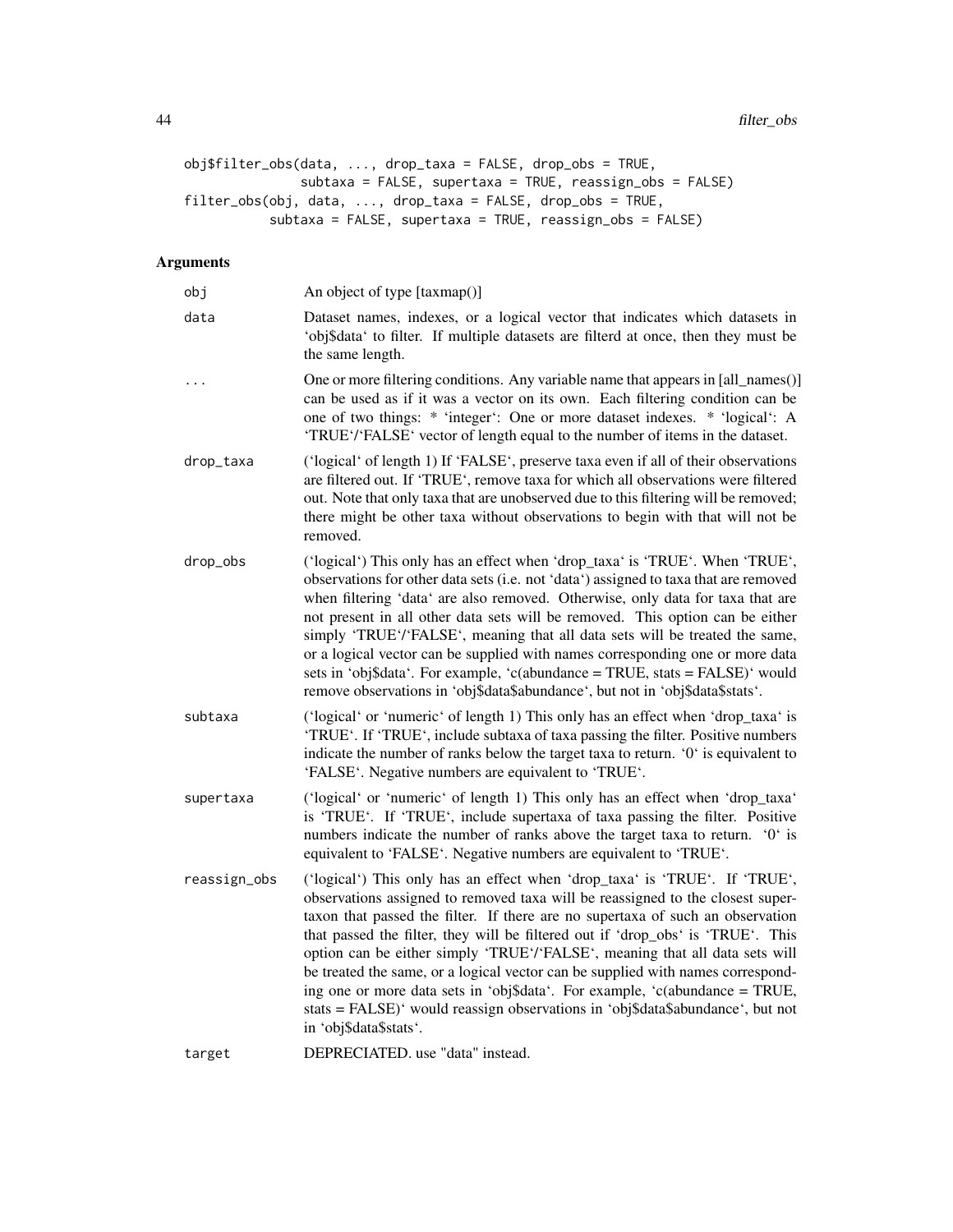filter\_taxa 45

#### Value

An object of type [taxmap()]

### See Also

Other taxmap manipulation functions: [arrange\\_obs\(](#page-8-0)), [arrange\\_taxa\(](#page-9-0)), [filter\\_taxa\(](#page-44-0)), [mutate\\_obs\(](#page-81-0)), [sample\\_frac\\_obs\(](#page-124-0)), [sample\\_frac\\_taxa\(](#page-125-0)), [sample\\_n\\_obs\(](#page-127-0)), [sample\\_n\\_taxa\(](#page-128-0)), [select\\_obs\(](#page-130-0)), [transmute\\_obs\(](#page-152-0))

### Examples

```
# Filter by row index
filter_obs(ex_taxmap, "info", 1:2)
# Filter by TRUE/FALSE
filter_obs(ex_taxmap, "info", dangerous == FALSE)
filter_obs(ex_taxmap, "info", dangerous == FALSE, n_legs > 0)
filter_obs(ex_taxmap, "info", n_legs == 2)
# Remove taxa whose obserservations were filtered out
filter_obs(ex_taxmap, "info", n_legs == 2, drop_taxa = TRUE)
# Preserve other data sets while removing taxa
filter_obs(ex_taxmap, "info", n_legs == 2, drop_taxa = TRUE,
          drop_obs = c(abund = FALSE)# When filtering taxa, do not return supertaxa of taxa that are preserved
filter_obs(ex_taxmap, "info", n_legs == 2, drop_taxa = TRUE,
          supertaxa = FALSE)
# Filter multiple datasets at once
filter_obs(ex_taxmap, c("info", "phylopic_ids", "foods"), n_legs == 2)
```
<span id="page-44-0"></span>filter\_taxa *Filter taxa with a list of conditions*

### Description

Filter taxa in a [taxonomy()] or [taxmap()] object with a series of conditions. Any variable name that appears in [all\_names()] can be used as if it was a vector on its own. See [dplyr::filter()] for the inspiration for this function and more information. Calling the function using the 'obj\$filter\_taxa(...)' style edits "obj" in place, unlike most R functions. However, calling the function using the 'filter\_taxa(obj, ...)' imitates R's traditional copy-on-modify semantics, so "obj" would not be changed; instead a changed version would be returned, like most R functions.

```
filter_taxa(obj, ..., subtaxa = FALSE, supertaxa = FALSE,
 drop_obs = TRUE, reassign_obs = TRUE, reassign_taxa = TRUE,
```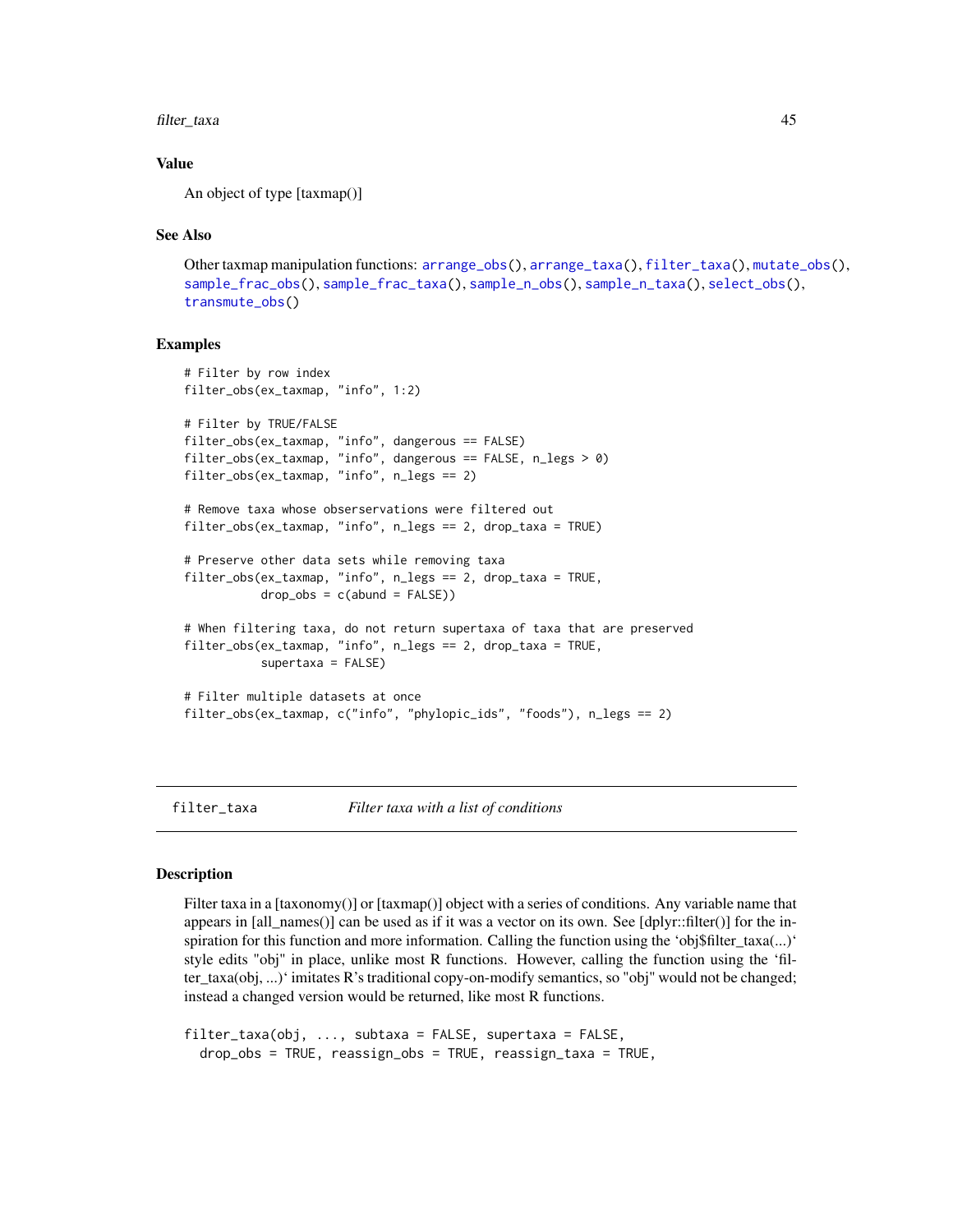```
invert = FALSE, keep_order = TRUE)
obj$filter\_taxa(...,\nsubtaxa = FALSE,\nsupertaxa = FALSE,\sigma drop_obs = TRUE, reassign_obs = TRUE, reassign_taxa = TRUE,
  invert = FALSE, keep_order = TRUE)
```

| obj           | An object of class [taxonomy()] or [taxmap()]                                                                                                                                                                                                                                                                                                                                                                                                                                                                                                                                                                                                                                                                                              |
|---------------|--------------------------------------------------------------------------------------------------------------------------------------------------------------------------------------------------------------------------------------------------------------------------------------------------------------------------------------------------------------------------------------------------------------------------------------------------------------------------------------------------------------------------------------------------------------------------------------------------------------------------------------------------------------------------------------------------------------------------------------------|
| $\cdots$      | One or more filtering conditions. Any variable name that appears in [all_names()]<br>can be used as if it was a vector on its own. Each filtering condition must re-<br>solve to one of three things: * 'character': One or more taxon IDs contained<br>in 'obj\$edge_list\$to' * 'integer': One or more row indexes of 'obj\$edge_list' *<br>'logical': A 'TRUE'/'FALSE' vector of length equal to the number of rows in<br>'obj\$edge_list' * 'NULL': ignored                                                                                                                                                                                                                                                                            |
| subtaxa       | ('logical' or 'numeric' of length 1) If 'TRUE', include subtaxa of taxa passing<br>the filter. Positive numbers indicate the number of ranks below the target taxa<br>to return. '0' is equivalent to 'FALSE'. Negative numbers are equivalent to<br>'TRUE'.                                                                                                                                                                                                                                                                                                                                                                                                                                                                               |
| supertaxa     | ('logical' or 'numeric' of length 1) If 'TRUE', include supertaxa of taxa passing<br>the filter. Positive numbers indicate the number of ranks above the target taxa<br>to return. '0' is equivalent to 'FALSE'. Negative numbers are equivalent to<br>'TRUE'.                                                                                                                                                                                                                                                                                                                                                                                                                                                                             |
| drop_obs      | ('logical') This option only applies to [taxmap()] objects. If 'FALSE', include<br>observations (i.e. user-defined data in 'obj\$data') even if the taxon they are as-<br>signed to is filtered out. Observations assigned to removed taxa will be assigned<br>to NA. This option can be either simply 'TRUE'/'FALSE', meaning that all data<br>sets will be treated the same, or a logical vector can be supplied with names<br>corresponding one or more data sets in 'obj\$data'. For example, 'c(abundance<br>= FALSE, stats = TRUE)' would include observations whose taxon was filtered<br>out in 'obj\$data\$abundance', but not in 'obj\$data\$stats'. See the 'reassign_obs'<br>option below for further complications.           |
| reassign_obs  | ('logical' of length 1) This option only applies to [taxmap()] objects. If 'TRUE',<br>observations (i.e. user-defined data in 'obj\$data') assigned to removed taxa will<br>be reassigned to the closest supertaxon that passed the filter. If there are no<br>supertaxa of such an observation that passed the filter, they will be filtered out<br>if 'drop_obs' is 'TRUE'. This option can be either simply 'TRUE'/'FALSE',<br>meaning that all data sets will be treated the same, or a logical vector can be<br>supplied with names corresponding one or more data sets in 'obj\$data'. For<br>example, 'c(abundance = TRUE, stats = FALSE)' would reassign observations<br>in 'obj\$data\$abundance', but not in 'obj\$data\$stats'. |
| reassign_taxa | ('logical' of length 1) If 'TRUE', subtaxa of removed taxa will be reassigned to<br>the closest supertaxon that passed the filter. This is useful for removing inter-<br>mediate levels of a taxonomy.                                                                                                                                                                                                                                                                                                                                                                                                                                                                                                                                     |
| invert        | ('logical' of length 1) If 'TRUE', do NOT include the selection. This is different<br>than just replacing a ' $==$ ' with a '!=' because this option negates the selection<br>after taking into account the 'subtaxa' and 'supertaxa' options. This is useful<br>for removing a taxon and all its subtaxa for example.                                                                                                                                                                                                                                                                                                                                                                                                                     |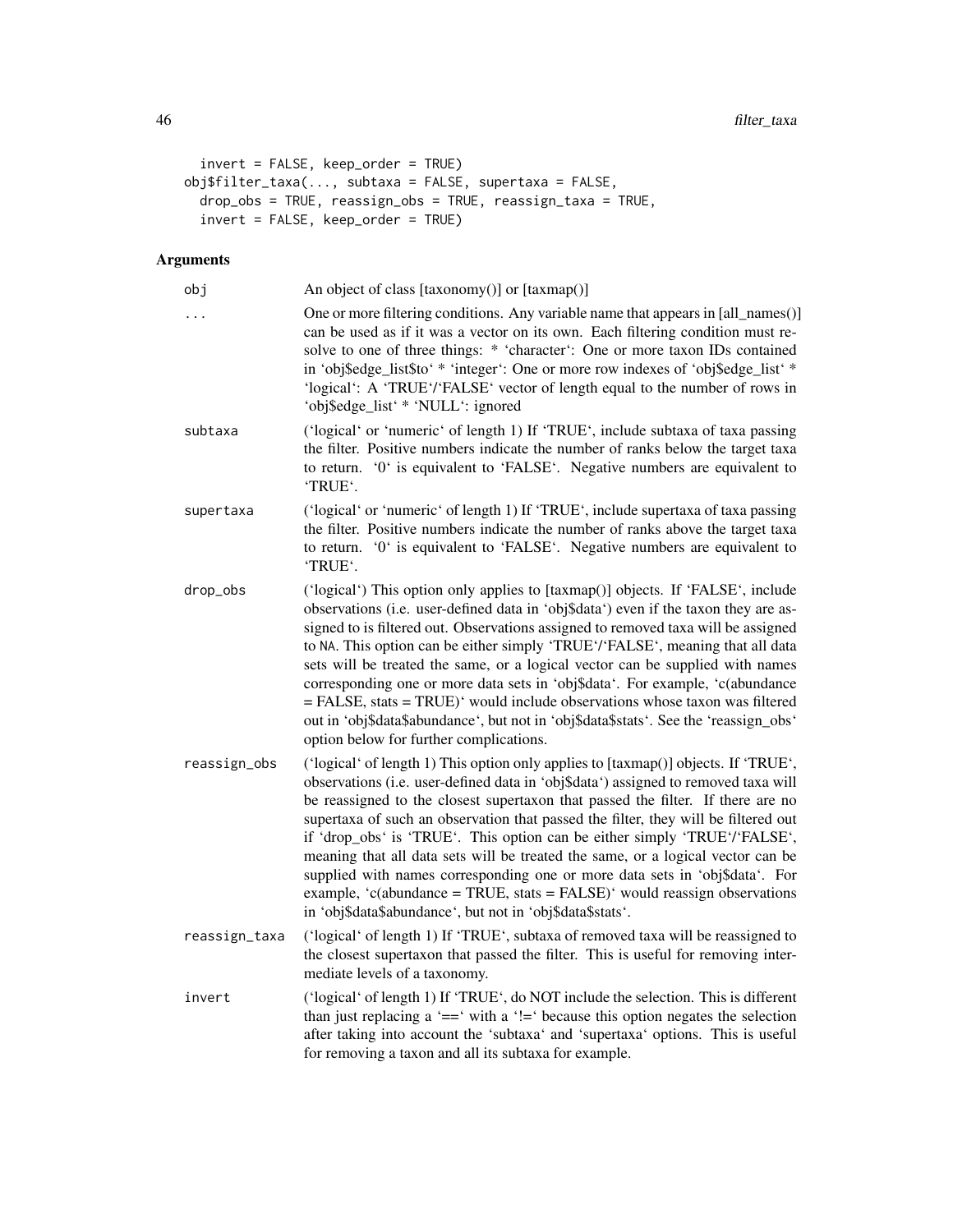#### filter\_taxa 47

keep\_order ('logical' of length 1) If 'TRUE', keep relative order of taxa not filtered out. For example, the result of 'filter\_taxa(ex\_taxmap, 1:3)' and 'filter\_taxa(ex\_taxmap, 3:1)' would be the same. Does not affect dataset order, only taxon order. This is useful for maintaining order correspondence with a dataset that has one value per taxon.

### Value

An object of type [taxonomy()] or [taxmap()]

## See Also

Other taxmap manipulation functions: [arrange\\_obs\(](#page-8-0)), [arrange\\_taxa\(](#page-9-0)), [filter\\_obs\(](#page-42-0)), [mutate\\_obs\(](#page-81-0)), [sample\\_frac\\_obs\(](#page-124-0)), [sample\\_frac\\_taxa\(](#page-125-0)), [sample\\_n\\_obs\(](#page-127-0)), [sample\\_n\\_taxa\(](#page-128-0)), [select\\_obs\(](#page-130-0)), [transmute\\_obs\(](#page-152-0))

```
# Filter by index
filter_taxa(ex_taxmap, 1:3)
# Filter by taxon ID
filter_taxa(ex_taxmap, c("b", "c", "d"))
# Fiter by TRUE/FALSE
filter_taxa(ex_taxmap, taxon_names == "Plantae", subtaxa = TRUE)
filter_taxa(ex_taxmap, n_obs > 3)
filter_taxa(ex_taxmap, ! taxon_ranks %in% c("species", "genus"))
filter_taxa(ex_taxmap, taxon_ranks == "genus", n_obs > 1)
# Filter by an observation characteristic
dangerous_taxa <- sapply(ex_taxmap$obs("info"),
                         function(i) any(ex_taxmap$data$info$dangerous[i]))
filter_taxa(ex_taxmap, dangerous_taxa)
# Include supertaxa
filter_taxa(ex_taxmap, 12, supertaxa = TRUE)
filter_taxa(ex_taxmap, 12, supertaxa = 2)
# Include subtaxa
filter_taxa(ex_taxmap, 1, subtaxa = TRUE)
filter_taxa(ex_taxmap, 1, subtaxa = 2)
# Dont remove rows in user-defined data corresponding to removed taxa
filter_taxa(ex_taxmap, 2, drop_obs = FALSE)
filter_taxa(ex_taxmap, 2, drop_obs = c(info = FALSE))
# Remove a taxon and it subtaxa
filter_taxa(ex_taxmap, taxon_names == "Mammalia",
            subtaxa = TRUE, invert = TRUE)
```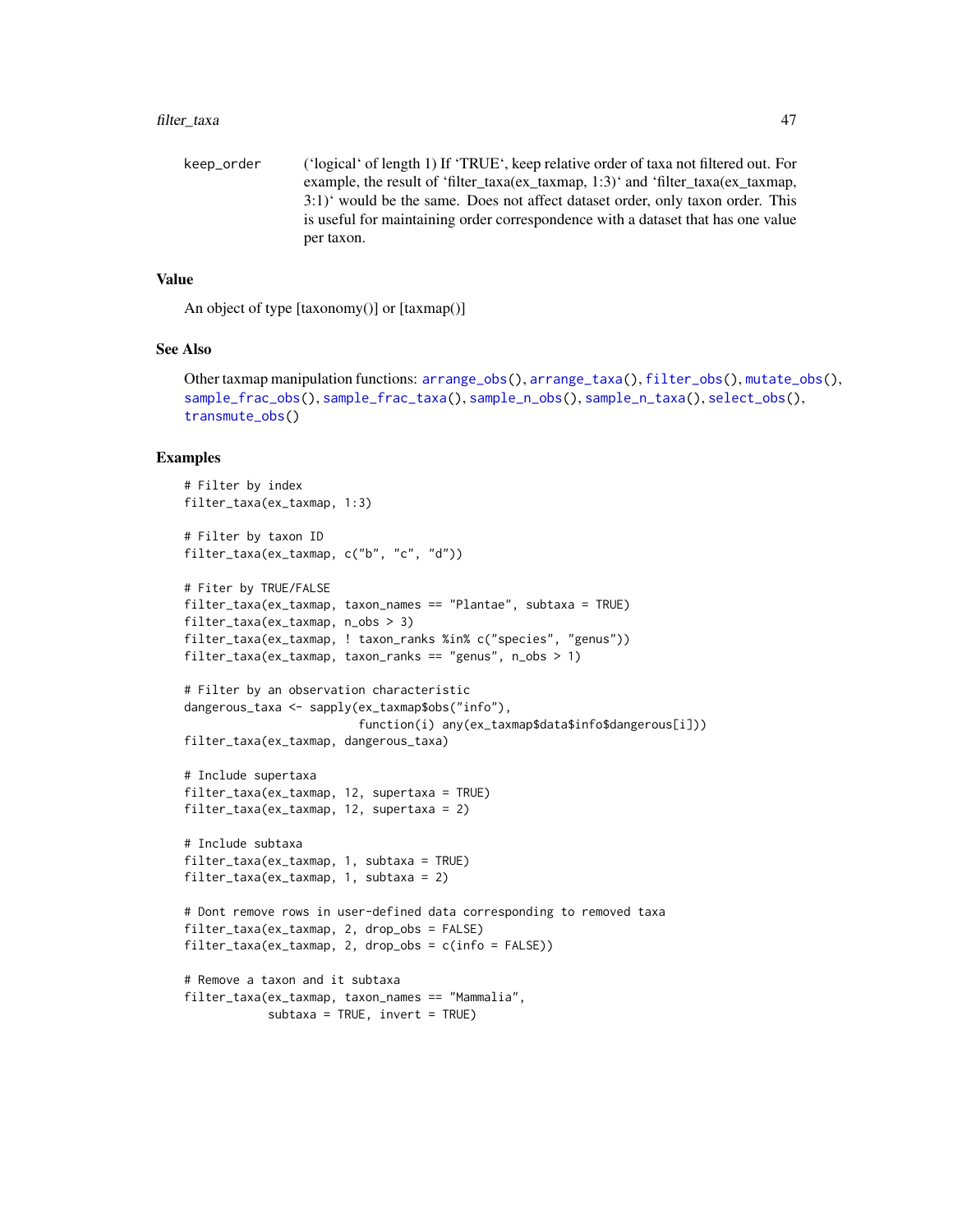Given a vector of names, return a list of data (usually lists/vectors) contained in a [taxonomy()] or [taxmap()] object. Each item will be named by taxon ids when possible.

 $obj$get_data(name = NULL, ...)$  $get_data(obj, name = NULL, ...)$ 

## Arguments

| obi      | A $[taxonomy()]$ or $[taxmap()]$ object                                                                                                                                                             |
|----------|-----------------------------------------------------------------------------------------------------------------------------------------------------------------------------------------------------|
| name     | ('character') Names of data to return. If not supplied, return all data listed in<br>[all names()].                                                                                                 |
| $\cdots$ | Passed to [all_names()]. Used to filter what kind of data is returned (e.g. columns<br>in tables or function output?) if 'name' is not supplied or what kinds are allowed<br>if 'name' is supplied. |

### Value

'list' of vectors or lists. Each vector or list will be named by associated taxon ids if possible.

## See Also

Other NSE helpers: [all\\_names\(](#page-7-0)), [data\\_used](#page-0-0), [names\\_used](#page-0-0)

```
# Get specific values
get_data(ex_taxmap, c("reaction", "n_legs", "taxon_ranks"))
# Get all values
get_data(ex_taxmap)
```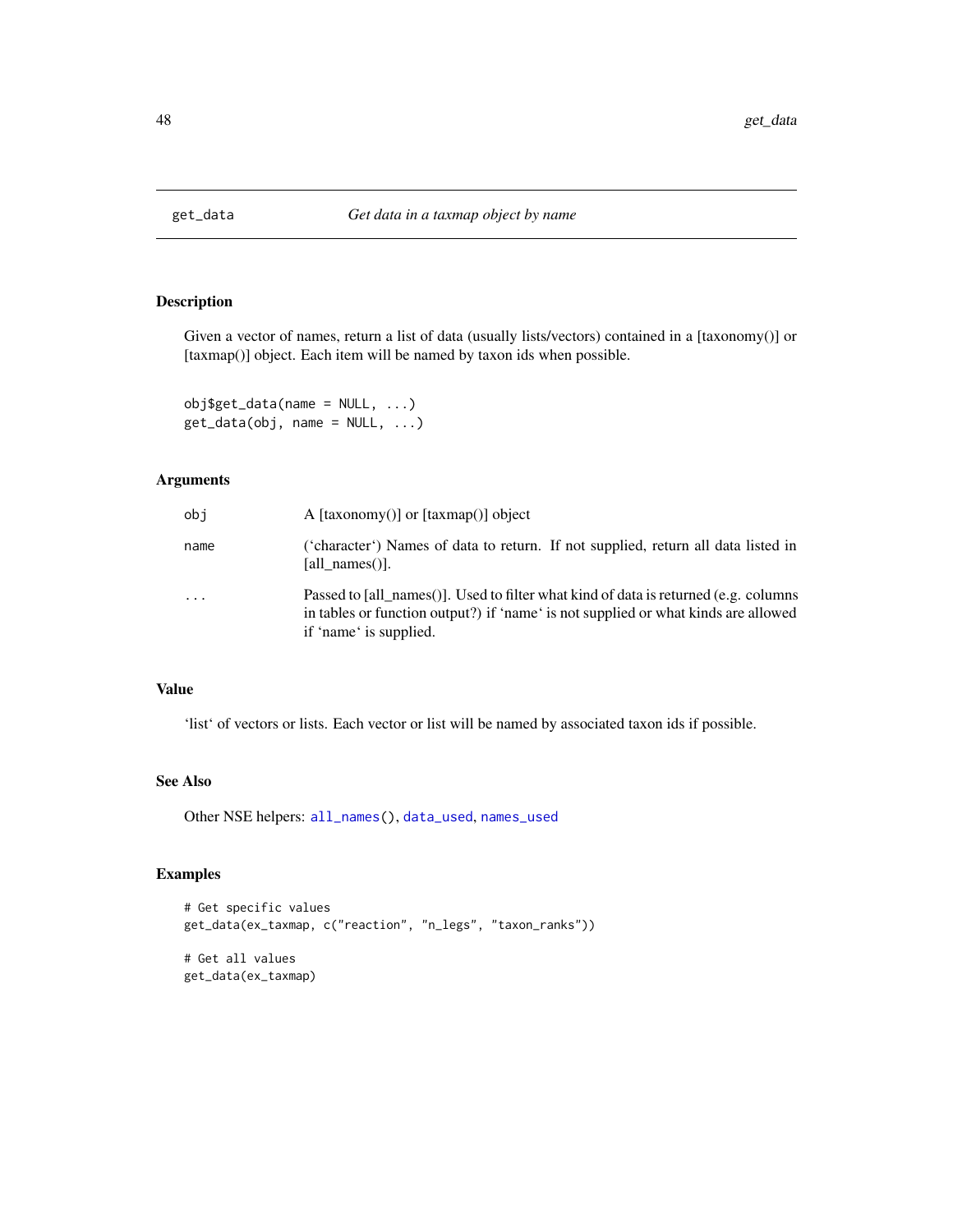Get a data set from a taxmap object and complain if it does not exist.

## Arguments

| obi  | A taxmap object                                                                      |
|------|--------------------------------------------------------------------------------------|
| data | Dataset name, index, or a logical vector that indicates which dataset in 'obj\$data' |
|      | to add columns to.                                                                   |

# Examples

```
## Not run:
# Get data set by name
get_dataset(ex_taxmap, "info")
# Get data set by indeex_taxmap
get_dataset(ex_taxmap, 1)
# Get data set by T/F vector
get_dataset(ex_taxmap, startsWith(names(ex_taxmap$data), "i"))
```
## End(Not run)

get\_data\_frame *Get data in a taxonomy or taxmap object by name*

## Description

Given a vector of names, return a table of the indicated data contained in a [taxonomy()] or [taxmap()] object.

```
obj$get_data_frame(name = NULL, ...)
get_data_frame(obj, name = NULL, ...)
```

| obi  | A $[taxonomy()]$ or $[taxmap()]$ object                                                                                                                                                             |
|------|-----------------------------------------------------------------------------------------------------------------------------------------------------------------------------------------------------|
| name | ('character') Names of data to return. If not supplied, return all data listed in<br>[all names()].                                                                                                 |
| .    | Passed to [all names()]. Used to filter what kind of data is returned (e.g. columns<br>in tables or function output?) if 'name' is not supplied or what kinds are allowed<br>if 'name' is supplied. |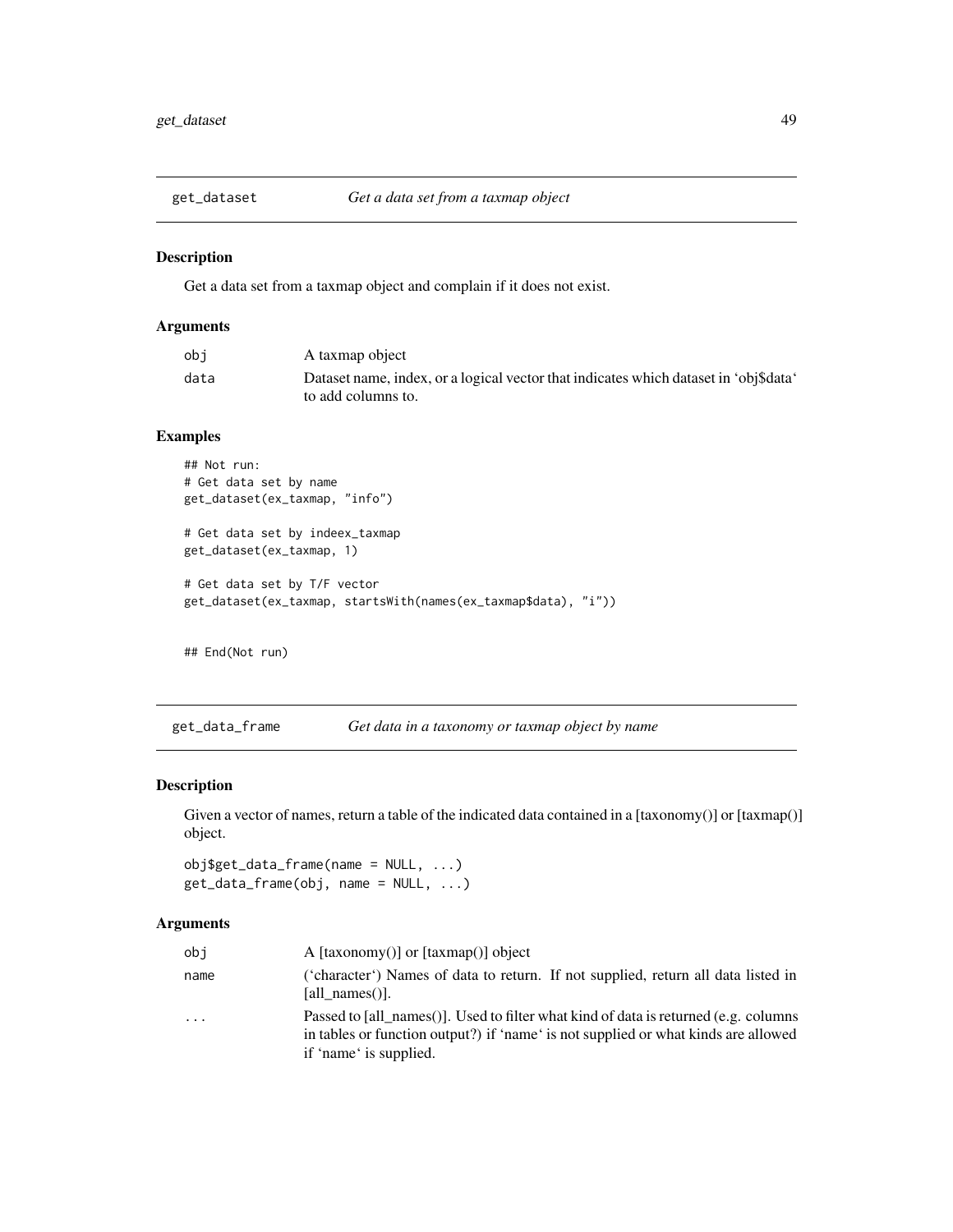## Details

Note: This function will not work with variables in datasets in [taxmap()] objects unless their rows correspond 1:1 with all taxa.

#### Value

'data.frame'

# Examples

```
# Get specific values
get_data_frame(ex_taxmap, c("taxon_names", "taxon_indexes", "is_stem"))
```
<span id="page-49-0"></span>

heat\_tree *Plot a taxonomic tree*

### Description

Plots the distribution of values associated with a taxonomic classification/heirarchy. Taxonomic classifications can have multiple roots, resulting in multiple trees on the same plot. A tree consists of elements, element properties, conditions, and mapping properties which are represented as parameters in the heat\_tree object. The elements (e.g. nodes, edges, lables, and individual trees) are the infrastructure of the heat tree. The element properties (e.g. size and color) are characteristics that are manipulated by various data conditions and mapping properties. The element properties can be explicitly defined or automatically generated. The conditions are data (e.g. taxon statistics, such as abundance) represented in the taxmap/metacoder object. The mapping properties are parameters (e.g. transformations, range, interval, and layout) used to change the elements/element properties and how they are used to represent (or not represent) the various conditions.

#### Usage

```
heat_tree(...)
## S3 method for class 'Taxmap'
heat_tree(.input, ...)
## Default S3 method:
heat_tree(
  taxon_id,
  supertaxon_id,
  node_labels = NA,
  edge<sub>_</sub>label = NA,
  tree_label = NA,
  node_size = 1,
  edge_size = node_size,
```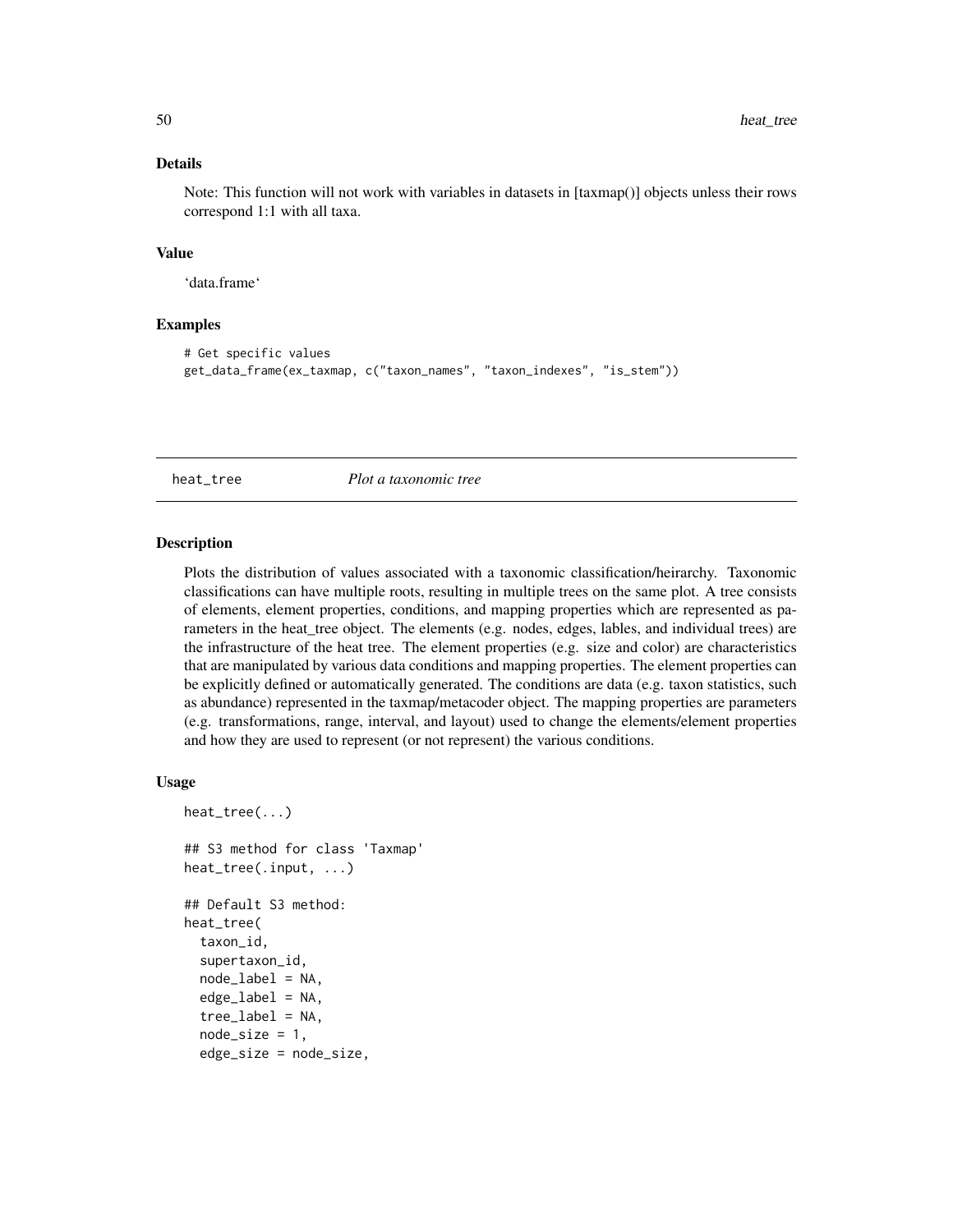```
node_label_size = node_size,
edge_label_size = edge_size,
tree\_label\_size = as.numeric(NA),
node_color = "#999999",
edge_color = node_color,
tree_color = NA,
node_label_color = "#000000",
edge_label_color = "#000000",
tree_label_color = "#000000",
node_size_trans = "area",
edge_size_trans = node_size_trans,
node_label_size_trans = node_size_trans,
edge_label_size_trans = edge_size_trans,
tree_label_size_trans = "area",
node_color_trans = "area",
edge_color_trans = node_color_trans,
tree_color_trans = "area",
node_label_color_trans = "area",
edge_label_color_trans = "area",
tree_label_color_trans = "area",
node_size_range = c(NA, NA),edge_size_range = c(NA, NA),
node_label_size_range = c(NA, NA),
edge_label_size_range = c(NA, NA),
tree_label_size_range = c(NA, NA),
node_color_range = quantative_palette(),
edge_color_range = node_color_range,
tree_color_range = quantative_palette(),
node_label_color_range = quantative_palette(),
edge_label_color_range = quantative_palette(),
tree_label_color_range = quantative_palette(),
node_size_interval = range(node_size, na.rm = TRUE, finite = TRUE),
node_color_interval = NULL,
edge_size_interval = range(edge_size, na.rm = TRUE, finite = TRUE),
edge_color_interval = NULL,
node_label_max = 500,
edge\_label\_max = 500,
tree\_label\_max = 500,overlap_avoidance = 1,
margin_size = c(0, 0, 0, 0),
layout = "reingold-tilford",
initial_layout = "fruchterman-reingold",
make_node_legend = TRUE,
make_edge_legend = TRUE,
title = NULL,
title_size = 0.08,
node_legend_title = "Nodes",
edge_legend_title = "Edges",
```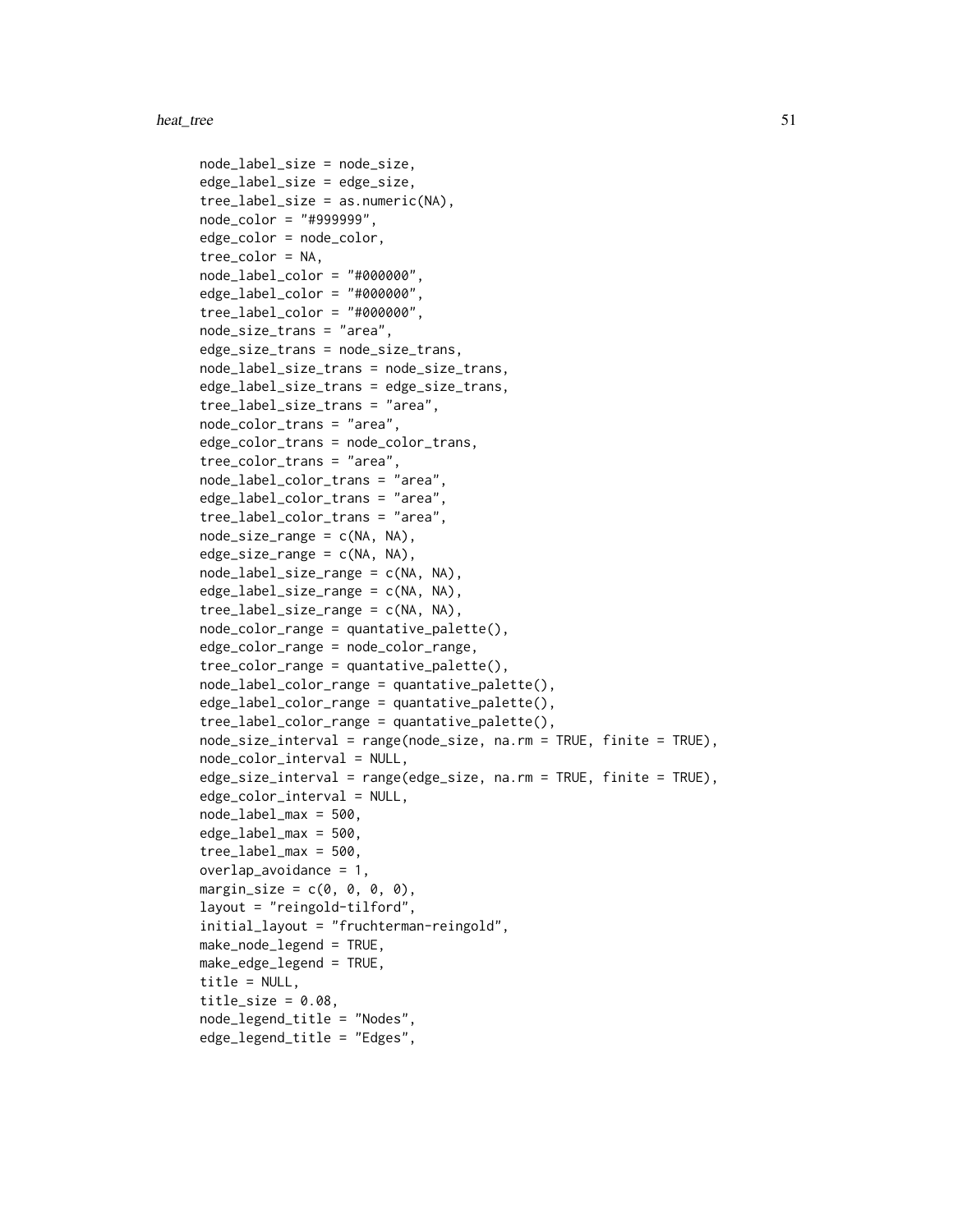```
node_color_axis_label = NULL,
  node_size_axis_label = NULL,
  edge_color_axis_label = NULL,
  edge_size_axis_label = NULL,
  node_color_digits = 3,
  node_size_digits = 3,
  edge_color_digits = 3,
  edge_size_digits = 3,
  background_color = "#FFFFFF00",
  output_file = NULL,
  aspect_ratio = 1,
  repel_labels = TRUE,
  repel_force = 1,
  repel\_iter = 1000,verbose = FALSE,
  ...
\mathcal{L}
```

| $\cdots$         | (other named arguments) Passed to the igraph layout function used.                                                                                |  |
|------------------|---------------------------------------------------------------------------------------------------------------------------------------------------|--|
| .input           | An object of type taxmap                                                                                                                          |  |
| taxon_id         | The unique ids of taxa.                                                                                                                           |  |
| supertaxon_id    | The unique id of supertaxon taxon id is a part of.                                                                                                |  |
| node_label       | See details on labels. Default: no labels.                                                                                                        |  |
| edge_label       | See details on labels. Default: no labels.                                                                                                        |  |
| tree_label       | See details on labels. The label to display above each graph. The value of the<br>root of each graph will be used. Default: None.                 |  |
| node_size        | See details on size. Default: constant size.                                                                                                      |  |
| edge_size        | See details on size. Default: relative to node size.                                                                                              |  |
| node_label_size  |                                                                                                                                                   |  |
|                  | See details on size. Default: relative to vertex size.                                                                                            |  |
| edge_label_size  |                                                                                                                                                   |  |
|                  | See details on size. Default: relative to edge size.                                                                                              |  |
| tree_label_size  |                                                                                                                                                   |  |
|                  | See details on size. Default: relative to graph size.                                                                                             |  |
| node_color       | See details on colors. Default: grey.                                                                                                             |  |
| edge_color       | See details on colors. Default: same as node color.                                                                                               |  |
| tree_color       | See details on colors. The value of the root of each graph will be used. Over-<br>writes the node and edge color if specified. Default: Not used. |  |
| node_label_color |                                                                                                                                                   |  |
|                  | See details on colors. Default: black.                                                                                                            |  |
| edge_label_color |                                                                                                                                                   |  |
|                  | See details on colors. Default: black.                                                                                                            |  |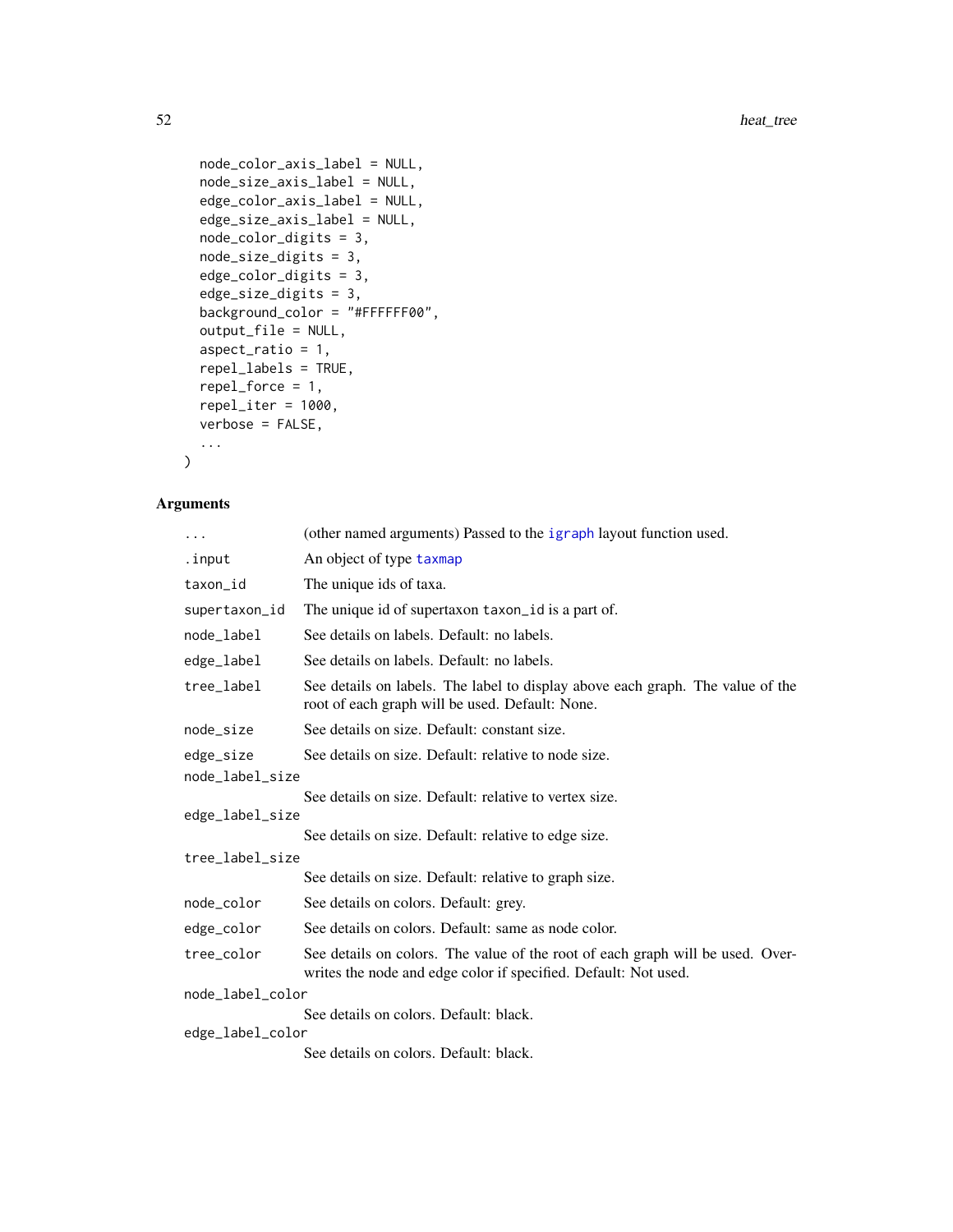#### heat\_tree 53

tree\_label\_color See details on colors. Default: black. node\_size\_trans See details on transformations. Default: "area". edge\_size\_trans See details on transformations. Default: same as node\_size\_trans. node\_label\_size\_trans See details on transformations. Default: same as node\_size\_trans. edge\_label\_size\_trans See details on transformations. Default: same as edge\_size\_trans. tree\_label\_size\_trans See details on transformations. Default: "area". node\_color\_trans See details on transformations. Default: "area". edge\_color\_trans See details on transformations. Default: same as node color transformation. tree\_color\_trans See details on transformations. Default: "area". node\_label\_color\_trans See details on transformations. Default: "area". edge\_label\_color\_trans See details on transformations. Default: "area". tree\_label\_color\_trans See details on transformations. Default: "area". node\_size\_range See details on ranges. Default: Optimize to balance overlaps and range size. edge\_size\_range See details on ranges. Default: relative to node size range. node\_label\_size\_range See details on ranges. Default: relative to node size. edge\_label\_size\_range See details on ranges. Default: relative to edge size. tree\_label\_size\_range See details on ranges. Default: relative to tree size. node\_color\_range See details on ranges. Default: Color-blind friendly palette. edge\_color\_range See details on ranges. Default: same as node color. tree\_color\_range See details on ranges. Default: Color-blind friendly palette. node\_label\_color\_range See details on ranges. Default: Color-blind friendly palette. edge\_label\_color\_range See details on ranges. Default: Color-blind friendly palette. tree\_label\_color\_range See details on ranges. Default: Color-blind friendly palette.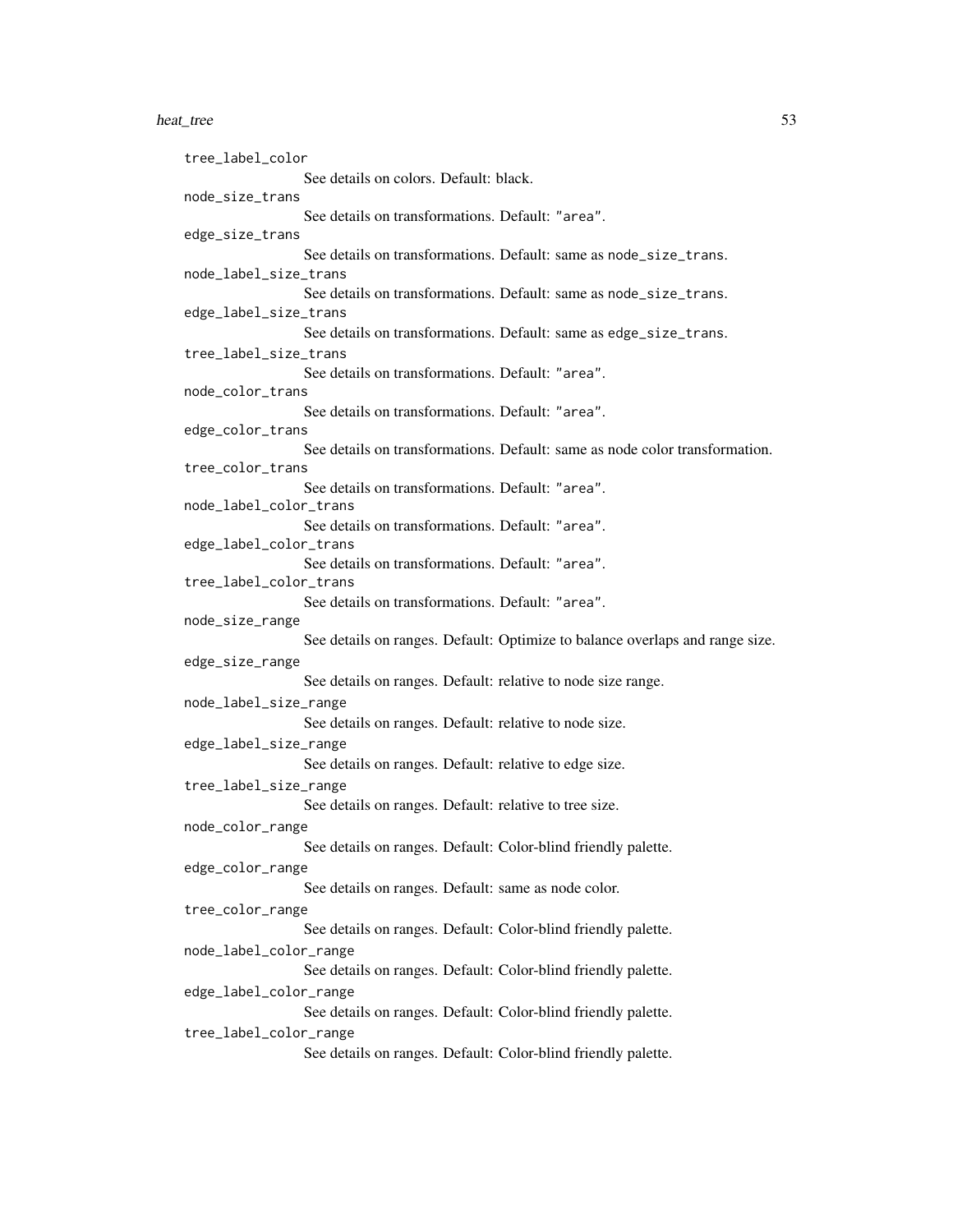| node_size_interval              |                                                                                                                                                                      |  |
|---------------------------------|----------------------------------------------------------------------------------------------------------------------------------------------------------------------|--|
|                                 | See details on intervals. Default: The range of values in node_size.                                                                                                 |  |
| node_color_interval             |                                                                                                                                                                      |  |
|                                 | See details on intervals. Default: The range of values in node_color.                                                                                                |  |
| edge_size_interval              | See details on intervals. Default: The range of values in edge_size.                                                                                                 |  |
| edge_color_interval             |                                                                                                                                                                      |  |
|                                 | See details on intervals. Default: The range of values in edge_color.                                                                                                |  |
|                                 | node_label_max The maximum number of node labels. Default: 20.                                                                                                       |  |
|                                 | edge_label_max The maximum number of edge labels. Default: 20.                                                                                                       |  |
|                                 | tree_label_max The maximum number of tree labels. Default: 20.                                                                                                       |  |
| overlap_avoidance               | (numeric) The relative importance of avoiding overlaps vs maximizing size                                                                                            |  |
|                                 | range. Higher numbers will cause node size optimization to avoid overlaps<br>more. Default: 1.                                                                       |  |
| margin_size                     | (numeric of length 2) The horizontal and vertical margins. c(left, right, bottom,<br>top). Default: 0,0,0,0.                                                         |  |
| layout                          | The layout algorithm used to position nodes. See details on layouts. Default:<br>"reingold-tilford".                                                                 |  |
|                                 | initial_layout he layout algorithm used to set the initial position of nodes, passed as input to<br>the layout algorithm. See details on layouts. Default: Not used. |  |
| make_node_legend                |                                                                                                                                                                      |  |
|                                 | if TRUE, make legend for node size/color mappings.                                                                                                                   |  |
| make_edge_legend                |                                                                                                                                                                      |  |
|                                 | if TRUE, make legend for edge size/color mappings.                                                                                                                   |  |
| title                           | Name to print above the graph.                                                                                                                                       |  |
| title_size<br>node_legend_title | The size of the title relative to the rest of the graph.                                                                                                             |  |
|                                 | The title of the legend for node data. Can be 'NA' or 'NULL' to remove the                                                                                           |  |
|                                 | title.                                                                                                                                                               |  |
| edge_legend_title               |                                                                                                                                                                      |  |
|                                 | The title of the legend for edge data. Can be 'NA' or 'NULL' to remove the<br>title.                                                                                 |  |
| node_color_axis_label           |                                                                                                                                                                      |  |
|                                 | The label on the scale axis corresponding to node_color. Default: The expres-                                                                                        |  |
|                                 | sion given to node_color.                                                                                                                                            |  |
| node_size_axis_label            |                                                                                                                                                                      |  |
|                                 | The label on the scale axis corresponding to node_size. Default: The expres-                                                                                         |  |
| edge_color_axis_label           | sion given to node_size.                                                                                                                                             |  |
|                                 | The label on the scale axis corresponding to edge_color. Default: The expres-                                                                                        |  |
|                                 | sion given to edge_color.                                                                                                                                            |  |
| edge_size_axis_label            |                                                                                                                                                                      |  |
|                                 | The label on the scale axis corresponding to edge_size. Default: The expres-<br>sion given to edge_size.                                                             |  |
|                                 |                                                                                                                                                                      |  |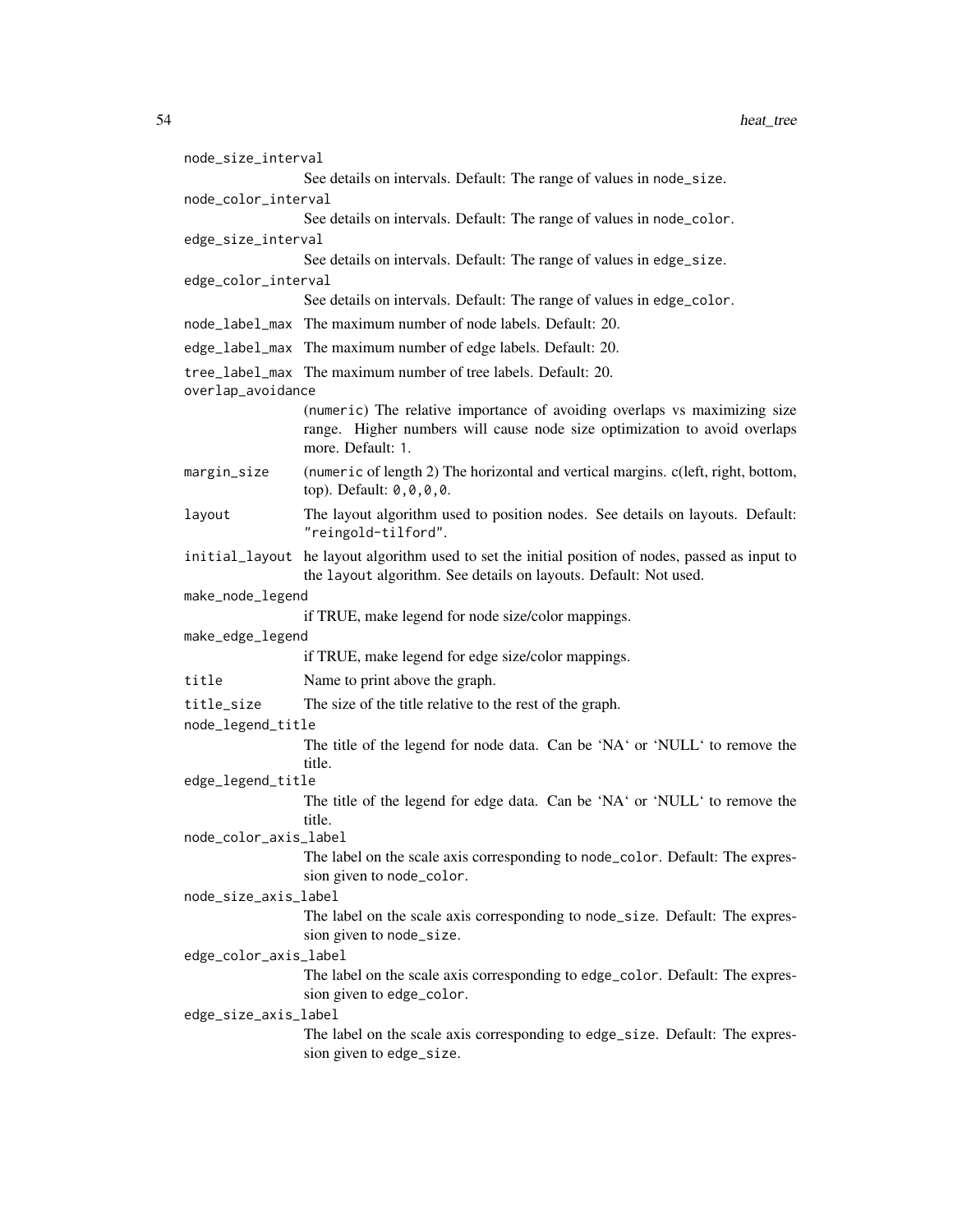#### heat\_tree 55

| node_color_digits |                                                                                                                                                               |  |
|-------------------|---------------------------------------------------------------------------------------------------------------------------------------------------------------|--|
|                   | The number of significant figures used for the numbers on the scale axis corre-<br>sponding to node_color. Default: 3.                                        |  |
| node_size_digits  |                                                                                                                                                               |  |
|                   | The number of significant figures used for the numbers on the scale axis corre-<br>sponding to node_size. Default: 3.                                         |  |
| edge_color_digits |                                                                                                                                                               |  |
|                   | The number of significant figures used for the numbers on the scale axis corre-<br>sponding to edge_color. Default: 3.                                        |  |
| edge_size_digits  |                                                                                                                                                               |  |
|                   | The number of significant figures used for the numbers on the scale axis corre-<br>sponding to edge_size. Default: 3.                                         |  |
| background_color  |                                                                                                                                                               |  |
|                   | The background color of the plot. Default: Transparent                                                                                                        |  |
| output_file       | The path to one or more files to save the plot in using ggsave. The type of the<br>file will be determined by the extension given. Default: Do not save plot. |  |
| aspect_ratio      | The aspect_ratio of the plot.                                                                                                                                 |  |
| repel_labels      | If TRUE (Default), use the ggrepel package to spread out labels.                                                                                              |  |
| repel_force       | The force of which overlapping labels will be repelled from eachother.                                                                                        |  |
| repel_iter        | The number of iterations used when repelling labels                                                                                                           |  |
| verbose           | If TRUE print progress reports as the function runs.                                                                                                          |  |

#### labels

The labels of nodes, edges, and trees can be added. Node labels are centered over their node. Edge labels are displayed over edges, in the same orientation. Tree labels are displayed over their tree.

Accepts a vector, the same length taxon\_id or a factor of its length.

### sizes

The size of nodes, edges, labels, and trees can be mapped to various conditions. This is useful for displaying statistics for taxa, such as abundance. Only the relative size of the condition is used, not the values themselves. The <element>\_size\_trans (transformation) parameter can be used to make the size mapping non-linear. The <element>\_size\_range parameter can be used to proportionately change the size of an element based on the condition mapped to that element. The <element>\_size\_interval parameter can be used to change the limit at which a condition will be graphically represented as the same size as the minimum/maximum <element>\_size\_range.

Accepts a numeric vector, the same length taxon\_id or a factor of its length.

### colors

The colors of nodes, edges, labels, and trees can be mapped to various conditions. This is useful for visually highlighting/clustering groups of taxa. Only the relative size of the condition is used, not the values themselves. The <element>\_color\_trans (transformation) parameter can be used to make the color mapping non-linear. The <element>\_color\_range parameter can be used to proportionately change the color of an element based on the condition mapped to that element. The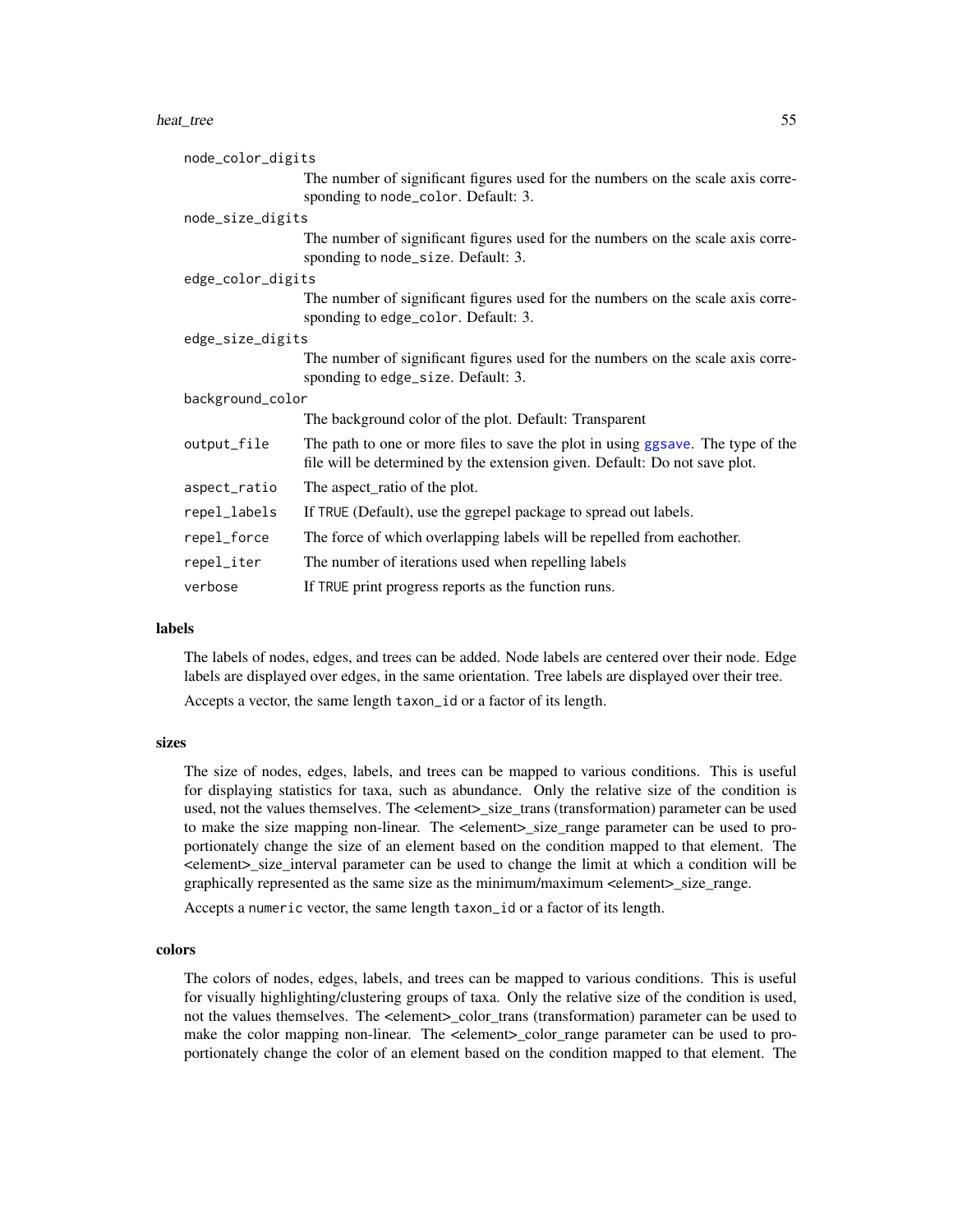<element>\_color\_interval parameter can be used to change the limit at which a condition will be graphically represented as the same color as the minimum/maximum  $\leq$ element $>$  color range.

Accepts a vector, the same length taxon\_id or a factor of its length. If a numeric vector is given, it is mapped to a color scale. Hex values or color names can be used (e.g. #000000 or "black").

Mapping Properties

### transformations

Before any conditions specified are mapped to an element property (color/size), they can be transformed to make the mapping non-linear. Any of the transformations listed below can be used by specifying their name. A customized function can also be supplied to do the transformation.

"linear" Proportional to radius/diameter of node

"area" circular area; better perceptual accuracy than "linear"

"log10" Log base 10 of radius

"log2" Log base 2 of radius

"In" Log base e of radius

"log10 area" Log base 10 of circular area

"log2 area" Log base 2 of circular area

"In area" Log base e of circular area

#### ranges

The displayed range of colors and sizes can be explicitly defined or automatically generated. When explicitly used, the size range will proportionately increase/decrease the size of a particular element. Size ranges are specified by supplying a numeric vector with two values: the minimum and maximum. The units used should be between 0 and 1, representing the proportion of a dimension of the graph. Since the dimensions of the graph are determined by layout, and not always square, the value that 1 corresponds to is the square root of the graph area (i.e. the side of a square with the same area as the plotted space). Color ranges can be any number of color values as either HEX codes (e.g. #000000) or color names (e.g. "black").

#### layout

Layouts determine the position of node elements on the graph. They are implemented using the [igraph](#page-0-0) package. Any additional arguments passed to heat\_tree are passed to the [igraph](#page-0-0) function used. The following character values are understood:

"automatic" Use [nicely](#page-0-0). Let [igraph](#page-0-0) choose the layout.

"reingold-tilford" Use [as\\_tree](#page-0-0). A circular tree-like layout.

"**davidson-harel**" Use [with\\_dh](#page-0-0). A type of simulated annealing.

"gem" Use [with\\_gem](#page-0-0). A force-directed layout.

"graphopt" Use [with\\_graphopt](#page-0-0). A force-directed layout.

"mds" Use [with\\_mds](#page-0-0). Multidimensional scaling.

"fruchterman-reingold" Use [with\\_fr](#page-0-0). A force-directed layout.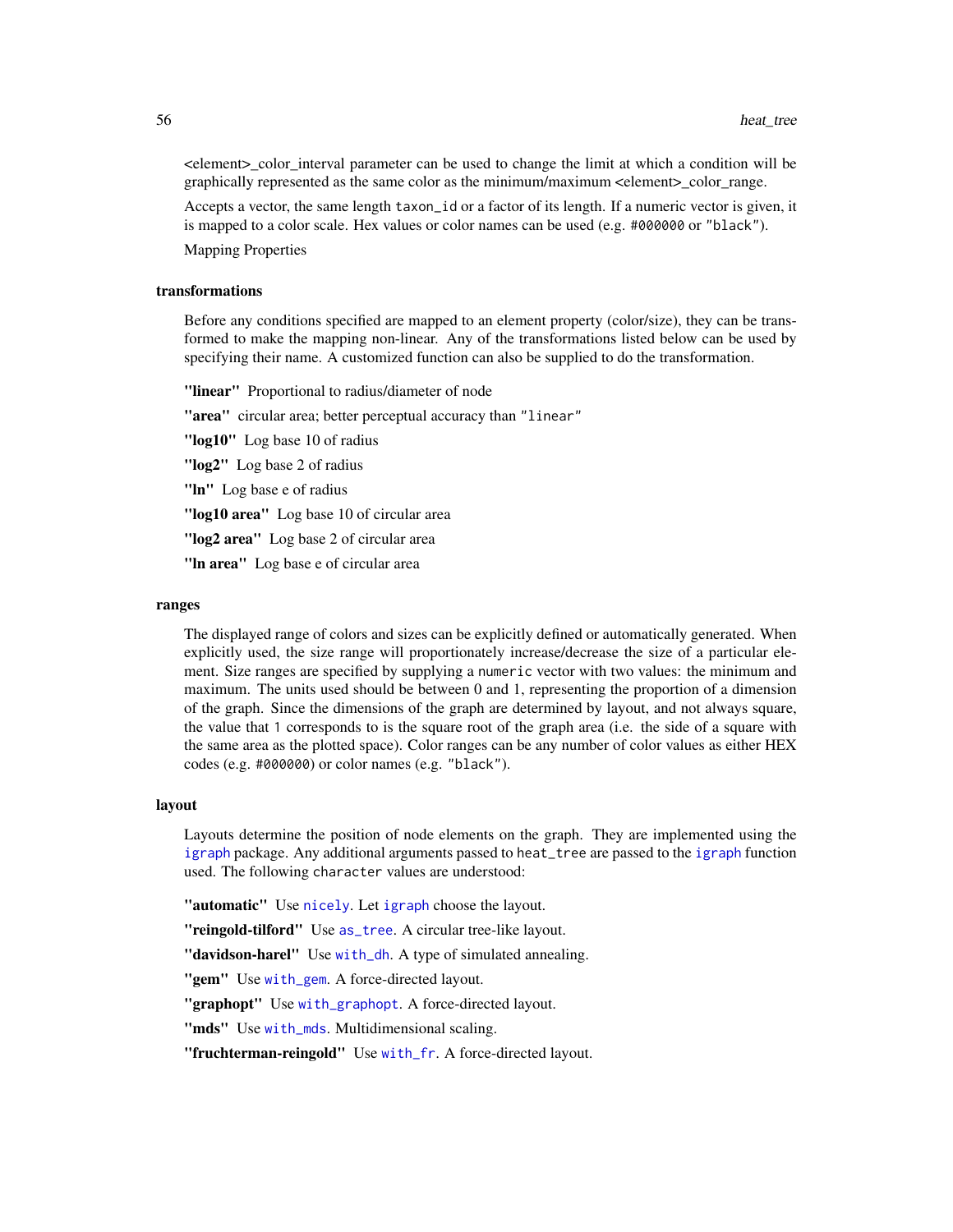#### heat\_tree 57

"kamada-kawai" Use [with\\_kk](#page-0-0). A layout based on a physical model of springs.

"large-graph" Use [with\\_lgl](#page-0-0). Meant for larger graphs.

"drl" Use [with\\_drl](#page-0-0). A force-directed layout.

#### intervals

This is the minimum and maximum of values displayed on the legend scales. Intervals are specified by supplying a numeric vector with two values: the minimum and maximum. When explicitly used, the <element>\_<property>\_interval will redefine the way the actual conditional values are being represented by setting a limit for the  $\leq$ element $\geq$   $\leq$ property $\geq$ . Any condition below the minimum <element>\_<property>\_interval will be graphically represented the same as a condition AT the minimum value in the full range of conditional values. Any value above the maximum <element>\_<property>\_interval will be graphically represented the same as a value AT the maximum value in the full range of conditional values. By default, the minimum and maximum equals the <element>\_<property>\_range used to infer the value of the <element>\_<property>. Setting a custom interval is useful for making <element>\_<properties> in multiple graphs correspond to the same conditions, or setting logical boundaries (such as  $c(0,1)$  for proportions. Note that this is different from the <element> <property> range mapping property, which determines the size/color of graphed elements.

#### Acknowledgements

This package includes code from the R package ggrepel to handle label overlap avoidance with permission from the author of ggrepel Kamil Slowikowski. We included the code instead of depending on ggrepel because we are using internal functions to ggrepel that might change in the future. We thank Kamil Slowikowski for letting us use his code and would like to acknowledge his implementation of the label overlap avoidance used in metacoder.

```
## Not run:
# Parse dataset for plotting
x = parse_tax_data(hmp_otus, class_cols = "lineage", class_sep = ";",
                   class_key = c(tax_rank = "taxon_rank", tax_name = "taxon_name"),
                   class_regex = "^(.+)__(.+)$")
# Default appearance:
# No parmeters are needed, but the default tree is not too useful
heat_tree(x)
# A good place to start:
# There will always be "taxon_names" and "n_obs" variables, so this is a
# good place to start. This will shown the number of OTUs in this case.
heat_tree(x, node_label = taxon_names, node_size = n_obs, node_color = n_obs)
# Plotting read depth:
# To plot read depth, you first need to add up the number of reads per taxon.
# The function `calc_taxon_abund` is good for this.
x$data$taxon_counts <- calc_taxon_abund(x, data = "tax_data")
x$data$taxon_counts$total <- rowSums(x$data$taxon_counts[, -1]) # -1 = taxon_id column
```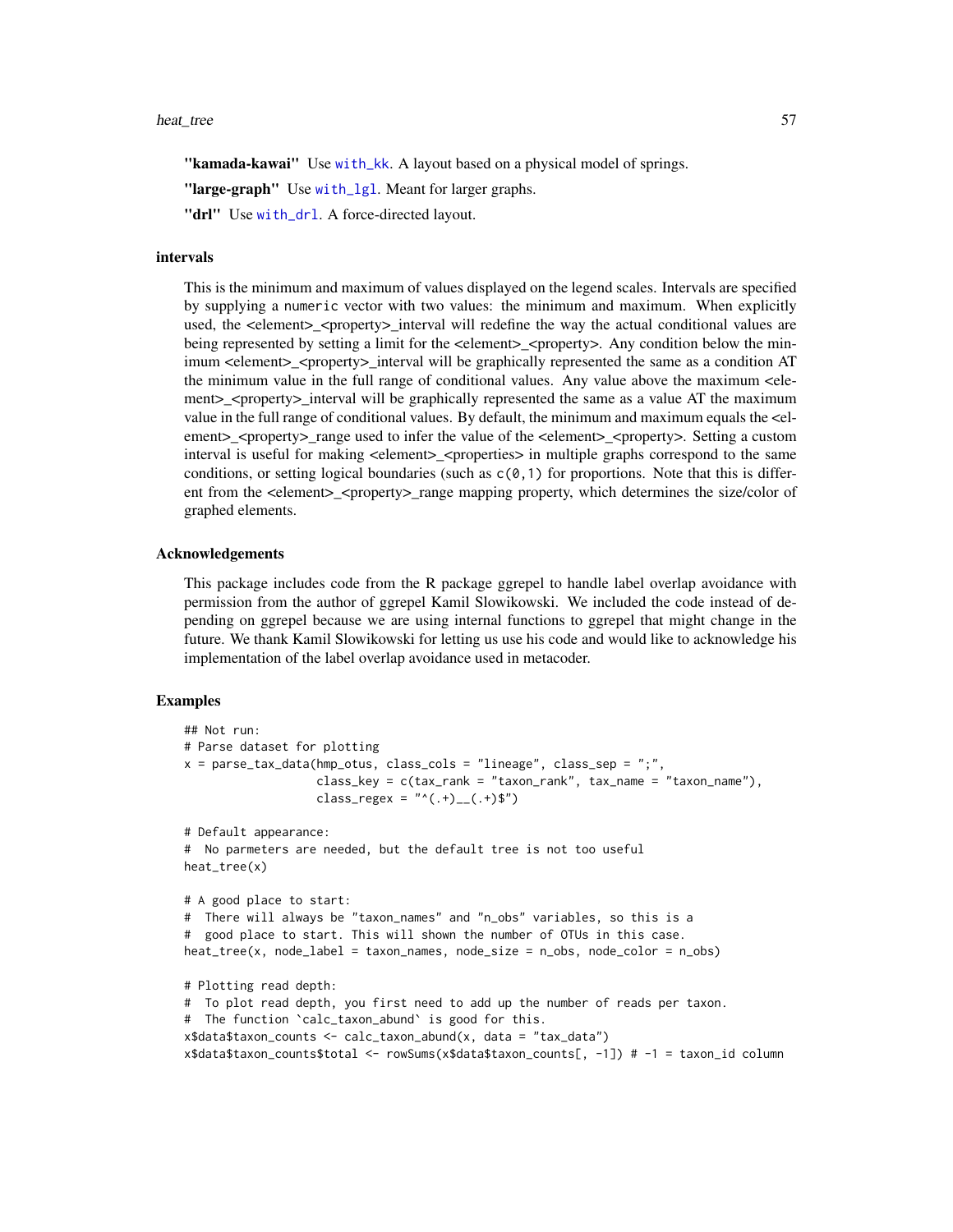```
heat_tree(x, node_label = taxon_names, node_size = total, node_color = total)
# Plotting multiple variables:
# You can plot up to 4 quantative variables use node/edge size/color, but it
# is usually best to use 2 or 3. The plot below uses node size for number of
# OTUs and color for number of reads and edge size for number of samples
x$data$n_samples <- calc_n_samples(x, data = "taxon_counts")
heat_tree(x, node_label = taxon_names, node_size = n_obs, node_color = total,
          edge_color = n_samples)
# Different layouts:
# You can use any layout implemented by igraph. You can also specify an
# initial layout to seed the main layout with.
heat_tree(x, node_label = taxon_names, node_size = n_obs, node_color = n_obs,
         layout = "davidson-harel")
heat_tree(x, node_label = taxon_names, node_size = n_obs, node_color = n_obs,
          layout = "davidson-harel", initial_layout = "reingold-tilford")
# Axis labels:
# You can add custom labeles to the legends
heat_tree(x, node_label = taxon_names, node_size = n_obs, node_color = total,
          edge_color = n_samples, node_size_axis_label = "Number of OTUs",
          node_color_axis_label = "Number of reads",
          edge_color_axis_label = "Number of samples")
# Overlap avoidance:
# You can change how much node overlap avoidance is used.
heat\_tree(x, node\_label = taxon\_names, node\_size = n\_obs, node\_color = n\_obs,overlap_avoidance = .5)
# Label overlap avoidance
# You can modfiy how label scattering is handled using the `replel_force` and
`repel_iter` options. You can turn off label scattering using the `repel_labels` option.
heat_tree(x, node_label = taxon_names, node_size = n_obs, node_color = n_obs,
          repel_force = 2, repel_iter = 20000)
heat_tree(x, node_label = taxon_names, node_size = n_obs, node_color = n_obs,
         repel_labels = FALSE)
# Setting the size of graph elements:
# You can force nodes, edges, and lables to be a specific size/color range instead
# of letting the function optimize it. These options end in `_range`.
heat_tree(x, node_label = taxon_names, node_size = n_obs, node_color = n_obs,
          node_size_range = c(0.01, .1))heat_tree(x, node_label = taxon_names, node_size = n_obs, node_color = n_obs,
          edge_color_range = c("black", "#FFFFFF"))
heat_tree(x, node_label = taxon_names, node_size = n_obs, node_color = n_obs,
          node_labelsListe_range = c(0.02, 0.02)# Setting the transformation used:
# You can change how raw statistics are converted to color/size using options
# ending in _trans.
heat_tree(x, node_label = taxon_names, node_size = n_obs, node_color = n_obs,
```

```
node_size_trans = "log10 area")
```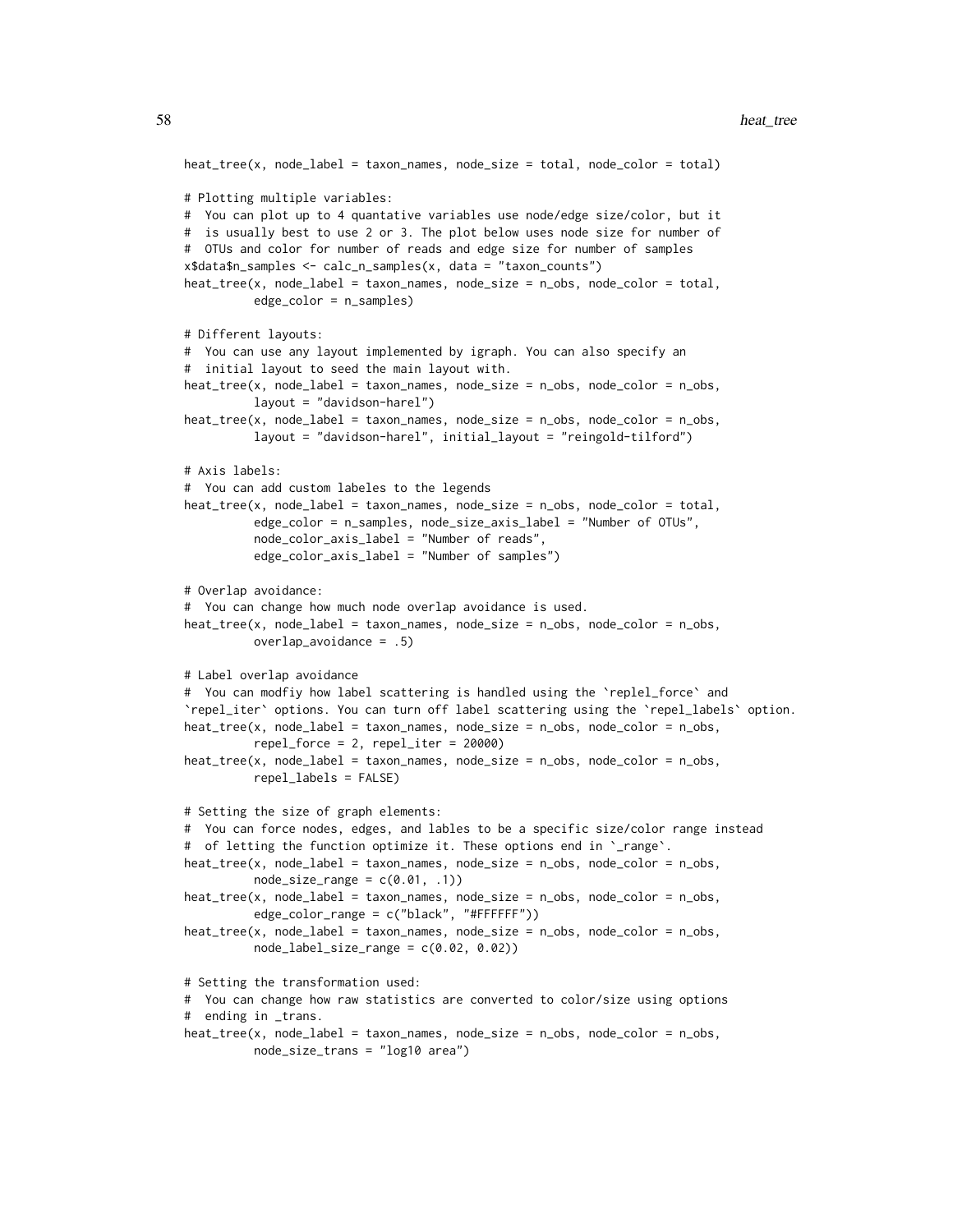```
# Setting the interval displayed:
# By default, the whole range of the statistic provided will be displayed.
# You can set what range of values are displayed using options ending in `_interval`.
heat_tree(x, node_label = taxon_names, node_size = n_obs, node_color = n_obs,
          node_size_interval = c(10, 100))
```
## End(Not run)

heat\_tree\_matrix *Plot a matrix of heat trees*

## Description

Plot a matrix of heat trees for showing pairwise comparisons. A larger, labelled tree serves as a key for the matrix of smaller unlabelled trees. The data for this function is typically created with [compare\\_groups](#page-28-0),

#### Usage

```
heat_tree_matrix(
  obj,
  data,
  label_small_trees = FALSE,
  key\_size = 0.6,
  seed = 1,
  output_file = NULL,
  row_label_color = diverging_palette()[3],
  col_label_color = diverging_palette()[1],
  row_label_size = 12,
  col_label_size = 12,
  ...,
  dataset = NULL
)
```

| obj               | A taxmap object                                                                                                     |  |
|-------------------|---------------------------------------------------------------------------------------------------------------------|--|
| data              | The name of a table in obj\$data that is the output of compare_groups or in the<br>same format.                     |  |
| label_small_trees |                                                                                                                     |  |
|                   | If TRUE add labels to small trees as well as the key tree. Otherwise, only the key<br>tree will be labeled.         |  |
| key_size          | The size of the key tree relative to the whole graph. For example, 0.5 means half<br>the width/height of the graph. |  |
| seed              | That random seed used to make the graphs.                                                                           |  |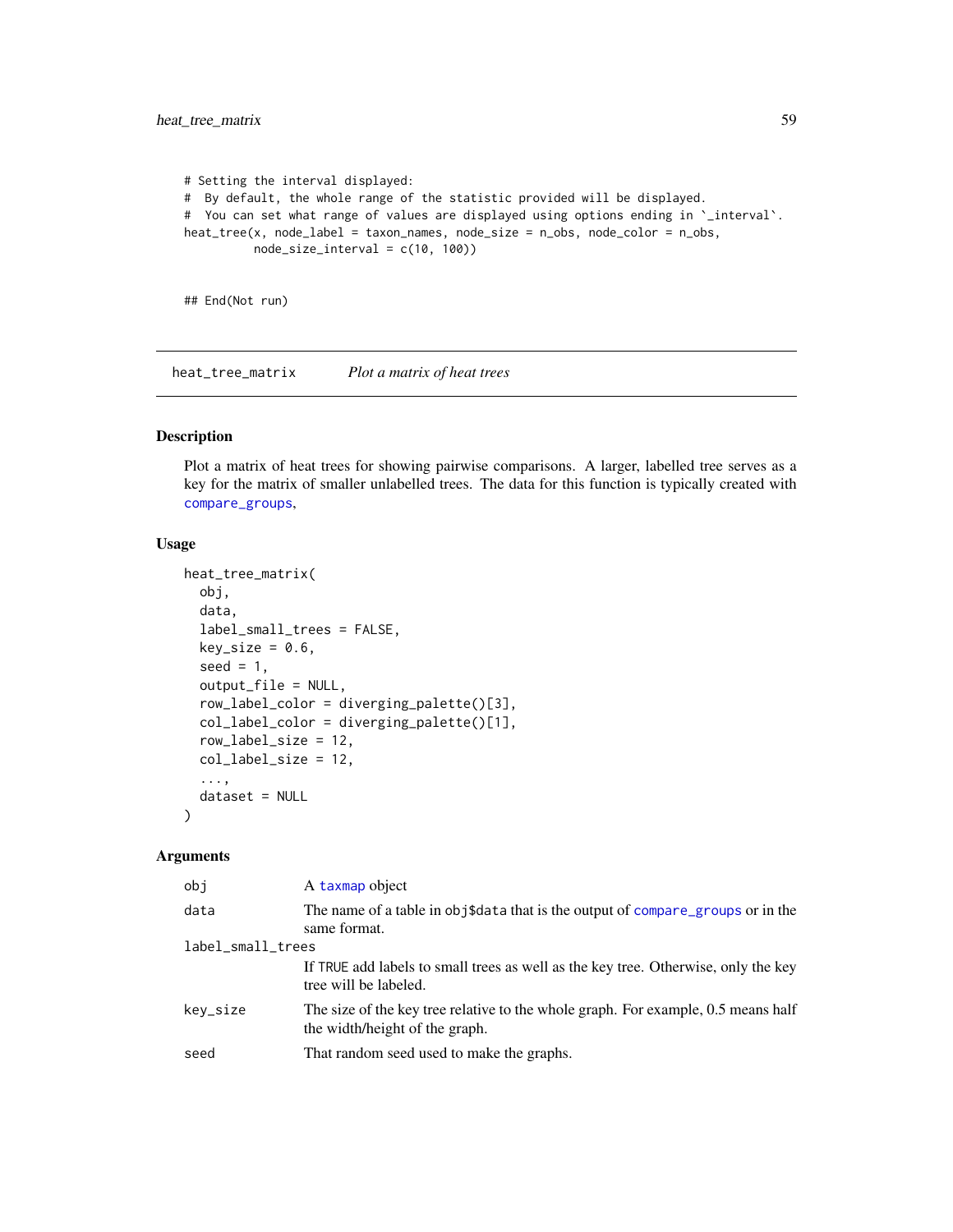| output_file     | The path to one or more files to save the plot in using ggsave. The type of the<br>file will be determined by the extension given. Default: Do not save plot. |
|-----------------|---------------------------------------------------------------------------------------------------------------------------------------------------------------|
| row_label_color |                                                                                                                                                               |
|                 | The color of the row labels on the right side of the matrix. Default: based on the<br>node color range.                                                       |
| col_label_color |                                                                                                                                                               |
|                 | The color of the columns labels along the top of the matrix. Default: based on<br>the node color range.                                                       |
|                 | row_label_size The size of the row labels on the right side of the matrix. Default: 12.                                                                       |
|                 | col_label_size The size of the columns labels along the top of the matrix. Default: 12.                                                                       |
| .               | Passed to heat_tree. Some options will be overwritten.                                                                                                        |
| dataset         | DEPRECIATED. use "data" instead.                                                                                                                              |

#### Examples

```
## Not run:
# Parse dataset for plotting
x <- parse_tax_data(hmp_otus, class_cols = "lineage", class_sep = ";",
                    class_key = c(tax_rank = "taxon_rank", tax_name = "taxon_name"),
                    class_regex = "^(.+)__(.+)$")
# Convert counts to proportions
x$data$otu_table <- calc_obs_props(x, data = "tax_data", cols = hmp_samples$sample_id)
# Get per-taxon counts
x$data$tax_table <- calc_taxon_abund(x, data = "otu_table", cols = hmp_samples$sample_id)
# Calculate difference between treatments
x$data$diff_table <- compare_groups(x, data = "tax_table",
                                    cols = hmp_samples$sample_id,
                                    groups = hmp_samples$body_site)
# Plot results (might take a few minutes)
heat_tree_matrix(x,
                 data = "diff_table",
                 node_size = n_obs,
                 node_label = taxon_names,
                 node_color = log2_median_ratio,
                 node_color_range = diverging_palette(),
                 node_color_trans = "linear",
                 node\_color\_interval = c(-3, 3),
                 edge\_color\_interval = c(-3, 3),
                 node_size_axis_label = "Number of OTUs",
                 node_color_axis_label = "Log2 ratio median proportions")
```
## End(Not run)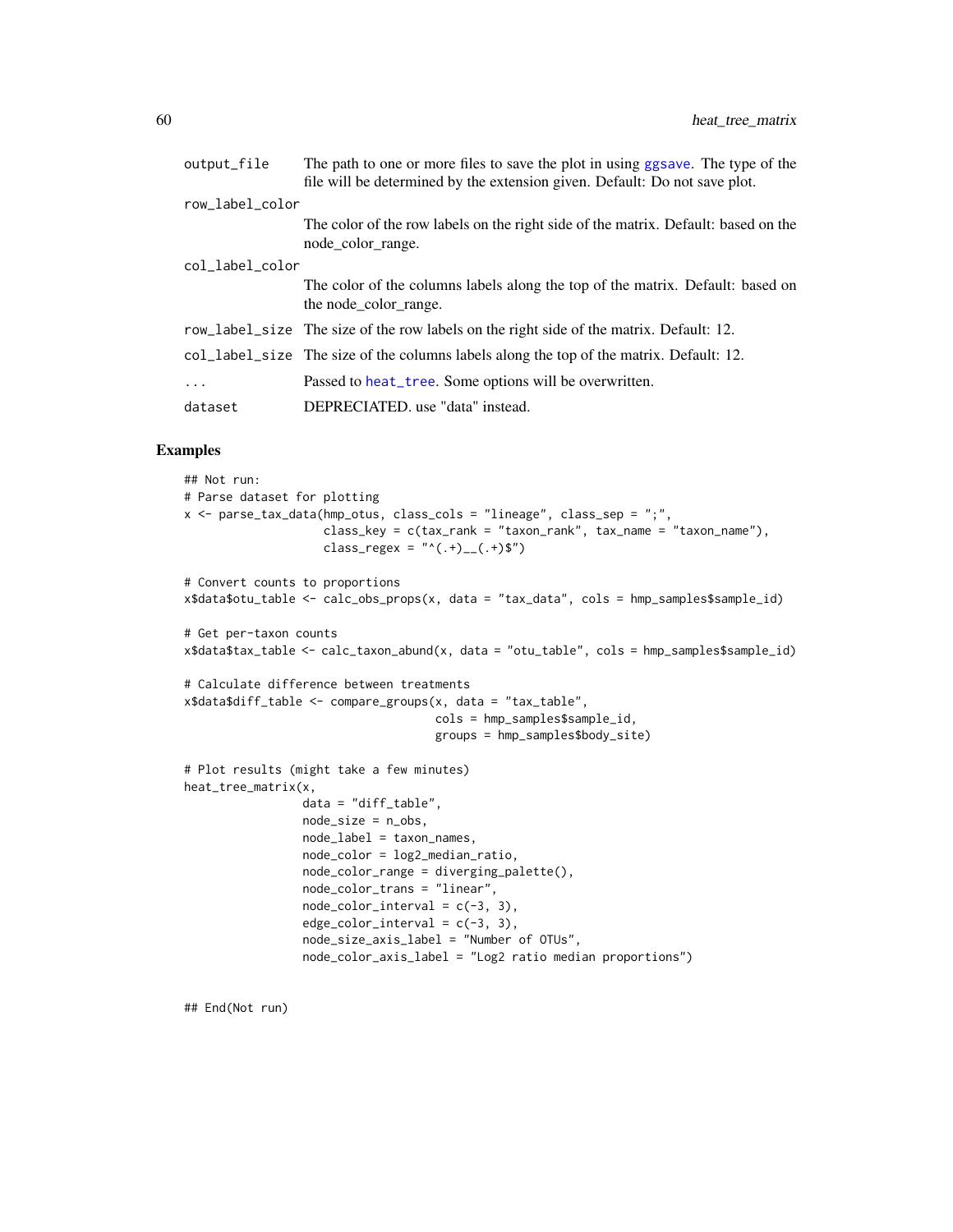<span id="page-60-1"></span>

NOTE: This will soon be depreciated. Make a set of many [hierarchy()] class objects. This is just a thin wrapper over a standard list.

## Usage

hierarchies(..., .list = NULL)

## Arguments

| $\cdot$ $\cdot$ $\cdot$ | Any number of object of class [hierarchy $()$ ]       |
|-------------------------|-------------------------------------------------------|
| .list                   | Any number of object of class [hierarchy()] in a list |

## Value

An 'R6Class' object of class [hierarchy()]

### See Also

```
Other classes: hierarchy(), taxa(), taxmap(), taxon_database(), taxon_id(), taxon_name(),
taxon_rank(), taxonomy(), taxon()
```
<span id="page-60-0"></span>hierarchy *The Hierarchy class*

## Description

A class containing an ordered list of [taxon()] objects that represent a hierarchical classification.

## Usage

hierarchy $(..., .list = NULL)$ 

| $\cdot$ $\cdot$ $\cdot$ | Any number of object of class 'Taxon' or taxonomic names as character strings  |
|-------------------------|--------------------------------------------------------------------------------|
| .list                   | An alternate to the '' input. Any number of object of class [taxon()] or char- |
|                         | acter vectors in a list. Cannot be used with ''.                               |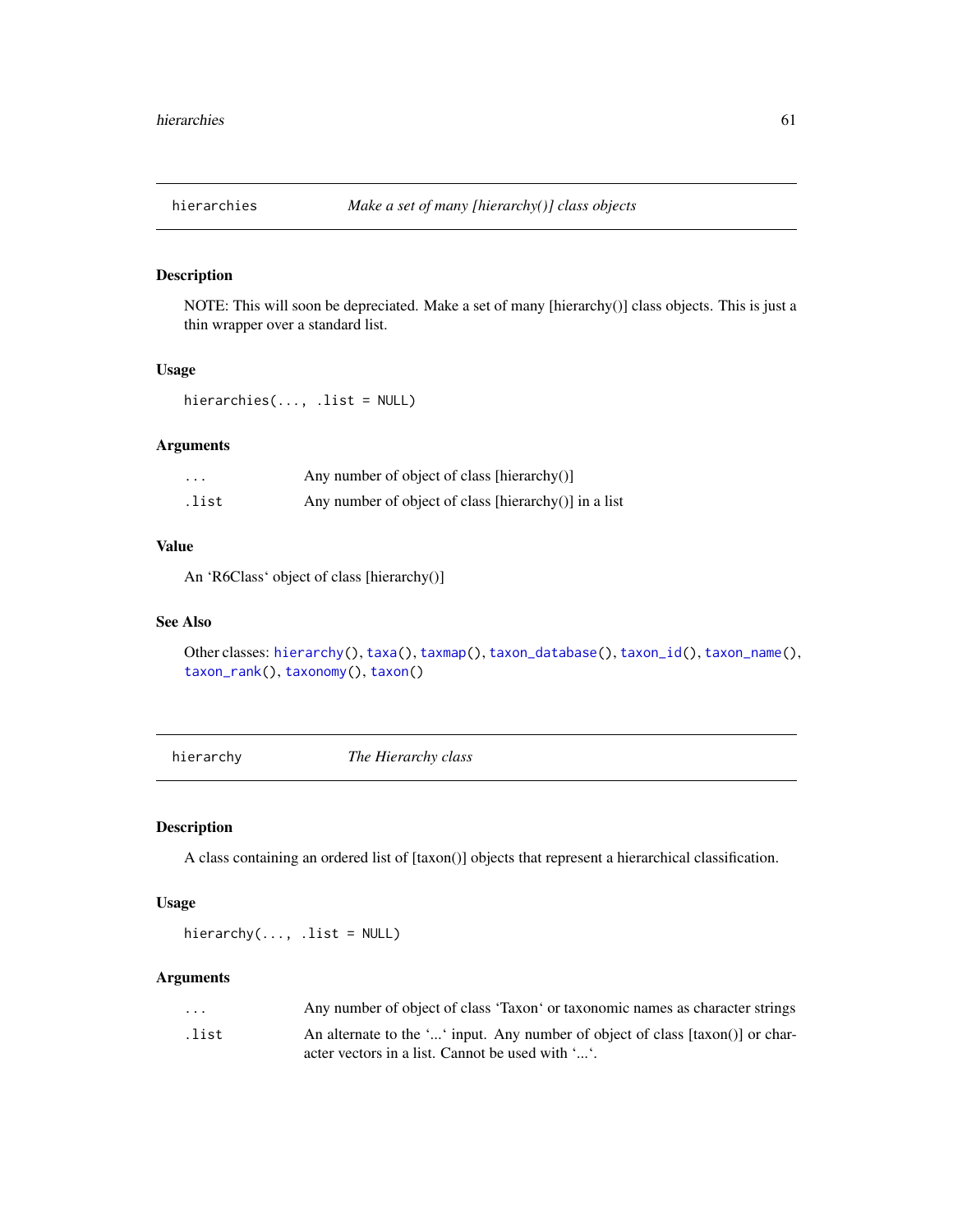## Details

On initialization, taxa are sorted if they have ranks with a known order.

\*\*Methods\*\*

- 'pop(rank\_names)' Remove 'Taxon' elements by rank name, taxon name or taxon ID. The change happens in place, so you don't need to assign output to a new object. returns self - rank\_names (character) a vector of rank names
- 'pick(rank\_names)' Select 'Taxon' elements by rank name, taxon name or taxon ID. The change happens in place, so you don't need to assign output to a new object. returns self - rank\_names (character) a vector of rank names

## Value

An 'R6Class' object of class 'Hierarchy'

#### See Also

```
Other classes: hierarchies(), taxa(), taxmap(), taxon_database(), taxon_id(), taxon_name(),
taxon_rank(), taxonomy(), taxon()
```

```
(x < - taxon(
  name = taxon_name("Poaceae"),
  rank = taxon_rank("family"),
  id = taxon_id(4479)))
(y \leq -\tan x)name = taxon_name("Poa"),
 rank = taxon_rank("genus"),
  id = taxon_id(4544)))
(z < - taxon(
  name = taxon_name("Poa annua"),
  rank = taxon_rank("species"),
  id = taxon_id(93036)
))
(res <- hierarchy(z, y, x))
res$taxa
res$ranklist
# null taxa
x <- taxon(NULL)
(res <- hierarchy(x, x, x))
## similar to hierarchy(), but `taxa` slot is not empty
```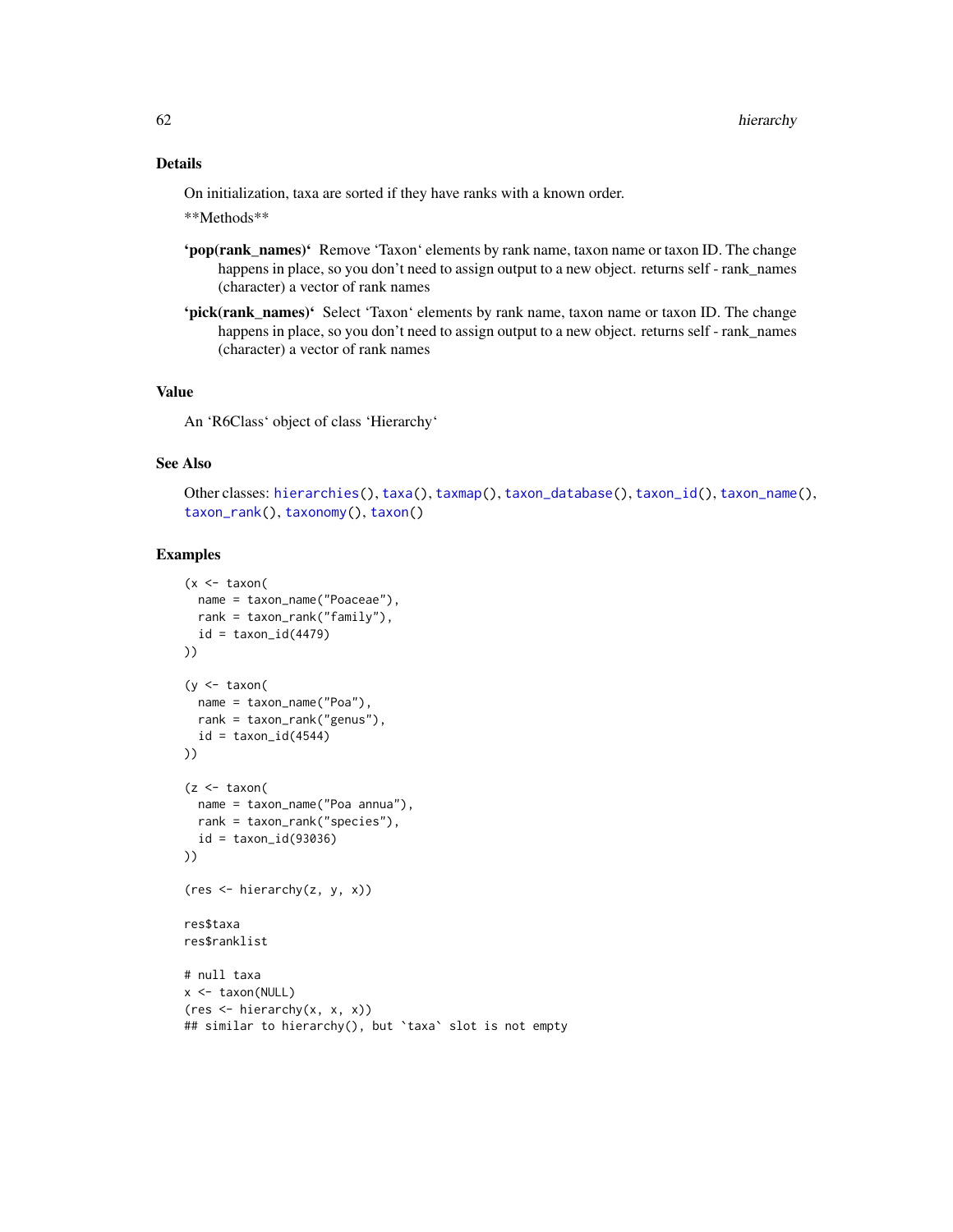highlight\_taxon\_ids *Highlight taxon ID column*

### Description

Changes the font of a taxon ID column in a table print out.

## Usage

```
highlight_taxon_ids(table_text, header_index, row_indexes)
```
## Arguments

| table text   | The print out of the table in a character vector, one element per line. |
|--------------|-------------------------------------------------------------------------|
| header index | The row index that contains the table column names                      |
| row indexes  | The indexes of the rows to be formatted.                                |

<span id="page-62-0"></span>

| hmp_otus | A HMP subset |  |
|----------|--------------|--|
|          |              |  |

## Description

A subset of the Human Microbiome Project abundance matrix produced by QIIME. It contains OTU ids, taxonomic lineages, and the read counts for 50 samples. See [hmp\\_samples](#page-63-0) for the matching dataset of sample information.

## Format

A 1,000 x 52 tibble.

## Details

The 50 samples were randomly selected such that there were 10 in each of 5 treatments: "Saliva", "Throat", "Stool", "Right\_Antecubital\_fossa", "Anterior\_nares". For each treatment, there were 5 samples from men and 5 from women.

### Source

Subset from data available at https://www.hmpdacc.org/hmp/HMQCP/

## See Also

Other hmp\_data: [hmp\\_samples](#page-63-0)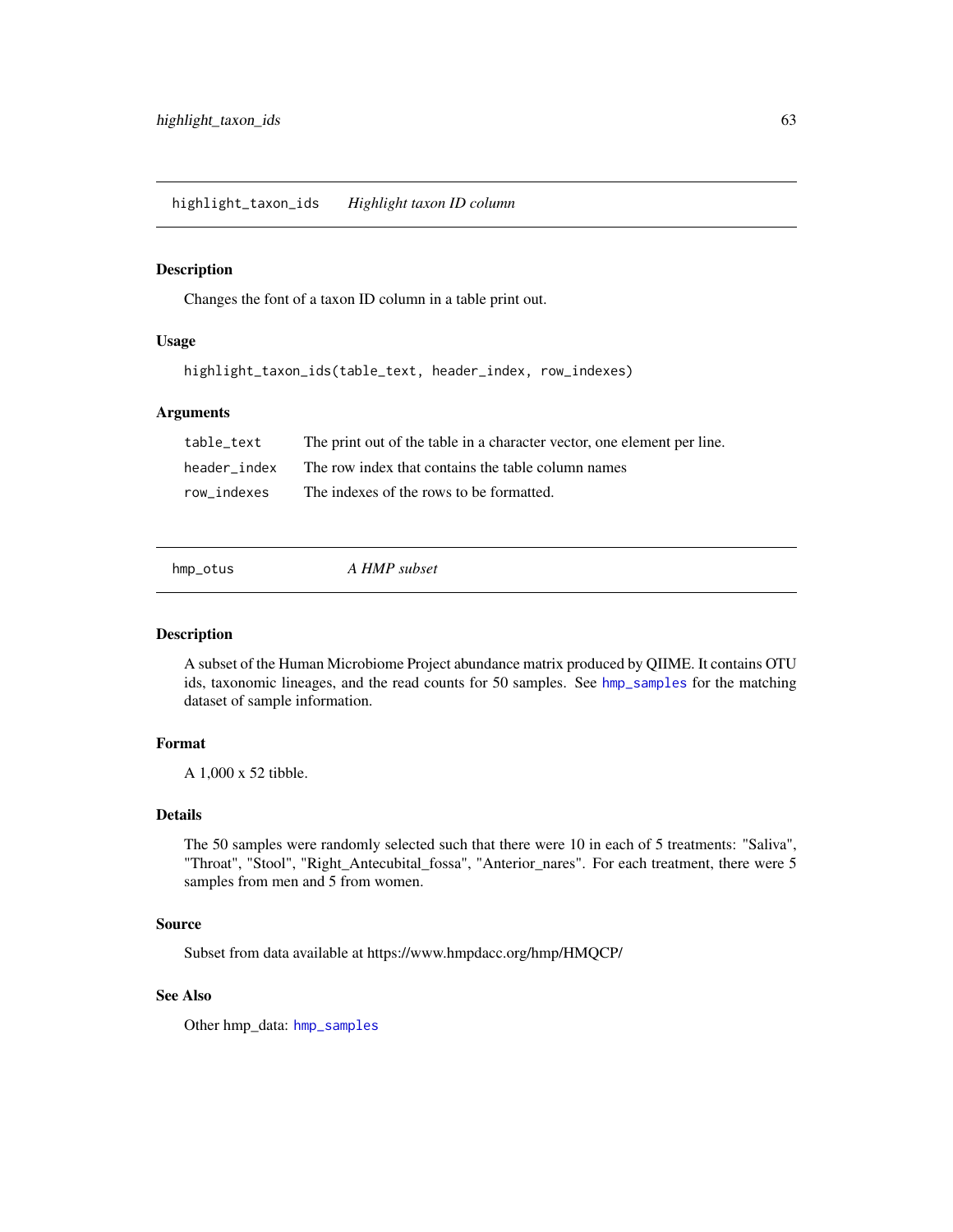<span id="page-63-0"></span>

The sample information for a subset of the Human Microbiome Project data. It contains the sample ID, sex, and body site for each sample in the abundance matrix stored in [hmp\\_otus](#page-62-0). The "sample\_id" column corresponds to the column names of [hmp\\_otus](#page-62-0).

#### Format

A 50 x 3 tibble.

## Details

The 50 samples were randomly selected such that there were 10 in each of 5 treatments: "Saliva", "Throat", "Stool", "Right\_Antecubital\_fossa", "Anterior\_nares". For each treatment, there were 5 samples from men and 5 from women. "Right\_Antecubital\_fossa" was renamed to "Skin" and "Anterior\_nares" to "Nose".

#### Source

Subset from data available at https://www.hmpdacc.org/hmp/HMQCP/

#### See Also

Other hmp\_data: [hmp\\_otus](#page-62-0)

<span id="page-63-1"></span>id\_classifications *Get ID classifications of taxa*

## Description

Get classification strings of taxa in an object of type [taxonomy()] or [taxmap()] composed of taxon IDs. Each classification is constructed by concatenating the taxon ids of the given taxon and its supertaxa.

obj\$id\_classifications(sep = ";") id\_classifications(obj, sep = ";")

| obi | $([taxonomy()] \text{ or } [taxmap()])$                               |
|-----|-----------------------------------------------------------------------|
| sep | ('character' of length 1) The character(s) to place between taxon IDs |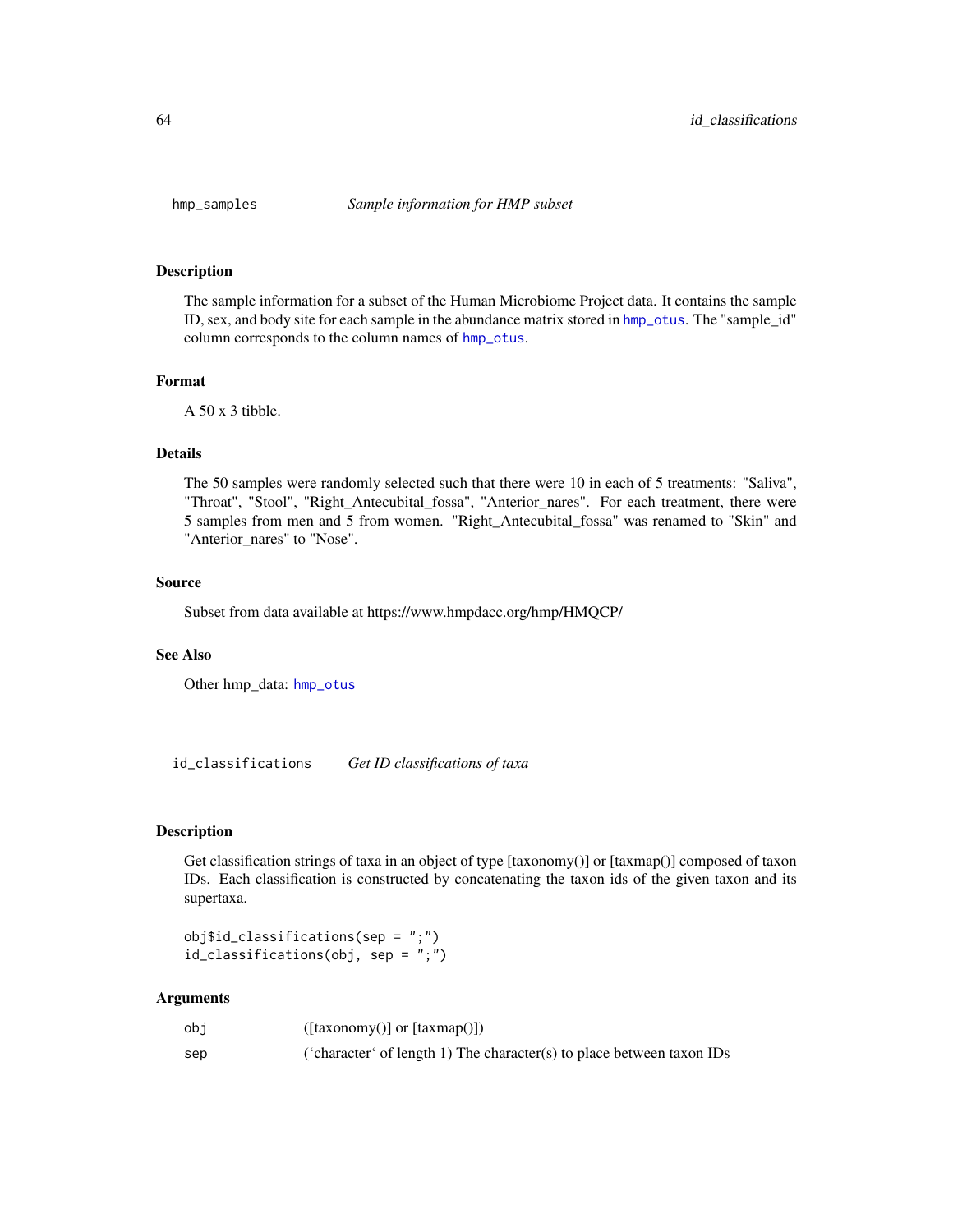#### internodes 65

## Value

'character'

#### See Also

```
Other taxonomy data functions: classifications(), is_branch(), is_internode(), is_leaf(),
is_root(), is_stem(), map_data_(), map_data(), n_leaves_1(), n_leaves(), n_subtaxa_1(),
n_subtaxa(), n_supertaxa_1(), n_supertaxa(), taxon_ids(), taxon_indexes(), taxon_names(),
taxon_ranks()
```
## Examples

```
# Get classifications of IDs for each taxon
id_classifications(ex_taxmap)
```

```
# Use a different seperator
id_classifications(ex_taxmap, sep = '|')
```
## <span id="page-64-0"></span>internodes *Get "internode" taxa*

## Description

Return the "internode" taxa for a  $[taxonomy()]$  or  $[taxmap()]$  object. An internode is any taxon with a single immediate supertaxon and a single immediate subtaxon. They can be removed from a tree without any loss of information on the relative relationship between remaining taxa. Can also be used to get the internodes of a subset of taxa.

```
obj$internodes(subset = NULL, value = "taxon_indexes")
internodes(obj, subset = NULL, value = "taxon_indexes")
```
#### Arguments

| obi    | The [taxonomy()] or [taxmap()] object containing taxon information to be queried.                                                                                                                                                                                                                                                                                                                                           |
|--------|-----------------------------------------------------------------------------------------------------------------------------------------------------------------------------------------------------------------------------------------------------------------------------------------------------------------------------------------------------------------------------------------------------------------------------|
| subset | Taxon IDs, TRUE/FALSE vector, or taxon indexes used to subset the tree prior<br>to determining internodes. Default: All taxa in 'obj' will be used. Any variable<br>name that appears in [all_names()] can be used as if it was a vector on its own.<br>Note that internodes are determined after the filtering, so a given taxon might be<br>a internode on the unfiltered tree, but not a internode on the filtered tree. |
| value  | What data to return. This is usually the name of column in a table in 'obj\$data'.<br>Any result of [all_names()] can be used, but it usually only makes sense to use<br>data that corresponds to taxa 1:1, such as $[taxon\_ranks()]$ . By default, taxon<br>indexes are returned.                                                                                                                                         |

## Value

'character'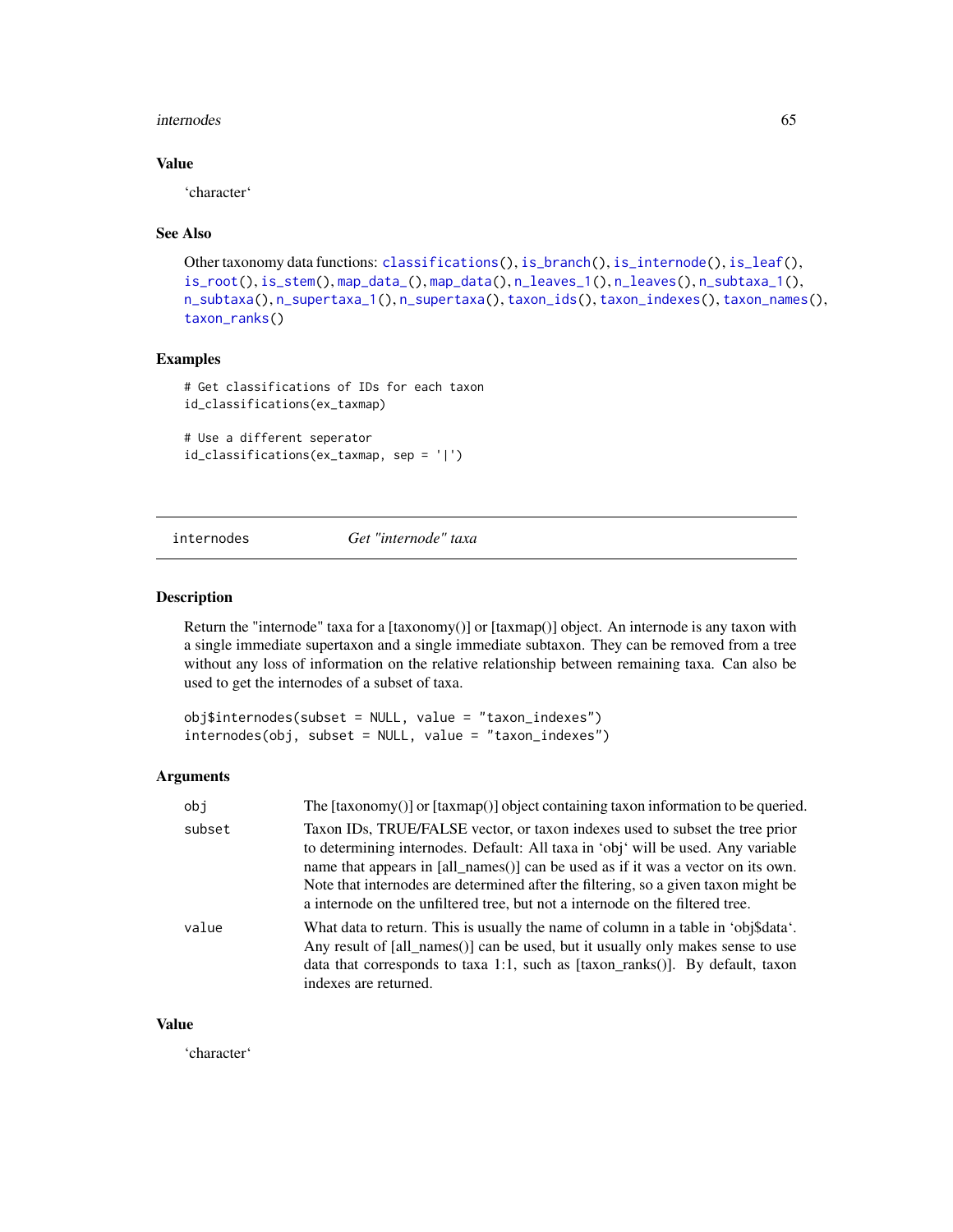## See Also

Other taxonomy indexing functions: [branches\(](#page-12-0)), [leaves\(](#page-71-0)), [roots\(](#page-123-0)), [stems\(](#page-131-0)), [subtaxa\(](#page-132-0)), [supertaxa\(](#page-134-0))

## Examples

```
## Not run:
# Return indexes of branch taxa
internodes(ex_taxmap)
# Return indexes for a subset of taxa
internodes(ex_taxmap, subset = 2:17)
internodes(ex_taxmap, subset = n_obs > 1)# Return something besides taxon indexes
internodes(ex_taxmap, value = "taxon_names")
## End(Not run)
```
is\_ambiguous *Find ambiguous taxon names*

## Description

Find taxa with ambiguous names, such as "unknown" or "uncultured".

## Usage

```
is_ambiguous(
  taxon_names,
 unknown = TRUE,uncultured = TRUE,
 name_{regex} = "."ignore_case = TRUE
)
```

| taxon_names | A taxmap object                                                                                                                           |
|-------------|-------------------------------------------------------------------------------------------------------------------------------------------|
| unknown     | If TRUE, Remove taxa with names the suggest they are placeholders for unknown<br>taxa (e.g. "unknown ").                                  |
| uncultured  | If TRUE, Remove taxa with names the suggest they are assigned to uncultured<br>organisms (e.g. "uncultured ").                            |
| name_regex  | The regex code to match a valid character in a taxon name. For example, "[a-z]"<br>would mean taxon names can only be lower case letters. |
| ignore_case | If TRUE, dont consider the case of the text when determining a match.                                                                     |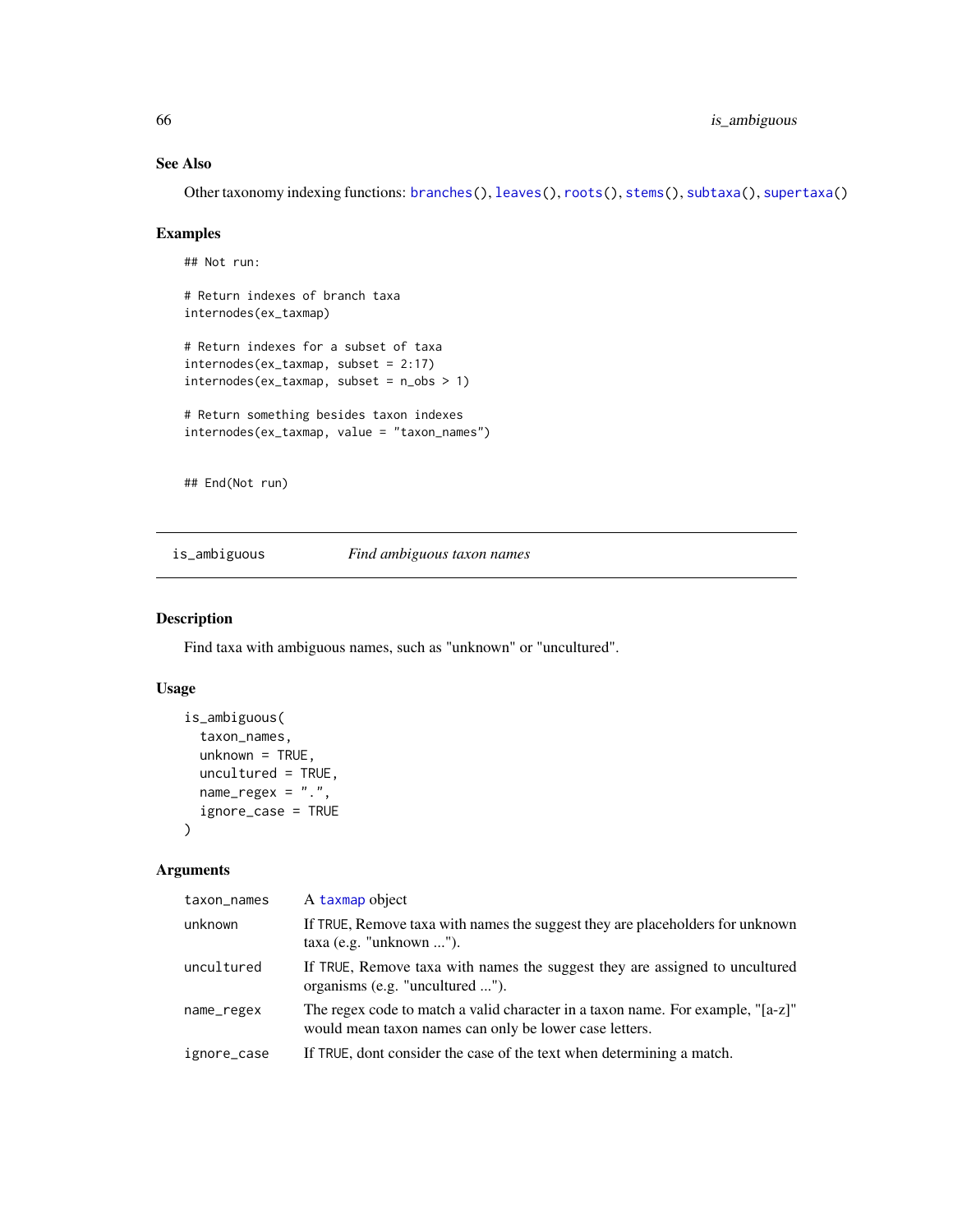#### $is\_branch$  67

## Details

If you encounter a taxon name that represents an ambiguous taxon that is not filtered out by this function, let us know and we will add it.

## Value

TRUE/FALSE vector corresponding to taxon\_names

### Examples

```
is_ambiguous(c("unknown", "uncultured", "homo sapiens", "kfdsjfdljsdf"))
```
<span id="page-66-0"></span>is\_branch *Test if taxa are branches*

## Description

Test if taxa are branches in a [taxonomy()] or [taxmap()] object. Branches are taxa in the interior of the tree that are not [roots()], [stems()], or [leaves()].

obj\$is\_branch() is\_branch(obj)

## Arguments

obj The [taxonomy()] or [taxmap()] object.

### Value

A 'logical' of length equal to the number of taxa.

## See Also

```
Other taxonomy data functions: classifications(), id_classifications(), is_internode(),
is_leaf(), is_root(), is_stem(), map_data_(), map_data(), n_leaves_1(), n_leaves(),
n_subtaxa_1(), n_subtaxa(), n_supertaxa_1(), n_supertaxa(), taxon_ids(), taxon_indexes(),
taxon_names(), taxon_ranks()
```

```
# Test which taxon IDs correspond to branches
is_branch(ex_taxmap)
# Filter out branches
filter_taxa(ex_taxmap, ! is_branch)
```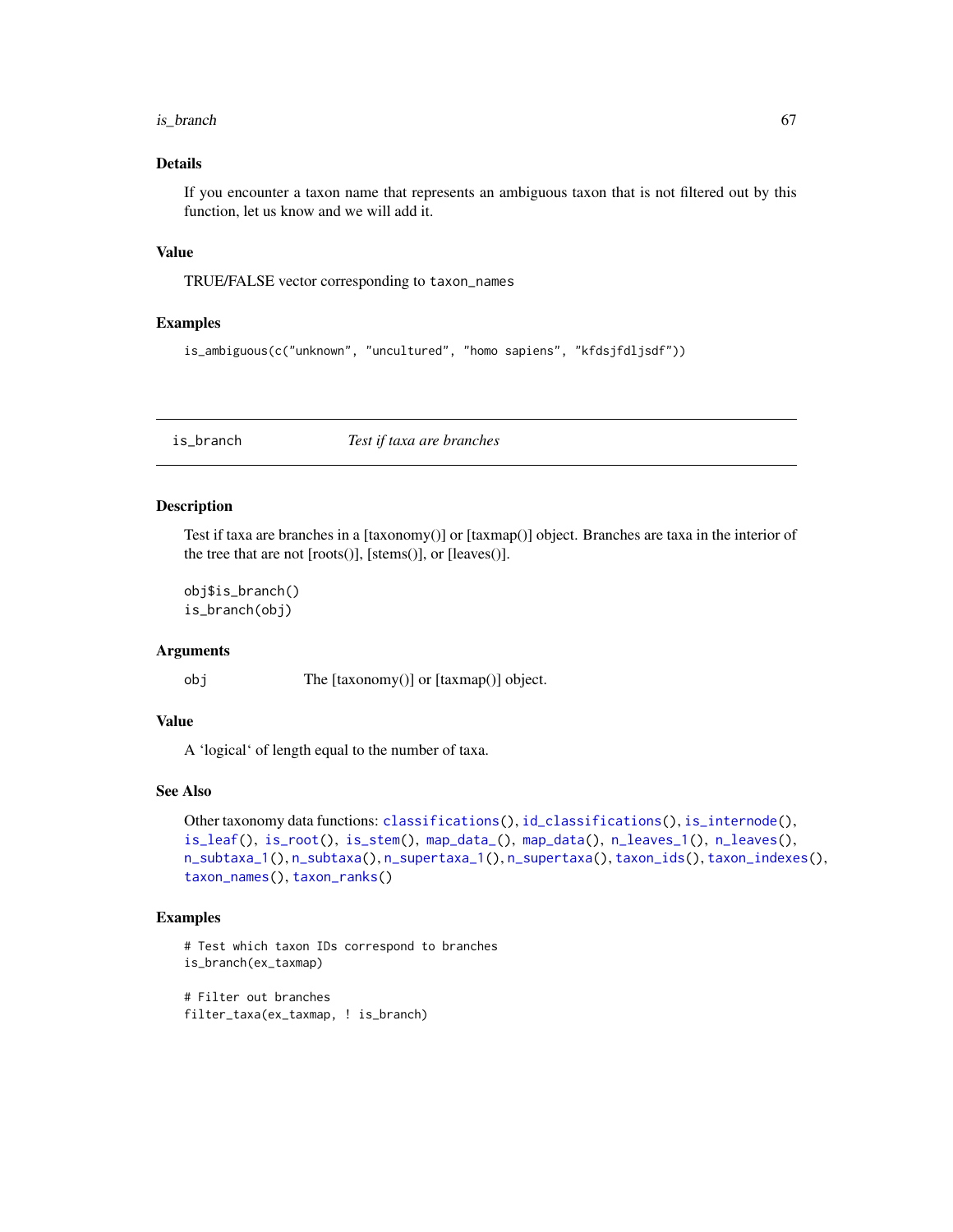Test if taxa are "internodes" in a [taxonomy()] or [taxmap()] object. An internode is any taxon with a single immediate supertaxon and a single immediate subtaxon. They can be removed from a tree without any loss of information on the relative relationship between remaining taxa.

obj\$is\_internode() is\_internode(obj)

#### Arguments

obj The [taxonomy()] or [taxmap()] object.

### Value

A 'logical' of length equal to the number of taxa.

## See Also

```
Other taxonomy data functions: classifications(), id_classifications(), is_branch(),
is_leaf(), is_root(), is_stem(), map_data_(), map_data(), n_leaves_1(), n_leaves(),
n_subtaxa_1(), n_subtaxa(), n_supertaxa_1(), n_supertaxa(), taxon_ids(), taxon_indexes(),
taxon_names(), taxon_ranks()
```
### Examples

```
# Test for which taxon IDs correspond to internodes
is_internode(ex_taxmap)
```

```
# Filter out internodes
filter_taxa(ex_taxmap, ! is_internode)
```
<span id="page-67-1"></span>is\_leaf *Test if taxa are leaves*

#### Description

Test if taxa are leaves in a [taxonomy()] or [taxmap()] object. Leaves are taxa without subtaxa, typically species.

obj\$is\_leaf() is\_leaf(obj)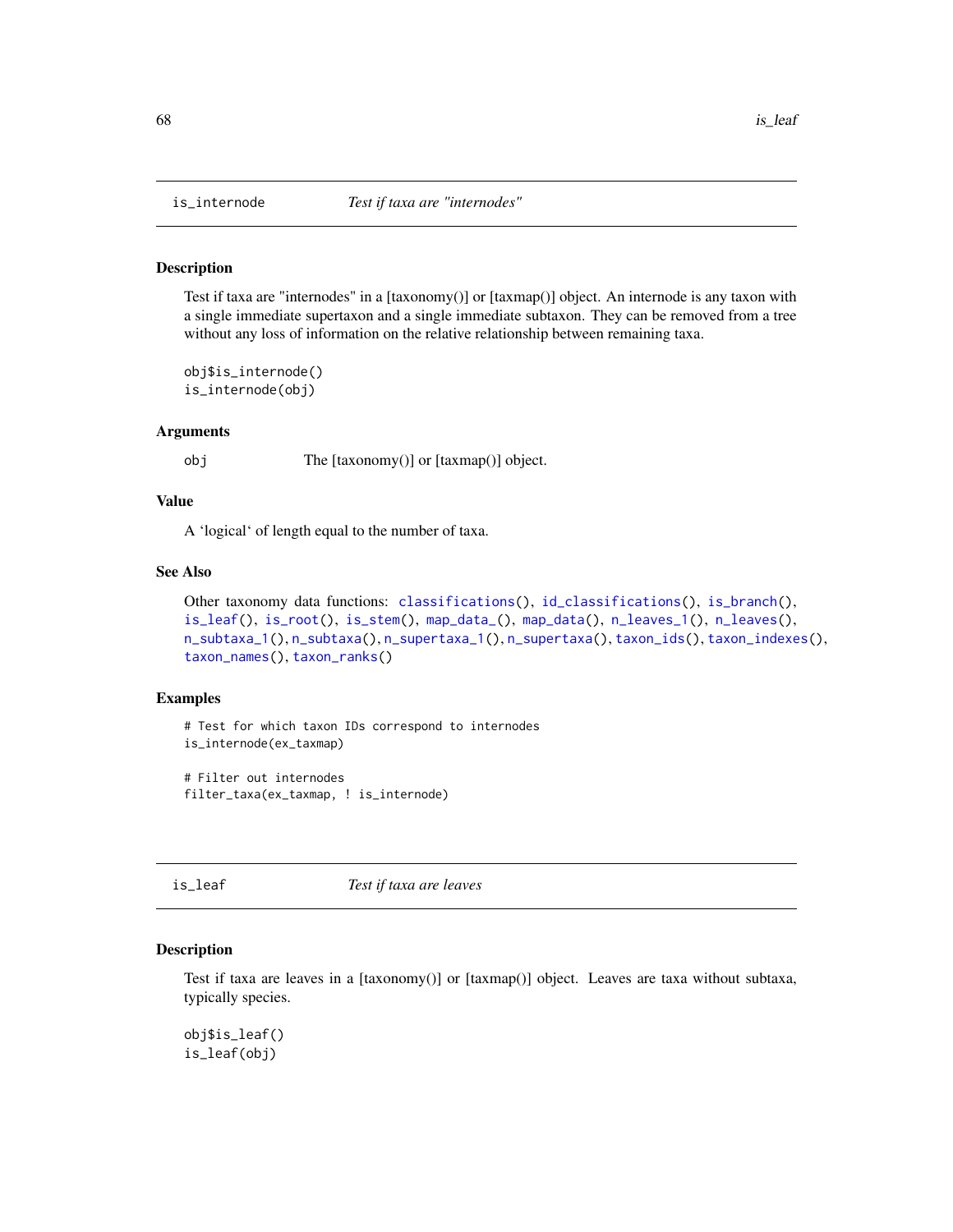is\_root 69

#### Arguments

obj The [taxonomy()] or [taxmap()] object.

## Value

A 'logical' of length equal to the number of taxa.

## See Also

```
Other taxonomy data functions: classifications(), id_classifications(), is_branch(),
is_internode(), is_root(), is_stem(), map_data_(), map_data(), n_leaves_1(), n_leaves(),
n_subtaxa_1(), n_subtaxa(), n_supertaxa_1(), n_supertaxa(), taxon_ids(), taxon_indexes(),
taxon_names(), taxon_ranks()
```
#### Examples

```
# Test which taxon IDs correspond to leaves
is_leaf(ex_taxmap)
```
# Filter out leaves filter\_taxa(ex\_taxmap, ! is\_leaf)

<span id="page-68-0"></span>

is\_root *Test if taxa are roots*

#### Description

Test if taxa are roots in a [taxonomy()] or [taxmap()] object. Roots are taxa without supertaxa, typically things like "Bacteria", or "Life".

obj\$is\_root() is\_root(obj)

### Arguments

obj The [taxonomy()] or [taxmap()] object.

## Value

A 'logical' of length equal to the number of taxa.

### See Also

```
Other taxonomy data functions: classifications(), id_classifications(), is_branch(),
is_internode(), is_leaf(), is_stem(), map_data_(), map_data(), n_leaves_1(), n_leaves(),
n_subtaxa_1(), n_subtaxa(), n_supertaxa_1(), n_supertaxa(), taxon_ids(), taxon_indexes(),
taxon_names(), taxon_ranks()
```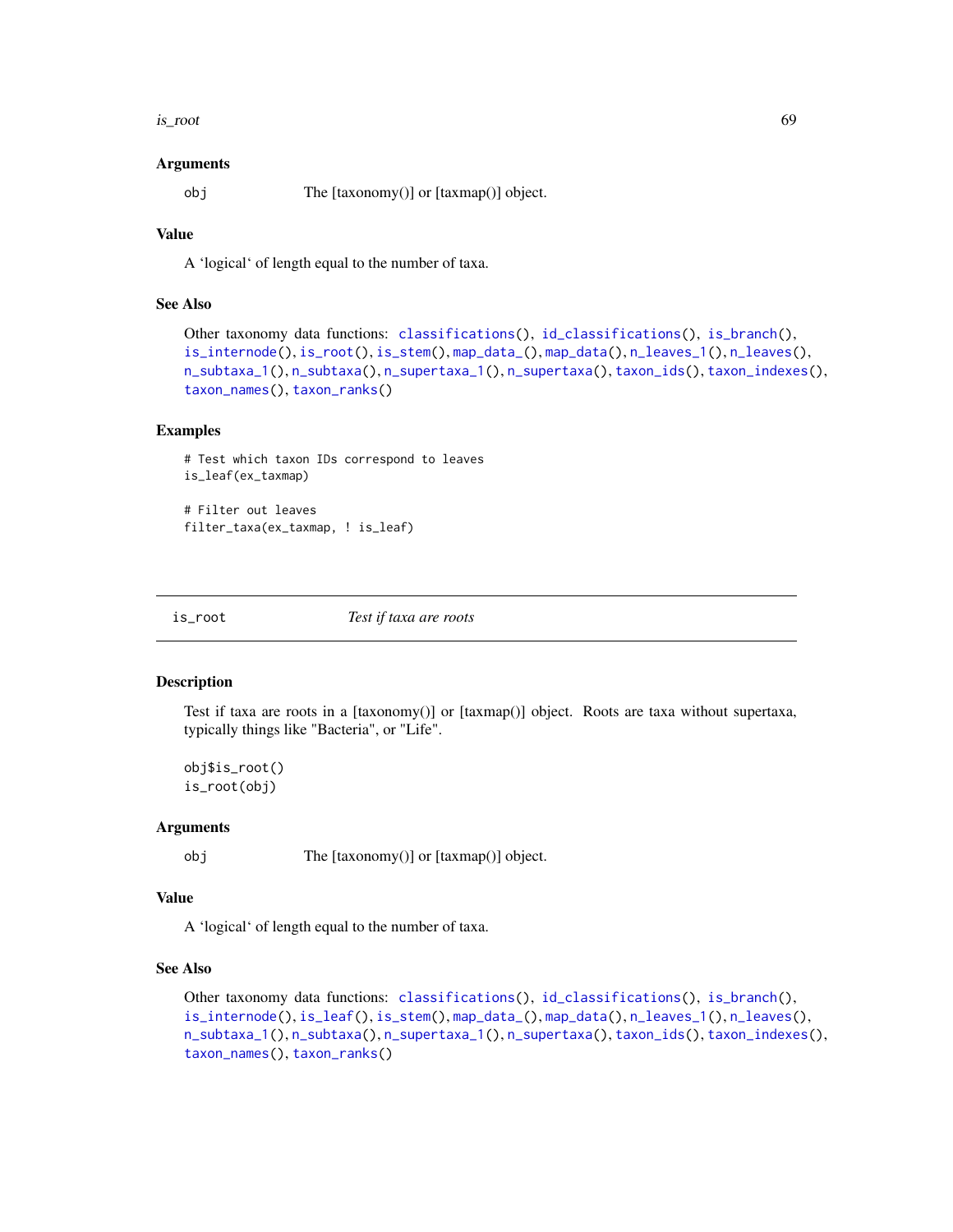70 is\_stem

### Examples

```
# Test for which taxon IDs correspond to roots
is_root(ex_taxmap)
# Filter out roots
filter_taxa(ex_taxmap, ! is_root)
```
<span id="page-69-0"></span>is\_stem *Test if taxa are stems*

## Description

Test if taxa are stems in a [taxonomy()] or [taxmap()] object. Stems are taxa from the [roots()] taxa to the first taxon with more than one subtaxon. These can usually be filtered out of the taxonomy without removing any information on how the remaining taxa are related.

obj\$is\_stem() is\_stem(obj)

### Arguments

obj The [taxonomy()] or [taxmap()] object.

### Value

A 'logical' of length equal to the number of taxa.

### See Also

```
Other taxonomy data functions: classifications(), id_classifications(), is_branch(),
is_internode(), is_leaf(), is_root(), map_data_(), map_data(), n_leaves_1(), n_leaves(),
n_subtaxa_1(), n_subtaxa(), n_supertaxa_1(), n_supertaxa(), taxon_ids(), taxon_indexes(),
taxon_names(), taxon_ranks()
```
### Examples

```
# Test which taxon IDs correspond to stems
is_stem(ex_taxmap)
```
# Filter out stems filter\_taxa(ex\_taxmap, ! is\_stem)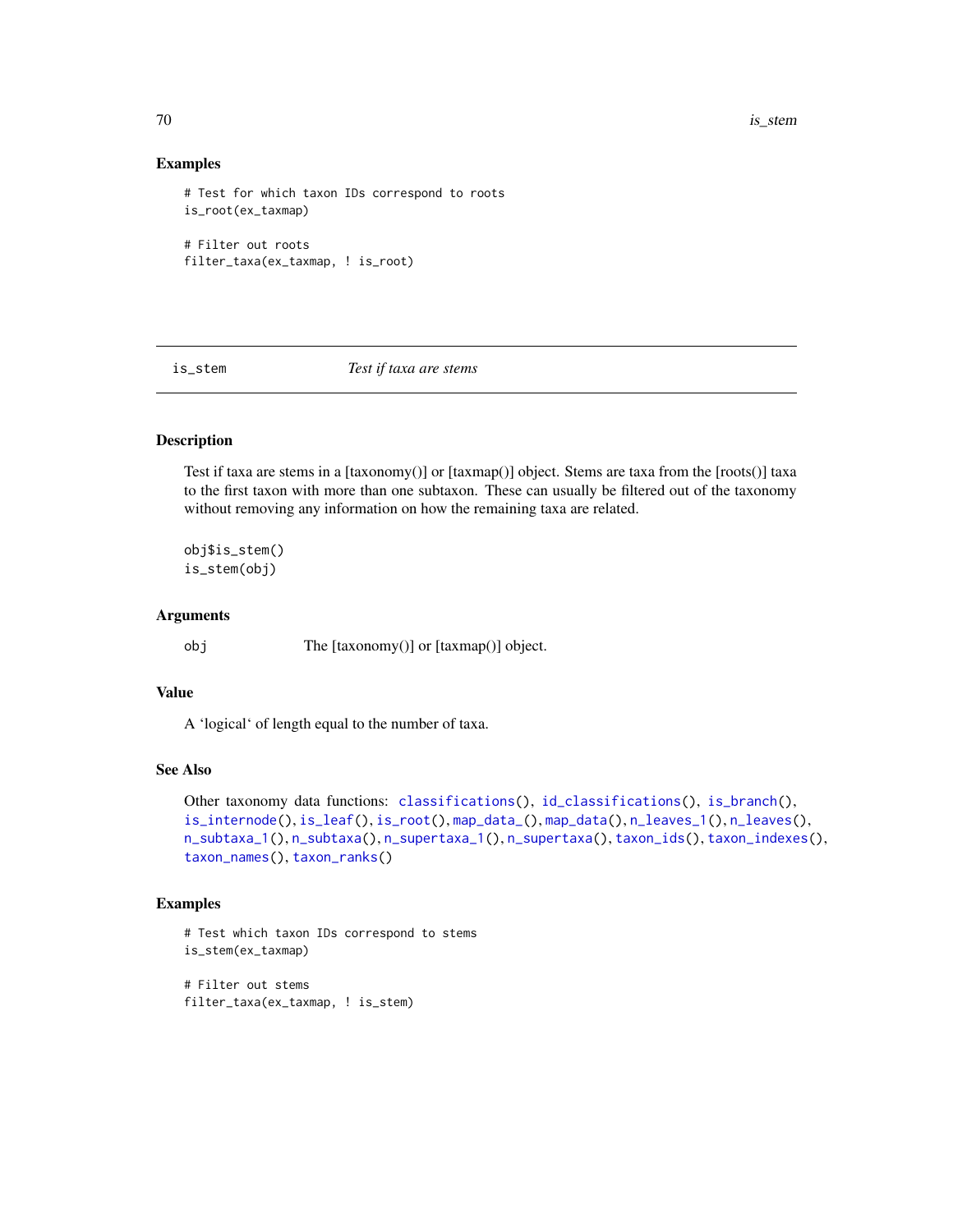Functions used to determine graph layout. Calling the function with no parameters returns available function names. Calling the function with only the name of a function returns that function. Supplying a name and a [graph](#page-0-0) object to run the layout function on the graph.

#### Usage

```
layout_functions(
  name = NULL,graph = NULL,
  intitial_coords = NULL,
  effort = 1,
  ...
\mathcal{L}
```
## Arguments

| name            | (character of length 1 OR NULL) name of algorithm. Leave NULL to see all<br>options.                                    |  |
|-----------------|-------------------------------------------------------------------------------------------------------------------------|--|
| graph           | (igraph) The graph to generate the layout for.                                                                          |  |
| intitial_coords |                                                                                                                         |  |
|                 | (matrix) Initial node layout to base new layout off of.                                                                 |  |
| effort          | (numeric of length 1) The amount of effort to put into layouts. Typically deter-<br>mines the the number of iterations. |  |
| $\ddotsc$       | (other arguments) Passed to igraph layout function used.                                                                |  |

## Value

The name available functions, a layout functions, or a two-column matrix depending on how arguments are provided.

```
# List available function names:
layout_functions()
# Execute layout function on graph:
layout_functions("davidson-harel", igraph::make_ring(5))
```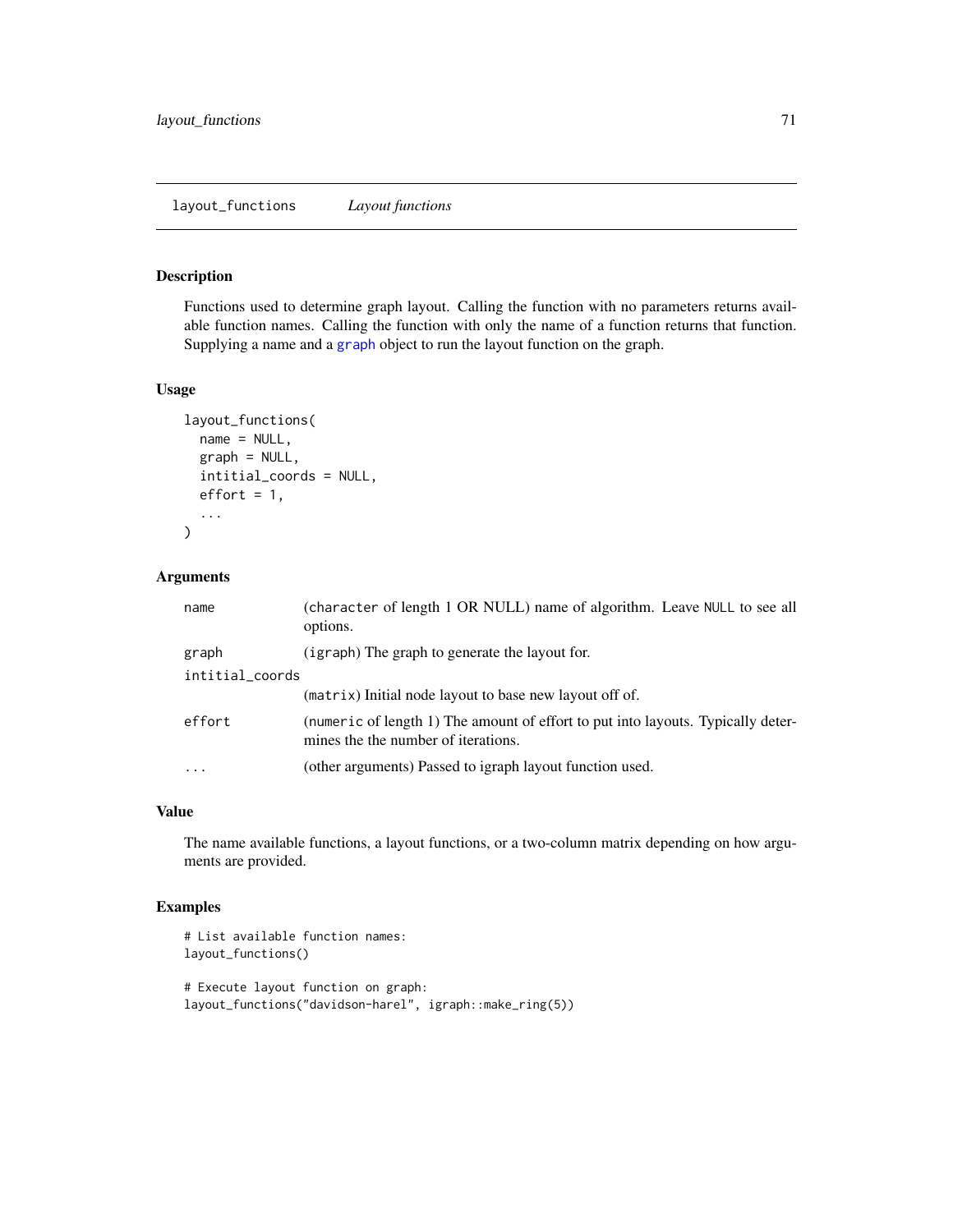<span id="page-71-0"></span>

Return the leaf taxa for a [taxonomy()] or [taxmap()] object. Leaf taxa are taxa with no subtaxa.

| $obj$leaves(subset = NULL, recursive = TRUE, simplify = FALSE, value = "taxon_indexes")$ |  |  |
|------------------------------------------------------------------------------------------|--|--|
| leaves(obj, subset = NULL, recursive = TRUE, simplify = FALSE, value = "taxon_indexes")  |  |  |

## Arguments

| obi       | The [taxonomy()] or [taxmap()] object containing taxon information to be queried.                                                                                                                                                                                                                                                                              |
|-----------|----------------------------------------------------------------------------------------------------------------------------------------------------------------------------------------------------------------------------------------------------------------------------------------------------------------------------------------------------------------|
| subset    | Taxon IDs, TRUE/FALSE vector, or taxon indexes to find leaves for. Default:<br>All taxa in 'obj' will be used. Any variable name that appears in [all_names()]<br>can be used as if it was a vector on its own.                                                                                                                                                |
| recursive | ('logical' or 'numeric') If 'FALSE', only return the leaves if they occur one<br>rank below the target taxa. If 'TRUE', return all of the leaves for each taxon.<br>Positive numbers indicate the number of recursions (i.e. number of ranks below<br>the target taxon to return). '1' is equivalent to 'FALSE'. Negative numbers are<br>equivalent to 'TRUE'. |
| simplify  | ('logical') If 'TRUE', then combine all the results into a single vector of unique<br>values.                                                                                                                                                                                                                                                                  |
| value     | What data to return. This is usually the name of column in a table in 'obj\$data'.<br>Any result of 'all_names(obj)' can be used, but it usually only makes sense to<br>data that corresponds to taxa 1:1, such as $[taxon\_ranks()]$ . By default, taxon<br>indexes are returned.                                                                             |
|           |                                                                                                                                                                                                                                                                                                                                                                |

### Value

'character'

## See Also

Other taxonomy indexing functions: [branches\(](#page-12-0)), [internodes\(](#page-64-0)), [roots\(](#page-123-0)), [stems\(](#page-131-0)), [subtaxa\(](#page-132-0)), [supertaxa\(](#page-134-0))

## Examples

```
# Return indexes of leaf taxa
leaves(ex_taxmap)
# Return indexes for a subset of taxa
leaves(ex_taxmap, subset = 2:17)
leaves(ex_taxmap, subset = taxon_names == "Plantae")
```
# Return something besides taxon indexes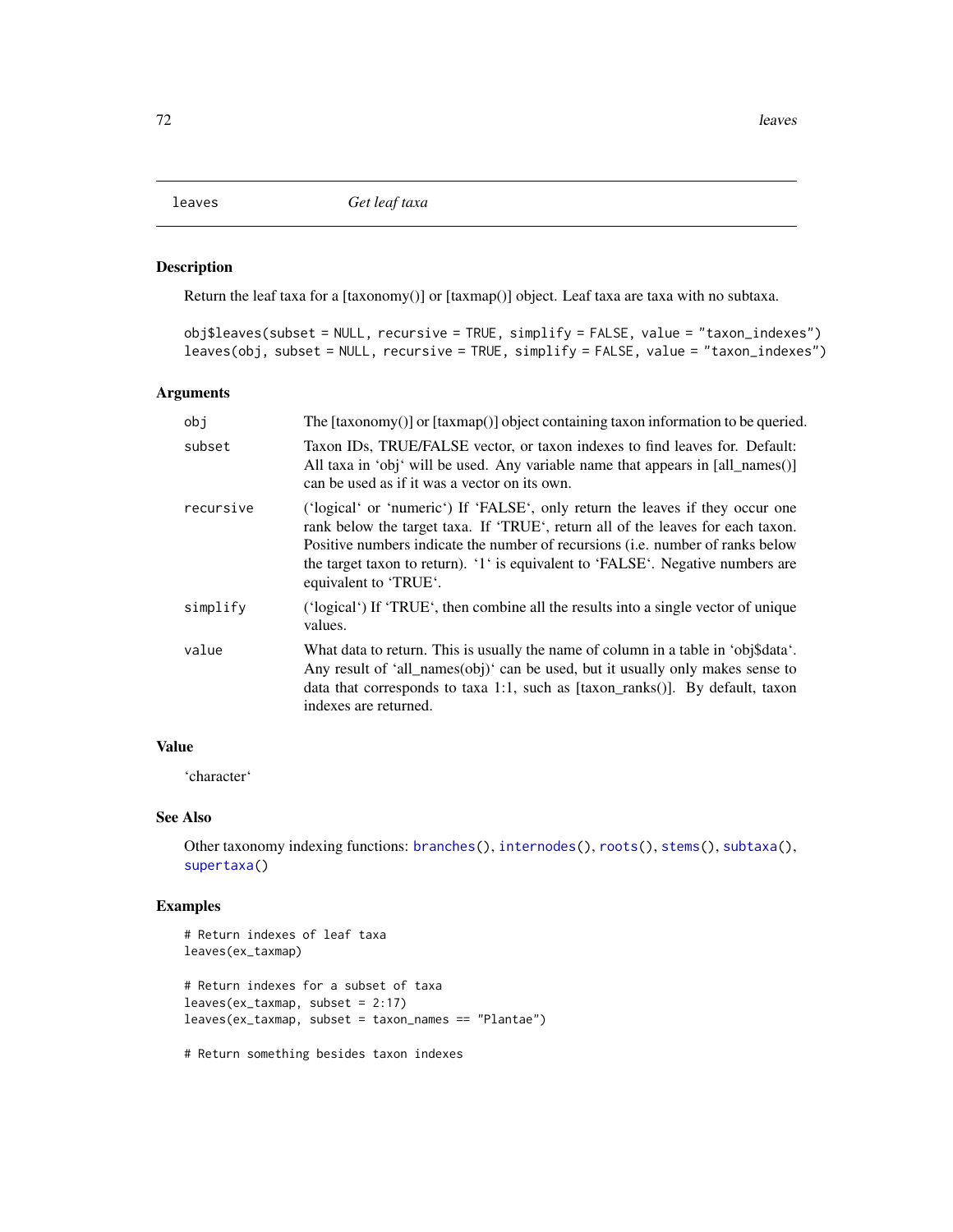# leaves\_apply 73

```
leaves(ex_taxmap, value = "taxon_names")
leaves(ex_taxmap, subset = taxon_ranks == "genus", value = "taxon_names")
# Return a vector of all unique values
leaves(ex_taxmap, value = "taxon_names", simplify = TRUE)
# Only return leaves for their direct supertaxa
leaves(ex_taxmap, value = "taxon_names", recursive = FALSE)
```
# leaves\_apply *Apply function to leaves of each taxon*

## Description

Apply a function to the leaves of each taxon. This is similar to using [leaves()] with [lapply()] or [sapply()].

```
obj$leaves_apply(func, subset = NULL, recursive = TRUE,
  simplify = FALSE, value = "taxon_indexes", ...)leaves_apply(obj, func, subset = NULL, recursive = TRUE,
  simplify = FALSE, value = "taxon_indexes", ...)
```
## Arguments

| obj       | The $[taxonomy()]$ or $[taxmap()]$ object containing taxon information to be queried.                                                                                                                                                                                                                                                                          |
|-----------|----------------------------------------------------------------------------------------------------------------------------------------------------------------------------------------------------------------------------------------------------------------------------------------------------------------------------------------------------------------|
| func      | ('function') The function to apply.                                                                                                                                                                                                                                                                                                                            |
| subset    | Taxon IDs, TRUE/FALSE vector, or taxon indexes to use. Default: All taxa in<br>'obj' will be used. Any variable name that appears in [all_names()] can be used<br>as if it was a vector on its own.                                                                                                                                                            |
| recursive | ('logical' or 'numeric') If 'FALSE', only return the leaves if they occur one<br>rank below the target taxa. If 'TRUE', return all of the leaves for each taxon.<br>Positive numbers indicate the number of recursions (i.e. number of ranks below<br>the target taxon to return). '1' is equivalent to 'FALSE'. Negative numbers are<br>equivalent to 'TRUE'. |
| simplify  | ('logical') If 'TRUE', then combine all the results into a single vector of unique<br>values.                                                                                                                                                                                                                                                                  |
| value     | What data to give to the function. Any result of 'all_names(obj)' can be used,<br>but it usually only makes sense to use data that has an associated taxon id.                                                                                                                                                                                                 |
| $\cdots$  | Extra arguments are passed to the function 'func'.                                                                                                                                                                                                                                                                                                             |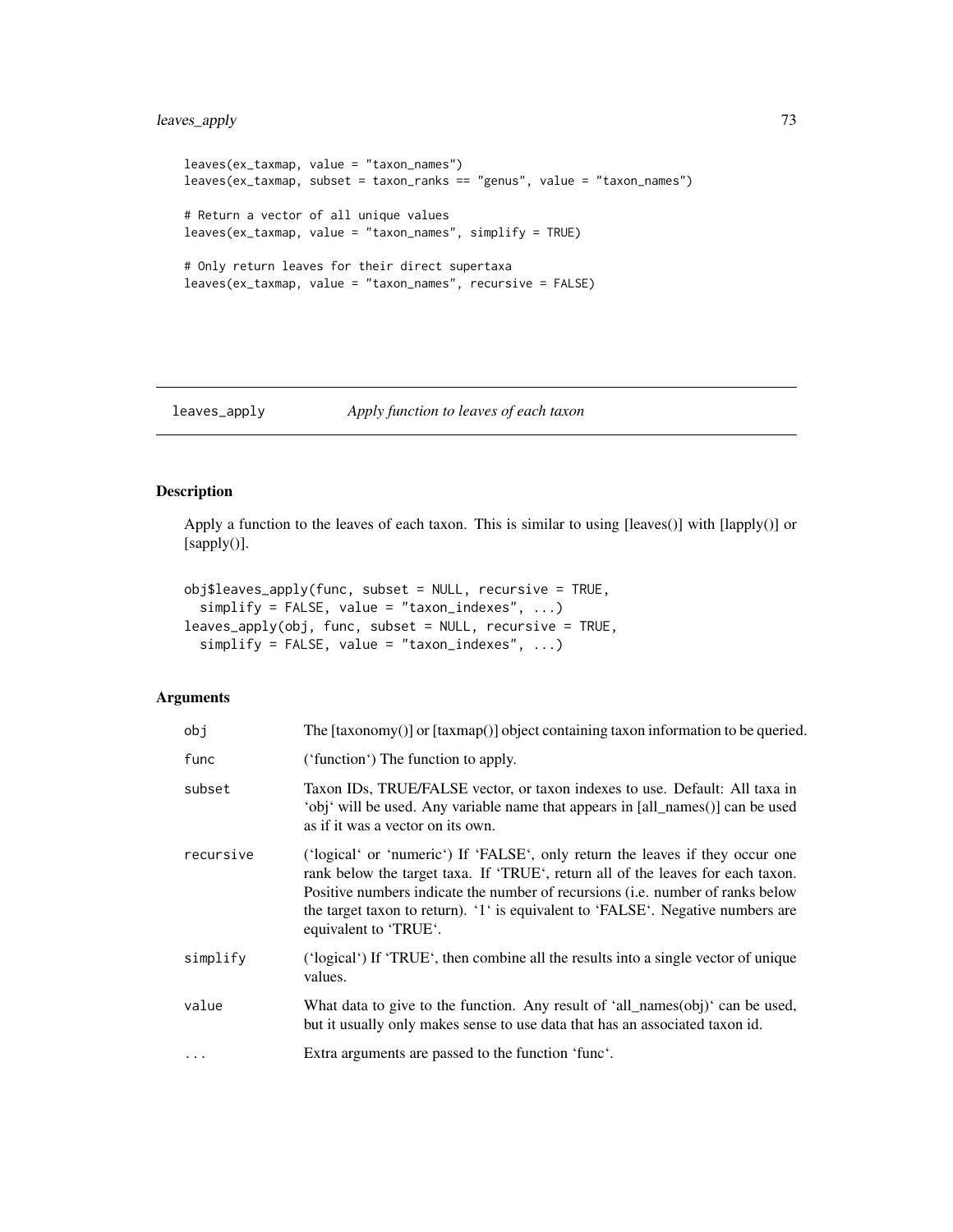## Examples

```
# Count number of leaves under each taxon or its subtaxa
leaves_apply(ex_taxmap, length)
# Count number of leaves under each taxon
leaves_apply(ex_taxmap, length, recursive = FALSE)
# Converting output of leaves to upper case
leaves_apply(ex_taxmap, value = "taxon_names", toupper)
# Passing arguments to the function
leaves_apply(ex_taxmap, value = "taxon_names", paste0, collapse = ", ")
```
<span id="page-73-0"></span>lookup\_tax\_data *Convert one or more data sets to taxmap*

# Description

Looks up taxonomic data from NCBI sequence IDs, taxon IDs, or taxon names that are present in a table, list, or vector. Also can incorporate additional associated datasets.

#### Usage

```
lookup_tax_data(
  tax_data,
  type,
  column = 1,datasets = list(),mappings = c(),
  database = "ncbi",
  include_tax_data = TRUE,
  use_database_ids = TRUE,
  ask = TRUE)
```
#### Arguments

| tax_data | A table, list, or vector that contain sequence IDs, taxon IDs, or taxon names. * |
|----------|----------------------------------------------------------------------------------|
|          | tables: The 'column' option must be used to specify which column contains the    |
|          | sequence IDs, taxon IDs, or taxon names. * lists: There must be only one item    |
|          | per list entry unless the 'column' option is used to specify what item to use in |
|          | each list entry. * vectors: simply a vector of sequence IDs, taxon IDs, or taxon |
|          | names.                                                                           |
| type     | What type of information can be used to look up the classifications. Takes one   |
|          | of the following values: * "seq id": A database sequence ID with an associ-      |
|          | ated classification (e.g. NCBI accession numbers). * "taxon id": A reference     |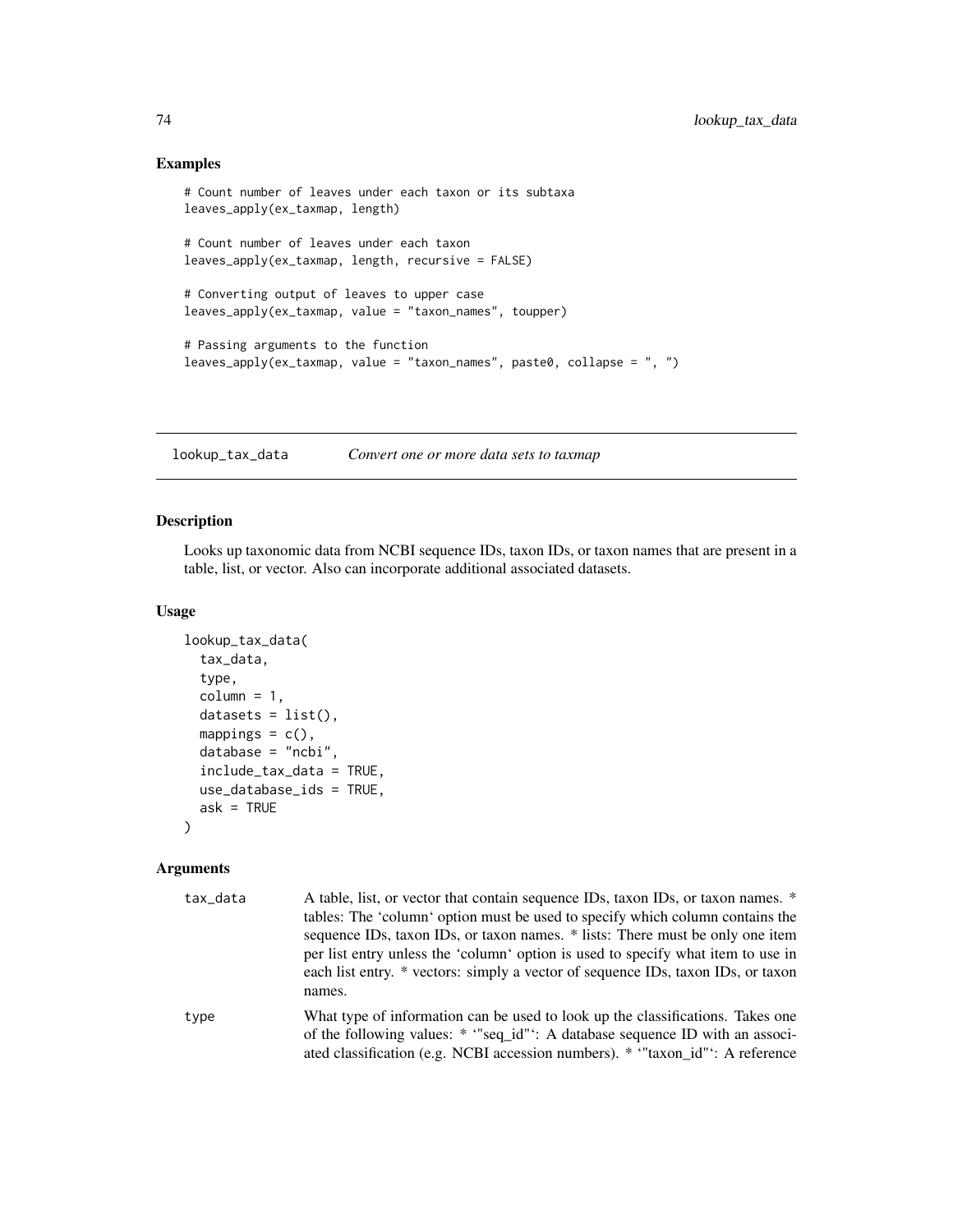|                  | database taxon ID (e.g. a NCBI taxon ID) * "taxon_name": A single taxon<br>name (e.g. "Homo sapiens" or "Primates") * "fuzzy_name": A single taxon<br>name, but check for misspellings first. Only use if you think there are mis-<br>spellings. Using "taxon_name" is faster.                                                                                                                                                                                                                                                                                                                                                                                                                                                                                                                                                                                                                                                             |
|------------------|--------------------------------------------------------------------------------------------------------------------------------------------------------------------------------------------------------------------------------------------------------------------------------------------------------------------------------------------------------------------------------------------------------------------------------------------------------------------------------------------------------------------------------------------------------------------------------------------------------------------------------------------------------------------------------------------------------------------------------------------------------------------------------------------------------------------------------------------------------------------------------------------------------------------------------------------|
| column           | ('character' or 'integer') The name or index of the column that contains infor-<br>mation used to lookup classifications. This only applies when a table or list is<br>supplied to 'tax_data'.                                                                                                                                                                                                                                                                                                                                                                                                                                                                                                                                                                                                                                                                                                                                             |
| datasets         | Additional lists/vectors/tables that should be included in the resulting 'taxmap'<br>object. The 'mappings' option is use to specify how these data sets relate to the<br>'tax_data' and, by inference, what taxa apply to each item.                                                                                                                                                                                                                                                                                                                                                                                                                                                                                                                                                                                                                                                                                                      |
| mappings         | (named 'character') This defines how the taxonomic information in 'tax_data'<br>applies to data in 'datasets'. This option should have the same number of inputs<br>as 'datasets', with values corresponding to each dataset. The names of the char-<br>acter vector specify what information in 'tax_data' is shared with info in each<br>'dataset', which is specified by the corresponding values of the character vector.<br>If there are no shared variables, you can add 'NA' as a placeholder, but you<br>could just leave that data out since it is not benefiting from being in the taxmap<br>object. The names/values can be one of the following: * For tables, the names<br>of columns can be used. * "index": This means to use the index of rows/items<br>* "name"': This means to use row/item names. * "value"': This means to use<br>the values in vectors or lists. Lists will be converted to vectors using [unlist()]. |
| database         | ('character') The name of a database to use to look up classifications. Options<br>include "ncbi", "itis", "eol", "col", "tropicos", and "nbn".                                                                                                                                                                                                                                                                                                                                                                                                                                                                                                                                                                                                                                                                                                                                                                                            |
| include_tax_data |                                                                                                                                                                                                                                                                                                                                                                                                                                                                                                                                                                                                                                                                                                                                                                                                                                                                                                                                            |
|                  | ('TRUE'/'FALSE') Whether or not to include 'tax_data' as a dataset, like those<br>in 'datasets'.                                                                                                                                                                                                                                                                                                                                                                                                                                                                                                                                                                                                                                                                                                                                                                                                                                           |
| use_database_ids |                                                                                                                                                                                                                                                                                                                                                                                                                                                                                                                                                                                                                                                                                                                                                                                                                                                                                                                                            |
|                  | ('TRUE'/'FALSE') Whether or not to use downloaded database taxon ids in-<br>stead of arbitrary, automatically-generated taxon ids.                                                                                                                                                                                                                                                                                                                                                                                                                                                                                                                                                                                                                                                                                                                                                                                                         |
| ask              | ('TRUE'/'FALSE') Whether or not to prompt the user for input. Currently, this<br>would only happen when looking up the taxonomy of a taxon name with mul-<br>tiple matches. If 'FALSE', taxa with multiple hits are treated as if they do not<br>exist in the database. This might change in the future if we can find an elegant<br>way of handling this.                                                                                                                                                                                                                                                                                                                                                                                                                                                                                                                                                                                 |
|                  |                                                                                                                                                                                                                                                                                                                                                                                                                                                                                                                                                                                                                                                                                                                                                                                                                                                                                                                                            |

# Failed Downloads

If you have invalid inputs or a download fails for another reason, then there will be a "unknown" taxon ID as a placeholder and failed inputs will be assigned to this ID. You can remove these using [filter\_taxa()] like so: 'filter\_taxa(result, taxon\_ids != "unknown")'. Add 'drop\_obs = FALSE' if you want the input data, but want to remove the taxon.

# See Also

Other parsers: [extract\\_tax\\_data\(](#page-34-0)), [parse\\_dada2\(](#page-93-0)), [parse\\_edge\\_list\(](#page-0-0)), [parse\\_greengenes\(](#page-94-0)), [parse\\_mothur\\_tax\\_summary\(](#page-96-0)), [parse\\_mothur\\_taxonomy\(](#page-95-0)), [parse\\_newick\(](#page-97-0)), [parse\\_phyloseq\(](#page-99-0)), [parse\\_phylo\(](#page-98-0)), [parse\\_qiime\\_biom\(](#page-101-0)), [parse\\_rdp\(](#page-102-0)), [parse\\_silva\\_fasta\(](#page-103-0)), [parse\\_tax\\_data\(](#page-104-0)), [parse\\_ubiome\(](#page-108-0)), [parse\\_unite\\_general\(](#page-109-0))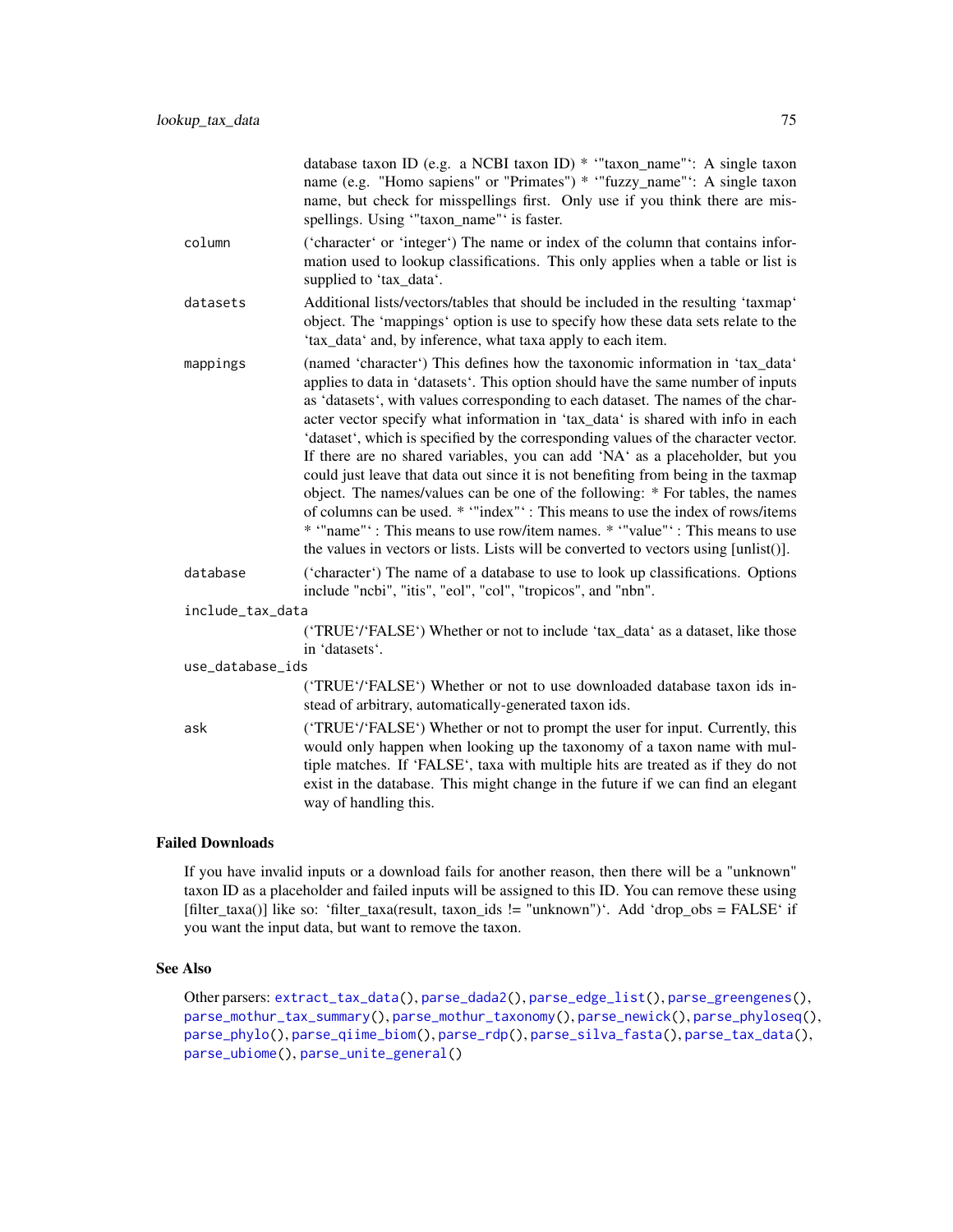## Examples

## Not run:

```
# Look up taxon names in vector from NCBI
lookup_tax_data(c("homo sapiens", "felis catus", "Solanaceae"),
                type = "taxon_name")
# Look up taxon names in list from NCBI
lookup_tax_data(list("homo sapiens", "felis catus", "Solanaceae"),
                type = "taxon_name")# Look up taxon names in table from NCBI
my_table <- data.frame(name = c("homo sapiens", "felis catus"),
                       decency = c("meh", "good")lookup_tax_data(my_table, type = "taxon_name", column = "name")
# Look up taxon names from NCBI with fuzzy matching
lookup_tax_data(c("homo sapienss", "feles catus", "Solanacese"),
                type = "fuzzy_name")
# Look up taxon names from a different database
lookup_tax_data(c("homo sapiens", "felis catus", "Solanaceae"),
                type = "taxon_name", database = "ITIS")
# Prevent asking questions for ambiguous taxon names
lookup_tax_data(c("homo sapiens", "felis catus", "Solanaceae"),
                type = "taxon_name", database = "ITIS", ask = FALSE)
# Look up taxon IDs from NCBI
lookup_tax_data(c("9689", "9694", "9643"), type = "taxon_id")
# Look up sequence IDs from NCBI
lookup_tax_data(c("AB548412", "FJ358423", "DQ334818"),
                type = "seq_id")# Make up new taxon IDs instead of using the downloaded ones
lookup_tax_data(c("AB548412", "FJ358423", "DQ334818"),
                type = "seq_id", use_database_ids = FALSE)
# --- Parsing multiple datasets at once (advanced) ---
# The rest is one example for how to classify multiple datasets at once.
# Make example data with taxonomic classifications
species_data <- data.frame(tax = c("Mammalia;Carnivora;Felidae",
                                   "Mammalia;Carnivora;Felidae",
                                   "Mammalia;Carnivora;Ursidae"),
                           species = c("Panthera leo",
                                       "Panthera tigris",
                                       "Ursus americanus"),
                           species_id = c("A", "B", "C")
```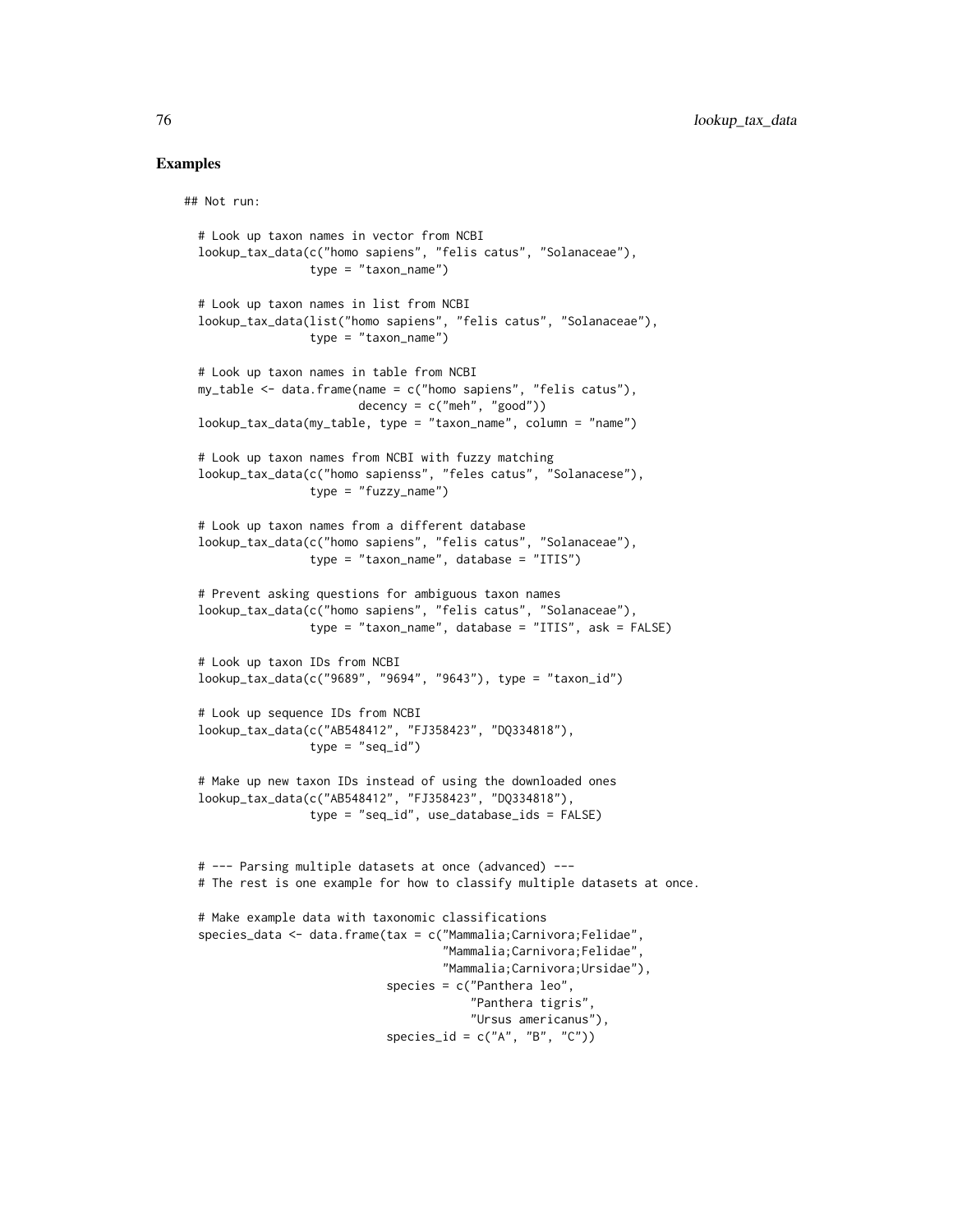```
# Make example data associated with the taxonomic data
 # Note how this does not contain classifications, but
 # does have a varaible in common with "species_data" ("id" = "species_id")
 abundance \leq data.frame(id = c("A", "B", "C", "A", "B", "C"),
                          sample_id = c(1, 1, 1, 2, 2, 2),counts = c(23, 4, 3, 34, 5, 13))# Make another related data set named by species id
 common_names <- c(A = "Lion", B = "Tiger", C = "Bean", "Oh my!")# Make another related data set with no names
  foods <- list(c("ungulates", "boar"),
                c("ungulates", "boar"),
                c("salmon", "fruit", "nuts"))
 # Make a taxmap object with these three datasets
 x = lookup_tax_data(species_data,
                      type = "taxon_name",
                      datasets = list(counts = abundance,my_names = common_names,
                                      foods = foods),
                      mappings = c("species_id" = "id","species_id" = "{\text{name}}",
                                   "{\text{index}}" = "{\text{index}}",column = "species")
 # Note how all the datasets have taxon ids now
 x$data
 # This allows for complex mappings between variables that other functions use
 map_data(x, my_names, foods)
 map_data(x, counts, my_names)
## End(Not run)
```
<span id="page-76-0"></span>make\_dada2\_asv\_table *Make a imitation of the dada2 ASV abundance matrix*

#### **Description**

Attempts to save the abundance matrix stored as a table in a taxmap object in the dada2 ASV abundance matrix format. If the taxmap object was created using [parse\\_dada2](#page-93-0), then it should be able to replicate the format exactly with the default settings.

#### Usage

```
make_dada2_asv_table(obj, asv_table = "asv_table", asv_id = "asv_id")
```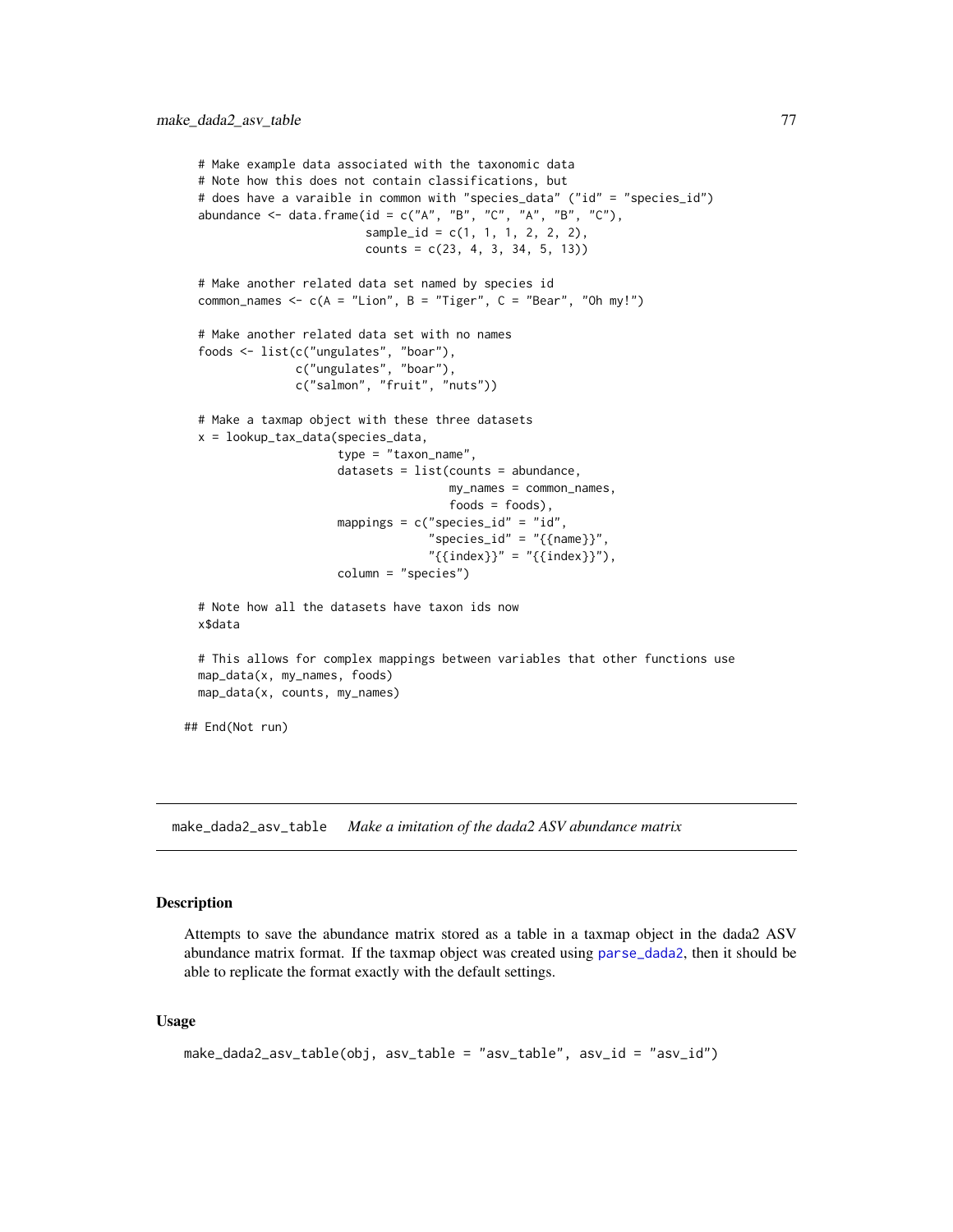#### Arguments

| obi       | A taxmap object                                                       |
|-----------|-----------------------------------------------------------------------|
| asv table | The name of the abundance matrix in the taxmap object to use.         |
| asv id    | The name of the column in asy_table with unique ASV ids or sequences. |

# Value

A numeric matrix with rows as samples and columns as ASVs

# See Also

```
Other writers: make_dada2_tax_table(), write_greengenes(), write_mothur_taxonomy(),
write_rdp(), write_silva_fasta(), write_unite_general()
```
<span id="page-77-0"></span>make\_dada2\_tax\_table *Make a imitation of the dada2 taxonomy matrix*

## Description

Attempts to save the taxonomy information assocaited with an abundance matrix in a taxmap object in the dada2 taxonomy matrix format. If the taxmap object was created using [parse\\_dada2](#page-93-0), then it should be able to replicate the format exactly with the default settings.

#### Usage

```
make_dada2_tax_table(obj, asv_table = "asv_table", asv_id = "asv_id")
```
#### Arguments

| obi       | A taxmap object                                                        |
|-----------|------------------------------------------------------------------------|
| asv table | The name of the abundance matrix in the taxmap object to use.          |
| asv id    | The name of the column in as v_table with unique ASV ids or sequences. |

## Value

A character matrix with rows as ASVs and columns as taxonomic ranks.

## See Also

```
Other writers: make_dada2_asv_table(), write_greengenes(), write_mothur_taxonomy(),
write_rdp(), write_silva_fasta(), write_unite_general()
```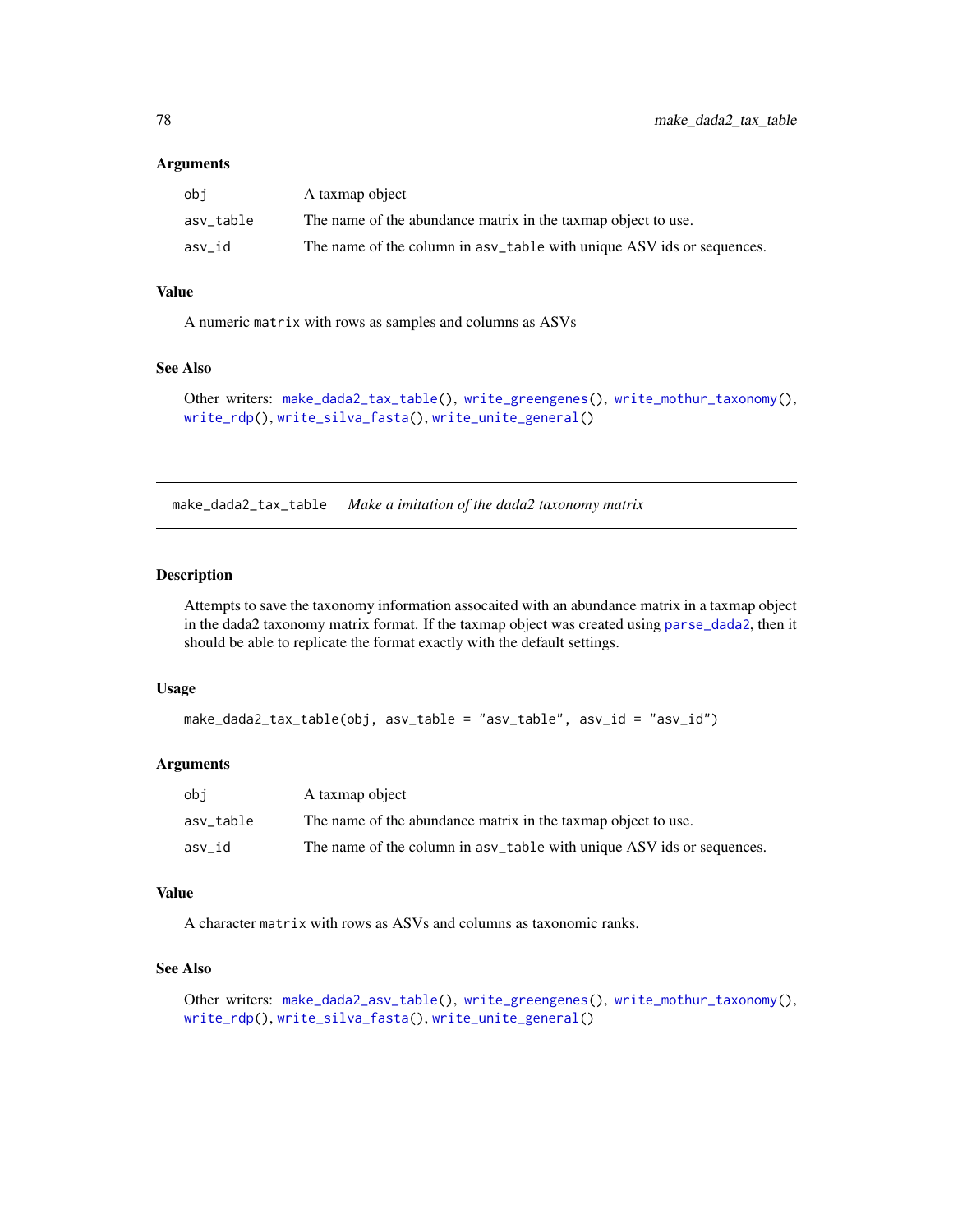<span id="page-78-0"></span>

Creates a named vector that maps the values of two variables associated with taxa in a [taxonomy()] or [taxmap()] object. Both values must be named by taxon ids.

obj\$map\_data(from, to, warn = TRUE) map\_data(obj, from, to, warn = TRUE)

#### Arguments

| obi  | The $[taxonomy()]$ or $[taxmap()]$ object.                                                                                                                                                   |
|------|----------------------------------------------------------------------------------------------------------------------------------------------------------------------------------------------|
| from | The value used to name the output. There will be one output value for each value<br>in 'from'. Any variable that appears in [all_names()] can be used as if it was a<br>variable on its own. |
| to   | The value returned in the output. Any variable that appears in [all_names()] can<br>be used as if it was a variable on its own.                                                              |
| warn | If 'TRUE', issue a warning if there are multiple unique values of 'to' for each<br>value of 'from'.                                                                                          |

## Value

A vector of 'to' values named by values in 'from'.

#### See Also

```
Other taxonomy data functions: classifications(), id_classifications(), is_branch(),
is_internode(), is_leaf(), is_root(), is_stem(), map_data_(), n_leaves_1(), n_leaves(),
n_subtaxa_1(), n_subtaxa(), n_supertaxa_1(), n_supertaxa(), taxon_ids(), taxon_indexes(),
taxon_names(), taxon_ranks()
```
# Examples

```
# Mapping between two variables in `all_names(ex_taxmap)`
map_data(ex_taxmap, from = taxon_names, to = n_legs > 0)
# Mapping with external variables
```

```
x = c("d" = "looks like a cat", "h" = "big scary cats","i" = "smaller cats", "m" = "might eat you", "n" = "Meow! (Feed me!)")
map_data(ex_taxmap, from = taxon_name, to = x)
```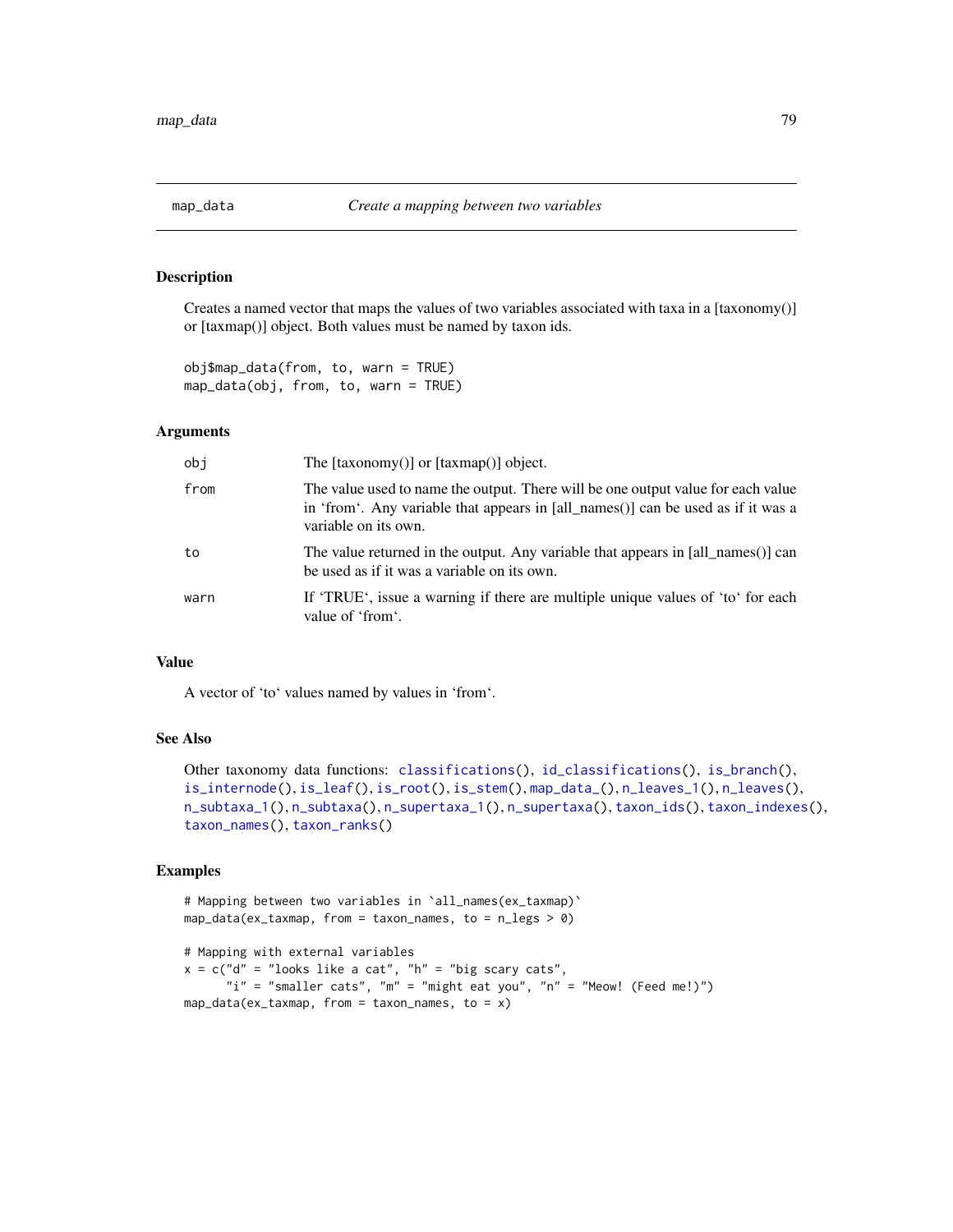<span id="page-79-0"></span>

Creates a named vector that maps the values of two variables associated with taxa in a [taxonomy()] or [taxmap()] object without using Non-Standard Evaluation (NSE). Both values must be named by taxon ids. This is the same as [map\_data()] without NSE and can be useful in some odd cases where NSE fails to work as expected.

obj\$map\_data(from, to) map\_data(obj, from, to)

## Arguments

| obi  | The $[taxonomy()]$ or $[taxmap()]$ object.                                                     |
|------|------------------------------------------------------------------------------------------------|
| from | The value used to name the output. There will be one output value for each value<br>in 'from'. |
| to   | The value returned in the output.                                                              |

#### Value

A vector of 'to' values named by values in 'from'.

## See Also

```
Other taxonomy data functions: classifications(), id_classifications(), is_branch(),
is_internode(), is_leaf(), is_root(), is_stem(), map_data(), n_leaves_1(), n_leaves(),
n_subtaxa_1(), n_subtaxa(), n_supertaxa_1(), n_supertaxa(), taxon_ids(), taxon_indexes(),
taxon_names(), taxon_ranks()
```
## Examples

```
x = c("d" = "looks like a cat", "h" = "big scary cats","i" = "smaller cats", "m" = "might eat you", "n" = "Meow! (Feed me!)")
map_data_{ex_{\text{maxmap}}, from = ex_taxmap$taxon_names(), to = x)
```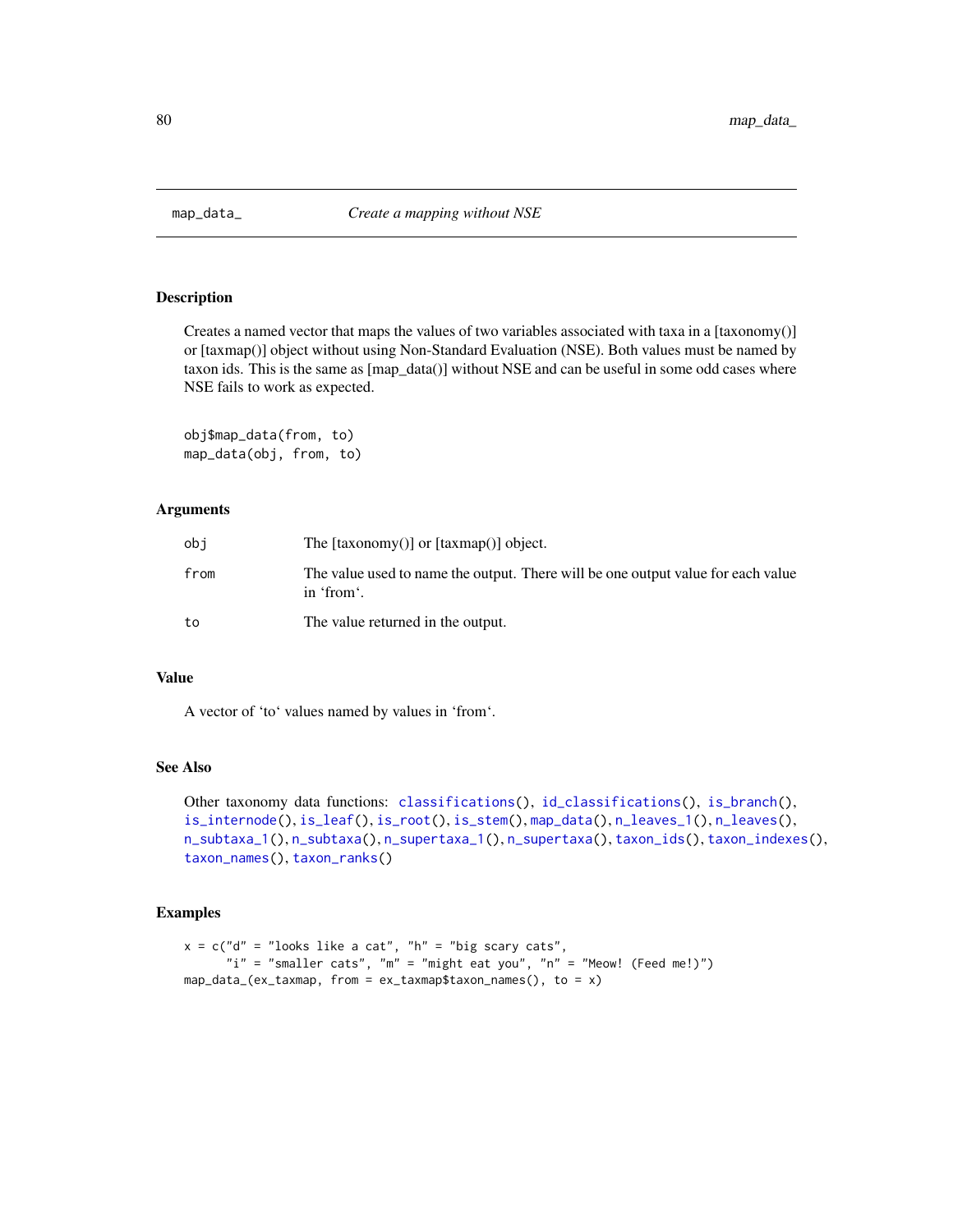A package for planning and analysis of amplicon metagenomics research projects.

#### Details

The goal of the metacoder package is to provide a set of tools for:

- Standardized parsing of taxonomic information from diverse resources.
- Visualization of statistics distributed over taxonomic classifications.
- Evaluating potential metabarcoding primers for taxonomic specificity.
- Providing flexible functions for analyzing taxonomic and abundance data.

To accomplish these goals, metacoder leverages resources from other R packages, interfaces with external programs, and provides novel functions where needed to allow for entire analyses within R.

## Documentation

The full documentation can be found online at [https://grunwaldlab.github.io/metacoder\\_](https://grunwaldlab.github.io/metacoder_documentation/) [documentation/](https://grunwaldlab.github.io/metacoder_documentation/).

There is also a short vignette included for offline use that can be accessed by the following code:

browseVignettes(package = "metacoder")

## Plotting:

- [heat\\_tree](#page-49-0)
- [heat\\_tree\\_matrix](#page-58-0)

#### In silico PCR:

• [primersearch](#page-110-0)

#### Analysis:

- [calc\\_taxon\\_abund](#page-0-0)
- [calc\\_obs\\_props](#page-23-0)
- [rarefy\\_obs](#page-118-0)
- [compare\\_groups](#page-28-0)
- [zero\\_low\\_counts](#page-159-0)
- [calc\\_n\\_samples](#page-21-0)
- [filter\\_ambiguous\\_taxa](#page-41-0)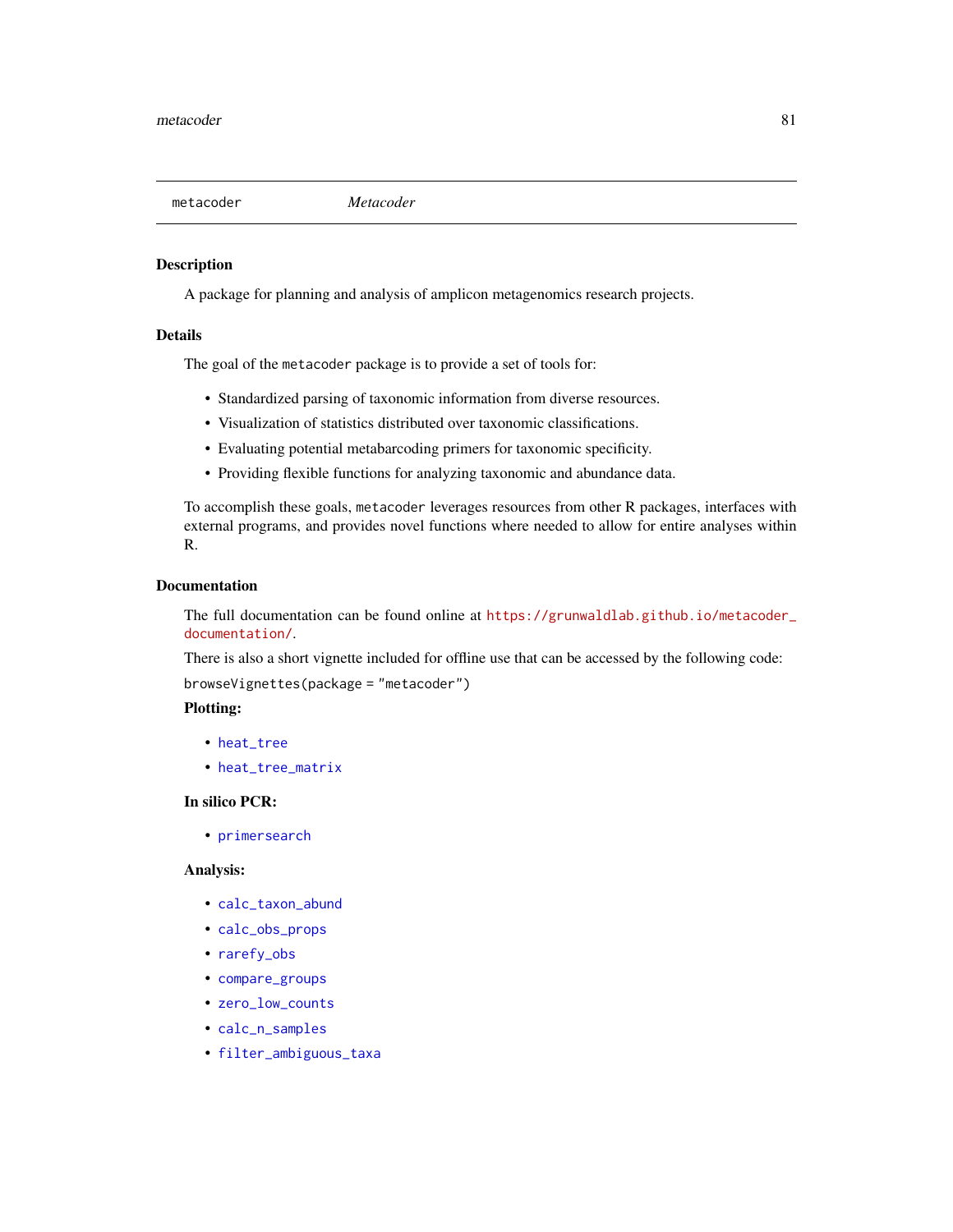## Parsers:

- [parse\\_greengenes](#page-94-0)
- [parse\\_mothur\\_tax\\_summary](#page-96-0)
- [parse\\_mothur\\_taxonomy](#page-95-0)
- [parse\\_newick](#page-97-0)
- [parse\\_phyloseq](#page-99-0)
- [parse\\_phylo](#page-98-0)
- [parse\\_qiime\\_biom](#page-101-0)
- [parse\\_rdp](#page-102-0)
- [parse\\_silva\\_fasta](#page-103-0)
- [parse\\_unite\\_general](#page-109-0)

# Writers:

- [write\\_greengenes](#page-153-0)
- [write\\_mothur\\_taxonomy](#page-154-0)
- [write\\_rdp](#page-156-0)
- [write\\_silva\\_fasta](#page-157-0)
- [write\\_unite\\_general](#page-158-0)

## Database querying:

• [ncbi\\_taxon\\_sample](#page-82-0)

#### Author(s)

Zachary Foster and Niklaus Grunwald

mutate\_obs *Add columns to [taxmap()] objects*

## Description

Add columns to tables in 'obj\$data' in [taxmap()] objects. See [dplyr::mutate()] for the inspiration for this function and more information. Calling the function using the 'obj\$mutate\_obs(...)' style edits "obj" in place, unlike most R functions. However, calling the function using the 'mutate\_obs(obj, ...)' imitates R's traditional copy-on-modify semantics, so "obj" would not be changed; instead a changed version would be returned, like most R functions.

```
obj$mutate_obs(data, ...)
mutate_obs(obj, data, ...)
```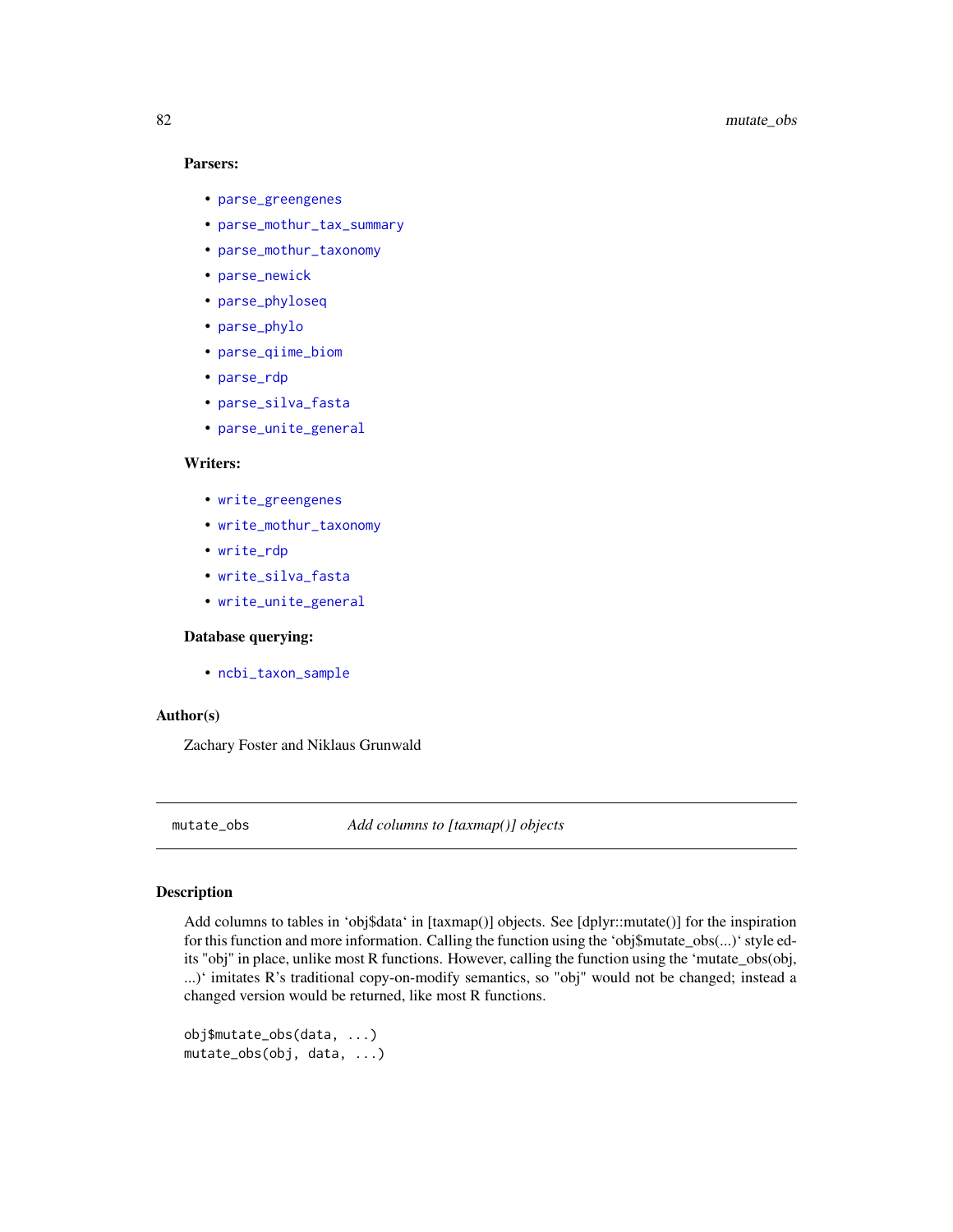#### Arguments

| obi                     | An object of type $[taxmap()]$                                                                                                                                                                           |
|-------------------------|----------------------------------------------------------------------------------------------------------------------------------------------------------------------------------------------------------|
| data                    | Dataset name, index, or a logical vector that indicates which dataset in 'obj\$data'<br>to add columns to.                                                                                               |
| $\cdot$ $\cdot$ $\cdot$ | One or more named columns to add. Newly created columns can be referenced<br>in the same function call. Any variable name that appears in [all_names()] can<br>be used as if it was a vector on its own. |
| target                  | DEPRECIATED. use "data" instead.                                                                                                                                                                         |

## Value

An object of type [taxmap()]

## See Also

```
Other taxmap manipulation functions: arrange_obs(), arrange_taxa(), filter_obs(), filter_taxa(),
sample_frac_obs(), sample_frac_taxa(), sample_n_obs(), sample_n_taxa(), select_obs(),
transmute_obs()
```
## Examples

```
# Add column to existing tables
mutate_obs(ex_taxmap, "info",
          new\_col = "Im new",newer_col = paste0(new_col, "er!"))
# Create columns in a new table
mutate_obs(ex_taxmap, "new_table",
           nums = 1:10,squared = nums \land 2)
# Add a new vector
mutate_obs(ex_taxmap, "new_vector", 1:10)
# Add a new list
mutate_obs(ex_taxmap, "new_list", list(1, 2))
```
<span id="page-82-0"></span>ncbi\_taxon\_sample *Download representative sequences for a taxon*

# Description

Downloads a sample of sequences meant to evenly capture the diversity of a given taxon. Can be used to get a shallow sampling of vast groups. **CAUTION:** This function can make MANY queries to Genbank depending on arguments given and can take a very long time. Choose your arguments carefully to avoid long waits and needlessly stressing NCBI's servers. Use a downloaded database and a parser from the taxa package when possible.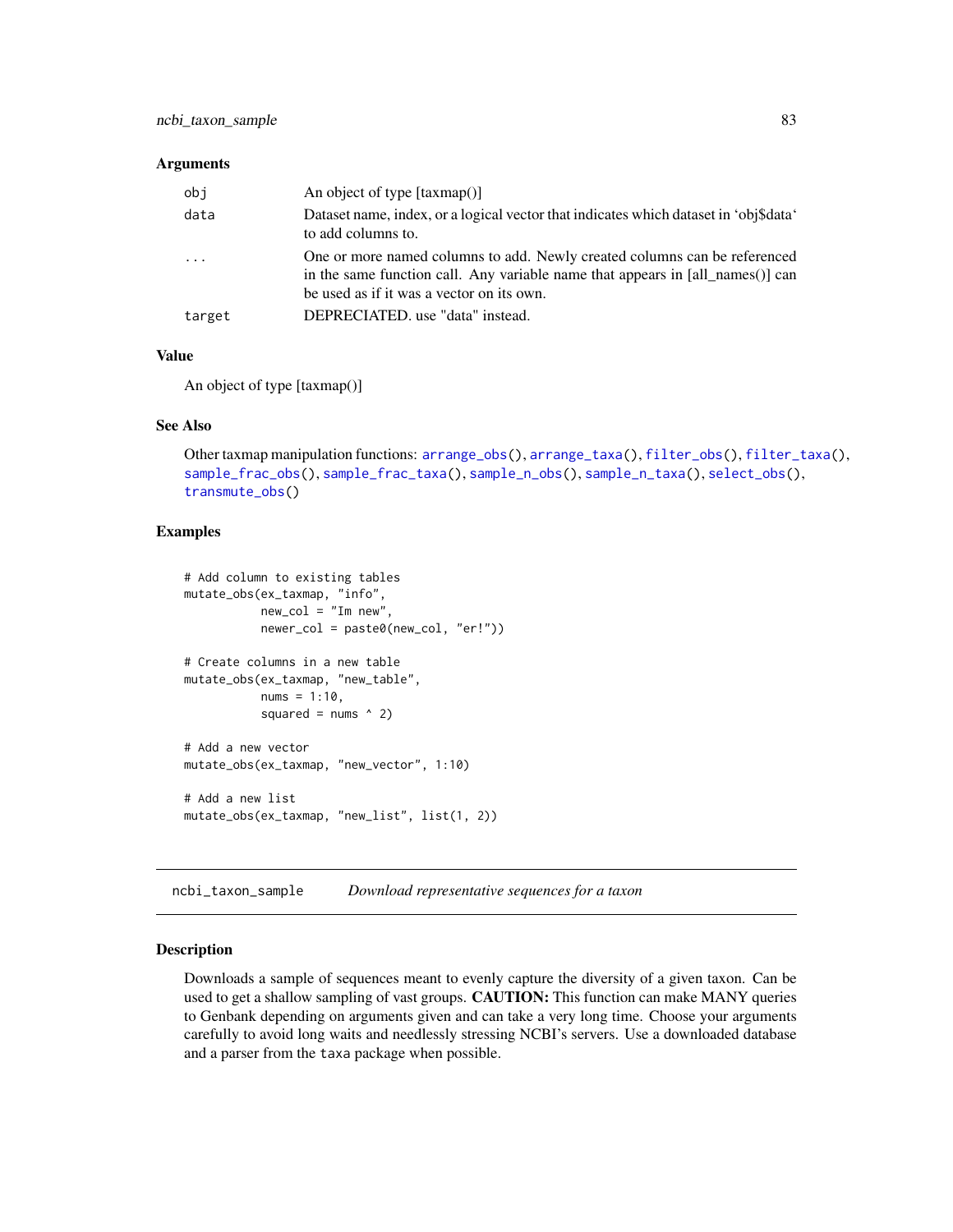# Usage

```
ncbi_taxon_sample(
 name = NULL,id = NULL,target_rank,
 min_counts = NULL,
 max_counts = NULL,
  interpolate_min = TRUE,
  interpolate_max = TRUE,
 min_children = NULL,
 max_children = NULL,
  seqrange = "1:3000",
  getrelated = FALSE,
 fuzzy = TRUE,limit = 10,
  entrez_query = NULL,
 hypothetical = FALSE,
  verbose = TRUE
\mathcal{L}
```
# Arguments

| name            | (character of length 1) The taxon to download a sample of sequences for.                                                                                                                                                                                       |
|-----------------|----------------------------------------------------------------------------------------------------------------------------------------------------------------------------------------------------------------------------------------------------------------|
| id              | (character of length 1) The taxon id to download a sample of sequences for.                                                                                                                                                                                    |
| target_rank     | (character of length 1) The finest taxonomic rank at which to sample. The<br>finest rank at which replication occurs. Must be a finer rank than taxon.                                                                                                         |
| min_counts      | (named numeric) The minimum number of sequences to download for each<br>taxonomic rank. The names correspond to taxonomic ranks.                                                                                                                               |
| max_counts      | (named numeric) The maximum number of sequences to download for each<br>taxonomic rank. The names correspond to taxonomic ranks.                                                                                                                               |
| interpolate_min |                                                                                                                                                                                                                                                                |
|                 | (logical) If TRUE, values supplied to min_counts and min_children will be<br>used to infer the values of intermediate ranks not specified. Linear interpolation<br>between values of specified ranks will be used to determine values of unspecified<br>ranks. |
| interpolate_max |                                                                                                                                                                                                                                                                |
|                 | (logical) If TRUE, values supplied to max_counts and max_children will be<br>used to infer the values of intermediate ranks not specified. Linear interpolation<br>between values of specified ranks will be used to determine values of unspecified<br>ranks. |
| min_children    | (named numeric) The minimum number sub-taxa of taxa for a given rank must<br>have for its sequences to be searched. The names correspond to taxonomic<br>ranks.                                                                                                |
| max_children    | (named numeric) The maximum number sub-taxa of taxa for a given rank must<br>have for its sequences to be searched. The names correspond to taxonomic<br>ranks.                                                                                                |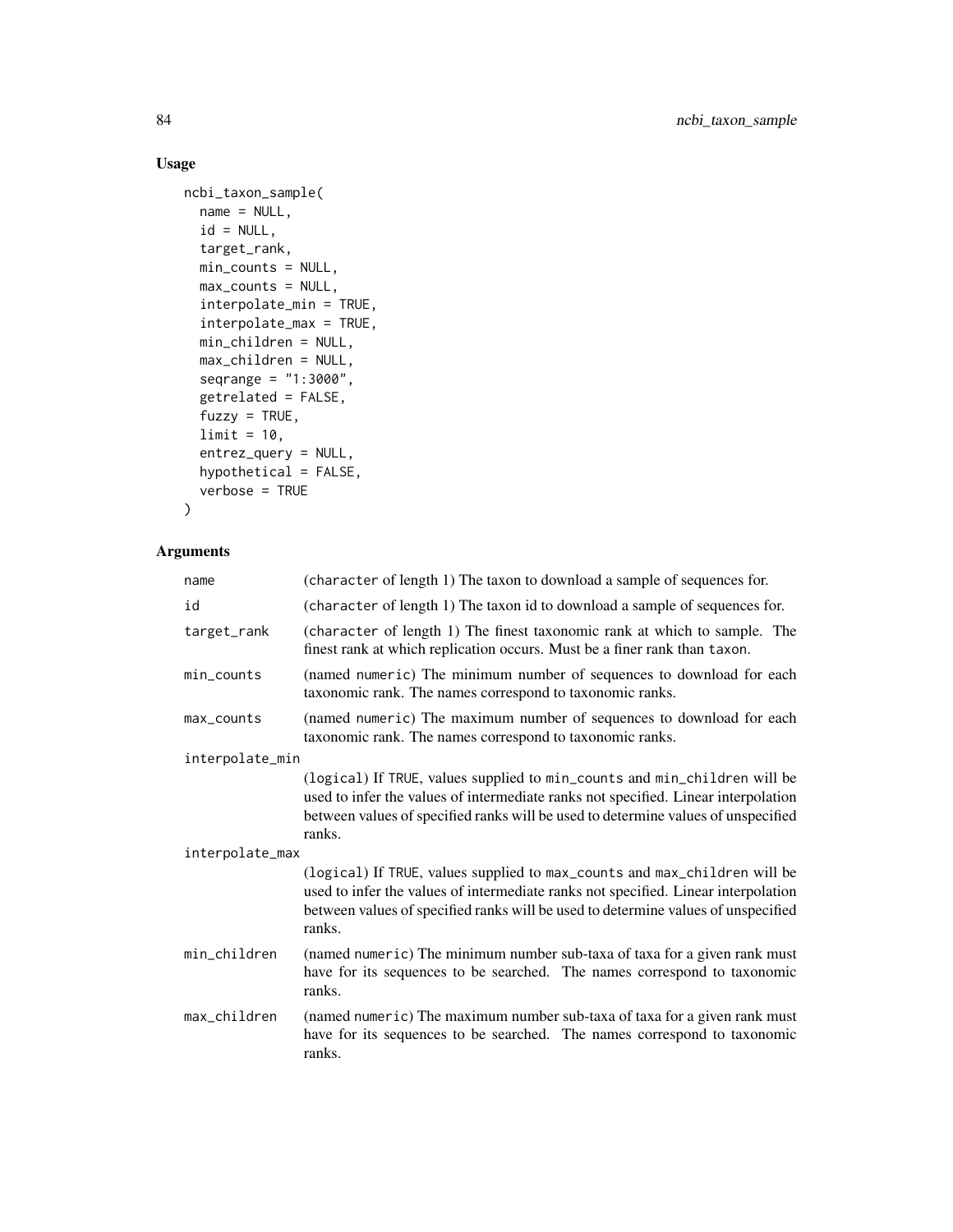#### n\_leaves 85

| segrange     | (character) Sequence range, as e.g., "1:1000". This is the range of sequence<br>lengths to search for. So "1:1000" means search for sequences from 1 to 1000<br>characters in length.                                                                                                                                    |
|--------------|--------------------------------------------------------------------------------------------------------------------------------------------------------------------------------------------------------------------------------------------------------------------------------------------------------------------------|
| getrelated   | (logical) If TRUE, gets the longest sequences of a species in the same genus as<br>the one searched for. If FALSE, returns nothing if no match found.                                                                                                                                                                    |
| fuzzy        | (logical) Whether to do fuzzy taxonomic ID search or exact search. If TRUE,<br>we use xXarbitraryXx[porgn:__txid <id>], but if FALSE, we use txid<id>.<br/>Default: FALSE</id></id>                                                                                                                                      |
| limit        | (numeric) Number of sequences to search for and return. Max of 10,000. If you<br>search for 6000 records, and only 5000 are found, you will of course only get<br>5000 back.                                                                                                                                             |
| entrez_query | (character; length 1) An Entrez-format query to filter results with. This is<br>useful to search for sequences with specific characteristics. The format is the<br>same as the one used to seach genbank. (https://www.ncbi.nlm.nih.gov/<br>books/NBK3837/#EntrezHelp.Entrez_Searching_Options)                          |
| hypothetical | (logical; length 1) If FALSE, an attempt will be made to not return hypothetical<br>or predicted sequences judging from accession number prefixs (XM and XR).<br>This can result in less than the limit being returned even if there are more<br>sequences available, since this filtering is done after searching NCBI. |
| verbose      | (logical) If TRUE, progress messages will be printed.                                                                                                                                                                                                                                                                    |

# Examples

```
## Not run:
# Look up 5 ITS sequences from each fungal class
data <- ncbi_taxon_sample(name = "Fungi", target_rank = "class", limit = 5,
                          entrez_query = '"internal transcribed spacer"[All Fields]')
# Look up taxonomic information for sequences
obj <- lookup_tax_data(data, type = "seq_id", column = "gi_no")
# Plot information
filter_taxa(obj, taxon_names == "Fungi", subtaxa = TRUE) %>%
  heat_tree(node_label = taxon_names, node_color = n_obs, node_size = n_obs)
## End(Not run)
```
<span id="page-84-0"></span>n\_leaves *Get number of leaves*

## Description

Get number of leaves for each taxon in an object of type [taxonomy()] or [taxmap()]

obj\$n\_leaves() n\_leaves(obj)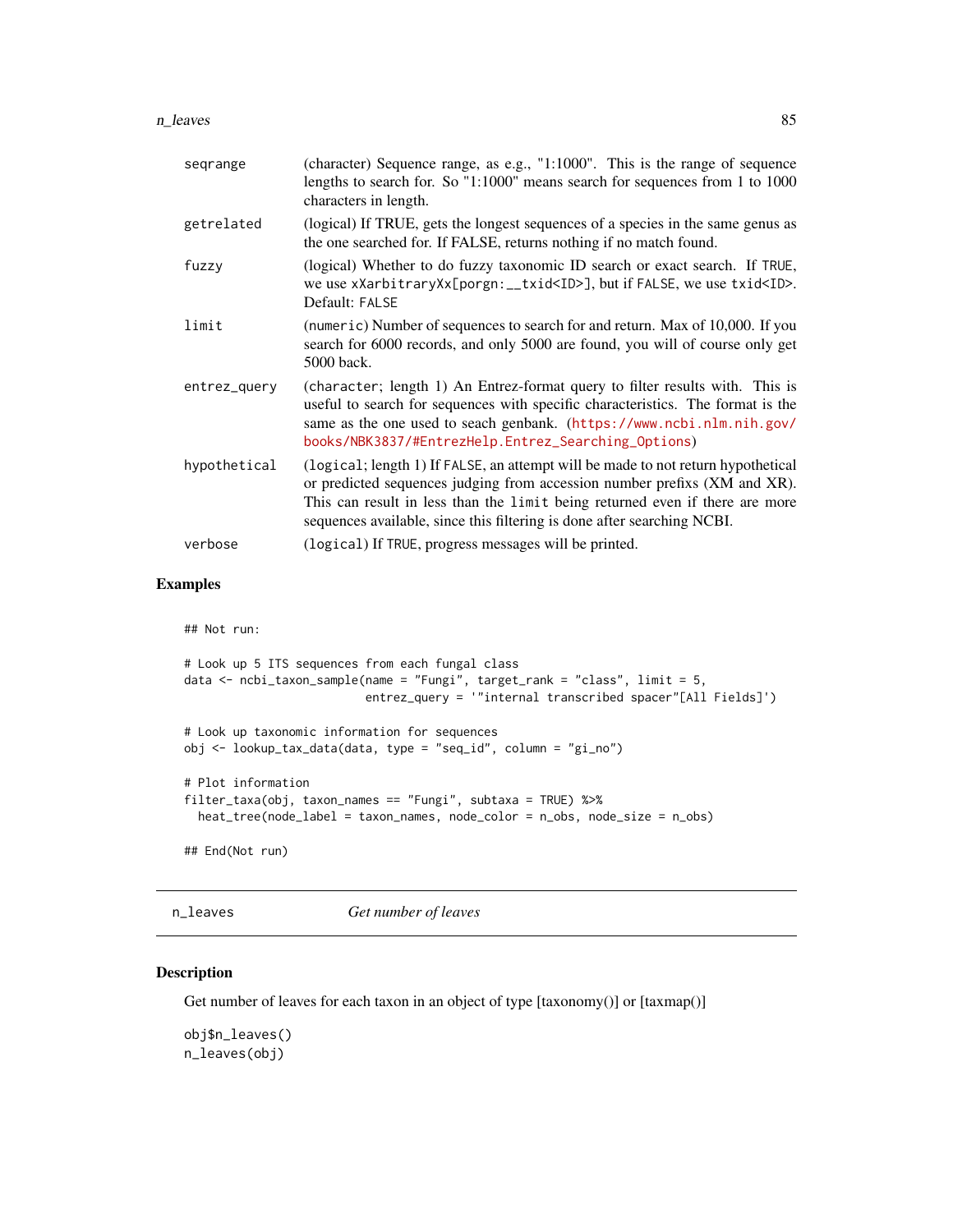#### Arguments

obj ([taxonomy()] or [taxmap()])

# Value

numeric

# See Also

```
Other taxonomy data functions: classifications(), id_classifications(), is_branch(),
is_internode(), is_leaf(), is_root(), is_stem(), map_data_(), map_data(), n_leaves_1(),
n_subtaxa_1(), n_subtaxa(), n_supertaxa_1(), n_supertaxa(), taxon_ids(), taxon_indexes(),
taxon_names(), taxon_ranks()
```
#### Examples

```
# Get number of leaves for each taxon
n_leaves(ex_taxmap)
# Filter taxa based on number of leaves
```

```
filter_taxa(ex_taxmap, n_leaves > 0)
```
<span id="page-85-0"></span>n\_leaves\_1 *Get number of leaves*

## Description

Get number of leaves for each taxon in an object of type [taxonomy()] or [taxmap()], not including leaves of subtaxa etc.

obj\$n\_leaves\_1() n\_leaves\_1(obj)

#### Arguments

obj ([taxonomy()] or [taxmap()])

# Value

numeric

# See Also

```
Other taxonomy data functions: classifications(), id_classifications(), is_branch(),
is_internode(), is_leaf(), is_root(), is_stem(), map_data_(), map_data(), n_leaves(),
n_subtaxa_1(), n_subtaxa(), n_supertaxa_1(), n_supertaxa(), taxon_ids(), taxon_indexes(),
taxon_names(), taxon_ranks()
```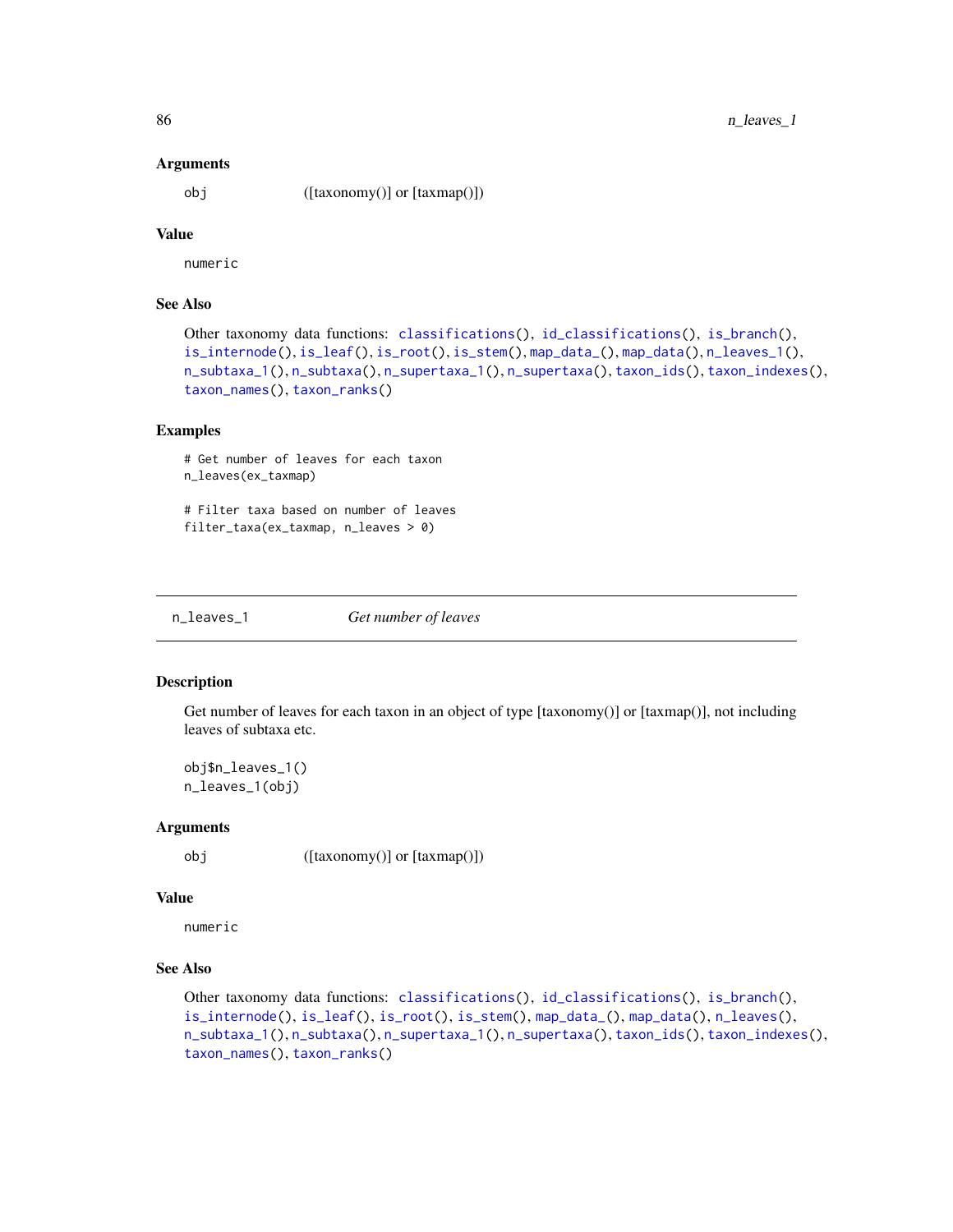#### n\_obs 87

## Examples

```
# Get number of leaves for each taxon
n_leaves_1(ex_taxmap)
# Filter taxa based on number of leaves
filter_taxa(ex_taxmap, n_leaves_1 > 0)
```
<span id="page-86-0"></span>n\_obs *Count observations in [taxmap()]*

# Description

Count observations for each taxon in a data set in a [taxmap()] object. This includes observations for the specific taxon and the observations of its subtaxa. "Observations" in this sense are the items (for list/vectors) or rows (for tables) in a dataset. By default, observations in the first data set in the [taxmap()] object is used. For example, if the data set is a table, then a value of 3 for a taxon means that their are 3 rows in that table assigned to that taxon or one of its subtaxa.

obj\$n\_obs(data) n\_obs(obj, data)

## Arguments

| obi    | $(\lceil \text{taxmap}(\cdot) \rceil)$                                               |
|--------|--------------------------------------------------------------------------------------|
| data   | Dataset name, index, or a logical vector that indicates which dataset in 'obj\$data' |
|        | to add columns to.                                                                   |
| target | DEPRECIATED. use "data" instead.                                                     |

#### Value

'numeric'

## See Also

Other taxmap data functions:  $n_{obs_1}( )$ 

# Examples

```
# Get number of observations for each taxon in first dataset
n_obs(ex_taxmap)
```

```
# Get number of observations in a specified data set
n_obs(ex_taxmap, "info")
n_obs(ex_taxmap, "abund")
```

```
# Filter taxa using number of observations in the first table
filter_taxa(ex_taxmap, n_obs > 1)
```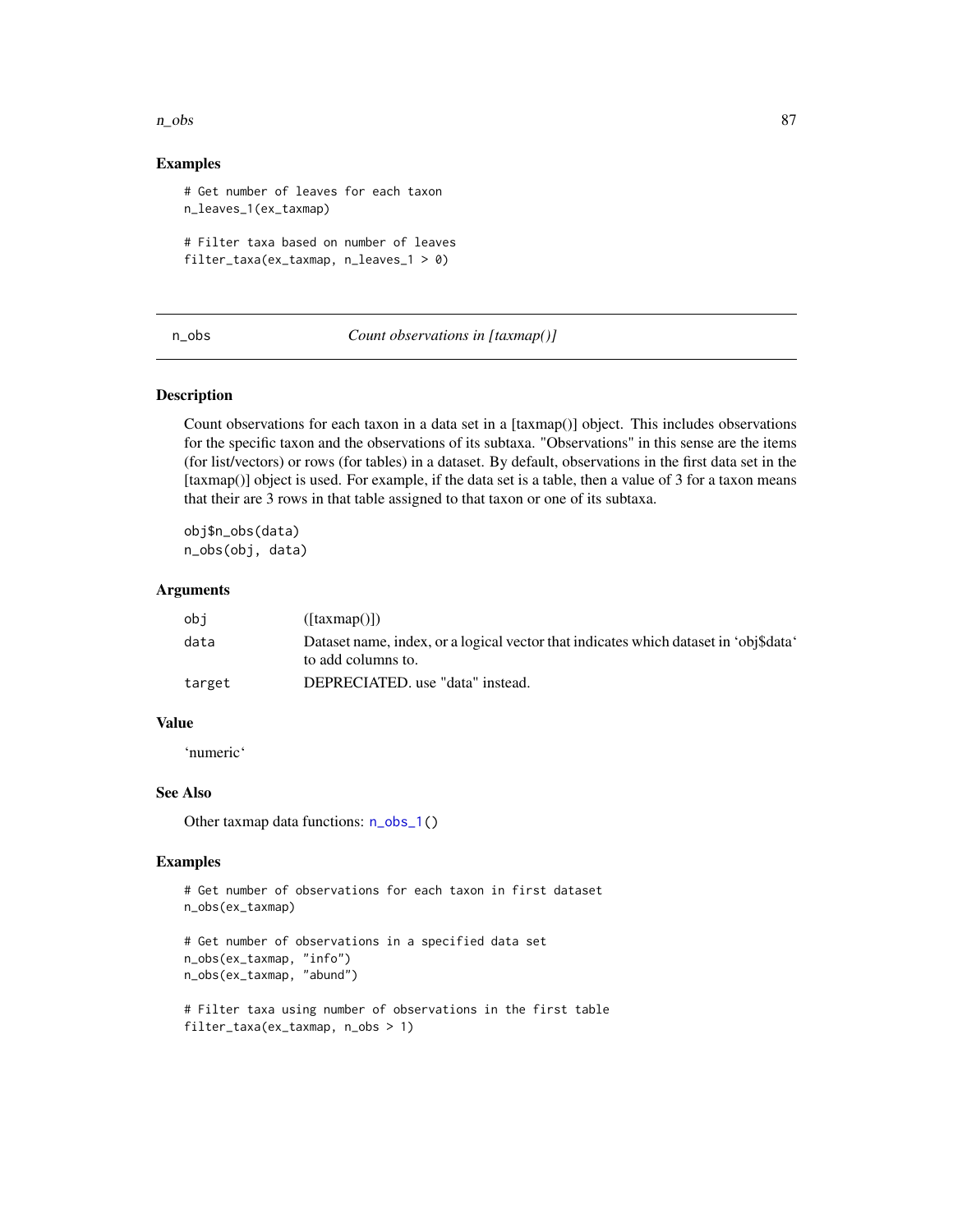<span id="page-87-0"></span>

Count observations for each taxon in a data set in a [taxmap()] object. This includes observations for the specific taxon but NOT the observations of its subtaxa. "Observations" in this sense are the items (for list/vectors) or rows (for tables) in a dataset. By default, observations in the first data set in the [taxmap()] object is used. For example, if the data set is a table, then a value of 3 for a taxon means that their are 3 rows in that table assigned to that taxon.

obj\$n\_obs\_1(data) n\_obs\_1(obj, data)

## Arguments

| obi    | ([taxmap())                                                                                                |
|--------|------------------------------------------------------------------------------------------------------------|
| data   | Dataset name, index, or a logical vector that indicates which dataset in 'obj\$data'<br>to add columns to. |
| target | DEPRECIATED. use "data" instead.                                                                           |

#### Value

'numeric'

# See Also

Other taxmap data functions:  $n_{obs}$ ()

#### Examples

```
# Get number of observations for each taxon in first dataset
n_obs_1(ex_taxmap)
# Get number of observations in a specified data set
n_obs_1(ex_taxmap, "info")
n_obs_1(ex_taxmap, "abund")
```

```
# Filter taxa using number of observations in the first table
filter_taxa(ex_taxmap, n_obs_1 > 0)
```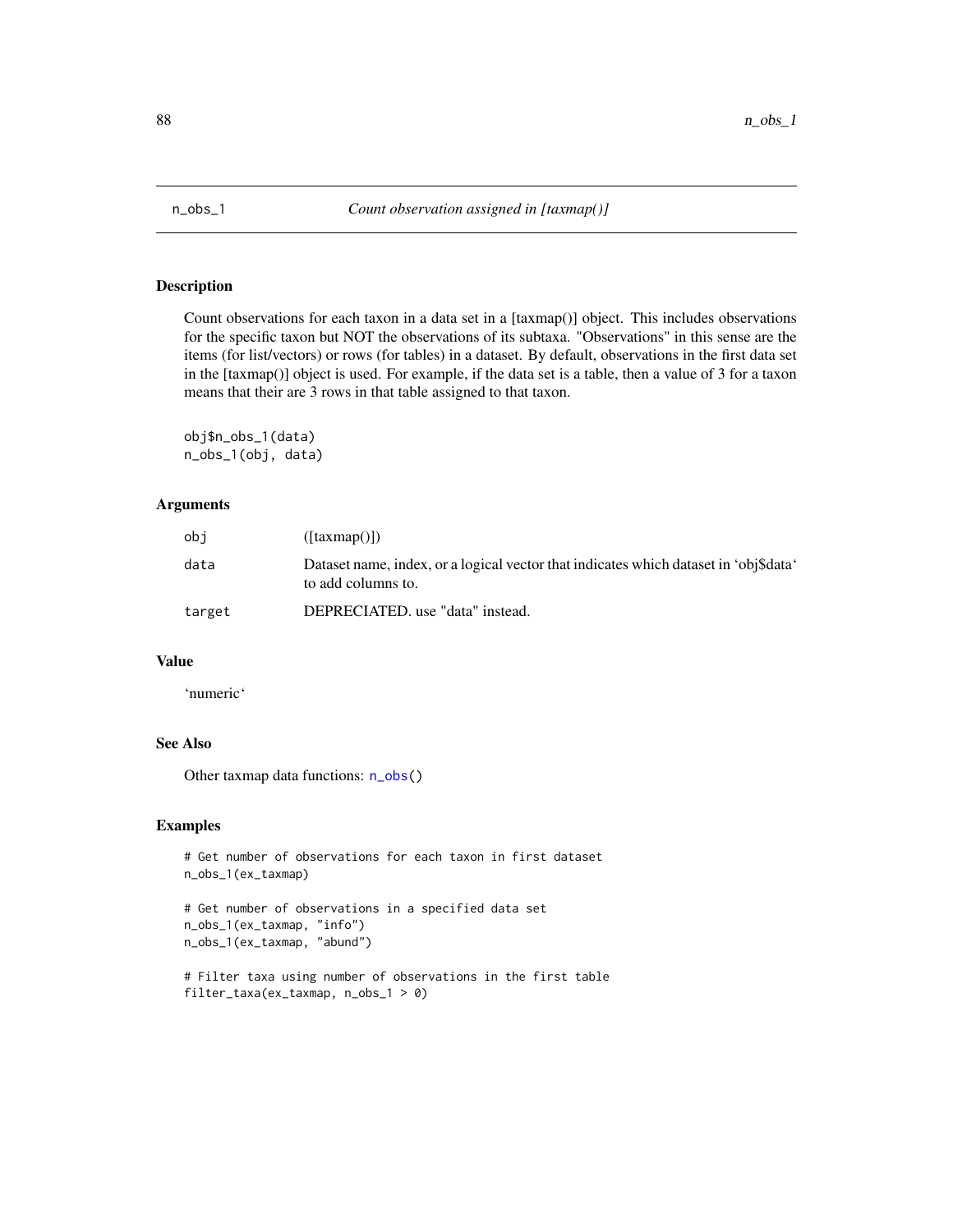<span id="page-88-1"></span>

Get number of subtaxa for each taxon in an object of type [taxonomy()] or [taxmap()]

obj\$n\_subtaxa() n\_subtaxa(obj)

## Arguments

obj ([taxonomy()] or [taxmap()])

## Value

numeric

# See Also

Other taxonomy data functions: [classifications\(](#page-27-0)), [id\\_classifications\(](#page-63-0)), [is\\_branch\(](#page-66-0)), [is\\_internode\(](#page-67-0)), [is\\_leaf\(](#page-67-1)), [is\\_root\(](#page-68-0)), [is\\_stem\(](#page-69-0)), [map\\_data\\_\(](#page-79-0)), [map\\_data\(](#page-78-0)), [n\\_leaves\\_1\(](#page-85-0)), [n\\_leaves\(](#page-84-0)), [n\\_subtaxa\\_1\(](#page-88-0)), [n\\_supertaxa\\_1\(](#page-90-0)), [n\\_supertaxa\(](#page-89-0)), [taxon\\_ids\(](#page-148-0)), [taxon\\_indexes\(](#page-148-1)), [taxon\\_names\(](#page-150-0)), [taxon\\_ranks\(](#page-152-0))

#### Examples

```
# Count number of subtaxa within each taxon
n_subtaxa(ex_taxmap)
# Filter taxa based on number of subtaxa
# (this command removed all leaves or "tips" of the tree)
filter_taxa(ex_taxmap, n_subtaxa > 0)
```
<span id="page-88-0"></span>n\_subtaxa\_1 *Get number of subtaxa*

## Description

Get number of subtaxa for each taxon in an object of type [taxonomy()] or [taxmap()], not including subtaxa of subtaxa etc. This does not include subtaxa assigned to subtaxa.

obj\$n\_subtaxa\_1() n\_subtaxa\_1(obj)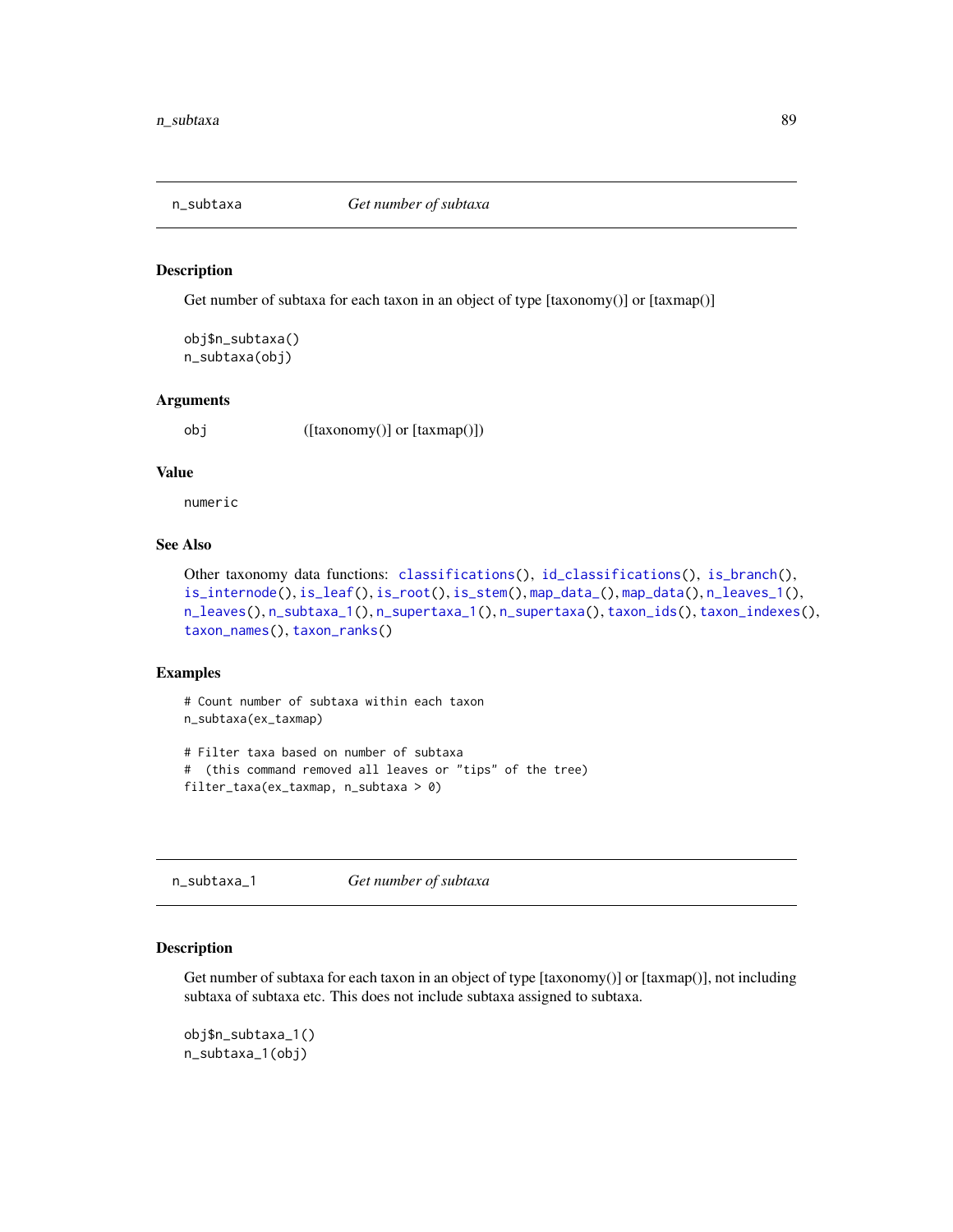#### Arguments

obj ([taxonomy()] or [taxmap()])

# Value

numeric

# See Also

```
Other taxonomy data functions: classifications(), id_classifications(), is_branch(),
is_internode(), is_leaf(), is_root(), is_stem(), map_data_(), map_data(), n_leaves_1(),
n_leaves(), n_subtaxa(), n_supertaxa_1(), n_supertaxa(), taxon_ids(), taxon_indexes(),
taxon_names(), taxon_ranks()
```
#### Examples

```
# Count number of immediate subtaxa in each taxon
n_subtaxa_1(ex_taxmap)
```

```
# Filter taxa based on number of subtaxa
# (this command removed all leaves or "tips" of the tree)
filter_taxa(ex_taxmap, n_subtaxa_1 > 0)
```
<span id="page-89-0"></span>n\_supertaxa *Get number of supertaxa*

# Description

Get number of supertaxa for each taxon in an object of type [taxonomy()] or [taxmap()].

```
obj$n_supertaxa()
n_supertaxa(obj)
```
#### Arguments

obj ([taxonomy()] or [taxmap()])

## Value

numeric

# See Also

```
Other taxonomy data functions: classifications(), id_classifications(), is_branch(),
is_internode(), is_leaf(), is_root(), is_stem(), map_data_(), map_data(), n_leaves_1(),
n_leaves(), n_subtaxa_1(), n_subtaxa(), n_supertaxa_1(), taxon_ids(), taxon_indexes(),
taxon_names(), taxon_ranks()
```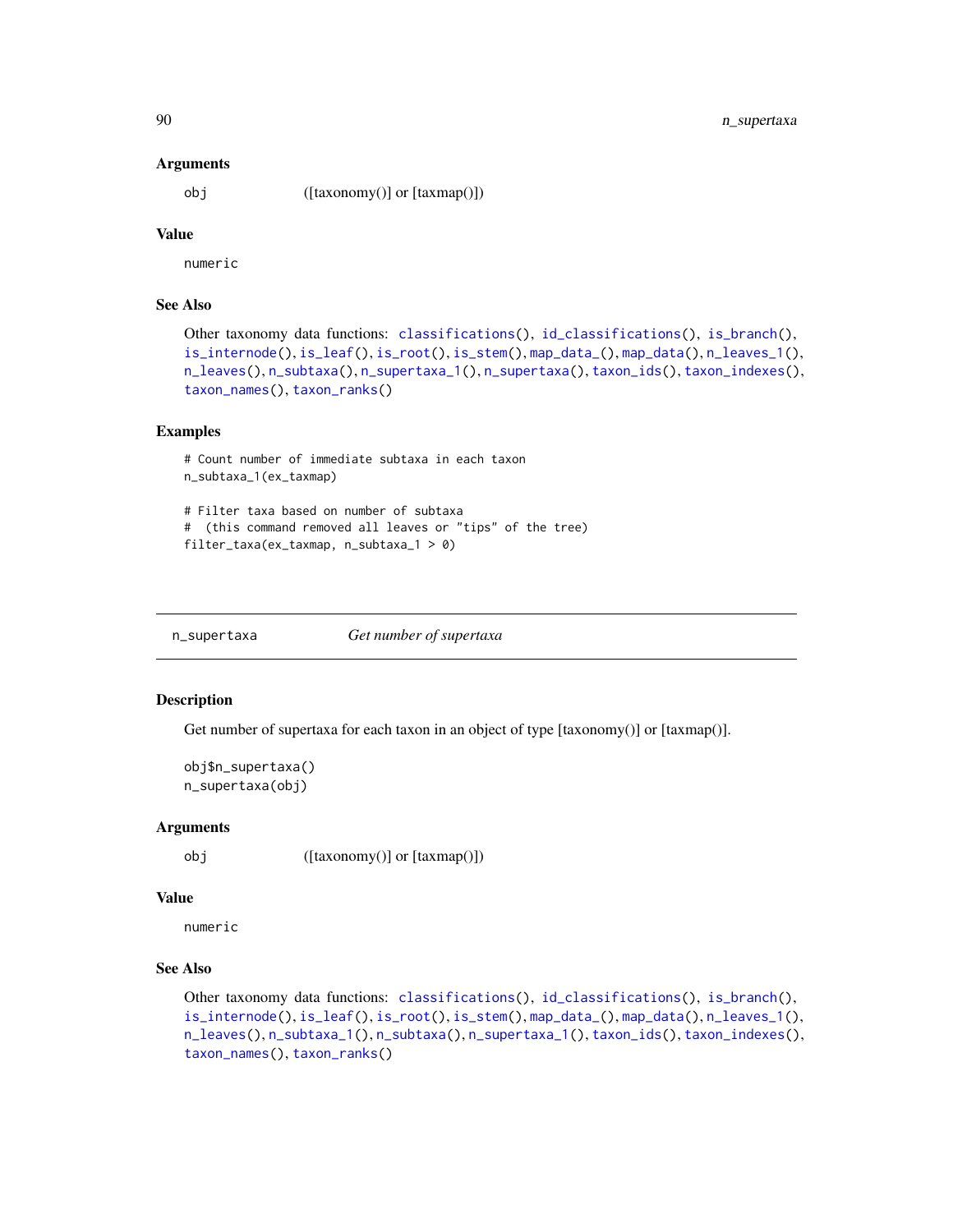# n\_supertaxa\_1 91

## Examples

```
# Count number of supertaxa that contain each taxon
n_supertaxa(ex_taxmap)
# Filter taxa based on the number of supertaxa
# (this command removes all root taxa)
filter_taxa(ex_taxmap, n_supertaxa > 0)
```
<span id="page-90-0"></span>n\_supertaxa\_1 *Get number of supertaxa*

# Description

Get number of immediate supertaxa (i.e. not supertaxa of supertaxa, etc) for each taxon in an object of type [taxonomy()] or [taxmap()]. This should always be either 1 or 0.

obj\$n\_supertaxa\_1() n\_supertaxa\_1(obj)

#### Arguments

obj ([taxonomy()] or [taxmap()])

#### Value

numeric

# See Also

```
Other taxonomy data functions: classifications(), id_classifications(), is_branch(),
is_internode(), is_leaf(), is_root(), is_stem(), map_data_(), map_data(), n_leaves_1(),
n_leaves(), n_subtaxa_1(), n_subtaxa(), n_supertaxa(), taxon_ids(), taxon_indexes(),
taxon_names(), taxon_ranks()
```
# Examples

```
# Test for the presence of supertaxa containing each taxon
n_supertaxa_1(ex_taxmap)
```

```
# Filter taxa based on the presence of supertaxa
# (this command removes all root taxa)
filter_taxa(ex_taxmap, n_supertaxa_1 > 0)
```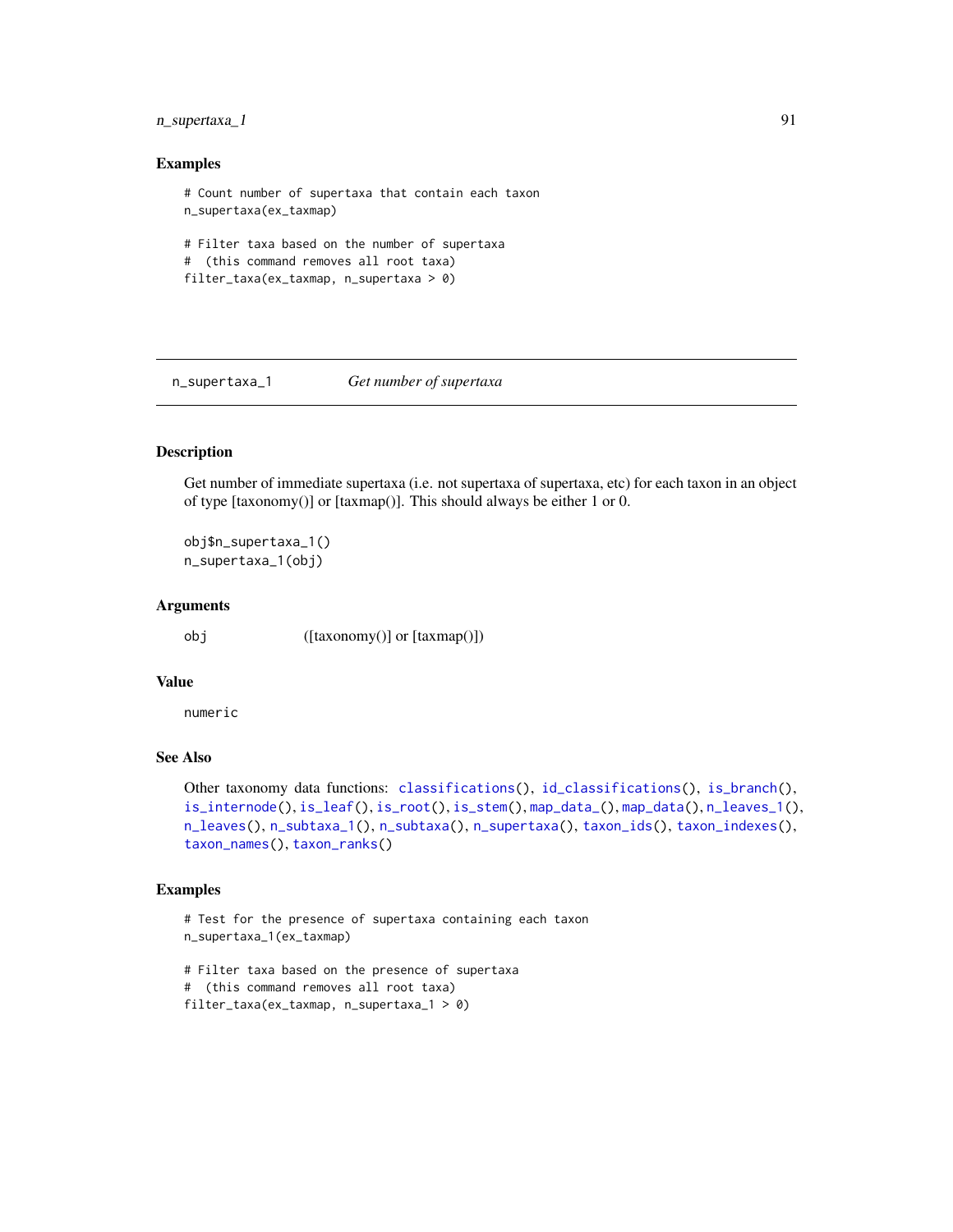Given a [taxmap()] object, return data associated with each taxon in a given table included in that [taxmap()] object.

```
obj$obs(data, value = NULL, subset = NULL,
  recursive = TRUE, simplify = FALSE)
obs(obj, data, value = NULL, subset = NULL,
  recursive = TRUE, simplify = FALSE)
```
## Arguments

| obj       | $([taxmap()])$ The $[taxmap()]$ object containing taxon information to be queried.                                                                                                                                                                                                                                                                                |
|-----------|-------------------------------------------------------------------------------------------------------------------------------------------------------------------------------------------------------------------------------------------------------------------------------------------------------------------------------------------------------------------|
| data      | Either the name of something in 'obj\$data' that has taxon information or a an ex-<br>ternal object with taxon information. For tables, there must be a column named<br>"taxon_id" and lists/vectors must be named by taxon ID.                                                                                                                                   |
| value     | What data to return. This is usually the name of column in a table in 'obj\$data'.<br>Any result of 'all_names(obj)' can be used. If the value used has names, it is<br>assumed that the names are taxon ids and the taxon ids are used to look up the<br>correct values.                                                                                         |
| subset    | Taxon IDs, TRUE/FALSE vector, or taxon indexes to find observations for.<br>Default: All taxa in 'obj' will be used. Any variable name that appears in<br>[all_names()] can be used as if it was a vector on its own.                                                                                                                                             |
| recursive | ('logical' or 'numeric') If 'FALSE', only return the observation assigned to the<br>specified input taxa, not subtaxa. If 'TRUE', return all the observations of every<br>subtaxa, etc. Positive numbers indicate the number of ranks below the each<br>taxon to get observations for '0' is equivalent to 'FALSE'. Negative numbers<br>are equivalent to 'TRUE'. |
| simplify  | ('logical') If 'TRUE', then combine all the results into a single vector of unique<br>observation indexes.                                                                                                                                                                                                                                                        |

## Value

If 'simplify = FALSE', then a list of vectors of observation indexes are returned corresponding to the 'data' argument. If 'simplify = TRUE', then the observation indexes for all 'data' taxa are returned in a single vector.

# Examples

# Get indexes of rows corresponding to each taxon obs(ex\_taxmap, "info")

# Get only a subset of taxon indexes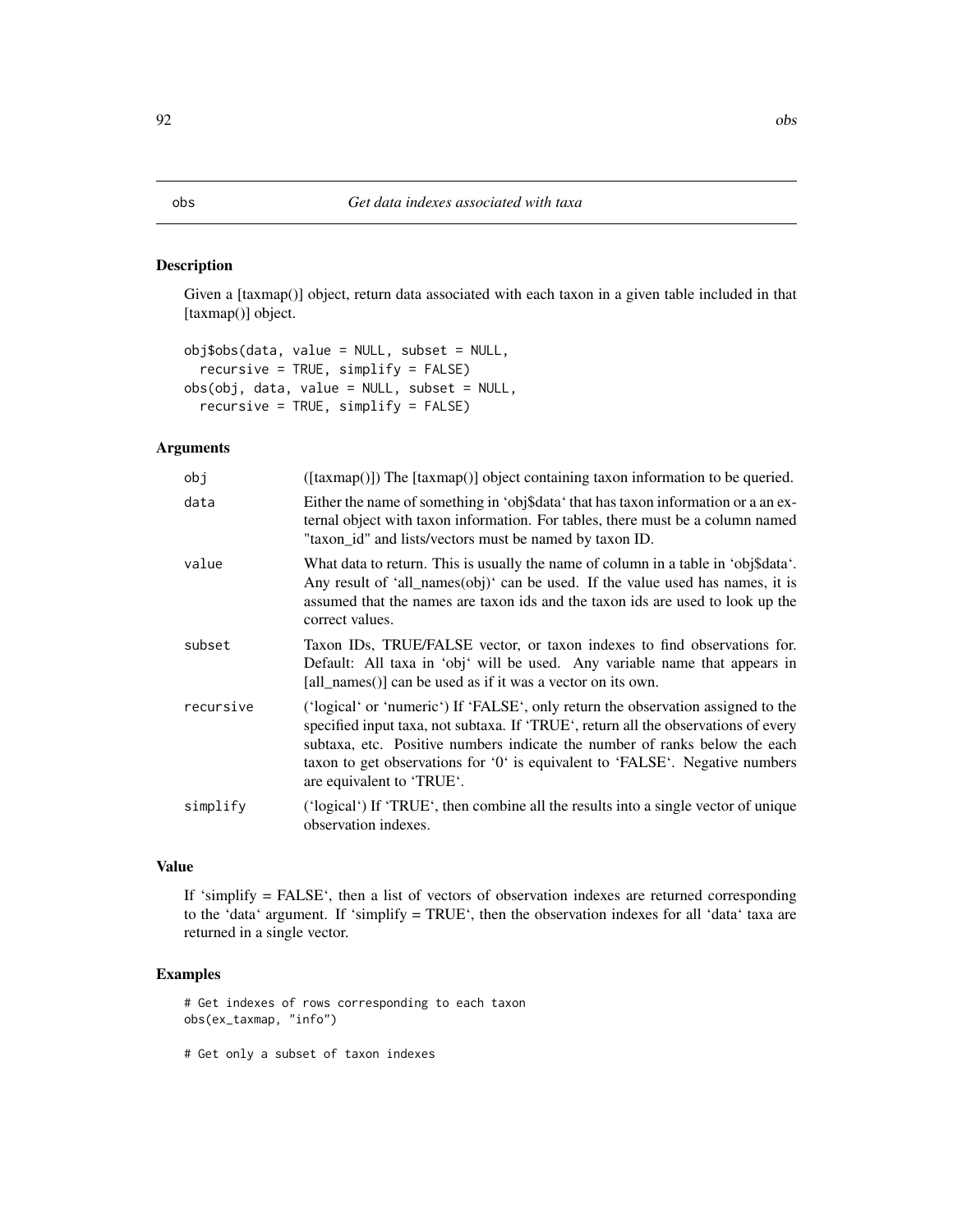# obs\_apply 93

```
obs(ex_{\text{maxmap}}, "info", subset = 1:2)# Get only a subset of taxon IDs
obs(ex_{\text{maxmap}}, "info", subset = c("b", "c"))# Get only a subset of taxa using logical tests
obs(ex_taxmap, "info", subset = taxon_ranks == "genus")
# Only return indexes of rows assinged to each taxon explicitly
obs(ex_taxmap, "info", recursive = FALSE)
# Lump all row indexes in a single vector
obs(ex_taxmap, "info", simplify = TRUE)
# Return values from a dataset instead of indexes
obs(ex_taxmap, "info", value = "name")
```
obs\_apply *Apply function to observations per taxon*

## Description

Apply a function to data for the observations for each taxon. This is similar to using [obs()] with [lapply()] or [sapply()].

```
obj$obs_apply(data, func, simplify = FALSE, value = NULL,
  subset = NULL, recursive = TRUE, ...)
obs_apply(obj, data, func, simplify = FALSE, value = NULL,
  subset = NULL, recursive = TRUE, ...)
```
#### Arguments

| obj      | The [taxmap()] object containing taxon information to be queried.                                                                                                                                                                                                                                                  |
|----------|--------------------------------------------------------------------------------------------------------------------------------------------------------------------------------------------------------------------------------------------------------------------------------------------------------------------|
| data     | Either the name of something in 'obj\$data' that has taxon information or a an ex-<br>ternal object with taxon information. For tables, there must be a column named<br>"taxon_id" and lists/vectors must be named by taxon ID.                                                                                    |
| func     | ('function') The function to apply.                                                                                                                                                                                                                                                                                |
| simplify | ('logical') If 'TRUE', convert lists to vectors.                                                                                                                                                                                                                                                                   |
| value    | What data to give to the function. This is usually the name of column in a table<br>in 'obj\$data'. Any result of 'all_names(obj)' can be used, but it usually only<br>makes sense to use columns in the dataset specified by the 'data' option. By<br>default, the indexes of observation in 'data' are returned. |
| subset   | Taxon IDs, TRUE/FALSE vector, or taxon indexes to use. Default: All taxa in<br>'obj' will be used. Any variable name that appears in [all_names()] can be used<br>as if it was a vector on its own.                                                                                                                |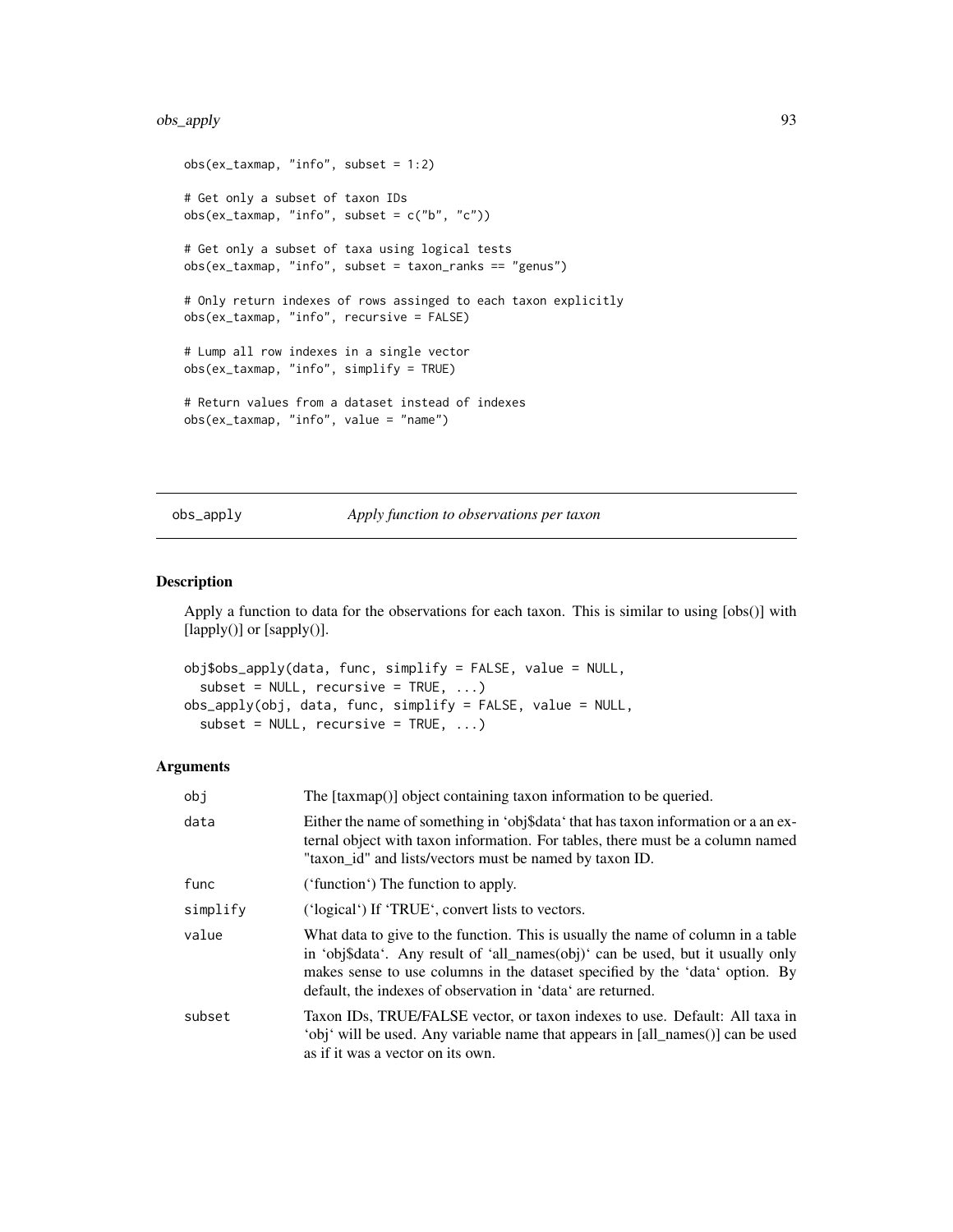| recursive | ('logical' or 'numeric') If 'FALSE', only return the observation assigned to the<br>specified input taxa, not subtaxa. If 'TRUE', return all the observations of every                  |
|-----------|-----------------------------------------------------------------------------------------------------------------------------------------------------------------------------------------|
|           | subtaxa, etc. Positive numbers indicate the number of ranks below the each<br>taxon to get observations for '0' is equivalent to 'FALSE'. Negative numbers<br>are equivalent to 'TRUE'. |
| $\cdot$   | Extra arguments are passed to the function.                                                                                                                                             |

## Examples

# Find the average number of legs in each taxon obs\_apply(ex\_taxmap, "info", mean, value = "n\_legs", simplify = TRUE)

# One way to implement `n\_obs` and find the number of observations per taxon obs\_apply(ex\_taxmap, "info", length, simplify = TRUE)

<span id="page-93-0"></span>parse\_dada2 *Convert the output of dada2 to a taxmap object*

# Description

Convert the ASV table and taxonomy table returned by dada2 into a taxmap object. An example of the input format can be found by following the dada2 tutorial here: shttps://benjjneb.github.io/dada2/tutorial.html

#### Usage

```
parse_dada2(
  seq_table,
  tax_table,
  class_key = "taxon_name",
  class_regex = "(.*)",
  include_match = TRUE
)
```
#### Arguments

| seq_table | The ASV abundance matrix, with rows as samples and columns as ASV ids or<br>sequences                                                                                                                                                                                                                                                                                                                                                                                                                                                                                                 |
|-----------|---------------------------------------------------------------------------------------------------------------------------------------------------------------------------------------------------------------------------------------------------------------------------------------------------------------------------------------------------------------------------------------------------------------------------------------------------------------------------------------------------------------------------------------------------------------------------------------|
| tax_table | The table with taxonomic classifications for ASVs, with ASVs in rows and tax-<br>onomic ranks as columns.                                                                                                                                                                                                                                                                                                                                                                                                                                                                             |
| class_key | ('character' of length 1) The identity of the capturing groups defined using<br>'class_regex'. The length of 'class_key' must be equal to the number of cap-<br>turing groups specified in 'class_regex'. Any names added to the terms will be<br>used as column names in the output. At least one "taxon_name" must be spec-<br>ified. Only "info" can be used multiple times. Each term must be one of those<br>described below: * 'taxon_name': The name of a taxon. Not necessarily unique,<br>but are interpretable by a particular 'database'. Requires an internet connection. |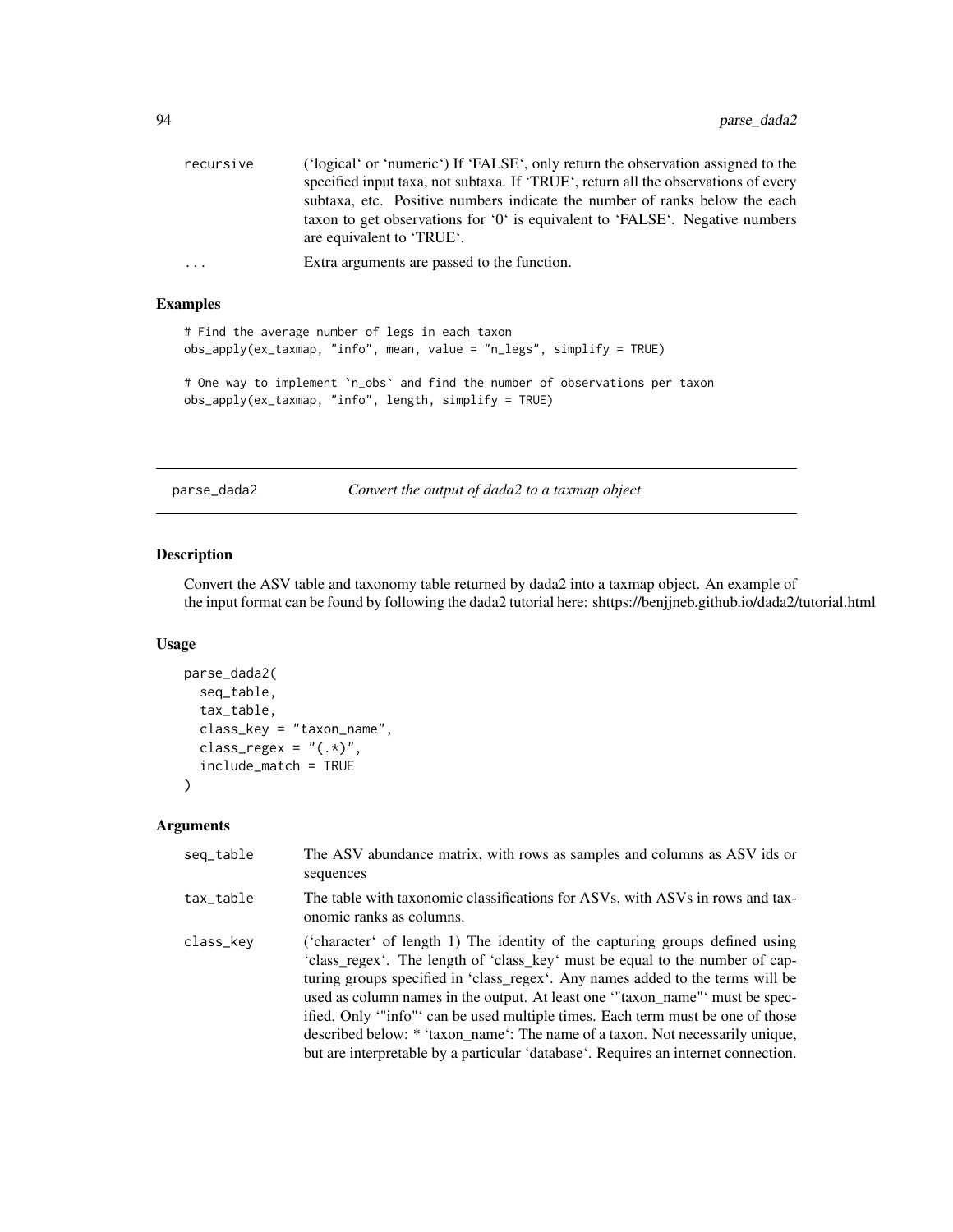|               | * 'taxon_rank': The rank of the taxon. This will be used to add rank info into the<br>output object that can be accessed by 'out\$taxon_ranks()'. * 'info': Arbitrary<br>taxon info you want included in the output. Can be used more than once.                                                                                                                                                                                                                       |
|---------------|------------------------------------------------------------------------------------------------------------------------------------------------------------------------------------------------------------------------------------------------------------------------------------------------------------------------------------------------------------------------------------------------------------------------------------------------------------------------|
| class_regex   | ('character' of length 1) A regular expression with capturing groups indicating<br>the locations of data for each taxon in the 'class' term in the 'key' argument. The<br>identity of the information must be specified using the 'class_key' argument.<br>The 'class_sep' option can be used to split the classification into data for each<br>taxon before matching. If 'class_sep' is 'NULL', each match of 'class_regex'<br>defines a taxon in the classification. |
| include_match | ('logical' of length 1) If 'TRUE', include the part of the input matched by<br>'class regex' in the output object.                                                                                                                                                                                                                                                                                                                                                     |

## Value

[taxmap](#page-138-0)

# See Also

```
Other parsers: extract_tax_data(), lookup_tax_data(), parse_edge_list(), parse_greengenes(),
parse_mothur_tax_summary(), parse_mothur_taxonomy(), parse_newick(), parse_phyloseq(),
parse_phylo(), parse_qiime_biom(), parse_rdp(), parse_silva_fasta(), parse_tax_data(),
parse_ubiome(), parse_unite_general()
```
<span id="page-94-0"></span>parse\_greengenes *Parse Greengenes release*

# Description

Parses the greengenes database.

#### Usage

```
parse_greengenes(tax_file, seq_file = NULL)
```
## Arguments

| tax file | (character of length 1) The file path to the greengenes taxonomy file.            |
|----------|-----------------------------------------------------------------------------------|
| seg_file | (character of length 1) The file path to the greengenes sequence fasta file. This |
|          | is optional.                                                                      |

# Details

The taxonomy input file has a format like:

```
228054 k__Bacteria; p__Cyanobacteria; c__Synechococcophycideae; o__Synech...
844608 k__Bacteria; p__Cyanobacteria; c__Synechococcophycideae; o__Synech...
...
```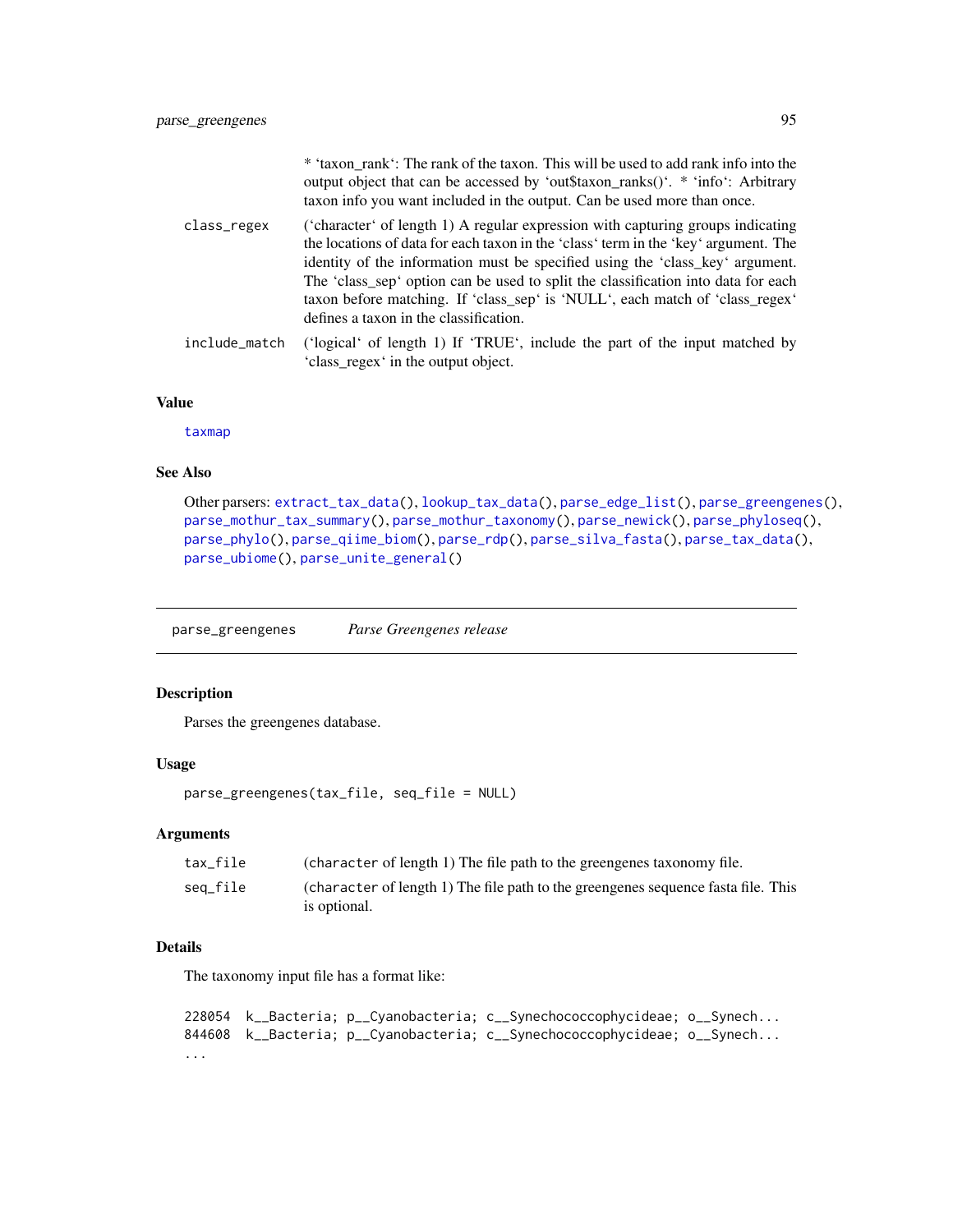The optional sequence file has a format like:

```
>1111886
AACGAACGCTGGCGGCATGCCTAACACATGCAAGTCGAACGAGACCTTCGGGTCTAGTGGCGCACGGGTGCGTA...
>1111885
AGAGTTTGATCCTGGCTCAGAATGAACGCTGGCGGCGTGCCTAACACATGCAAGTCGTACGAGAAATCCCGAGC...
...
```
#### Value

[taxmap](#page-138-0)

## See Also

```
Other parsers: extract_tax_data(), lookup_tax_data(), parse_dada2(), parse_edge_list(),
parse_mothur_tax_summary(), parse_mothur_taxonomy(), parse_newick(), parse_phyloseq(),
parse_phylo(), parse_qiime_biom(), parse_rdp(), parse_silva_fasta(), parse_tax_data(),
parse_ubiome(), parse_unite_general()
```
<span id="page-95-0"></span>parse\_mothur\_taxonomy *Parse mothur Classify.seqs \*.taxonomy output*

#### Description

Parse the '\*.taxonomy' file that is returned by the 'Classify.seqs' command in mothur. If confidence scores are present, they are included in the output.

#### Usage

```
parse_mothur_taxonomy(file = NULL, text = NULL)
```
# Arguments

| file | (character of length 1) The file path to the input file. Either "file" or "text"<br>must be used, but not both.                           |
|------|-------------------------------------------------------------------------------------------------------------------------------------------|
| text | (character) An alternate input to "file". The contents of the file as a character.<br>Either "file" or "text" must be used, but not both. |

## Details

The input file has a format like:

```
AY457915 Bacteria(100);Firmicutes(99);Clostridiales(99);Johnsone...
AY457914 Bacteria(100);Firmicutes(100);Clostridiales(100);Johnso...
AY457913 Bacteria(100);Firmicutes(100);Clostridiales(100);Johnso...
AY457912 Bacteria(100);Firmicutes(99);Clostridiales(99);Johnsone...
AY457911 Bacteria(100);Firmicutes(99);Clostridiales(98);Ruminoco...
```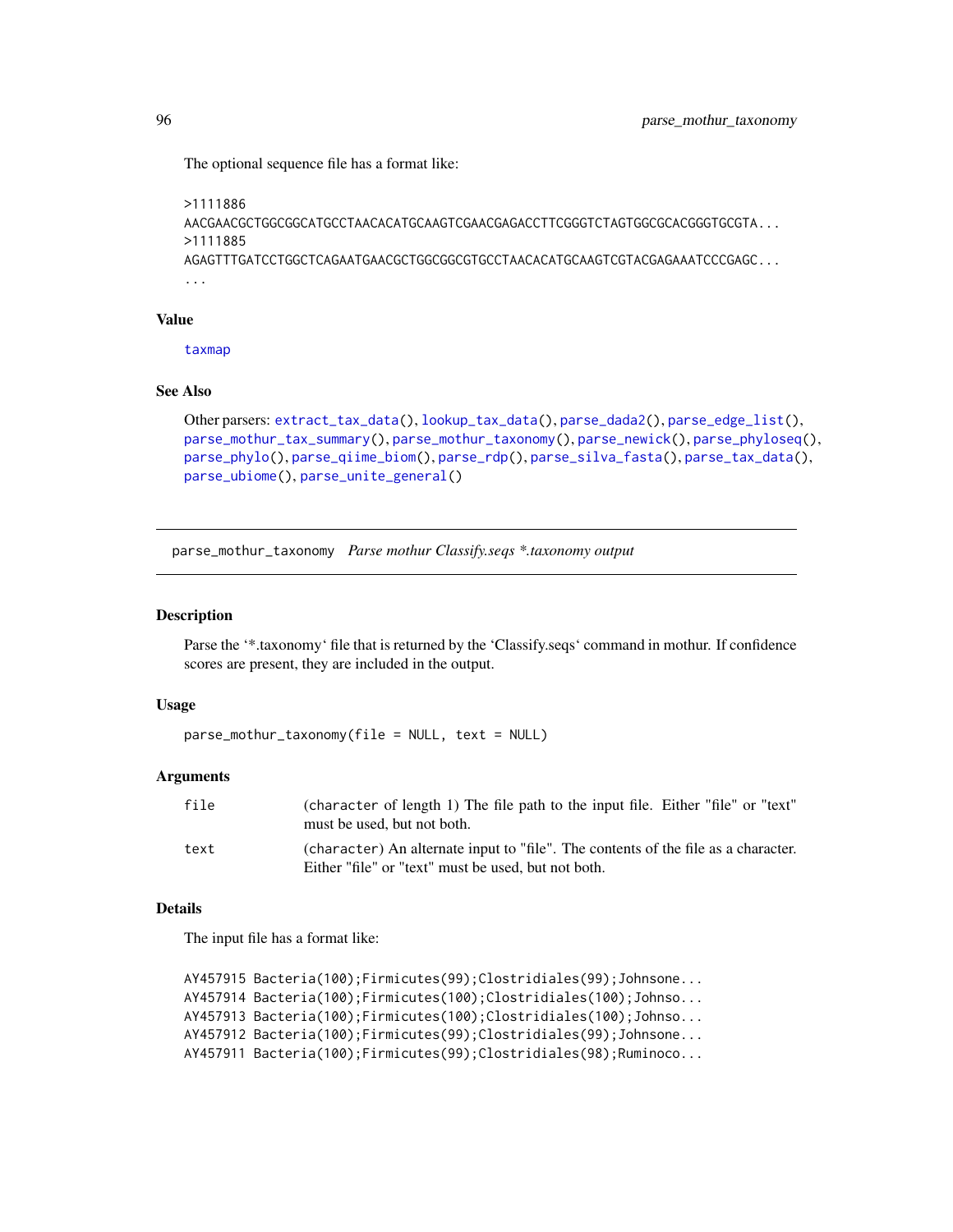or...

```
AY457915 Bacteria;Firmicutes;Clostridiales;Johnsonella_et_rel.;J...
AY457914 Bacteria;Firmicutes;Clostridiales;Johnsonella_et_rel.;J...
AY457913 Bacteria;Firmicutes;Clostridiales;Johnsonella_et_rel.;J...
AY457912 Bacteria;Firmicutes;Clostridiales;Johnsonella_et_rel.;J...
AY457911 Bacteria;Firmicutes;Clostridiales;Ruminococcus_et_rel.;...
```
# Value

[taxmap](#page-138-0)

# See Also

```
Other parsers: extract_tax_data(), lookup_tax_data(), parse_dada2(), parse_edge_list(),
parse_greengenes(), parse_mothur_tax_summary(), parse_newick(), parse_phyloseq(), parse_phylo(),
parse_qiime_biom(), parse_rdp(), parse_silva_fasta(), parse_tax_data(), parse_ubiome(),
parse_unite_general()
```
<span id="page-96-0"></span>parse\_mothur\_tax\_summary

```
Parse mothur *.tax.summary Classify.seqs output
```
## Description

Parse the '\*.tax.summary' file that is returned by the 'Classify.seqs' command in mothur.

## Usage

```
parse_mothur_tax_summary(file = NULL, text = NULL, table = NULL)
```
#### Arguments

| file  | (character of length 1) The file path to the input file. Either "file", "text", or<br>"table" must be used, but only one.                           |
|-------|-----------------------------------------------------------------------------------------------------------------------------------------------------|
| text  | (character) An alternate input to "file". The contents of the file as a character.<br>Either "file", "text", or "table" must be used, but only one. |
| table | (character of length 1) An already parsed data.frame or tibble. Either "file",<br>"text", or "table" must be used, but only one.                    |

#### Details

The input file has a format like: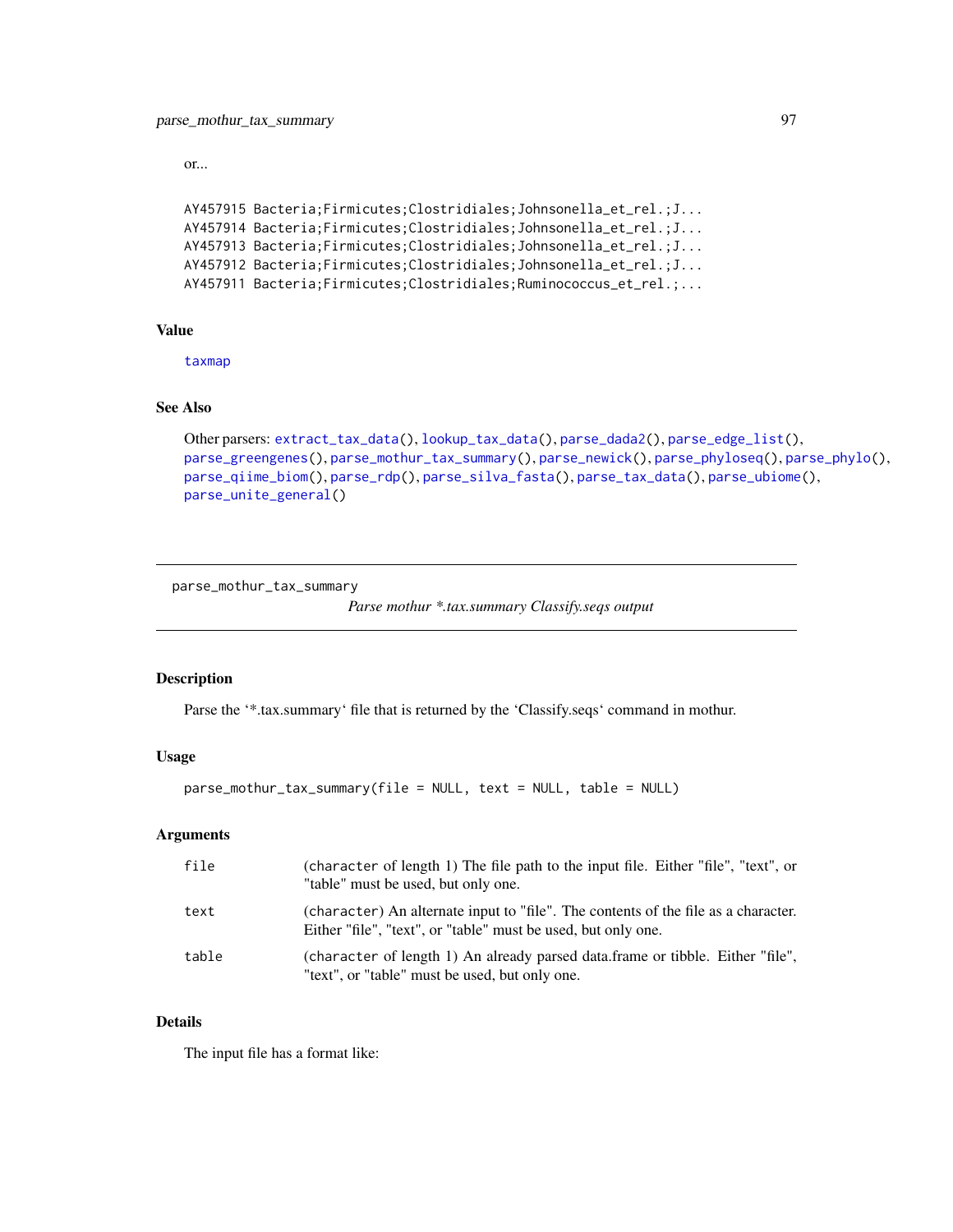```
taxlevel rankID taxon daughterlevels total A B C
0 0 Root 2 242 84 84 74
1 0.1 Bacteria 50 242 84 84 74
2 0.1.2 Actinobacteria 38 13 0 13 0
3 0.1.2.3 Actinomycetaceae-Bifidobacteriaceae 10 13 0 13 0
4 0.1.2.3.7 Bifidobacteriaceae 6 13 0 13 0
5 0.1.2.3.7.2 Bifidobacterium_choerinum_et_rel. 8 13 0 13 0
6 0.1.2.3.7.2.1 Bifidobacterium_angulatum_et_rel. 1 11 0 11 0
7 0.1.2.3.7.2.1.1 unclassified 1 11 0 11 0
8 0.1.2.3.7.2.1.1.1 unclassified 1 11 0 11 0
9 0.1.2.3.7.2.1.1.1.1 unclassified 1 11 0 11 0
10 0.1.2.3.7.2.1.1.1.1.1 unclassified 1 11 0 11 0
11 0.1.2.3.7.2.1.1.1.1.1.1 unclassified 1 11 0 11 0
12 0.1.2.3.7.2.1.1.1.1.1.1.1 unclassified 1 11 0 11 0
6 0.1.2.3.7.2.5 Bifidobacterium_longum_et_rel. 1 2 0 2 0
7 0.1.2.3.7.2.5.1 unclassified 1 2 0 2 0
8 0.1.2.3.7.2.5.1.1 unclassified 1 2 0 2 0
9 0.1.2.3.7.2.5.1.1.1 unclassified 1 2 0 2 0
```
#### or

```
taxon total A B C
"k__Bacteria";"p__Actinobacteria";"c__Actinobacteria";... 1 0 1 0
"k__Bacteria";"p__Actinobacteria";"c__Actinobacteria";... 1 0 1 0
"k__Bacteria";"p__Actinobacteria";"c__Actinobacteria";... 1 0 1 0
```
# Value

[taxmap](#page-138-0)

# See Also

```
Other parsers: extract_tax_data(), lookup_tax_data(), parse_dada2(), parse_edge_list(),
parse_greengenes(), parse_mothur_taxonomy(), parse_newick(), parse_phyloseq(), parse_phylo(),
parse_qiime_biom(), parse_rdp(), parse_silva_fasta(), parse_tax_data(), parse_ubiome(),
parse_unite_general()
```
<span id="page-97-0"></span>parse\_newick *Parse a Newick file*

## Description

Parse a Newick file into a taxmap object.

#### Usage

parse\_newick(file = NULL, text = NULL)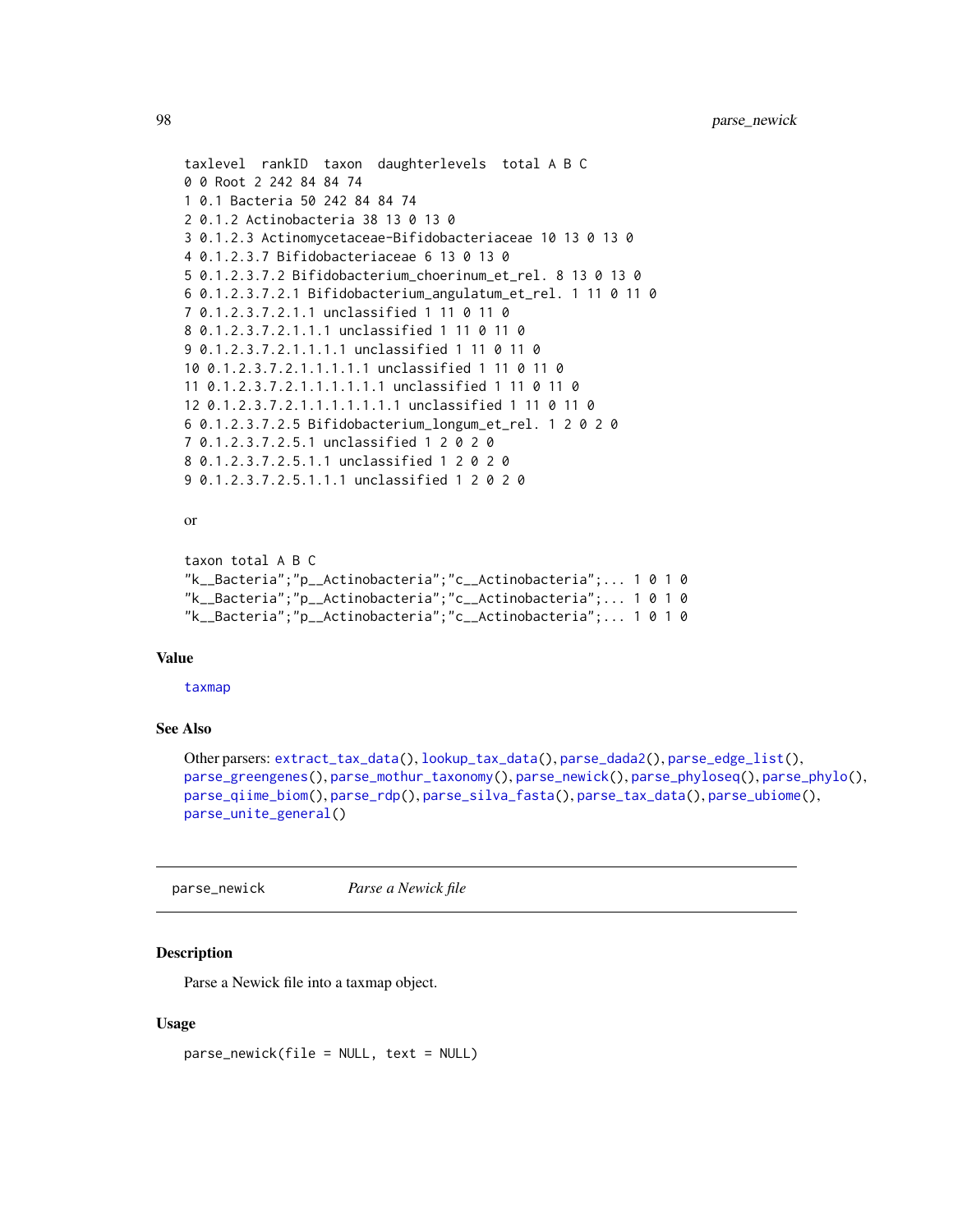# parse\_phylo 99

## Arguments

| file | (character of length 1) The file path to the input file. Either file or text must<br>be supplied but not both. |
|------|----------------------------------------------------------------------------------------------------------------|
| text | (character of length 1) The raw text to parse. Either file or text must be<br>supplied but not both.           |

# Details

The input file has a format like:

(ant:17, (bat:31, cow:22):7, dog:22, (elk:33, fox:12):40); (dog:20, (elephant:30, horse:60):20):50;

# Value

[taxmap](#page-138-0)

# See Also

```
Other parsers: extract_tax_data(), lookup_tax_data(), parse_dada2(), parse_edge_list(),
parse_greengenes(), parse_mothur_tax_summary(), parse_mothur_taxonomy(), parse_phyloseq(),
parse_phylo(), parse_qiime_biom(), parse_rdp(), parse_silva_fasta(), parse_tax_data(),
parse_ubiome(), parse_unite_general()
```
<span id="page-98-0"></span>

## Description

Parses a phylo object from the ape package.

#### Usage

```
parse_phylo(obj)
```
#### Arguments

obj A phylo object from the ape package.

#### Value

[taxmap](#page-138-0)

# See Also

```
Other parsers: extract_tax_data(), lookup_tax_data(), parse_dada2(), parse_edge_list(),
parse_greengenes(), parse_mothur_tax_summary(), parse_mothur_taxonomy(), parse_newick(),
parse_phyloseq(), parse_qiime_biom(), parse_rdp(), parse_silva_fasta(), parse_tax_data(),
parse_ubiome(), parse_unite_general()
```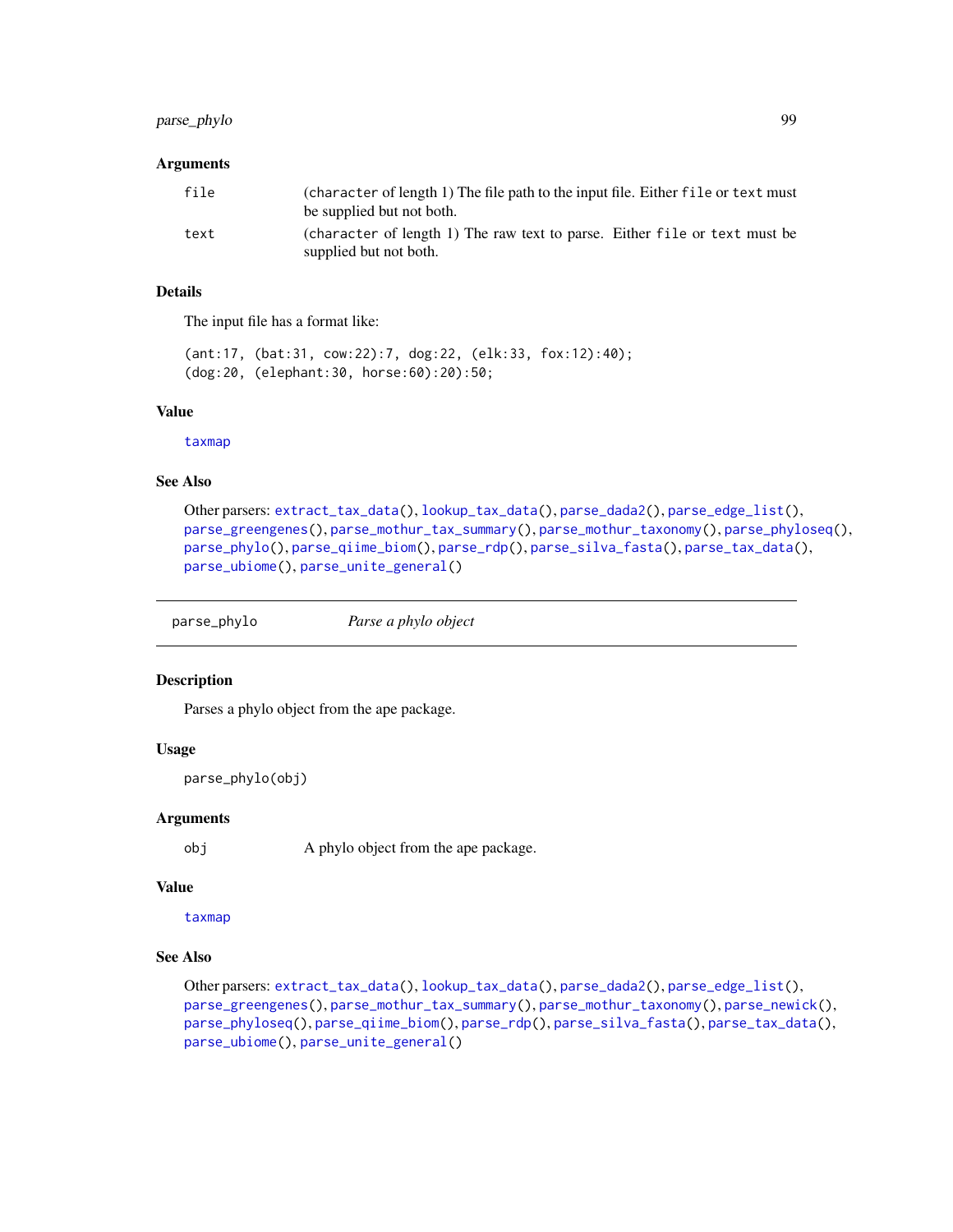<span id="page-99-0"></span>

Converts a phyloseq object to a taxmap object.

# Usage

```
parse_phyloseq(obj, class_regex = "(.*)", class_key = "taxon_name")
```
## Arguments

| obj         | A phyloseq object                                                                                                                                                                                                                                                                                                                                                                                                                                                                                                                                                                                                                                                                                                                                                                                                                         |
|-------------|-------------------------------------------------------------------------------------------------------------------------------------------------------------------------------------------------------------------------------------------------------------------------------------------------------------------------------------------------------------------------------------------------------------------------------------------------------------------------------------------------------------------------------------------------------------------------------------------------------------------------------------------------------------------------------------------------------------------------------------------------------------------------------------------------------------------------------------------|
| class_regex | A regular expression used to parse data in the taxon names. There must be a cap-<br>ture group (a pair of parentheses) for each item in class_key. See parse_tax_data<br>for examples of how this works.                                                                                                                                                                                                                                                                                                                                                                                                                                                                                                                                                                                                                                  |
| class_kev   | ('character' of length 1) The identity of the capturing groups defined using<br>'class_regex'. The length of 'class_key' must be equal to the number of cap-<br>turing groups specified in 'class_regex'. Any names added to the terms will be<br>used as column names in the output. At least one "taxon_name" must be spec-<br>ified. Only "info" can be used multiple times. Each term must be one of those<br>described below: * 'taxon_name': The name of a taxon. Not necessarily unique,<br>but are interpretable by a particular 'database'. Requires an internet connection.<br>* 'taxon rank': The rank of the taxon. This will be used to add rank info into the<br>output object that can be accessed by 'out\$taxon_ranks()'. * 'info': Arbitrary<br>taxon info you want included in the output. Can be used more than once. |

## Value

A taxmap object

#### See Also

```
Other parsers: extract_tax_data(), lookup_tax_data(), parse_dada2(), parse_edge_list(),
parse_greengenes(), parse_mothur_tax_summary(), parse_mothur_taxonomy(), parse_newick(),
parse_phylo(), parse_qiime_biom(), parse_rdp(), parse_silva_fasta(), parse_tax_data(),
parse_ubiome(), parse_unite_general()
```
## Examples

## Not run:

```
# Install phyloseq to get example data
```

```
# source('http://bioconductor.org/biocLite.R')
```

```
# biocLite('phyloseq')
```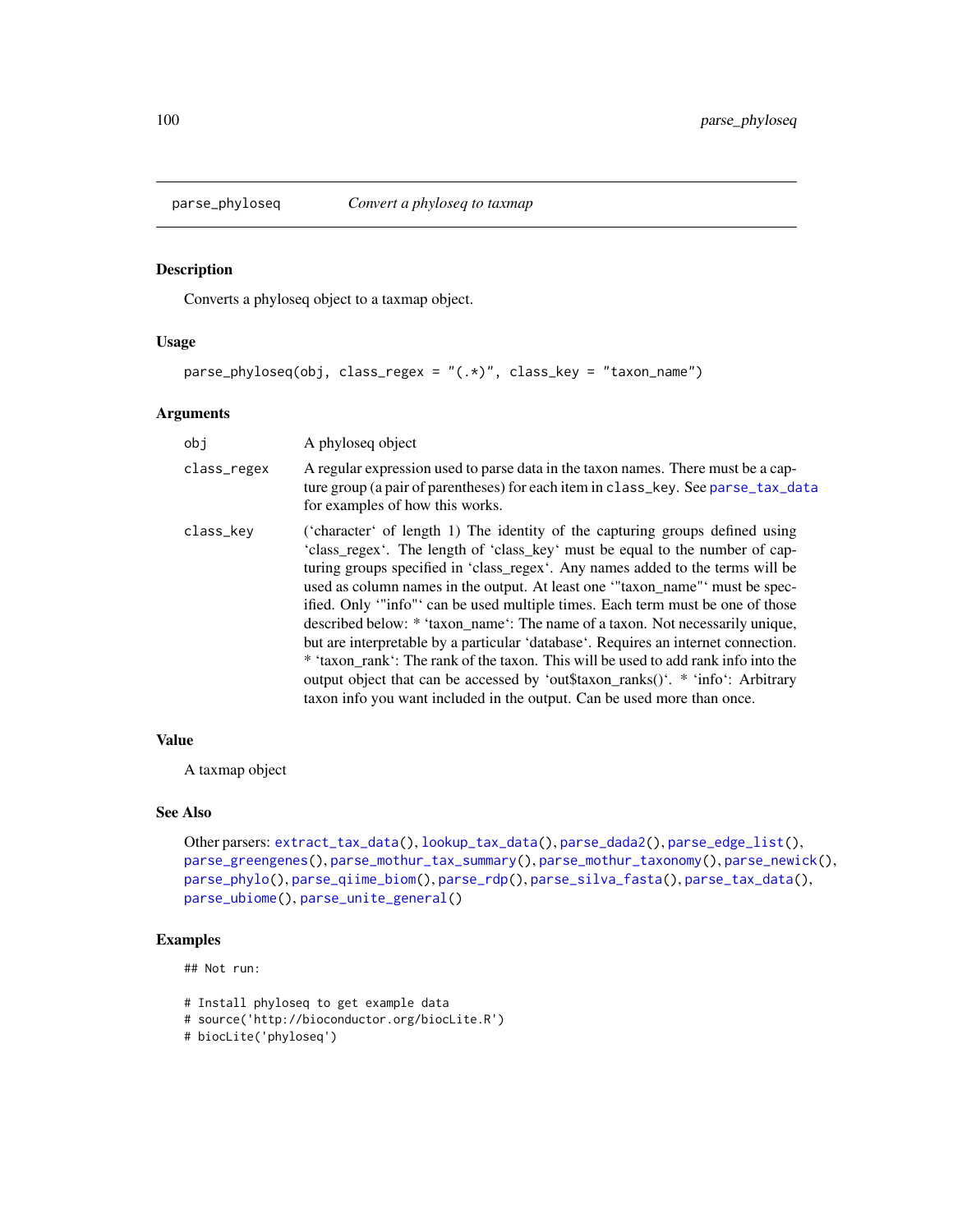# parse\_primersearch 101

```
# Parse example dataset
library(phyloseq)
data(GlobalPatterns)
x <- parse_phyloseq(GlobalPatterns)
# Plot data
heat_tree(x,
          node_size = n_obs,
          node_color = n_obs,
          node_label = taxon_names,
          tree_label = taxon_names)
```
## End(Not run)

parse\_primersearch *Parse EMBOSS primersearch output*

# Description

Parses the output file from EMBOSS primersearch into a data.frame with rows corresponding to predicted amplicons and their associated information.

## Usage

```
parse_primersearch(file_path)
```
## Arguments

file\_path The path to a primersearch output file.

## Value

A data frame with each row corresponding to amplicon data

# See Also

[run\\_primersearch](#page-0-0)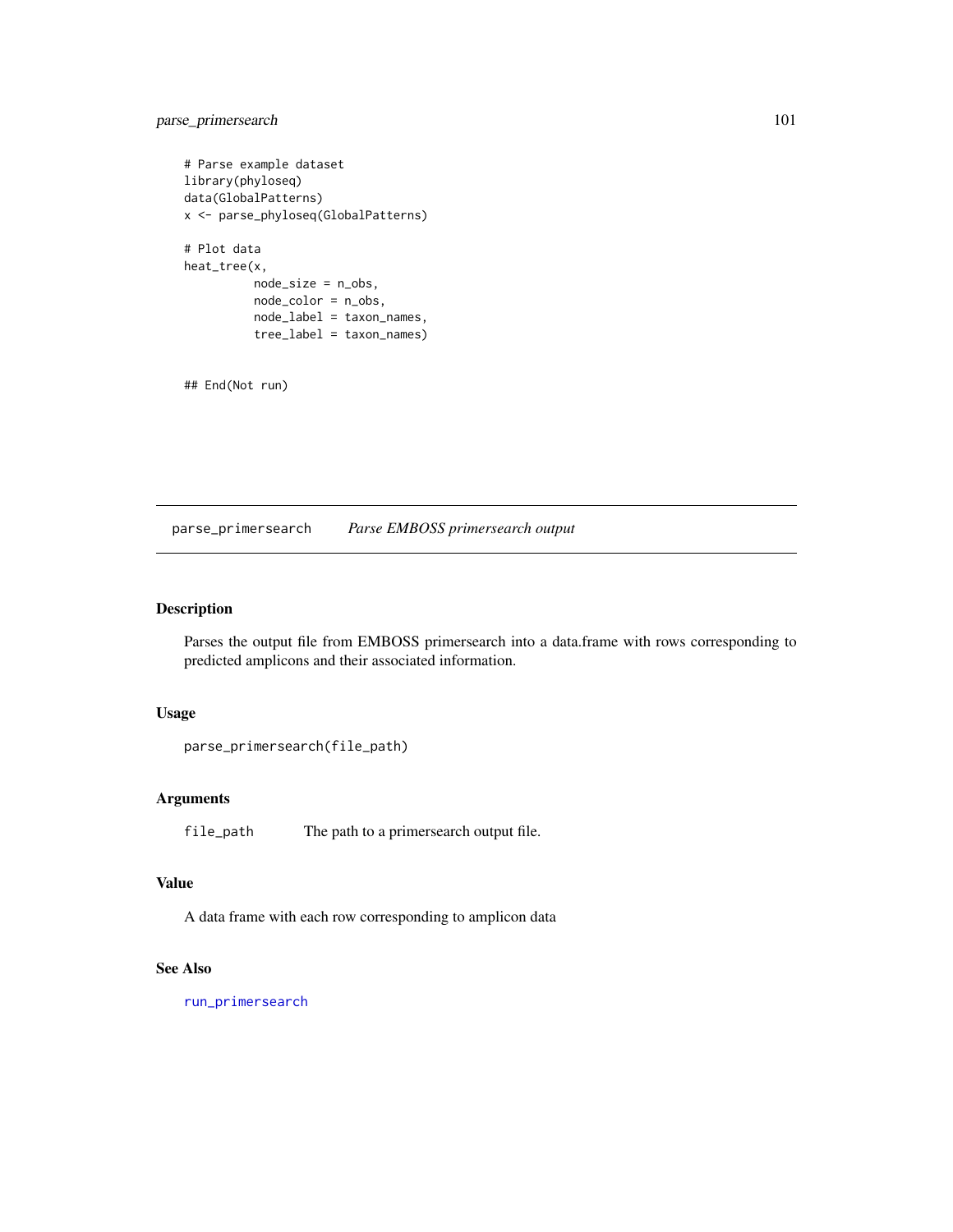<span id="page-101-0"></span>

Parses a file in BIOM format from QIIME into a taxmap object. This also seems to work with files from MEGAN. I have not tested if it works with other BIOM files.

#### Usage

```
parse_qiime_biom(file, class_regex = "(.*)", class_key = "taxon_name")
```
## Arguments

| file        | (character of length 1) The file path to the input file.                                                                                                                                                                                                                                                                                                                                                                                                                                                                                                                                                                                                                                                                                                                                                                                  |
|-------------|-------------------------------------------------------------------------------------------------------------------------------------------------------------------------------------------------------------------------------------------------------------------------------------------------------------------------------------------------------------------------------------------------------------------------------------------------------------------------------------------------------------------------------------------------------------------------------------------------------------------------------------------------------------------------------------------------------------------------------------------------------------------------------------------------------------------------------------------|
| class_regex | A regular expression used to parse data in the taxon names. There must be a cap-<br>ture group (a pair of parentheses) for each item in class_key. See parse_tax_data<br>for examples of how this works.                                                                                                                                                                                                                                                                                                                                                                                                                                                                                                                                                                                                                                  |
| class_kev   | ('character' of length 1) The identity of the capturing groups defined using<br>'class_regex'. The length of 'class_key' must be equal to the number of cap-<br>turing groups specified in 'class_regex'. Any names added to the terms will be<br>used as column names in the output. At least one "taxon_name" must be spec-<br>ified. Only "info" can be used multiple times. Each term must be one of those<br>described below: * 'taxon_name': The name of a taxon. Not necessarily unique,<br>but are interpretable by a particular 'database'. Requires an internet connection.<br>* 'taxon rank': The rank of the taxon. This will be used to add rank info into the<br>output object that can be accessed by 'out\$taxon_ranks()'. * 'info': Arbitrary<br>taxon info you want included in the output. Can be used more than once. |

# Details

This function was inspired by the tutorial created by Geoffrey Zahn at http://geoffreyzahn.com/gettingyour-otu-table-into-r/.

## Value

A taxmap object

#### See Also

Other parsers: [extract\\_tax\\_data\(](#page-34-0)), [lookup\\_tax\\_data\(](#page-73-0)), [parse\\_dada2\(](#page-93-0)), [parse\\_edge\\_list\(](#page-0-0)), [parse\\_greengenes\(](#page-94-0)), [parse\\_mothur\\_tax\\_summary\(](#page-96-0)), [parse\\_mothur\\_taxonomy\(](#page-95-0)), [parse\\_newick\(](#page-97-0)), [parse\\_phyloseq\(](#page-99-0)), [parse\\_phylo\(](#page-98-0)), [parse\\_rdp\(](#page-102-0)), [parse\\_silva\\_fasta\(](#page-103-0)), [parse\\_tax\\_data\(](#page-104-0)), [parse\\_ubiome\(](#page-108-0)), [parse\\_unite\\_general\(](#page-109-0))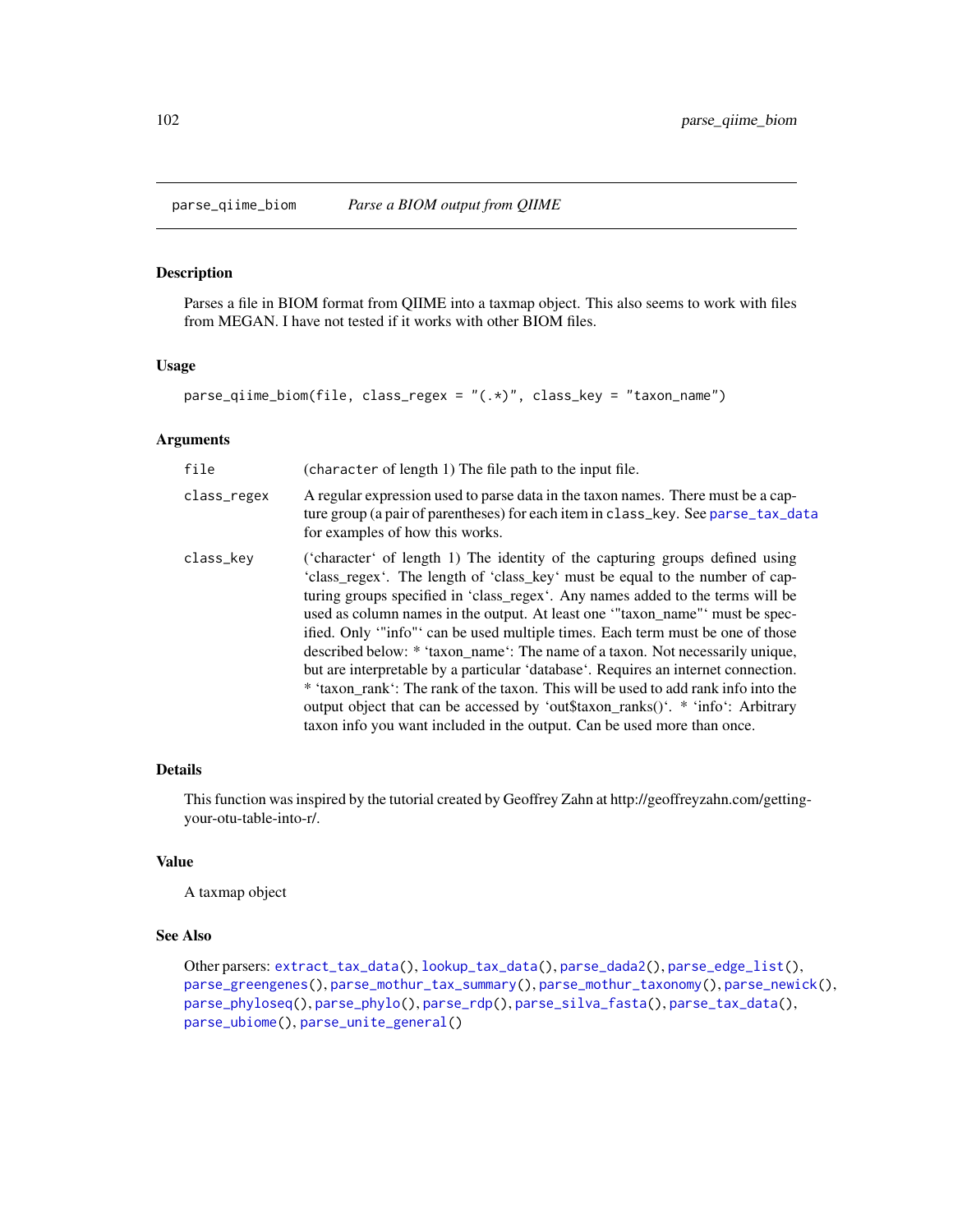<span id="page-102-0"></span>

Parses an RDP reference FASTA file.

# Usage

parse\_rdp(input = NULL, file = NULL, include\_seqs = TRUE, add\_species = FALSE)

## Arguments

| input        | (character) One of the following:                                                                                                                           |
|--------------|-------------------------------------------------------------------------------------------------------------------------------------------------------------|
|              | A character vector of sequences See the example below for what this looks<br>like. The parser read_fasta produces output like this.                         |
|              | A list of character vectors Each vector should have one base per element.                                                                                   |
|              | A "DNAbin" object This is the result of parsers like read. FASTA.                                                                                           |
|              | A list of "SeqFastadna" objects This is the result of parsers like read. fasta.<br>Either "input" or "file" must be supplied but not both.                  |
| file         | The path to a FASTA file containing sequences to use. Either "input" or "file"<br>must be supplied but not both.                                            |
| include_segs | (logical of length 1) If TRUE, include sequences in the output object.                                                                                      |
| add_species  | (logical of length 1) If TRUE, add the species information to the taxonomy. In<br>this database, the species name often contains other information as well. |

# Details

The input file has a format like:

```
>S000448483 Sparassis crispa; MBUH-PIRJO&ILKKA94-1587/ss5 Lineage=Root;rootrank;Fun...
ggattcccctagtaactgcgagtgaagcgggaagagctcaaatttaaaatctggcggcgtcctcgtcgtccgagttgtaa
tctggagaagcgacatccgcgctggaccgtgtacaagtctcttggaaaagagcgtcgtagagggtgacaatcccgtcttt
...
```
## Value

[taxmap](#page-138-0)

# See Also

```
Other parsers: extract_tax_data(), lookup_tax_data(), parse_dada2(), parse_edge_list(),
parse_greengenes(), parse_mothur_tax_summary(), parse_mothur_taxonomy(), parse_newick(),
parse_phyloseq(), parse_phylo(), parse_qiime_biom(), parse_silva_fasta(), parse_tax_data(),
parse_ubiome(), parse_unite_general()
```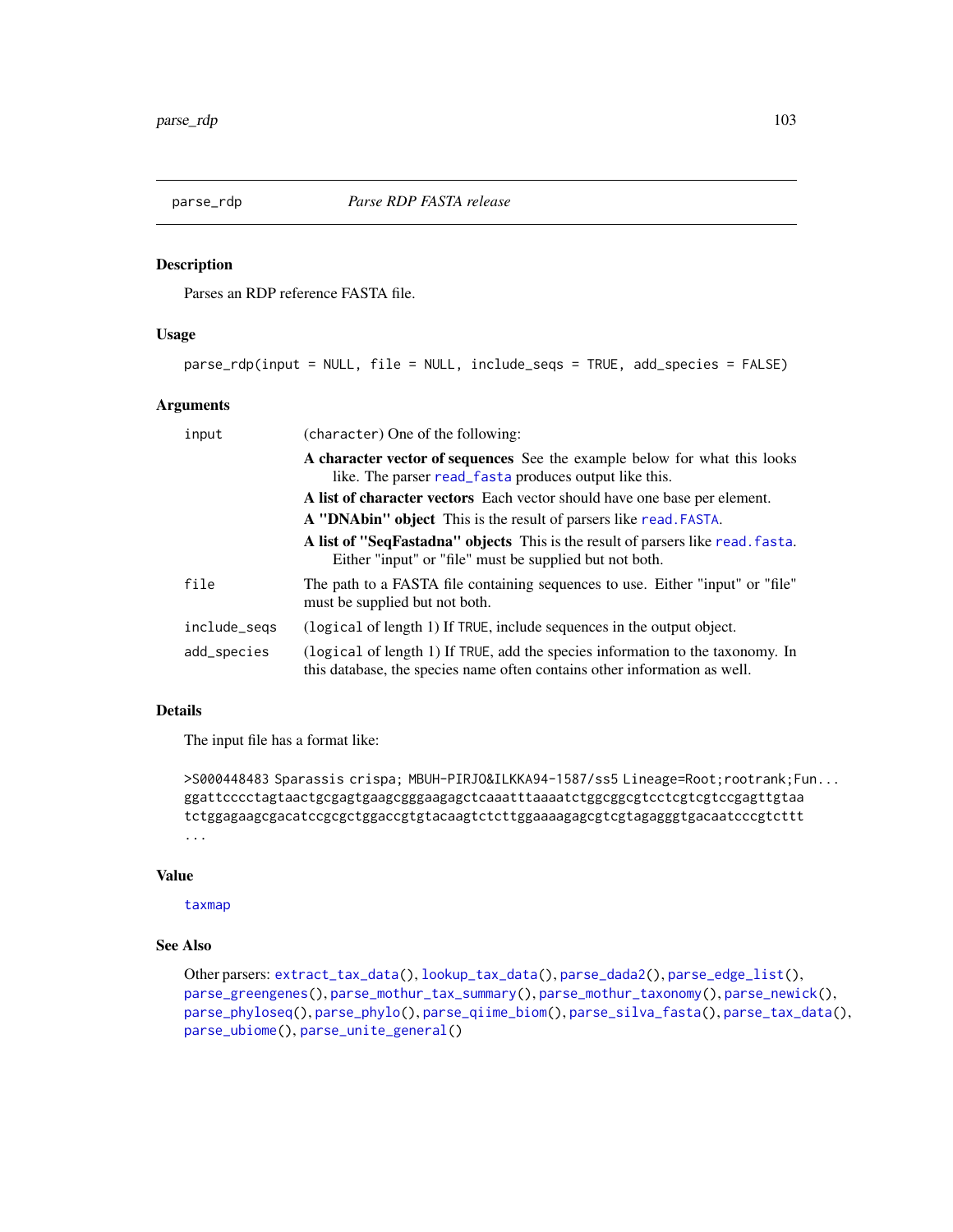<span id="page-103-0"></span>Parses an SILVA FASTA file that can be found at [https://www.arb-silva.de/no\\_cache/downloa](https://www.arb-silva.de/no_cache/download/archive/release_128/Exports/)d/ [archive/release\\_128/Exports/](https://www.arb-silva.de/no_cache/download/archive/release_128/Exports/).

#### Usage

parse\_silva\_fasta(file = NULL, input = NULL, include\_seqs = TRUE)

#### Arguments

| file         | The path to a FASTA file containing sequences to use. Either "input" or "file"<br>must be supplied but not both.                           |
|--------------|--------------------------------------------------------------------------------------------------------------------------------------------|
| input        | (character) One of the following:                                                                                                          |
|              | A character vector of sequences See the example below for what this looks<br>like. The parser read_fasta produces output like this.        |
|              | A list of character vectors Each vector should have one base per element.                                                                  |
|              | A "DNAbin" object This is the result of parsers like read. FASTA.                                                                          |
|              | A list of "SeqFastadna" objects This is the result of parsers like read. fasta.<br>Either "input" or "file" must be supplied but not both. |
| include_segs | (logical of length 1) If TRUE, include sequences in the output object.                                                                     |

## Details

The input file has a format like:

```
>GCVF01000431.1.2369
Bacteria;Proteobacteria;Gammaproteobacteria;Oceanospiril...
CGUGCACGGUGGAUGCCUUGGCAGCCAGAGGCGAUGAAGGACGUUGUAGCCUGCGAUAAGCUCCGGUUAGGUGGCAAACA
ACCGUUUGACCCGGAGAUCUCCGAAUGGGGCAACCCACCCGUUGUAAGGCGGGUAUCACCGACUGAAUCCAUAGGUCGGU
...
```
#### Value

[taxmap](#page-138-0)

#### See Also

```
Other parsers: extract_tax_data(), lookup_tax_data(), parse_dada2(), parse_edge_list(),
parse_greengenes(), parse_mothur_tax_summary(), parse_mothur_taxonomy(), parse_newick(),
parse_phyloseq(), parse_phylo(), parse_qiime_biom(), parse_rdp(), parse_tax_data(),
parse_ubiome(), parse_unite_general()
```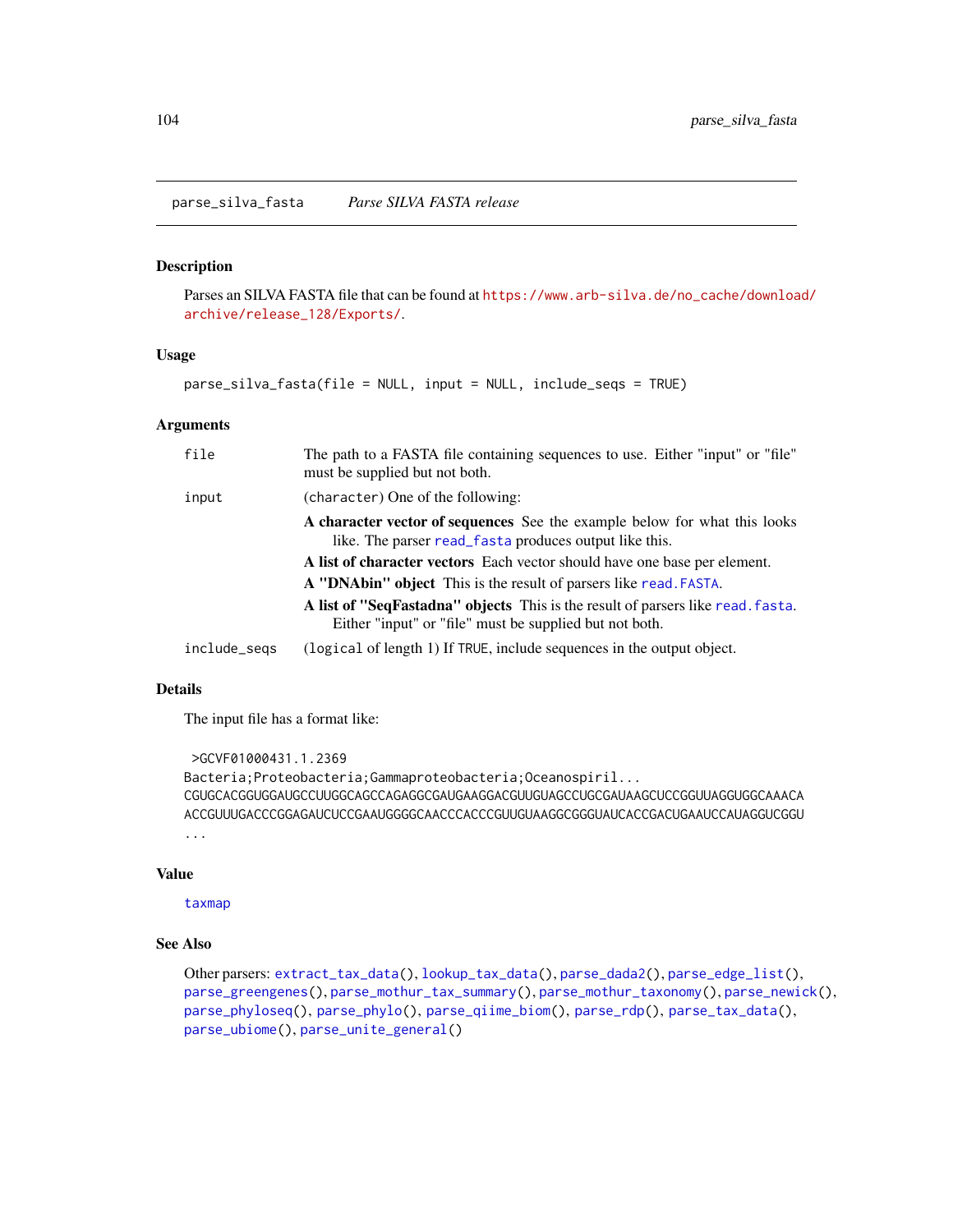<span id="page-104-0"></span>Reads taxonomic information and associated data in tables, lists, and vectors and stores it in a [taxmap()] object. [Taxonomic classifications](https://en.wikipedia.org/wiki/Taxonomy\_(biology)#Classifying\_organisms) must be present.

## Usage

```
parse_tax_data(
  tax_data,
  datasets = list(),class_cols = 1,
  class\_sep = ";",
  sep_is_regex = FALSE,
  class_key = "taxon_name",
  class_regex = "(.*)",
  class_reversed = FALSE,
  include_match = TRUE,
  mappings = c(),
  include_tax_data = TRUE,
  named_by_rank = FALSE
)
```
# Arguments

| tax_data | A table, list, or vector that contains the names of taxa that represent [taxonomic<br>classifications](https://en.wikipedia.org/wiki/Taxonomy_(biology)#Classifying_organisms).<br>Accepted representations of classifications include: * A list/vector or table with<br>column(s) of taxon names: Something like "Animalia;Chordata;Mammalia;Primates;Hominidae;Homo"<br>What separator(s) is used $(\cdot;\cdot)$ in this example) can be changed with the 'class_sep'<br>option. For tables, the classification can be spread over multiple columns and<br>the separator(s) will be applied to each column, although each column could just<br>be single taxon names with no separator. Use the 'class_cols' option to specify<br>which columns have taxon names. * A list in which each entry is a classifica-<br>tions. For example, 'list(c("Animalia", "Chordata", "Mammalia", "Primates",<br>"Hominidae", "Homo"), )'. * A list of data.frames where each represents a<br>classification with one taxon per row. The column that contains taxon names is<br>specified using the 'class_cols' option. In this instance, it only makes sense to<br>specify a single column. |
|----------|-----------------------------------------------------------------------------------------------------------------------------------------------------------------------------------------------------------------------------------------------------------------------------------------------------------------------------------------------------------------------------------------------------------------------------------------------------------------------------------------------------------------------------------------------------------------------------------------------------------------------------------------------------------------------------------------------------------------------------------------------------------------------------------------------------------------------------------------------------------------------------------------------------------------------------------------------------------------------------------------------------------------------------------------------------------------------------------------------------------------------------------------------------------------------------------|
| datasets | Additional lists/vectors/tables that should be included in the resulting 'taxmap'<br>object. The 'mappings' option is use to specify how these data sets relate to the<br>'tax_data' and, by inference, what taxa apply to each item.                                                                                                                                                                                                                                                                                                                                                                                                                                                                                                                                                                                                                                                                                                                                                                                                                                                                                                                                             |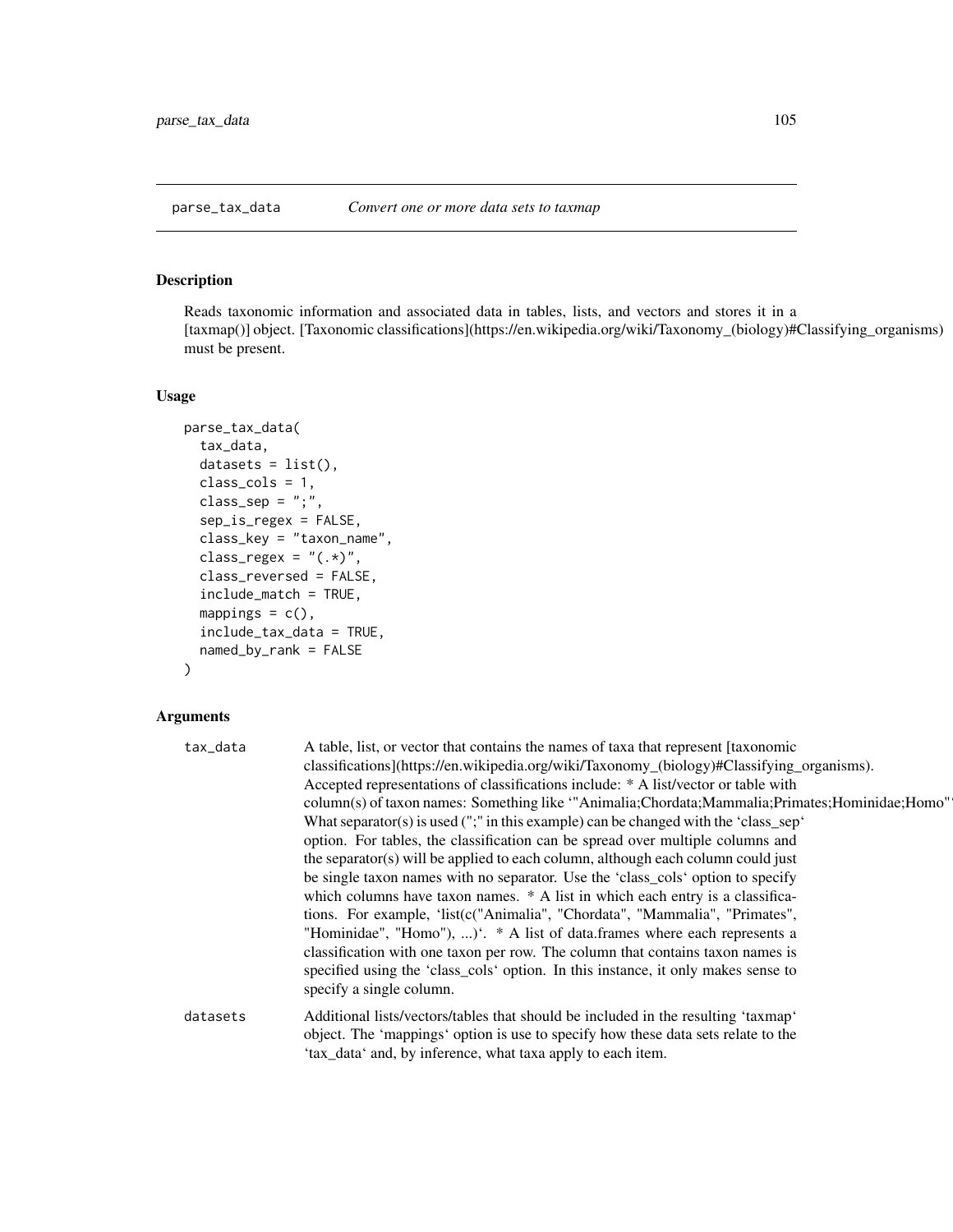- class\_cols ('character' or 'integer') The names or indexes of columns that contain classifications if the first input is a table. If multiple columns are specified, they will be combined in the order given. Negative column indexes mean "every column besides these columns".
- class\_sep ('character') One or more separators that delineate taxon names in a classification. For example, if one column had '"Homo sapiens"' and another had '"Animalia;Chordata;Mammalia;Primates;Hominidae"', then 'class\_sep = c(" ", ";")'. All separators are applied to each column so order does not matter.
- sep\_is\_regex ('TRUE'/'FALSE') Whether or not 'class\_sep' should be used as a [regular expression](https://en.wikipedia.org/wiki/Regular\_expression).
- class\_key ('character' of length 1) The identity of the capturing groups defined using 'class\_regex'. The length of 'class\_key' must be equal to the number of capturing groups specified in 'class\_regex'. Any names added to the terms will be used as column names in the output. At least one '"taxon\_name"' must be specified. Only '"info"' can be used multiple times. Each term must be one of those described below: \* 'taxon\_name': The name of a taxon. Not necessarily unique, but are interpretable by a particular 'database'. Requires an internet connection. \* 'taxon\_rank': The rank of the taxon. This will be used to add rank info into the output object that can be accessed by 'out\$taxon\_ranks()'. \* 'info': Arbitrary taxon info you want included in the output. Can be used more than once.
- class\_regex ('character' of length 1) A regular expression with capturing groups indicating the locations of data for each taxon in the 'class' term in the 'key' argument. The identity of the information must be specified using the 'class\_key' argument. The 'class sep' option can be used to split the classification into data for each taxon before matching. If 'class\_sep' is 'NULL', each match of 'class\_regex' defines a taxon in the classification.
- class\_reversed If 'TRUE', then classifications go from specific to general. For example: 'Abditomys latidens : Muridae : Rodentia : Mammalia : Chordata'.
- include\_match ('logical' of length 1) If 'TRUE', include the part of the input matched by 'class\_regex' in the output object.
- mappings (named 'character') This defines how the taxonomic information in 'tax\_data' applies to data set in 'datasets'. This option should have the same number of inputs as 'datasets', with values corresponding to each data set. The names of the character vector specify what information in 'tax\_data' is shared with info in each 'dataset', which is specified by the corresponding values of the character vector. If there are no shared variables, you can add 'NA' as a placeholder, but you could just leave that data out since it is not benefiting from being in the taxmap object. The names/values can be one of the following: \* For tables, the names of columns can be used. \* '"index"' : This means to use the index of rows/items \* '"name"' : This means to use row/item names. \* '"value"' : This means to use the values in vectors or lists. Lists will be converted to vectors using [unlist()].

include\_tax\_data

('TRUE'/'FALSE') Whether or not to include 'tax\_data' as a dataset, like those in 'datasets'.

named\_by\_rank ('TRUE'/'FALSE') If 'TRUE' and the input is a table with columns named by ranks or a list of vectors with each vector named by ranks, include that rank info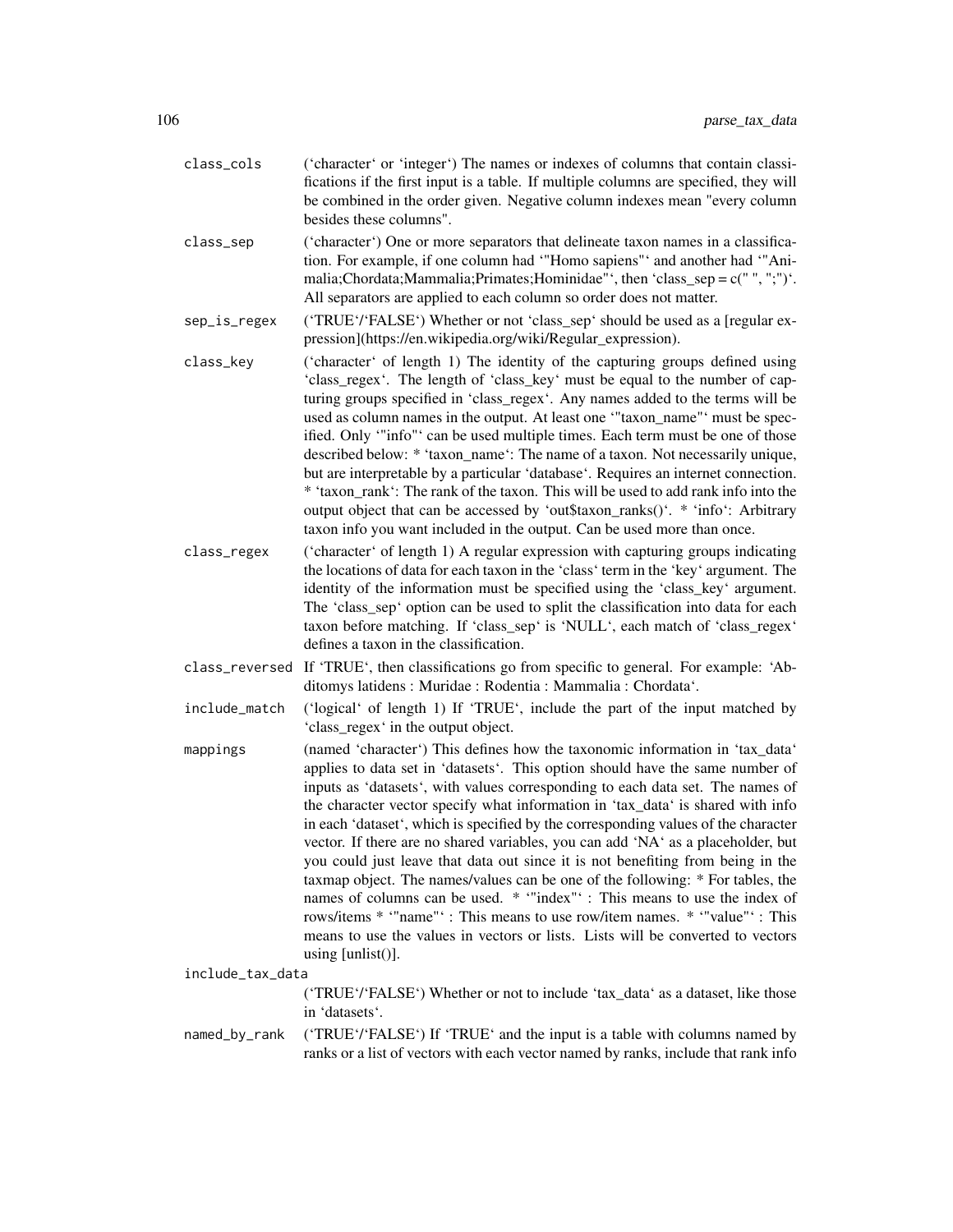in the output object, so it can be accessed by 'out\$taxon\_ranks()'. If 'TRUE', taxa with different ranks, but the same name and location in the taxonomy, will be considered different taxa. Cannot be used with the 'sep', 'class\_regex', or 'class\_key' options.

#### See Also

```
Other parsers: extract_tax_data(), lookup_tax_data(), parse_dada2(), parse_edge_list(),
parse_greengenes(), parse_mothur_tax_summary(), parse_mothur_taxonomy(), parse_newick(),
parse_phyloseq(), parse_phylo(), parse_qiime_biom(), parse_rdp(), parse_silva_fasta(),
parse_ubiome(), parse_unite_general()
```
#### Examples

```
# Read a vector of classifications
my_taxa <- c("Mammalia;Carnivora;Felidae",
             "Mammalia;Carnivora;Felidae",
             "Mammalia;Carnivora;Ursidae")
parse_tax_data(my_taxa, class_sep = ";")
# Read a list of classifications
my_taxa <- list("Mammalia;Carnivora;Felidae",
               "Mammalia;Carnivora;Felidae",
               "Mammalia;Carnivora;Ursidae")
parse_tax_data(my_taxa, class_sep = ";")
# Read classifications in a table in a single column
species_data <- data.frame(tax = c("Mammalia;Carnivora;Felidae",
                                   "Mammalia;Carnivora;Felidae",
                                   "Mammalia;Carnivora;Ursidae"),
                          species_id = c("A", "B", "C"))parse_tax_data(species_data, class_sep = ";", class_cols = "tax")
# Read classifications in a table in multiple columns
species_data <- data.frame(lineage = c("Mammalia;Carnivora;Felidae",
                                       "Mammalia;Carnivora;Felidae",
                                       "Mammalia;Carnivora;Ursidae"),
                           species = c("Panthera leo",
                                       "Panthera tigris",
                                       "Ursus americanus"),
                           species_id = c("A", "B", "C")parse_tax_data(species_data, class_sep = c(" ", ";"),
               class_cols = c("lineage", "species"))
# Read classification tables with one column per rank
species_data <- data.frame(class = c("Mammalia", "Mammalia", "Mammalia"),
                           order = c("Carnivora", "Carnivora", "Carnivora"),
                           family = c("Felidae", "Felidae", "Ursidae"),
                           genus = c("Panthera", "Panthera", "Ursus"),
                           species = c("leo", "tigris", "americanus"),
                           species_id = c("A", "B", "C"))parse_tax_data(species_data, class_cols = 1:5)
```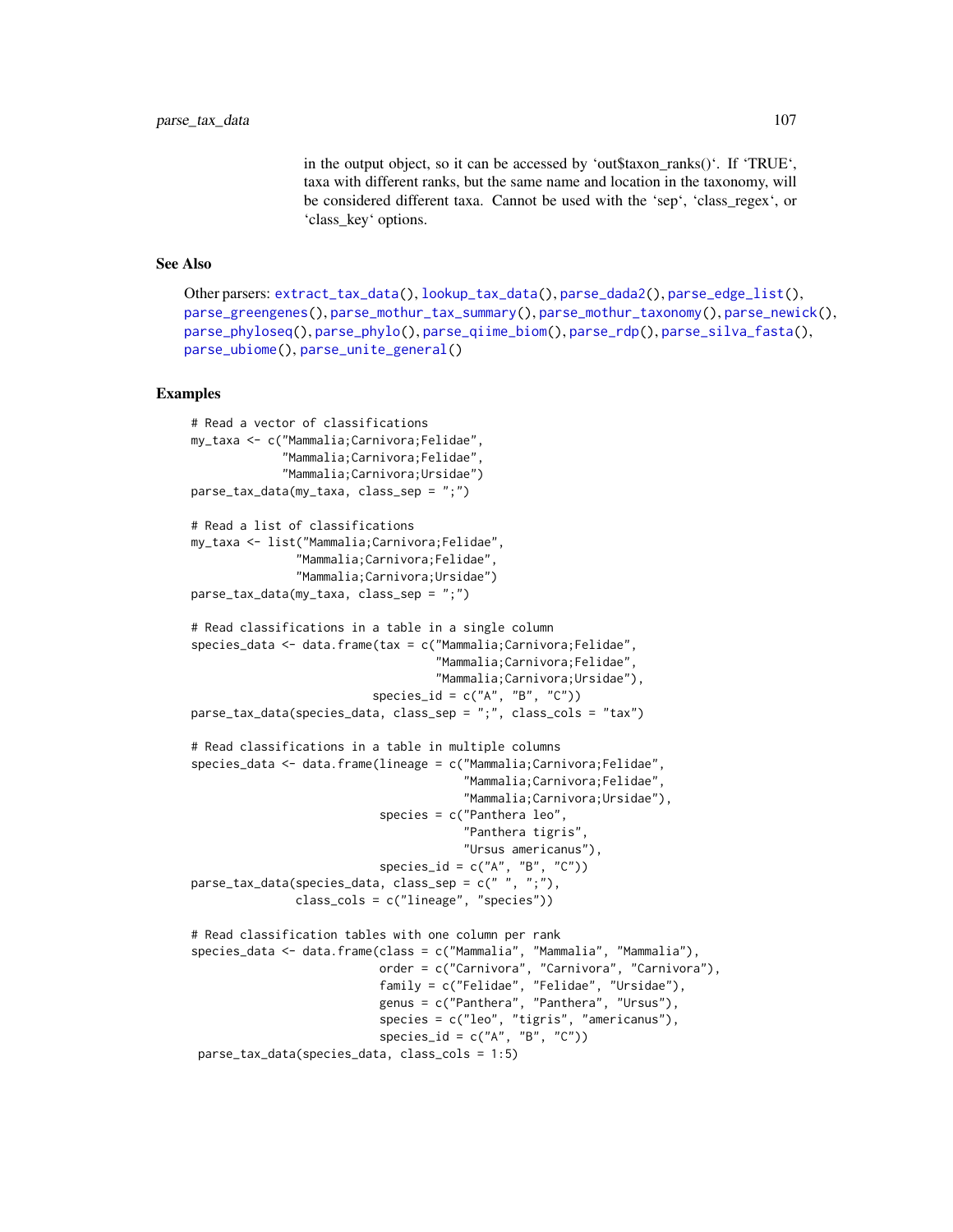```
parse_tax_data(species_data, class_cols = 1:5,
                named_by_rank = TRUE) # makes `taxon_ranks()` work
# Classifications with extra information
my_taxa <- c("Mammalia_class_1;Carnivora_order_2;Felidae_genus_3",
             "Mammalia_class_1;Carnivora_order_2;Felidae_genus_3",
             "Mammalia_class_1;Carnivora_order_2;Ursidae_genus_3")
parse_tax_data(my_taxa, class_sep = ";",
               class_regex = "(.+)_(.+)_([0-9]+)",
               class_key = c(my_name = "taxon_name",
                             a_rank = "taxon_rank",
                             some_num = "info"))
 # --- Parsing multiple datasets at once (advanced) ---
 # The rest is one example for how to classify multiple datasets at once.
 # Make example data with taxonomic classifications
 species_data <- data.frame(tax = c("Mammalia;Carnivora;Felidae",
                                    "Mammalia;Carnivora;Felidae",
                                    "Mammalia;Carnivora;Ursidae"),
                            species = c("Panthera leo",
                                         "Panthera tigris",
                                         "Ursus americanus"),
                            species_id = c("A", "B", "C"))# Make example data associated with the taxonomic data
 # Note how this does not contain classifications, but
 # does have a varaible in common with "species_data" ("id" = "species_id")
 abundance \leq data.frame(id = c("A", "B", "C", "A", "B", "C"),
                         sample_id = c(1, 1, 1, 2, 2, 2),
                         counts = c(23, 4, 3, 34, 5, 13))# Make another related data set named by species id
 common_names \leq c(A = "Lion", B = "Tiger", C = "Bear", "Oh my!")# Make another related data set with no names
 foods <- list(c("ungulates", "boar"),
               c("ungulates", "boar"),
               c("salmon", "fruit", "nuts"))
 # Make a taxmap object with these three datasets
 x = parse_tax_data(species_data,
                    datasets = list(counts = abundance,
                                    my_names = common_names,
                                    foods = foods),
                    mappings = c("species_id" = "id","species_id" = "{\text{name}}",
                                 "{\text{index}}" = "{\text{index}}",class_cols = c("tax", "species"),
                    class_sep = c(" " , " ;"))
```
# Note how all the datasets have taxon ids now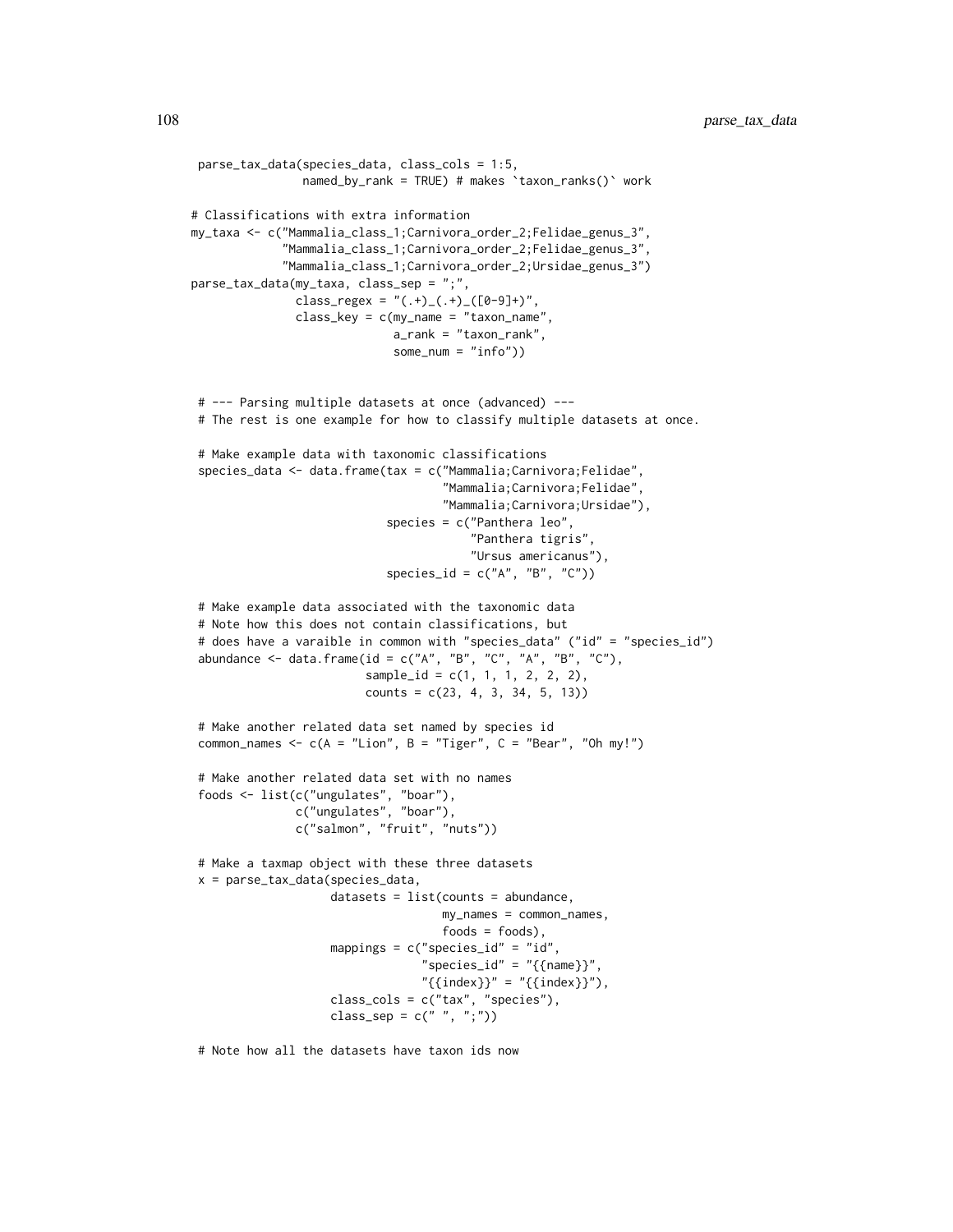# parse\_ubiome 109

#### x\$data

```
# This allows for complex mappings between variables that other functions use
map_data(x, my_names, foods)
map_data(x, counts, my_names)
```
<span id="page-108-0"></span>parse\_ubiome *Converts the uBiome file format to taxmap*

### Description

Converts the uBiome file format to taxmap. NOTE: This is experimental and might not work if uBiome changes their format. Contact the maintainers if you encounter problems/

### Usage

parse\_ubiome(file = NULL, table = NULL)

### **Arguments**

| file  | (character of length 1) The file path to the input file. Either "file", or "table"<br>must be used, but only one.        |
|-------|--------------------------------------------------------------------------------------------------------------------------|
| table | (character of length 1) An already parsed data frame or tibble. Either "file", or<br>"table" must be used, but only one. |

## Details

The input file has a format like:

tax\_name,tax\_rank,count,count\_norm,taxon,parent root,root,29393,1011911,1, Bacteria,superkingdom,29047,1000000,2,131567 Campylobacter,genus,23,791,194,72294 Flavobacterium,genus,264,9088,237,49546

### Value

[taxmap](#page-138-0)

# See Also

Other parsers: [extract\\_tax\\_data\(](#page-34-0)), [lookup\\_tax\\_data\(](#page-73-0)), [parse\\_dada2\(](#page-93-0)), [parse\\_edge\\_list\(](#page-0-0)), [parse\\_greengenes\(](#page-94-0)), [parse\\_mothur\\_tax\\_summary\(](#page-96-0)), [parse\\_mothur\\_taxonomy\(](#page-95-0)), [parse\\_newick\(](#page-97-0)), [parse\\_phyloseq\(](#page-99-0)), [parse\\_phylo\(](#page-98-0)), [parse\\_qiime\\_biom\(](#page-101-0)), [parse\\_rdp\(](#page-102-0)), [parse\\_silva\\_fasta\(](#page-103-0)), [parse\\_tax\\_data\(](#page-104-0)), [parse\\_unite\\_general\(](#page-109-0))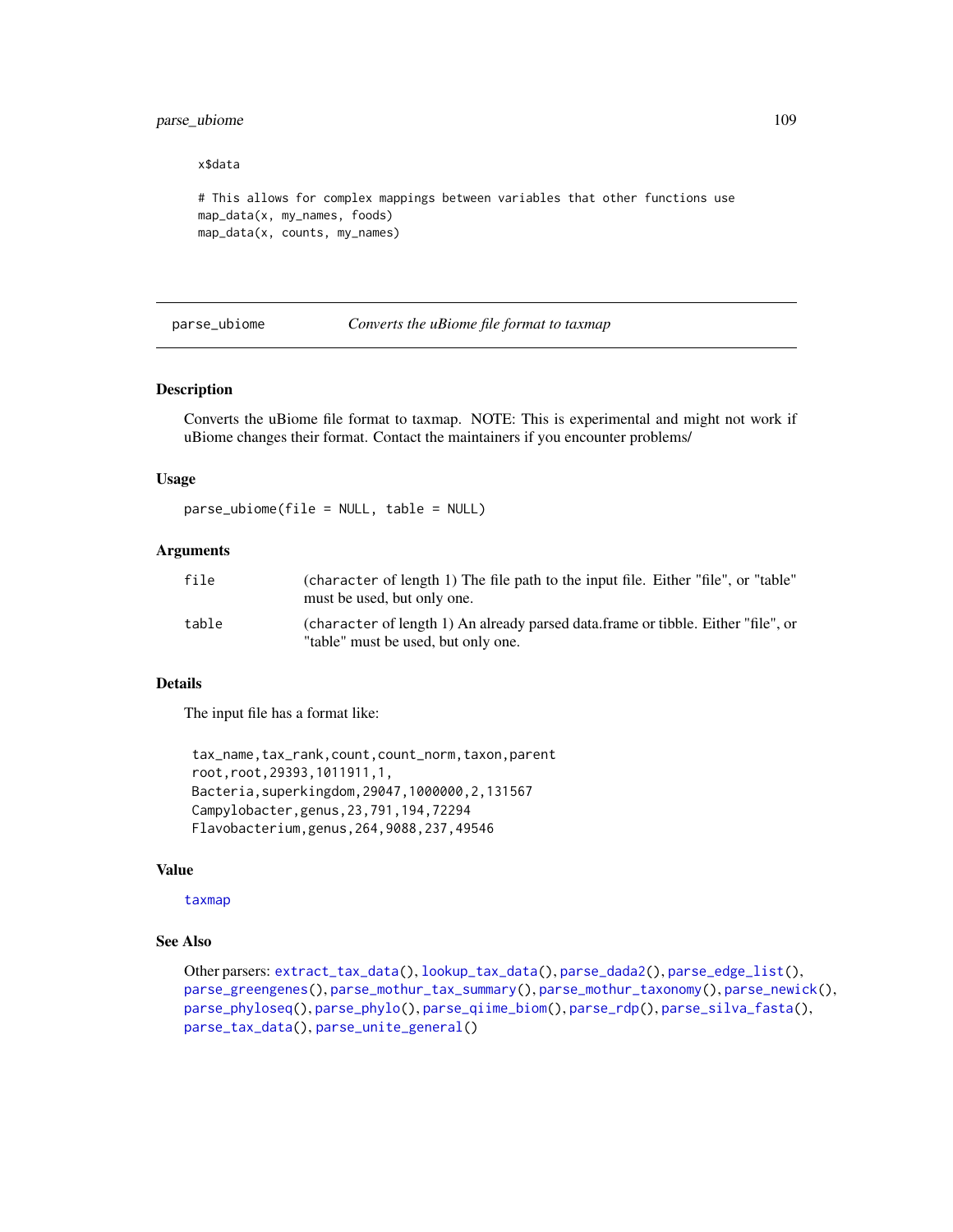<span id="page-109-0"></span>parse\_unite\_general *Parse UNITE general release FASTA*

### Description

Parse the UNITE general release FASTA file

### Usage

parse\_unite\_general(input = NULL, file = NULL, include\_seqs = TRUE)

# Arguments

| input        | (character) One of the following:                                                                                                          |
|--------------|--------------------------------------------------------------------------------------------------------------------------------------------|
|              | A character vector of sequences See the example below for what this looks<br>like. The parser read_fasta produces output like this.        |
|              | A list of character vectors Each vector should have one base per element.                                                                  |
|              | <b>A "DNAbin" object</b> This is the result of parsers like read. FASTA.                                                                   |
|              | A list of "SeqFastadna" objects This is the result of parsers like read. fasta.<br>Either "input" or "file" must be supplied but not both. |
| file         | The path to a FASTA file containing sequences to use. Either "input" or "file"<br>must be supplied but not both.                           |
| include_segs | (logical of length 1) If TRUE, include sequences in the output object.                                                                     |

## Details

The input file has a format like:

```
>Glomeromycota_sp|KJ484724|SH523877.07FU|reps|k__Fungi;p__Glomeromycota;c__unid...
ATAATTTGCCGAACCTAGCGTTAGCGCGAGGTTCTGCGATCAACACTTATATTTAAAACCCAACTCTTAAATTTTGTAT...
```
## Value

[taxmap](#page-138-0)

# See Also

Other parsers: [extract\\_tax\\_data\(](#page-34-0)), [lookup\\_tax\\_data\(](#page-73-0)), [parse\\_dada2\(](#page-93-0)), [parse\\_edge\\_list\(](#page-0-0)), [parse\\_greengenes\(](#page-94-0)), [parse\\_mothur\\_tax\\_summary\(](#page-96-0)), [parse\\_mothur\\_taxonomy\(](#page-95-0)), [parse\\_newick\(](#page-97-0)), [parse\\_phyloseq\(](#page-99-0)), [parse\\_phylo\(](#page-98-0)), [parse\\_qiime\\_biom\(](#page-101-0)), [parse\\_rdp\(](#page-102-0)), [parse\\_silva\\_fasta\(](#page-103-0)), [parse\\_tax\\_data\(](#page-104-0)), [parse\\_ubiome\(](#page-108-0))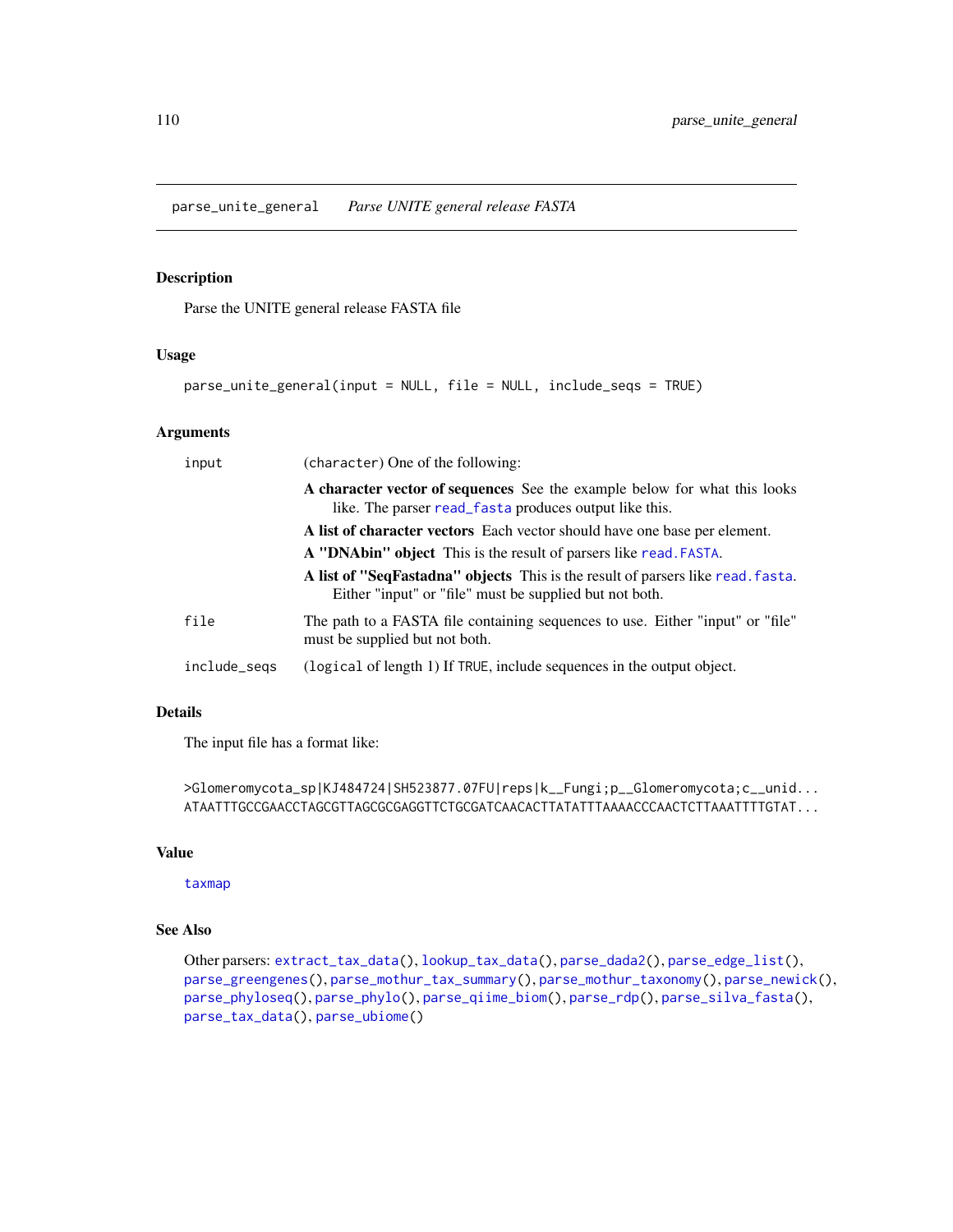### Description

A pair of primers are aligned against a set of sequences. A [taxmap](#page-138-0) object with two tables is returned: a table with information for each predicted amplicon, quality of match, and predicted amplicons, and a table with per-taxon amplification statistics. Requires the EMBOSS tool kit ([http://emboss.](http://emboss.sourceforge.net/) [sourceforge.net/](http://emboss.sourceforge.net/)) to be installed.

# Usage

```
primersearch(obj, seqs, forward, reverse, mismatch = 5, clone = TRUE)
```
### Arguments

| obj      | A taxmap object.                                                                                                                                                                                                                                                                                                            |
|----------|-----------------------------------------------------------------------------------------------------------------------------------------------------------------------------------------------------------------------------------------------------------------------------------------------------------------------------|
| segs     | The sequences to do in silico PCR on. This can be any variable in obj\$data<br>listed in all_names(obj) or an external variable. If an external variable (i.e.<br>not in obj\$data), it must be named by taxon IDs or have the same length as the<br>number of taxa in obj. Currently, only character vectors are accepted. |
| forward  | (character of length 1) The forward primer sequence                                                                                                                                                                                                                                                                         |
| reverse  | (character of length 1) The reverse primer sequence                                                                                                                                                                                                                                                                         |
| mismatch | An integer vector of length 1. The percentage of mismatches allowed.                                                                                                                                                                                                                                                        |
| clone    | If TRUE, make a copy of the input object and add on the results (like most R<br>functions). If FALSE, the input will be changed without saving the result, which<br>uses less RAM.                                                                                                                                          |

#### Details

It can be confusing how the primer sequence relates to the binding sites on a reference database sequence. A simplified diagram can help. For example, if the top strand below  $(5 \rightarrow 3')$  is the database sequence, the forward primer has the same sequence as the target region, since it will bind to the other strand  $(3 \rightarrow 5')$  during PCR and extend on the 3' end. However, the reverse primer must bind to the database strand, so it will have to be the complement of the reference sequence. It also has to be reversed to make it in the standard  $5' \rightarrow 3'$  orientation. Therefore, the reverse primer must be the reverse complement of its binding site on the reference sequence.

```
Primer 1: 5' AAGTACCTTAACGGAATTATAG 3'
Primer 2: 5' GCTCCACCTACGAAACGAAT 3'
                               <- TAAGCAAAGCATCCACCTCG 5'
5' ...AAGTACCTTAACGGAATTATAG......ATTCGTTTCGTAGGTGGAGC... 3'
3' ...TTCATGGAATTGCCTTAATATC......TAAGCAAAGCATCCACCTCG... 5'
   5' AAGTACCTTAACGGAATTATAG ->
```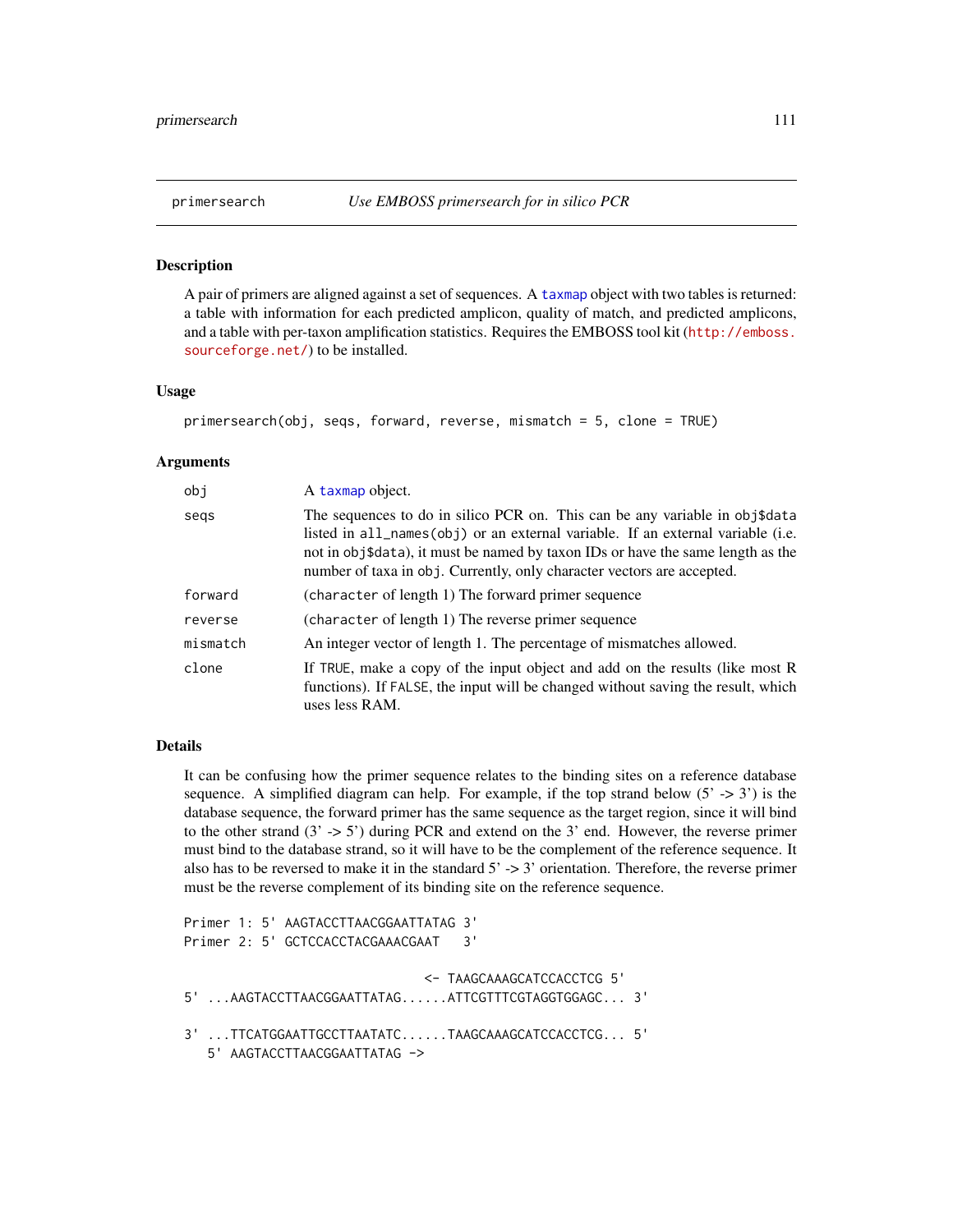However, a database might have either the top or the bottom strand as a reference sequence. Since one implies the sequence of the other, either is valid, but this is another source of confusion. If we take the diagram above and rotate it 180 degrees, it would mean the same thing, but which primer we would want to call "forward" and which we would want to call "reverse" would change. Databases of a single locus (e.g. Greengenes) will likely have a convention for which strand will be present, so relative to this convention, there is a distinct "forward" and "reverse". However, computers dont know about this convention, so the "forward" primer is whichever primer has the same sequence as its binding region in the database (as opposed to the reverse complement). For this reason, primersearch will redefine which primer is "forward" and which is "reverse" based on how it binds the reference sequence. See the example code in [primersearch\\_raw](#page-113-0) for a demonstration of this.

### Value

A copy of the input [taxmap](#page-138-0) object with two tables added. One table contains amplicon information with one row per predicted amplicon with the following info:



taxon\_id: The taxon IDs for the sequence.

seq\_index: The index of the input sequence.

f\_primer: The sequence of the forward primer.

r primer: The sequence of the reverse primer.

f\_mismatch: The number of mismatches on the forward primer.

r\_mismatch: The number of mismatches on the reverse primer.

f\_start: The start location of the forward primer.

f\_end: The end location of the forward primer.

r\_start: The start location of the reverse primer.

r end: The end location of the reverse primer.

f match: The sequence matched by the forward primer.

r match: The sequence matched by the reverse primer.

amplicon: The sequence amplified by the primers, not including the primers.

product: The sequence amplified by the primers including the primers. This simulates a real PCR product.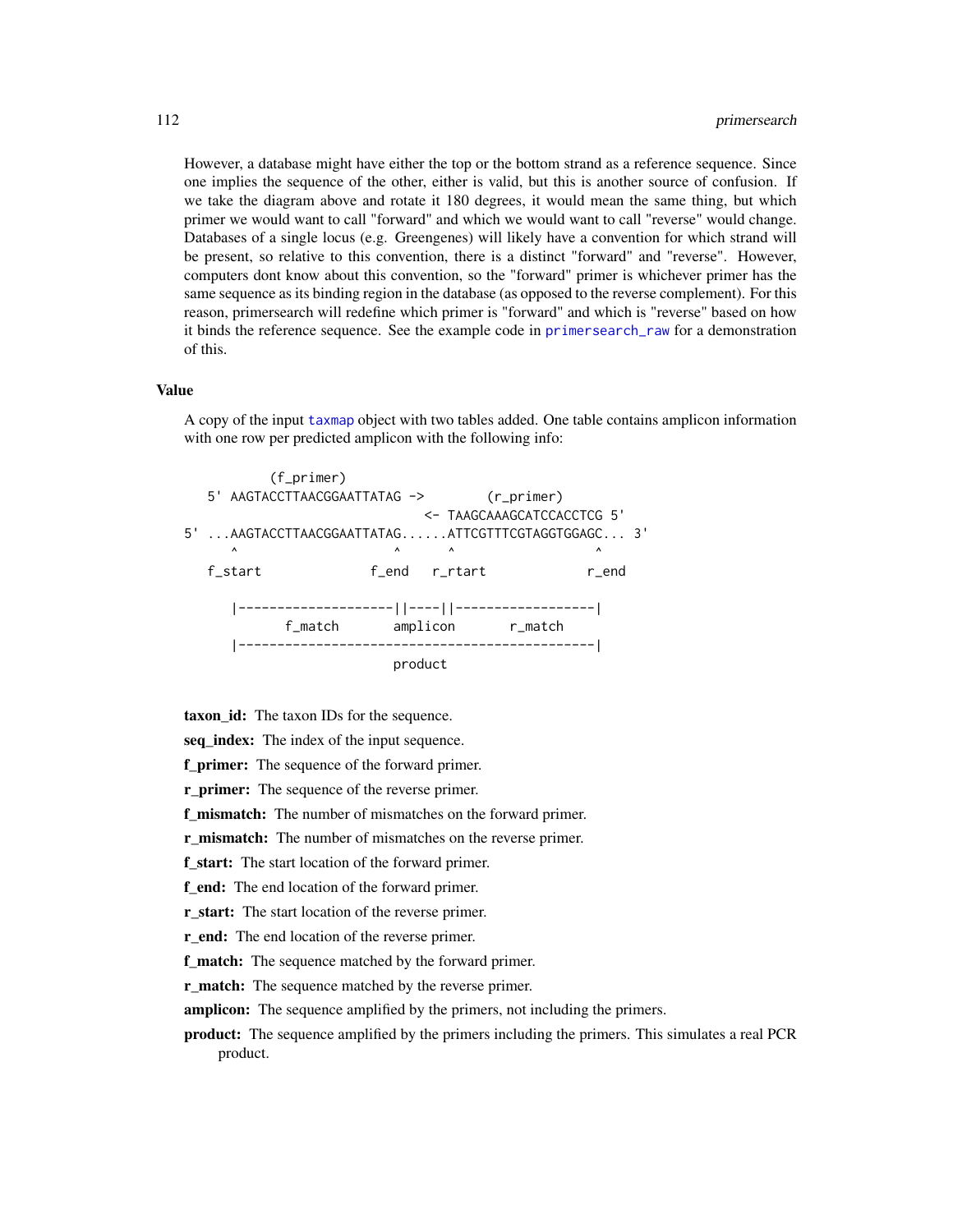## primersearch 113

The other table contains per-taxon information about the PCR, with one row per taxon. It has the following columns:

taxon ids: Taxon IDs.

query count: The number of sequences used as input.

seq\_count: The number of sequences that had at least one amplicon.

amp\_count: The number of amplicons. Might be more than one per sequence.

amplified: If at least one sequence of that taxon had at least one amplicon.

multiple: If at least one sequences had at least two amplicons.

prop\_amplified: The proportion of sequences with at least one amplicon.

med\_amp\_len: The median amplicon length.

min\_amp\_len: The minimum amplicon length.

max\_amp\_len: The maximum amplicon length.

med\_prod\_len: The median product length.

min prod len: The minimum product length.

max\_prod\_len: The maximum product length.

# Installing EMBOSS

The command-line tool "primersearch" from the EMBOSS tool kit is needed to use this function. How you install EMBOSS will depend on your operating system:

## Linux:

Open up a terminal and type:

sudo apt-get install emboss

# Mac OSX:

The easiest way to install EMBOSS on OSX is to use [homebrew.](https://brew.sh/) After installing homebrew, open up a terminal and type:

brew install homebrew/science/emboss

# Windows:

There is an installer for Windows here:

ftp://emboss.open-bio.org/pub/EMBOSS/windows/mEMBOSS-6.5.0.0-setup.exe

```
## Not run:
# Get example FASTA file
fasta_path <- system.file(file.path("extdata", "silva_subset.fa"),
                          package = "metacoder")
# Parse the FASTA file as a taxmap object
obj <- parse_silva_fasta(file = fasta_path)
# Simulate PCR with primersearch
```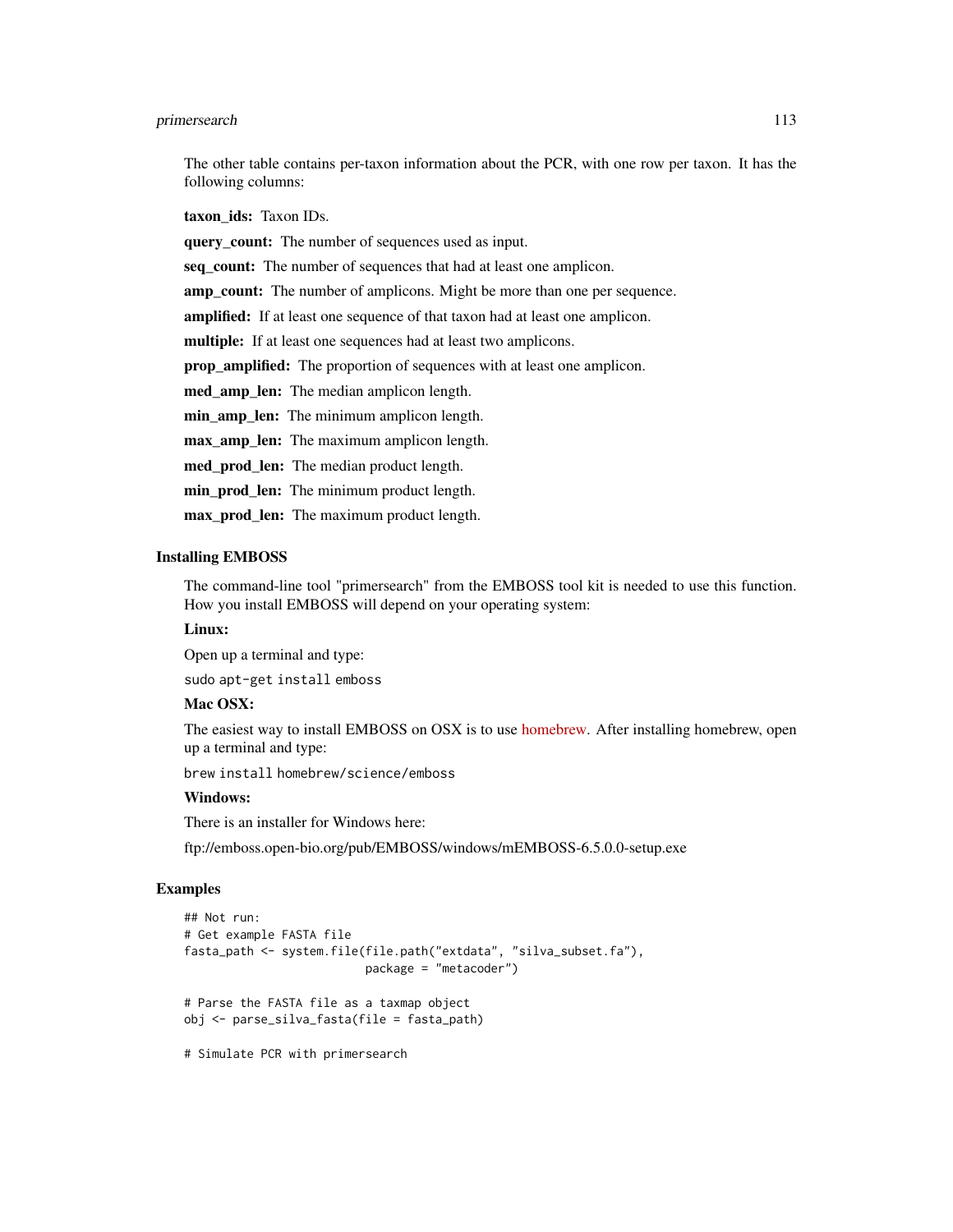```
# Have to replace Us with Ts in sequences since primersearch
# does not understand Us.
obj <- primersearch(obj,
                    gsub(silva_seq, pattern = "U", replace = "T"),
                    forward = c("U519F" = "CAGYMGCCRCGGKAAHACC"),
                    reverse = c("Arch806R" = "GGACTACNSGGGTMTCTAAT"),
                    mismatch = 10# Plot what did not ampilify
obj %>%
  filter_taxa(prop_amplified < 1) %>%
  heat_tree(node_label = taxon_names,
            node_color = prop_amplified,
            node_color_range = c("grey", "red", "purple", "green"),
            node_color_trans = "linear",
            node_color_axis_label = "Proportion amplified",
            node_size = n_obs,
            node_size_axis_label = "Number of sequences",
            layout = "da",initial_layout = "re")
## End(Not run)
```
<span id="page-113-0"></span>primersearch\_raw *Use EMBOSS primersearch for in silico PCR*

# Description

A pair of primers are aligned against a set of sequences. The location of the best hits, quality of match, and predicted amplicons are returned. Requires the EMBOSS tool kit ([http://emboss.](http://emboss.sourceforge.net/) [sourceforge.net/](http://emboss.sourceforge.net/)) to be installed.

#### Usage

```
primersearch_raw(input = NULL, file = NULL, forward, reverse, mismatch = 5)
```

| input | (character) One of the following:                                                                                                          |
|-------|--------------------------------------------------------------------------------------------------------------------------------------------|
|       | A character vector of sequences See the example below for what this looks<br>like. The parser read_fasta produces output like this.        |
|       | A list of character vectors Each vector should have one base per element.                                                                  |
|       | <b>A "DNAbin" object</b> This is the result of parsers like read. FASTA.                                                                   |
|       | A list of "SeqFastadna" objects This is the result of parsers like read. fasta.<br>Either "input" or "file" must be supplied but not both. |
| file  | The path to a FASTA file containing sequences to use. Either "input" or "file"<br>must be supplied but not both.                           |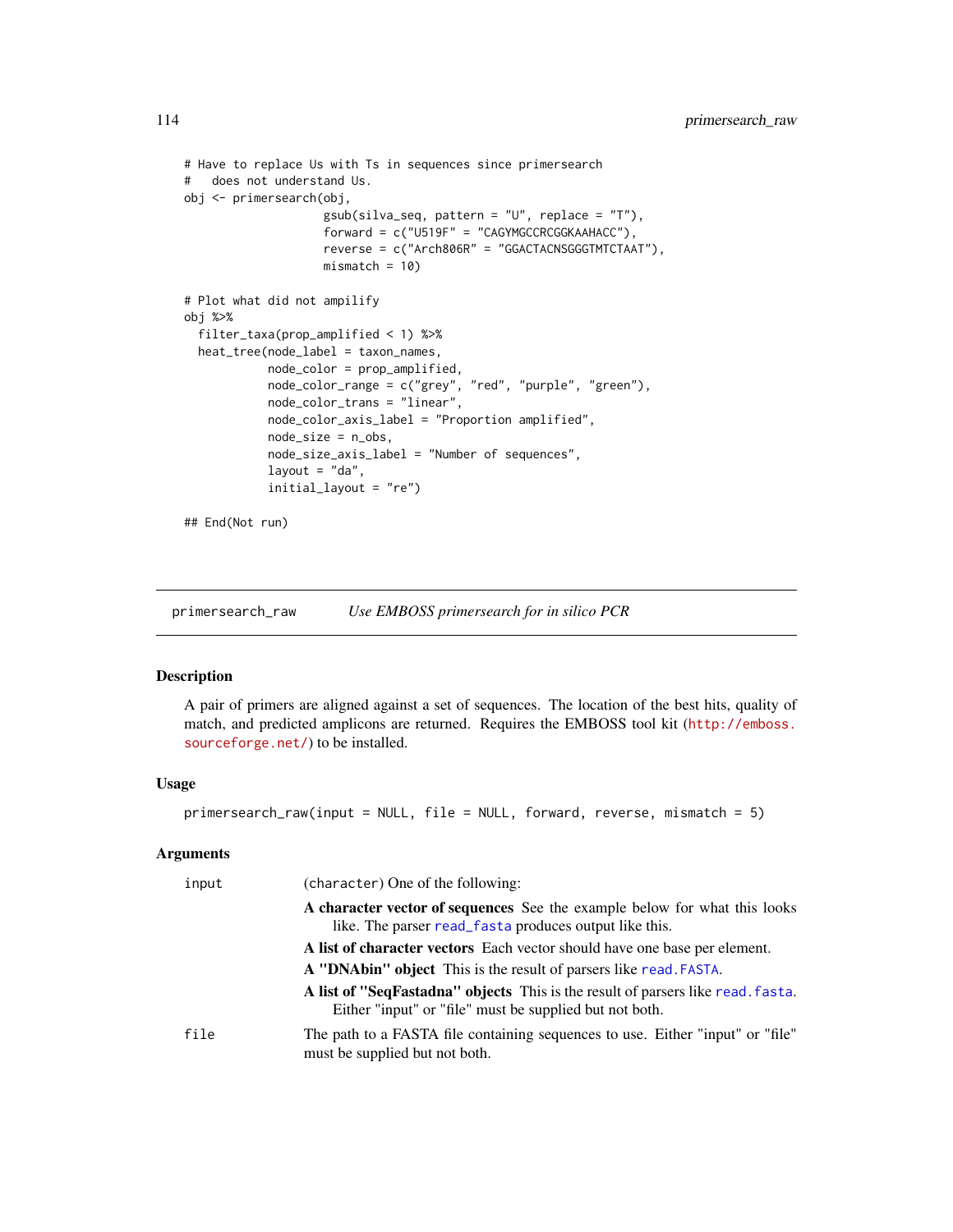| forward  | (character of length 1) The forward primer sequence                  |
|----------|----------------------------------------------------------------------|
| reverse  | (character of length 1) The reverse primer sequence                  |
| mismatch | An integer vector of length 1. The percentage of mismatches allowed. |

# Details

It can be confusing how the primer sequence relates to the binding sites on a reference database sequence. A simplified diagram can help. For example, if the top strand below  $(5 \rightarrow 3')$  is the database sequence, the forward primer has the same sequence as the target region, since it will bind to the other strand (3' -> 5') during PCR and extend on the 3' end. However, the reverse primer must bind to the database strand, so it will have to be the complement of the reference sequence. It also has to be reversed to make it in the standard  $5' \rightarrow 3'$  orientation. Therefore, the reverse primer must be the reverse complement of its binding site on the reference sequence.

```
Primer 1: 5' AAGTACCTTAACGGAATTATAG 3'
Primer 2: 5' GCTCCACCTACGAAACGAAT 3'
                               <- TAAGCAAAGCATCCACCTCG 5'
5' ...AAGTACCTTAACGGAATTATAG......ATTCGTTTCGTAGGTGGAGC... 3'
3' ...TTCATGGAATTGCCTTAATATC......TAAGCAAAGCATCCACCTCG... 5'
   5' AAGTACCTTAACGGAATTATAG ->
```
However, a database might have either the top or the bottom strand as a reference sequence. Since one implies the sequence of the other, either is valid, but this is another source of confusion. If we take the diagram above and rotate it 180 degrees, it would mean the same thing, but which primer we would want to call "forward" and which we would want to call "reverse" would change. Databases of a single locus (e.g. Greengenes) will likely have a convention for which strand will be present, so relative to this convention, there is a distinct "forward" and "reverse". However, computers dont know about this convention, so the "forward" primer is whichever primer has the same sequence as its binding region in the database (as opposed to the reverse complement). For this reason, primersearch will redefine which primer is "forward" and which is "reverse" based on how it binds the reference sequence. See the example code for a demonstration of this.

### Value

A table with one row per predicted amplicon with the following info:

```
(f_primer)
   5' AAGTACCTTAACGGAATTATAG -> (r_primer)
                                 <- TAAGCAAAGCATCCACCTCG 5'
5' ...AAGTACCTTAACGGAATTATAG......ATTCGTTTCGTAGGTGGAGC... 3'
      \begin{array}{ccccccccccccccccc} \wedge & \wedge & \wedge & \wedge & \wedge & \wedge & \wedge & \wedge & \wedge & \wedge \end{array}f_start f_end r_rtart r_end
      |--------------------||----||------------------|
             f_match amplicon r_match
      |----------------------------------------------|
```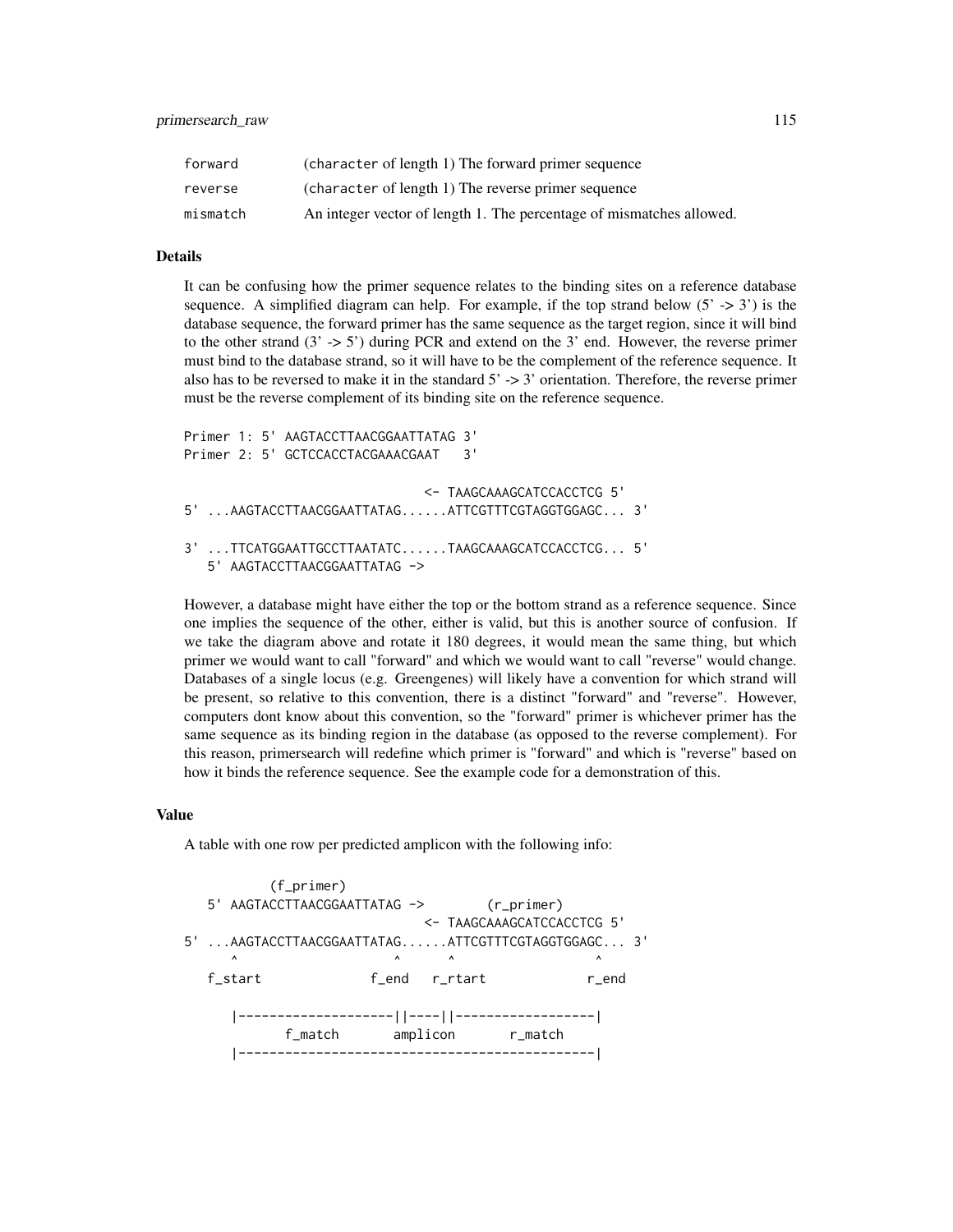product

f\_mismatch: The number of mismatches on the forward primer r\_mismatch: The number of mismatches on the reverse primer input: The index of the input sequence

## Installing EMBOSS

The command-line tool "primersearch" from the EMBOSS tool kit is needed to use this function. How you install EMBOSS will depend on your operating system:

### Linux:

Open up a terminal and type:

sudo apt-get install emboss

## Mac OSX:

The easiest way to install EMBOSS on OSX is to use [homebrew.](https://brew.sh/) After installing homebrew, open up a terminal and type:

brew install homebrew/science/emboss

# Windows:

There is an installer for Windows here:

ftp://emboss.open-bio.org/pub/EMBOSS/windows/mEMBOSS-6.5.0.0-setup.exe

#### Examples

## Not run:

### Dummy test data set ###

```
primer_1_site <- "AAGTACCTTAACGGAATTATAG"
primer_2_site <- "ATTCGTTTCGTAGGTGGAGC"
amplicon <- "NNNAGTGGATAGATAGGGGTTCTGTGGCGTTTGGGAATTAAAGATTAGAGANNN"
seq_1 <- paste0("AA", primer_1_site, amplicon, primer_2_site, "AAAA")
seq_2 <- rev_comp(seq_1)
f_primer <- "ACGTACCTTAACGGAATTATAG" # Note the "C" mismatch at position 2
r_primer <- rev_comp(primer_2_site)
seqs \leq c(a = seq_1, b = seq_2)
result <- primersearch_raw(seqs, forward = f_primer, reverse = r_primer)
### Real data set ###
```

```
# Get example FASTA file
fasta_path <- system.file(file.path("extdata", "silva_subset.fa"),
                          package = "metacoder")
```

```
# Parse the FASTA file as a taxmap object
obj <- parse_silva_fasta(file = fasta_path)
```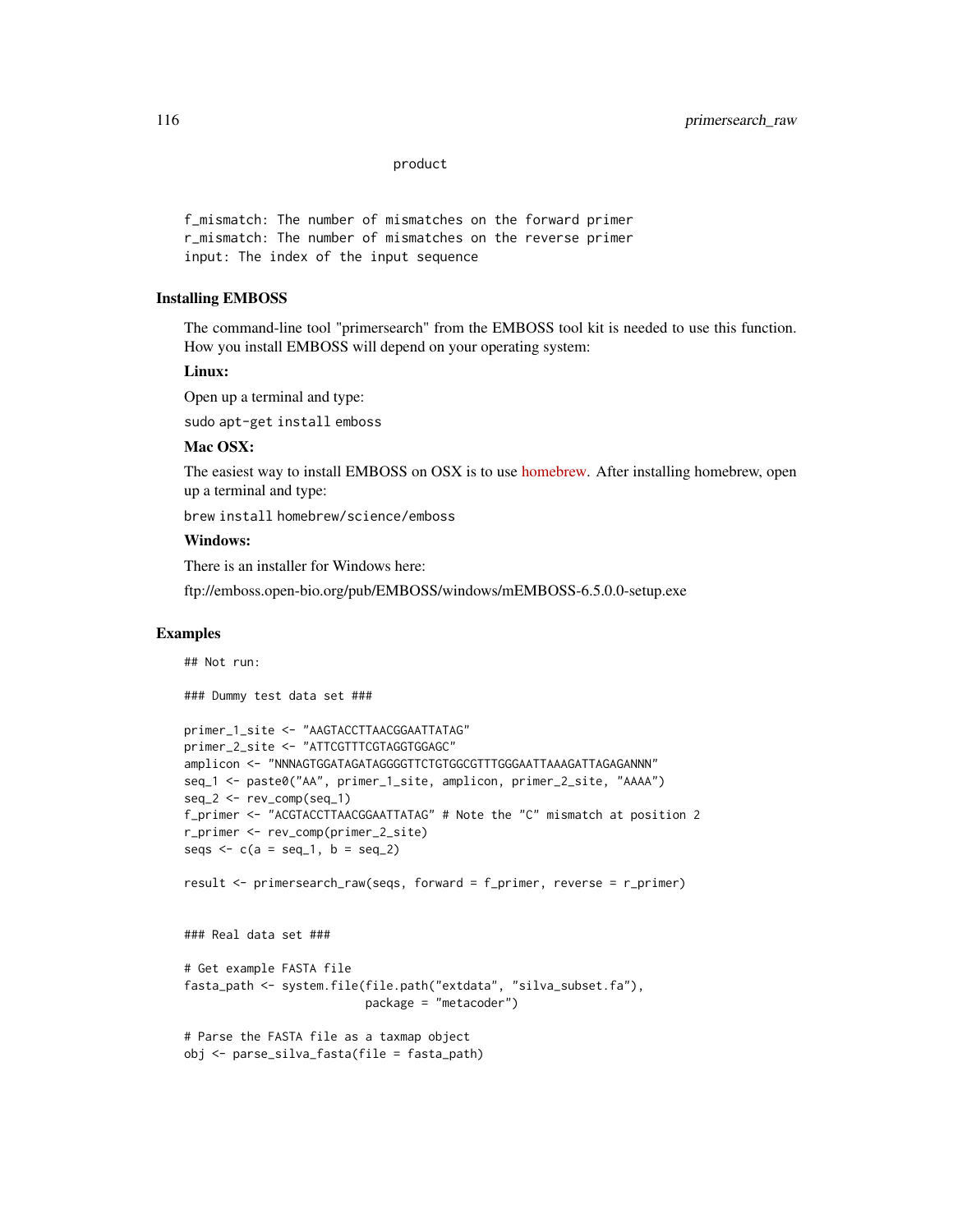```
# Simulate PCR with primersearch
pcr_result <- primersearch_raw(obj$data$tax_data$silva_seq,
                              forward = c("U519F" = "CAGYMGCCRCGGKAAHACC"),
                              reverse = c("Arch806R" = "GGACTACNSGGGTMTCTAAT"),
                              mismatch = 10# Add result to input table
# NOTE: We want to add a function to handle running pcr on a
# taxmap object directly, but we are still trying to figure out
# the best way to implement it. For now, do the following:
obj$data$pcr <- pcr_result
obj$data$pcr$taxon_id <- obj$data$tax_data$taxon_id[pcr_result$input]
# Visualize which taxa were amplified
# This work because only amplicons are returned by `primersearch`
n_amplified <- unlist(obj$obs_apply("pcr",
                                   function(x) length(unique(x)),
                                   value = "input")prop_amped <- n_amplified / obj$n_obs()
heat_tree(obj,
         node_label = taxon_names,
         node_color = prop_amped,
         node_color_range = c("grey", "red", "purple", "green"),
         node_color_trans = "linear",
          node_color_axis_label = "Proportion amplified",
         node_size = n_obs,
         node_size_axis_label = "Number of sequences",
         layout = "da",
         initial_layout = "re")
```
## End(Not run)

print\_tree *Print a text tree*

### **Description**

Print a text-based tree of a [taxonomy()] or [taxmap()] object.

| obi   | A taxonomy or taxmap object                                                                                                                                         |
|-------|---------------------------------------------------------------------------------------------------------------------------------------------------------------------|
| value | What data to return. Default is taxon names. Any result of [all names()] can be<br>used, but it usually only makes sense to use data with one value per taxon, like |
|       | taxon names.                                                                                                                                                        |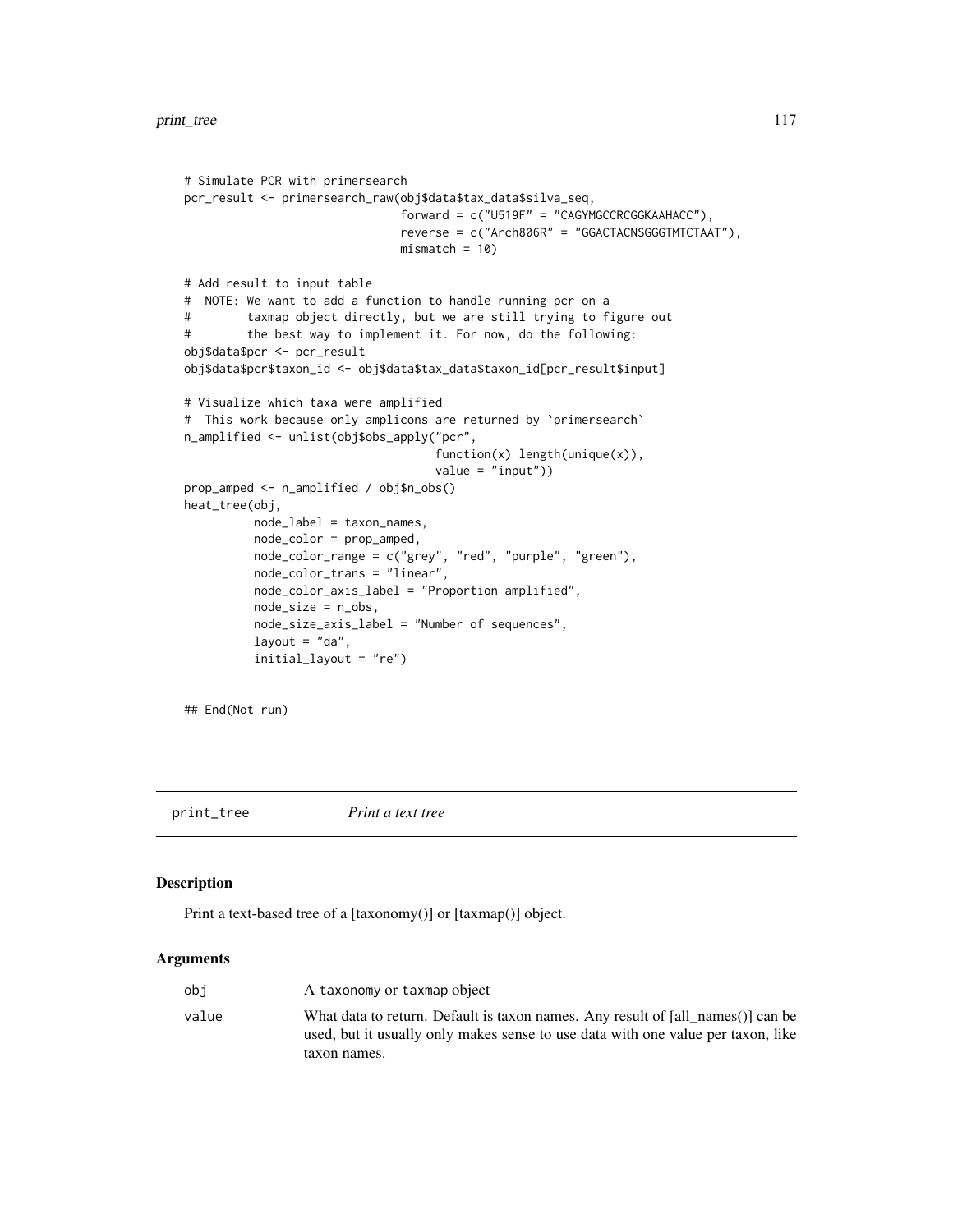# Examples

print\_tree(ex\_taxmap)

qualitative\_palette *The default qualitative color palette*

### Description

Returns the default color palette for qualitative data

# Usage

```
qualitative_palette()
```
# Value

character of hex color codes

# Examples

qualitative\_palette()

quantative\_palette *The default quantative color palette*

# Description

Returns the default color palette for quantative data.

## Usage

quantative\_palette()

## Value

character of hex color codes

# Examples

quantative\_palette()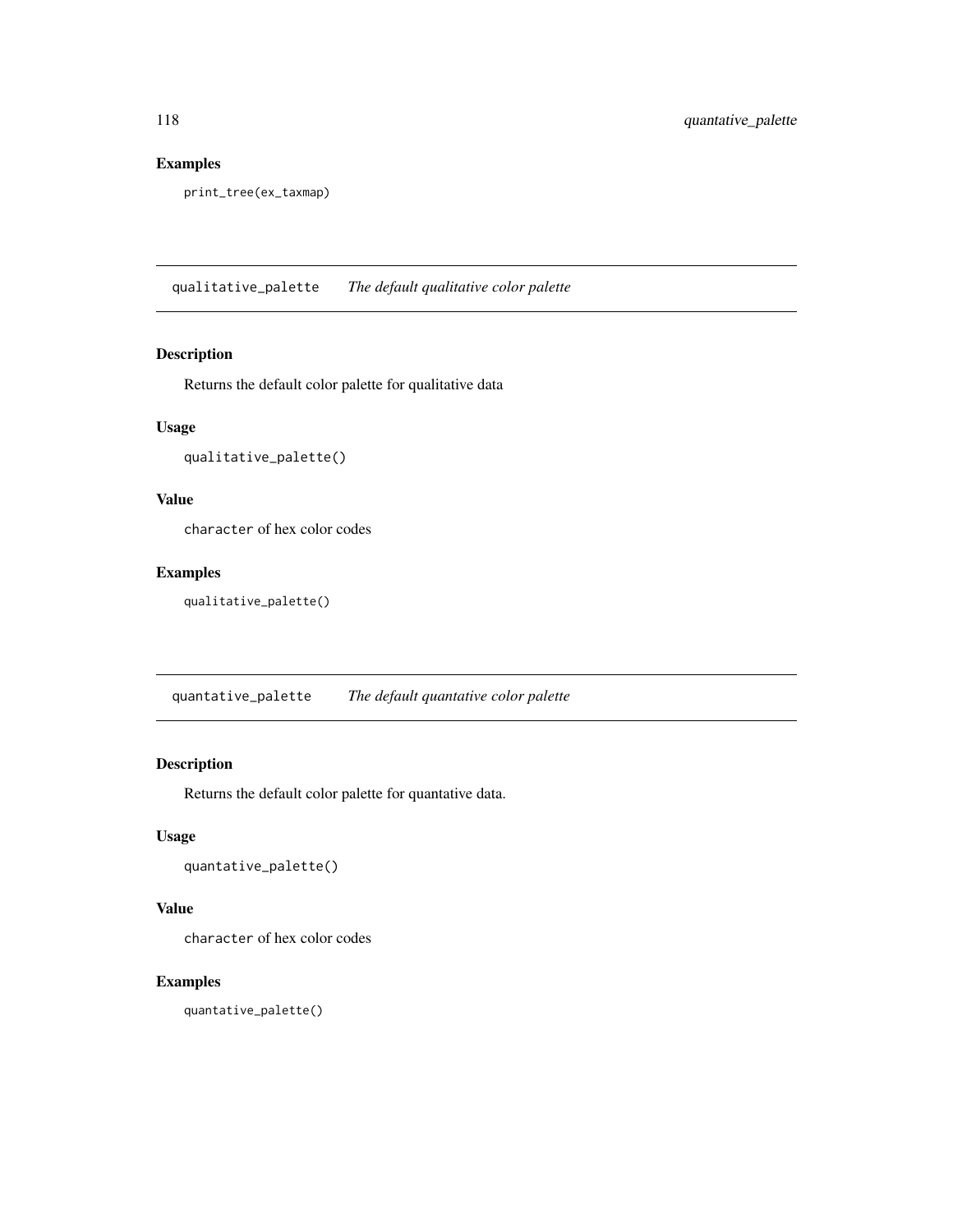# Description

Composed of two columns:

- rankid the ordered identifier value. lower values mean higher rank
- ranks all the rank names that belong to the same level, with different variants that mean essentially the same thing

### rarefy\_obs *Calculate rarefied observation counts*

### Description

For a given table in a [taxmap](#page-138-0) object, rarefy counts to a constant total. This is a wrapper around [rrarefy](#page-0-0) that automatically detects which columns are numeric and handles the reformatting needed to use tibbles.

## Usage

```
rarefy_obs(
 obj,
  data,
  sample_size = NULL,
  cols = NULL,other_cols = FALSE,
  out_names = NULL,
  dataset = NULL)
```

| obj         | A taxmap object                                                                                                                                      |
|-------------|------------------------------------------------------------------------------------------------------------------------------------------------------|
| data        | The name of a table in obj\$data.                                                                                                                    |
| sample_size | The sample size counts will be rarefied to. This can be either a single integer or<br>a vector of integers of equal length to the number of columns. |
| cols        | The columns in data to use. By default, all numeric columns are used. Takes<br>one of the following inputs:                                          |
|             | <b>TRUE/FALSE:</b> All/No columns will used.                                                                                                         |
|             | <b>Character vector:</b> The names of columns to use                                                                                                 |
|             | <b>Numeric vector:</b> The indexes of columns to use                                                                                                 |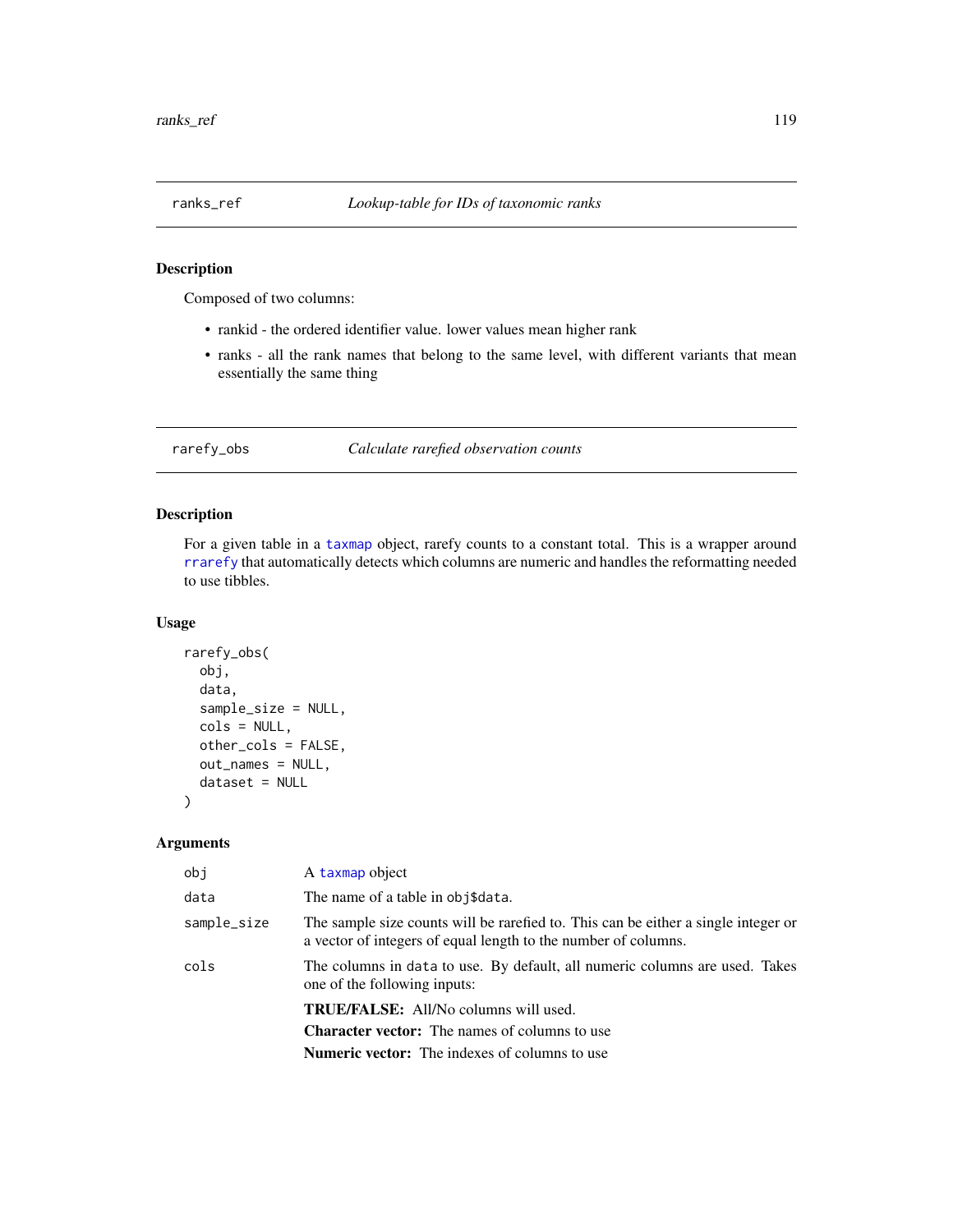|            | <b>Vector of TRUE/FALSE of length equal to the number of columns:</b> Use the<br>columns corresponding to TRUE values.                                                                                     |
|------------|------------------------------------------------------------------------------------------------------------------------------------------------------------------------------------------------------------|
| other cols | Preserve in the output non-target columns present in the input data. New columns<br>will always be on the end. The "taxon_id" column will be preserved in the front.<br>Takes one of the following inputs: |
|            | <b>NULL:</b> No columns will be added back, not even the taxon id column.<br><b>TRUE/FALSE:</b> All/None of the non-target columns will be preserved.                                                      |
|            | <b>Character vector:</b> The names of columns to preserve                                                                                                                                                  |
|            | <b>Numeric vector:</b> The indexes of columns to preserve                                                                                                                                                  |
|            | <b>Vector of TRUE/FALSE of length equal to the number of columns:</b> Preserve<br>the columns corresponding to TRUE values.                                                                                |
| out_names  | The names of count columns in the output. Must be the same length and order<br>as cols (or unique (groups), if groups is used).                                                                            |
| dataset    | DEPRECIATED, use "data" instead.                                                                                                                                                                           |

## Value

A tibble

## See Also

Other calculations: [calc\\_group\\_mean\(](#page-13-0)), [calc\\_group\\_median\(](#page-15-0)), [calc\\_group\\_rsd\(](#page-17-0)), [calc\\_group\\_stat\(](#page-19-0)), [calc\\_n\\_samples\(](#page-21-0)), [calc\\_obs\\_props\(](#page-23-0)), [calc\\_prop\\_samples\(](#page-25-0)), [calc\\_taxon\\_abund\(](#page-0-0)), [compare\\_groups\(](#page-28-0)), [counts\\_to\\_presence\(](#page-31-0)), [zero\\_low\\_counts\(](#page-159-0))

```
## Not run:
# Parse data for examples
x = parse\_tax\_data(hmp\_otus, class\_cols = "lineage", class_sep = ";"class_key = c(tax_rank = "taxon_rank", tax_name = "taxon_name"),
                   class_regex = "^(.+)__(.+)$")
# Rarefy all numeric columns
rarefy_obs(x, "tax_data")
# Rarefy a subset of columns
rarefy_obs(x, "tax_data", cols = c("700035949", "700097855", "700100489"))
rarefy_obs(x, "tax_data", \text{cols} = 4:6)
rarefy_obs(x, "tax_data", cols = startsWith(colnames(x$data$tax_data), "70001"))
# Including all other columns in ouput
rarefy_obs(x, "tax_data", other_cols = TRUE)
# Inlcuding specific columns in output
rarefy_obs(x, "tax_data", cols = c("700035949", "700097855", "700100489"),
               other_cols = 2:3)
# Rename output columns
```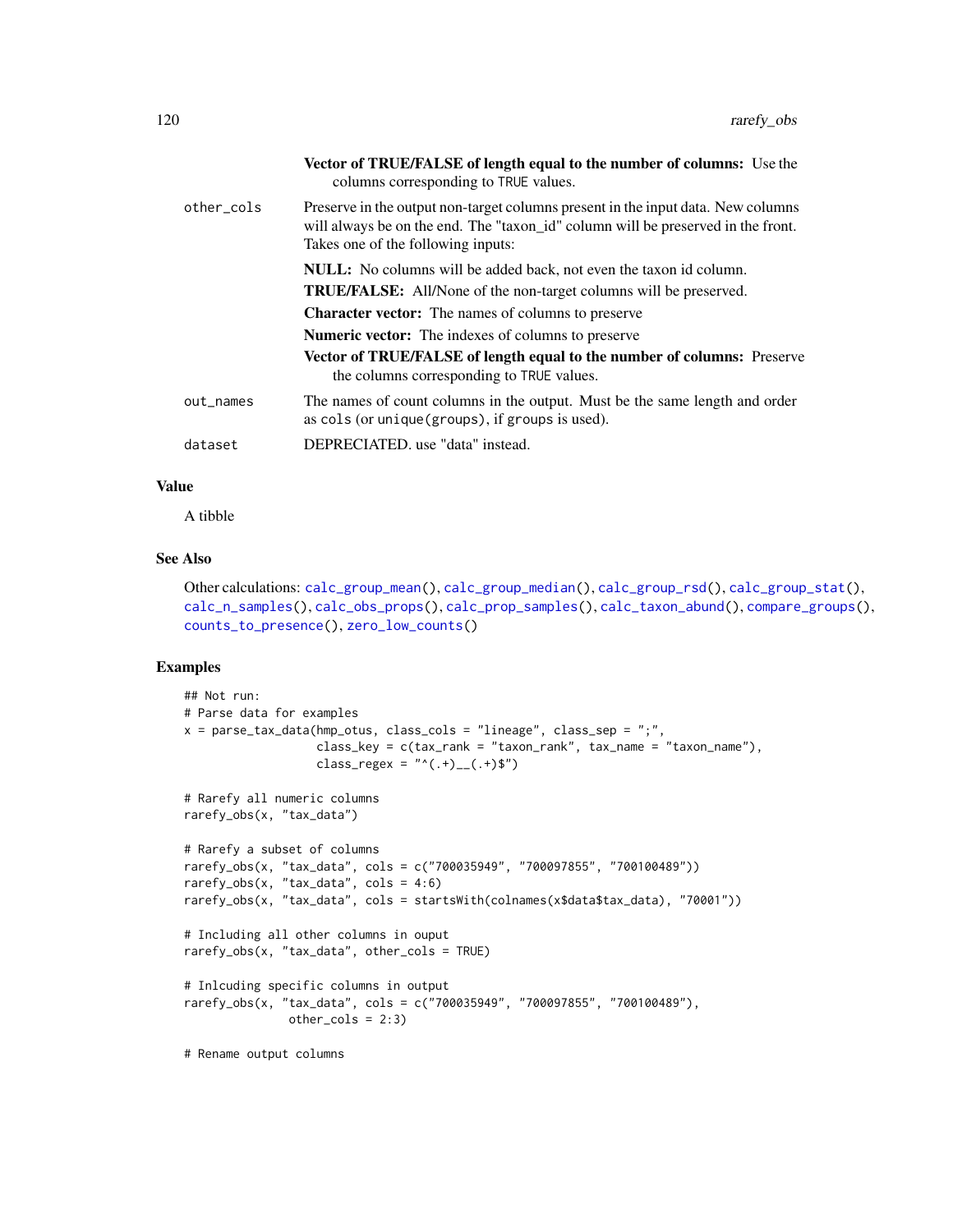### read\_fasta 121

```
rarefy_obs(x, "tax_data", cols = c("700035949", "700097855", "700100489"),
              out_names = c("a", "b", "c")
```
## End(Not run)

<span id="page-120-0"></span>read\_fasta *Read a FASTA file*

# Description

Reads a FASTA file. This is the FASTA parser for metacoder. It simply tries to read a FASTA file into a named character vector with minimal fuss. It does not do any checks for valid characters etc. Other FASTA parsers you might want to consider include [read.FASTA](#page-0-0) or [read.fasta](#page-0-0).

# Usage

```
read_fasta(file_path)
```
### Arguments

file\_path (character of length 1) The path to a file to read.

### Value

named character vector

```
# Get example FASTA file
fasta_path <- system.file(file.path("extdata", "silva_subset.fa"),
                          package = "metacoder")
# Read fasta file
my_seqs <- read_fasta(fasta_path)
```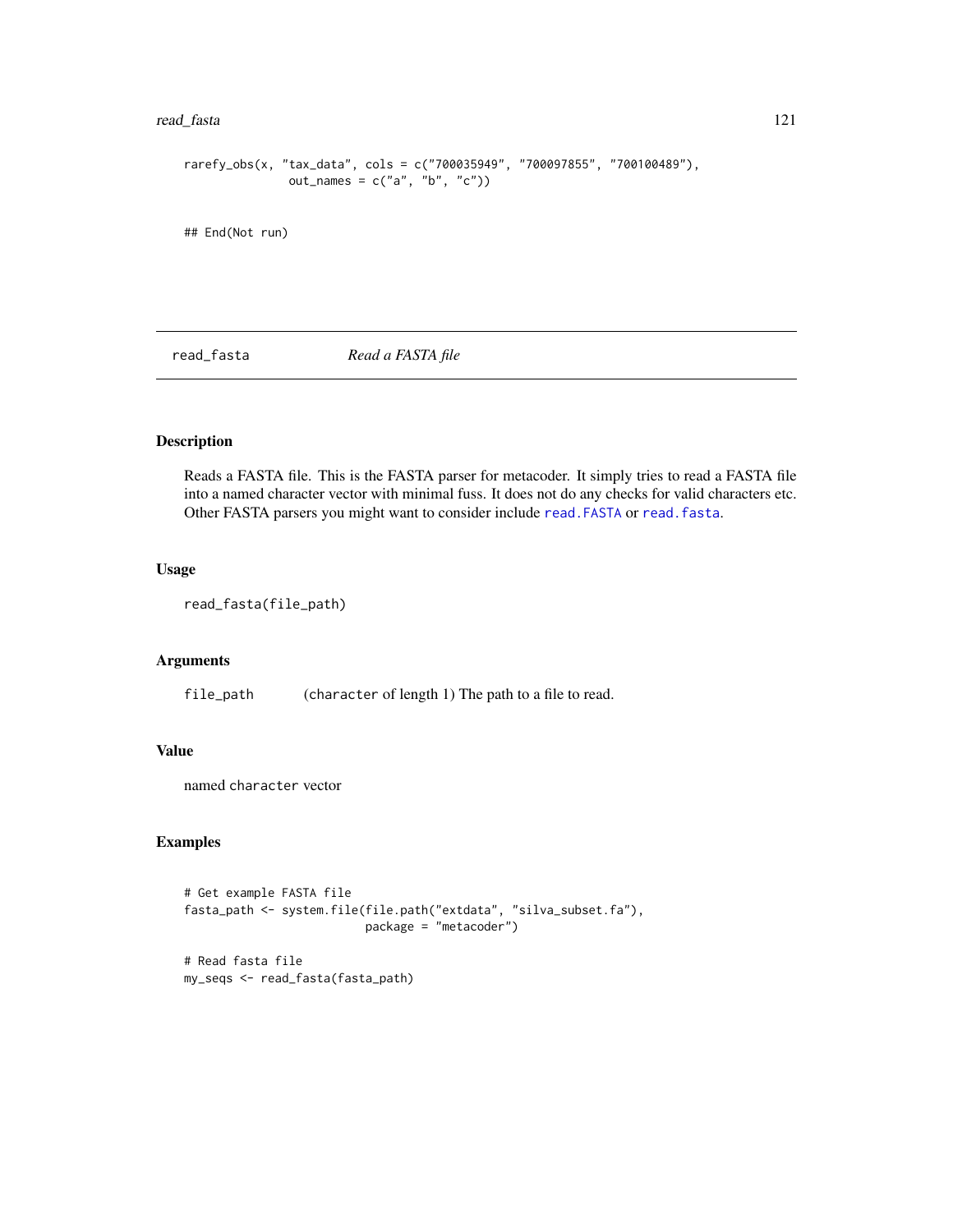remove\_redundant\_names

*Remove redundant parts of taxon names*

## Description

Remove the names of parent taxa in the beginning of their children's names in a taxonomy or taxmap object. This is useful for removing genus names in species binomials.

```
obj$remove_redundant_names()
remove_redundant_names(obj)
```
## Arguments

obj A taxonomy or taxmap object

### Value

A taxonomy or taxmap object

### Examples

```
# Remove genus named from species taxa
species_data <- c("Carnivora;Felidae;Panthera;Panthera leo",
                  "Carnivora;Felidae;Panthera;Panthera tigris",
                  "Carnivora;Ursidae;Ursus;Ursus americanus")
obj <- parse_tax_data(species_data, class_sep = ";")
remove_redundant_names(obj)
```
replace\_taxon\_ids *Replace taxon ids*

## Description

Replace taxon ids in a [taxmap()] or [taxonomy()] object.

```
obj$replace_taxon_ids(new_ids)
replace_taxon_ids(obj, new_ids)
```

| obi     | The $[taxonomy()]$ or $[taxmap()]$ object.                                                                                       |
|---------|----------------------------------------------------------------------------------------------------------------------------------|
| new ids | A vector of new ids, one per taxon. They must be unique and in the same order<br>as the corresponding ids in 'obj\$taxon ids()'. |
|         |                                                                                                                                  |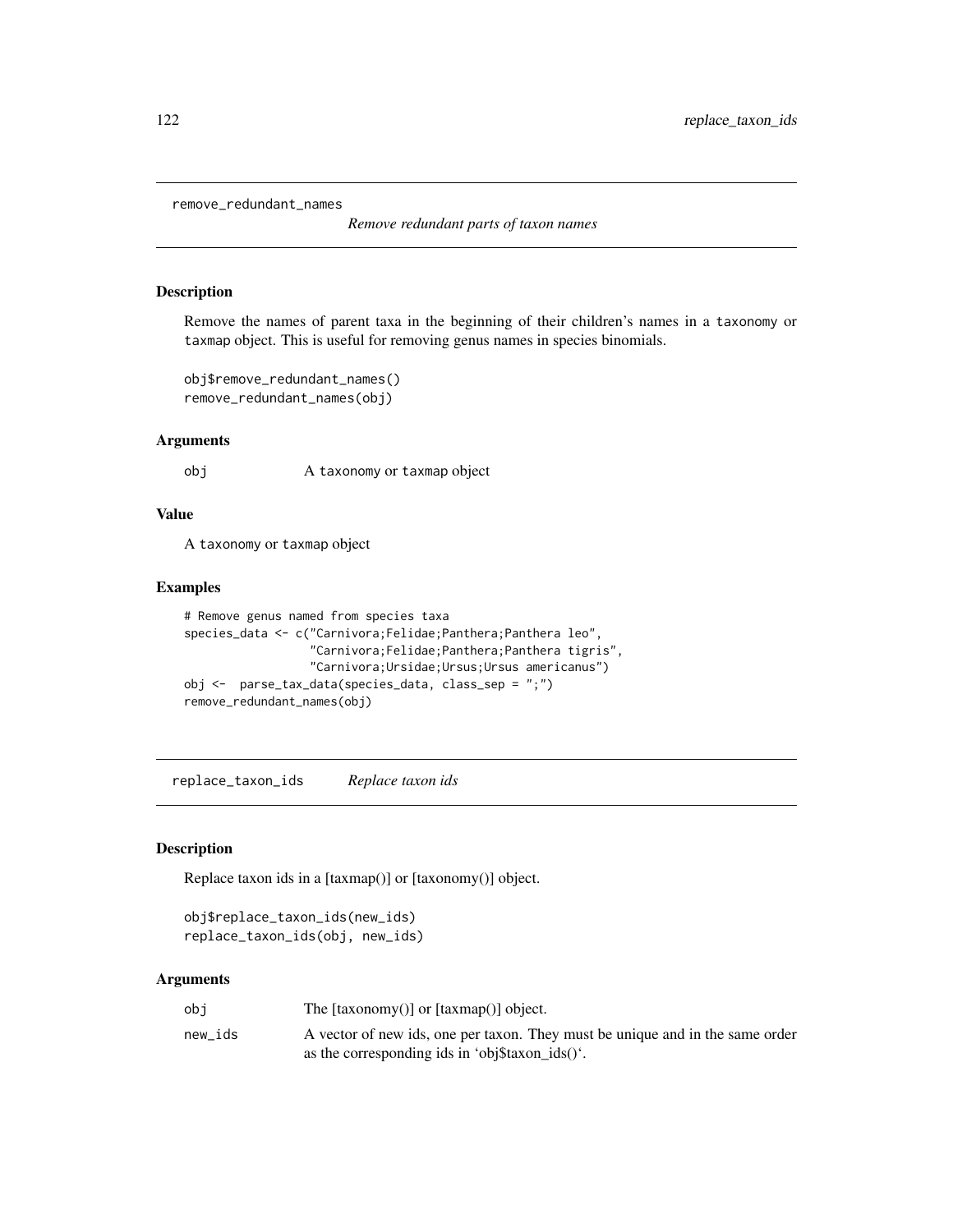### reverse that the contract of the contract of the contract of the contract of the contract of the contract of the contract of the contract of the contract of the contract of the contract of the contract of the contract of t

# Value

A [taxonomy()] or [taxmap()] object with new taxon ids

## Examples

```
# Replace taxon IDs with numbers
replace_taxon_ids(ex_taxmap, seq_len(length(ex_taxmap$taxa)))
# Make taxon IDs capital letters
replace_taxon_ids(ex_taxmap, toupper(taxon_ids(ex_taxmap)))
```
<span id="page-122-0"></span>

reverse *Reverse sequences*

# Description

Find the reverse of one or more sequences stored as a character vector. This is a wrapper for [rev](#page-0-0) for character vectors instead of lists of character vectors with one value per letter.

## Usage

```
reverse(seqs)
```
## Arguments

seqs A character vector with one element per sequence.

## See Also

Other sequence transformations: [complement\(](#page-30-0)), [rev\\_comp\(](#page-123-0))

```
reverse(c("aagtgGGTGaa", "AAGTGGT"))
```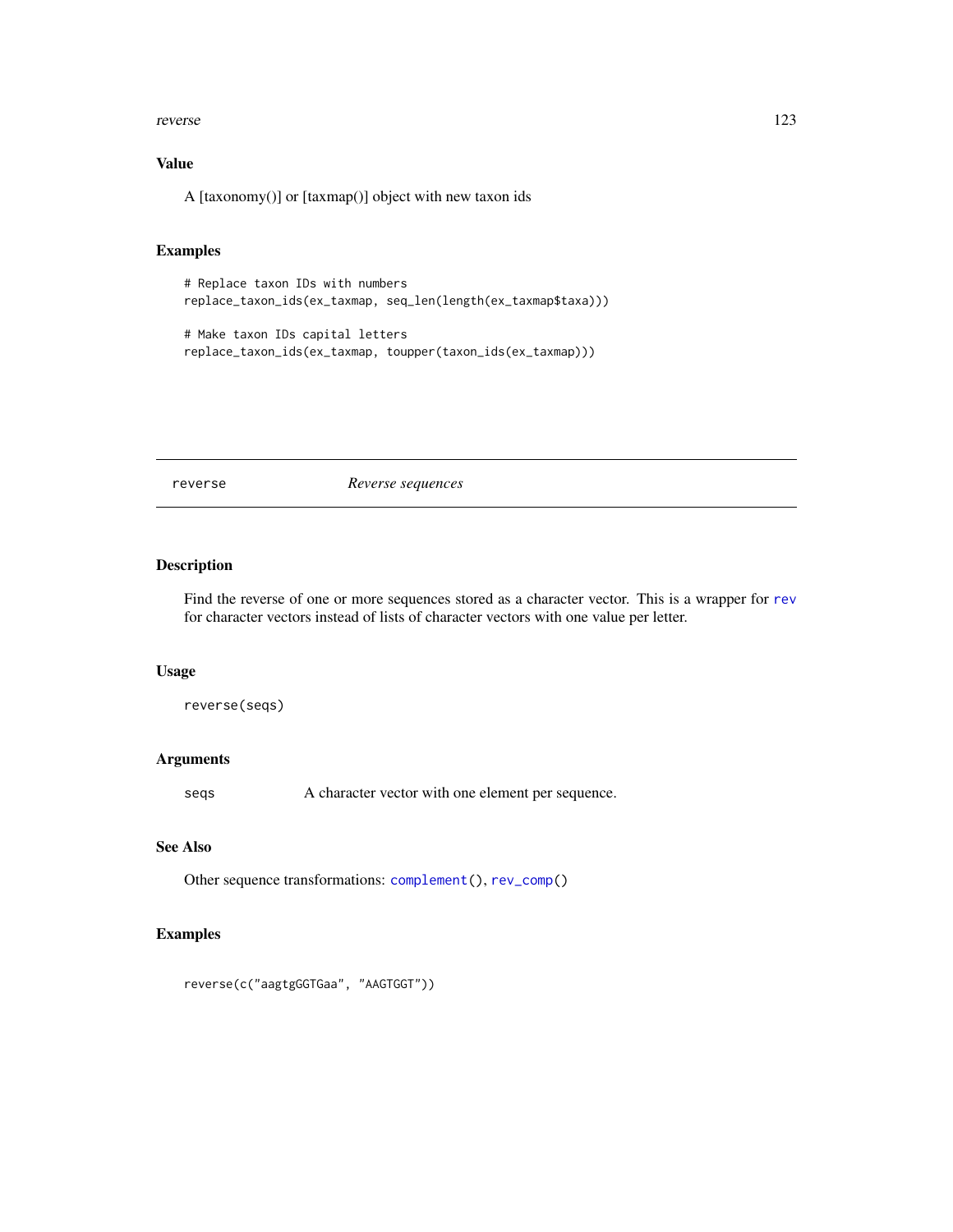<span id="page-123-0"></span>

## Description

Make the reverse complement of one or more sequences stored as a character vector. This is a wrapper for [comp](#page-0-0) for character vectors instead of lists of character vectors with one value per letter. IUPAC ambiguity codes are handled and the upper/lower case is preserved.

### Usage

rev\_comp(seqs)

### Arguments

seqs A character vector with one element per sequence.

# See Also

Other sequence transformations: [complement\(](#page-30-0)), [reverse\(](#page-122-0))

# Examples

rev\_comp(c("aagtgGGTGaa", "AAGTGGT"))

<span id="page-123-1"></span>roots *Get root taxa*

# Description

Return the root taxa for a [taxonomy()] or [taxmap()] object. Can also be used to get the roots of a subset of taxa.

obj\$roots(subset = NULL, value = "taxon\_indexes") roots(obj, subset = NULL, value = "taxon\_indexes")

| obj    | The $[taxonomy()]$ or $[taxmap()]$ object containing taxon information to be queried.                                                                                                                                                                                                    |
|--------|------------------------------------------------------------------------------------------------------------------------------------------------------------------------------------------------------------------------------------------------------------------------------------------|
| subset | Taxon IDs, TRUE/FALSE vector, or taxon indexes to find roots for. Default: All<br>taxa in 'obj' will be used. Any variable name that appears in [all_names()] can<br>be used as if it was a vector on its own.                                                                           |
| value  | What data to return. This is usually the name of column in a table in 'obj\$data'.<br>Any result of 'all_names $(obj)'$ can be used, but it usually only makes sense to<br>data that corresponds to taxa 1:1, such as $[$ taxon_ranks $()$ ]. By default, taxon<br>indexes are returned. |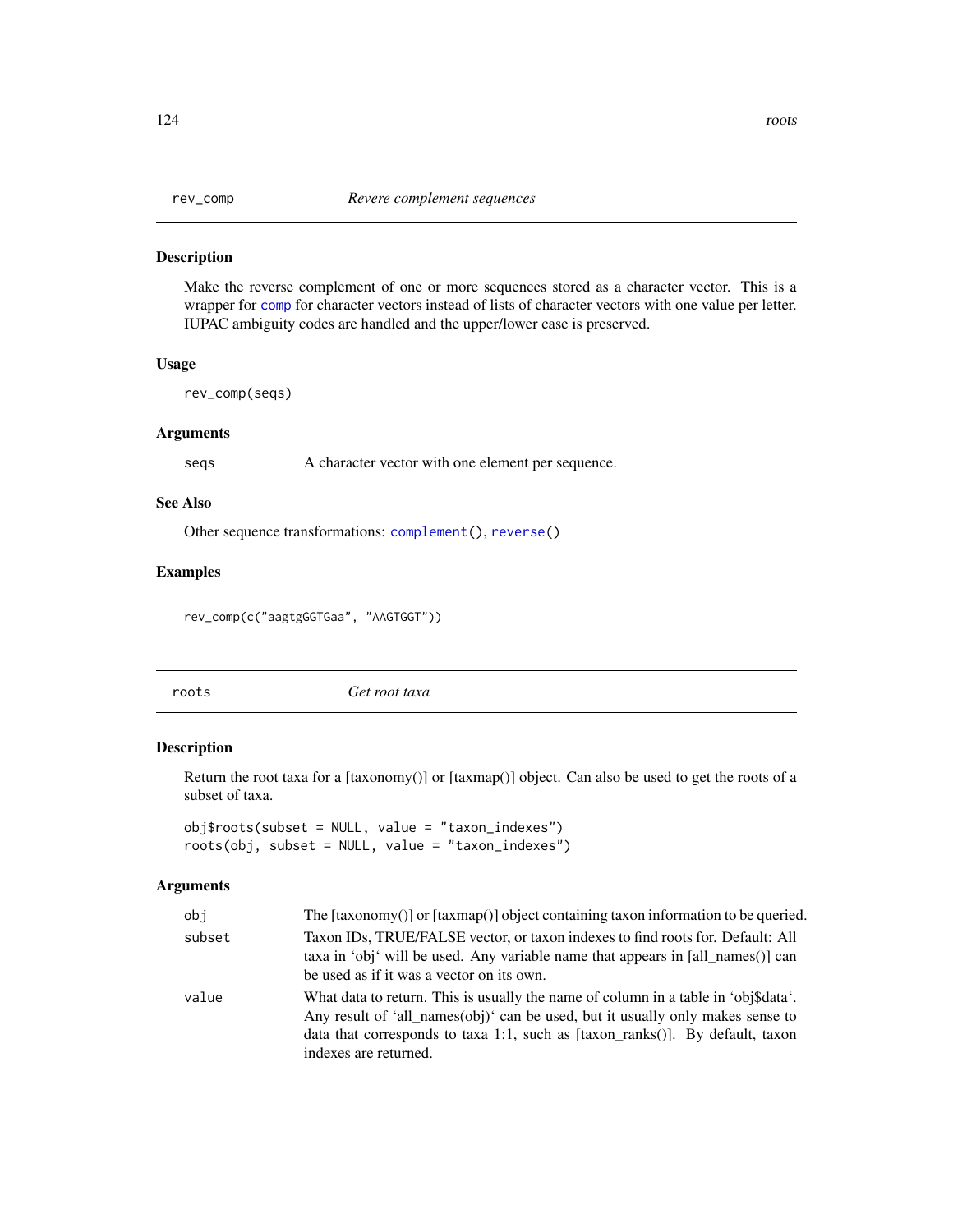sample\_frac\_obs 125

## Value

'character'

### See Also

Other taxonomy indexing functions: [branches\(](#page-12-0)), [internodes\(](#page-64-0)), [leaves\(](#page-71-0)), [stems\(](#page-131-0)), [subtaxa\(](#page-132-0)), [supertaxa\(](#page-134-0))

### Examples

```
# Return indexes of root taxa
roots(ex_taxmap)
# Return indexes for a subset of taxa
roots(ex_taxmap, subset = 2:17)
# Return something besides taxon indexes
roots(ex_taxmap, value = "taxon_names")
```
<span id="page-124-0"></span>sample\_frac\_obs *Sample a proportion of observations from [taxmap()]*

### Description

Randomly sample some proportion of observations from a [taxmap()] object. Weights can be specified for observations or their taxa. See [dplyr::sample\_frac()] for the inspiration for this function. Calling the function using the 'obj\$sample\_frac\_obs(...)' style edits "obj" in place, unlike most R functions. However, calling the function using the 'sample\_frac\_obs(obj, ...)' imitates R's traditional copy-on-modify semantics, so "obj" would not be changed; instead a changed version would be returned, like most R functions.

```
obj$sample_frac_obs(data, size, replace = FALSE,
  taxon_weight = NULL, obs_weight = NULL,
  use_supertaxa = TRUE, collapse_func = mean, \ldots)
sample_frac_obs(obj, data, size, replace = FALSE,
  taxon_weight = NULL, obs_weight = NULL,
  use_supertaxa = TRUE, collapse_func = mean, ...
```

| obi     | $([taxmap()])$ The object to sample from.                                                                                                                                             |
|---------|---------------------------------------------------------------------------------------------------------------------------------------------------------------------------------------|
| data    | Dataset names, indexes, or a logical vector that indicates which datasets in<br>'obj\$data' to sample. If multiple datasets are sample at once, then they must<br>be the same length. |
| size    | ('numeric' of length 1) The proportion of observations to sample.                                                                                                                     |
| replace | ('logical' of length 1) If 'TRUE', sample with replacement.                                                                                                                           |
|         |                                                                                                                                                                                       |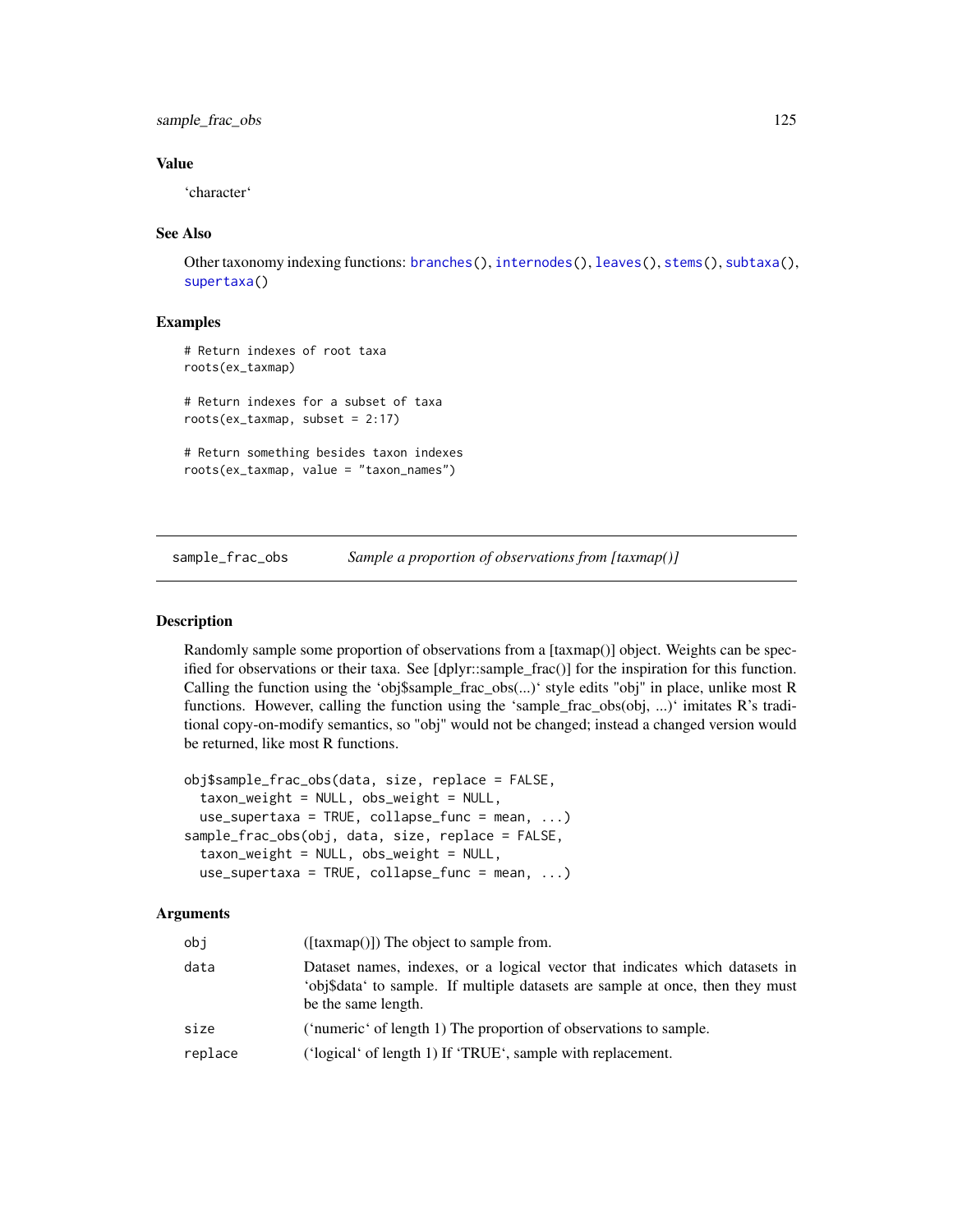| taxon_weight  | ('numeric') Non-negative sampling weights of each taxon. If 'use_supertaxa' is<br>'TRUE', the weights for each taxon in an observation's classification are sup-<br>plied to 'collapse_func' to get the observation weight. If 'obs_weight' is also<br>specified, the two weights are multiplied (after 'taxon_weight' for each obser-<br>vation is calculated).                                                                                         |
|---------------|----------------------------------------------------------------------------------------------------------------------------------------------------------------------------------------------------------------------------------------------------------------------------------------------------------------------------------------------------------------------------------------------------------------------------------------------------------|
| obs_weight    | ('numeric') Sampling weights of each observation. If 'taxon_weight' is also<br>specified, the two weights are multiplied (after 'taxon_weight' for each obser-<br>vation is calculated).                                                                                                                                                                                                                                                                 |
| use_supertaxa | ('logical' or 'numeric' of length 1) Affects how the 'taxon_weight' is used. If<br>'TRUE', the weights for each taxon in an observation's classification are mul-<br>tiplied to get the observation weight. If 'FALSE' just the taxonomic level the<br>observation is assign to it considered. Positive numbers indicate the number<br>of ranks above the each taxon to use. '0' is equivalent to 'FALSE'. Negative<br>numbers are equivalent to 'TRUE'. |
| collapse_func | ('function' of length 1) If 'taxon_weight' option is used and 'supertaxa' is 'TRUE',<br>the weights for each taxon in an observation's classification are supplied to 'col-<br>lapse_func' to get the observation weight. This function should take numeric<br>vector and return a single number.                                                                                                                                                        |
| $\cdots$      | Additional options are passed to [filter_obs()].                                                                                                                                                                                                                                                                                                                                                                                                         |
| target        | DEPRECIATED. use "data" instead.                                                                                                                                                                                                                                                                                                                                                                                                                         |

## Value

An object of type [taxmap()]

# See Also

```
Other taxmap manipulation functions: arrange_obs(), arrange_taxa(), filter_obs(), filter_taxa(),
mutate_obs(), sample_frac_taxa(), sample_n_obs(), sample_n_taxa(), select_obs(), transmute_obs()
```
# Examples

```
# Sample half of the rows fram a table
sample_frac_obs(ex_taxmap, "info", 0.5)
# Sample multiple datasets at once
sample_frac_obs(ex_taxmap, c("info", "phylopic_ids", "foods"), 0.5)
```
<span id="page-125-0"></span>sample\_frac\_taxa *Sample a proportion of taxa from [taxonomy()] or [taxmap()]*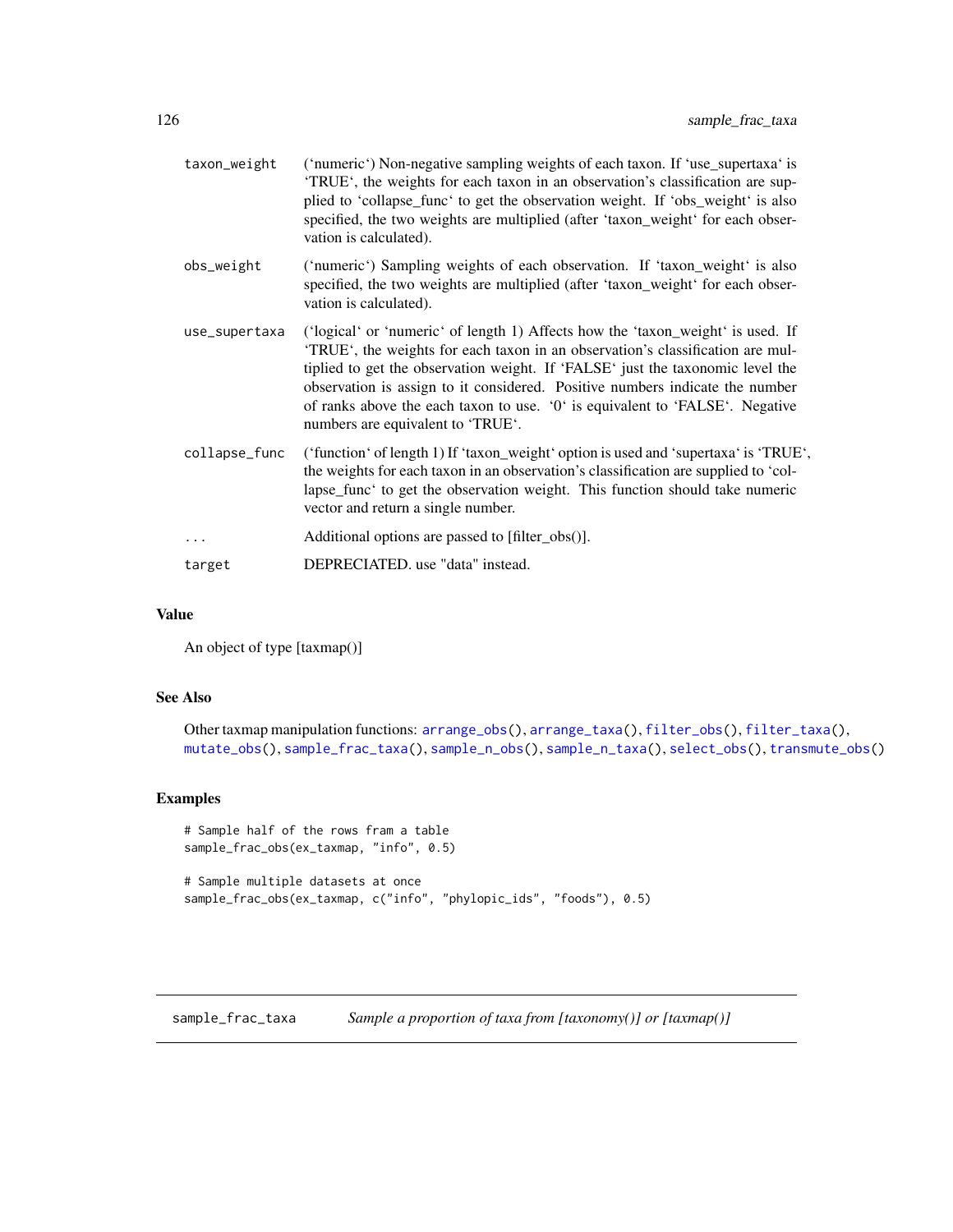## Description

Randomly sample some proportion of taxa from a [taxonomy()] or [taxmap()] object. Weights can be specified for taxa or the observations assigned to them. See [dplyr::sample\_frac()] for the inspiration for this function.

```
obj$sample_frac_taxa(size, taxon_weight = NULL,
  obs_weight = NULL, obs_target = NULL,
 use\_subtaxa = TRUE, collapse\_func = mean, ...sample_frac_taxa(obj, size, taxon_weight = NULL,
 obs_weight = NULL, obs_target = NULL,
 use\_subtaxa = TRUE, collapse\_func = mean, ...
```
# Arguments

| obj           | ([taxonomy()] or [taxmap()]) The object to sample from.                                                                                                                                                                                                                                                                                                                                                                                                                                                                                                                                                     |
|---------------|-------------------------------------------------------------------------------------------------------------------------------------------------------------------------------------------------------------------------------------------------------------------------------------------------------------------------------------------------------------------------------------------------------------------------------------------------------------------------------------------------------------------------------------------------------------------------------------------------------------|
| size          | ('numeric' of length 1) The proportion of taxa to sample.                                                                                                                                                                                                                                                                                                                                                                                                                                                                                                                                                   |
| taxon_weight  | ('numeric') Non-negative sampling weights of each taxon. If 'obs_weight' is<br>also specified, the two weights are multiplied (after 'obs_weight' for each taxon<br>is calculated).                                                                                                                                                                                                                                                                                                                                                                                                                         |
| obs_weight    | ('numeric') This option only applies to [taxmap()] objects. Sampling weights of<br>each observation. The weights for each observation assigned to a given taxon<br>are supplied to 'collapse_func' to get the taxon weight. If 'use_subtaxa' is<br>'TRUE' then the observations assigned to every subtaxa are also used. Any<br>variable name that appears in [all_names()] can be used as if it was a vector on<br>its own. If 'taxon_weight' is also specified, the two weights are multiplied (after<br>'obs_weight' for each observation is calculated). 'obs_target' must be used with<br>this option. |
| obs_target    | ('character' of length 1) This option only applies to [taxmap()] objects. The<br>name of the data set in 'obj\$data' that values in 'obs_weight' corresponds to.<br>Must be used when 'obs_weight' is used.                                                                                                                                                                                                                                                                                                                                                                                                 |
| use_subtaxa   | ('logical' or 'numeric' of length 1) Affects how the 'obs_weight' option is used.<br>If 'TRUE', the weights for each taxon in an observation's classification are mul-<br>tiplied to get the observation weight. If 'TRUE' just the taxonomic level the<br>observation is assign to it considered. Positive numbers indicate the number of<br>ranks below the target taxa to return. '0' is equivalent to 'FALSE'. Negative<br>numbers are equivalent to 'TRUE'.                                                                                                                                            |
| collapse_func | ('function' of length 1) If 'taxon_weight' is used and 'supertaxa' is 'TRUE',<br>the weights for each taxon in an observation's classification are supplied to 'col-<br>lapse_func' to get the observation weight. This function should take numeric<br>vector and return a single number.                                                                                                                                                                                                                                                                                                                  |
|               | Additional options are passed to [filter_taxa()].                                                                                                                                                                                                                                                                                                                                                                                                                                                                                                                                                           |
|               |                                                                                                                                                                                                                                                                                                                                                                                                                                                                                                                                                                                                             |

### Value

An object of type [taxonomy()] or [taxmap()]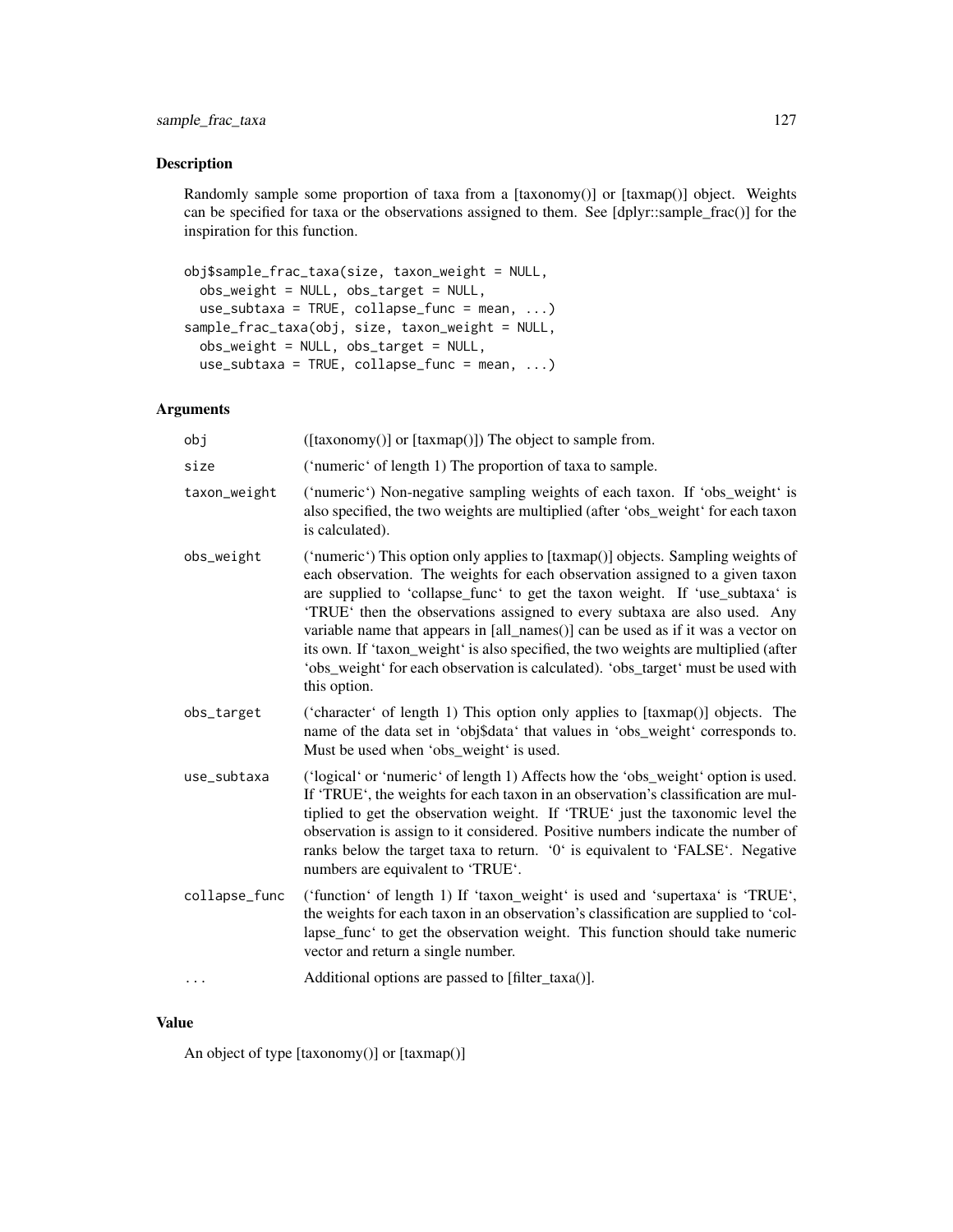# See Also

Other taxmap manipulation functions: [arrange\\_obs\(](#page-8-0)), [arrange\\_taxa\(](#page-9-0)), [filter\\_obs\(](#page-42-0)), [filter\\_taxa\(](#page-44-0)), [mutate\\_obs\(](#page-81-0)), [sample\\_frac\\_obs\(](#page-124-0)), [sample\\_n\\_obs\(](#page-127-0)), [sample\\_n\\_taxa\(](#page-128-0)), [select\\_obs\(](#page-130-0)), [transmute\\_obs\(](#page-152-0))

### Examples

```
# sample half of the taxa
sample_frac_taxa(ex_taxmap, 0.5, supertaxa = TRUE)
```
<span id="page-127-0"></span>sample\_n\_obs *Sample n observations from [taxmap()]*

# Description

Randomly sample some number of observations from a [taxmap()] object. Weights can be specified for observations or the taxa they are classified by. Any variable name that appears in [all\_names()] can be used as if it was a vector on its own. See [dplyr::sample\_n()] for the inspiration for this function. Calling the function using the 'obj\$sample\_n\_obs(...)' style edits "obj" in place, unlike most R functions. However, calling the function using the 'sample\_n\_obs(obj, ...)' imitates R's traditional copy-on-modify semantics, so "obj" would not be changed; instead a changed version would be returned, like most R functions.

```
obj$sample_n_obs(data, size, replace = FALSE,
  taxon_weight = NULL, obs_weight = NULL,
  use_supertaxa = TRUE, collapse_func = mean, ...sample_n_obs(obj, data, size, replace = FALSE,
  taxon_weight = NULL, obs_weight = NULL,
  use_supertaxa = TRUE, collapse_func = mean, \ldots)
```

| obj          | $([taxmap()])$ The object to sample from.                                                                                                                                                                                                                                                                                                                      |
|--------------|----------------------------------------------------------------------------------------------------------------------------------------------------------------------------------------------------------------------------------------------------------------------------------------------------------------------------------------------------------------|
| data         | Dataset names, indexes, or a logical vector that indicates which datasets in<br>'obj\$data' to sample. If multiple datasets are sampled at once, then they must<br>be the same length.                                                                                                                                                                         |
| size         | ('numeric' of length 1) The number of observations to sample.                                                                                                                                                                                                                                                                                                  |
| replace      | ('logical' of length 1) If 'TRUE', sample with replacement.                                                                                                                                                                                                                                                                                                    |
| taxon_weight | ('numeric') Non-negative sampling weights of each taxon. If 'use_supertaxa' is<br>TRUE, the weights for each taxon in an observation's classification are sup-<br>plied to 'collapse_func' to get the observation weight. If 'obs_weight' is also<br>specified, the two weights are multiplied (after 'taxon_weight' for each obser-<br>vation is calculated). |
| obs_weight   | ('numeric') Sampling weights of each observation. If 'taxon_weight' is also<br>specified, the two weights are multiplied (after 'taxon_weight' for each obser-<br>vation is calculated).                                                                                                                                                                       |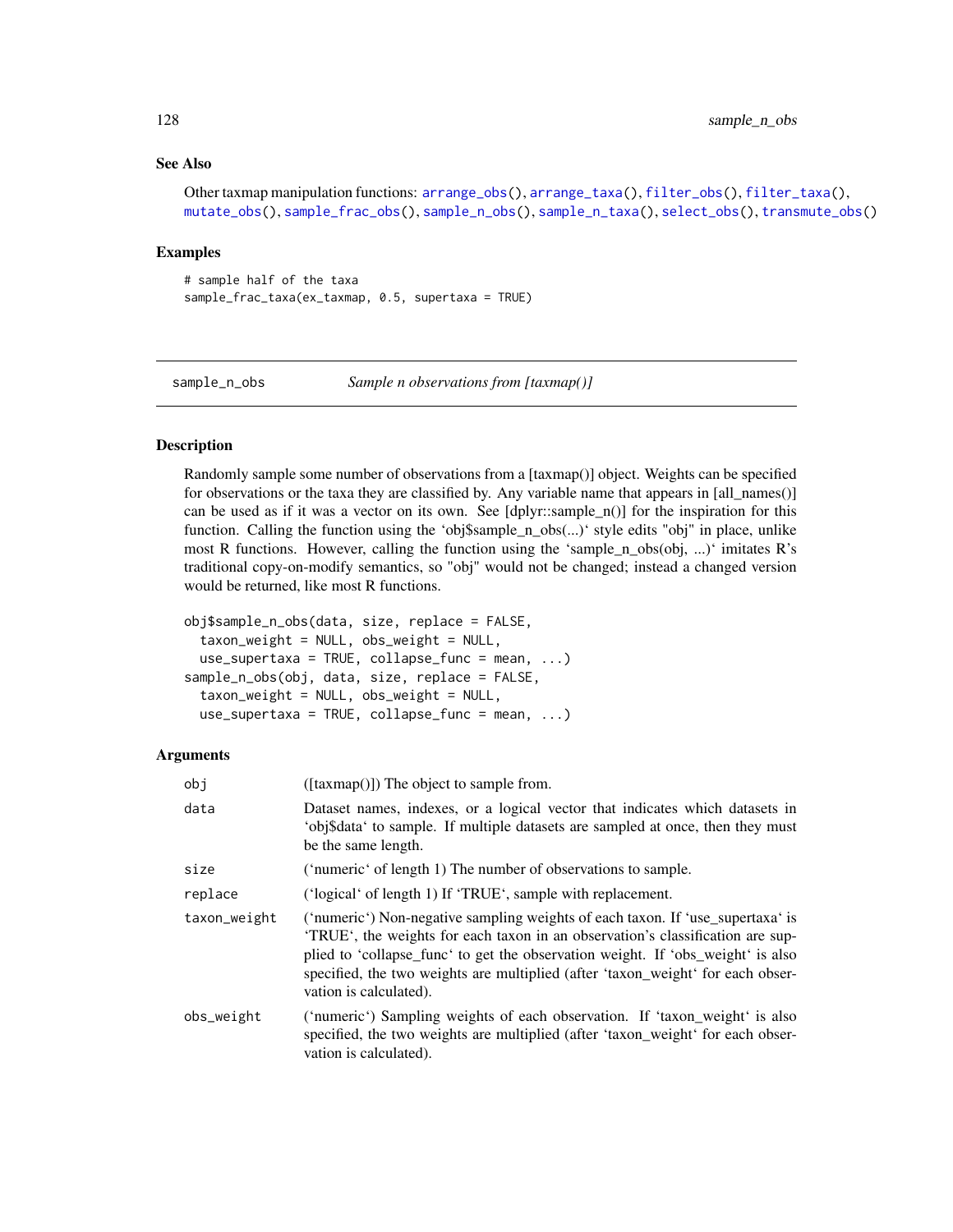| use_supertaxa | ('logical' or 'numeric' of length 1) Affects how the 'taxon_weight' is used. If<br>'TRUE', the weights for each taxon in an observation's classification are mul-<br>tiplied to get the observation weight. Otherwise, just the taxonomic level the<br>observation is assign to it considered. If 'TRUE', use all supertaxa. Positive<br>numbers indicate the number of ranks above each taxon to use. '0' is equivalent<br>to 'FALSE'. Negative numbers are equivalent to 'TRUE'. |
|---------------|------------------------------------------------------------------------------------------------------------------------------------------------------------------------------------------------------------------------------------------------------------------------------------------------------------------------------------------------------------------------------------------------------------------------------------------------------------------------------------|
| collapse_func | ('function' of length 1) If 'taxon_weight' option is used and 'supertaxa' is 'TRUE',<br>the weights for each taxon in an observation's classification are supplied to 'col-<br>lapse_func' to get the observation weight. This function should take numeric<br>vector and return a single number.                                                                                                                                                                                  |
| .             | Additional options are passed to [filter_obs()].                                                                                                                                                                                                                                                                                                                                                                                                                                   |
| target        | DEPRECIATED, use "data" instead.                                                                                                                                                                                                                                                                                                                                                                                                                                                   |

### Value

An object of type [taxmap()]

# See Also

```
Other taxmap manipulation functions: arrange_obs(), arrange_taxa(), filter_obs(), filter_taxa(),
mutate_obs(), sample_frac_obs(), sample_frac_taxa(), sample_n_taxa(), select_obs(),
transmute_obs()
```
### Examples

```
# Sample 2 rows without replacement
sample_n_obs(ex_taxmap, "info", 2)
sample_n_obs(ex_taxmap, "foods", 2)
# Sample with replacement
sample_n_obs(ex_taxmap, "info", 10, replace = TRUE)
# Sample some rows for often then others
sample_n_obs(ex_taxmap, "info", 3, obs_weight = n_legs)
# Sample multiple datasets at once
sample_n_obs(ex_taxmap, c("info", "phylopic_ids", "foods"), 3)
```
<span id="page-128-0"></span>sample\_n\_taxa *Sample n taxa from [taxonomy()] or [taxmap()]*

## Description

Randomly sample some number of taxa from a [taxonomy()] or [taxmap()] object. Weights can be specified for taxa or the observations assigned to them. See [dplyr::sample\_n()] for the inspiration for this function.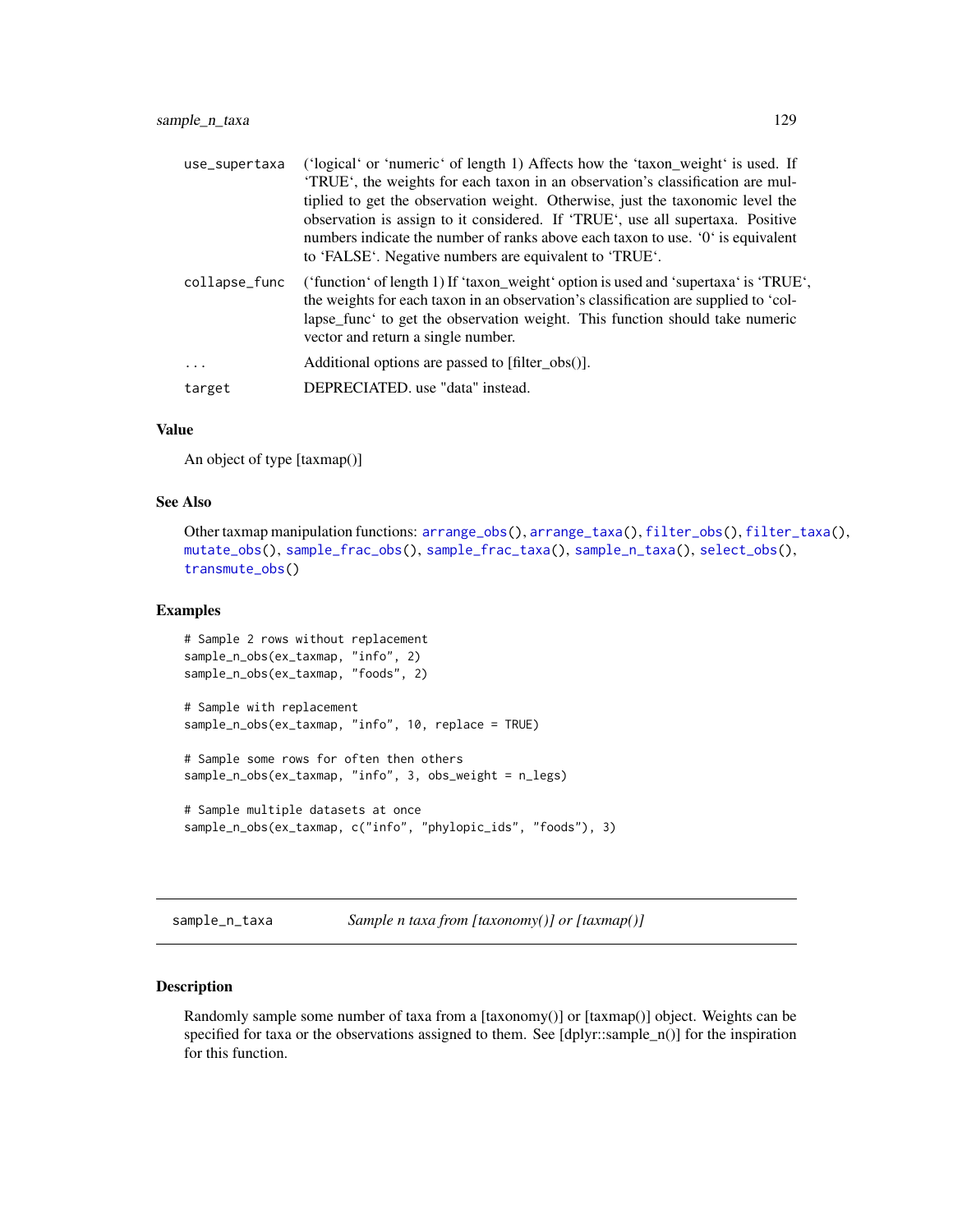```
obj$sample_n_taxa(size, taxon_weight = NULL,
 obs_weight = NULL, obs_target = NULL,
 use_subtaxa = TRUE, collapse_func = mean, ...sample_n_taxa(obj, size, taxon_weight = NULL,
 obs_weight = NULL, obs_target = NULL,
  use_subtaxa = TRUE, collapse_func = mean, ...)
```
# Arguments

| obj           | ([taxonomy()] or [taxmap()]) The object to sample from.                                                                                                                                                                                                                                                                                                                                                                                                                                                                                                                                                     |
|---------------|-------------------------------------------------------------------------------------------------------------------------------------------------------------------------------------------------------------------------------------------------------------------------------------------------------------------------------------------------------------------------------------------------------------------------------------------------------------------------------------------------------------------------------------------------------------------------------------------------------------|
| size          | ('numeric' of length 1) The number of taxa to sample.                                                                                                                                                                                                                                                                                                                                                                                                                                                                                                                                                       |
| taxon_weight  | ('numeric') Non-negative sampling weights of each taxon. If 'obs_weight' is<br>also specified, the two weights are multiplied (after 'obs_weight' for each taxon<br>is calculated).                                                                                                                                                                                                                                                                                                                                                                                                                         |
| obs_weight    | ('numeric') This option only applies to [taxmap()] objects. Sampling weights of<br>each observation. The weights for each observation assigned to a given taxon<br>are supplied to 'collapse_func' to get the taxon weight. If 'use_subtaxa' is<br>'TRUE' then the observations assigned to every subtaxa are also used. Any<br>variable name that appears in [all_names()] can be used as if it was a vector on<br>its own. If 'taxon_weight' is also specified, the two weights are multiplied (after<br>'obs_weight' for each observation is calculated). 'obs_target' must be used with<br>this option. |
| obs_target    | ('character' of length 1) This option only applies to [taxmap()] objects. The<br>name of the data set in 'obj\$data' that values in 'obs_weight' corresponds to.<br>Must be used when 'obs_weight' is used.                                                                                                                                                                                                                                                                                                                                                                                                 |
| use_subtaxa   | ('logical' or 'numeric' of length 1) Affects how the 'obs_weight' option is used.<br>If 'TRUE', the weights for each taxon in an observation's classification are mul-<br>tiplied to get the observation weight. If 'FALSE' just the taxonomic level the<br>observation is assign to it considered. Positive numbers indicate the number<br>of ranks below the each taxon to use. '0' is equivalent to 'FALSE'. Negative<br>numbers are equivalent to 'TRUE'.                                                                                                                                               |
| collapse_func | ('function' of length 1) If 'taxon_weight' is used and 'supertaxa' is 'TRUE',<br>the weights for each taxon in an observation's classification are supplied to 'col-<br>lapse_func' to get the observation weight. This function should take numeric<br>vector and return a single number.                                                                                                                                                                                                                                                                                                                  |
| .             | Additional options are passed to [filter_taxa()].                                                                                                                                                                                                                                                                                                                                                                                                                                                                                                                                                           |

### Value

An object of type [taxonomy()] or [taxmap()]

## See Also

Other taxmap manipulation functions: [arrange\\_obs\(](#page-8-0)), [arrange\\_taxa\(](#page-9-0)), [filter\\_obs\(](#page-42-0)), [filter\\_taxa\(](#page-44-0)), [mutate\\_obs\(](#page-81-0)), [sample\\_frac\\_obs\(](#page-124-0)), [sample\\_frac\\_taxa\(](#page-125-0)), [sample\\_n\\_obs\(](#page-127-0)), [select\\_obs\(](#page-130-0)), [transmute\\_obs\(](#page-152-0))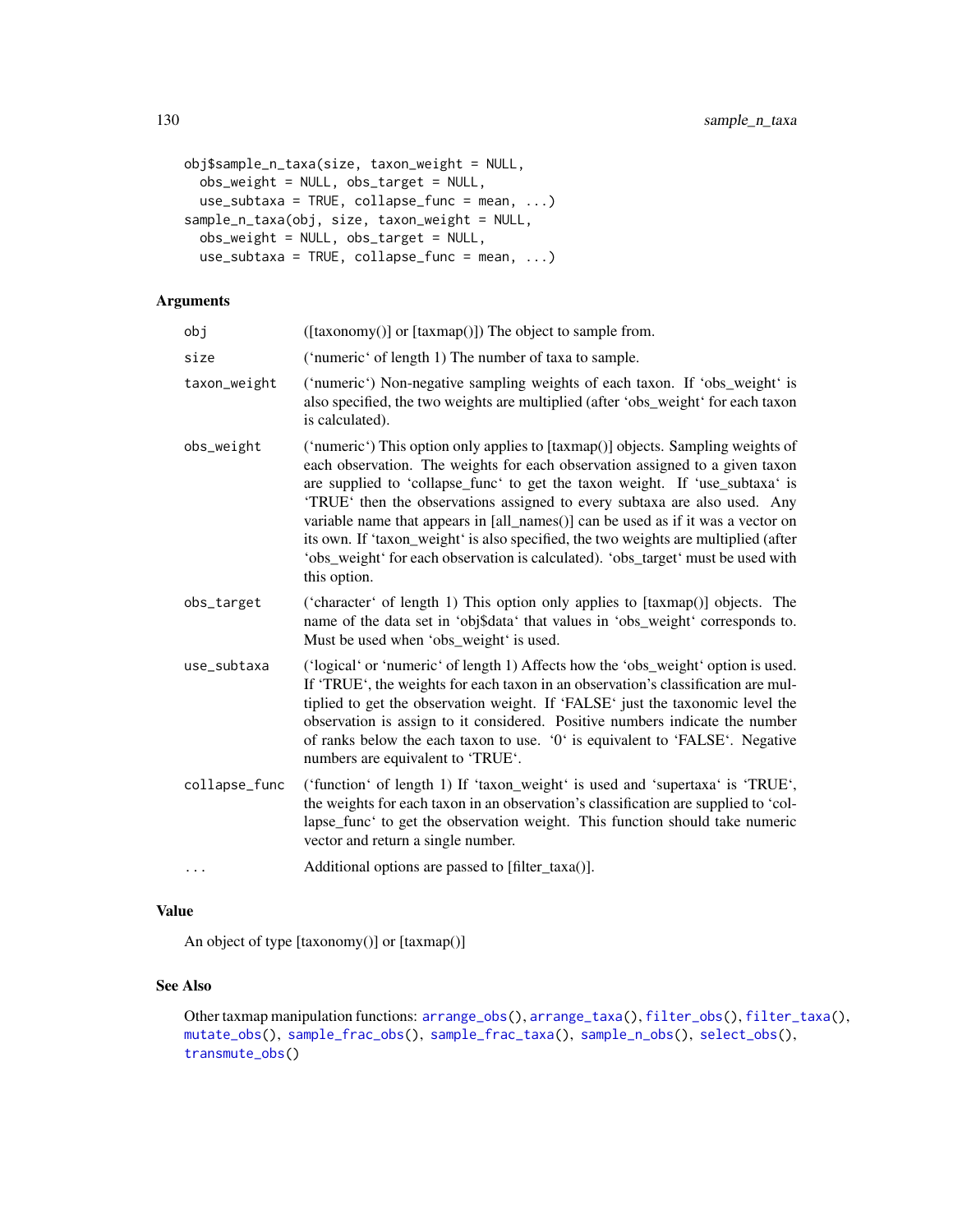# select\_obs 131

## Examples

```
# Randomly sample three taxa
sample_n_taxa(ex_taxmap, 3)
# Include supertaxa
sample_n_taxa(ex_taxmap, 3, supertaxa = TRUE)
# Include subtaxa
sample_n_taxa(ex_taxmap, 1, subtaxa = TRUE)
# Sample some taxa more often then others
sample_n_taxa(ex_taxmap, 3, supertaxa = TRUE,
             obs_weight = n_legs, obs_target = "info")
```
<span id="page-130-0"></span>select\_obs *Subset columns in a [taxmap()] object*

### Description

Subsets columns in a [taxmap()] object. Takes and returns a [taxmap()] object. Any variable name that appears in [all\_names()] can be used as if it was a vector on its own. See [dplyr::select()] for the inspiration for this function and more information. Calling the function using the 'obj\$select\_obs(...)' style edits "obj" in place, unlike most R functions. However, calling the function using the 'select\_obs(obj, ...)' imitates R's traditional copy-on-modify semantics, so "obj" would not be changed; instead a changed version would be returned, like most R functions.

```
obj$select_obs(data, ...)
select_obs(obj, data, ...)
```
## Arguments

| obi    | An object of type [taxmap()]                                                                                                                                                |
|--------|-----------------------------------------------------------------------------------------------------------------------------------------------------------------------------|
| data   | Dataset names, indexes, or a logical vector that indicates which tables in 'obj\$data'<br>to subset columns in. Multiple tables can be subset at once.                      |
|        | One or more column names to return in the new object. Each can be one of two<br>things:                                                                                     |
|        | <b>expression with unquoted column name</b> The name of a column in the dataset<br>typed as if it was a variable on its own.<br>'numeric' Indexes of columns in the dataset |
|        | To match column names with a character vector, use 'matches("my_col_name")'.<br>To match a logical vector, convert it to a column index using 'which'.                      |
| target | DEPRECIATED. use "data" instead.                                                                                                                                            |
|        |                                                                                                                                                                             |

### Value

An object of type [taxmap()]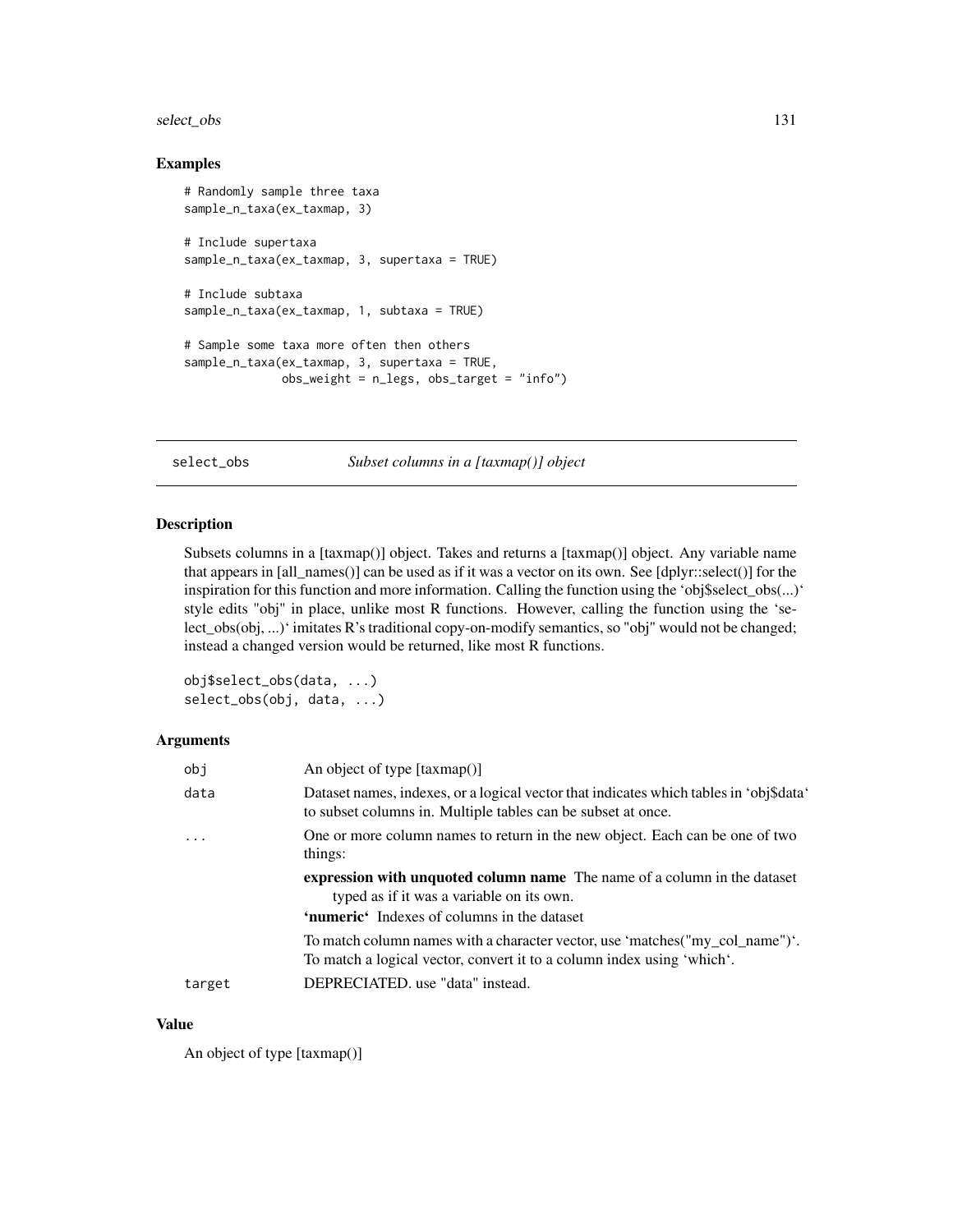132 stems stems and the stems stems stems stems stems stems stems stems stems stems stems in the stems of the stems of the stems of the stems of the stems of the stems of the stems of the stems of the stems of the stems of

# See Also

```
Other taxmap manipulation functions: arrange_obs(), arrange_taxa(), filter_obs(), filter_taxa(),
mutate_obs(), sample_frac_obs(), sample_frac_taxa(), sample_n_obs(), sample_n_taxa(),
transmute_obs()
```
## Examples

# Selecting a column by name select\_obs(ex\_taxmap, "info", dangerous)

```
# Selecting a column by index
select_obs(ex_taxmap, "info", 3)
```

```
# Selecting a column by regular expressions
select_obs(ex_taxmap, "info", matches("^n"))
```
<span id="page-131-0"></span>stems *Get stem taxa*

## Description

Return the stem taxa for a [taxonomy()] or a [taxmap()] object. Stem taxa are all those from the roots to the first taxon with more than one subtaxon.

```
obj$stems(subset = NULL, simplify = FALSE,
  value = "taxon_indexes", exclude_leaves = FALSE)
stems(obj, subset = NULL, simplify = FALSE,
 value = "taxon_indexes", exclude_leaves = FALSE)
```
# Arguments

| obj      | The $[taxonomy()]$ or $[taxmap()]$ object containing taxon information to be queried.                                                                                                                                                                                                 |
|----------|---------------------------------------------------------------------------------------------------------------------------------------------------------------------------------------------------------------------------------------------------------------------------------------|
| subset   | Taxon IDs, TRUE/FALSE vector, or taxon indexes to find stems for. Default:<br>All taxa in 'obj' will be used. Any variable name that appears in [all_names()]<br>can be used as if it was a vector on its own.                                                                        |
| value    | What data to return. This is usually the name of column in a table in 'obj\$data'.<br>Any result of 'all_names(obj)' can be used, but it usually only makes sense to<br>data that corresponds to taxa 1:1, such as $[$ taxon_ranks $()$ ]. By default, taxon<br>indexes are returned. |
| simplify | ('logical') If 'TRUE', then combine all the results into a single vector of unique<br>values.                                                                                                                                                                                         |
|          | exclude_leaves ('logical') If 'TRUE', the do not include taxa with no subtaxa.                                                                                                                                                                                                        |

### Value

'character'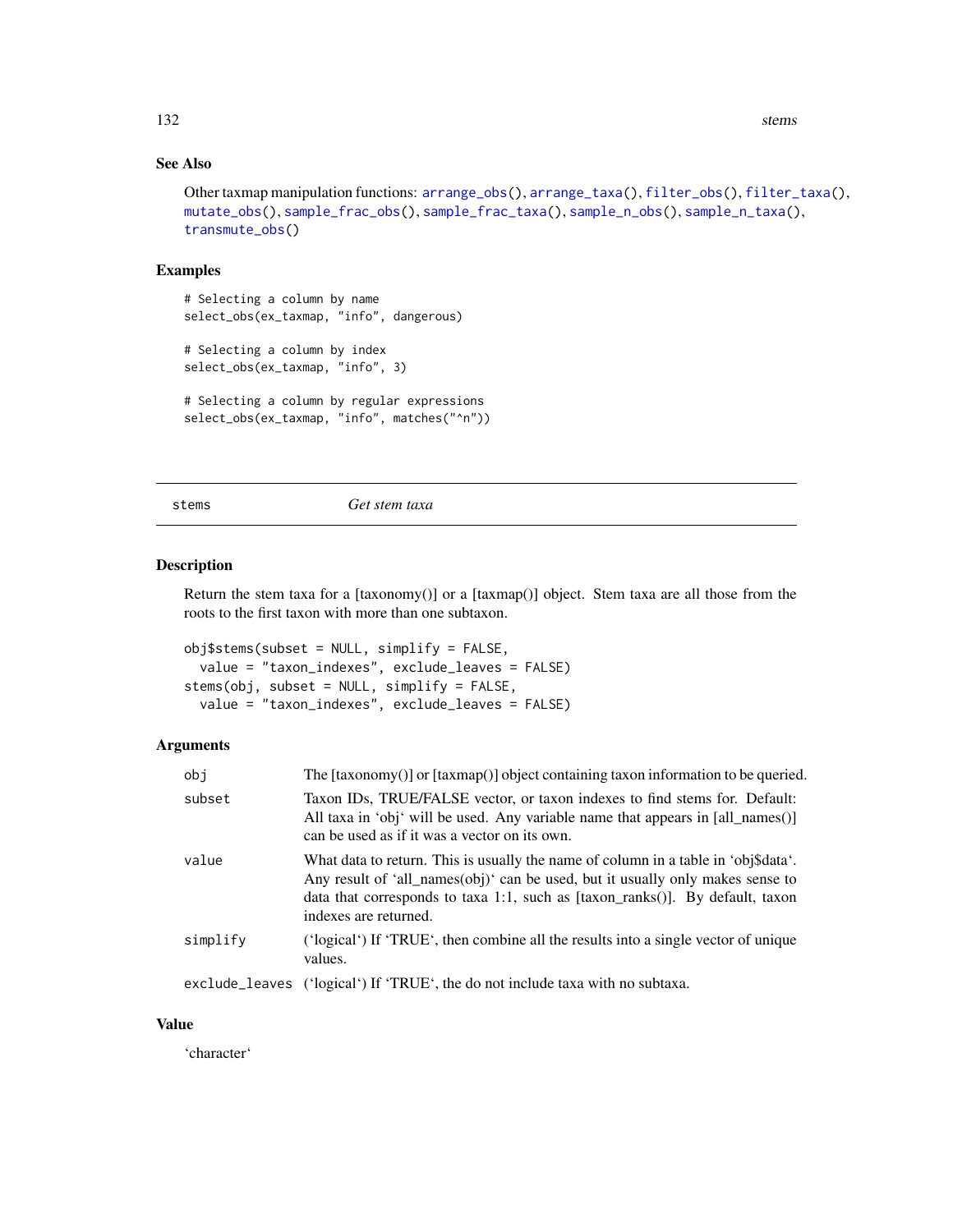### subtaxa 133

# See Also

Other taxonomy indexing functions: [branches\(](#page-12-0)), [internodes\(](#page-64-0)), [leaves\(](#page-71-0)), [roots\(](#page-123-1)), [subtaxa\(](#page-132-0)), [supertaxa\(](#page-134-0))

# Examples

```
# Return indexes of stem taxa
stems(ex_taxmap)
# Return indexes for a subset of taxa
stems(ex_taxmap, subset = 2:17)
# Return something besides taxon indexes
stems(ex_taxmap, value = "taxon_names")
# Return a vector instead of a list
stems(ex_taxmap, value = "taxon_names", simplify = TRUE)
```

```
subtaxa Get subtaxa
```
# Description

Return data for the subtaxa of each taxon in an [taxonomy()] or [taxmap()] object.

```
obj$subtaxa(subset = NULL, recursive = TRUE,
  simplify = FALSE, include_input = FALSE, value = "taxon_indexes")
subtaxa(obj, subset = NULL, recursive = TRUE,
  simplify = FALSE, include_input = FALSE, value = "taxon_indexes")
```

| obi           | The $[taxonomy()]$ or $[taxmap()]$ object containing taxon information to be queried.                                                                                                                                                                                                                                                                                                                                                                                                                                         |
|---------------|-------------------------------------------------------------------------------------------------------------------------------------------------------------------------------------------------------------------------------------------------------------------------------------------------------------------------------------------------------------------------------------------------------------------------------------------------------------------------------------------------------------------------------|
| subset        | Taxon IDs, TRUE/FALSE vector, or taxon indexes to find subtaxa for. Default:<br>All taxa in 'obj' will be used. Any variable name that appears in [all_names()]<br>can be used as if it was a vector on its own.                                                                                                                                                                                                                                                                                                              |
| recursive     | ('logical' or 'numeric') If 'FALSE', only return the subtaxa one rank below<br>the target taxa. If 'TRUE', return all the subtaxa of every subtaxa, etc. Positive<br>numbers indicate the number of ranks below the immediate subtaxa to return. '1'<br>is equivalent to 'FALSE'. Negative numbers are equivalent to 'TRUE'. Since the<br>algorithm is optimized for traversing all of large trees, 'numeric' values greater<br>than 0 for this option actually take slightly longer to compute than either TRUE<br>or FALSE. |
| simplify      | ('logical') If 'TRUE', then combine all the results into a single vector of unique<br>values.                                                                                                                                                                                                                                                                                                                                                                                                                                 |
| include_input | ('logical') If 'TRUE', the input taxa are included in the output                                                                                                                                                                                                                                                                                                                                                                                                                                                              |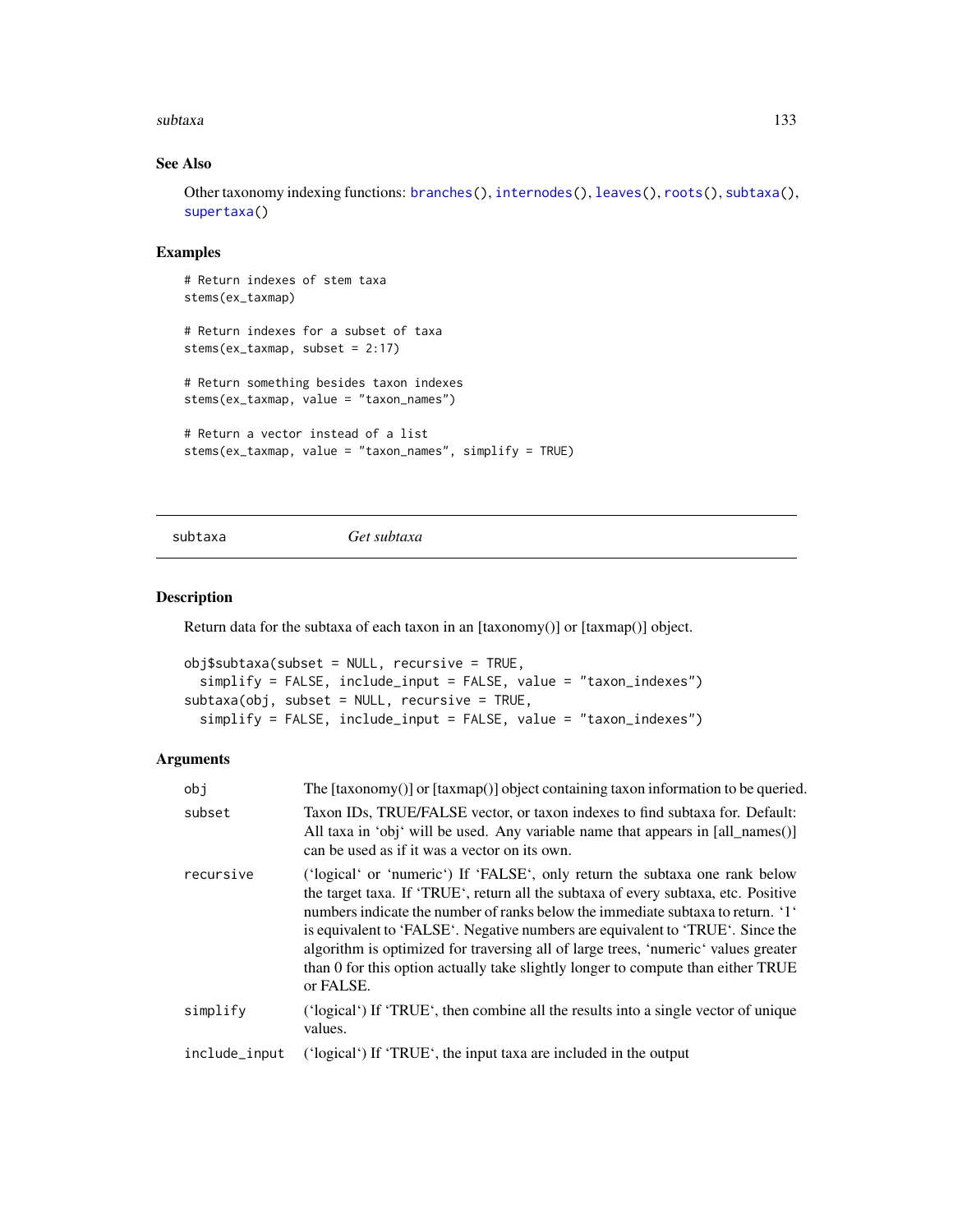value What data to return. This is usually the name of column in a table in 'obj\$data'. Any result of [all\_names()] can be used, but it usually only makes sense to data that corresponds to taxa 1:1, such as [taxon\_ranks()]. By default, taxon indexes are returned.

# Value

If 'simplify = FALSE', then a list of vectors are returned corresponding to the 'target' argument. If 'simplify = TRUE', then the unique values are returned in a single vector.

### See Also

Other taxonomy indexing functions: [branches\(](#page-12-0)), [internodes\(](#page-64-0)), [leaves\(](#page-71-0)), [roots\(](#page-123-1)), [stems\(](#page-131-0)), [supertaxa\(](#page-134-0))

#### Examples

```
# return the indexes for subtaxa for each taxon
subtaxa(ex_taxmap)
# Only return data for some taxa using taxon indexes
subtaxa(ex_taxmap, subset = 1:3)# Only return data for some taxa using taxon ids
subtaxa(ex_taxmap, subset = c("d", "e"))
# Only return data for some taxa using logical tests
subtaxa(ex_taxmap, subset = taxon_ranks == "genus")
# Only return subtaxa one level below
subtaxa(ex_taxmap, recursive = FALSE)
# Only return subtaxa some number of ranks below
subtaxa(ex_taxmap, recursive = 2)
# Return something besides taxon indexes
subtaxa(ex_taxmap, value = "taxon_names")
```
subtaxa\_apply *Apply function to subtaxa of each taxon*

### Description

Apply a function to the subtaxa for each taxon. This is similar to using [subtaxa()] with  $\lceil \text{laply()} \rceil$ or [sapply()].

```
obj$subtaxa_aapply(func, subset = NULL, recursive = TRUE,simplify = FALSE, include_input = FALSE, value = "taxon_indexes", ...)
subtaxa_apply(obj, func, subset = NULL, recursive = TRUE,
  simplify = FALSE, include_input = FALSE, value = "taxon_indexes", ...)
```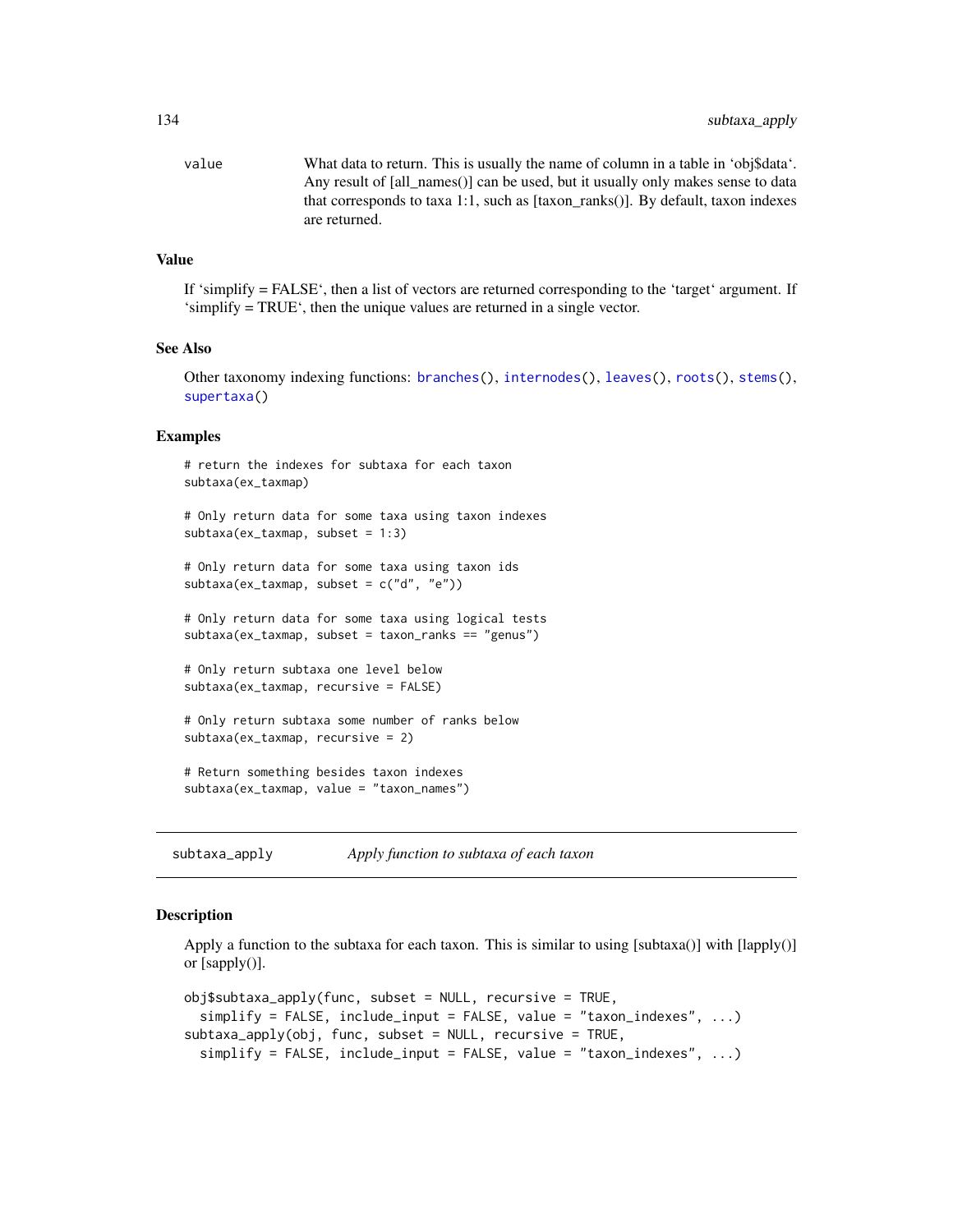### supertaxa 135

## Arguments

| obj           | The [taxonomy()] or [taxmap()] object containing taxon information to be queried.                                                                                                                                                                                                                                                                      |
|---------------|--------------------------------------------------------------------------------------------------------------------------------------------------------------------------------------------------------------------------------------------------------------------------------------------------------------------------------------------------------|
| func          | ('function') The function to apply.                                                                                                                                                                                                                                                                                                                    |
| subset        | Taxon IDs, TRUE/FALSE vector, or taxon indexes to use. Default: All taxa in<br>'obj' will be used. Any variable name that appears in [all_names()] can be used<br>as if it was a vector on its own.                                                                                                                                                    |
| recursive     | ('logical' or 'numeric') If 'FALSE', only return the subtaxa one rank below<br>the target taxa. If 'TRUE', return all the subtaxa of every subtaxa, etc. Positive<br>numbers indicate the number of recursions (i.e. number of ranks below the target<br>taxon to return). '1' is equivalent to 'FALSE'. Negative numbers are equivalent<br>to 'TRUE'. |
| simplify      | ('logical') If 'TRUE', then combine all the results into a single vector of unique<br>values.                                                                                                                                                                                                                                                          |
| include_input | ('logical') If 'TRUE', the input taxa are included in the output                                                                                                                                                                                                                                                                                       |
| value         | What data to give to the function. Any result of 'all_names(obj)' can be used,<br>but it usually only makes sense to use data that has an associated taxon id.                                                                                                                                                                                         |
|               | Extra arguments are passed to the function.                                                                                                                                                                                                                                                                                                            |

# Examples

```
# Count number of subtaxa in each taxon
subtaxa_apply(ex_taxmap, length)
# Paste all the subtaxon names for each taxon
subtaxa_apply(ex_taxmap, value = "taxon_names",
             recursive = FALSE, paste0, collapse = ", ")
```
<span id="page-134-0"></span>supertaxa *Get all supertaxa of a taxon*

## Description

Return data for supertaxa (i.e. all taxa the target taxa are a part of) of each taxon in a [taxonomy()] or [taxmap()] object.

```
obj$supertaxa(subset = NULL, recursive = TRUE,simplify = FALSE, include_input = FALSE,
 value = "taxon_indexes", na = FALSE)
supertaxa(obj, subset = NULL, recursive = TRUE,
 simplify = FALSE, include_input = FALSE,
 value = "taxon_indexes", na = FALSE)
```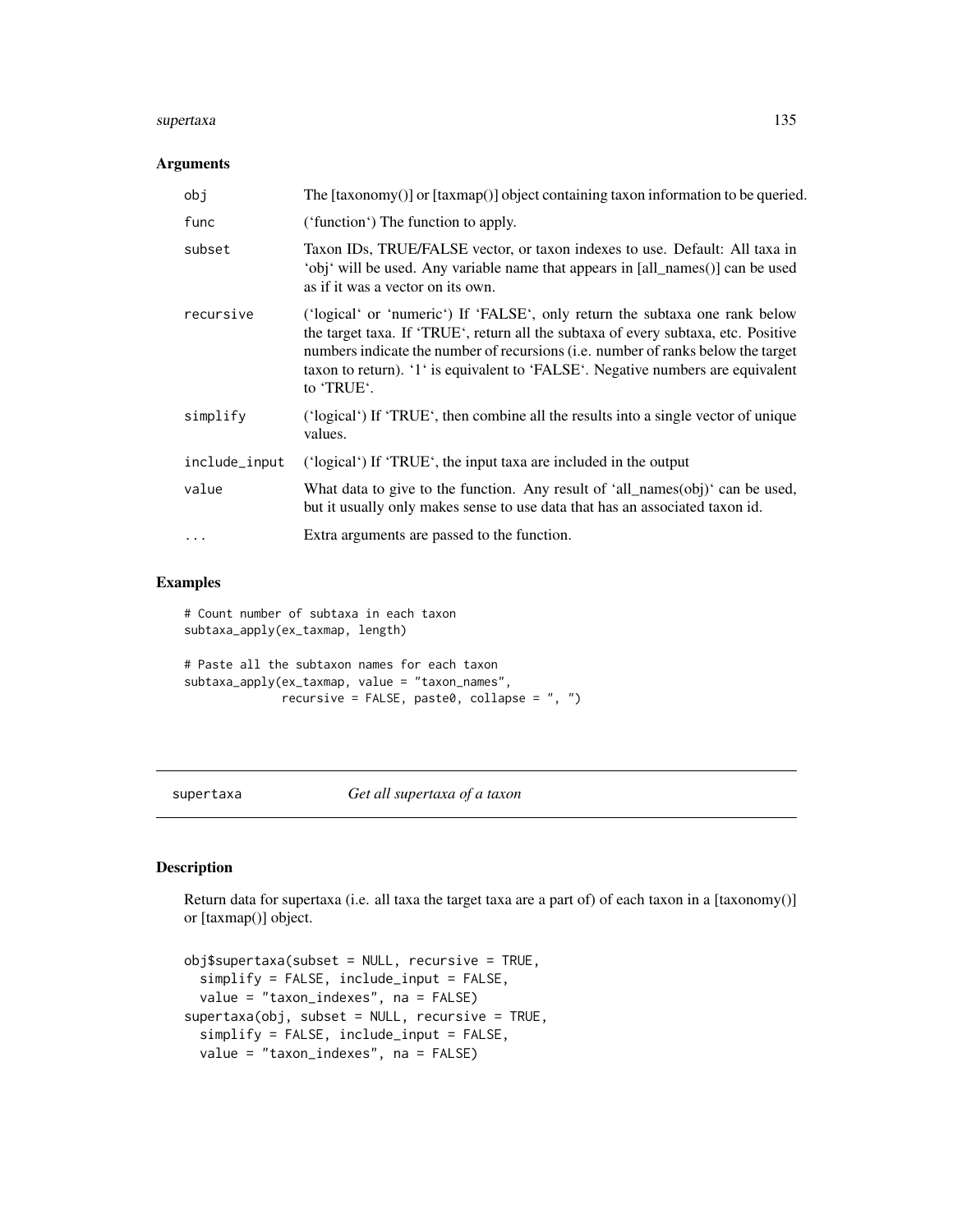# Arguments

| obj           | The $[taxonomy()]$ or $[taxmap()]$ object containing taxon information to be queried.                                                                                                                                                                                                                                                                                |
|---------------|----------------------------------------------------------------------------------------------------------------------------------------------------------------------------------------------------------------------------------------------------------------------------------------------------------------------------------------------------------------------|
| subset        | Taxon IDs, TRUE/FALSE vector, or taxon indexes to find supertaxa for. Default:<br>All taxa in 'obj' will be used. Any variable name that appears in [all_names()]<br>can be used as if it was a vector on its own.                                                                                                                                                   |
| recursive     | ('logical' or 'numeric') If 'FALSE', only return the supertaxa one rank above the<br>target taxa. If 'TRUE', return all the supertaxa of every supertaxa, etc. Positive<br>numbers indicate the number of recursions ( <i>i.e.</i> number of ranks above the target<br>taxon to return). '1' is equivalent to 'FALSE'. Negative numbers are equivalent<br>to 'TRUE'. |
| simplify      | ('logical') If 'TRUE', then combine all the results into a single vector of unique<br>values.                                                                                                                                                                                                                                                                        |
| include_input | ('logical') If 'TRUE', the input taxa are included in the output                                                                                                                                                                                                                                                                                                     |
| value         | What data to return. Any result of [all_names()] can be used, but it usually only<br>makes sense to use data that has an associated taxon id.                                                                                                                                                                                                                        |
| na            | ('logical') If 'TRUE', return 'NA' where information is not available.                                                                                                                                                                                                                                                                                               |

# Value

If 'simplify = FALSE', then a list of vectors are returned corresponding to the 'subset' argument. If 'simplify = TRUE', then unique values are returned in a single vector.

# See Also

Other taxonomy indexing functions: [branches\(](#page-12-0)), [internodes\(](#page-64-0)), [leaves\(](#page-71-0)), [roots\(](#page-123-1)), [stems\(](#page-131-0)), [subtaxa\(](#page-132-0))

## Examples

```
# return the indexes for supertaxa for each taxon
supertaxa(ex_taxmap)
```
# Only return data for some taxa using taxon indexes supertaxa(ex\_taxmap, subset = 1:3)

# Only return data for some taxa using taxon ids supertaxa(ex\_taxmap, subset = c("d", "e"))

# Only return data for some taxa using logical tests supertaxa(ex\_taxmap, subset = taxon\_ranks == "species")

```
# Only return supertaxa one level above
supertaxa(ex_taxmap, recursive = FALSE)
```

```
# Only return supertaxa some number of ranks above
supertaxa(ex_taxmap, recursive = 2)
```

```
# Return something besides taxon indexes
supertaxa(ex_taxmap, value = "taxon_names")
```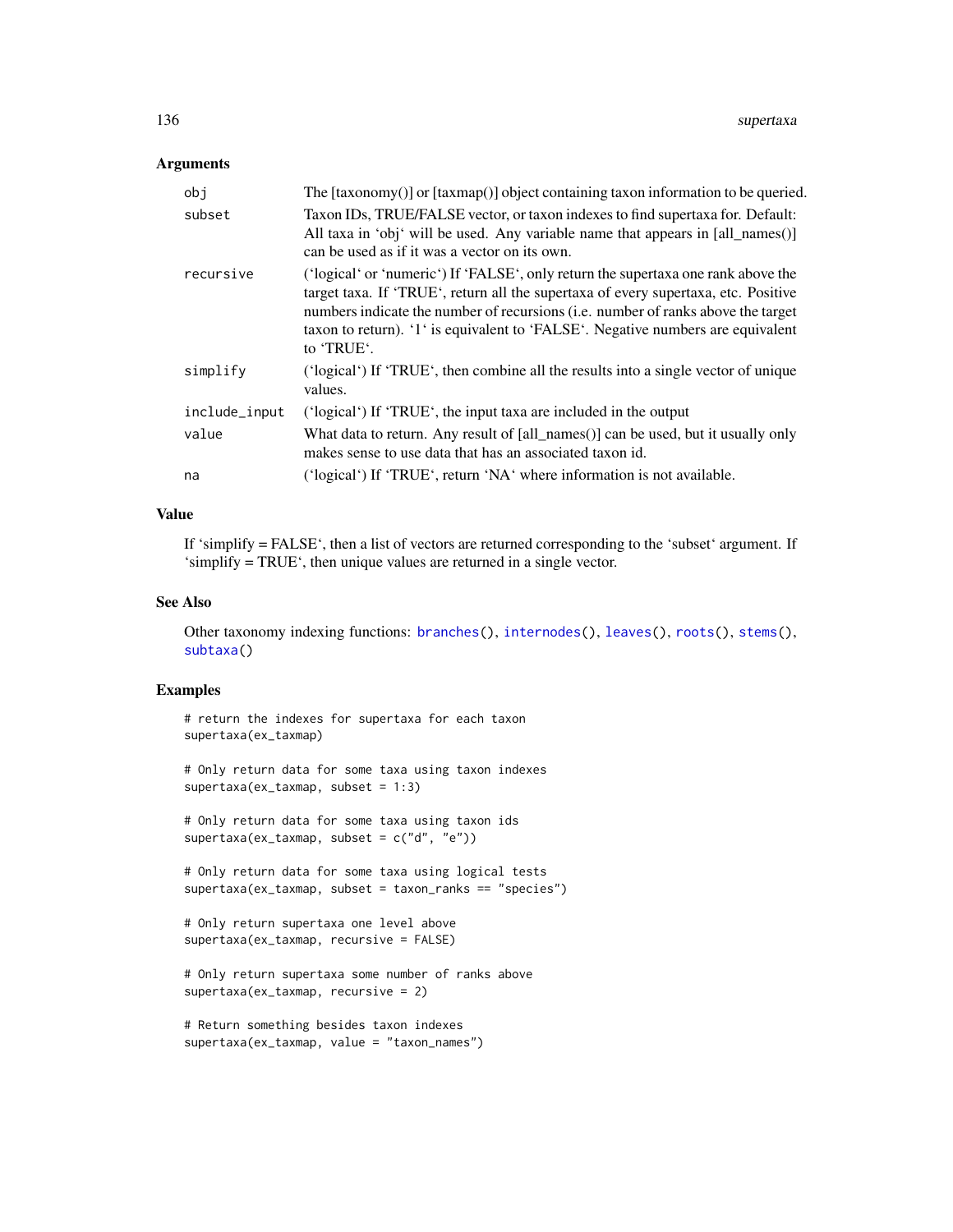supertaxa\_apply *Apply function to supertaxa of each taxon*

# Description

Apply a function to the supertaxa for each taxon. This is similar to using [supertaxa()] with [lapply()] or [sapply()].

```
obj$supertaxa_apply(func, subset = NULL, recursive = TRUE,
 simplify = FALSE, include_input = FALSE, value = "taxon_indexes",
 na = FALSE, ...)supertaxa_apply(obj, func, subset = NULL, recursive = TRUE,
 simplify = FALSE, include_input = FALSE, value = "taxon_indexes",
 na = FALSE, ...
```
# Arguments

| obj           | The $[taxonomy()]$ or $[taxmap()]$ object containing taxon information to be queried.                                                                                                                                                                                                                                                                                |
|---------------|----------------------------------------------------------------------------------------------------------------------------------------------------------------------------------------------------------------------------------------------------------------------------------------------------------------------------------------------------------------------|
| func          | ('function') The function to apply.                                                                                                                                                                                                                                                                                                                                  |
| subset        | Taxon IDs, TRUE/FALSE vector, or taxon indexes of taxa to use. Default: All<br>taxa in 'obj' will be used. Any variable name that appears in [all_names()] can<br>be used as if it was a vector on its own.                                                                                                                                                          |
| recursive     | ('logical' or 'numeric') If 'FALSE', only return the supertaxa one rank above the<br>target taxa. If 'TRUE', return all the supertaxa of every supertaxa, etc. Positive<br>numbers indicate the number of recursions ( <i>i.e.</i> number of ranks above the target<br>taxon to return). '1' is equivalent to 'FALSE'. Negative numbers are equivalent<br>to 'TRUE'. |
| simplify      | ('logical') If 'TRUE', then combine all the results into a single vector of unique<br>values.                                                                                                                                                                                                                                                                        |
| include_input | ('logical') If 'TRUE', the input taxa are included in the output                                                                                                                                                                                                                                                                                                     |
| value         | What data to give to the function. Any result of 'all_names(obj)' can be used,<br>but it usually only makes sense to use data that has an associated taxon id.                                                                                                                                                                                                       |
| na            | ('logical') If 'TRUE', return 'NA' where information is not available.                                                                                                                                                                                                                                                                                               |
| $\ldots$      | Extra arguments are passed to the function.                                                                                                                                                                                                                                                                                                                          |
|               |                                                                                                                                                                                                                                                                                                                                                                      |

```
# Get number of supertaxa that each taxon is contained in
supertaxa_apply(ex_taxmap, length)
# Get classifications for each taxon
# Note; this can be done with `classifications()` easier
supertaxa_apply(ex_taxmap, paste, collapse = ";", include_input = TRUE,
```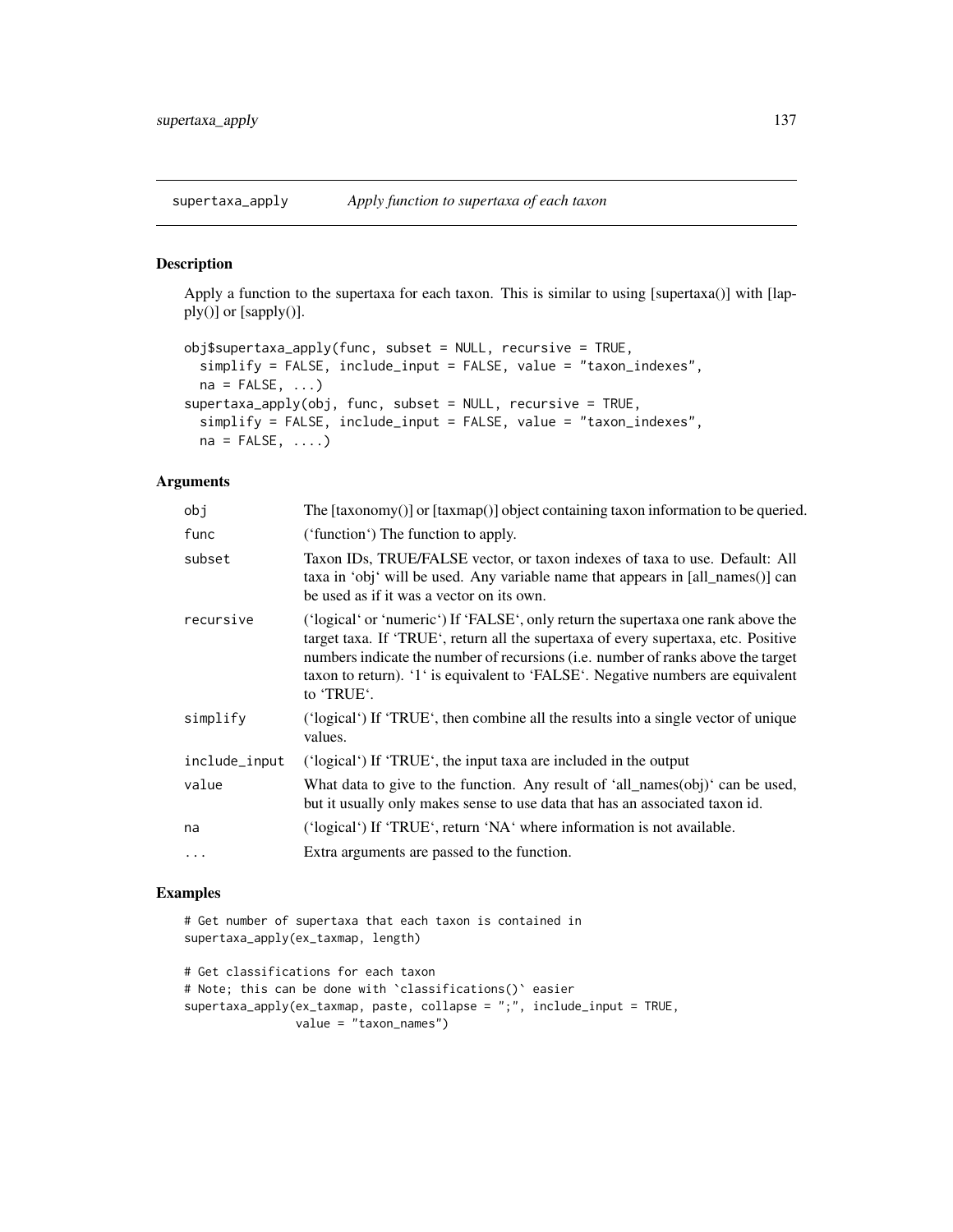<span id="page-137-0"></span>

### Description

Stores one or more [taxon()] objects. This is just a thin wrapper for a list of [taxon()] objects.

# Usage

 $taxa(..., .list = NULL)$ 

### Arguments

| $\ddot{\phantom{0}}$ | Any number of object of class [taxon()]                                                                         |
|----------------------|-----------------------------------------------------------------------------------------------------------------|
| .list                | An alternate to the '' input. Any number of object of class [taxon()]. Cannot<br>be used with $\cdot$ $\cdot$ . |

# Details

This is the documentation for the class called 'taxa'. If you are looking for the documentation for the package as a whole: [taxa-package].

# Value

An 'R6Class' object of class 'Taxon'

# See Also

```
Other classes: hierarchies(), hierarchy(), taxmap(), taxon_database(), taxon_id(), taxon_name(),
taxon_rank(), taxonomy(), taxon()
```

```
(a <- taxon(
  name = taxon_name("Poa annua"),
  rank = taxon_rank("species"),
  id = taxon_id(93036)
))
taxa(a, a, a)
# a null set
x <- taxon(NULL)
taxa(x, x, x)
# combo non-null and null
taxa(a, x, a)
```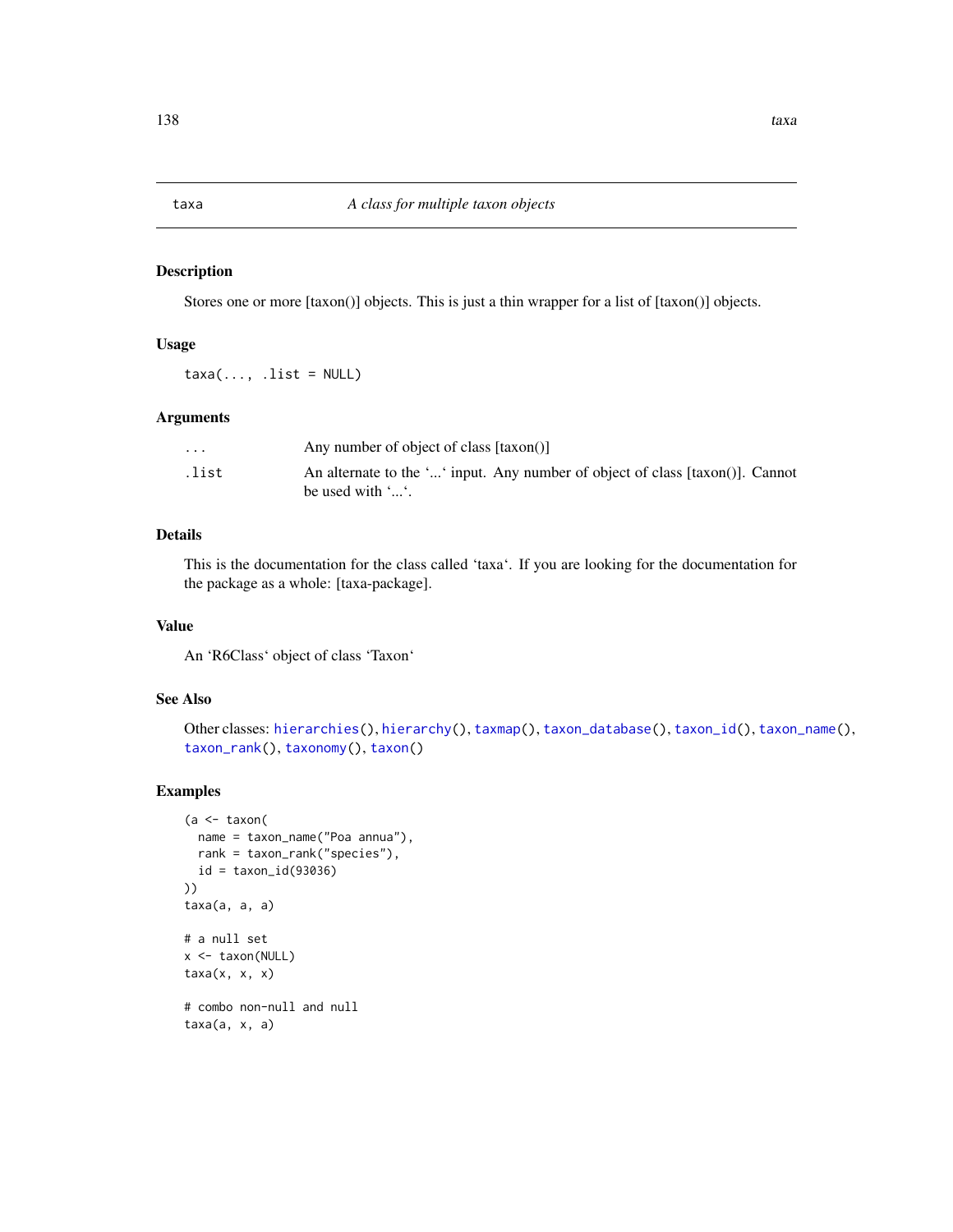<span id="page-138-0"></span>

### Description

A class designed to store a taxonomy and associated information. This class builds on the [taxonomy()] class. User defined data can be stored in the list 'obj\$data', where 'obj' is a taxmap object. Data that is associated with taxa can be manipulated in a variety of ways using functions like [filter\_taxa()] and [filter\_obs()]. To associate the items of lists/vectors with taxa, name them by [taxon\_ids()]. For tables, add a column named 'taxon\_id' that stores [taxon\_ids()].

### Usage

 $\text{taxmap}(\ldots, \ldots)$  .list = NULL, data = NULL, funcs = list(), named\_by\_rank = FALSE)

## Arguments

| $\ddots$      | Any number of object of class [hierarchy()] or character vectors.                                                                                                                                                                                                                                                            |
|---------------|------------------------------------------------------------------------------------------------------------------------------------------------------------------------------------------------------------------------------------------------------------------------------------------------------------------------------|
| .list         | An alternate to the '' input. Any number of object of class [hierarchy()] or<br>character vectors in a list. Cannot be used with ''.                                                                                                                                                                                         |
| data          | A list of tables with data associated with the taxa.                                                                                                                                                                                                                                                                         |
| funcs         | A named list of functions to include in the class. Referring to the names of these<br>in functions like [filter_taxa()] will execute the function and return the results.<br>If the function has at least one argument, the taxmap object is passed to it.                                                                   |
| named_by_rank | ('TRUE'/'FALSE') If 'TRUE' and the input is a list of vectors with each vector<br>named by ranks, include that rank info in the output object, so it can be accessed<br>by 'out\$taxon_ranks()'. If 'TRUE', taxa with different ranks, but the same name<br>and location in the taxonomy, will be considered different taxa. |

## Details

To initialize a 'taxmap' object with associated data sets, use the parsing functions [parse\_tax\_data()], [lookup\_tax\_data()], and [extract\_tax\_data()].

on initialize, function sorts the taxon list based on rank (if rank information is available), see [ranks\_ref] for the reference rank names and orders

# Value

An 'R6Class' object of class [taxmap()]

## See Also

```
Other classes: hierarchies(), hierarchy(), taxa(), taxon_database(), taxon_id(), taxon_name(),
taxon_rank(), taxonomy(), taxon()
```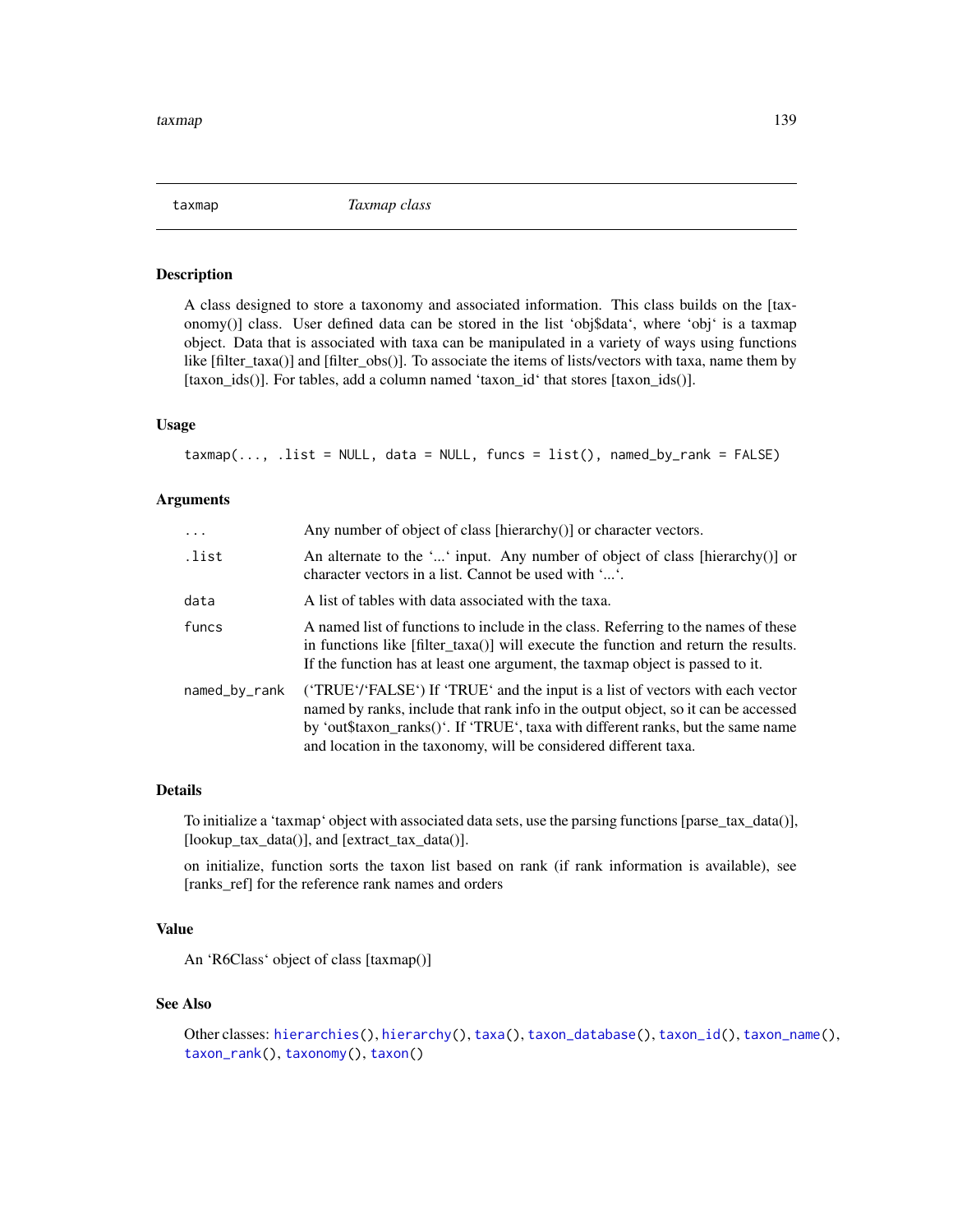```
# The code below shows how to contruct a taxmap object from scratch.
# Typically, taxmap objects would be the output of a parsing function,
# not created from scratch, but this is for demostration purposes.
notoryctidae <- taxon(
name = taxon_name("Notoryctidae"),
rank = taxon_rank("family"),
id = taxon_id(4479)\lambdanotoryctes <- taxon(
 name = taxon_name("Notoryctes"),
 rank = taxon_rank("genus"),
 id = taxon_id(4544)\lambdatyphlops <- taxon(
  name = taxon_name("typhlops"),
  rank = taxon_rank("species"),
  id = taxon_id(93036)
)
mammalia <- taxon(
  name = taxon_name("Mammalia"),
  rank = taxon_rank("class"),
  id = taxon_id(9681))
felidae <- taxon(
 name = taxon_name("Felidae"),
  rank = taxon\_rank("family"),
  id = taxon_id(9681)\lambdafelis <- taxon(
  name = taxon_name("Felis"),
  rank = taxon_rank("genus"),
  id = taxon_id(9682))
catus <- taxon(
 name = taxon_name("catus"),
  rank = taxon_rank("species"),
  id = taxon_id(9685))
panthera <- taxon(
  name = taxon_name("Panthera"),
  rank = taxon_rank("genus"),
  id = taxon_id(146712)
)
tigris <- taxon(
  name = taxon_name("tigris"),
  rank = taxon_rank("species"),
  id = taxon_id(9696))
plantae <- taxon(
  name = taxon_name("Plantae"),
```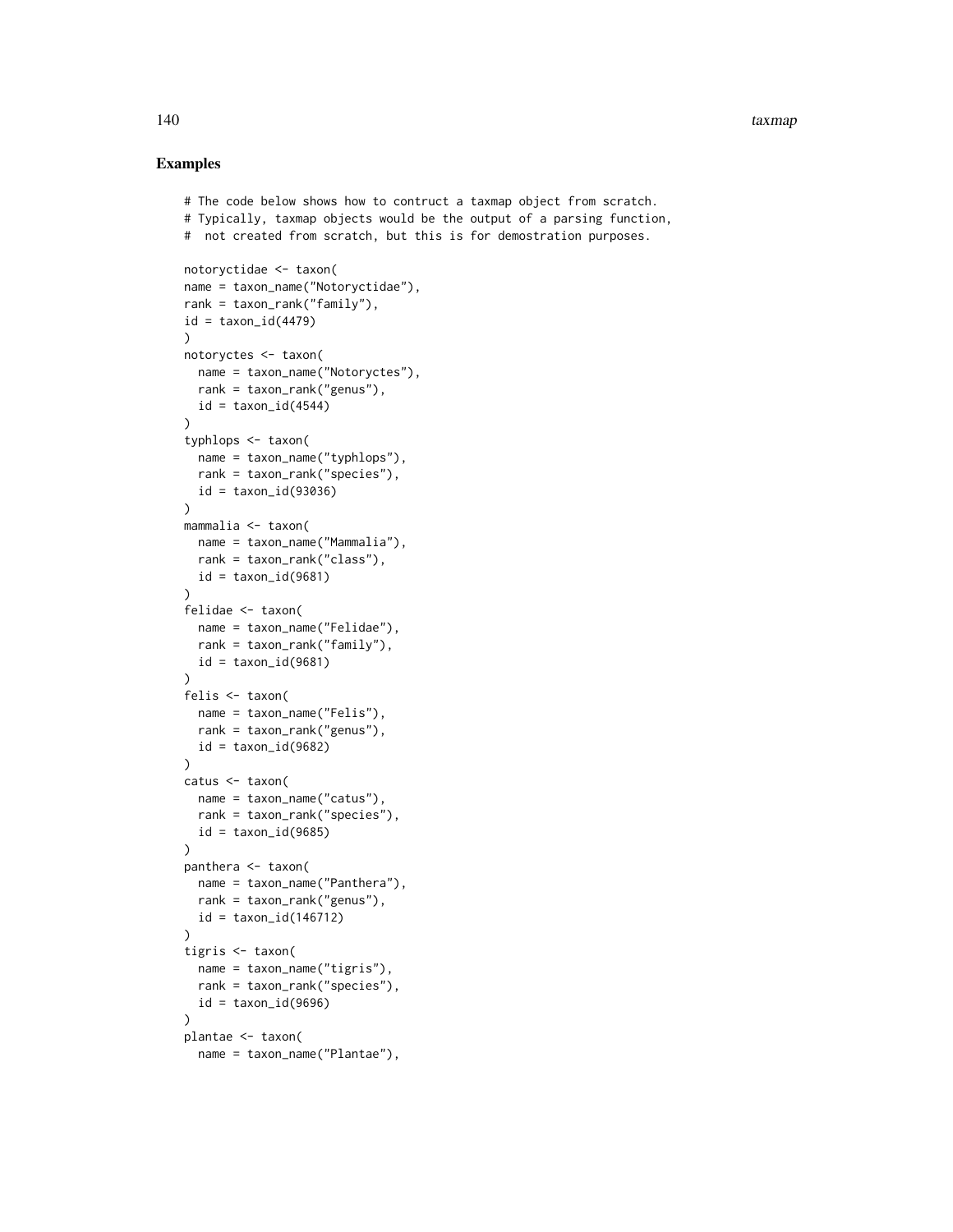### taxmap 141

```
rank = taxon_rank("kingdom"),
  id = taxon_id(33090)
)
solanaceae <- taxon(
  name = taxon_name("Solanaceae"),
  rank = taxon_rank("family"),
  id = taxon_id(4070))
solanum <- taxon(
  name = taxon_name("Solanum"),
  rank = taxon_rank("genus"),
  id = taxon_id(4107))
lycopersicum <- taxon(
  name = taxon_name("lycopersicum"),
  rank = taxon_rank("species"),
  id = taxon_id(49274))
tuberosum <- taxon(
  name = taxon_name("tuberosum"),
  rank = taxon_rank("species"),
  id = taxon_id(4113)\lambdahomo <- taxon(
  name = taxon_name("homo"),
  rank = taxon_rank("genus"),
  id = taxon_id(9605))
sapiens <- taxon(
  name = taxon_name("sapiens"),
  rank = taxon_rank("species"),
  id = taxon_id(9606))
hominidae <- taxon(
  name = taxon_name("Hominidae"),
  rank = taxon_rank("family"),
  id = taxon_id(9604)\lambdaunidentified <- taxon(
  name = taxon_name("unidentified")
)
tiger <- hierarchy(mammalia, felidae, panthera, tigris)
cat <- hierarchy(mammalia, felidae, felis, catus)
human <- hierarchy(mammalia, hominidae, homo, sapiens)
mole <- hierarchy(mammalia, notoryctidae, notoryctes, typhlops)
tomato <- hierarchy(plantae, solanaceae, solanum, lycopersicum)
potato <- hierarchy(plantae, solanaceae, solanum, tuberosum)
potato_partial <- hierarchy(solanaceae, solanum, tuberosum)
unidentified_animal <- hierarchy(mammalia, unidentified)
unidentified_plant <- hierarchy(plantae, unidentified)
```

```
info <- data.frame(stringsAsFactors = FALSE,
```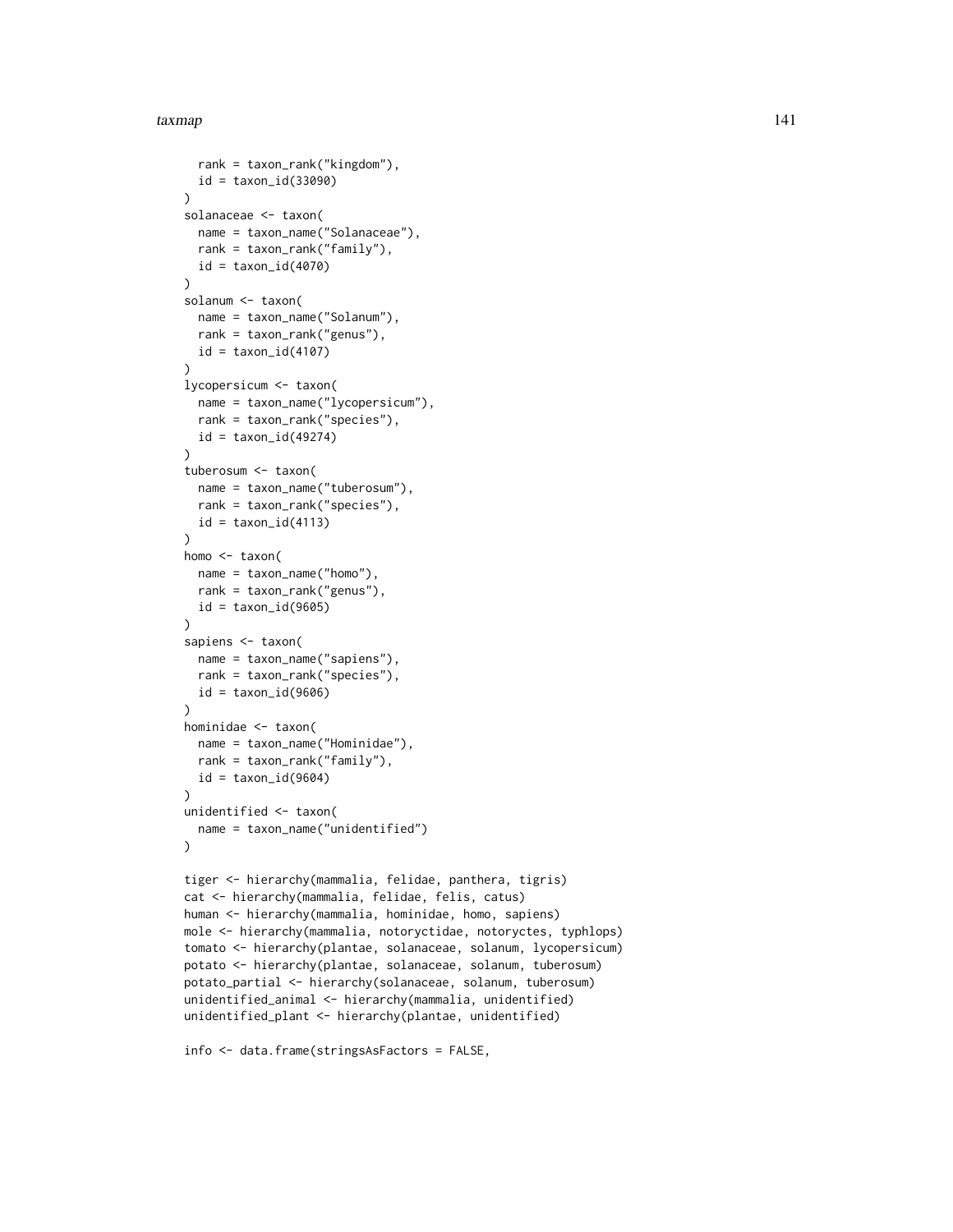```
name = c("tiger", "cat", "mole", "human", "tomato", "potato"),
                   n_{\text{less}} = c(4, 4, 4, 2, 0, 0),dangerous = c(TRUE, FALSE, FALSE, TRUE, FALSE, FALSE))
abund \leq data.frame(code = rep(c("T", "C", "M", "H"), 2),
                    sample_id = rep(c("A", "B"), each = 2),count = c(1, 2, 5, 2, 6, 2, 4, 0),
                    taxon_index = rep(1:4, 2))phylopic_ids <- c("e148eabb-f138-43c6-b1e4-5cda2180485a",
                  "12899ba0-9923-4feb-a7f9-758c3c7d5e13",
                  "11b783d5-af1c-4f4e-8ab5-a51470652b47",
                  "9fae30cd-fb59-4a81-a39c-e1826a35f612",
                  "b6400f39-345a-4711-ab4f-92fd4e22cb1a",
                  "63604565-0406-460b-8cb8-1abe954b3f3a")
foods <- list(c("mammals", "birds"),
              c("cat food", "mice"),
              c("insects"),
              c("Most things, but especially anything rare or expensive"),
              c("light", "dirt"),
              c("light", "dirt"))
reaction <- function(x) {
 ifelse(x$data$info$dangerous,
         paste0("Watch out! That ", x$data$info$name, " might attack!"),
         paste0("No worries; its just a ", x$data$info$name, "."))
}
ex_taxmap <- taxmap(tiger, cat, mole, human, tomato, potato,
                    data = list(info = info,phylopic_ids = phylopic_ids,
                                foods = foods,abund = abund,
                    funcs = list(reaction = reaction))
```
<span id="page-141-0"></span>taxon *Taxon class*

#### Description

A class used to define a single taxon. Most other classes in the taxa package include one or more objects of this class.

### Usage

```
taxon(name, rank = NULL, id = NULL, authority = NULL)
```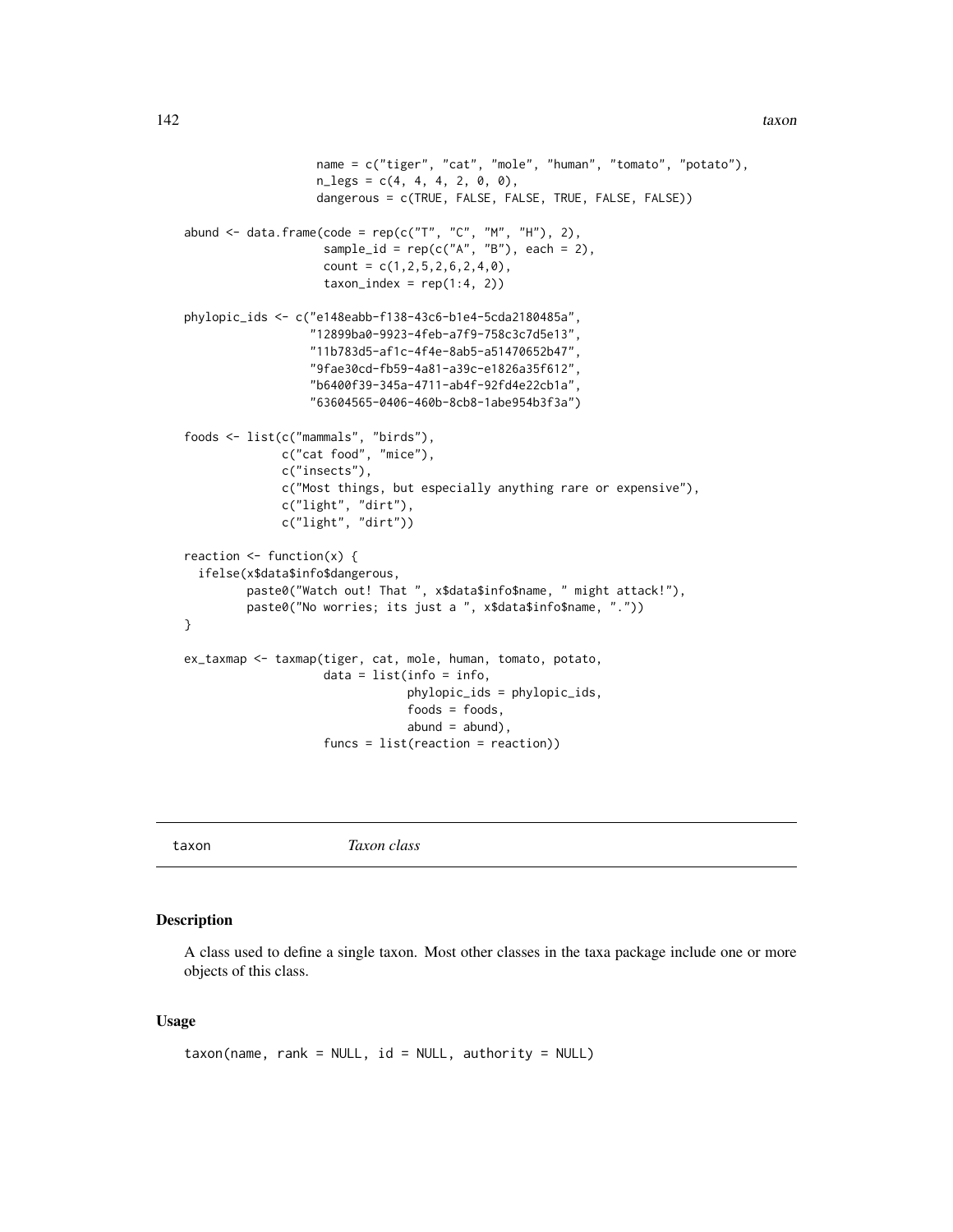### taxon 143

### Arguments

| name      | a TaxonName object [taxon_name()] or character string. if character passed in,<br>we'll coerce to a TaxonName object internally, required                             |
|-----------|-----------------------------------------------------------------------------------------------------------------------------------------------------------------------|
| rank      | a TaxonRank object [taxon rank()] or character string. if character passed in,<br>we'll coerce to a TaxonRank object internally, required                             |
| id        | a TaxonId object [taxon_id()], numeric/integer, or character string. if numeric/integer/character<br>passed in, we'll coerce to a TaxonId object internally, required |
| authority | (character) a character string, optional                                                                                                                              |

## Details

Note that there is a special use case of this function - you can pass 'NULL' as the first parameter to get an empty 'taxon' object. It makes sense to retain the original behavior where nothing passed in to the first parameter leads to an error, and thus creating a 'NULL' taxon is done very explicitly.

# Value

An 'R6Class' object of class 'Taxon'

### See Also

```
Other classes: hierarchies(), hierarchy(), taxa(), taxmap(), taxon_database(), taxon_id(),
taxon_name(), taxon_rank(), taxonomy()
```

```
(x < - taxon(
 name = taxon_name("Poa annua"),
 rank = taxon_rank("species"),
  id = taxon_id(93036)))
x$name
x$rank
x$id
# a null taxon object
taxon(NULL)
## with all NULL objects from the other classes
taxon(
  name = taxon_name(NULL),
 rank = taxon_rank(NULL),
  id = taxon_id(NULL)
\lambda
```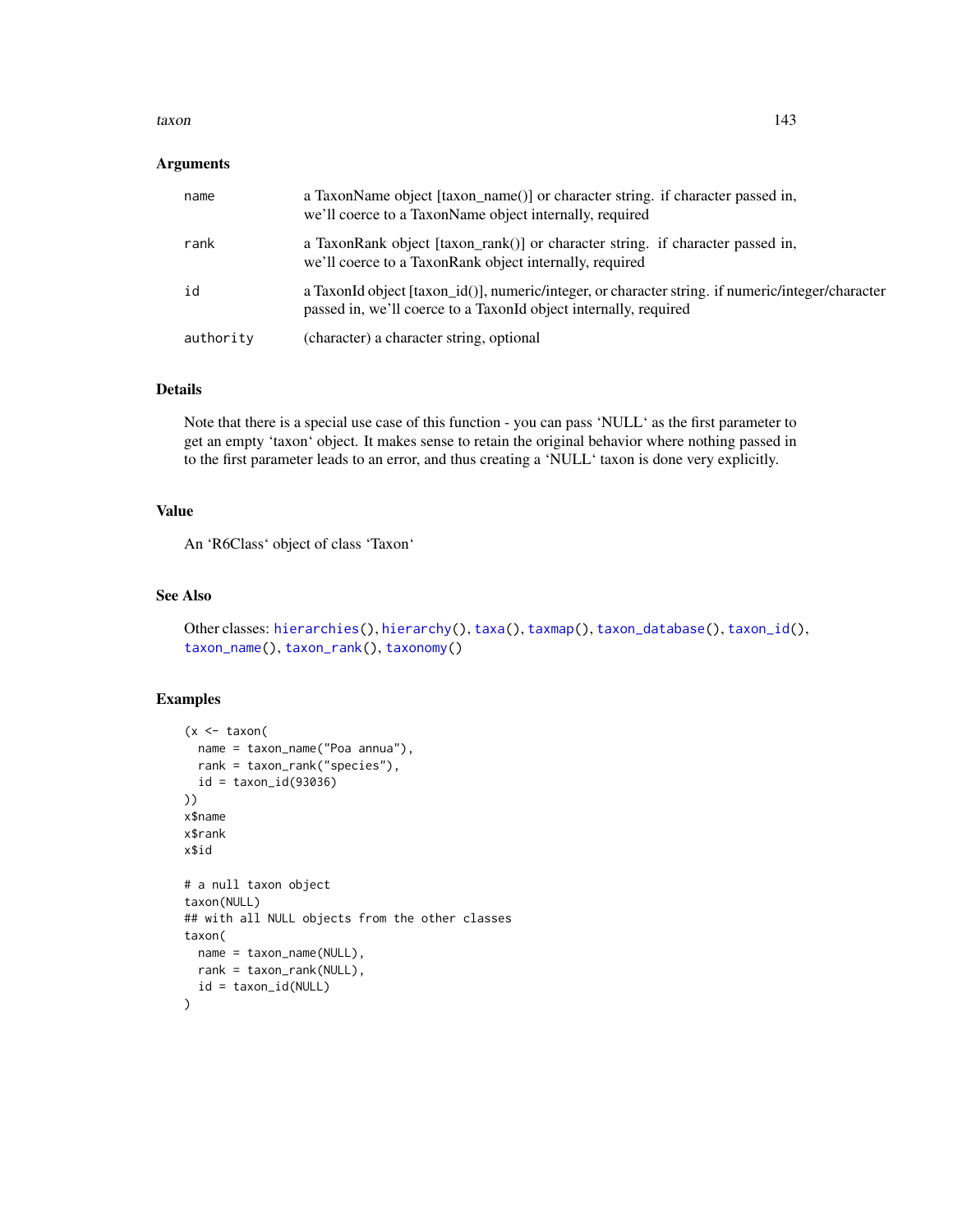<span id="page-143-0"></span>

### Description

Stores a taxonomy composed of [taxon()] objects organized in a tree structure. This differs from the [hierarchies()] class in how the [taxon()] objects are stored. Unlike [hierarchies()], each taxon is only stored once and the relationships between taxa are stored in an [edge list](https://en.wikipedia.org/wiki/Adjacency\_list).

### Usage

 $taxonomy(..., .list = NULL, named_by\_rank = FALSE)$ 

### Arguments

| $\cdots$      | Any number of object of class [hierarchy()] or character vectors.                                                                                                                                                                                                                                                           |
|---------------|-----------------------------------------------------------------------------------------------------------------------------------------------------------------------------------------------------------------------------------------------------------------------------------------------------------------------------|
| .list         | An alternate to the '' input. Any number of object of class [hierarchy()] or<br>character vectors in a list. Cannot be used with ''.                                                                                                                                                                                        |
| named_by_rank | ('TRUE''FALSE') If 'TRUE' and the input is a list of vectors with each vector<br>named by ranks, include that rank info in the output object, so it can be accessed<br>by 'out\$taxon_ranks()'. If 'TRUE', taxa with different ranks, but the same name<br>and location in the taxonomy, will be considered different taxa. |

### Value

An 'R6Class' object of class 'Taxonomy'

### See Also

```
Other classes: hierarchies(), hierarchy(), taxa(), taxmap(), taxon_database(), taxon_id(),
taxon_name(), taxon_rank(), taxon()
```

```
# Making a taxonomy object with vectors
taxonomy(c("mammalia", "felidae", "panthera", "tigris"),
         c("mammalia", "felidae", "panthera", "leo"),
         c("mammalia", "felidae", "felis", "catus"))
# Making a taxonomy object from scratch
# Note: This information would usually come from a parsing function.
# This is just for demonstration.
x <- taxon(
 name = taxon_name("Notoryctidae"),
 rank = taxon_rank("family"),
  id = taxon_id(4479))
```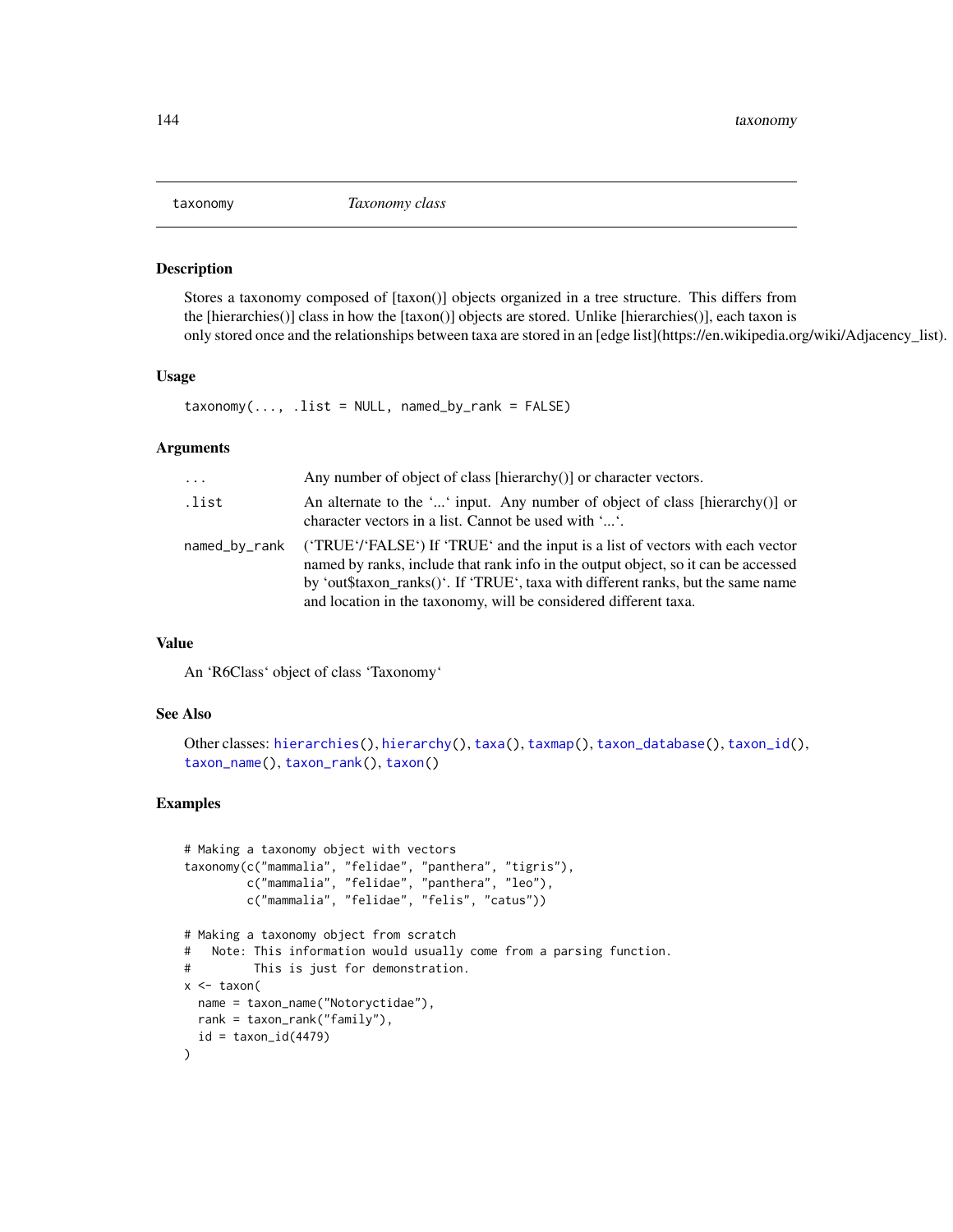#### taxonomy 145

```
y \le -\tan(x)name = taxon_name("Notoryctes"),
 rank = taxon_rank("genus"),
 id = taxon_id(4544))
z < - taxon(
 name = taxon_name("Notoryctes typhlops"),
  rank = taxon_rank("species"),
  id = taxon_id(93036)\lambdaa <- taxon(
  name = taxon_name("Mammalia"),
  rank = taxon_rank("class"),
  id = taxon_id(9681)
)
b <- taxon(
  name = taxon_name("Felidae"),
  rank = taxon_rank("family"),
  id = taxon_id(9681)\mathcal{L}cc <- taxon(
  name = taxon_name("Puma"),
  rank = taxon_rank("genus"),
  id = taxon_id(146712)
\lambdad <- taxon(
 name = taxon_name("Puma concolor"),
 rank = taxon_rank("species"),
  id = taxon_id(9696)
\lambdam <- taxon(
 name = taxon_name("Panthera"),
  rank = taxon_rank("genus"),
  id = taxon_id(146712)
\mathcal{L}n <- taxon(
  name = taxon_name("Panthera tigris"),
  rank = taxon_rank("species"),
 id = taxon_id(9696)\mathcal{L}(hier1 <- hierarchy(z, y, x, a))
(hier2 <- hierarchy(cc, b, a, d))
(hier3 <- hierarchy(n, m, b, a))
(hrs <- hierarchies(hier1, hier2, hier3))
ex_taxonomy <- taxonomy(hier1, hier2, hier3)
```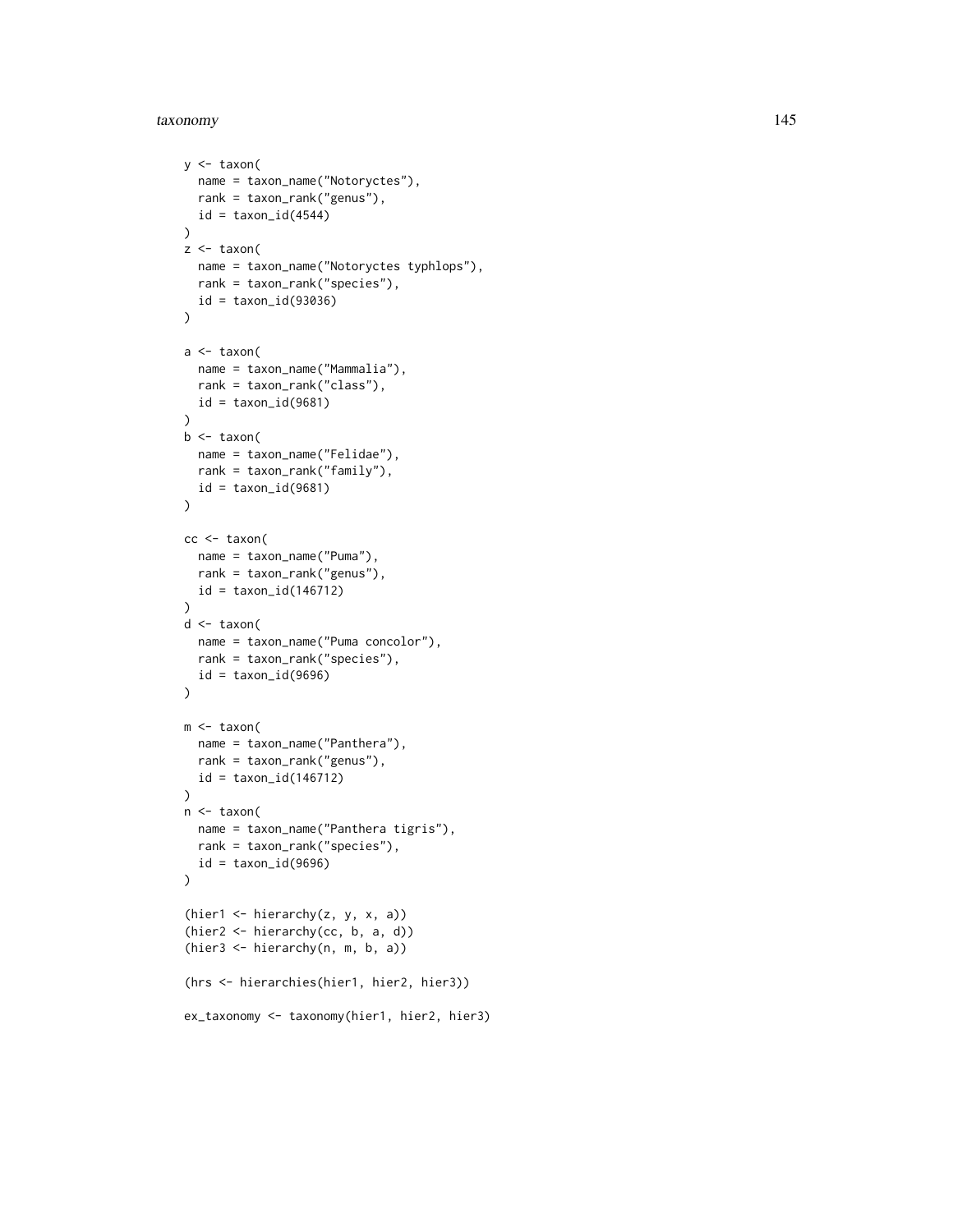<span id="page-145-0"></span>

Convert per-taxon information, like taxon names, to a table of taxa (rows) by ranks (columns).

#### Arguments

| obi        | A taxonomy or taxmap object                                                                                                                                                                                                                                                                                                                                                                                                                                                                                                                                                                                                                                                                                                                                                                               |
|------------|-----------------------------------------------------------------------------------------------------------------------------------------------------------------------------------------------------------------------------------------------------------------------------------------------------------------------------------------------------------------------------------------------------------------------------------------------------------------------------------------------------------------------------------------------------------------------------------------------------------------------------------------------------------------------------------------------------------------------------------------------------------------------------------------------------------|
| subset     | Taxon IDs, TRUE/FALSE vector, or taxon indexes to find supertaxa for. Default:<br>All leaves will be used. Any variable name that appears in [all_names()] can be<br>used as if it was a vector on its own.                                                                                                                                                                                                                                                                                                                                                                                                                                                                                                                                                                                               |
| value      | What data to return. Default is taxon names. Any result of [all names()] can be<br>used, but it usually only makes sense to use data with one value per taxon, like<br>taxon names.                                                                                                                                                                                                                                                                                                                                                                                                                                                                                                                                                                                                                       |
| use_ranks  | Which ranks to use. Must be one of the following: * 'NULL' (the default): If<br>there is rank information, use the ranks that appear in the lineage with the most<br>ranks. Otherwise, assume the number of supertaxa corresponds to rank and use<br>placeholders for the rank column names in the output. * 'TRUE': Use the ranks<br>that appear in the lineage with the most ranks. An error will occur if no rank<br>information is available. * 'FALSE': Assume the number of supertaxa corre-<br>sponds to rank and use placeholders for the rank column names in the output.<br>Do not use included rank information. * 'character': The names of the ranks to<br>use. Requires included rank information. * 'numeric': The "depth" of the ranks<br>to use. These are equal to 'n_supertaxa' $+1$ . |
| add_id_col | If 'TRUE', include a taxon ID column.                                                                                                                                                                                                                                                                                                                                                                                                                                                                                                                                                                                                                                                                                                                                                                     |

#### Value

A tibble of taxa (rows) by ranks (columns).

```
# Make a table of taxon names
taxonomy_table(ex_taxmap)
# Use a differnt value
taxonomy_table(ex_taxmap, value = "taxon_ids")
# Return a subset of taxa
taxonomy_table(ex_taxmap, subset = taxon_ranks == "genus")
# Use arbitrary ranks names based on depth
taxonomy_table(ex_taxmap, use_ranks = FALSE)
```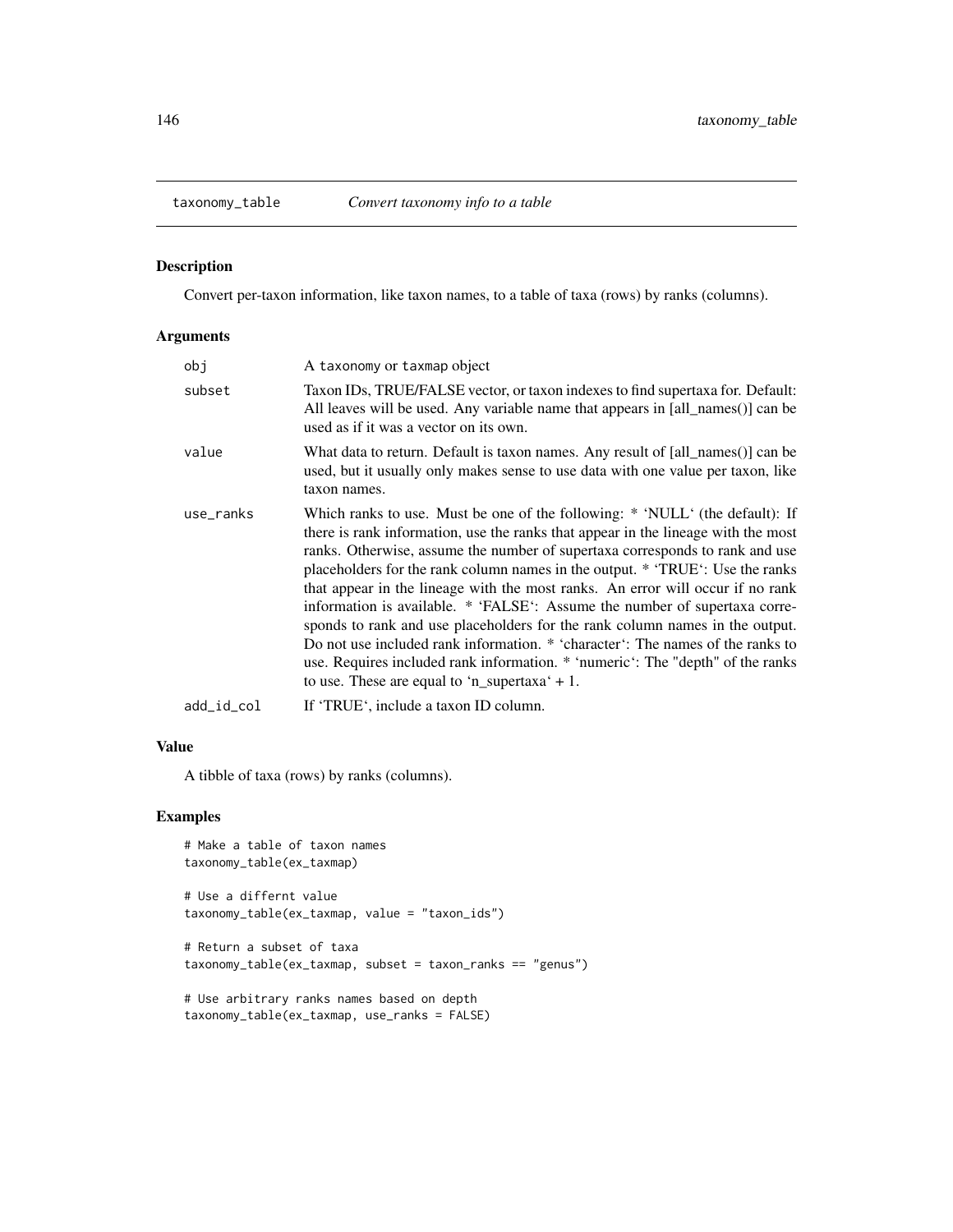<span id="page-146-1"></span><span id="page-146-0"></span>Used to store information about taxonomy databases. This is typically used to store where taxon information came from in [taxon()] objects.

# Usage

```
taxon_database(name = NULL, url = NULL, description = NULL, id_regex = NULL)
```
# Arguments

| name        | (character) name of the database        |
|-------------|-----------------------------------------|
| url         | (character) url for the database        |
| description | (character) description of the database |
| id_regex    | (character) id regex                    |

#### Value

An 'R6Class' object of class 'TaxonDatabase'

#### See Also

[database\_list]

```
Other classes: hierarchies(), hierarchy(), taxa(), taxmap(), taxon_id(), taxon_name(),
taxon_rank(), taxonomy(), taxon()
```

```
# create a database entry
(x <- taxon_database(
  "ncbi",
  "http://www.ncbi.nlm.nih.gov/taxonomy",
  "NCBI Taxonomy Database",
  ^{\bar n} \star "
))
x$name
x$url
# use pre-created database objects
database_list
```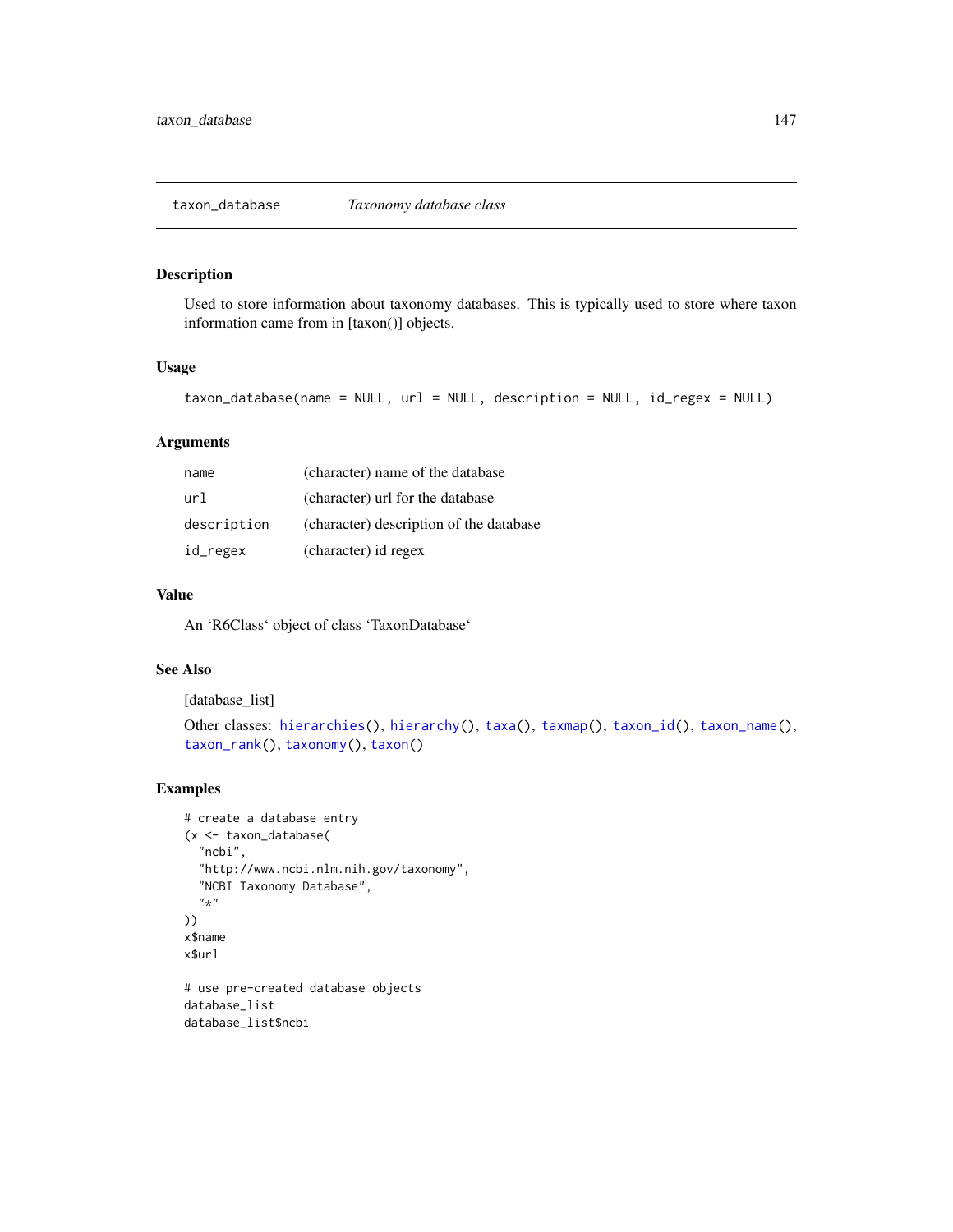<span id="page-147-1"></span><span id="page-147-0"></span>

Used to store taxon IDs, either arbitrary or from a taxonomy database. This is typically used to store taxon IDs in [taxon()] objects.

#### Usage

taxon\_id(id, database = NULL)

# Arguments

| id       | (character/integer/numeric) a taxonomic id, required |
|----------|------------------------------------------------------|
| database | (database) database class object, optional           |

# Value

An 'R6Class' object of class 'TaxonId'

# See Also

```
Other classes: hierarchies(), hierarchy(), taxa(), taxmap(), taxon_database(), taxon_name(),
taxon_rank(), taxonomy(), taxon()
```
# Examples

```
(x <- taxon_id(12345))
x$id
x$database
(x < - taxon_id(
  12345,
  database_list$ncbi
))
x$id
x$database
# a null taxon_name object
```
taxon\_name(NULL)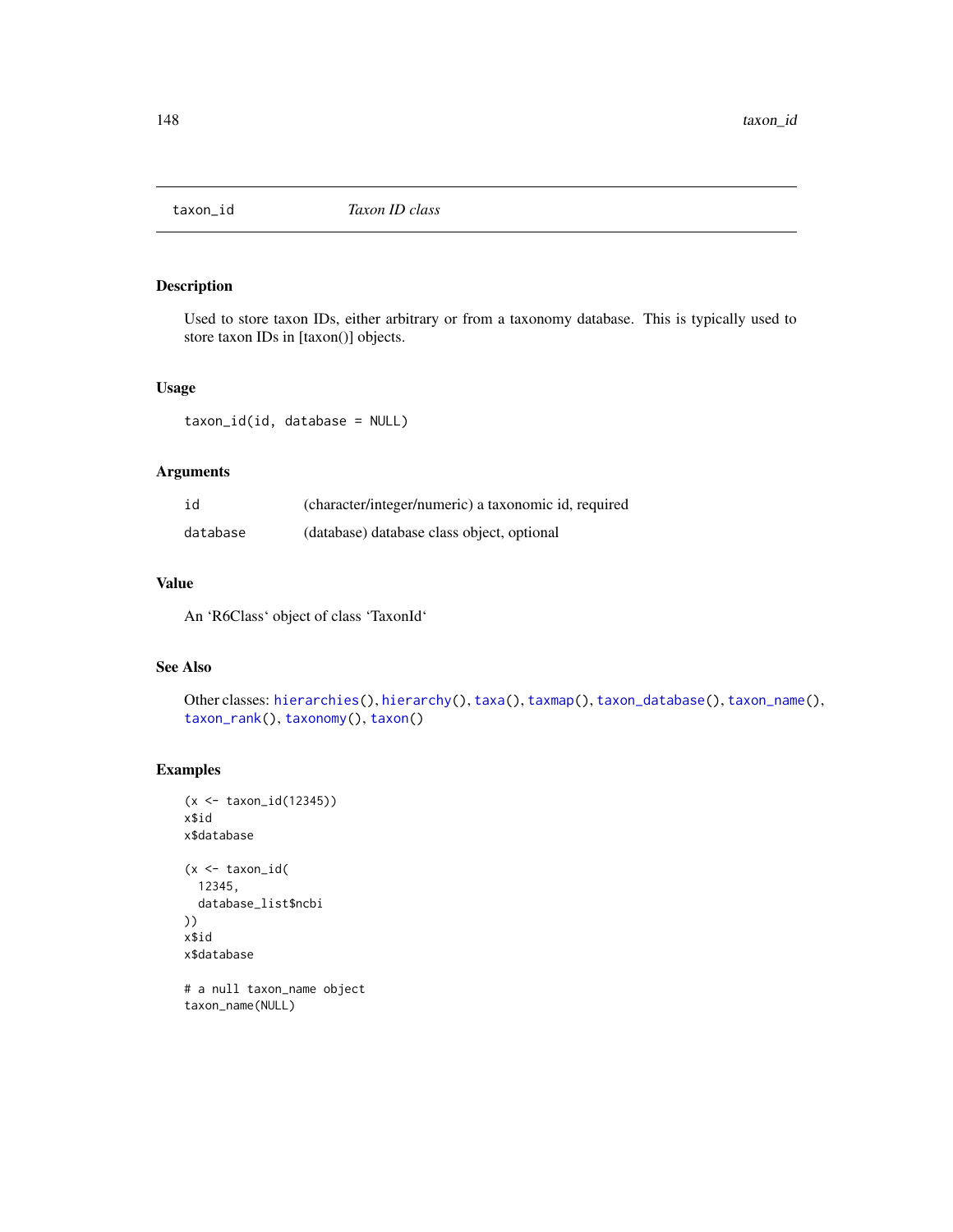<span id="page-148-2"></span><span id="page-148-1"></span>

Return the taxon IDs in a [taxonomy()] or [taxmap()] object. They are in the order they appear in the edge list.

obj\$taxon\_ids() taxon\_ids(obj)

#### Arguments

obj The [taxonomy()] or [taxmap()] object.

# See Also

```
Other taxonomy data functions: classifications(), id_classifications(), is_branch(),
is_internode(), is_leaf(), is_root(), is_stem(), map_data_(), map_data(), n_leaves_1(),
n_leaves(), n_subtaxa_1(), n_subtaxa(), n_supertaxa_1(), n_supertaxa(), taxon_indexes(),
taxon_names(), taxon_ranks()
```
#### Examples

# Return the taxon IDs for each taxon taxon\_ids(ex\_taxmap)

# Filter using taxon IDs filter\_taxa(ex\_taxmap, ! taxon\_ids %in% c("c", "d"))

<span id="page-148-0"></span>taxon\_indexes *Get taxon indexes*

#### Description

Return the taxon indexes in a [taxonomy()] or [taxmap()] object. They are the indexes of the edge list rows.

```
obj$taxon_indexes()
taxon_indexes(obj)
```
#### Arguments

obj The [taxonomy()] or [taxmap()] object.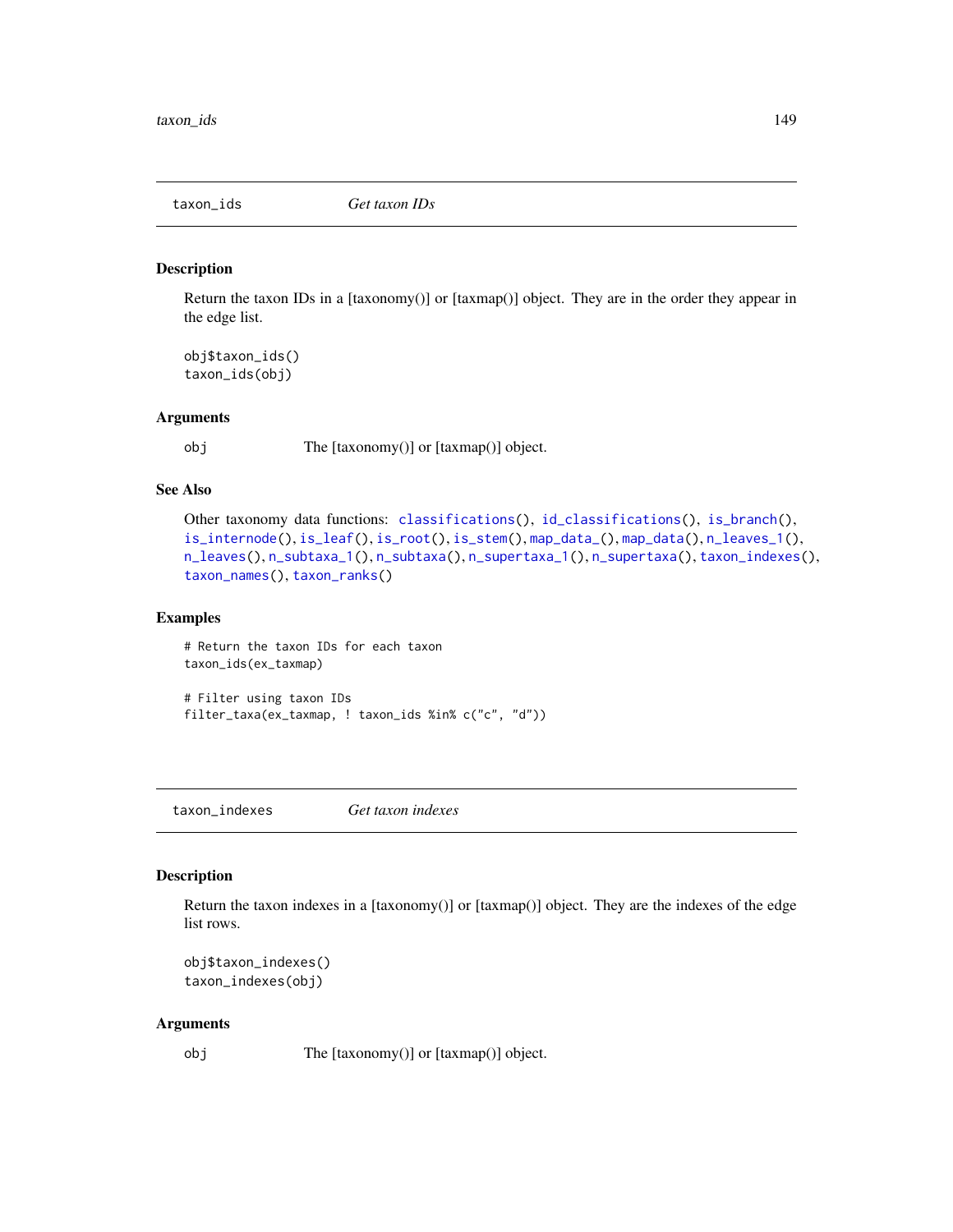# See Also

```
Other taxonomy data functions: classifications(), id_classifications(), is_branch(),
is_internode(), is_leaf(), is_root(), is_stem(), map_data_(), map_data(), n_leaves_1(),
n_leaves(), n_subtaxa_1(), n_subtaxa(), n_supertaxa_1(), n_supertaxa(), taxon_ids(),
taxon_names(), taxon_ranks()
```
# Examples

# Return the indexes for each taxon taxon\_indexes(ex\_taxmap)

# Use in another function (stupid example; 1:5 would work too) filter\_taxa(ex\_taxmap, taxon\_indexes < 5)

<span id="page-149-0"></span>taxon\_name *Taxon name class*

#### Description

Used to store the name of taxa. This is typically used to store where taxon names in  $[taxon()]$ objects.

#### Usage

taxon\_name(name, database = NULL)

#### Arguments

| name     | (character) a taxonomic name. required      |
|----------|---------------------------------------------|
| database | (character) database class object, optional |

# Value

An 'R6Class' object of class 'TaxonName'

#### See Also

```
Other classes: hierarchies(), hierarchy(), taxa(), taxmap(), taxon_database(), taxon_id(),
taxon_rank(), taxonomy(), taxon()
```
<span id="page-149-1"></span>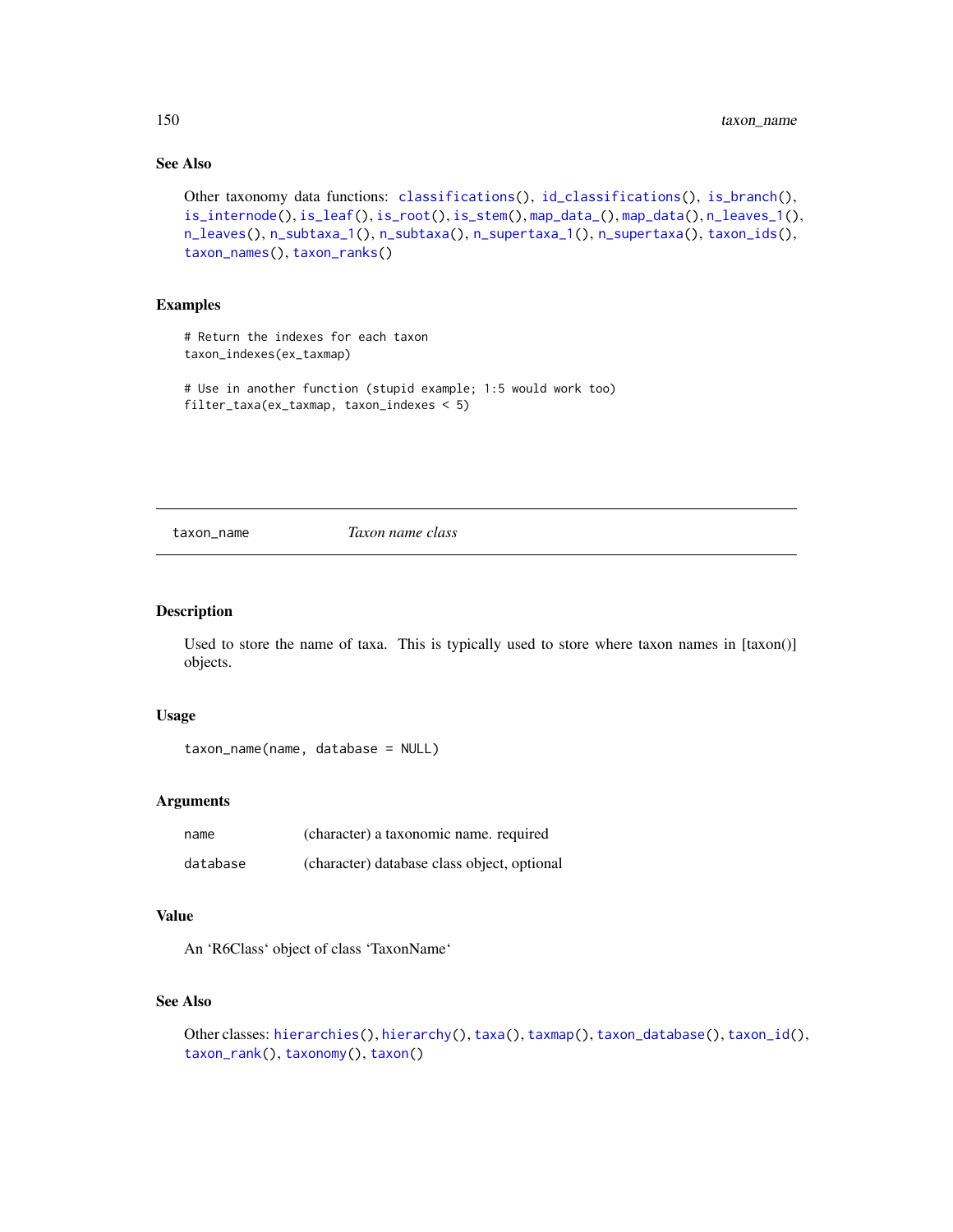# <span id="page-150-1"></span>taxon\_names 151

#### Examples

```
(poa <- taxon_name("Poa"))
(undef <- taxon_name("undefined"))
(sp1 <- taxon_name("species 1"))
(poa_annua <- taxon_name("Poa annua"))
(x <- taxon_name("Poa annua L."))
```
# x\$name

x\$database

```
(x <- taxon_name(
  "Poa annua",
  database_list$ncbi
))
x$rank
x$database
```

```
# a null taxon_name object
taxon_name(NULL)
```
<span id="page-150-0"></span>taxon\_names *Get taxon names*

# Description

Return the taxon names in a  $[taxonomy()]$  or  $[taxmap()]$  object. They are in the order they appear in the edge list.

obj\$taxon\_names() taxon\_names(obj)

# Arguments

obj The [taxonomy()] or [taxmap()] object.

# See Also

```
Other taxonomy data functions: classifications(), id_classifications(), is_branch(),
is_internode(), is_leaf(), is_root(), is_stem(), map_data_(), map_data(), n_leaves_1(),
n_leaves(), n_subtaxa_1(), n_subtaxa(), n_supertaxa_1(), n_supertaxa(), taxon_ids(),
taxon_indexes(), taxon_ranks()
```

```
# Return the names for each taxon
taxon_names(ex_taxmap)
# Filter by taxon name
filter_taxa(ex_taxmap, taxon_names == "Felidae", subtaxa = TRUE)
```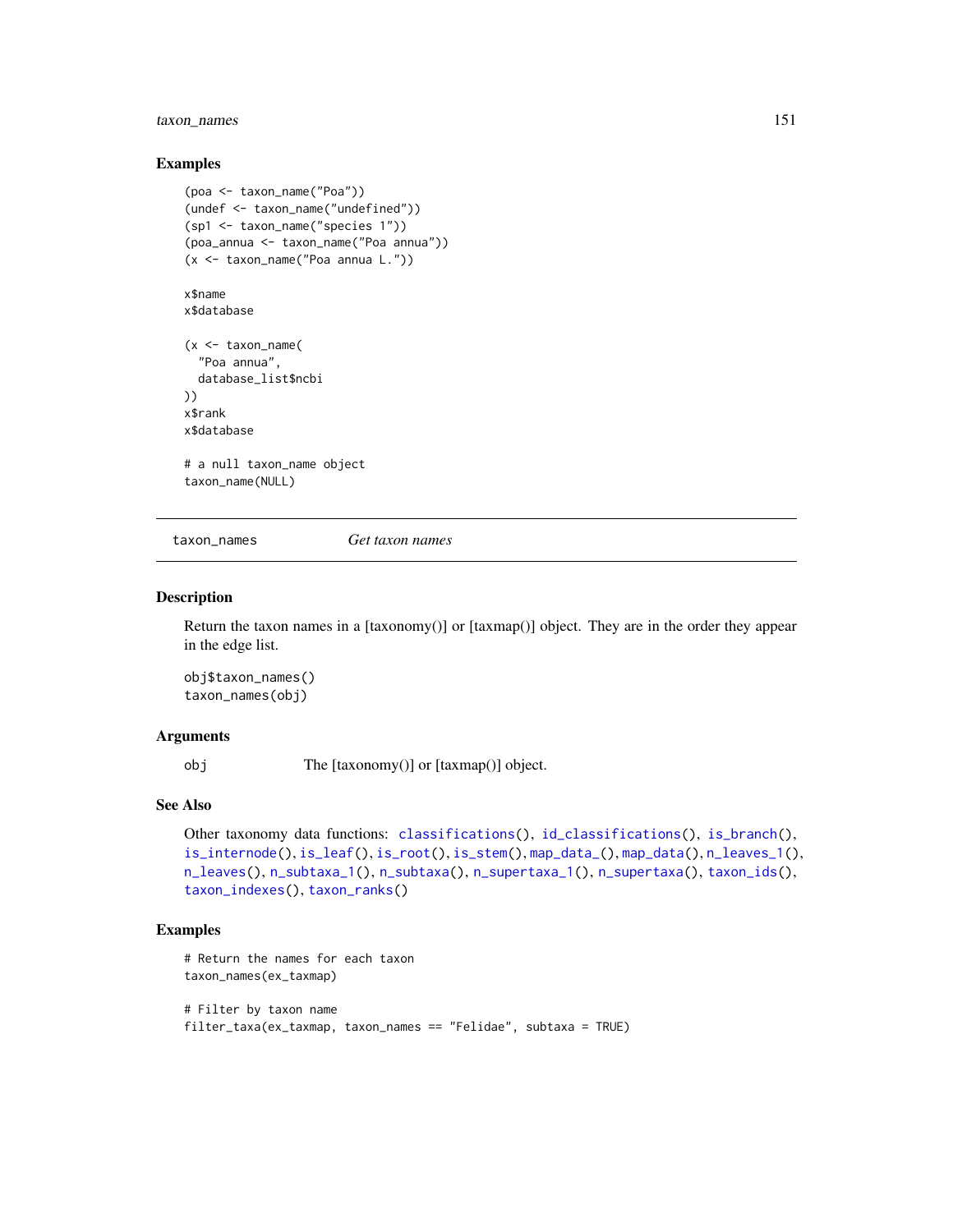<span id="page-151-1"></span><span id="page-151-0"></span>

Stores the rank of a taxon. This is typically used to store where taxon information came from in [taxon()] objects.

#### Usage

taxon\_rank(name, database = NULL)

# Arguments

| name     | (character) rank name, required             |
|----------|---------------------------------------------|
| database | (character) database class object, optional |

# Value

An 'R6Class' object of class 'TaxonRank'

# See Also

```
Other classes: hierarchies(), hierarchy(), taxa(), taxmap(), taxon_database(), taxon_id(),
taxon_name(), taxonomy(), taxon()
```

```
taxon_rank("species")
taxon_rank("genus")
taxon_rank("kingdom")
(x <- taxon_rank(
  "species",
  database_list$ncbi
))
x$rank
x$database
# a null taxon_name object
taxon_name(NULL)
```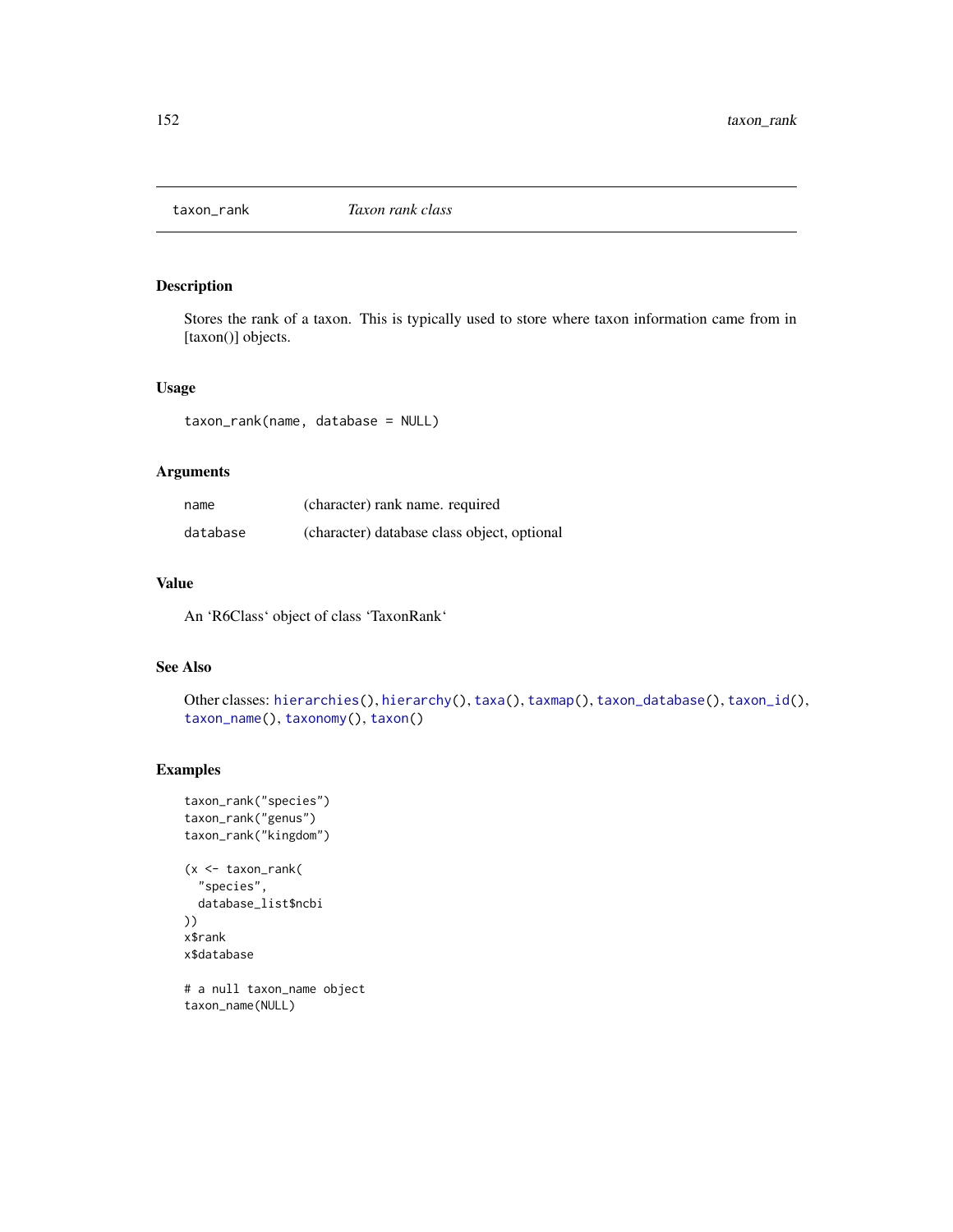<span id="page-152-1"></span><span id="page-152-0"></span>

Return the taxon ranks in a [taxonomy()] or [taxmap()] object. They are in the order taxa appear in the edge list.

```
obj$taxon_ranks()
taxon_ranks(obj)
```
#### Arguments

obj The [taxonomy()] or [taxmap()] object.

# See Also

```
Other taxonomy data functions: classifications(), id_classifications(), is_branch(),
is_internode(), is_leaf(), is_root(), is_stem(), map_data_(), map_data(), n_leaves_1(),
n_leaves(), n_subtaxa_1(), n_subtaxa(), n_supertaxa_1(), n_supertaxa(), taxon_ids(),
taxon_indexes(), taxon_names()
```
#### Examples

```
# Get ranks for each taxon
taxon_ranks(ex_taxmap)
# Filter by rank
filter_taxa(ex_taxmap, taxon_ranks == "family", supertaxa = TRUE)
```
transmute\_obs *Replace columns in [taxmap()] objects*

#### Description

Replace columns of tables in 'obj\$data' in [taxmap()] objects. See [dplyr::transmute()] for the inspiration for this function and more information. Calling the function using the 'obj\$transmute\_obs(...)' style edits "obj" in place, unlike most R functions. However, calling the function using the 'transmute\_obs(obj, ...)' imitates R's traditional copy-on-modify semantics, so "obj" would not be changed; instead a changed version would be returned, like most R functions.

```
obj$transmute_obs(data, ...)
transmute_obs(obj, data, ...)
```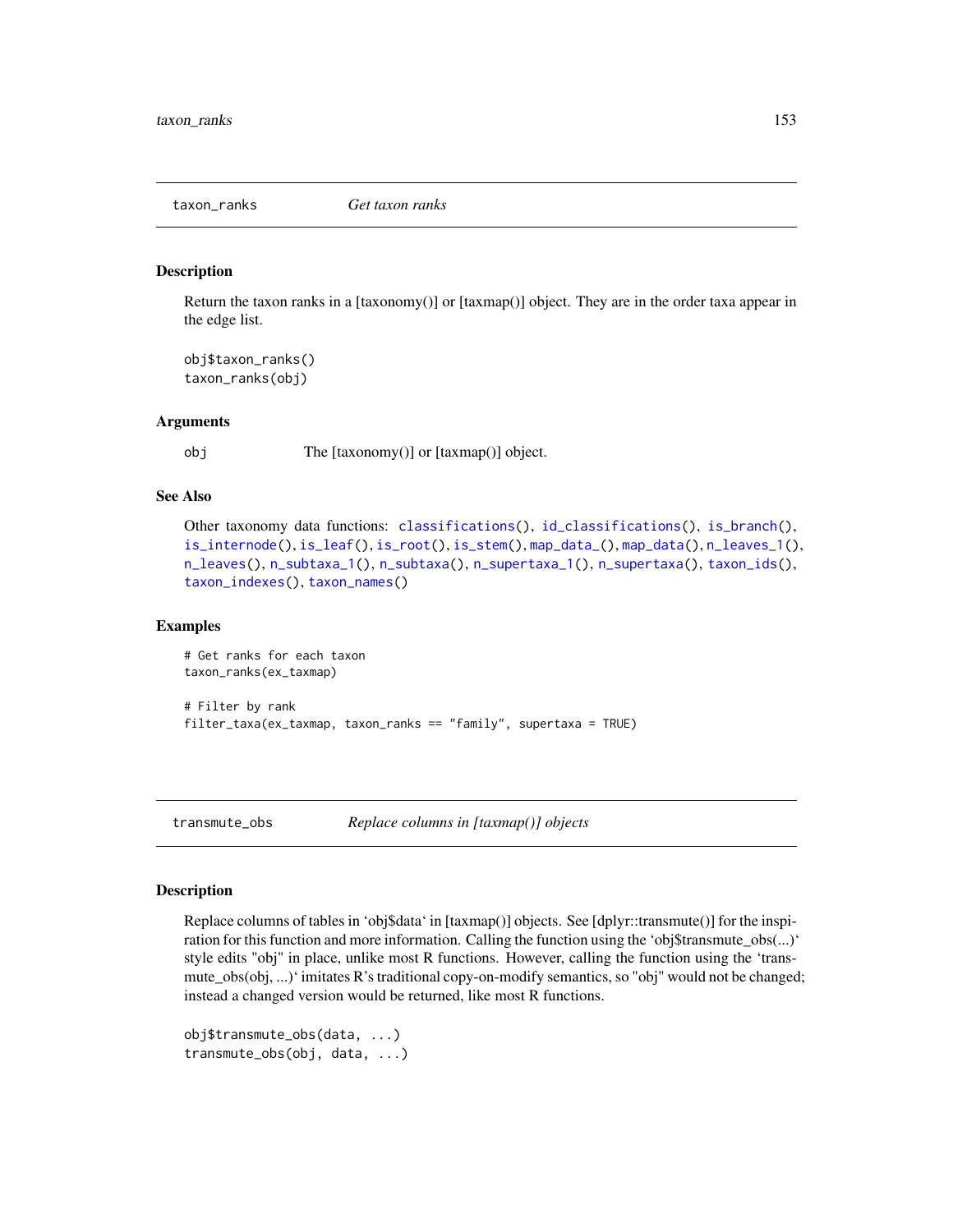#### <span id="page-153-1"></span>Arguments

| obi     | An object of type $[taxmap()]$                                                                                                                                                                           |
|---------|----------------------------------------------------------------------------------------------------------------------------------------------------------------------------------------------------------|
| data    | Dataset name, index, or a logical vector that indicates which dataset in 'obj\$data'<br>to use.                                                                                                          |
| $\cdot$ | One or more named columns to add. Newly created columns can be referenced<br>in the same function call. Any variable name that appears in [all_names()] can<br>be used as if it was a vector on its own. |
| target  | DEPRECIATED. use "data" instead.                                                                                                                                                                         |

#### Value

An object of type [taxmap()]

#### See Also

Other taxmap manipulation functions: [arrange\\_obs\(](#page-8-0)), [arrange\\_taxa\(](#page-9-0)), [filter\\_obs\(](#page-42-0)), [filter\\_taxa\(](#page-44-0)), [mutate\\_obs\(](#page-81-0)), [sample\\_frac\\_obs\(](#page-124-0)), [sample\\_frac\\_taxa\(](#page-125-0)), [sample\\_n\\_obs\(](#page-127-0)), [sample\\_n\\_taxa\(](#page-128-0)), [select\\_obs\(](#page-130-0))

#### Examples

```
# Replace columns in a table with new columns
transmute_obs(ex_taxmap, "info", new_col = paste0(name, "!!!"))
```
<span id="page-153-0"></span>

| write_greengenes | Write an imitation of the Greengenes database |  |  |  |
|------------------|-----------------------------------------------|--|--|--|
|------------------|-----------------------------------------------|--|--|--|

# Description

Attempts to save taxonomic and sequence information of a taxmap object in the Greengenes output format. If the taxmap object was created using [parse\\_greengenes](#page-94-0), then it should be able to replicate the format exactly with the default settings.

#### Usage

```
write_greengenes(
  obj,
  tax_file = NULL,
  seq_file = NULL,
  tax_names = obj$get_data("taxon_names")[[1]],
  ranks = obj$get_data("gg_rank")[[1]],
  ids = obj$get_data("gg_id")[[1]],
  sequences = obj$get_data("gg_seq")[[1]]
)
```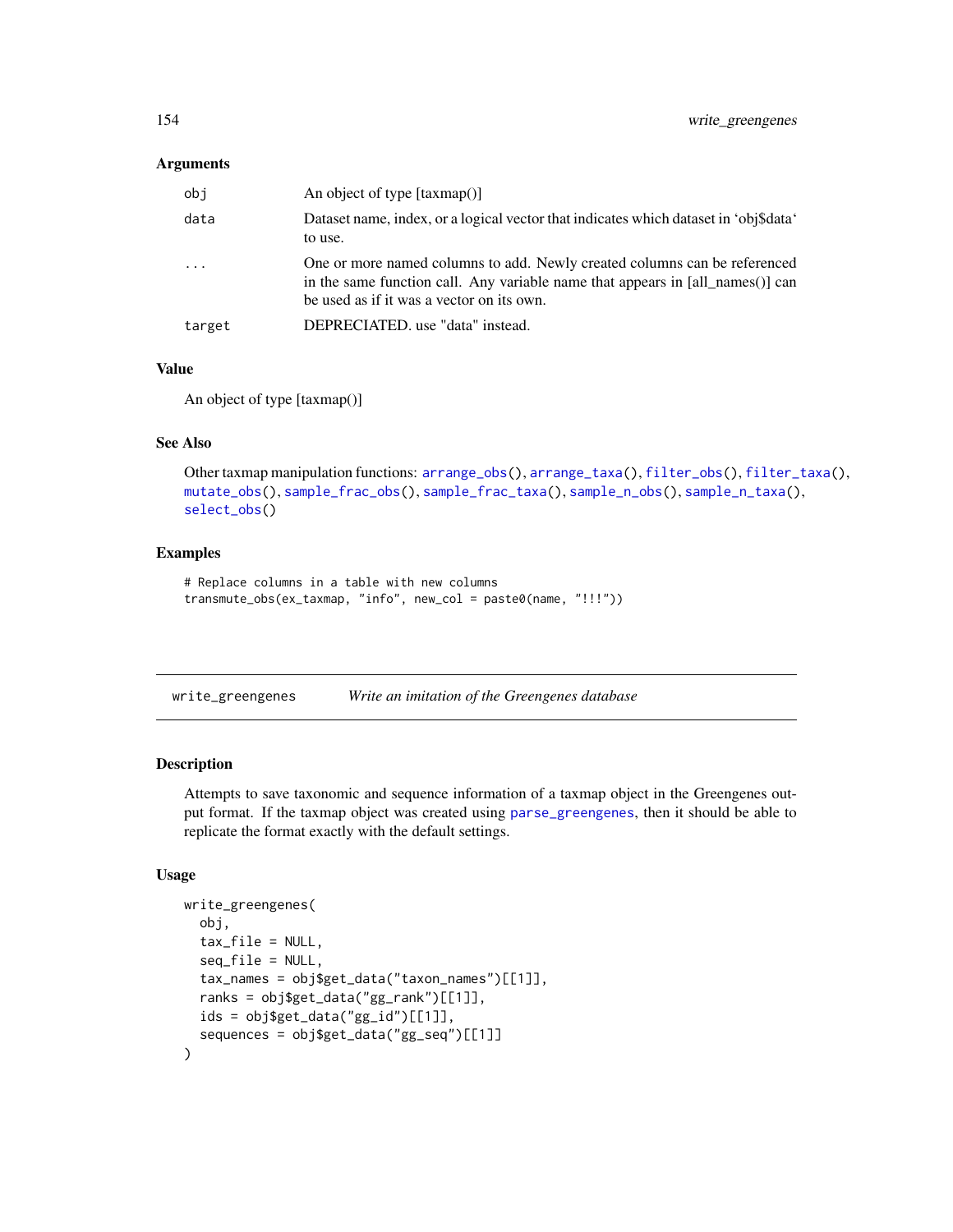#### <span id="page-154-1"></span>**Arguments**

| obi       | A taxmap object                                                                             |
|-----------|---------------------------------------------------------------------------------------------|
| tax_file  | (character of length 1) The file path to save the taxonomy file.                            |
| seq_file  | (character of length 1) The file path to save the sequence fasta file. This is<br>optional. |
| tax_names | (character named by taxon ids) The names of taxa                                            |
| ranks     | (character named by taxon ids) The ranks of taxa                                            |
| ids       | (character named by taxon ids) Sequence ids                                                 |
| sequences | (character named by taxon ids) Sequences                                                    |

# Details

The taxonomy output file has a format like:

```
228054 k__Bacteria; p__Cyanobacteria; c__Synechococcophycideae; o__Synech...
844608 k__Bacteria; p__Cyanobacteria; c__Synechococcophycideae; o__Synech...
...
```
The optional sequence file has a format like:

```
>1111886
AACGAACGCTGGCGGCATGCCTAACACATGCAAGTCGAACGAGACCTTCGGGTCTAGTGGCGCACGGGTGCGTA...
>1111885
AGAGTTTGATCCTGGCTCAGAATGAACGCTGGCGGCGTGCCTAACACATGCAAGTCGTACGAGAAATCCCGAGC...
...
```
# See Also

Other writers: [make\\_dada2\\_asv\\_table\(](#page-76-0)), [make\\_dada2\\_tax\\_table\(](#page-77-0)), [write\\_mothur\\_taxonomy\(](#page-154-0)), [write\\_rdp\(](#page-156-0)), [write\\_silva\\_fasta\(](#page-157-0)), [write\\_unite\\_general\(](#page-158-0))

<span id="page-154-0"></span>write\_mothur\_taxonomy *Write an imitation of the Mothur taxonomy file*

# Description

Attempts to save taxonomic information of a taxmap object in the mothur '\*.taxonomy' format. If the taxmap object was created using [parse\\_mothur\\_taxonomy](#page-95-0), then it should be able to replicate the format exactly with the default settings.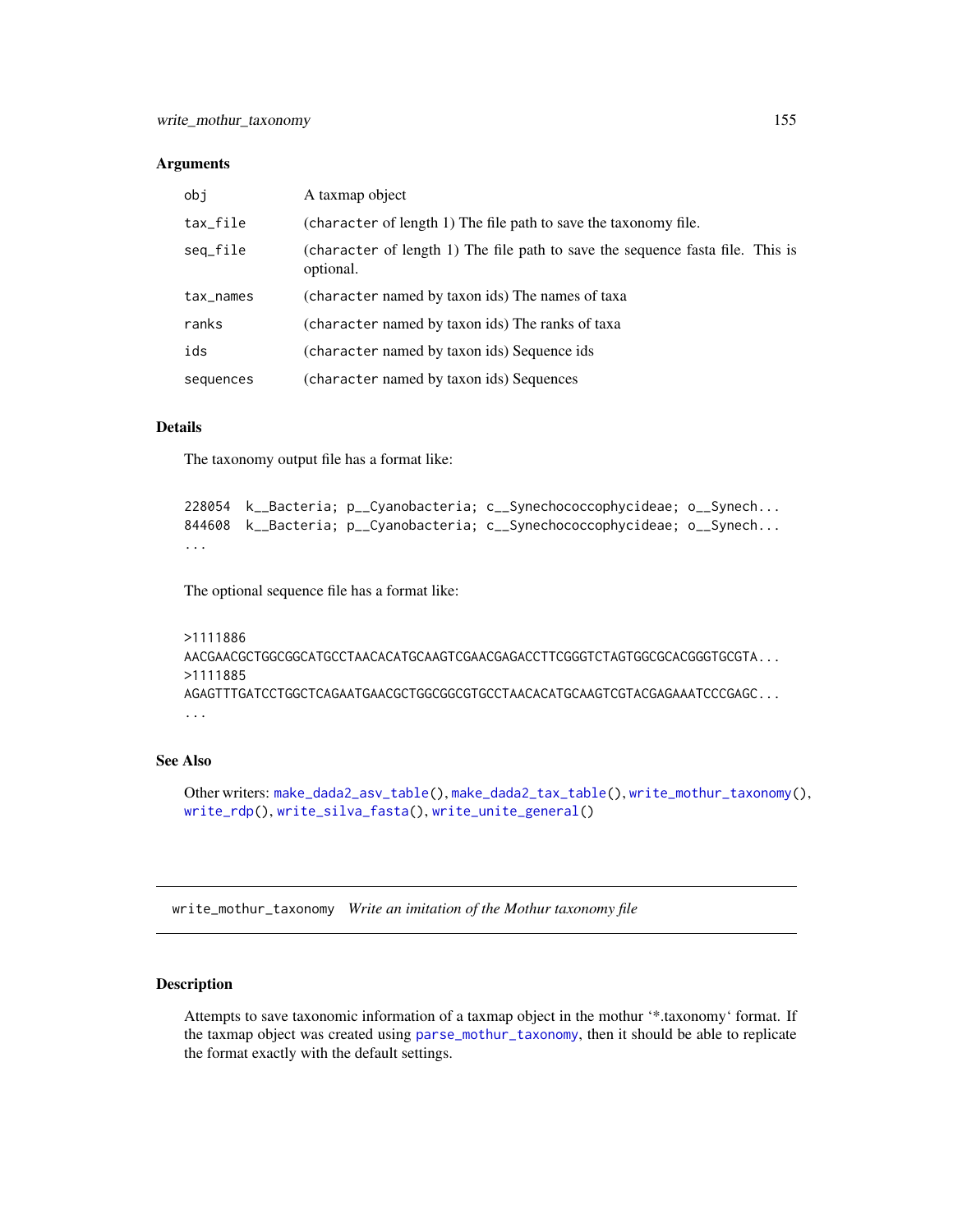#### Usage

```
write_mothur_taxonomy(
  obj,
  file,
  tax_names = obj$get_data("taxon_names")[[1]],
  ids = obj$get_data("sequence_id")[[1]],
  scores = NULL
\lambda
```
# Arguments

| obj       | A taxmap object                                                                             |
|-----------|---------------------------------------------------------------------------------------------|
| file      | (character of length 1) The file path to save the sequence fasta file. This is<br>optional. |
| tax_names | (character named by taxon ids) The names of taxa                                            |
| ids       | (character named by taxon ids) Sequence ids                                                 |
| scores    | (numeric named by taxon ids)                                                                |

# Details

The output file has a format like:

```
AY457915 Bacteria(100);Firmicutes(99);Clostridiales(99);Johnsone...
AY457914 Bacteria(100);Firmicutes(100);Clostridiales(100);Johnso...
AY457913 Bacteria(100);Firmicutes(100);Clostridiales(100);Johnso...
AY457912 Bacteria(100);Firmicutes(99);Clostridiales(99);Johnsone...
AY457911 Bacteria(100);Firmicutes(99);Clostridiales(98);Ruminoco...
```
or...

```
AY457915 Bacteria;Firmicutes;Clostridiales;Johnsonella_et_rel.;J...
AY457914 Bacteria;Firmicutes;Clostridiales;Johnsonella_et_rel.;J...
AY457913 Bacteria;Firmicutes;Clostridiales;Johnsonella_et_rel.;J...
AY457912 Bacteria;Firmicutes;Clostridiales;Johnsonella_et_rel.;J...
AY457911 Bacteria;Firmicutes;Clostridiales;Ruminococcus_et_rel.;...
```
# See Also

```
Other writers: make_dada2_asv_table(), make_dada2_tax_table(), write_greengenes(), write_rdp(),
write_silva_fasta(), write_unite_general()
```
<span id="page-155-0"></span>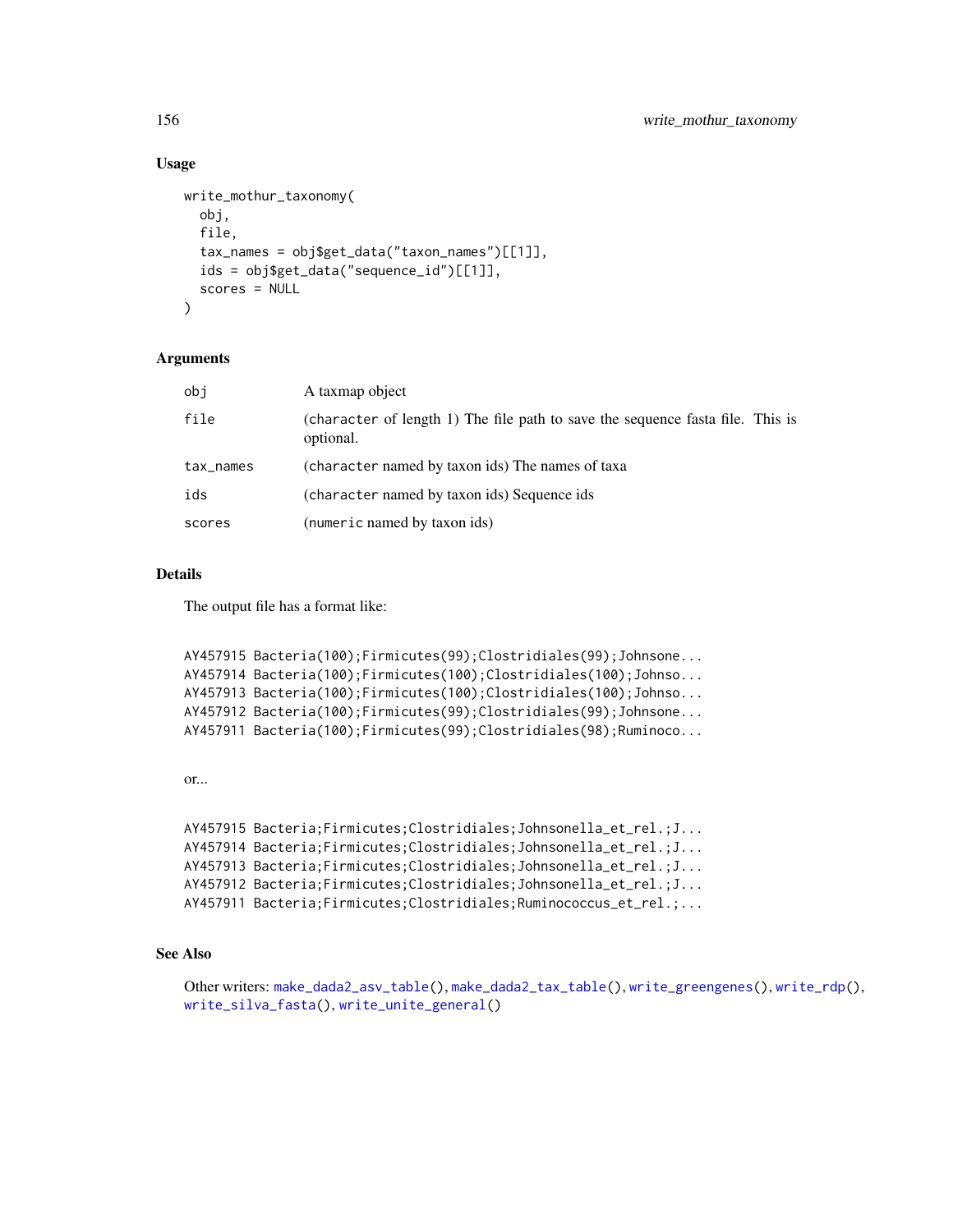<span id="page-156-1"></span><span id="page-156-0"></span>

Attempts to save taxonomic and sequence information of a taxmap object in the RDP FASTA format. If the taxmap object was created using [parse\\_rdp](#page-102-0), then it should be able to replicate the format exactly with the default settings.

#### Usage

```
write_rdp(
  obj,
  file,
  tax_names = obj$get_data("taxon_names")[[1]],
  ranks = obj$get_data("rdp_rank")[[1]],
  ids = obj$get_data("rdp_id")[1]],
  info = obj$get_data("seq_name")[[1]],
  sequences = obj$get_data("rdp_seq")[[1]]
)
```
#### Arguments

| obi       | A taxmap object                                                                                                                                                                     |
|-----------|-------------------------------------------------------------------------------------------------------------------------------------------------------------------------------------|
| file      | (character of length 1) The file path to save the sequence fasta file. This is<br>optional.                                                                                         |
| tax_names | (character named by taxon ids) The names of taxa                                                                                                                                    |
| ranks     | (character named by taxon ids) The ranks of taxa                                                                                                                                    |
| ids       | (character named by taxon ids) Sequence ids                                                                                                                                         |
| info      | (character named by taxon ids) Info associated with sequences. In the ex-<br>ample output shown here, this field corresponds to "Sparassis crispa; MBUH-<br>PIRJO&ILKKA94-1587/ss5" |
| sequences | (character named by taxon ids) Sequences                                                                                                                                            |

#### Details

The output file has a format like:

```
>S000448483 Sparassis crispa; MBUH-PIRJO&ILKKA94-1587/ss5 Lineage=Root;rootrank;Fun...
ggattcccctagtaactgcgagtgaagcgggaagagctcaaatttaaaatctggcggcgtcctcgtcgtccgagttgtaa
tctggagaagcgacatccgcgctggaccgtgtacaagtctcttggaaaagagcgtcgtagagggtgacaatcccgtcttt
...
```
#### See Also

Other writers: [make\\_dada2\\_asv\\_table\(](#page-76-0)), [make\\_dada2\\_tax\\_table\(](#page-77-0)), [write\\_greengenes\(](#page-153-0)), [write\\_mothur\\_taxonomy\(](#page-154-0)), [write\\_silva\\_fasta\(](#page-157-0)), [write\\_unite\\_general\(](#page-158-0))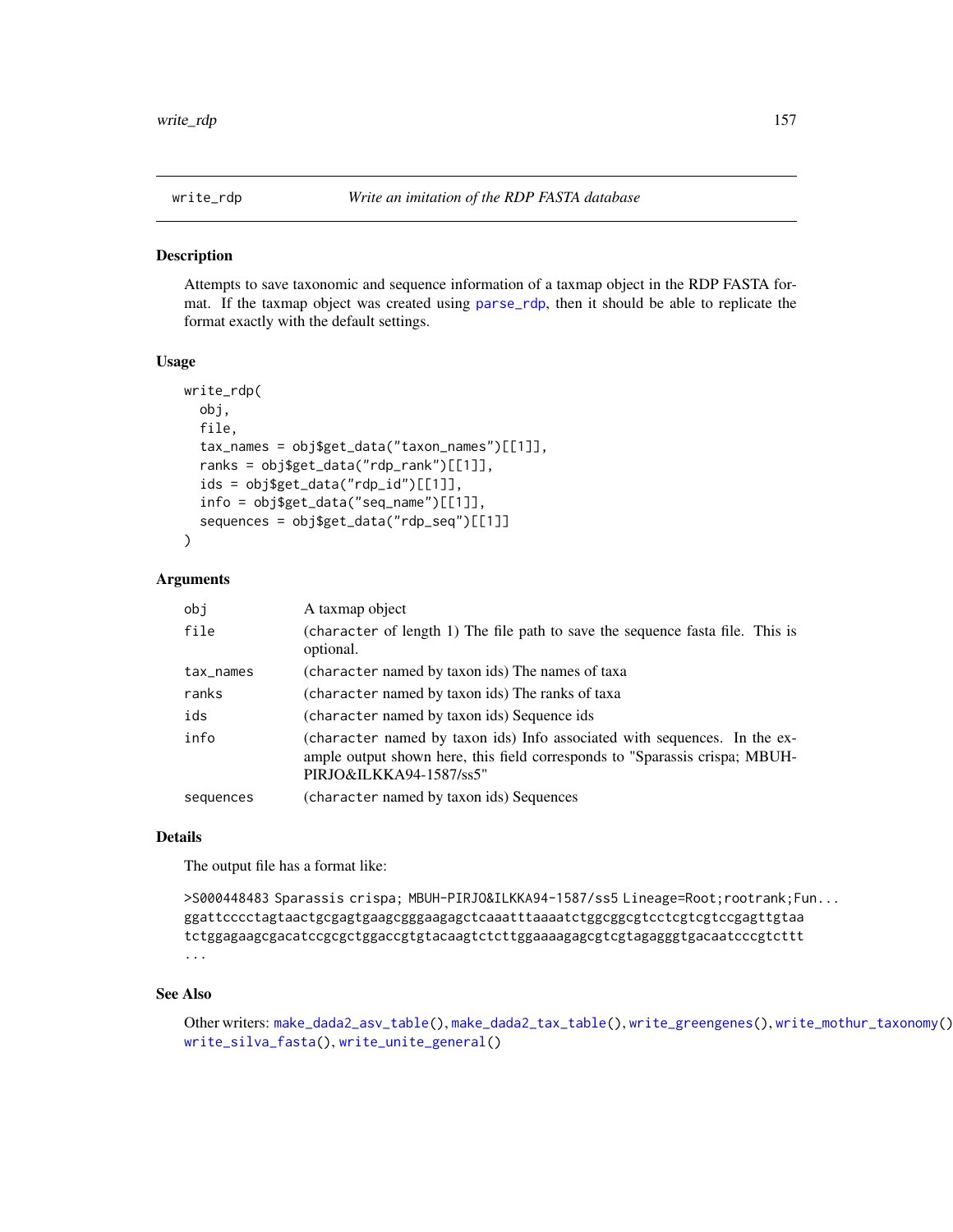<span id="page-157-1"></span><span id="page-157-0"></span>

Attempts to save taxonomic and sequence information of a taxmap object in the SILVA FASTA format. If the taxmap object was created using [parse\\_silva\\_fasta](#page-103-0), then it should be able to replicate the format exactly with the default settings.

#### Usage

```
write_silva_fasta(
  obj,
  file,
  tax_names = obj$get_data("taxon_names")[[1]],
  other_names = obj$get_data("other_name")[[1]],
  ids = obj$get_data("ncbi_id")[[1]],
  start = obj$get_data("start_pos")[[1]],
  end = obj$get_data("end_pos")[[1]],
  sequences = obj$get_data("silva_seq")[[1]]
)
```
# Arguments

| obi         | A taxmap object                                                                                  |
|-------------|--------------------------------------------------------------------------------------------------|
| file        | (character of length 1) The file path to save the sequence fasta file. This is<br>optional.      |
| tax_names   | (character named by taxon ids) The names of taxa                                                 |
| other_names | (character named by taxon ids) Alternate names of taxa. Will be added after<br>the primary name. |
| ids         | (character named by taxon ids) Sequence ids                                                      |
| start       | (character) The start position of the sequence.                                                  |
| end         | (character) The end position of the sequence.                                                    |
| sequences   | (character named by taxon ids) Sequences                                                         |

#### Details

The output file has a format like:

>GCVF01000431.1.2369 Bacteria;Proteobacteria;Gammaproteobacteria;Oceanospiril... CGUGCACGGUGGAUGCCUUGGCAGCCAGAGGCGAUGAAGGACGUUGUAGCCUGCGAUAAGCUCCGGUUAGGUGGCAAACA ACCGUUUGACCCGGAGAUCUCCGAAUGGGGCAACCCACCCGUUGUAAGGCGGGUAUCACCGACUGAAUCCAUAGGUCGGU ...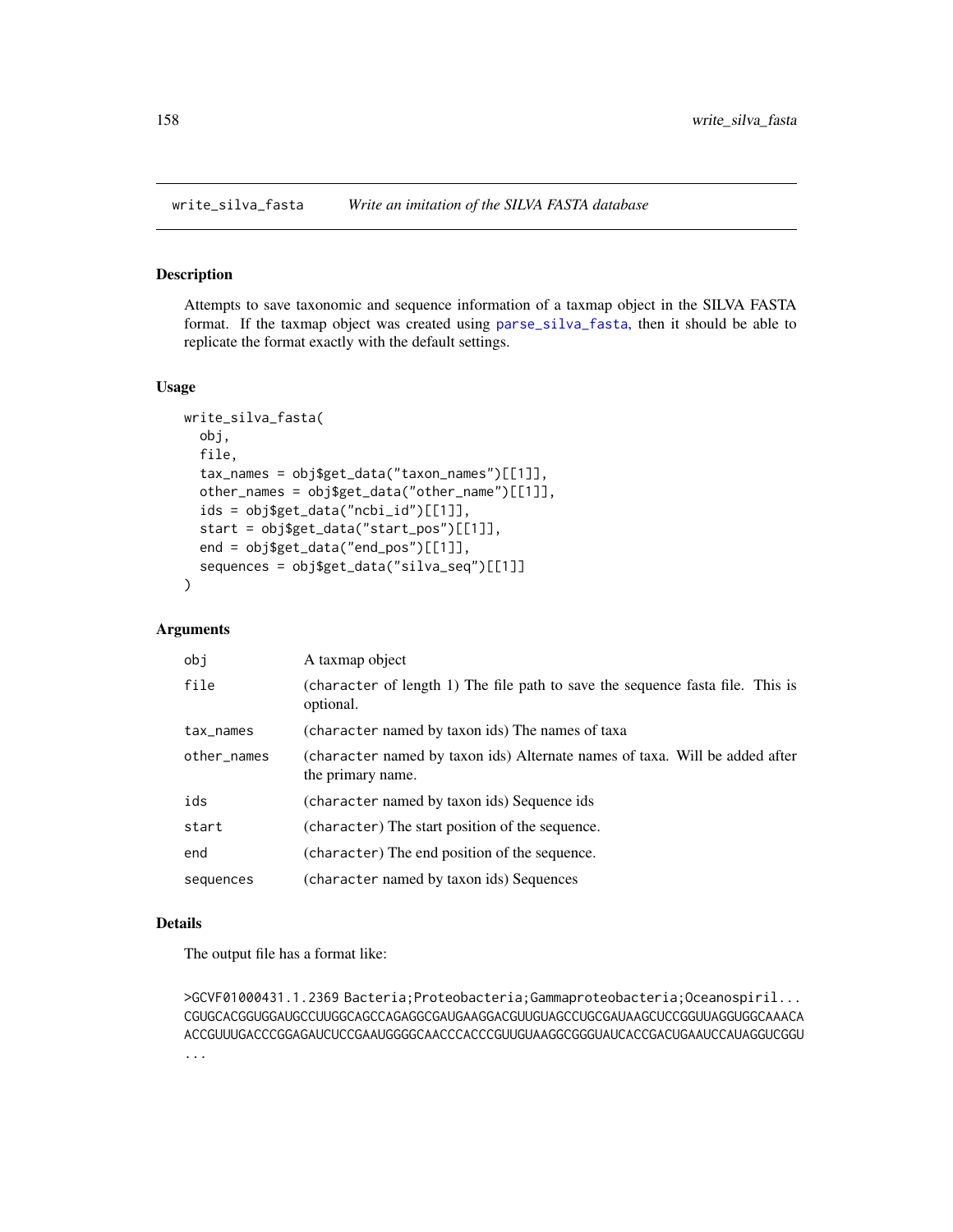<span id="page-158-1"></span>write\_unite\_general 159

# See Also

```
Other writers: make_dada2_asv_table(), make_dada2_tax_table(), write_greengenes(), write_mothur_taxonomy(),
write_rdp(), write_unite_general()
```
<span id="page-158-0"></span>write\_unite\_general *Write an imitation of the UNITE general FASTA database*

# Description

Attempts to save taxonomic and sequence information of a taxmap object in the UNITE general FASTA format. If the taxmap object was created using [parse\\_unite\\_general](#page-109-0), then it should be able to replicate the format exactly with the default settings.

#### Usage

```
write_unite_general(
  obj,
  file,
  tax_names = obj$get_data("taxon_names")[[1]],
  ranks = obj$get_data("unite_rank")[[1]],
  sequences = obj$get_data("unite_seq")[[1]],
  seq_name = obj$get_data("organism")[[1]],
  ids = obj$get_data("unite_id")[[1]],
  gb_acc = obj$get_data("acc_num")[[1]],
  type = obj$get_data("unite_type")[[1]]
)
```
#### Arguments

| obi       | A taxmap object                                                                             |
|-----------|---------------------------------------------------------------------------------------------|
| file      | (character of length 1) The file path to save the sequence fasta file. This is<br>optional. |
| tax_names | (character named by taxon ids) The names of taxa                                            |
| ranks     | (character named by taxon ids) The ranks of taxa                                            |
| sequences | (character named by taxon ids) Sequences                                                    |
| seq_name  | (character named by taxon ids) Name of sequences. Usually a taxon name.                     |
| ids       | (character named by taxon ids) UNITE sequence ids                                           |
| gb_acc    | (character named by taxon ids) Genbank accession numbers                                    |
| type      | (character named by taxon ids) What type of sequence it is. Usually "rep" or<br>"ref".      |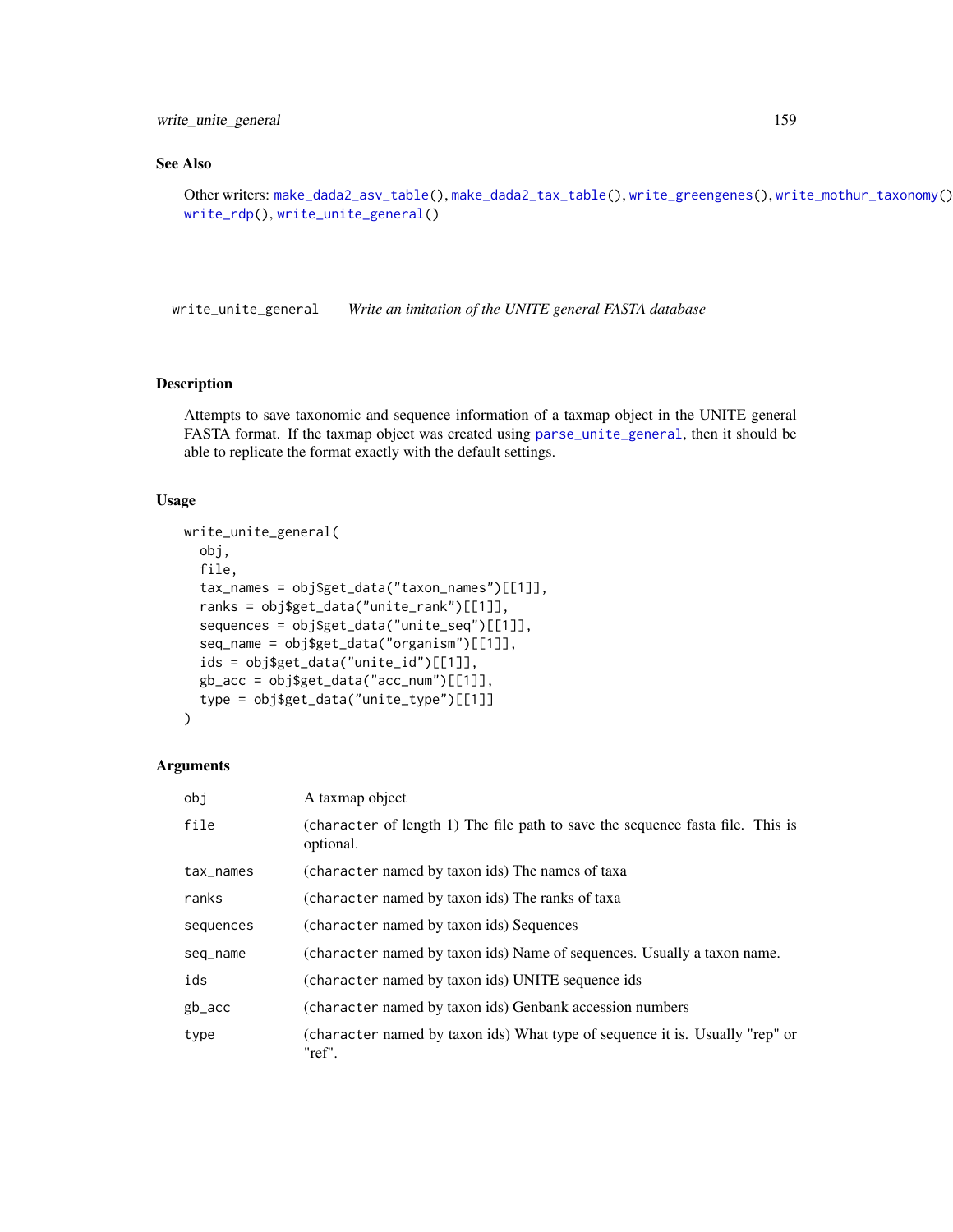# Details

The output file has a format like:

```
>Glomeromycota_sp|KJ484724|SH523877.07FU|reps|k__Fungi;p__Glomeromycota;c__unid...
ATAATTTGCCGAACCTAGCGTTAGCGCGAGGTTCTGCGATCAACACTTATATTTAAAACCCAACTCTTAAATTTTGTAT...
...
```
# See Also

Other writers: [make\\_dada2\\_asv\\_table\(](#page-76-0)), [make\\_dada2\\_tax\\_table\(](#page-77-0)), [write\\_greengenes\(](#page-153-0)), [write\\_mothur\\_taxonomy\(](#page-154-0)), [write\\_rdp\(](#page-156-0)), [write\\_silva\\_fasta\(](#page-157-0))

zero\_low\_counts *Replace low counts with zero*

# Description

For a given table in a [taxmap](#page-138-0) object, convert all counts below a minimum number to zero. This is useful for effectively removing "singletons", "doubletons", or other low abundance counts.

#### Usage

```
zero_low_counts(
  obj,
  data,
 min\_count = 2,
 use_total = FALSE,
  cols = NULL,other_cols = FALSE,
  out_names = NULL,
  dataset = NULL\mathcal{L}
```
#### Arguments

| obj       | A taxmap object                                                                                                                                                                                                                                                                                              |
|-----------|--------------------------------------------------------------------------------------------------------------------------------------------------------------------------------------------------------------------------------------------------------------------------------------------------------------|
| data      | The name of a table in obj\$data.                                                                                                                                                                                                                                                                            |
| min_count | The minimum number of counts needed for a count to remain unchanged. Any<br>could less than this will be converted to a zero. For example, min_count = 2<br>would remove singletons.                                                                                                                         |
| use_total | If TRUE, the min_count applies to the total count for each row (e.g. OTU counts<br>for all samples), rather than each cell in the table. For example use_total =<br>TRUE, $min_{\alpha}$ count = 10 would convert all counts of any row to zero if the total<br>for all counts in that row was less than 10. |
| cols      | The columns in data to use. By default, all numeric columns are used. Takes<br>one of the following inputs:                                                                                                                                                                                                  |

<span id="page-159-0"></span>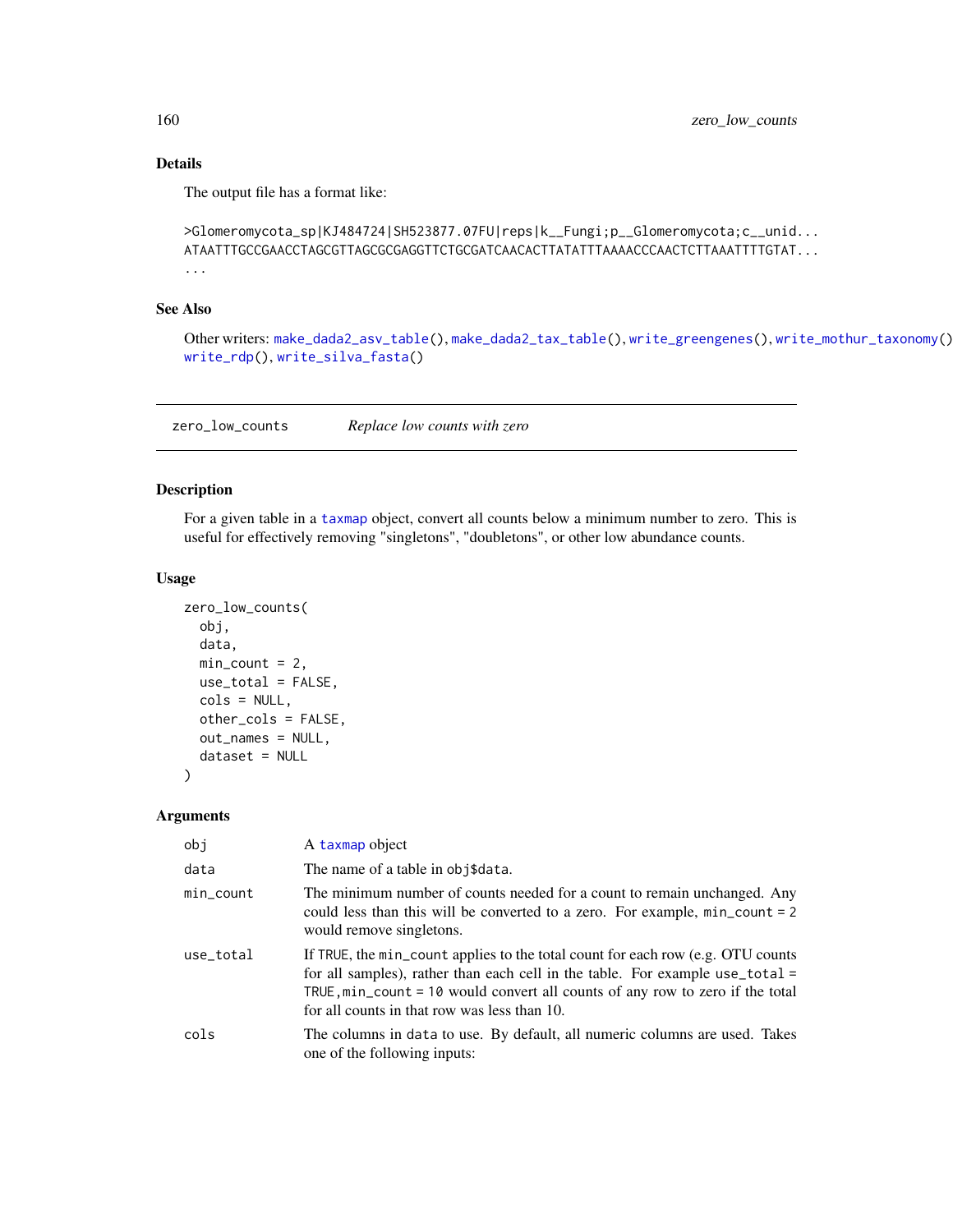<span id="page-160-0"></span>

|            | TRUE/FALSE: All/No columns will used.<br><b>Character vector:</b> The names of columns to use                                                                                                              |
|------------|------------------------------------------------------------------------------------------------------------------------------------------------------------------------------------------------------------|
|            | <b>Numeric vector:</b> The indexes of columns to use                                                                                                                                                       |
|            | <b>Vector of TRUE/FALSE of length equal to the number of columns:</b> Use the<br>columns corresponding to TRUE values.                                                                                     |
| other_cols | Preserve in the output non-target columns present in the input data. New columns<br>will always be on the end. The "taxon_id" column will be preserved in the front.<br>Takes one of the following inputs: |
|            | <b>NULL:</b> No columns will be added back, not even the taxon id column.                                                                                                                                  |
|            | <b>TRUE/FALSE:</b> All/None of the non-target columns will be preserved.                                                                                                                                   |
|            | <b>Character vector:</b> The names of columns to preserve                                                                                                                                                  |
|            | <b>Numeric vector:</b> The indexes of columns to preserve                                                                                                                                                  |
|            | Vector of TRUE/FALSE of length equal to the number of columns: Preserve<br>the columns corresponding to TRUE values.                                                                                       |
| out_names  | The names of count columns in the output. Must be the same length and order<br>as cols (or unique (groups), if groups is used).                                                                            |
| dataset    | DEPRECIATED, use "data" instead.                                                                                                                                                                           |
|            |                                                                                                                                                                                                            |

#### Value

A tibble

# See Also

```
Other calculations: calc_group_mean(), calc_group_median(), calc_group_rsd(), calc_group_stat(),
calc_n_samples(), calc_obs_props(), calc_prop_samples(), calc_taxon_abund(), compare_groups(),
counts_to_presence(), rarefy_obs()
```

```
## Not run:
# Parse data for examples
x = parse_tax_data(hmp_otus, class_cols = "lineage", class_sep = ";",
                  class_key = c(tax_rank = "taxon_rank", tax_name = "taxon_name"),
                   class_regex = "^(.+)__(.+)$")
# Default use
zero_low_counts(x, "tax_data")
# Use only a subset of columns
zero_low_counts(x, "tax_data", cols = c("700035949", "700097855", "700100489"))
zero_low_counts(x, "tax_data", cols = 4:6)
zero_low_counts(x, "tax_data", cols = startsWith(colnames(x$data$tax_data), "70001"))
# Including all other columns in ouput
zero_low_counts(x, "tax_data", other_cols = TRUE)# Inlcuding specific columns in output
```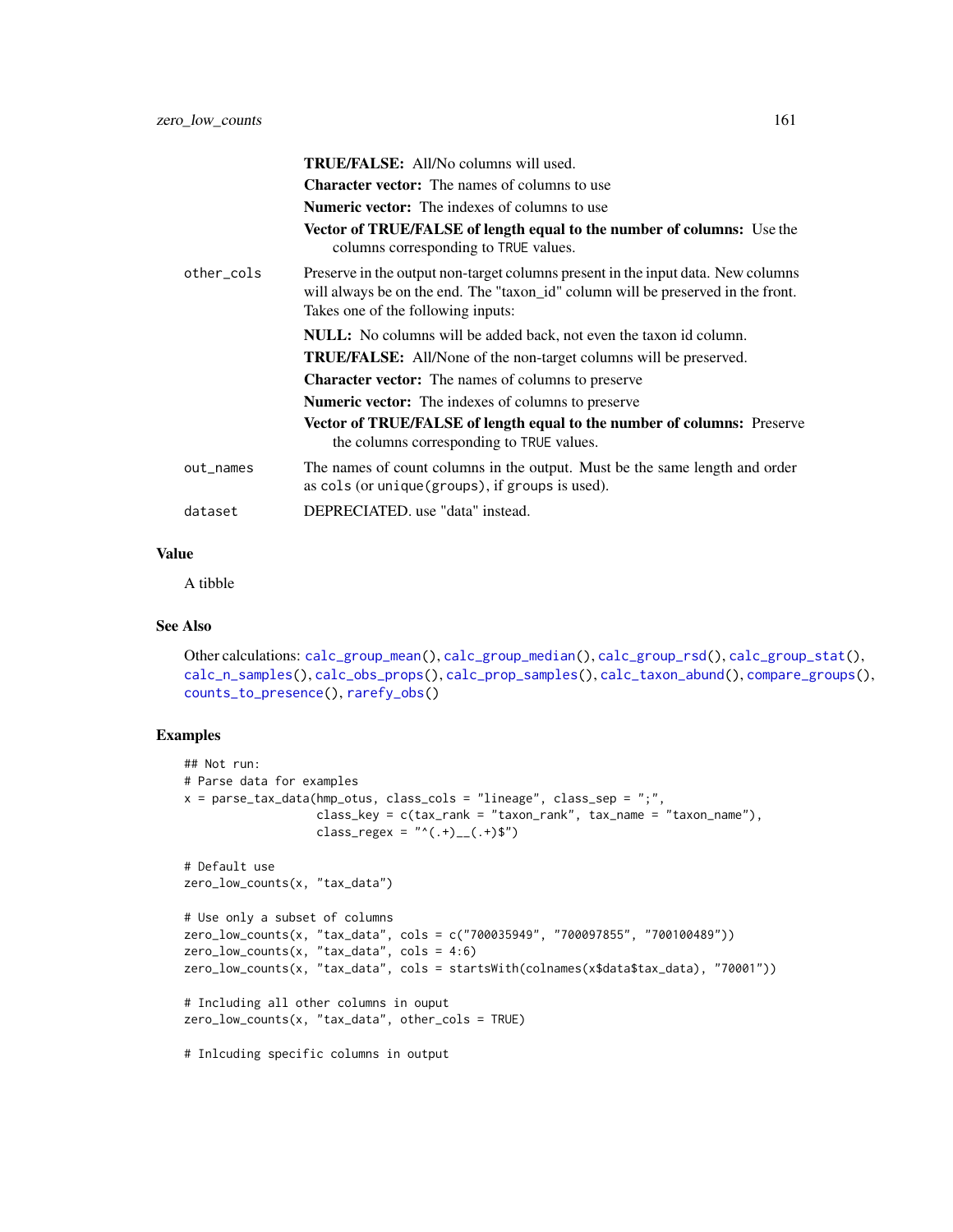```
zero_low_counts(x, "tax_data", cols = c("700035949", "700097855", "700100489"),
               other\_cols = 2:3)# Rename output columns
zero_low_counts(x, "tax_data", cols = c("700035949", "700097855", "700100489"),
               out\_names = c("a", "b", "c")
```
## End(Not run)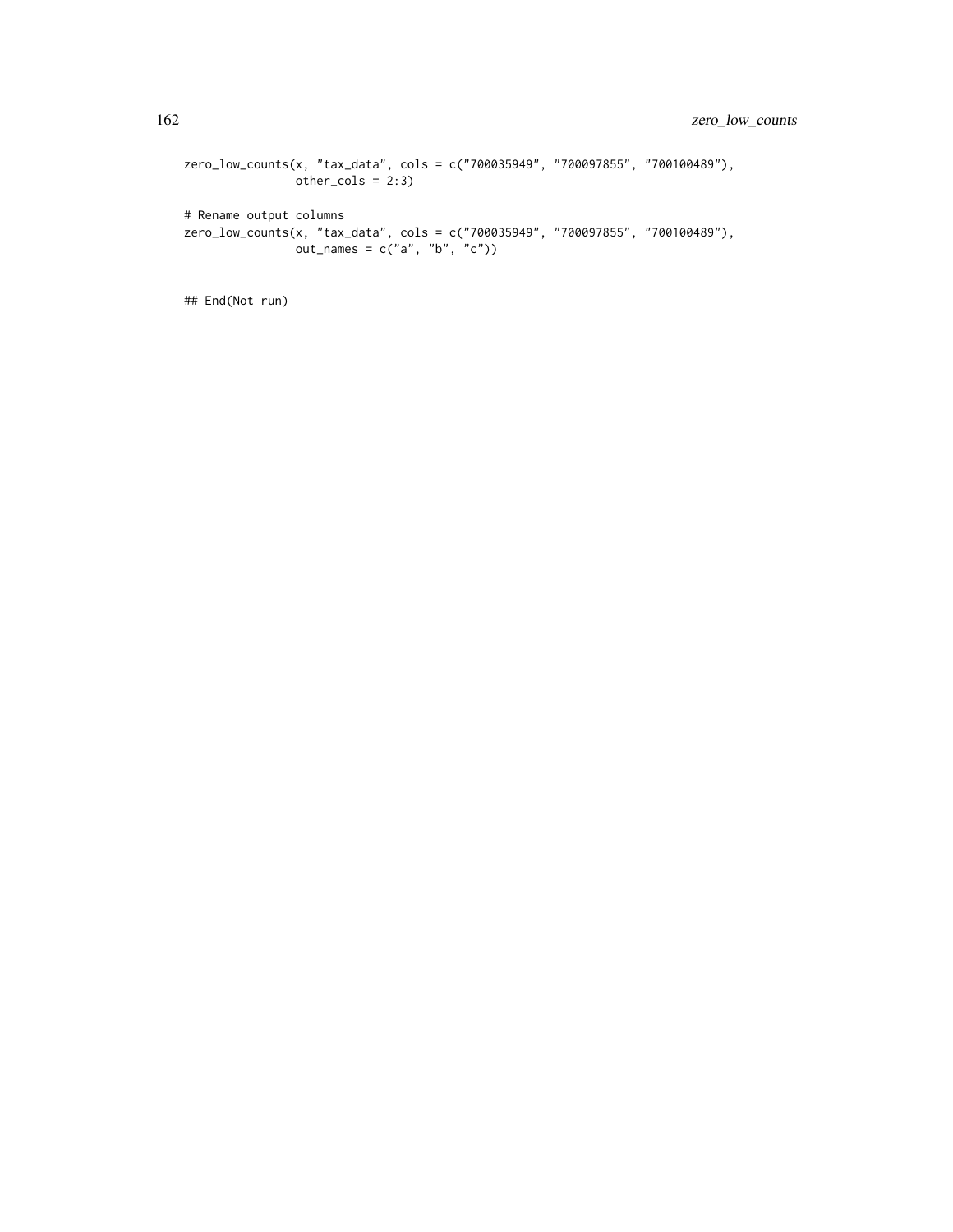# Index

∗ NSE helpers all\_names, [8](#page-7-0) get\_data, [48](#page-47-0) ∗ accessors get\_data\_frame, [49](#page-48-0) ∗ calculations calc\_group\_mean, [14](#page-13-1) calc\_group\_median, [16](#page-15-1) calc\_group\_rsd, [18](#page-17-1) calc\_group\_stat, [20](#page-19-1) calc\_n\_samples, [22](#page-21-1) calc\_obs\_props, [24](#page-23-1) calc\_prop\_samples, [26](#page-25-1) compare\_groups, [29](#page-28-1) counts\_to\_presence, [32](#page-31-1) rarefy\_obs, [119](#page-118-1) zero\_low\_counts, [160](#page-159-0) ∗ classes hierarchies, [61](#page-60-2) hierarchy, [61](#page-60-2) taxa, [138](#page-137-1) taxmap, [139](#page-138-1) taxon, [142](#page-141-1) taxon\_database, [147](#page-146-1) taxon\_id, [148](#page-147-1) taxon\_name, [150](#page-149-1) taxon\_rank, [152](#page-151-1) taxonomy, [144](#page-143-1) ∗ datasets database\_list, [34](#page-33-0) ∗ data ex\_hierarchies, [38](#page-37-0) ex\_hierarchy1, [38](#page-37-0) ex\_hierarchy2, [39](#page-38-0) ex\_hierarchy3, [39](#page-38-0) ex\_taxmap, [40](#page-39-0) hmp\_otus, [63](#page-62-0) hmp\_samples, [64](#page-63-1) ranks\_ref, [119](#page-118-1)

∗ hmp\_data hmp\_otus, [63](#page-62-0) hmp\_samples, [64](#page-63-1) ∗ package taxa-package, [4](#page-3-0) ∗ parsers extract\_tax\_data, [35](#page-34-0) lookup\_tax\_data, [74](#page-73-0) parse\_dada2, [94](#page-93-0) parse\_greengenes, [95](#page-94-1) parse\_mothur\_tax\_summary, [97](#page-96-0) parse\_mothur\_taxonomy, [96](#page-95-1) parse\_newick, [98](#page-97-0) parse\_phylo, [99](#page-98-0) parse\_phyloseq, [100](#page-99-0) parse\_qiime\_biom, [102](#page-101-0) parse\_rdp, [103](#page-102-1) parse\_silva\_fasta, [104](#page-103-1) parse\_tax\_data, [105](#page-104-0) parse\_ubiome, [109](#page-108-0) parse\_unite\_general, [110](#page-109-1) ∗ sequence transformations complement, [31](#page-30-0) rev\_comp, [124](#page-123-0) reverse, [123](#page-122-0) ∗ taxa-datasets ex\_hierarchies, [38](#page-37-0) ex\_hierarchy1, [38](#page-37-0) ex\_hierarchy2, [39](#page-38-0) ex\_hierarchy3, [39](#page-38-0) ex\_taxmap, [40](#page-39-0) ∗ taxmap data functions n\_obs, [87](#page-86-0) n\_obs\_1, [88](#page-87-0) ∗ taxmap manipulation functions arrange\_obs, [9](#page-8-1) arrange\_taxa, [10](#page-9-1) filter\_obs, [43](#page-42-1) filter\_taxa, [45](#page-44-1)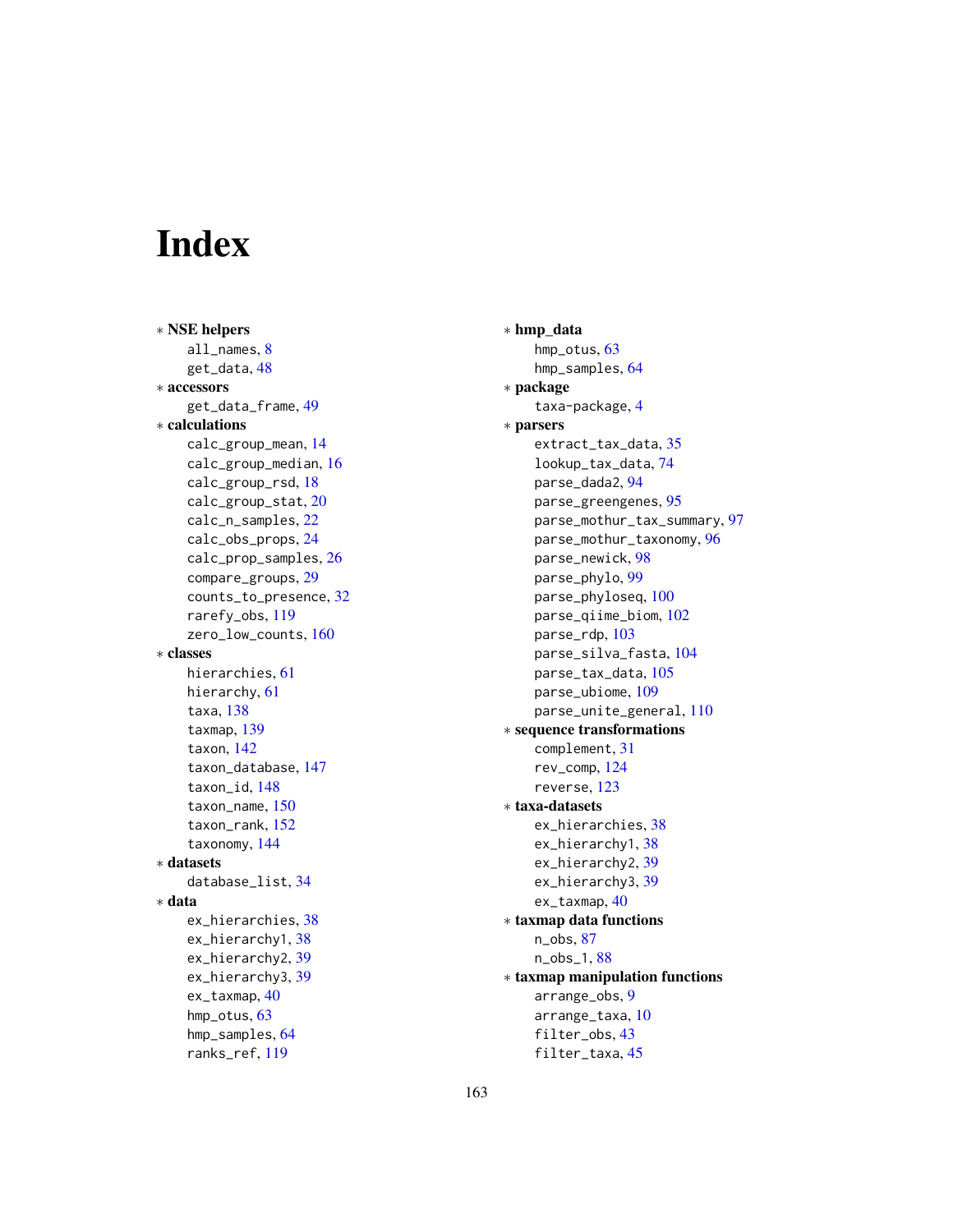```
mutate_obs, 82
    sample_frac_obs, 125
    sample_frac_taxa, 126
    sample_n_obs, 128
    sample_n_taxa, 129
    select_obs, 131
    transmute_obs, 153
∗ taxonomy data functions
    classifications, 28
    id_classifications, 64
    is_branch, 67
    is_internode, 68
    is_leaf, 68
    is_root, 69
    is_stem, 70
    map_data, 79
    map_data_, 80
    n_leaves, 85
    n_leaves_1, 86
    n_subtaxa, 89
    n_subtaxa_1, 89
    n_supertaxa, 90
    n_supertaxa_1, 91
    taxon_ids, 149
    taxon_indexes, 149
    taxon_names, 151
    taxon_ranks, 153
∗ taxonomy indexing functions
    branches, 13
    internodes, 65
    leaves, 72
    roots, 124
    stems, 132
    subtaxa, 133
    supertaxa, 135
∗ writers
    make_dada2_asv_table, 77
    make_dada2_tax_table, 78
    write_greengenes, 154
    write_mothur_taxonomy, 155
    write_rdp, 157
    write_silva_fasta, 158
    write_unite_general, 159
all_names, 8, 48
ambiguous_synonyms, 9
ape, 12
arrange_obs, 9, 11, 45, 47, 83, 126, 128–130,
        132, 154
```

```
arrange_taxa, 10, 10, 45, 47, 83, 126,
         128–130, 132, 154
as_phyloseq, 11
as_tree, 56
branches, 13, 66, 72, 125, 133, 134, 136
calc_group_mean, 14, 17, 19, 21, 23, 25, 27,
         30, 33, 120, 161
calc_group_median, 15, 16, 19, 21, 23, 25,
         27, 30, 33, 120, 161
calc_group_rsd, 15, 17, 18, 21, 23, 25, 27,
         30, 33, 120, 161
calc_group_stat, 15, 17, 19, 20, 23, 25, 27,
         30, 33, 120, 161
calc_n_samples, 15, 17, 19, 21, 22, 25, 27,
         30, 33, 81, 120, 161
calc_obs_props, 15, 17, 19, 21, 23, 24, 27,
         30, 33, 81, 120, 161
calc_prop_samples, 15, 17, 19, 21, 23, 25,
         26, 30, 33, 120, 161
calc_taxon_abund, 15, 17, 19, 21, 23, 25, 27,
         30, 33, 81, 120, 161
classifications, 28, 65, 67–70, 79, 80, 86,
         89–91, 149–151, 153
comp, 31, 124
compare_groups, 15, 17, 19, 21, 23, 25, 27,
         29, 33, 59, 81, 120, 161
complement, 31, 123, 124
counts_to_presence, 15, 17, 19, 21, 23, 25,
         27, 30, 32, 120, 161
data_used, 8, 48
database_list, 34
diverging_palette, 34
ex_hierarchies, 38, 38, 39, 40
ex_hierarchy1, 38, 38, 39, 40
ex_hierarchy2, 38, 39, 40
ex_hierarchy3, 38, 39, 39, 40
ex_taxmap, 38–40, 40
extract_tax_data, 35, 75, 95–100, 102–104,
         107, 109, 110
filter_ambiguous_taxa, 42, 81
filter_obs, 10, 11, 43, 47, 83, 126, 128–130,
         132, 154
filter_taxa, 10, 11, 42, 45, 45, 83, 126,
```
*[128](#page-127-1)[–130](#page-129-0)*, *[132](#page-131-0)*, *[154](#page-153-1)*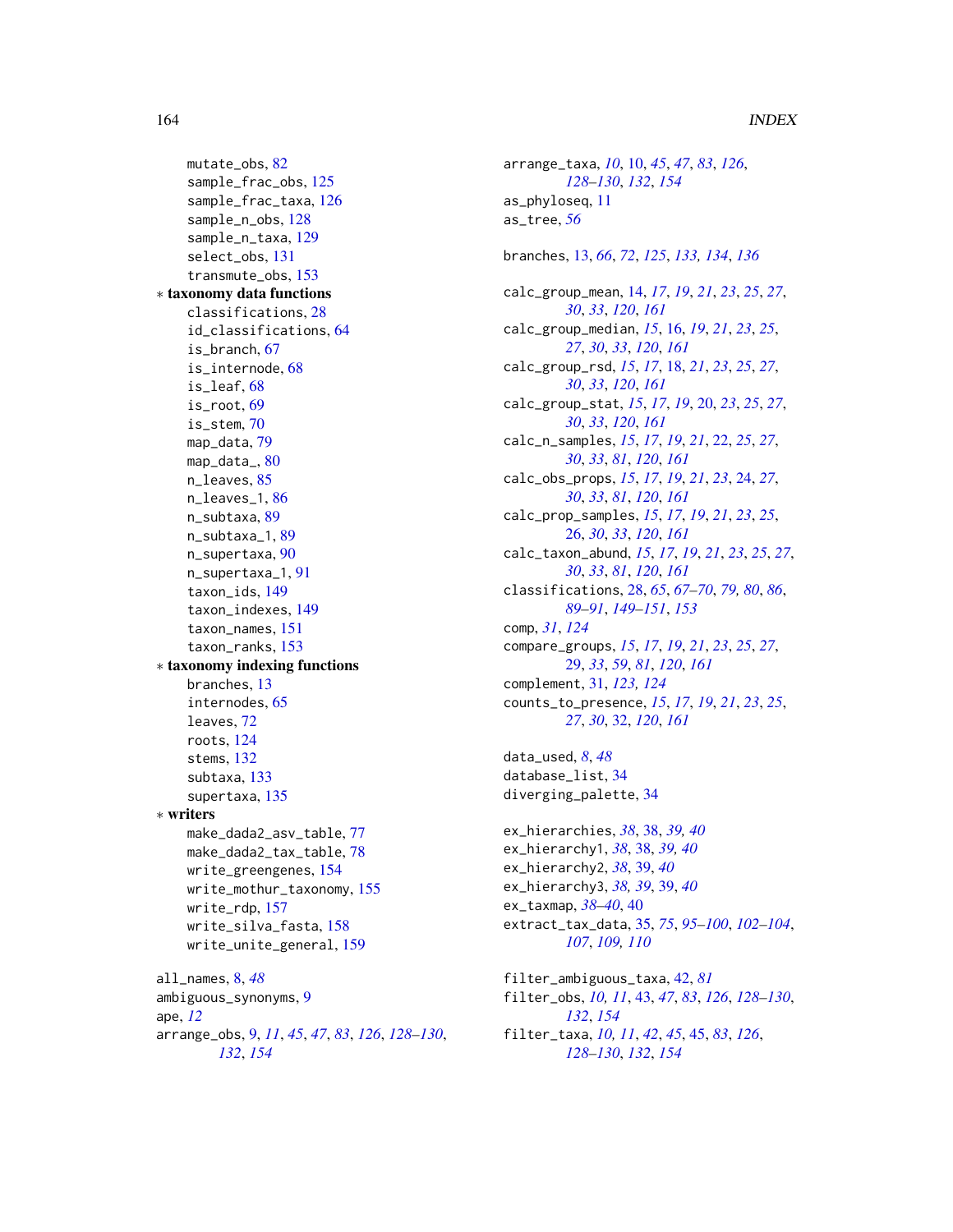#### INDEX 165

filtering-helpers, [40](#page-39-0) get\_data, *[8](#page-7-0)*, [48](#page-47-0) get\_data\_frame, [49](#page-48-0) get\_dataset, [49](#page-48-0) ggsave, *[55](#page-54-0)*, *[60](#page-59-0)* graph, *[71](#page-70-0)* heat\_tree, [50,](#page-49-0) *[60](#page-59-0)*, *[81](#page-80-0)* heat\_tree\_matrix, *[29](#page-28-1)*, [59,](#page-58-0) *[81](#page-80-0)* hierarchies, [61,](#page-60-2) *[62](#page-61-0)*, *[138,](#page-137-1) [139](#page-138-1)*, *[143,](#page-142-0) [144](#page-143-1)*, *[147,](#page-146-1) [148](#page-147-1)*, *[150](#page-149-1)*, *[152](#page-151-1)* hierarchy, *[61](#page-60-2)*, [61,](#page-60-2) *[138,](#page-137-1) [139](#page-138-1)*, *[143,](#page-142-0) [144](#page-143-1)*, *[147,](#page-146-1) [148](#page-147-1)*, *[150](#page-149-1)*, *[152](#page-151-1)* highlight\_taxon\_ids, [63](#page-62-0) hmp\_otus, [63,](#page-62-0) *[64](#page-63-1)* hmp\_samples, *[63](#page-62-0)*, [64](#page-63-1) id\_classifications, *[28](#page-27-1)*, [64,](#page-63-1) *[67–](#page-66-1)[70](#page-69-1)*, *[79,](#page-78-1) [80](#page-79-1)*, *[86](#page-85-1)*, *[89](#page-88-2)[–91](#page-90-1)*, *[149–](#page-148-2)[151](#page-150-1)*, *[153](#page-152-1)* ids *(*filtering-helpers*)*, [40](#page-39-0) igraph, *[52](#page-51-0)*, *[56](#page-55-0)* internodes, *[13](#page-12-0)*, [65,](#page-64-0) *[72](#page-71-0)*, *[125](#page-124-1)*, *[133,](#page-132-0) [134](#page-133-0)*, *[136](#page-135-0)* is\_ambiguous, [66](#page-65-0) is\_branch, *[28](#page-27-1)*, *[65](#page-64-0)*, [67,](#page-66-1) *[68–](#page-67-2)[70](#page-69-1)*, *[79,](#page-78-1) [80](#page-79-1)*, *[86](#page-85-1)*, *[89](#page-88-2)[–91](#page-90-1)*, *[149](#page-148-2)[–151](#page-150-1)*, *[153](#page-152-1)* is\_internode, *[28](#page-27-1)*, *[65](#page-64-0)*, *[67](#page-66-1)*, [68,](#page-67-2) *[69,](#page-68-1) [70](#page-69-1)*, *[79,](#page-78-1) [80](#page-79-1)*, *[86](#page-85-1)*, *[89](#page-88-2)[–91](#page-90-1)*, *[149–](#page-148-2)[151](#page-150-1)*, *[153](#page-152-1)* is\_leaf, *[28](#page-27-1)*, *[65](#page-64-0)*, *[67,](#page-66-1) [68](#page-67-2)*, [68,](#page-67-2) *[69,](#page-68-1) [70](#page-69-1)*, *[79,](#page-78-1) [80](#page-79-1)*, *[86](#page-85-1)*, *[89](#page-88-2)[–91](#page-90-1)*, *[149](#page-148-2)[–151](#page-150-1)*, *[153](#page-152-1)* is\_root, *[28](#page-27-1)*, *[65](#page-64-0)*, *[67](#page-66-1)[–69](#page-68-1)*, [69,](#page-68-1) *[70](#page-69-1)*, *[79,](#page-78-1) [80](#page-79-1)*, *[86](#page-85-1)*, *[89](#page-88-2)[–91](#page-90-1)*, *[149](#page-148-2)[–151](#page-150-1)*, *[153](#page-152-1)* is\_stem, *[28](#page-27-1)*, *[65](#page-64-0)*, *[67](#page-66-1)[–69](#page-68-1)*, [70,](#page-69-1) *[79,](#page-78-1) [80](#page-79-1)*, *[86](#page-85-1)*, *[89–](#page-88-2)[91](#page-90-1)*, *[149](#page-148-2)[–151](#page-150-1)*, *[153](#page-152-1)* layout\_functions, [71](#page-70-0) leaves, *[13](#page-12-0)*, *[66](#page-65-0)*, [72,](#page-71-0) *[125](#page-124-1)*, *[133,](#page-132-0) [134](#page-133-0)*, *[136](#page-135-0)* leaves\_apply, [73](#page-72-0) lookup\_tax\_data, *[37](#page-36-0)*, [74,](#page-73-0) *[95–](#page-94-1)[100](#page-99-0)*, *[102–](#page-101-0)[104](#page-103-1)*, *[107](#page-106-0)*, *[109,](#page-108-0) [110](#page-109-1)*

make\_dada2\_asv\_table, [77,](#page-76-1) *[78](#page-77-1)*, *[155–](#page-154-1)[157](#page-156-1)*, *[159,](#page-158-1) [160](#page-159-0)* make\_dada2\_tax\_table, *[78](#page-77-1)*, [78,](#page-77-1) *[155–](#page-154-1)[157](#page-156-1)*, *[159,](#page-158-1) [160](#page-159-0)* map\_data, *[28](#page-27-1)*, *[65](#page-64-0)*, *[67](#page-66-1)[–70](#page-69-1)*, [79,](#page-78-1) *[80](#page-79-1)*, *[86](#page-85-1)*, *[89–](#page-88-2)[91](#page-90-1)*, *[149](#page-148-2)[–151](#page-150-1)*, *[153](#page-152-1)* map\_data\_, *[28](#page-27-1)*, *[65](#page-64-0)*, *[67](#page-66-1)[–70](#page-69-1)*, *[79](#page-78-1)*, [80,](#page-79-1) *[86](#page-85-1)*, *[89–](#page-88-2)[91](#page-90-1)*, *[149](#page-148-2)[–151](#page-150-1)*, *[153](#page-152-1)*

max, *[20](#page-19-1)* mean, *[20](#page-19-1)* metacoder, [81](#page-80-0) mutate\_obs, *[10,](#page-9-1) [11](#page-10-0)*, *[45](#page-44-1)*, *[47](#page-46-0)*, [82,](#page-81-1) *[126](#page-125-1)*, *[128](#page-127-1)[–130](#page-129-0)*, *[132](#page-131-0)*, *[154](#page-153-1)* n\_leaves, *[28](#page-27-1)*, *[65](#page-64-0)*, *[67](#page-66-1)[–70](#page-69-1)*, *[79,](#page-78-1) [80](#page-79-1)*, [85,](#page-84-1) *[86](#page-85-1)*, *[89](#page-88-2)[–91](#page-90-1)*, *[149](#page-148-2)[–151](#page-150-1)*, *[153](#page-152-1)* n\_leaves\_1, *[28](#page-27-1)*, *[65](#page-64-0)*, *[67](#page-66-1)[–70](#page-69-1)*, *[79,](#page-78-1) [80](#page-79-1)*, *[86](#page-85-1)*, [86,](#page-85-1) *[89](#page-88-2)[–91](#page-90-1)*, *[149](#page-148-2)[–151](#page-150-1)*, *[153](#page-152-1)* n\_obs, [87,](#page-86-0) *[88](#page-87-0)* n\_obs\_1, *[87](#page-86-0)*, [88](#page-87-0) n\_subtaxa, *[28](#page-27-1)*, *[65](#page-64-0)*, *[67](#page-66-1)[–70](#page-69-1)*, *[79,](#page-78-1) [80](#page-79-1)*, *[86](#page-85-1)*, [89,](#page-88-2) *[90,](#page-89-1) [91](#page-90-1)*, *[149](#page-148-2)[–151](#page-150-1)*, *[153](#page-152-1)* n\_subtaxa\_1, *[28](#page-27-1)*, *[65](#page-64-0)*, *[67](#page-66-1)[–70](#page-69-1)*, *[79,](#page-78-1) [80](#page-79-1)*, *[86](#page-85-1)*, *[89](#page-88-2)*, [89,](#page-88-2) *[90,](#page-89-1) [91](#page-90-1)*, *[149](#page-148-2)[–151](#page-150-1)*, *[153](#page-152-1)* n\_supertaxa, *[28](#page-27-1)*, *[65](#page-64-0)*, *[67](#page-66-1)[–70](#page-69-1)*, *[79,](#page-78-1) [80](#page-79-1)*, *[86](#page-85-1)*, *[89,](#page-88-2) [90](#page-89-1)*, [90,](#page-89-1) *[91](#page-90-1)*, *[149](#page-148-2)[–151](#page-150-1)*, *[153](#page-152-1)* n\_supertaxa\_1, *[28](#page-27-1)*, *[65](#page-64-0)*, *[67](#page-66-1)[–70](#page-69-1)*, *[79,](#page-78-1) [80](#page-79-1)*, *[86](#page-85-1)*, *[89,](#page-88-2) [90](#page-89-1)*, [91,](#page-90-1) *[149](#page-148-2)[–151](#page-150-1)*, *[153](#page-152-1)* names\_used, *[8](#page-7-0)*, *[48](#page-47-0)* ncbi\_taxon\_sample, *[82](#page-81-1)*, [83](#page-82-0) nicely, *[56](#page-55-0)* nms *(*filtering-helpers*)*, [40](#page-39-0)

obs, [92](#page-91-0) obs\_apply, [93](#page-92-0)

parse\_dada2, *[37](#page-36-0)*, *[75](#page-74-0)*, *[77,](#page-76-1) [78](#page-77-1)*, [94,](#page-93-0) *[96](#page-95-1)[–100](#page-99-0)*, *[102](#page-101-0)[–104](#page-103-1)*, *[107](#page-106-0)*, *[109,](#page-108-0) [110](#page-109-1)* parse\_edge\_list, *[37](#page-36-0)*, *[75](#page-74-0)*, *[95](#page-94-1)[–100](#page-99-0)*, *[102](#page-101-0)[–104](#page-103-1)*, *[107](#page-106-0)*, *[109,](#page-108-0) [110](#page-109-1)* parse\_greengenes, *[37](#page-36-0)*, *[75](#page-74-0)*, *[82](#page-81-1)*, *[95](#page-94-1)*, [95,](#page-94-1) *[97](#page-96-0)[–100](#page-99-0)*, *[102](#page-101-0)[–104](#page-103-1)*, *[107](#page-106-0)*, *[109,](#page-108-0) [110](#page-109-1)*, *[154](#page-153-1)* parse\_mothur\_tax\_summary, *[37](#page-36-0)*, *[75](#page-74-0)*, *[82](#page-81-1)*, *[95](#page-94-1)[–97](#page-96-0)*, [97,](#page-96-0) *[99,](#page-98-0) [100](#page-99-0)*, *[102](#page-101-0)[–104](#page-103-1)*, *[107](#page-106-0)*, *[109,](#page-108-0) [110](#page-109-1)* parse\_mothur\_taxonomy, *[37](#page-36-0)*, *[75](#page-74-0)*, *[82](#page-81-1)*, *[95,](#page-94-1) [96](#page-95-1)*, [96,](#page-95-1) *[98](#page-97-0)[–100](#page-99-0)*, *[102](#page-101-0)[–104](#page-103-1)*, *[107](#page-106-0)*, *[109,](#page-108-0) [110](#page-109-1)*, *[155](#page-154-1)* parse\_newick, *[37](#page-36-0)*, *[75](#page-74-0)*, *[82](#page-81-1)*, *[95](#page-94-1)[–98](#page-97-0)*, [98,](#page-97-0) *[99,](#page-98-0) [100](#page-99-0)*, *[102](#page-101-0)[–104](#page-103-1)*, *[107](#page-106-0)*, *[109,](#page-108-0) [110](#page-109-1)* parse\_phylo, *[37](#page-36-0)*, *[75](#page-74-0)*, *[82](#page-81-1)*, *[95](#page-94-1)[–99](#page-98-0)*, [99,](#page-98-0) *[100](#page-99-0)*, *[102](#page-101-0)[–104](#page-103-1)*, *[107](#page-106-0)*, *[109,](#page-108-0) [110](#page-109-1)* parse\_phyloseq, *[37](#page-36-0)*, *[75](#page-74-0)*, *[82](#page-81-1)*, *[95](#page-94-1)[–99](#page-98-0)*, [100,](#page-99-0) *[102](#page-101-0)[–104](#page-103-1)*, *[107](#page-106-0)*, *[109,](#page-108-0) [110](#page-109-1)* parse\_primersearch, [101](#page-100-0)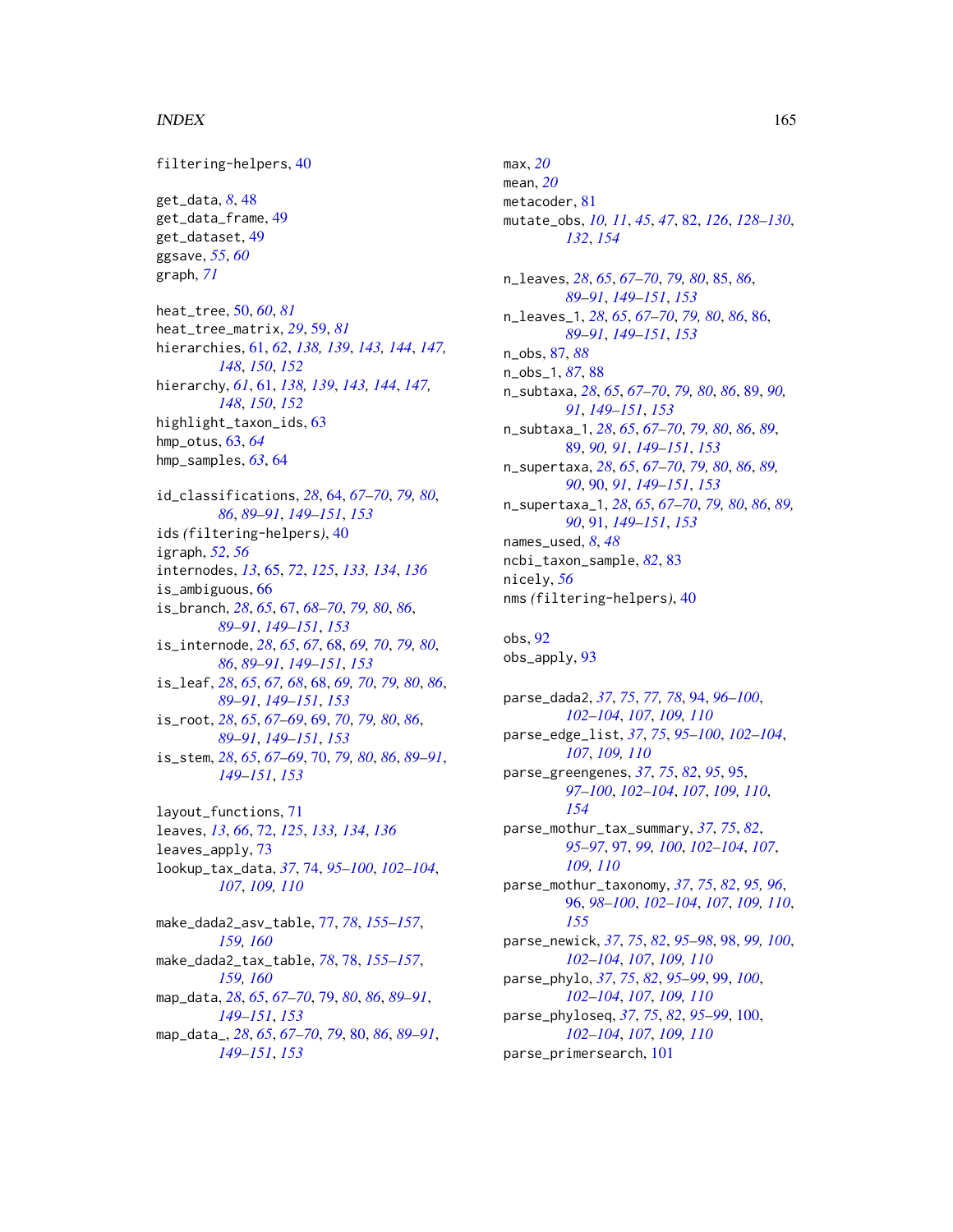parse\_qiime\_biom, *[37](#page-36-0)*, *[75](#page-74-0)*, *[82](#page-81-1)*, *[95–](#page-94-1)[100](#page-99-0)*, [102,](#page-101-0) *[103,](#page-102-1) [104](#page-103-1)*, *[107](#page-106-0)*, *[109,](#page-108-0) [110](#page-109-1)* parse\_rdp, *[37](#page-36-0)*, *[75](#page-74-0)*, *[82](#page-81-1)*, *[95–](#page-94-1)[100](#page-99-0)*, *[102](#page-101-0)*, [103,](#page-102-1) *[104](#page-103-1)*, *[107](#page-106-0)*, *[109,](#page-108-0) [110](#page-109-1)*, *[157](#page-156-1)* parse\_silva\_fasta, *[37](#page-36-0)*, *[75](#page-74-0)*, *[82](#page-81-1)*, *[95–](#page-94-1)[100](#page-99-0)*, *[102,](#page-101-0) [103](#page-102-1)*, [104,](#page-103-1) *[107](#page-106-0)*, *[109,](#page-108-0) [110](#page-109-1)*, *[158](#page-157-1)* parse\_tax\_data, *[37](#page-36-0)*, *[75](#page-74-0)*, *[95–](#page-94-1)[100](#page-99-0)*, *[102–](#page-101-0)[104](#page-103-1)*, [105,](#page-104-0) *[109,](#page-108-0) [110](#page-109-1)* parse\_ubiome, *[37](#page-36-0)*, *[75](#page-74-0)*, *[95–](#page-94-1)[100](#page-99-0)*, *[102–](#page-101-0)[104](#page-103-1)*, *[107](#page-106-0)*, [109,](#page-108-0) *[110](#page-109-1)* parse\_unite\_general, *[37](#page-36-0)*, *[75](#page-74-0)*, *[82](#page-81-1)*, *[95–](#page-94-1)[100](#page-99-0)*, *[102](#page-101-0)[–104](#page-103-1)*, *[107](#page-106-0)*, *[109](#page-108-0)*, [110,](#page-109-1) *[159](#page-158-1)* phylo, *[12](#page-11-0)* primersearch, *[81](#page-80-0)*, [111](#page-110-0) primersearch\_raw, *[112](#page-111-0)*, [114](#page-113-0) print\_tree, [117](#page-116-0) qualitative\_palette, [118](#page-117-0) quantative\_palette, [118](#page-117-0) ranks *(*filtering-helpers*)*, [40](#page-39-0) ranks\_ref, [119](#page-118-1) rarefy\_obs, *[15](#page-14-0)*, *[17](#page-16-0)*, *[19](#page-18-0)*, *[21](#page-20-0)*, *[23](#page-22-0)*, *[25](#page-24-0)*, *[27](#page-26-0)*, *[30](#page-29-0)*, *[33](#page-32-0)*, *[81](#page-80-0)*, [119,](#page-118-1) *[161](#page-160-0)* read.FASTA, *[103,](#page-102-1) [104](#page-103-1)*, *[110](#page-109-1)*, *[114](#page-113-0)*, *[121](#page-120-0)* read.fasta, *[103,](#page-102-1) [104](#page-103-1)*, *[110](#page-109-1)*, *[114](#page-113-0)*, *[121](#page-120-0)* read\_fasta, *[103,](#page-102-1) [104](#page-103-1)*, *[110](#page-109-1)*, *[114](#page-113-0)*, [121](#page-120-0) remove\_redundant\_names, [122](#page-121-0) replace\_taxon\_ids, [122](#page-121-0) rev, *[123](#page-122-0)* rev\_comp, *[32](#page-31-1)*, *[123](#page-122-0)*, [124](#page-123-0) reverse, *[32](#page-31-1)*, [123,](#page-122-0) *[124](#page-123-0)* roots, *[13](#page-12-0)*, *[66](#page-65-0)*, *[72](#page-71-0)*, [124,](#page-123-0) *[133,](#page-132-0) [134](#page-133-0)*, *[136](#page-135-0)* rrarefy, *[119](#page-118-1)* run\_primersearch, *[101](#page-100-0)* sample\_frac\_obs, *[10,](#page-9-1) [11](#page-10-0)*, *[45](#page-44-1)*, *[47](#page-46-0)*, *[83](#page-82-0)*, [125,](#page-124-1) *[128](#page-127-1)[–130](#page-129-0)*, *[132](#page-131-0)*, *[154](#page-153-1)* sample\_frac\_taxa, *[10,](#page-9-1) [11](#page-10-0)*, *[45](#page-44-1)*, *[47](#page-46-0)*, *[83](#page-82-0)*, *[126](#page-125-1)*, [126,](#page-125-1) *[129,](#page-128-1) [130](#page-129-0)*, *[132](#page-131-0)*, *[154](#page-153-1)* sample\_n\_obs, *[10,](#page-9-1) [11](#page-10-0)*, *[45](#page-44-1)*, *[47](#page-46-0)*, *[83](#page-82-0)*, *[126](#page-125-1)*, *[128](#page-127-1)*, [128,](#page-127-1) *[130](#page-129-0)*, *[132](#page-131-0)*, *[154](#page-153-1)* sample\_n\_taxa, *[10,](#page-9-1) [11](#page-10-0)*, *[45](#page-44-1)*, *[47](#page-46-0)*, *[83](#page-82-0)*, *[126](#page-125-1)*, *[128,](#page-127-1) [129](#page-128-1)*, [129,](#page-128-1) *[132](#page-131-0)*, *[154](#page-153-1)* select\_obs, *[10,](#page-9-1) [11](#page-10-0)*, *[45](#page-44-1)*, *[47](#page-46-0)*, *[83](#page-82-0)*, *[126](#page-125-1)*, *[128–](#page-127-1)[130](#page-129-0)*, [131,](#page-130-1) *[154](#page-153-1)* stems, *[13](#page-12-0)*, *[66](#page-65-0)*, *[72](#page-71-0)*, *[125](#page-124-1)*, [132,](#page-131-0) *[134](#page-133-0)*, *[136](#page-135-0)* subtaxa, *[13](#page-12-0)*, *[66](#page-65-0)*, *[72](#page-71-0)*, *[125](#page-124-1)*, *[133](#page-132-0)*, [133,](#page-132-0) *[136](#page-135-0)* subtaxa\_apply, [134](#page-133-0)

supertaxa, *[13](#page-12-0)*, *[66](#page-65-0)*, *[72](#page-71-0)*, *[125](#page-124-1)*, *[133,](#page-132-0) [134](#page-133-0)*, [135](#page-134-0) supertaxa\_apply, [137](#page-136-0) taxa, *[61,](#page-60-2) [62](#page-61-0)*, [138,](#page-137-1) *[139](#page-138-1)*, *[143,](#page-142-0) [144](#page-143-1)*, *[147,](#page-146-1) [148](#page-147-1)*, *[150](#page-149-1)*, *[152](#page-151-1)* taxa-package, [4](#page-3-0) taxmap, *[14](#page-13-1)*, *[16](#page-15-1)*, *[18](#page-17-1)*, *[20](#page-19-1)*, *[22](#page-21-1)*, *[24](#page-23-1)*, *[26](#page-25-1)*, *[29](#page-28-1)*, *[32](#page-31-1)*, *[42,](#page-41-0) [43](#page-42-1)*, *[52](#page-51-0)*, *[59](#page-58-0)*, *[61,](#page-60-2) [62](#page-61-0)*, *[66](#page-65-0)*, *[95](#page-94-1)[–99](#page-98-0)*, *[103,](#page-102-1) [104](#page-103-1)*, *[109](#page-108-0)[–112](#page-111-0)*, *[119](#page-118-1)*, *[138](#page-137-1)*, [139,](#page-138-1) *[143,](#page-142-0) [144](#page-143-1)*, *[147,](#page-146-1) [148](#page-147-1)*, *[150](#page-149-1)*, *[152](#page-151-1)*, *[160](#page-159-0)* taxon, *[61,](#page-60-2) [62](#page-61-0)*, *[138,](#page-137-1) [139](#page-138-1)*, [142,](#page-141-1) *[144](#page-143-1)*, *[147,](#page-146-1) [148](#page-147-1)*, *[150](#page-149-1)*, *[152](#page-151-1)* taxon\_database, *[61,](#page-60-2) [62](#page-61-0)*, *[138,](#page-137-1) [139](#page-138-1)*, *[143,](#page-142-0) [144](#page-143-1)*, [147,](#page-146-1) *[148](#page-147-1)*, *[150](#page-149-1)*, *[152](#page-151-1)* taxon\_id, *[61,](#page-60-2) [62](#page-61-0)*, *[138,](#page-137-1) [139](#page-138-1)*, *[143,](#page-142-0) [144](#page-143-1)*, *[147](#page-146-1)*, [148,](#page-147-1) *[150](#page-149-1)*, *[152](#page-151-1)* taxon\_ids, *[28](#page-27-1)*, *[65](#page-64-0)*, *[67](#page-66-1)[–70](#page-69-1)*, *[79,](#page-78-1) [80](#page-79-1)*, *[86](#page-85-1)*, *[89](#page-88-2)[–91](#page-90-1)*, [149,](#page-148-2) *[150,](#page-149-1) [151](#page-150-1)*, *[153](#page-152-1)* taxon\_indexes, *[28](#page-27-1)*, *[65](#page-64-0)*, *[67](#page-66-1)[–70](#page-69-1)*, *[79,](#page-78-1) [80](#page-79-1)*, *[86](#page-85-1)*, *[89](#page-88-2)[–91](#page-90-1)*, *[149](#page-148-2)*, [149,](#page-148-2) *[151](#page-150-1)*, *[153](#page-152-1)* taxon\_name, *[61,](#page-60-2) [62](#page-61-0)*, *[138,](#page-137-1) [139](#page-138-1)*, *[143,](#page-142-0) [144](#page-143-1)*, *[147,](#page-146-1) [148](#page-147-1)*, [150,](#page-149-1) *[152](#page-151-1)* taxon\_names, *[28](#page-27-1)*, *[65](#page-64-0)*, *[67](#page-66-1)[–70](#page-69-1)*, *[79,](#page-78-1) [80](#page-79-1)*, *[86](#page-85-1)*, *[89](#page-88-2)[–91](#page-90-1)*, *[149,](#page-148-2) [150](#page-149-1)*, [151,](#page-150-1) *[153](#page-152-1)* taxon\_rank, *[61,](#page-60-2) [62](#page-61-0)*, *[138,](#page-137-1) [139](#page-138-1)*, *[143,](#page-142-0) [144](#page-143-1)*, *[147,](#page-146-1) [148](#page-147-1)*, *[150](#page-149-1)*, [152](#page-151-1) taxon\_ranks, *[28](#page-27-1)*, *[65](#page-64-0)*, *[67](#page-66-1)[–70](#page-69-1)*, *[79,](#page-78-1) [80](#page-79-1)*, *[86](#page-85-1)*, *[89](#page-88-2)[–91](#page-90-1)*, *[149](#page-148-2)[–151](#page-150-1)*, [153](#page-152-1) taxonomy, *[61,](#page-60-2) [62](#page-61-0)*, *[138,](#page-137-1) [139](#page-138-1)*, *[143](#page-142-0)*, [144,](#page-143-1) *[147,](#page-146-1) [148](#page-147-1)*, *[150](#page-149-1)*, *[152](#page-151-1)* taxonomy\_table, [146](#page-145-0) transmute\_obs, *[10,](#page-9-1) [11](#page-10-0)*, *[45](#page-44-1)*, *[47](#page-46-0)*, *[83](#page-82-0)*, *[126](#page-125-1)*, *[128](#page-127-1)[–130](#page-129-0)*, *[132](#page-131-0)*, [153](#page-152-1) with\_dh, *[56](#page-55-0)* with\_drl, *[57](#page-56-0)* with\_fr, *[56](#page-55-0)* with\_gem, *[56](#page-55-0)* with\_graphopt, *[56](#page-55-0)* with\_kk, *[57](#page-56-0)* with\_lgl, *[57](#page-56-0)* with\_mds, *[56](#page-55-0)* write\_greengenes, *[78](#page-77-1)*, *[82](#page-81-1)*, [154,](#page-153-1) *[156,](#page-155-0) [157](#page-156-1)*, *[159,](#page-158-1) [160](#page-159-0)* write\_mothur\_taxonomy, *[78](#page-77-1)*, *[82](#page-81-1)*, *[155](#page-154-1)*, [155,](#page-154-1) *[157](#page-156-1)*, *[159,](#page-158-1) [160](#page-159-0)* write\_rdp, *[78](#page-77-1)*, *[82](#page-81-1)*, *[155,](#page-154-1) [156](#page-155-0)*, [157,](#page-156-1) *[159,](#page-158-1) [160](#page-159-0)* write\_silva\_fasta, *[78](#page-77-1)*, *[82](#page-81-1)*, *[155](#page-154-1)[–157](#page-156-1)*, [158,](#page-157-1) *[160](#page-159-0)*